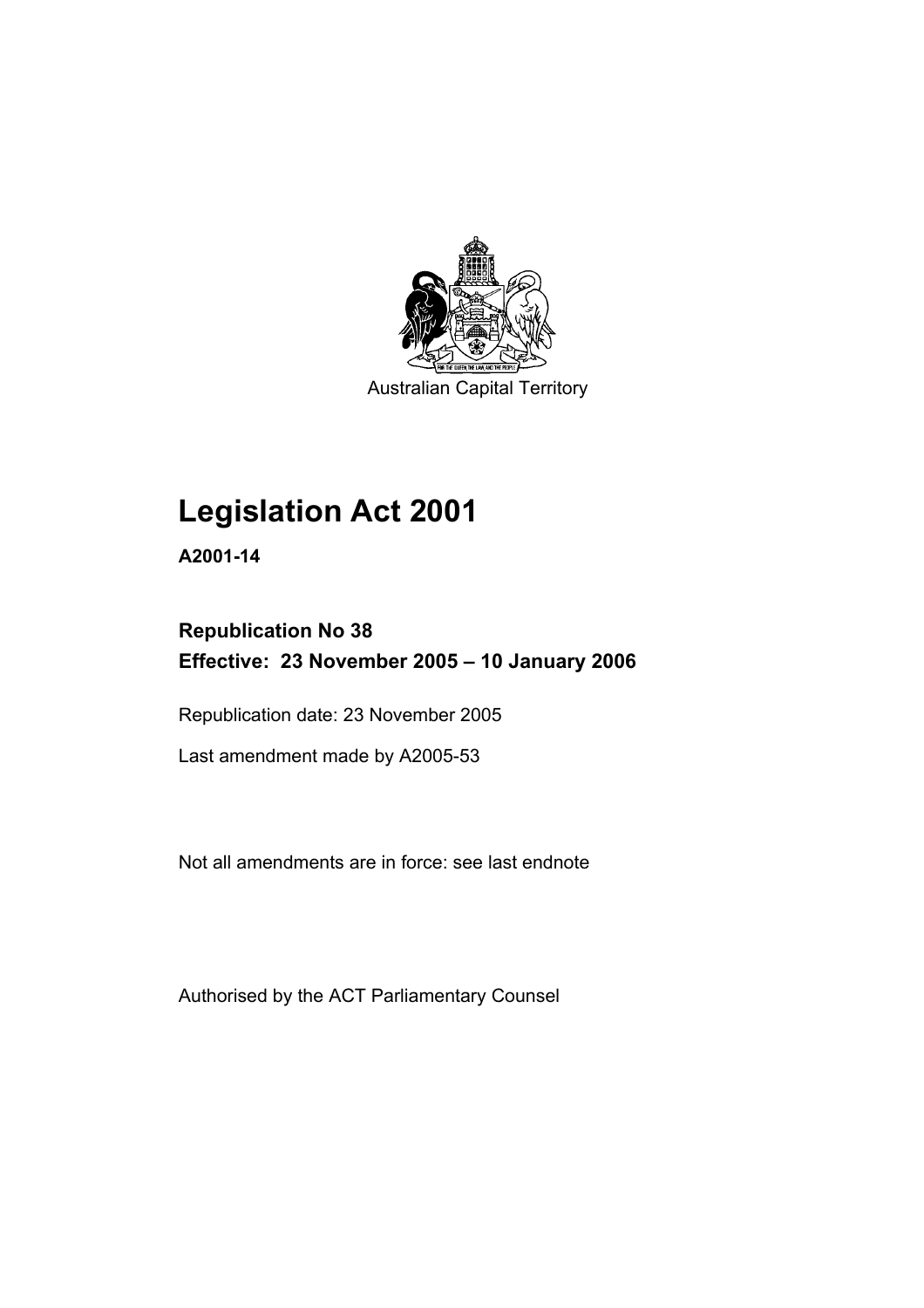### **About this republication**

#### **The republished law**

This is a republication of the *Legislation Act 2001* (including any amendment made under the *Legislation Act 2001*, part 11.3 (Editorial changes)) as in force on 23 November 2005*.* It also includes any amendment, repeal or expiry affecting the republished law to 23 November 2005.

The legislation history and amendment history of the republished law are set out in endnotes 3 and 4.

#### **Kinds of republications**

The Parliamentary Counsel's Office prepares 2 kinds of republications of ACT laws (see the ACT legislation register at www.legislation.act.gov.au):

- authorised republications to which the *Legislation Act 2001* applies
- unauthorised republications.

The status of this republication appears on the bottom of each page.

#### **Editorial changes**

The *Legislation Act 2001*, part 11.3 authorises the Parliamentary Counsel to make editorial amendments and other changes of a formal nature when preparing a law for republication. Editorial changes do not change the effect of the law, but have effect as if they had been made by an Act commencing on the republication date (see *Legislation Act 2001*, s 115 and s 117). The changes are made if the Parliamentary Counsel considers they are desirable to bring the law into line, or more closely into line, with current legislative drafting practice.

This republication includes amendments made under part 11.3 (see endnote 1).

#### **Uncommenced provisions and amendments**

If a provision of the republished law has not commenced or is affected by an uncommenced amendment, the symbol  $\mathbf{U}$  appears immediately before the provision heading. The text of the uncommenced provision or amendment appears only in the last endnote.

#### **Modifications**

If a provision of the republished law is affected by a current modification, the symbol  $\mathbf{M}$ appears immediately before the provision heading. The text of the modifying provision appears in the endnotes. For the legal status of modifications, see *Legislation Act 2001*, section 95.

### **Penalties**

The value of a penalty unit for an offence against this republished law at the republication date is—

- (a) if the person charged is an individual—\$100; or
- (b) if the person charged is a corporation—\$500.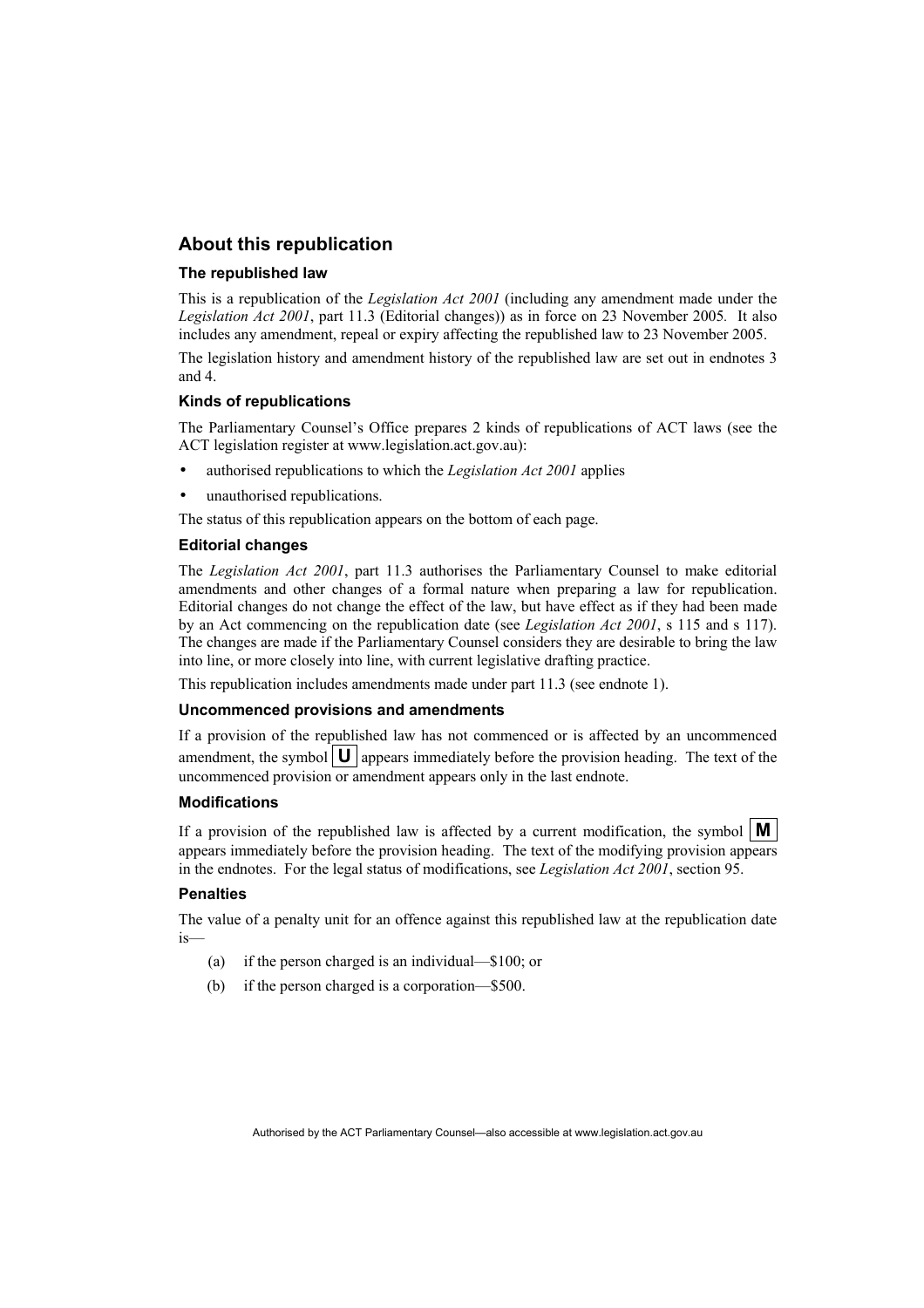

# **Legislation Act 2001**

## **Contents**

## **Chapter 1 Preliminary**

| <b>Part 1.1</b> | General                                        |   |
|-----------------|------------------------------------------------|---|
| 1               | Name of Act                                    | 2 |
| 2               | Dictionary                                     | 2 |
| 2A              | <b>Notes</b>                                   | 2 |
| 3               | Objects                                        | 3 |
| 4               | Application of Act                             | 3 |
| 5               | Determinative and non-determinative provisions | 4 |
| 6               | Legislation Act provisions must be applied     | 5 |
| <b>Part 1.2</b> | <b>Basic concepts</b>                          |   |
|                 | Meaning of Act generally                       | 8 |

| R38      | Legislation Act 2001         | contents 1 |
|----------|------------------------------|------------|
| 23/11/05 | Effective: 23/11/05-10/01/06 |            |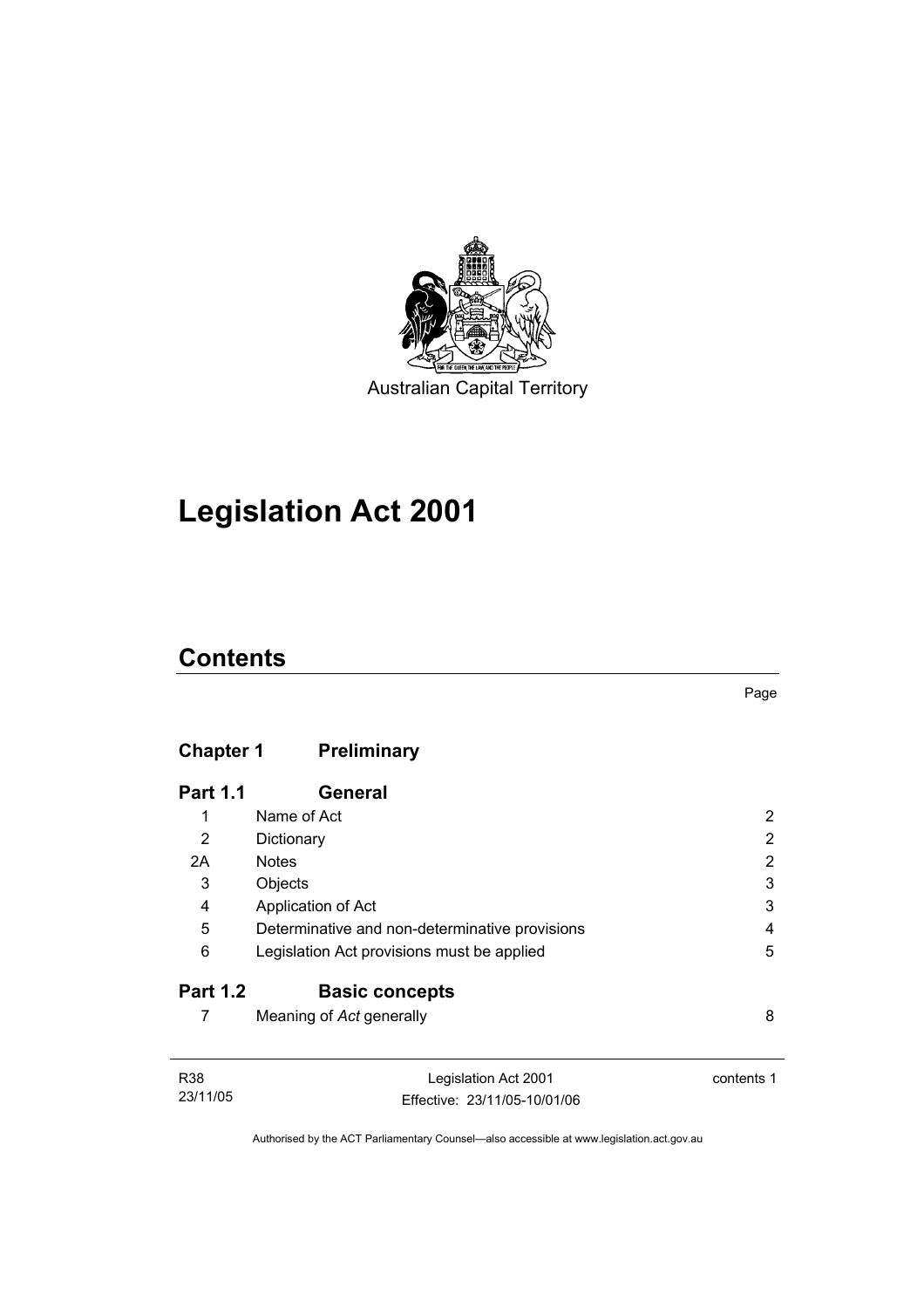|                  |                                                                      | Page |
|------------------|----------------------------------------------------------------------|------|
| 8                | Meaning of subordinate law                                           | 8    |
| 9                | Meaning of disallowable instrument                                   | 8    |
| 10               | Meaning of notifiable instrument                                     | 9    |
| 11               | Meaning of commencement notice                                       | 9    |
| 12               | Meaning of registrable instrument                                    | 9    |
| 13               | Meaning of statutory instrument                                      | 10   |
| 14               | Meaning of instrument                                                | 10   |
| 15               | Meaning of authorised republication                                  | 10   |
| 16               | Meaning of <i>provision</i>                                          | 11   |
| <b>Part 1.3</b>  | Sources of law in the ACT                                            |      |
| 17               | References to Acts include references to former Cwlth enactments etc | 13   |
| <b>Chapter 2</b> | <b>ACT legislation register and web site</b>                         |      |
| 18               | <b>ACT legislation register</b>                                      | 14   |
| 19               | Contents of register                                                 | 14   |
| 20               | Prompt registration                                                  | 18   |
| 21               | Approved web site                                                    | 18   |
| 22               | Access to registered material at approved web site                   | 19   |
| <b>Chapter 3</b> | Authorised versions and evidence of laws and<br>legislative material |      |
| 22A              | Definitions for ch 3                                                 | 20   |
| 23               | Authorisation of versions by parliamentary counsel                   | 21   |
| 24               | Authorised electronic versions                                       | 21   |
| 25               | Authorised written versions                                          | 22   |
| 26               | Judicial notice of certain matters                                   | 24   |
| <b>Chapter 4</b> | <b>Numbering and notification of Acts</b>                            |      |
| 27               | Numbering of Acts                                                    | 26   |
| 28               | Notification of Acts                                                 | 26   |
| 29               | References to enactment or passing of Acts                           | 28   |
|                  |                                                                      |      |

| contents 2 | Legislation Act 2001         | R38      |
|------------|------------------------------|----------|
|            | Effective: 23/11/05-10/01/06 | 23/11/05 |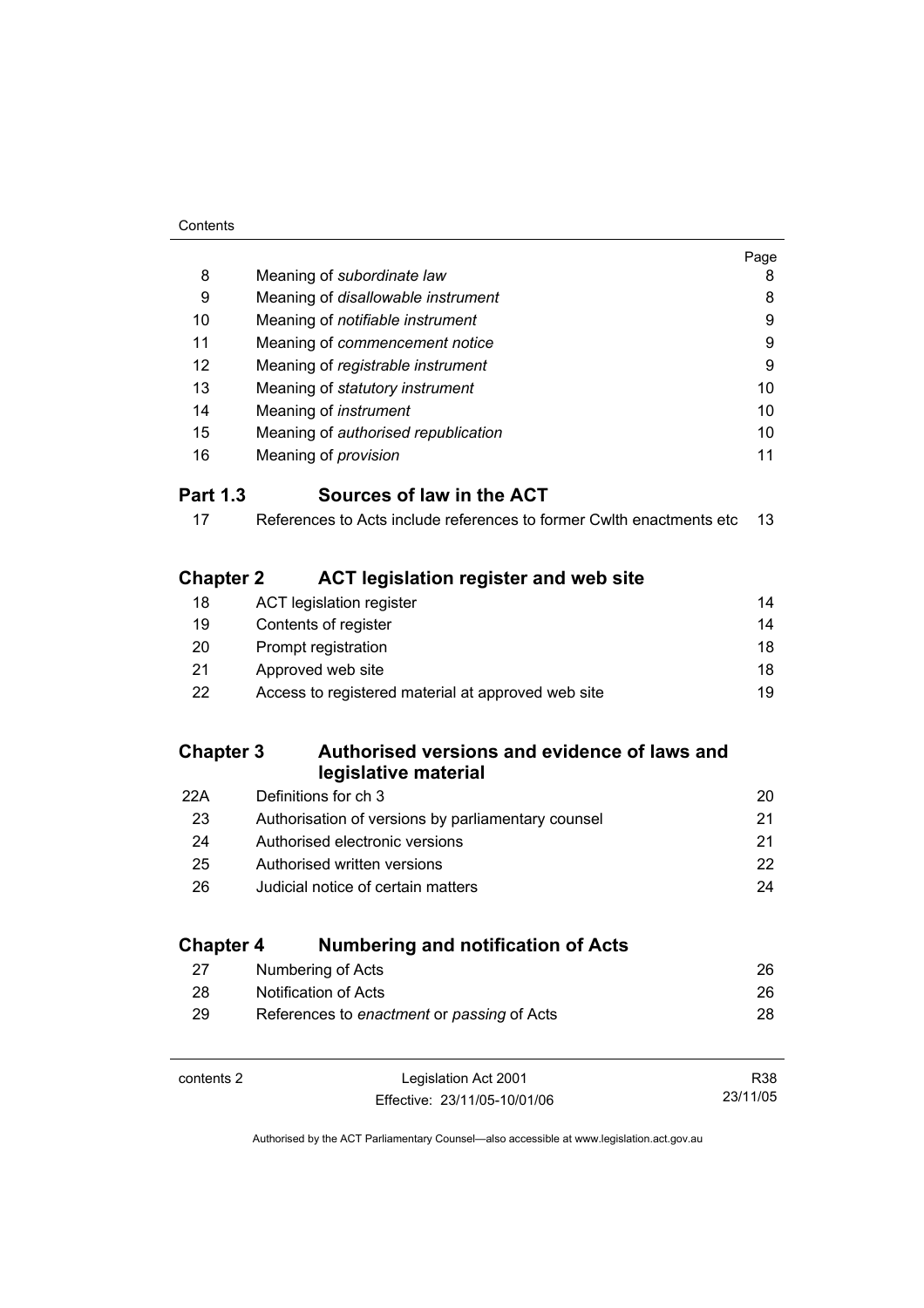|                  |                                                                                       | Contents   |
|------------------|---------------------------------------------------------------------------------------|------------|
| 30               | References to <i>notification</i> of Acts                                             | Page<br>28 |
| <b>Chapter 5</b> | Regulatory impact statements for subordinate<br>laws and disallowable instruments     |            |
| <b>Part 5.1</b>  | <b>Preliminary</b>                                                                    |            |
| 31               | Definitions for ch 5                                                                  | 29         |
| 32               | Other publication or consultation requirements not affected                           | 30         |
| 33               | Guidelines about costs of proposed subordinate laws and disallowable<br>instruments   | 30         |
| <b>Part 5.2</b>  | Requirements for regulatory impact statements                                         |            |
| 34               | Preparation of regulatory impact statements                                           | 31         |
| 35               | Content of regulatory impact statements                                               | 32         |
| 36               | When is preparation of regulatory impact statement unnecessary?                       | 33         |
| 37               | When must regulatory impact statement be presented?                                   | 34         |
| <b>Part 5.3</b>  | <b>Failure to comply with requirements for</b><br>regulatory impact statements        |            |
| 38               | Effect of failure to comply with pt 5.2                                               | 36         |
| <b>Chapter 6</b> | Making, notification and numbering of statutory<br>instruments                        |            |
| <b>Part 6.1</b>  | General                                                                               |            |
| 39               | Meaning of <i>matter</i> in ch 6                                                      | 37         |
| 40               | Presumption of validity                                                               | 37         |
| 41               | Making of certain statutory instruments by Executive                                  | 37         |
| <b>Part 6.2</b>  | Making of statutory instruments generally                                             |            |
| 42               | Power to make statutory instruments                                                   | 39         |
| 43               | Statutory instruments to be interpreted not to exceed powers under<br>authorising law | 40         |
| 44               | Power to make statutory instruments for Act etc                                       | 41         |
| R38              | Legislation Act 2001                                                                  | contents 3 |
| 23/11/05         | Effective: 23/11/05-10/01/06                                                          |            |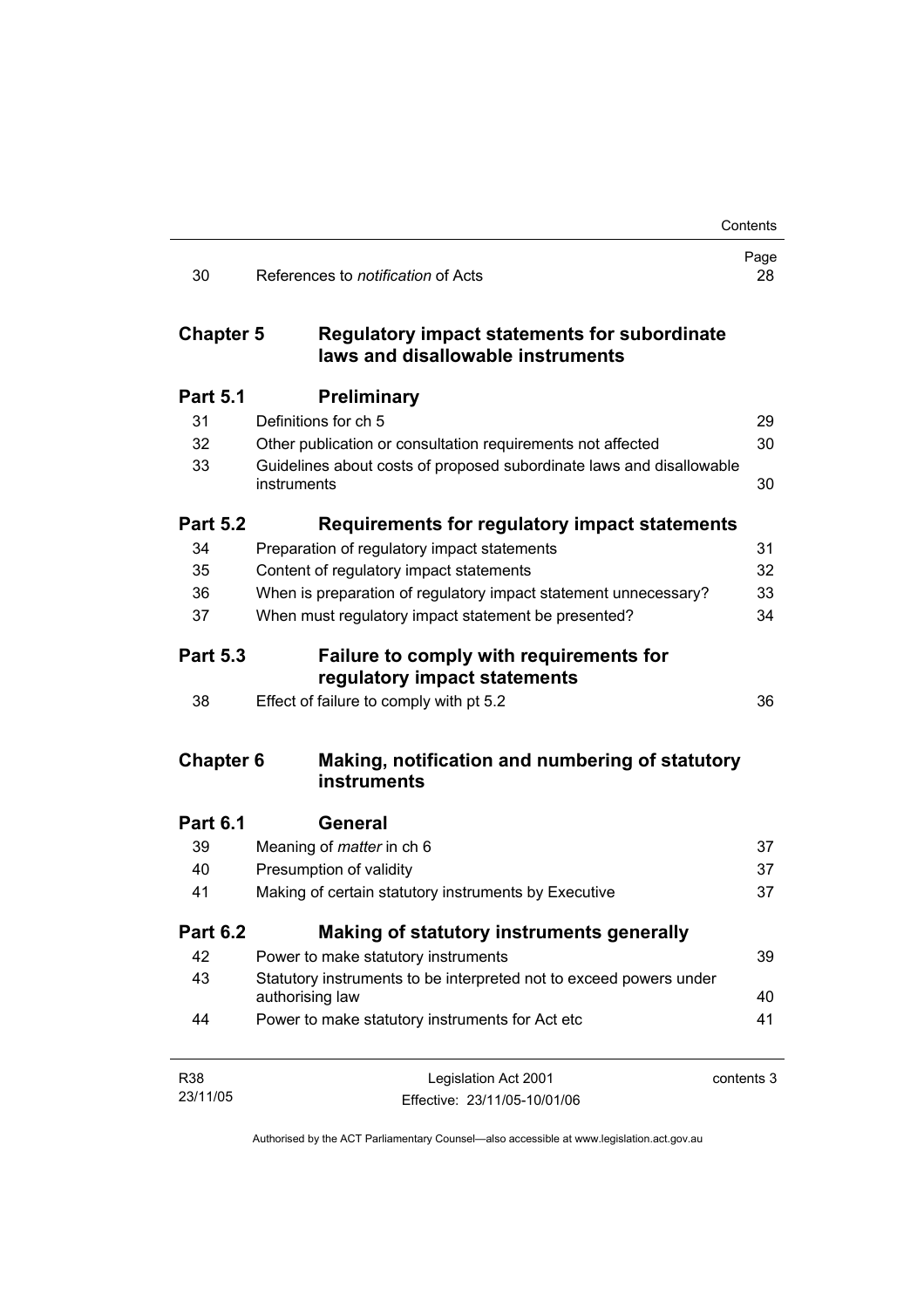|                  |                                                                                                     | Page |
|------------------|-----------------------------------------------------------------------------------------------------|------|
| 45               | Power to make court rules                                                                           | 42   |
| 46               | Power to make instrument includes power to amend or repeal                                          | 43   |
| 47               | Statutory instrument may make provision by applying law or instrument                               | 44   |
| 48               | Power to make instrument includes power to make different provision<br>for different categories etc | 48   |
| 49               | Single instrument may exercise several powers or satisfy several<br>requirements                    | 49   |
| 50               | Relationship between authorising law and instrument dealing with same<br>matter                     | 50   |
| 51               | Instrument may make provision in relation to land by reference to map<br>etc                        | 50   |
| 52               | Instrument may authorise determination of matter etc                                                | 50   |
| 53               | Instrument may prohibit                                                                             | 51   |
| 54               | Instrument may require making of statutory declaration                                              | 52   |
| <b>Part 6.3</b>  | Making of certain statutory instruments about<br>fees                                               |      |
| 55               | Definitions for pt 6.3                                                                              | 53   |
| 56               | Determination of fees by disallowable instrument                                                    | 53   |
| 57               | Fees payable in accordance with determination etc                                                   | 55   |
| 58               | Regulations may make provision about fees                                                           | 56   |
| <b>Part 6.4</b>  | Numbering and notification of registrable                                                           |      |
| 59               | <b>instruments</b><br>Numbering                                                                     | 59   |
| 60               | Correction etc of name of registrable instrument                                                    | 60   |
| 60A              | Correction of name of explanatory statement etc                                                     | 61   |
| 61               | Notification of registrable instruments                                                             | 61   |
| 62               | Effect of failure to notify registrable instrument                                                  | 64   |
| 63               | References to notification of registrable instruments                                               | 65   |
| <b>Chapter 7</b> | Presentation, amendment and disallowance of                                                         |      |
|                  | subordinate laws and disallowable instruments                                                       |      |
| 64               | Presentation of subordinate laws and disallowable instruments                                       | 66   |
| 65               | Disallowance by resolution of Assembly                                                              | 66   |

| contents 4 | Legislation Act 2001         | R38      |
|------------|------------------------------|----------|
|            | Effective: 23/11/05-10/01/06 | 23/11/05 |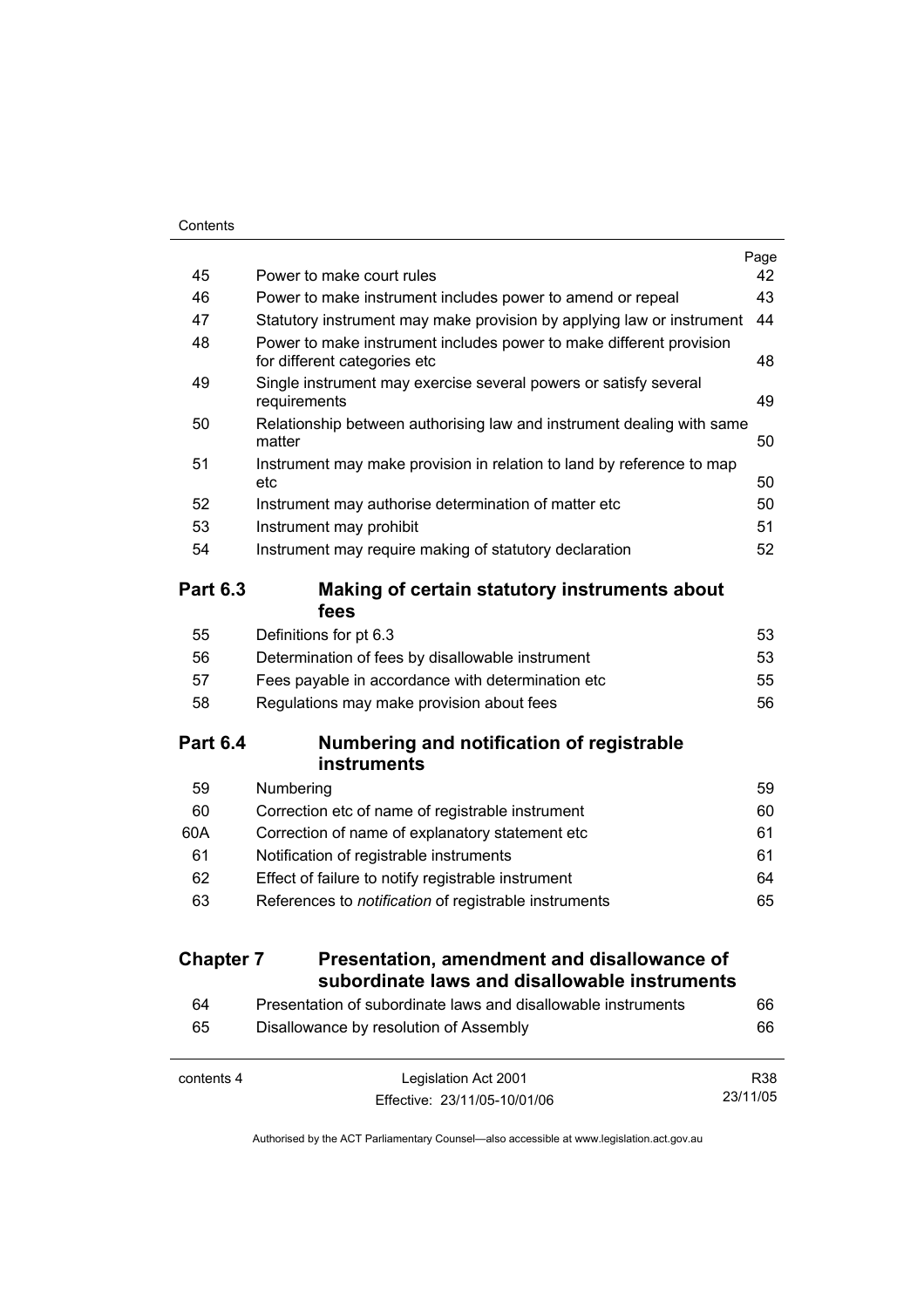|     |                                                                   | Contents |
|-----|-------------------------------------------------------------------|----------|
|     |                                                                   | Page     |
| 65A | Notification of disallowance by resolution of Assembly            | 67       |
| 66  | Revival of affected laws                                          | 69       |
| 67  | Making of instrument same in substance within 6 months after      |          |
|     | disallowance                                                      | 70       |
| 68  | Amendment by resolution of Assembly                               | 70       |
| 69  | Notification of amendments made by resolution of Assembly         | 72       |
| 70  | Making of amendment restoring effect of law within 6 months after |          |
|     | amendment                                                         | 74       |
| 71  | Effect of dissolution or expiry of Assembly on notice of motion   | 74       |

### **Chapter 8 Commencement and exercise of powers before commencement**

| 72  | Meaning of law in ch 8                                   | 76 |
|-----|----------------------------------------------------------|----|
| 73  | General rules about commencement                         | 76 |
| 74  | Time of commencement                                     | 78 |
| 75  | Commencement of naming and commencement provisions       | 79 |
| 75A | Meaning of commences retrospectively                     | 80 |
| 75B | Retrospective commencement requires clear indication     | 80 |
| 76  | Non-prejudicial provision may commence retrospectively   | 81 |
| 77  | Commencement by commencement notice                      | 82 |
| 78  | Separate commencement of amendments                      | 83 |
| 79  | Automatic commencement of postponed law                  | 84 |
| 79A | Commencement of amendment of uncommenced law             | 85 |
| 80  | References to <i>commencement</i> of law                 | 85 |
| 81  | Exercise of powers between notification and commencement | 86 |

## **Chapter 9 Repeal and amendment of laws**

| <b>Part 9.1</b> | General                                                  |    |
|-----------------|----------------------------------------------------------|----|
| 82              | Definitions for ch 9                                     | 89 |
| 83              | Consequences of amendment of statutory instrument by Act | 89 |
| 84              | Saving of operation of repealed and amended laws         | 89 |
| 84A             | Creation of offences and changes in penalties            | 91 |

| R38      | Legislation Act 2001         | contents 5 |
|----------|------------------------------|------------|
| 23/11/05 | Effective: 23/11/05-10/01/06 |            |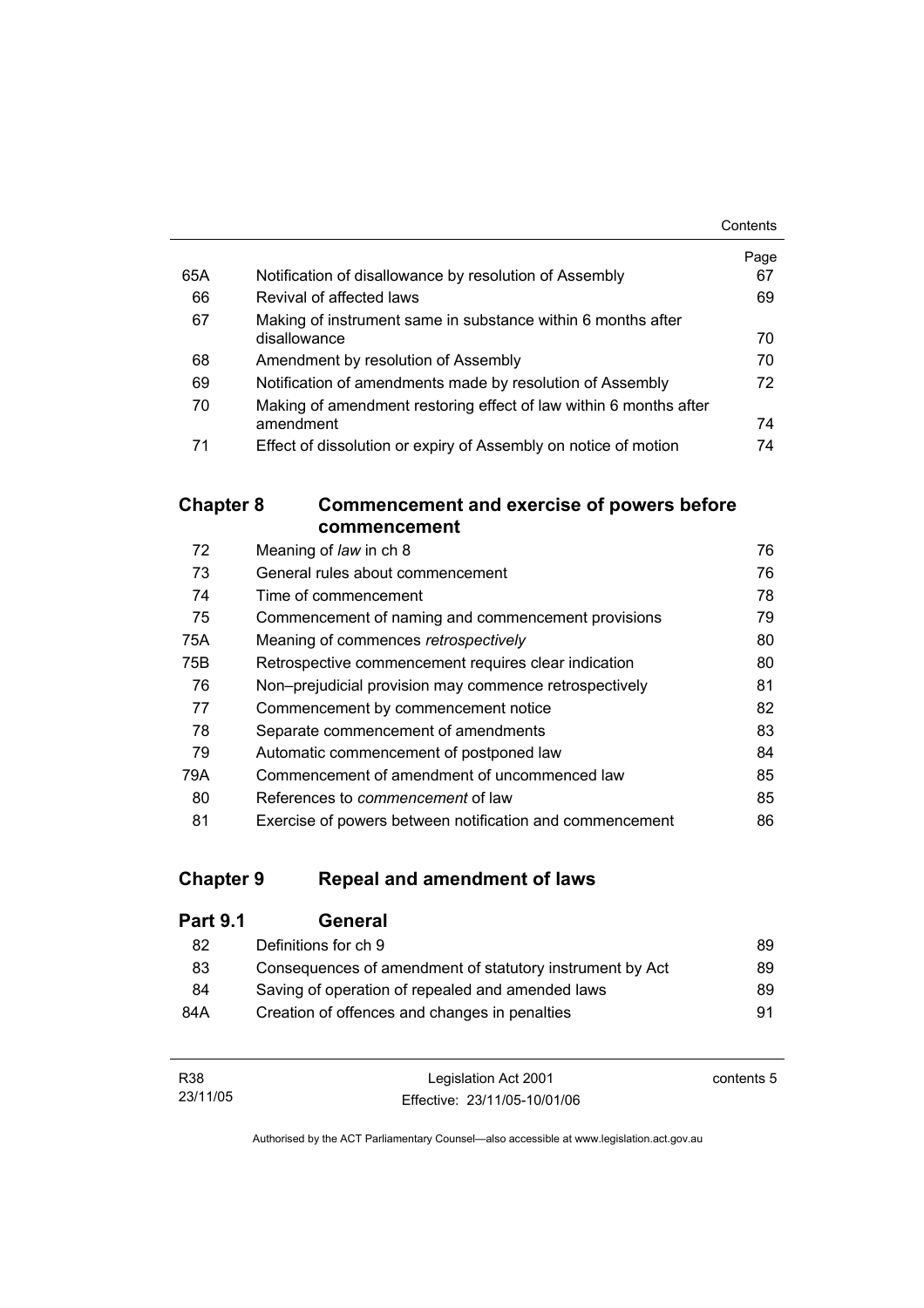#### **Contents**

|                 |                                                                                   | Page |
|-----------------|-----------------------------------------------------------------------------------|------|
| <b>Part 9.2</b> | Repeal                                                                            |      |
| 85              | When repeal takes effect                                                          | 92   |
| 86              | Repealed and amended laws not revived on repeal of repealing and<br>amending laws | 92   |
| 87              | Commencement not undone if repealed                                               | 94   |
| 88              | Repeal does not end effect of transitional laws etc                               | 94   |
| 89              | Automatic repeal of certain laws and provisions                                   | 96   |
| <b>Part 9.3</b> | <b>Amendment</b>                                                                  |      |
| 90              | Law and amending laws to be read as one                                           | 100  |
| 91              | Insertion of provisions by amending law                                           | 100  |
| 92              | Amendment to be made wherever possible                                            | 102  |
| 93              | Provisions included in another provision for amendment purposes                   | 103  |

| 94 | Continuance of appointments etc made under amended provisions | 104 |
|----|---------------------------------------------------------------|-----|
| 95 | Status of modifications                                       | 105 |
| 96 | Relocated provisions                                          | 106 |

## **Chapter 10 Referring to laws**

| 97   | Definitions for ch 10                                                  | 107 |
|------|------------------------------------------------------------------------|-----|
| 98   | References to ACT law include law containing reference                 | 108 |
| 99   | References in ACT statutory instruments to the Act                     | 108 |
| 100  | Referring to particular ACT laws                                       | 108 |
| 101  | Referring to particular laws of other jurisdictions etc                | 109 |
| 102  | References to laws include references to laws as in force from time to |     |
|      | time                                                                   | 110 |
| 103  | References to repealed laws                                            | 111 |
| 104  | References to laws include references to instruments under laws        | 112 |
| 105  | Referring to provisions of laws                                        | 112 |
| 106  | References to provisions of laws are inclusive                         | 112 |
| 106A | References to paragraphs etc of laws                                   | 113 |

contents 6 Legislation Act 2001 Effective: 23/11/05-10/01/06

R38 23/11/05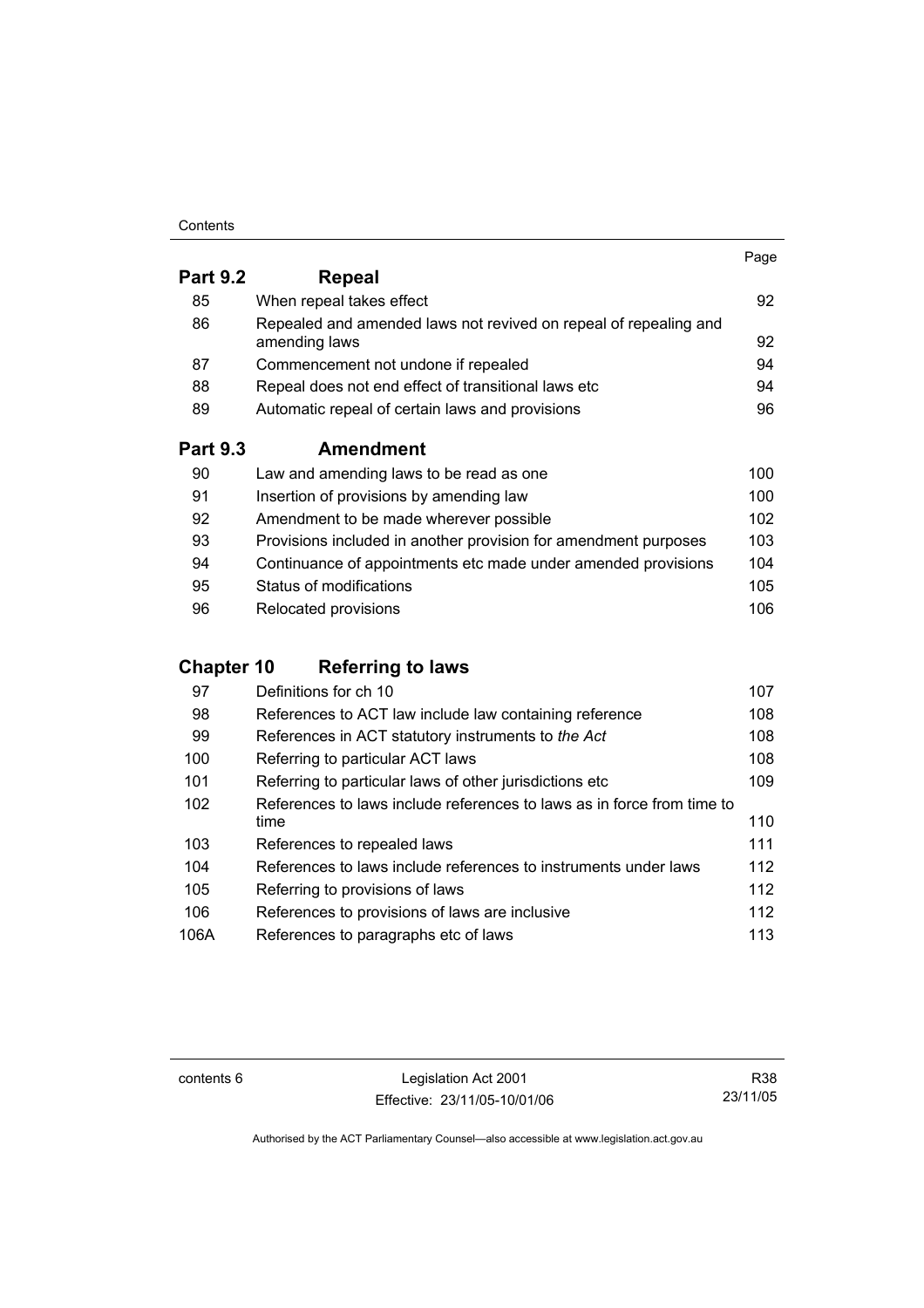| Contents |
|----------|
|----------|

|                   |                               |                                                                    | Page |
|-------------------|-------------------------------|--------------------------------------------------------------------|------|
| <b>Chapter 11</b> |                               | <b>Republication of Acts and statutory instruments</b>             |      |
| <b>Part 11.1</b>  |                               | <b>General</b>                                                     |      |
| 107               |                               | Definitions for ch 11                                              | 115  |
| 108               |                               | Republication in register                                          | 115  |
| 109               |                               | Republications may be published with other information             | 115  |
| 110               |                               | Collections of laws                                                | 116  |
| Part 11.2         |                               | Substantive amendments made by laws                                |      |
| 111               |                               | Incorporation of amendments                                        | 117  |
| 112               |                               | Reference to amending laws                                         | 117  |
| 113               |                               | Provisions not republished or relocated                            | 117  |
| <b>Part 11.3</b>  |                               | <b>Editorial changes</b>                                           |      |
| 114               |                               | Authorisation for parliamentary counsel                            | 119  |
| 115               |                               | Amendments not to change effect                                    | 119  |
| 116               | Ambit of editorial amendments |                                                                    | 119  |
| 117               |                               | Legal effect of editorial changes                                  | 122  |
| 118               |                               | Reference to editorial amendments                                  | 122  |
| <b>Chapter 12</b> |                               | Scope of Acts and statutory instruments                            |      |
| 120               |                               | Act to be interpreted not to exceed legislative powers of Assembly | 123  |
| 121               |                               | <b>Binding effect of Acts</b>                                      | 124  |
| 122               |                               | Application to Territory                                           | 125  |
|                   |                               |                                                                    |      |
| <b>Chapter 13</b> |                               | <b>Structure of Acts and statutory instruments</b>                 |      |
|                   | <b>Part 13.1</b><br>General   |                                                                    |      |

| 125 | Meaning of law in ch 13                                  | 126 |
|-----|----------------------------------------------------------|-----|
| 126 | Material that is part of Act or statutory instrument     | 126 |
| 127 | Material that is not part of Act or statutory instrument | 127 |

| R38 |          |
|-----|----------|
|     | 23/11/05 |

contents 7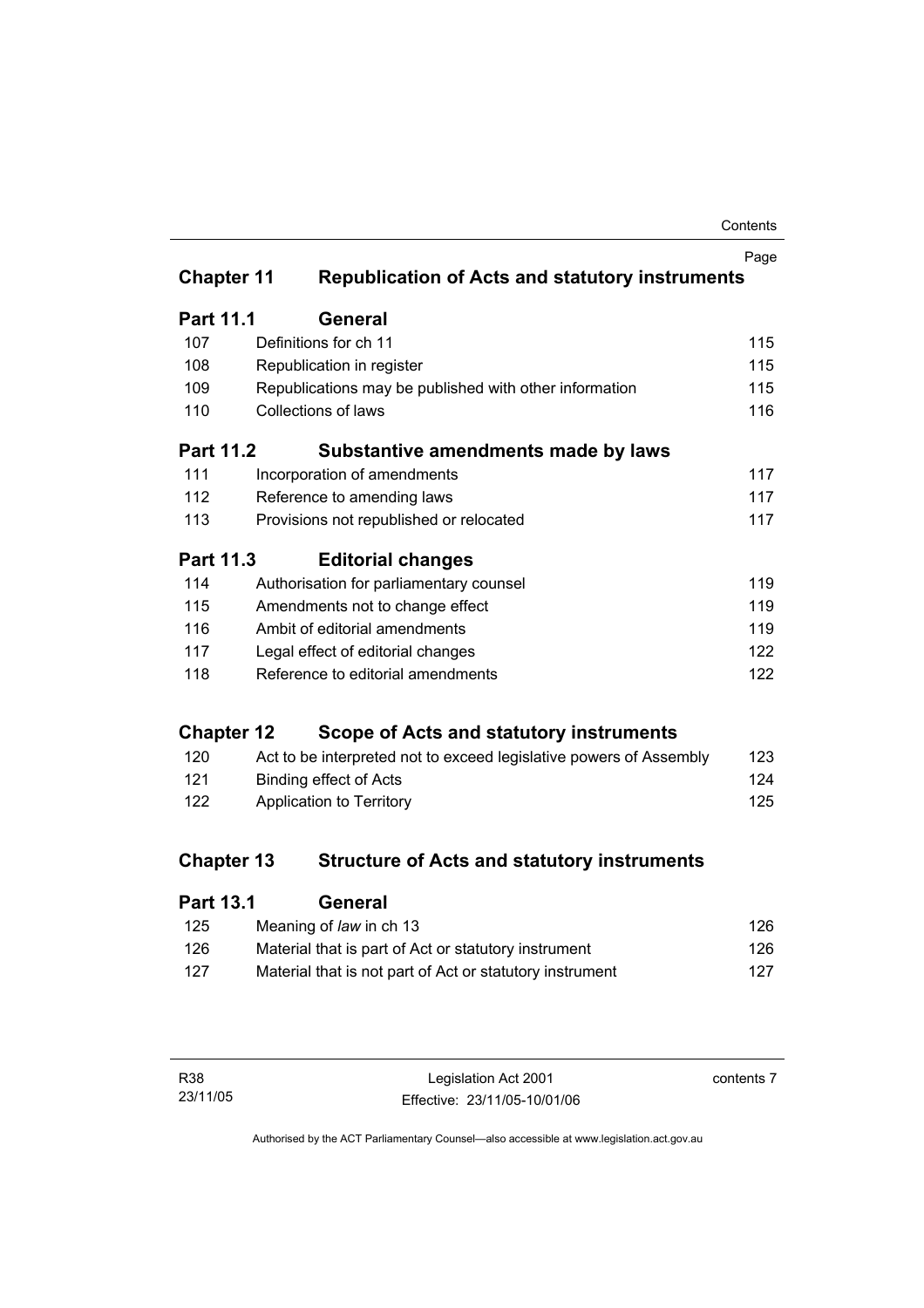#### **Contents**

|                  |                                                                       | Page |
|------------------|-----------------------------------------------------------------------|------|
| <b>Part 13.2</b> | <b>Particular kinds of provisions</b>                                 |      |
| 130              | What is a definition?                                                 | 129  |
| 131              | Signpost definitions                                                  | 130  |
| 132              | Examples                                                              | 131  |
| 133              | Penalty units                                                         | 132  |
| 134              | Penalties at end of sections and subsections                          | 132  |
| 135              | Penalties not at end of sections and subsections                      | 135  |
|                  | <b>Chapter 14</b><br>Interpretation of Acts and statutory instruments |      |
| <b>Part 14.1</b> | <b>Purpose and scope</b>                                              |      |
| 136              | Meaning of Act in ch 14                                               | 137  |
| 137              | Purpose and scope of ch 14                                            | 137  |
| <b>Part 14.2</b> | Key principles of interpretation                                      |      |
| 138              | Meaning of working out the meaning of an Act                          | 138  |
| 139              | Interpretation best achieving Act's purpose                           | 138  |
| 140              | Legislative context                                                   | 138  |
| 141              | Non-legislative context generally                                     | 139  |
| 142              | Non-legislative context-material that may be considered               | 140  |
| 143              | Law stating material for consideration in working out meaning         | 143  |

## **Chapter 15 Aids to interpretation**

| <b>Part 15.1</b> | General                                                                 |     |
|------------------|-------------------------------------------------------------------------|-----|
| 144              | Meaning of commonly-used terms                                          | 145 |
| 145              | Gender and number                                                       | 145 |
| 146              | Meaning of <i>may</i> and <i>must</i>                                   | 145 |
| 147              | Changes of drafting practice not to affect meaning                      | 146 |
| 148              | Terms used in instruments have same meanings as in authorising laws 147 |     |
| 149              | Age in years                                                            | 147 |
| 150              | Measurement of distance                                                 | 148 |
| 151              | Reckoning of time                                                       | 148 |
|                  |                                                                         |     |

contents 8 Legislation Act 2001 Effective: 23/11/05-10/01/06 R38 23/11/05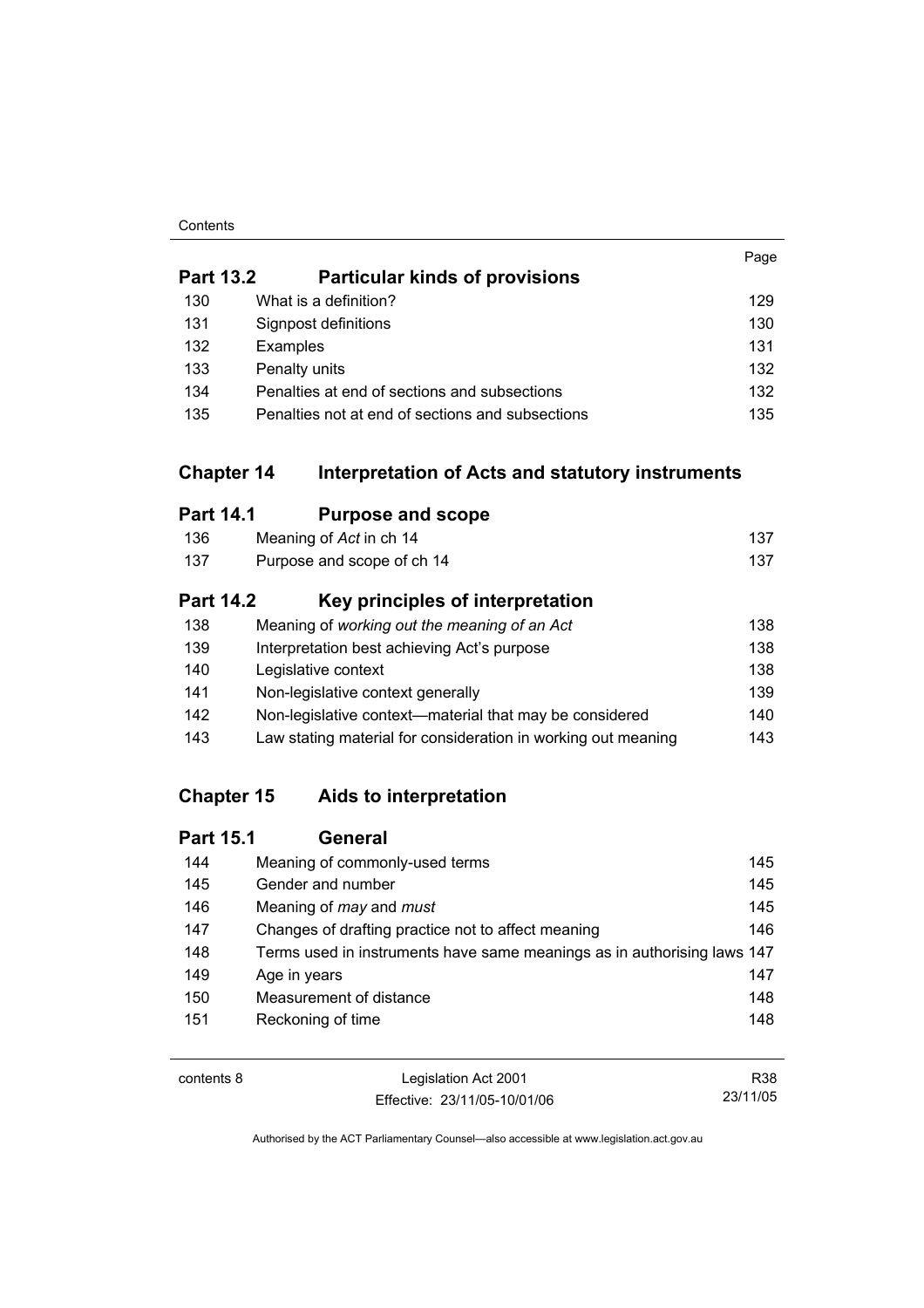|                   |                                                                    | Contents    |
|-------------------|--------------------------------------------------------------------|-------------|
| 152               | Continuing effect of obligations                                   | Page<br>149 |
|                   |                                                                    |             |
| <b>Part 15.2</b>  | <b>Definitions</b>                                                 |             |
| 155               | Definitions apply subject to contrary intention                    | 150         |
| 156               | Application of definitions in dictionaries and sections            | 150         |
| 157               | Defined terms-other parts of speech and grammatical forms          | 152         |
| Part 15.3         | References to various entities and things                          |             |
| 160               | References to people generally                                     | 153         |
| 161               | Corporations liable to offences                                    | 154         |
| 162               | References to a Minister or the Minister                           | 155         |
| 163               | References to a chief executive or the chief executive             | 156         |
| 164               | References to Australian Standards etc                             | 157         |
| 165               | References to Assembly committees that no longer exist             | 158         |
| 168               | References to person with interest in land include personal        |             |
|                   | representative etc                                                 | 158         |
| 169               | References to domestic partner and domestic partnership            | 158         |
| 169A              | References to transgender people                                   | 159         |
| 169B              | References to intersex people                                      | 160         |
| <b>Part 15.4</b>  | Preservation of certain common law privileges                      |             |
| 170               | Privileges against selfincrimination and exposure to civil penalty | 161         |
| 171               | Client legal privilege                                             | 161         |
| <b>Chapter 16</b> | Courts, tribunals and other decision-makers                        |             |
| 175               | Meaning of law in ch 16                                            | 163         |
| 176               | Jurisdiction of courts and tribunals                               | 163         |
| 177               | Recovery of amounts owing under laws                               | 163         |
| 178               | Power to decide includes power to take evidence etc                | 163         |
| 179               | Content of statements of reasons for decisions                     | 164         |
| 180               | Power to make decision includes power to reverse or change         | 164         |
|                   |                                                                    |             |
| <b>Chapter 17</b> | <b>Entities and positions</b>                                      |             |
| 182               | Meaning of law in ch 17                                            | 166         |
|                   |                                                                    |             |

| R38      | Legislation Act 2001         | contents 9 |
|----------|------------------------------|------------|
| 23/11/05 | Effective: 23/11/05-10/01/06 |            |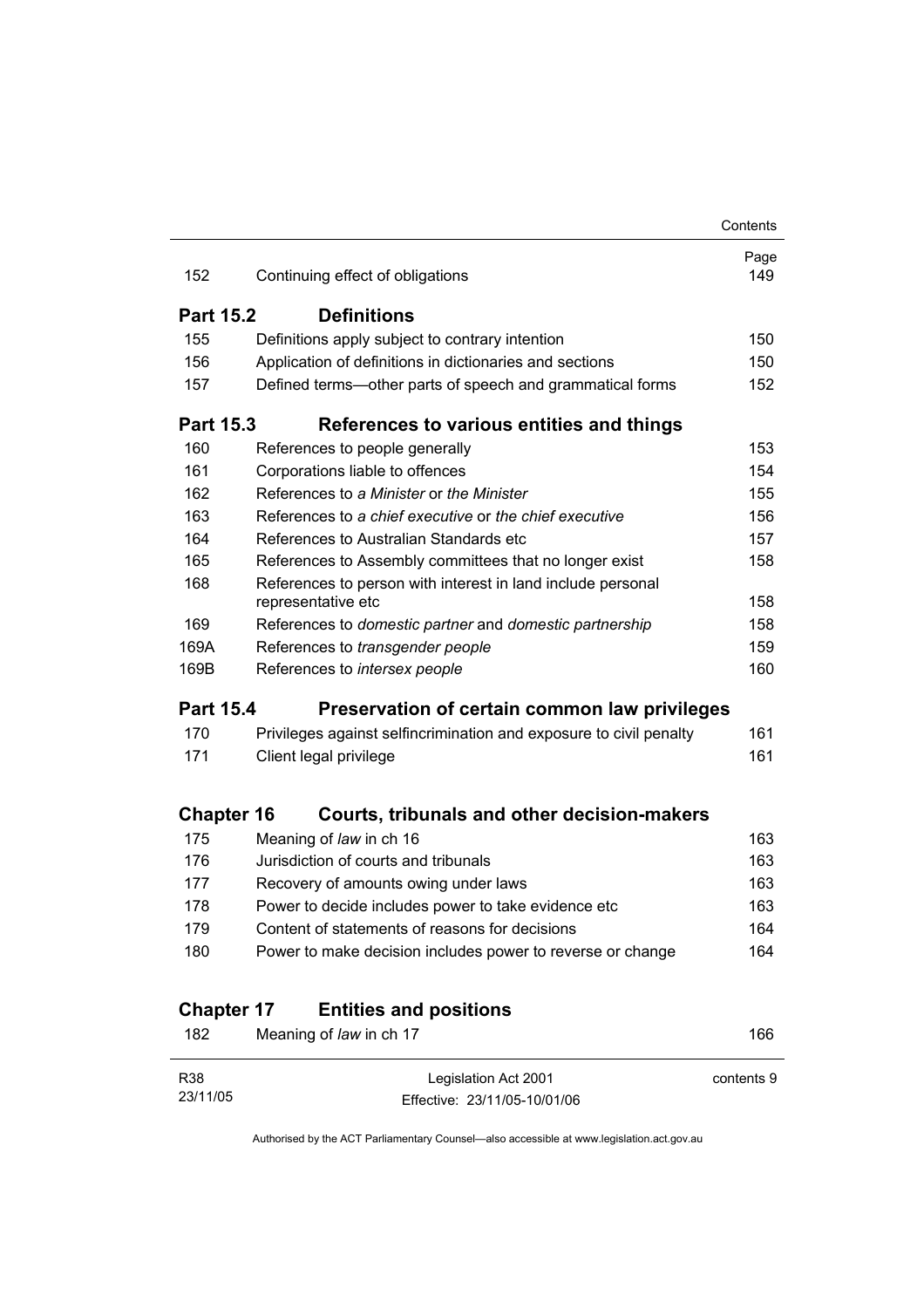#### **Contents**

|      |                                    | Page |
|------|------------------------------------|------|
| 183  | Change of name of entity           | 166  |
| 184  | Change in constitution of entity   | 166  |
| 184A | References to entity               | 167  |
| 185  | References to occupant of position | 167  |
| 186  | Change of name of position         | 168  |
| 187  | Chair and deputy chair etc         | 168  |

## **Chapter 18 Offences**

| 188 | Meaning of ACT law in ch 18                                           | 169 |
|-----|-----------------------------------------------------------------------|-----|
| 189 | Reference to offence includes reference to related ancillary offences | 169 |
| 190 | Indictable and summary offences                                       | 170 |
| 191 | Offences against 2 or more laws                                       | 170 |
| 192 | When must prosecutions begin?                                         | 171 |
| 193 | Continuing offences                                                   | 172 |

## **Chapter 19 Administrative and machinery provisions**

### **Part 19.1 Introductory**

| 195 | Meaning of law in ch 19 | 173 |  |
|-----|-------------------------|-----|--|
|     |                         |     |  |

### **Part 19.2 Functions**

| 196        | Provision giving function gives power to exercise function | 174  |
|------------|------------------------------------------------------------|------|
| 197        | Statutory functions may be exercised from time to time     | 174  |
| 199        | Functions of bodies                                        | 174  |
| <b>200</b> | Functions of occupants of positions                        | 176. |

### **Part 19.3 Appointments**

| Division 19.3.1 | Appointments-general                                           |     |
|-----------------|----------------------------------------------------------------|-----|
| 205             | Application of div 19.3.1                                      | 177 |
| 206             | Appointments must be in writing etc.                           | 177 |
| 207             | Appointment may be by name or position                         | 178 |
| 208             | Power of appointment includes power to suspend etc.            | 178 |
| 209             | Power of appointment includes power to make acting appointment | 179 |
|                 |                                                                |     |

contents 10 Legislation Act 2001 Effective: 23/11/05-10/01/06

R38 23/11/05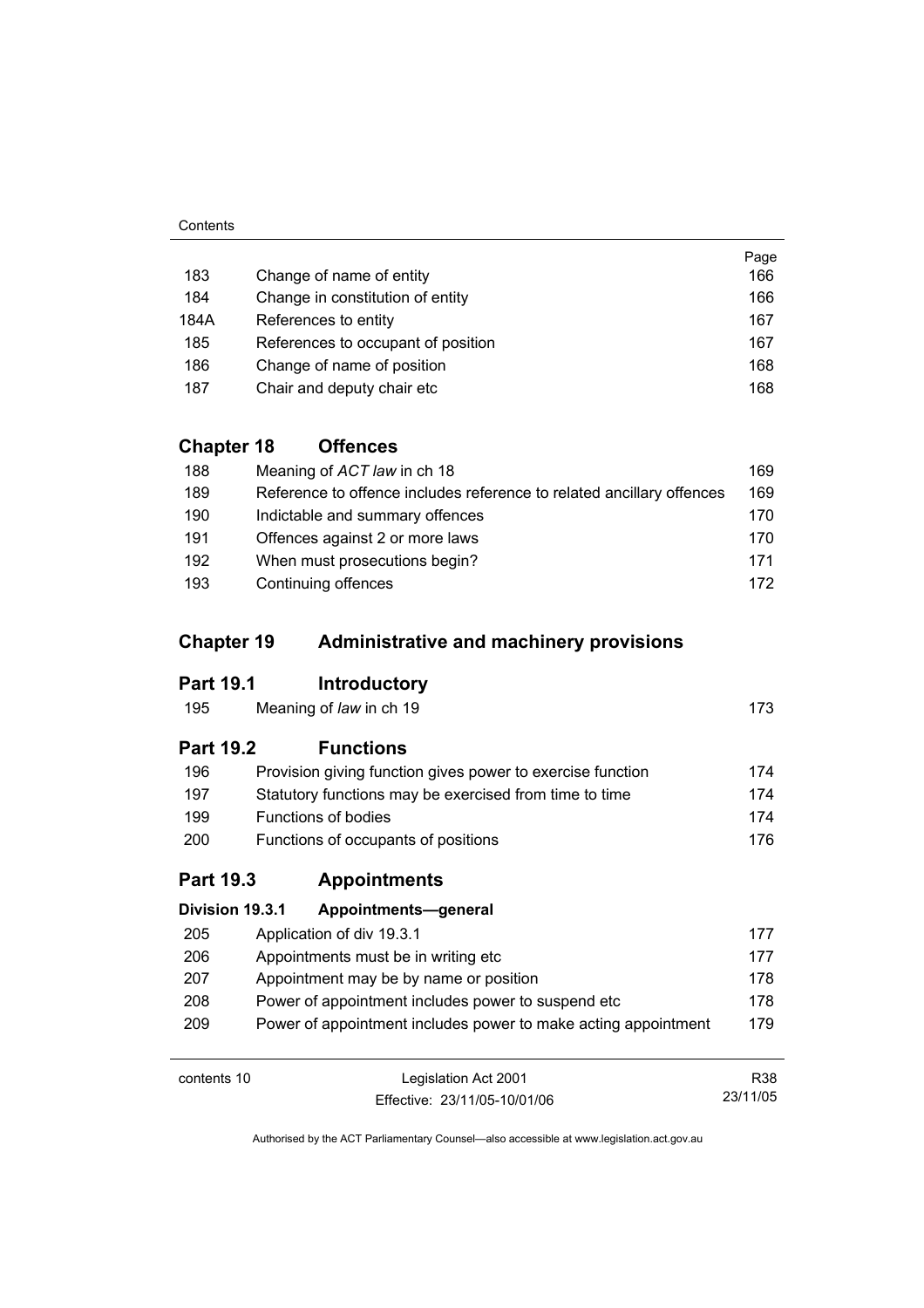|                  |                                                                               | Contents    |
|------------------|-------------------------------------------------------------------------------|-------------|
|                  |                                                                               | Page        |
| 210              | Resignation of appointment                                                    | 180         |
| 211              | Appointment not affected by appointer changes                                 | 180         |
| 212              | Appointment not affected by defect etc                                        | 181         |
| Division 19.3.2  | <b>Acting appointments</b>                                                    |             |
| 215              | Application of div 19.3.2                                                     | 181         |
| 216              | Acting appointments must be in writing etc                                    | 181         |
| 217              | Acting appointment may be made by name or position                            | 182         |
| 218              | Instrument may provide when acting appointment has effect etc                 | 182         |
| 219              | Appointer may decide terms of acting appointment etc                          | 182         |
| 220              | Appointee may exercise functions under acting appointment etc                 | 183         |
| 221              | How long does an acting appointment operate?                                  | 184         |
| 222              | Resignation of acting appointment                                             | 185         |
| 223              | Effect of acting appointment on substantive appointment etc                   | 185         |
| 224              | Acting appointment not affected by appointer changes                          | 185         |
| 225              | Acting appointment not affected by defect etc                                 | 185         |
| Division 19.3.2A | <b>Standing acting arrangements</b>                                           |             |
| 225A             | Application of div 19.3.2A                                                    | 186         |
| 225B             | Person acting under standing acting arrangement may exercise<br>functions etc | 186         |
| Division 19.3.3  | <b>Appointments-Assembly consultation</b>                                     |             |
| 226              | Meaning of statutory position in div 19.3.3                                   | 187         |
| 227              | Application of div 19.3.3                                                     | 187         |
| 228              | Consultation with appropriate Assembly committee                              | 187         |
| 229              | Appointment is disallowable instrument                                        | 188         |
| <b>Part 19.4</b> | <b>Delegations</b>                                                            |             |
| 230              | Application of pt 19.4 generally                                              | 189         |
| 231              | Application of pt 19.4 to subdelegations                                      | 189         |
| 232              | Delegation must be in writing etc                                             | 190         |
| 233              | Delegation may be made by name or position                                    | 190         |
| 234              | Instrument may provide when delegation has effect etc                         | 190         |
| 235              | Delegation may be made to 2 or more delegates                                 | 191         |
| 236              | Power to delegate may not be delegated                                        | 191         |
| 237              | Delegation may be amended or revoked                                          | 191         |
| R38              | Legislation Act 2001                                                          | contents 11 |
| 23/11/05         | Effective: 23/11/05-10/01/06                                                  |             |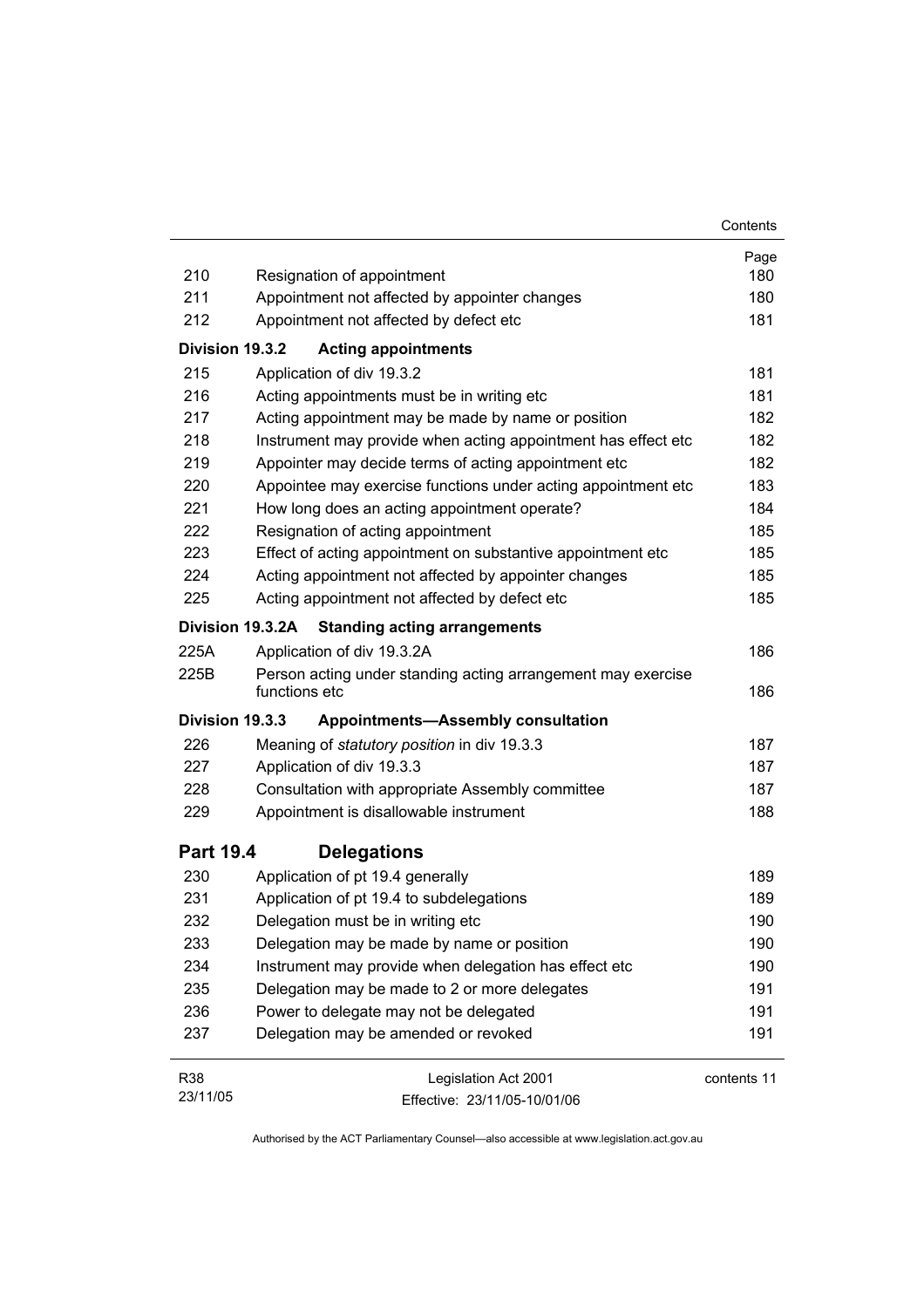| Contents |
|----------|
|          |

|                   |                                              | Page |
|-------------------|----------------------------------------------|------|
| 238               | Appointer responsible for delegated function | 192  |
| 239               | Exercise of delegation by delegate           | 192  |
| 240               | Appointer may exercise delegated function    | 193  |
| 241               | Delegation not affected by appointer changes | 193  |
| 242               | Delegation not affected by defect etc        | 193  |
| <b>Part 19.5</b>  | <b>Service of documents</b>                  |      |
| 245               | Application of pt 19.5                       | 194  |
| 246               | Definitions for pt 19.5                      | 194  |
| 247               | Service of documents on individuals          | 196  |
| 248               | Service of documents on corporations         | 196  |
| 249               | Service of documents on agencies             | 197  |
| 250               | When document taken to be served             | 197  |
| 251               | Other laws not affected etc                  | 199  |
| 252               | Powers of courts and tribunals not affected  | 199  |
| <b>Part 19.6</b>  | <b>Functions of Executive and Ministers</b>  |      |
| 253               | <b>Exercise of functions of Executive</b>    | 200  |
| 254               | Administration of matters not allocated      | 200  |
| 254A              | Delegation by Minister                       | 200  |
| <b>Part 19.7</b>  | <b>Other matters</b>                         |      |
| 255               | Forms                                        | 201  |
| 256               | Production of records kept in computers etc  | 203  |
| <b>Chapter 20</b> | <b>Miscellaneous</b>                         |      |
| 300               | Delegation by parliamentary counsel          | 204  |
| 301               | References to Administration Act 1989 etc    | 204  |
| 302               | Regulation-making power                      | 205  |
| 303               | Transitional-meaning of optometrist          | 205  |

contents 12 Legislation Act 2001 Effective: 23/11/05-10/01/06

R38 23/11/05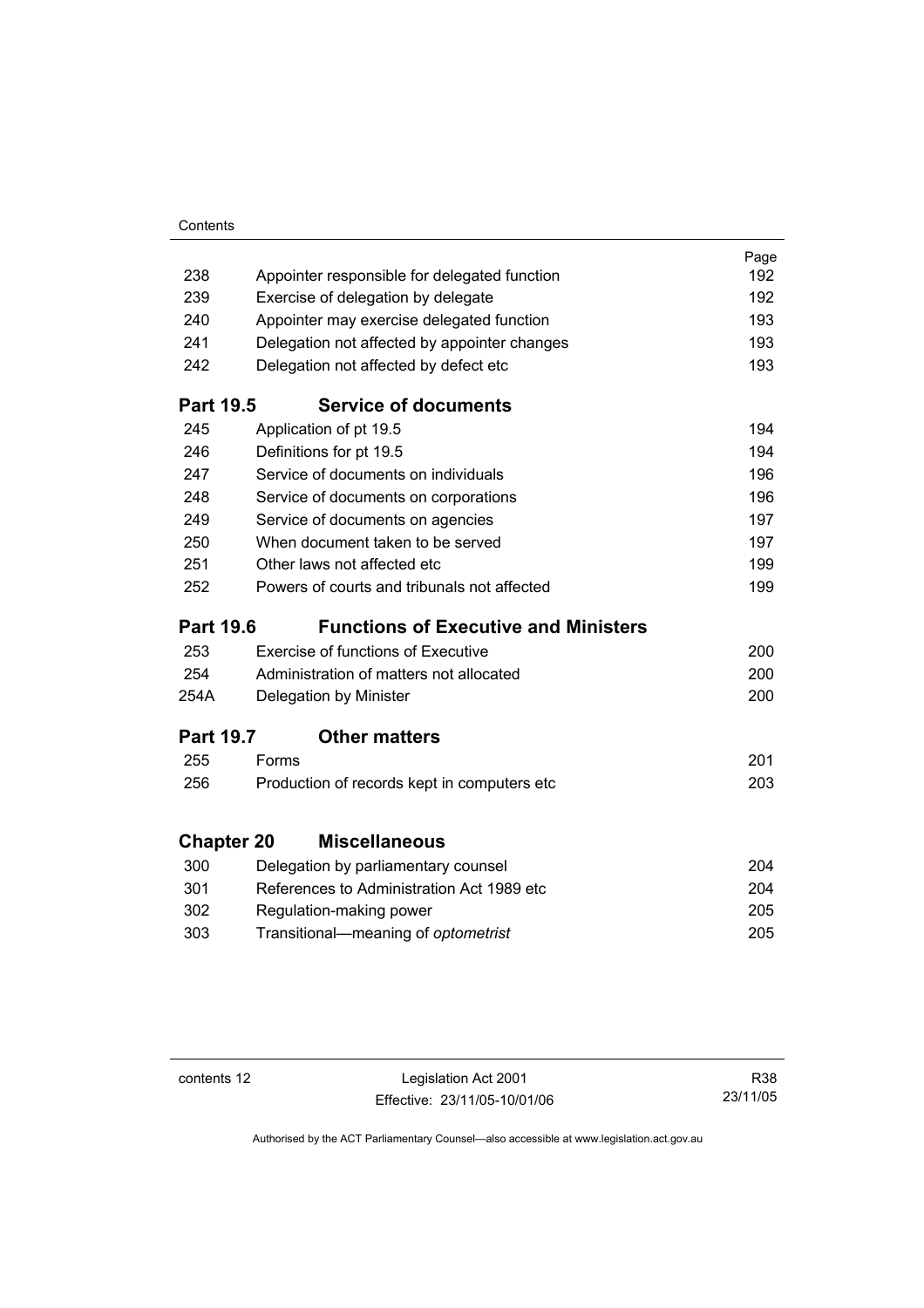**Contents** 

| <b>Schedule 1</b> | Acts included in sources of law in the ACT                           | Page<br>206 |
|-------------------|----------------------------------------------------------------------|-------------|
| <b>Part 1.1</b>   | Former NSW and UK Acts in force before establishment of<br>Territory | 206         |
| <b>Part 1.2</b>   | <b>Former NSW Acts applied after establishment of Territory 208</b>  |             |

## **Dictionary** 210

| Part 1 | Meaning of commonly-used terms             | 210 |
|--------|--------------------------------------------|-----|
| Part 2 | <b>Terms for Legislation Act 2001 only</b> | 236 |

### **Endnotes**

|   | About the endnotes     | 240 |
|---|------------------------|-----|
| 2 | Abbreviation key       | 240 |
| 3 | Legislation history    | 241 |
| 4 | Amendment history      | 246 |
| 5 | Earlier republications | 281 |
| 6 | Uncommenced amendments | 285 |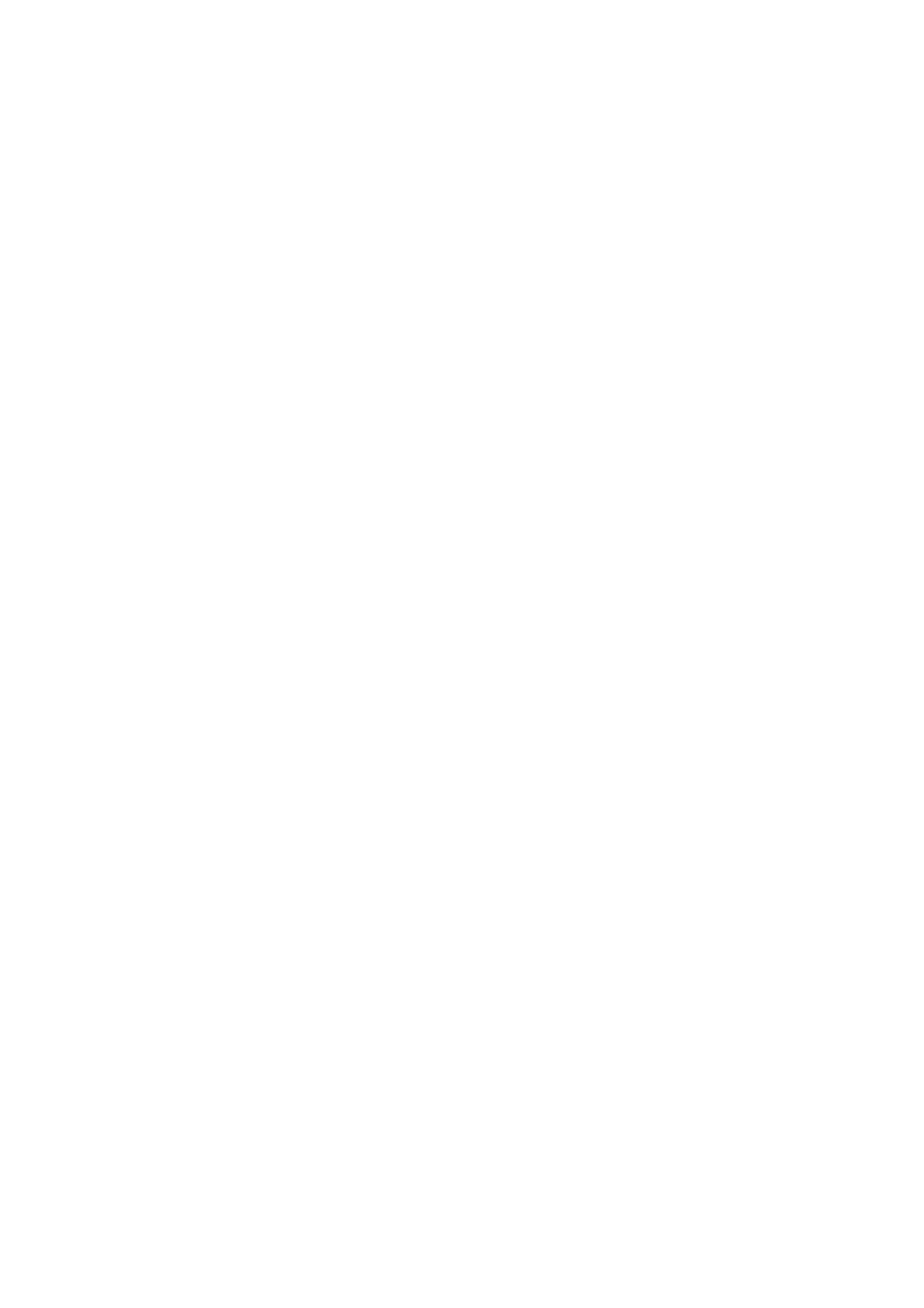

# **Legislation Act 2001**

An Act about legislation

I

R38 23/11/05

Legislation Act 2001 Effective: 23/11/05-10/01/06 page 1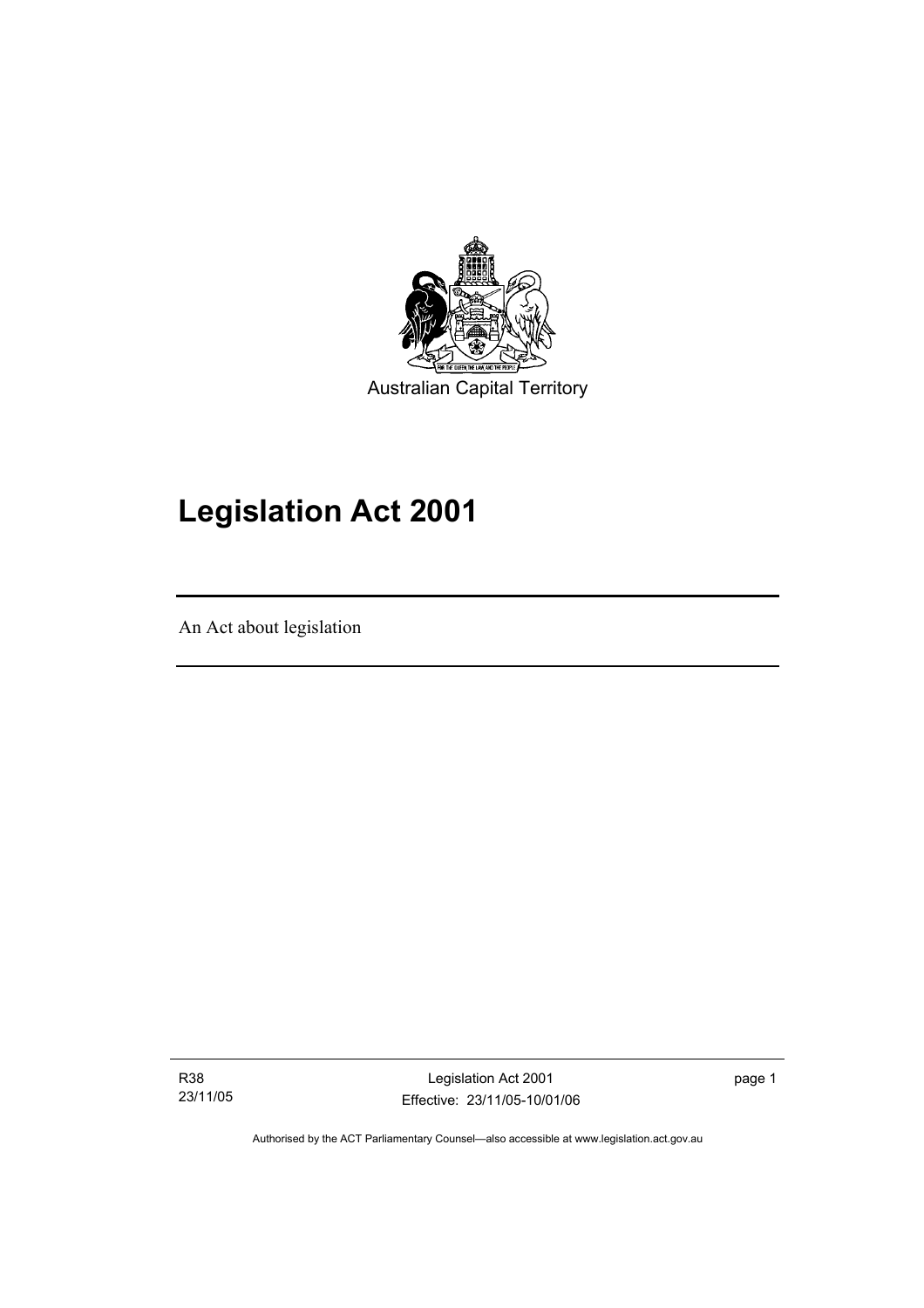**Chapter 1** Preliminary<br>**Part 1.1** General **Part 1.1** General

Section 1

## **Chapter 1** Preliminary

## **Part 1.1 General**

### **1 Name of Act**

This Act is the *Legislation Act 2001.* 

### **2 Dictionary**

The dictionary at the end of this Act is part of this Act.

- *Note 1* The dictionary at the end of an Act usually defines certain terms used in the Act, and includes references (*signpost definitions*) to other terms defined elsewhere in the Act. However, in this Act the dictionary is divided into 2 parts.
- *Note 2* Part 1 defines terms commonly used in Acts (including this Act) and statutory instruments. For example, because of the definition '*month* means calendar month.', the term 'month' has the defined meaning wherever the term is used in an Act or statutory instrument unless the Act or instrument provides otherwise or the contrary intention otherwise appears (see s 144 and s 155).
- *Note 3* Part 2 defines certain terms used in this Act. For example, the signpost definition '*administrator*, for part 19.5 (Service of documents)—see section 246.' means that the term 'administrator' is defined in s 246 for this Act, pt 19.5. A definition in pt 2 applies to all of this Act unless the definition, or another provision of this Act, provides otherwise or the contrary intention otherwise appears (see s 155 and s 156 (1)).

### **2A Notes**

A note included in this Act is explanatory and is not part of this Act.

*Note* See s 127 (1), (4) and (5) for the legal status of notes.

R38 23/11/05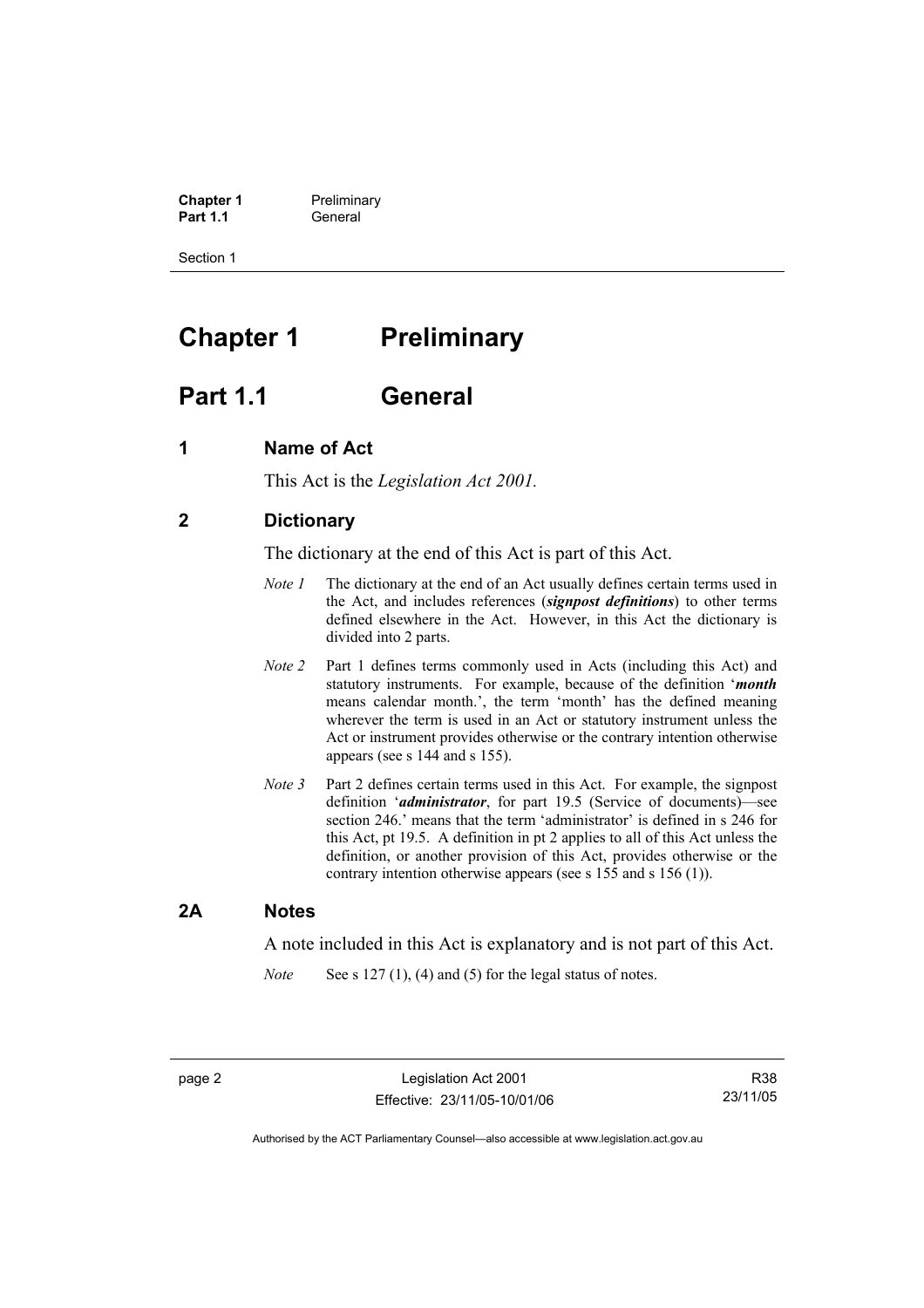### **3 Objects**

- (1) The main object of this Act is to make legislation more accessible.
- (2) This is to be achieved particularly by—
	- (a) encouraging access to legislation through the internet, while maintaining access to printed legislation; and
	- (b) restating the law dealing with the 'life cycle' of legislation, improving its structure and content, and simplifying its provisions where practicable; and
	- (c) assisting users of legislation to find, read, understand and use legislation by—
		- (i) facilitating the shortening and simplification of legislation; and
		- (ii) promoting consistency in the form and language of legislation; and
		- (iii) providing rules about the interpretation of legislation; and
		- (iv) facilitating the updating and republication of legislation to ensure its ready availability.
- (3) For this section, the '*life cycle*' of legislation includes the making (where relevant), notification, commencement, presentation and disallowance (where relevant), operation, interpretation, proof, republication, amendment and repeal of legislation and instruments made under legislation.

### **4 Application of Act**

 (1) This Act applies to all Acts (including this Act) and statutory instruments.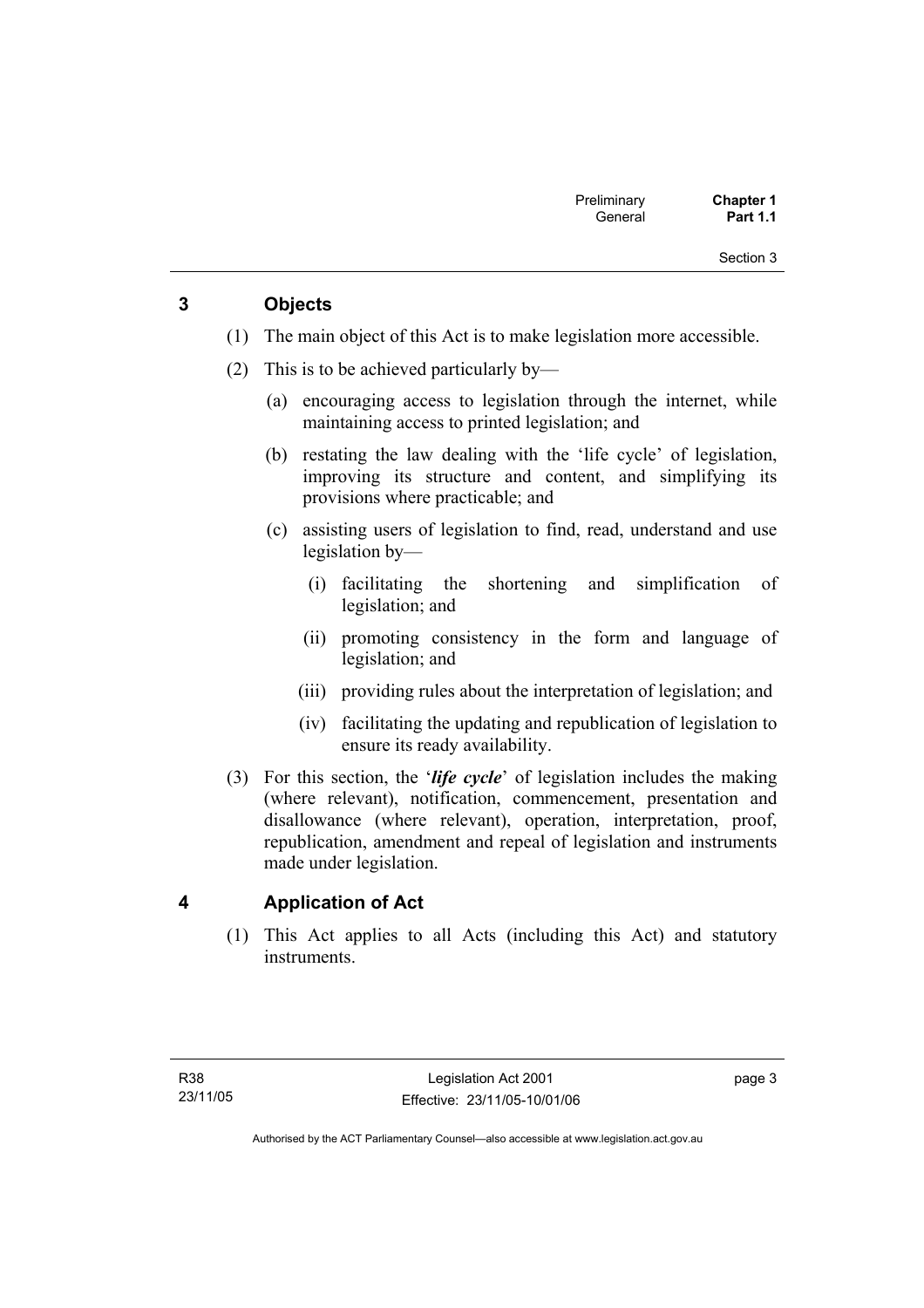| <b>Chapter 1</b> | Preliminary |
|------------------|-------------|
| <b>Part 1.1</b>  | General     |

 (2) In particular, Acts and statutory instruments are taken to be made on the basis that they will operate in conjunction with this Act.

#### **Examples**

- 1 An Act imposes an obligation and provides that people who 'fail' to carry out the obligation are liable to the penalty. The Act does not, however, define 'fail' or indicate that the word is used in a special way. In accordance with this Act, dictionary, part 1 (see s 144), the word 'fail' includes 'refuse'. In other words, a person who refuses to carry out the obligation will be subject to the penalty in the same way as someone who only neglects the obligation. In this case, the presence in an Act of a word that is defined in this Act attracts the operation of the definition in the dictionary.
- 2 The *XYZ Act 2001* contains the following provision:

The Minister may, in writing, determine fees for this Act.

Because the XYZ Act authorises a fee to be determined 'for this Act', this Act, section 56 applies and therefore the provisions of part 6.3 (Making of certain statutory instruments about fees) apply to the determination of fees under the provision. In this case, the operation of provisions of this Act is attracted because the *XYZ Act 2001* contains a provision that triggers the application of the part.

- *Note* An example is part of the Act, is not exhaustive and may extend, but does not limit, the meaning of the provision in which it appears (see s 126 and s 132).
- (3) This section is a determinative provision.
	- *Note* See s 5 for the meaning of determinative provisions, and s 6 for their displacement.

### **5 Determinative and non-determinative provisions**

- (1) This Act consists of determinative and non-determinative provisions.
- (2) A *determinative provision* is a provision of this Act that is declared to be a determinative provision.

#### **Example**

Section 4 (3) provides that section 4 is a determinative provision.

R38 23/11/05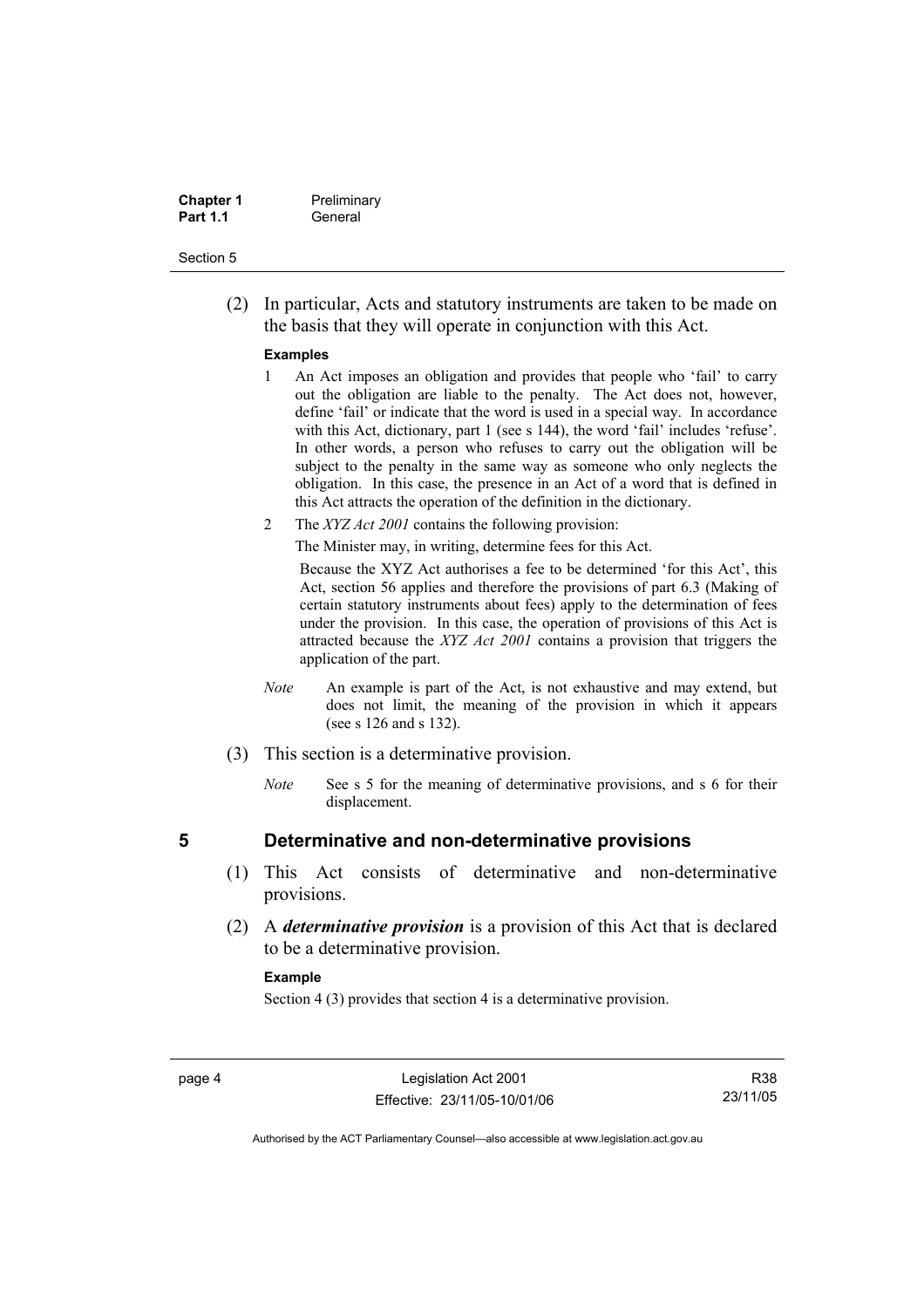## (3) A *non-determinative provision* is any other provision of this Act.

### **Example**

Section 3 does not contain a provision corresponding to section 4 (3). Therefore, section 3 is not a determinative provision.

*Note* An example is part of the Act, is not exhaustive and may extend, but does not limit, the meaning of the provision in which it appears (see s 126 and s 132).

### **6 Legislation Act provisions must be applied**

- (1) A provision of this Act must be applied to an Act or statutory instrument, in accordance with the terms of the provision, except so far as it is displaced.
- (2) A determinative provision may be displaced expressly or by a manifest contrary intention.
- (3) A non-determinative provision may be displaced expressly or by a contrary intention.

- (4) The declaration of a provision as 'determinative' indicates that it is the intention of the Legislative Assembly that, if the provision is to be displaced at all in a particular case, a more deliberate displacement is required than if the provision were a nondeterminative provision.
- (5) This section applies despite any presumption or rule of interpretation.
- (6) A provision of this Act must not be taken to be displaced by a provision of an Act or statutory instrument so far as the provisions can operate concurrently.
- (7) In particular and without limiting subsection (5), a provision of this Act is not displaced by a provision of an Act or statutory instrument

*Note* For the distinction between a 'manifest contrary intention' (see s (2)) and 'contrary intention' (see s (3)), see the examples in this section.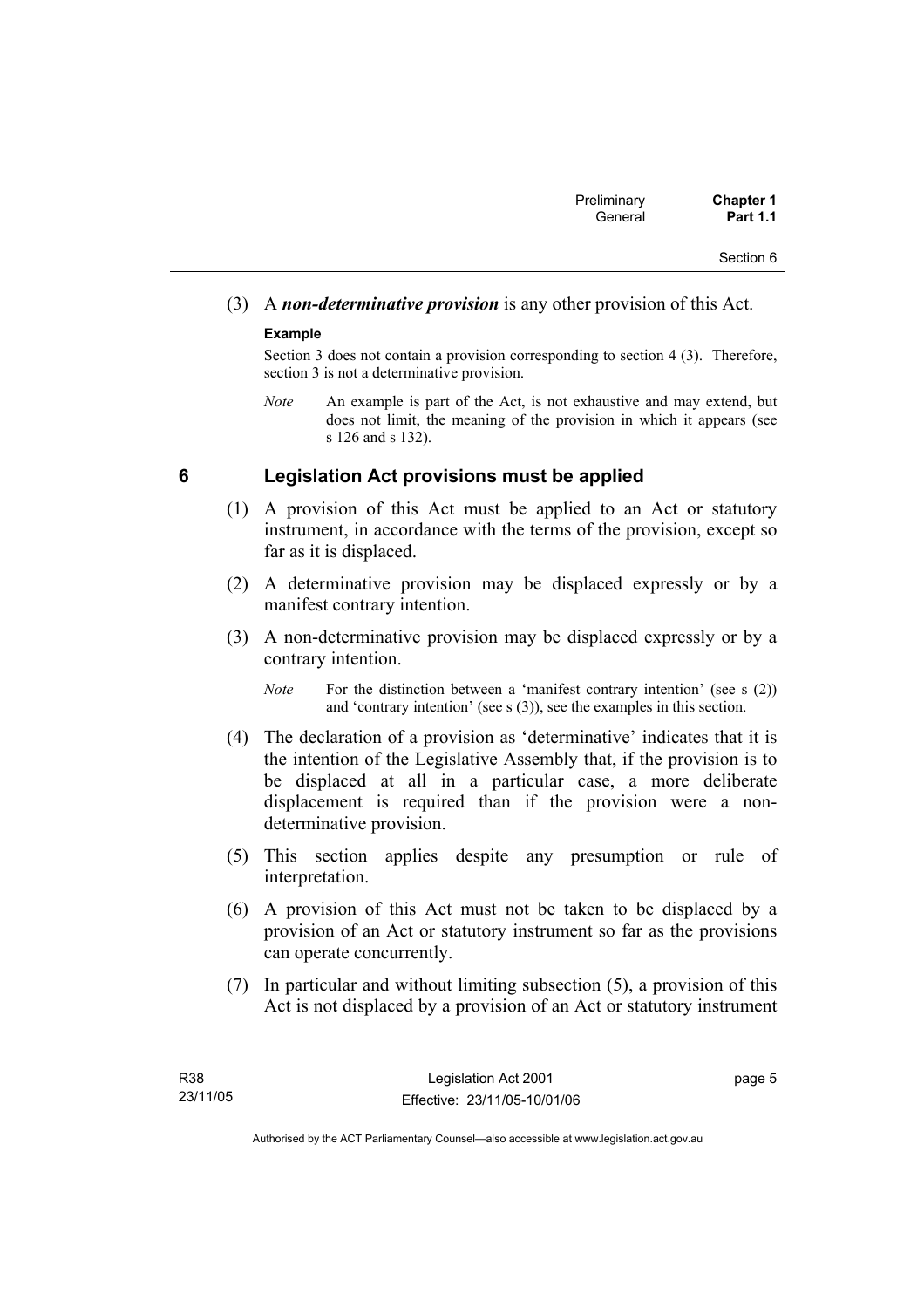| <b>Chapter 1</b> | Preliminary |
|------------------|-------------|
| <b>Part 1.1</b>  | General     |

because the provisions deal with the same or a similar subject matter.

(8) This section is a determinative provision.

#### **Examples of different kinds of displacement**

1 *Determinative provision—express displacement*

The *Collections Regulation Act 1999* (hypothetical), section 83 contains the following provision:

(2) The Legislation Act, section 47 (3) does not apply to a regulation under this Act.

Section 83 (2) illustrates a provision expressly displacing this Act, section 47 (3), a determinative provision.

2 *Determinative provision—manifest contrary intention*

The *Motor Repairers Act 2001* (hypothetical) does not contain a provision like the *Collections Regulation Act 1999*, section 83, but section 79 contains the following provision:

(3) A regulation may apply, adopt or incorporate an instrument or provision of an instrument as in force from time to time.

Section 79 (3) illustrates a provision displacing this Act, section 47 (3), a determinative provision, by a manifest contrary intention because section 79 (3) clearly contradicts section 47 (3).

3 *Non-determinative provision—contrary intention*

The master of a vessel is charged with contravening the *Liquor Act 2001* (hypothetical), section 126 by selling liquor on or from 'licensed premises' otherwise than at a time authorised by the Act. It is claimed that the sale took place on the vessel. The Act defines 'licensed premises' to mean that part or those parts of a building or buildings and of the land adjoining it or them as defined by the licensing court. It is argued that the complaint is defective in that a vessel cannot be 'licensed premises'. However, section 126 is expressed to apply to 'a licensee, servant, agent or master who sells liquor on or from licensed premises'. In this case, the reference to 'master' indicates a contrary intention indicating that the section is intended to apply to liquor sold on or from vessels.

#### **Example of concurrent operation (no displacement)**

The *Small Clubs Act 2002* (hypothetical) contains the following provision about how notice of the club's annual general meeting may be served on members of a registered small club:

page 6 Legislation Act 2001 Effective: 23/11/05-10/01/06

R38 23/11/05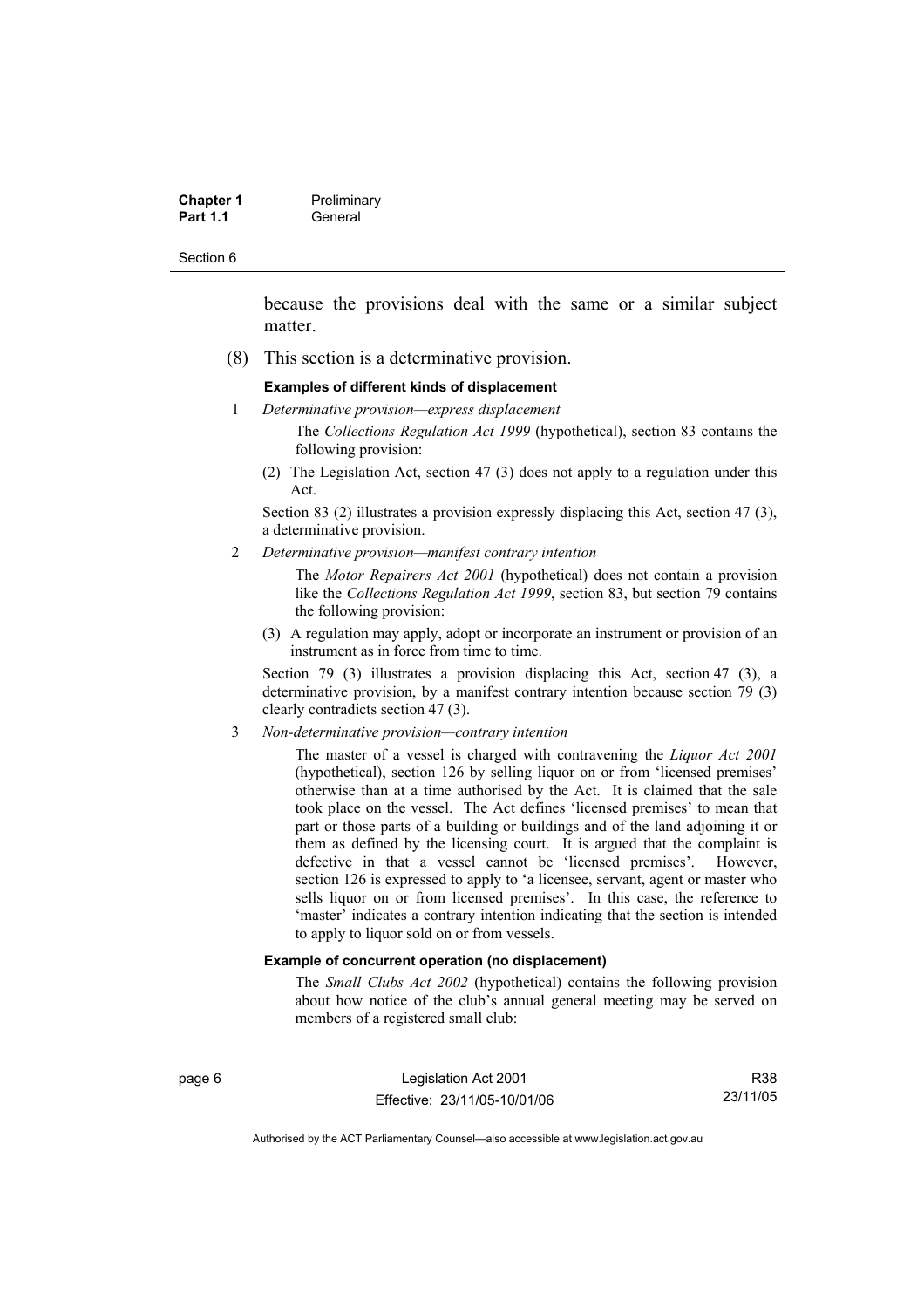| Preliminary | <b>Chapter 1</b> |
|-------------|------------------|
| General     | <b>Part 1.1</b>  |

#### **60 Serving notice of annual general meeting**

The executive committee of a registered small club may serve notice of the annual general meeting of the club on members by pinning the notice to a noticeboard in the club house.

This Act, section 247, a non-determinative provision, allows a document to be served on an individual under an Act in a number of ways (by giving the document to the individual, by sending it by prepaid post etc), but does not mention pinning the document to a noticeboard as a method of giving the notice.

Section 247 is not displaced by the *Small Clubs Act 2002*, section 60, because—

- section 60 does not expressly displace section 247 nor does it indicate a contrary intention (see s  $6(1)$  and  $(3)$ ) and, in particular, section  $60$ does not indicate an intention that the method of service it authorises is to be the only method of serving notice of annual general meetings on members of small clubs; and
- the application of section 247 is not displaced by any presumption or rule of interpretation (see s 6 (5)); and
- sections 60 and 247 can operate concurrently (see s  $6(6)$ ) by allowing complementary methods of service; and
- the fact that sections 60 and 247 deal with the same (or a similar) subject matter does not of itself displace section 247 (see s 6 (7) and also s 6 (5)).

It follows, therefore, that the executive committee is free to serve notice of the annual general meeting under section 60 or section 247.

*Note* An example is part of the Act, is not exhaustive and may extend, but does not limit, the meaning of the provision in which it appears (see s 126 and s 132).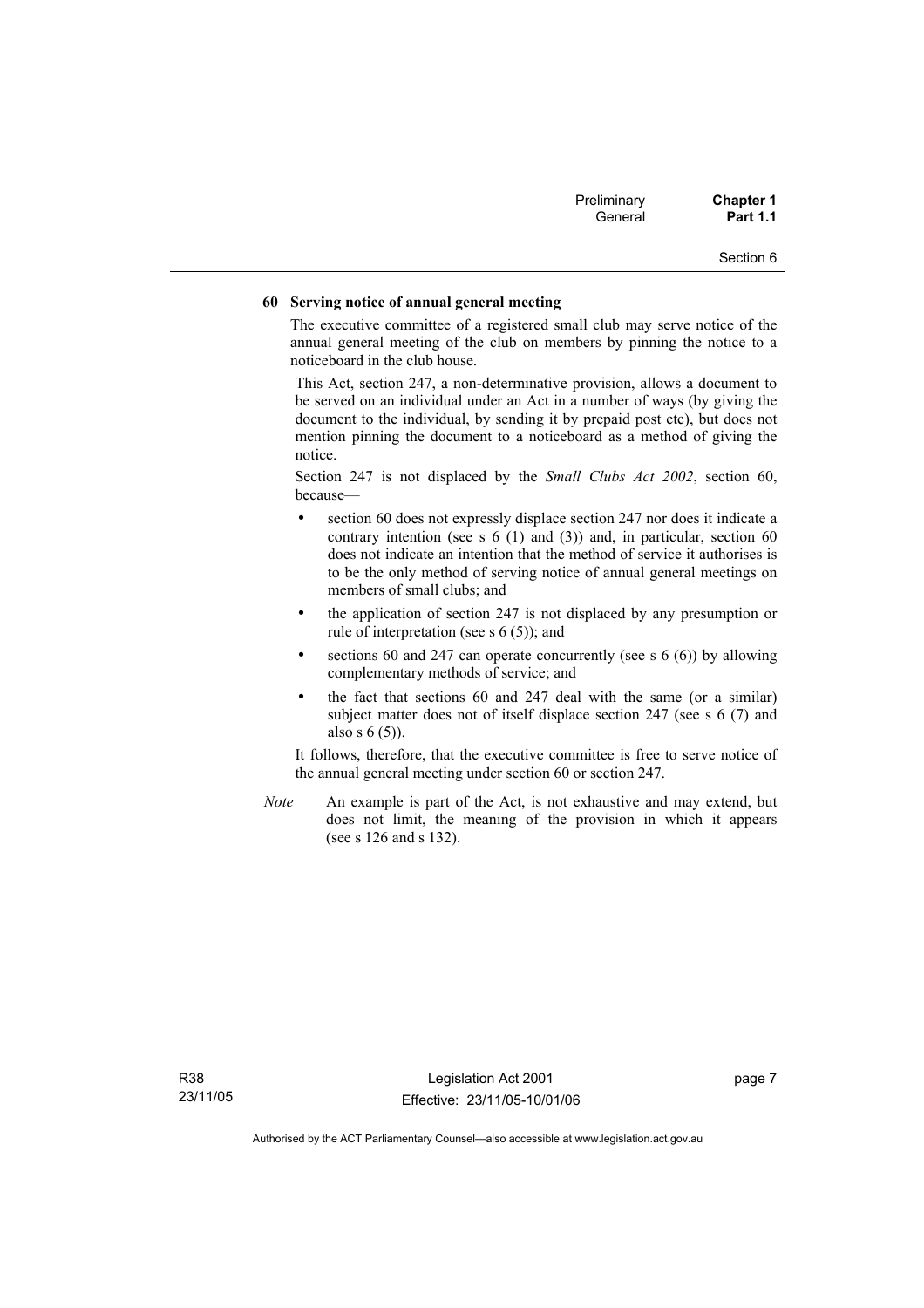**Chapter 1** Preliminary<br>**Part 1.2** Basic conce **Basic concepts** 

Section 7

## **Part 1.2 Basic concepts**

### **7 Meaning of** *Act* **generally**

- (1) An *Act* is an Act of the Legislative Assembly.
- (2) An *Act of the Legislative Assembly* is a law (however described or named) made by the Legislative Assembly under the Self-Government Act.
- (3) A reference to an *Act* includes a reference to a provision of an Act.
	- *Note 1* Section 17 deals with former Commonwealth enactments, and former NSW and UK Acts, that have become ACT Acts.
	- *Note 2* Section 100 (1) deals with references to particular Acts.

### **8 Meaning of** *subordinate law*

- (1) A *subordinate law* is a regulation, rule or by-law (whether or not legislative in nature) made under—
	- (a) an Act; or
	- (b) another subordinate law; or
	- (c) power given by an Act or subordinate law and also power given otherwise by law.
- (2) A reference to a *subordinate law* includes a reference to a provision of a subordinate law.

### **9 Meaning of** *disallowable instrument*

- (1) A *disallowable instrument* is—
	- (a) a statutory instrument (whether or not legislative in nature) that is declared to be a disallowable instrument by an Act, subordinate law or another disallowable instrument; or

R38 23/11/05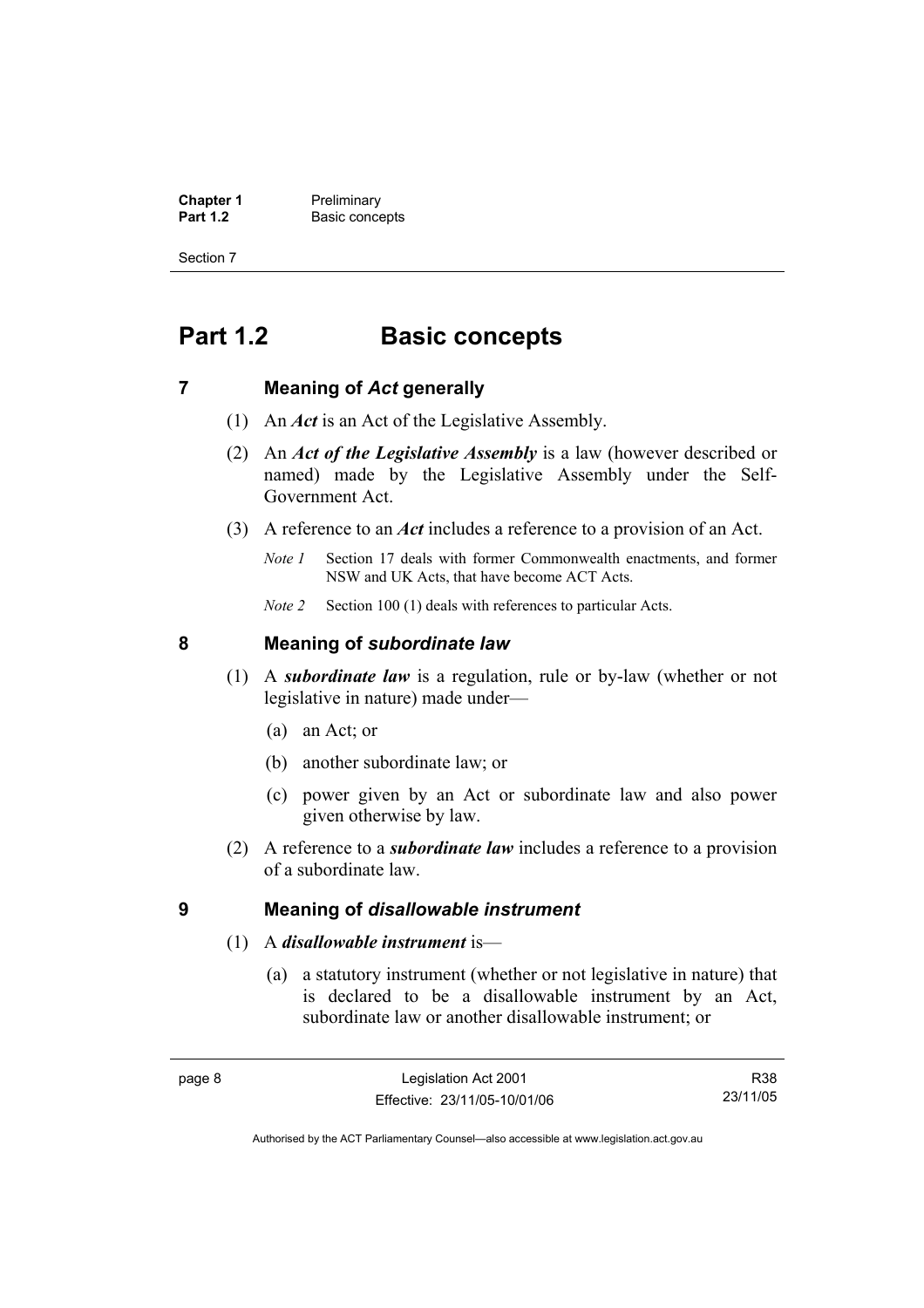- (b) a determination of fees or charges by a Minister under an Act or subordinate law.
- *Note Statutory instrument* is defined in s 13.
- (2) A reference to a *disallowable instrument* includes a reference to a provision of a disallowable instrument.

### **10 Meaning of** *notifiable instrument*

- (1) A *notifiable instrument* is a statutory instrument (whether or not legislative in nature) that is declared to be a notifiable instrument by an Act, subordinate law, disallowable instrument or another notifiable instrument.
- (2) A reference to a *notifiable instrument* includes a reference to a provision of a notifiable instrument.

### **11 Meaning of** *commencement notice*

- (1) A *commencement notice* is a statutory instrument that fixes or otherwise determines the commencement of an Act, subordinate law, disallowable instrument or notifiable instrument.
- (2) A reference to a *commencement notice* includes a reference to a provision of a commencement notice.

### **12 Meaning of** *registrable instrument*

- (1) A *registrable instrument* is—
	- (a) a subordinate law; or
	- (b) a disallowable instrument; or
	- (c) a notifiable instrument; or
	- (d) a commencement notice.
- (2) A reference to a *registrable instrument* includes a reference to a provision of a registrable instrument.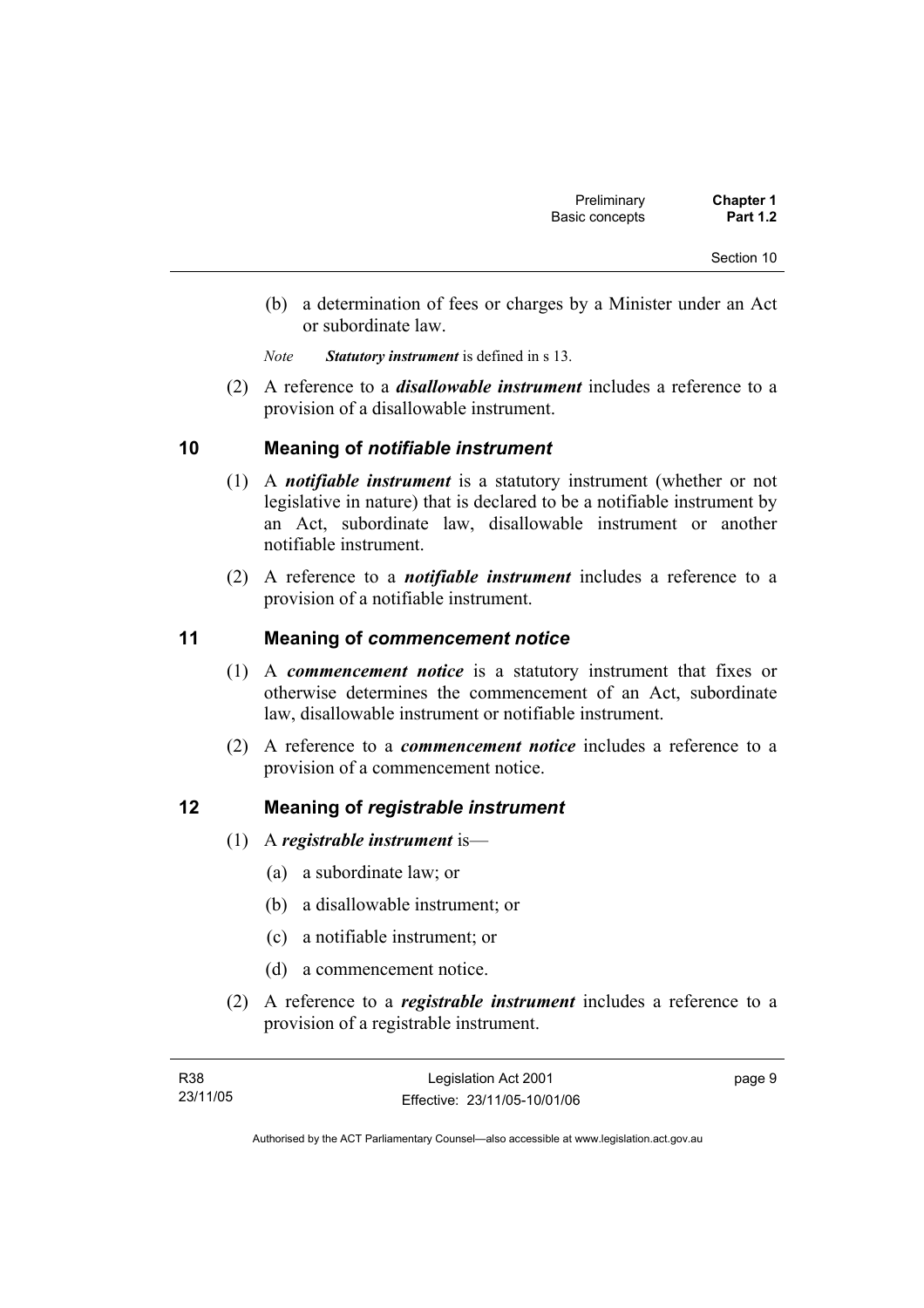**Chapter 1** Preliminary<br>**Part 1.2** Basic conce **Basic concepts** 

Section 13

### **13 Meaning of** *statutory instrument*

- (1) A *statutory instrument* is an instrument (whether or not legislative in nature) made under—
	- (a) an Act; or
	- (b) another statutory instrument; or
	- (c) power given by an Act or statutory instrument and also power given otherwise by law.
- (2) A *statutory instrument* includes a subordinate law, disallowable instrument, notifiable instrument and commencement notice.
- (3) A reference to a *statutory instrument* includes a reference to a provision of a statutory instrument.

### **14 Meaning of** *instrument*

(1) An *instrument* is any writing or other document.

*Note Writing* is defined in the dictionary, pt 1.

 (2) A reference to an *instrument* includes a reference to a provision of an instrument.

### **15 Meaning of** *authorised republication*

- (1) An *authorised republication* is a republication of a law authorised by the parliamentary counsel under this Act.
- (2) A reference to an *authorised republication* includes a reference to a provision of an authorised republication.
- (3) In this section:

*law*—see section 107 (Definitions for ch 11).

R38 23/11/05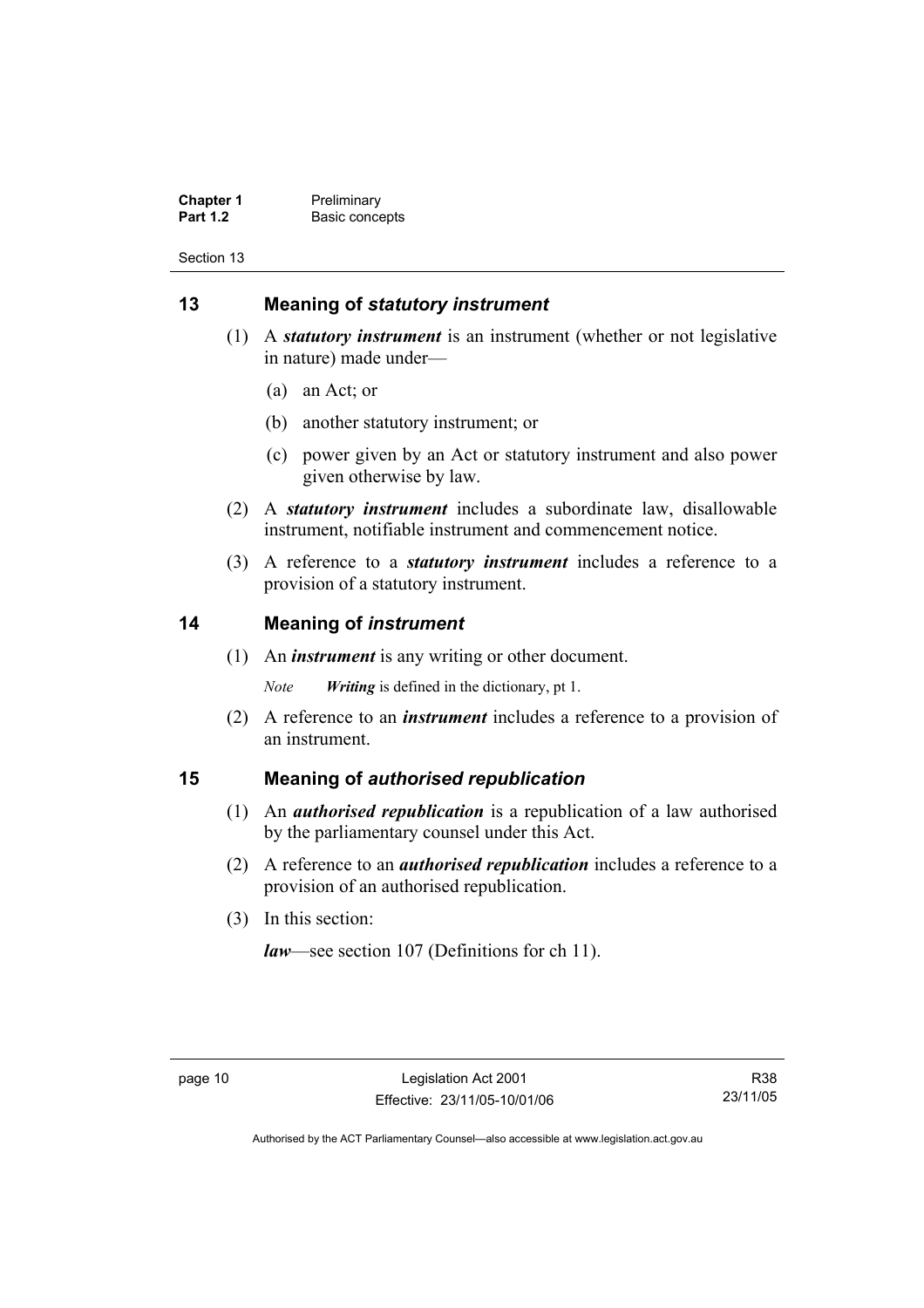### **16 Meaning of** *provision*

A *provision* of an Act or instrument is any words or anything else that forms part of the Act or instrument.

#### **Examples of provisions consisting of groups of words**

sections, subsections, paragraphs, subparagraphs, sub-subparagraphs, examples

#### **Examples of provisions consisting of groups of other provisions**

chapters, parts, divisions, subdivisions, schedules

- *Note 1* An example is part of the Act, is not exhaustive and may extend, but does not limit, the meaning of the provision in which it appears (see s 126 and s 132).
- *Note 2* See s 126 and s 127 for material that is, or is not, part of an Act or statutory instrument.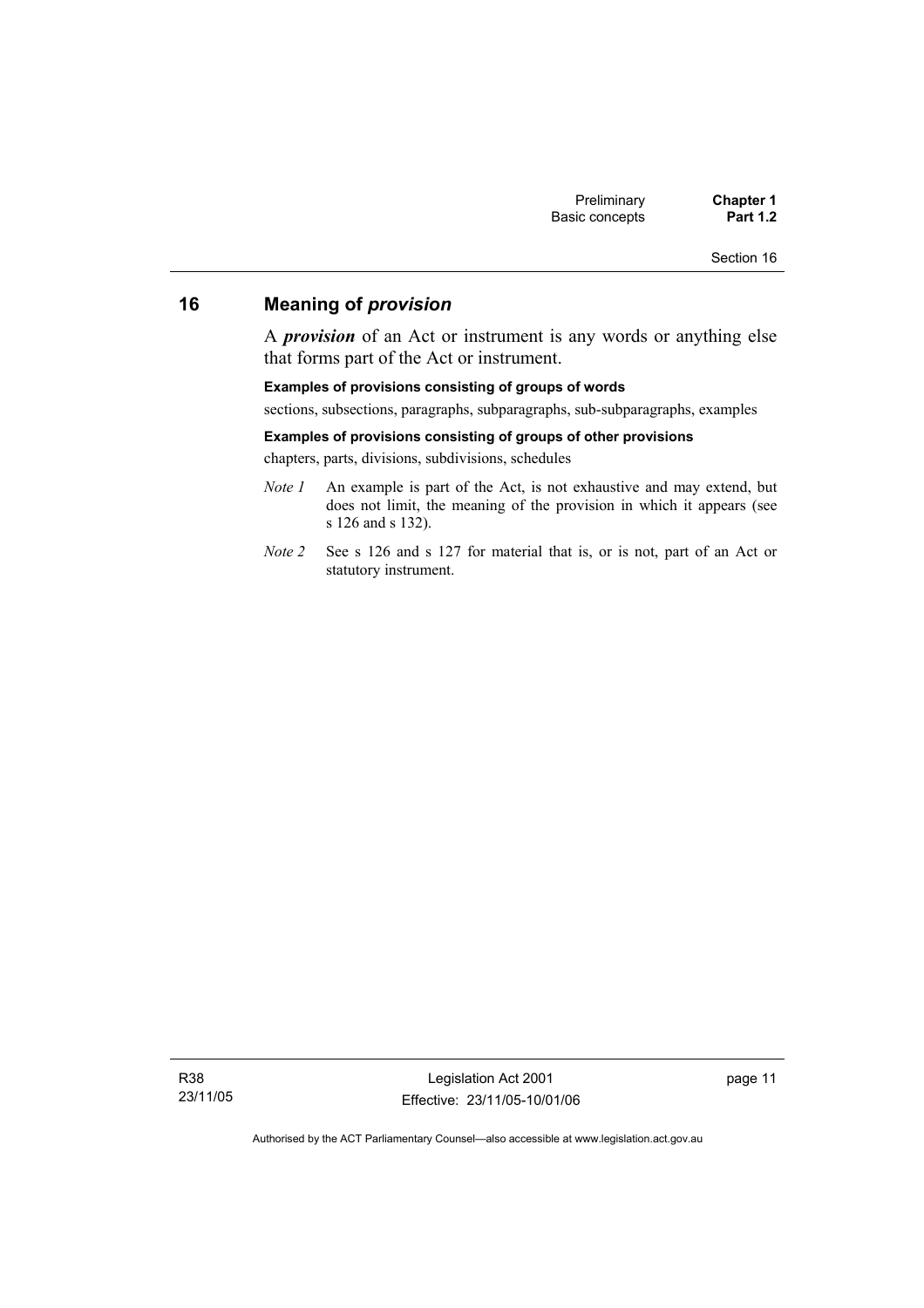**Chapter 1** Preliminary<br>**Part 1.3** Sources of **Part 1.3** Sources of law in the ACT

Section 16

## **Part 1.3 Sources of law in the ACT**

#### **Notes on sources of law**

- *Note 1* The laws in force in the ACT consist of the written law and various unwritten laws known as the principles and rules of common law and equity.
- *Note 2* The written law of the Territory consists primarily of laws, known as Acts, made by the Legislative Assembly. It also includes regulations, rules of court and other legislative instruments made under specific powers given by Acts. (Written laws made under an Act are commonly called 'subordinate' or 'delegated' legislation.)
- *Note 3* Before self-government, ordinances made by the Governor-General under the *Seat of Government* (*Administration*) *Act 1910* (Cwlth) were the main form of legislation made for the ACT. Most of the ordinances in force at self-government have been converted into Acts (see the Self-Government Act, s 34). However, the Governor-General has power to make ordinances for the ACT on a limited number of topics (see *Seat of Government (Administration) Act 1910* (Cwlth), s 12).
- *Note 4* The written laws in force in the ACT also include the Commonwealth Constitution, Commonwealth Acts, and regulations and other legislative instruments made under Commonwealth Acts. As a general rule, Commonwealth Acts and legislative instruments apply in the ACT in the same way as they apply in other parts of Australia. Commonwealth Acts and instruments prevail over the Acts made by the Legislative Assembly to the extent to which they are inconsistent (see Self-Government Act, s 28).
- *Note 5* Certain Acts of New South Wales and the United Kingdom also formed part of the written laws in force in the ACT. Because of the *Interpretation Act 1967*, s 65, these are now taken to be laws made by the Legislative Assembly as if they had been enacted by the Assembly. (Section 65 has expired, but its previous operation was saved–see s 65 (3)). These Acts are listed in sch 1.

R38 23/11/05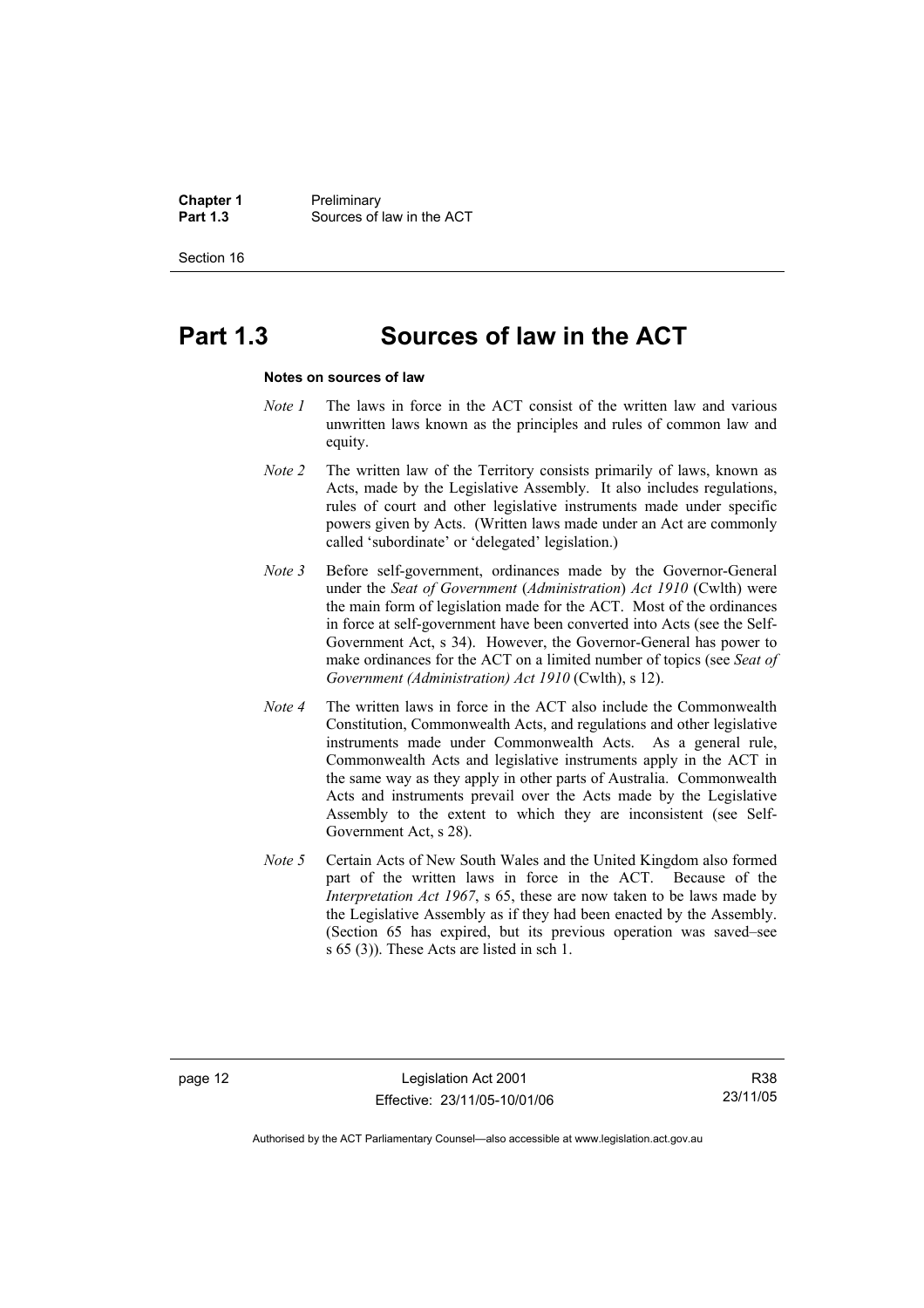### **17 References to Acts include references to former Cwlth enactments etc**

- (1) A reference to an *Act* includes a reference to a former Commonwealth enactment.
- (2) Without limiting subsection (1), a reference to an *Act* includes a reference to a former NSW Act or former UK Act mentioned in schedule 1.
- (3) In this section:

*former Commonwealth enactment* means a Commonwealth Act or ordinance, a New South Wales Act or Imperial Act that is—

- (a) an enactment within the meaning of the Self-Government Act because of that Act, section 34; or
- (b) an enactment because of the *A.C.T*. *Self-Government (Consequential Provisions) Act 1988* (Cwlth), section 10 (3) or section 12 (2) or (3).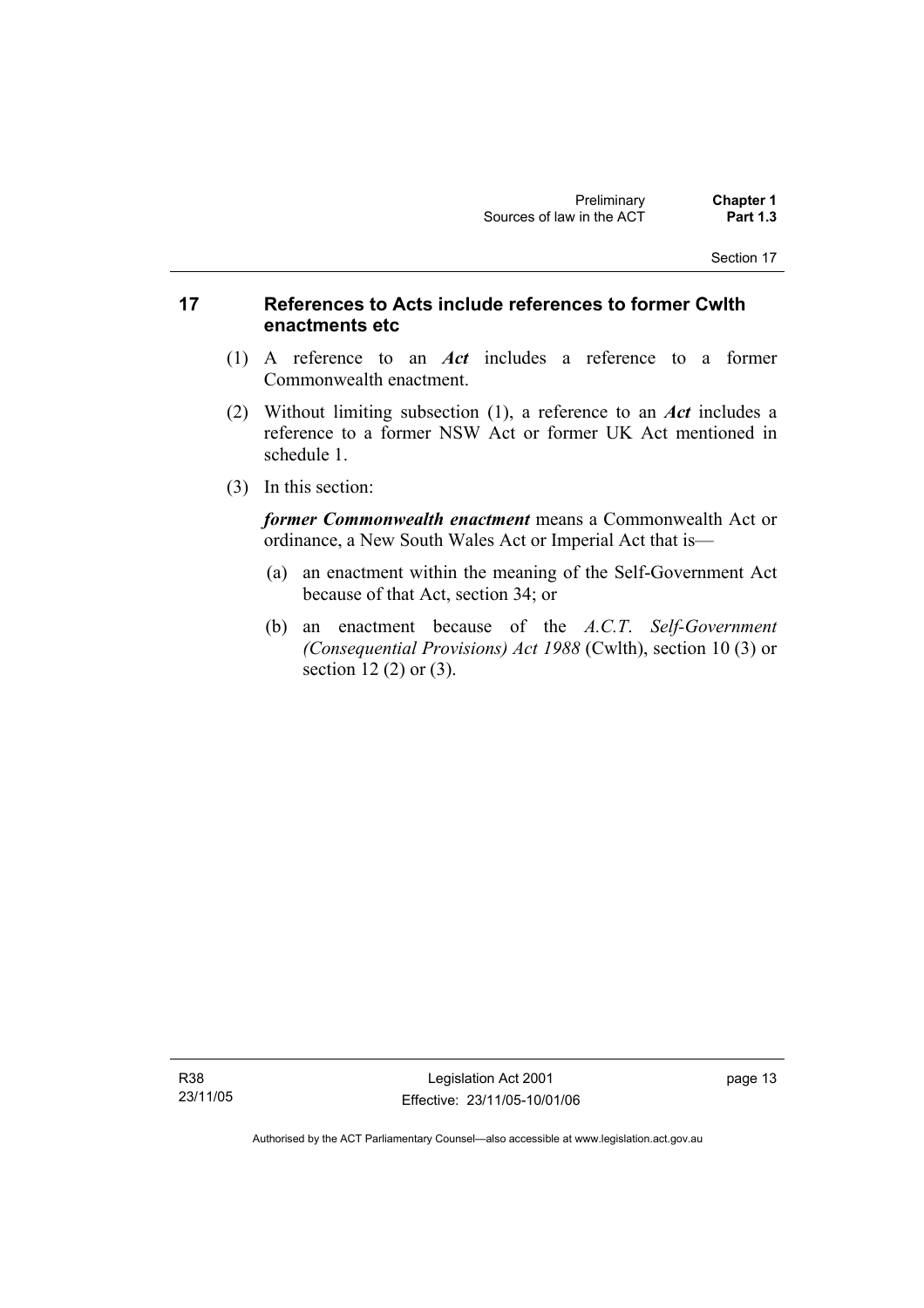#### **Chapter 2** ACT legislation register and web site

Section 18

## **Chapter 2 ACT legislation register and web site**

### **18 ACT legislation register**

- (1) The parliamentary counsel must establish and maintain a register of Acts and statutory instruments (the *ACT legislation register*).
- (2) The register must be kept electronically.

#### **Example of how register may be kept**

The register may be kept in the form of, or as part of, 1 or more computer databases, and may include data compiled electronically from the databases.

*Note* An example is part of the Act, is not exhaustive and may extend, but does not limit, the meaning of the provision in which it appears (see s 126 and s 132).

### **19 Contents of register**

- (1) The ACT legislation register must contain the following:
	- (a) authorised republications of laws currently in force;
	- (b) Acts as made;
	- (c) subordinate laws as made;
	- (d) disallowable instruments as made;
	- (e) notifiable instruments as made;
	- (f) commencement notices as made;
	- (g) resolutions passed, or taken to have been passed, by the Legislative Assembly to disallow a subordinate law or disallowable instrument;

R38 23/11/05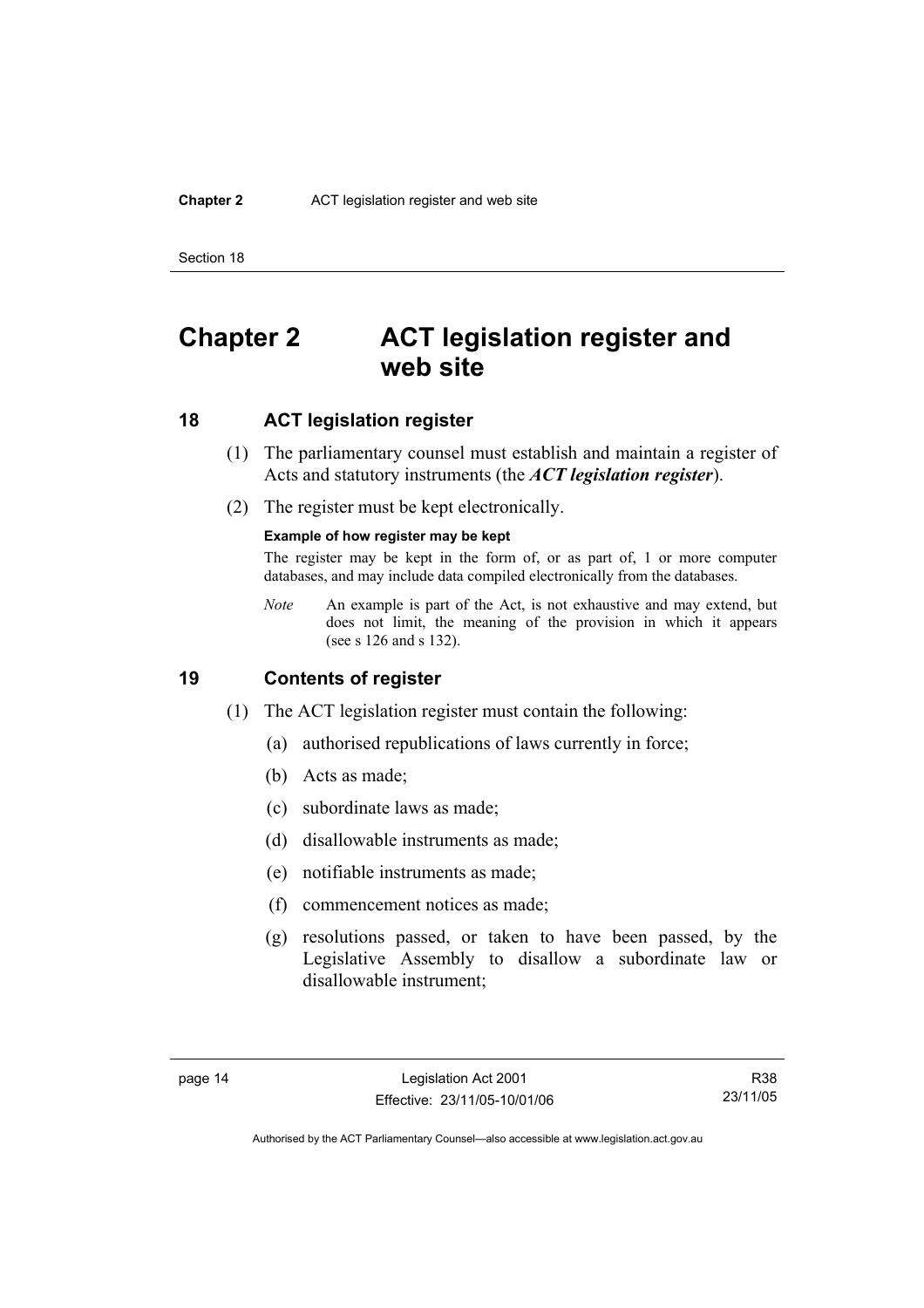- (h) resolutions passed, or taken to have been passed, by the Legislative Assembly to amend a subordinate law or disallowable instrument;
- (i) bills presented to the Legislative Assembly;
- (j) explanatory statements for bills, and amendments of bills, presented to the Legislative Assembly;
- (k) explanatory statements, and regulatory impact statements under chapter 5, for subordinate laws and disallowable instruments.
- (2) The ACT legislation register must also contain the following:
	- (a) notifications of the making of Acts;
	- (b) notifications of the making of subordinate laws;
	- (c) notifications of the making of disallowable instruments;
	- (d) notifications of the making of notifiable instruments;
	- (e) notifications of the making of commencement notices;
	- (f) notifications of the disallowance of subordinate laws or disallowable instruments under section 65 (Disallowance by resolution of Assembly);
	- (g) notifications of the amendment of subordinate laws or disallowable instruments under section 68 (Amendment by resolution of Assembly).
- (3) The parliamentary counsel may enter additional material in the register if the parliamentary counsel considers that it is likely to be useful to users of the register.
- (4) Without limiting subsection (3), the additional material may include the following:
	- (a) unauthorised republications of laws currently in force;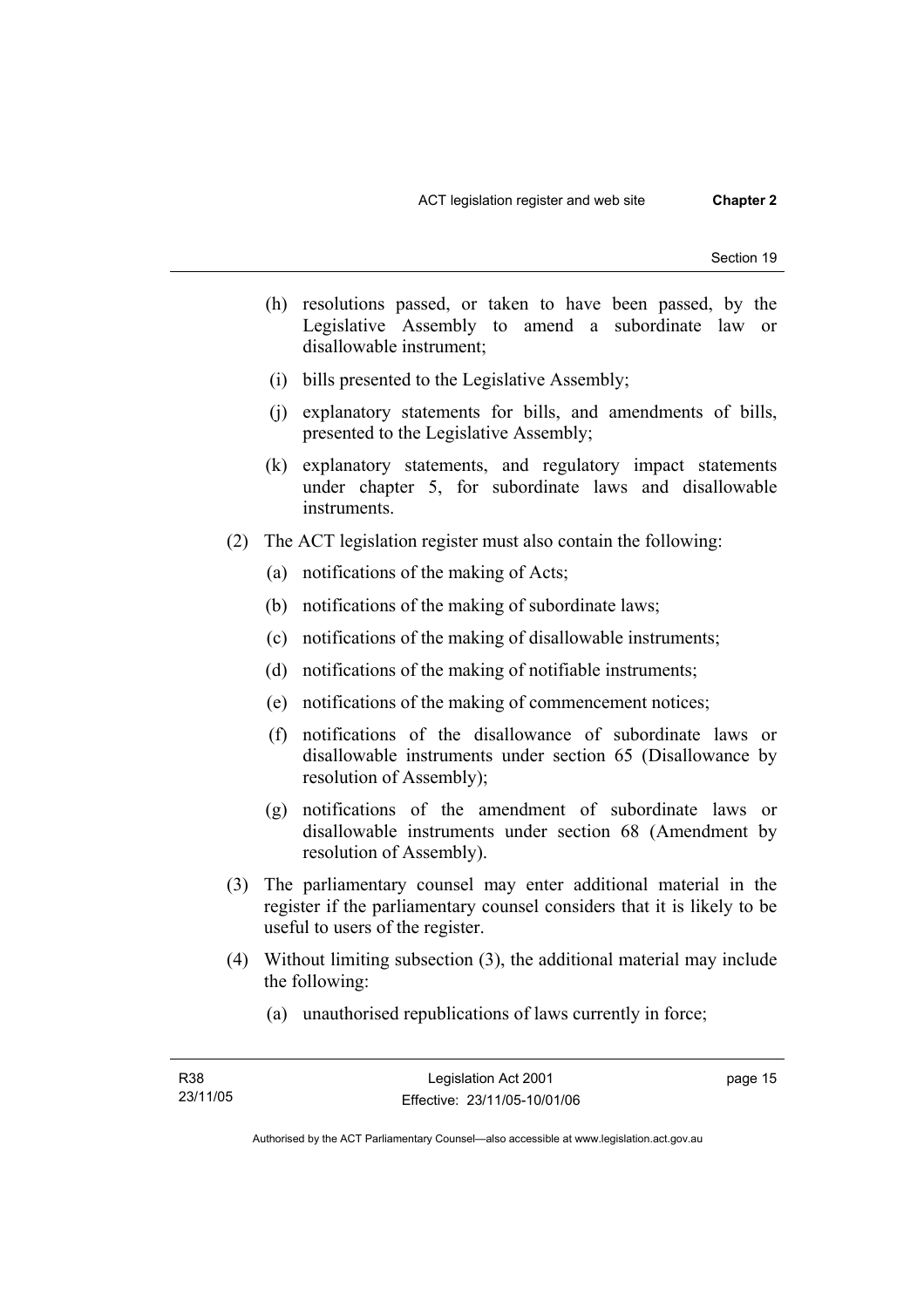#### **Chapter 2** ACT legislation register and web site

#### Section 19

- (b) past versions of unauthorised republications;
- (c) past versions of authorised republications;
- (d) statutory instruments that are not registrable instruments;
- (e) repealed Acts and statutory instruments;
- (f) Commonwealth laws that apply in or in relation to the ACT;
- (g) material relevant to interpreting the rights set out in the *Human Rights Act 2004*, including documents mentioned in that Act, dictionary, definition of *international law*.
- *Note* The following sections of the Act deal with the entry of material in the register:
	- s 28 (Notification of Acts)
	- s 61 (Notification of registrable instruments)
	- s 65A (Notification of disallowance by resolution of Assembly)
	- s 69 (Notification of amendments made by resolution of Assembly)
	- s 108 (Republication in register).
- (5) The parliamentary counsel may enter additional material in the register in any way the parliamentary counsel considers is likely to be helpful to users of the register.

#### **Examples**

- 1 A uniform legislative scheme is entered into under heads of agreement signed on behalf of the Commonwealth, States and Territories. The Legislative Assembly later passes an Act to implement the scheme on behalf of the ACT and the Act is notified and entered in the register. The agreement is also entered in the register as a notifiable instrument with a notifiable instrument number even though the instrument is not taken to be a notifiable instrument under section 10 (Meaning of *notifiable instrument*). The page of the register for the Act contains the heading 'Registrable instruments' and the agreement is listed underneath. The page of the register for the agreement gives particulars for the agreement and mentions that it is not a notifiable instrument but is included in the register for information.
- 2 An instrument under the Self-Government Act notifying the appointment of Ministers is entered in the register as a notifiable instrument even though the instrument is not taken to be a notifiable instrument under section 10

page 16 Legislation Act 2001 Effective: 23/11/05-10/01/06

R38 23/11/05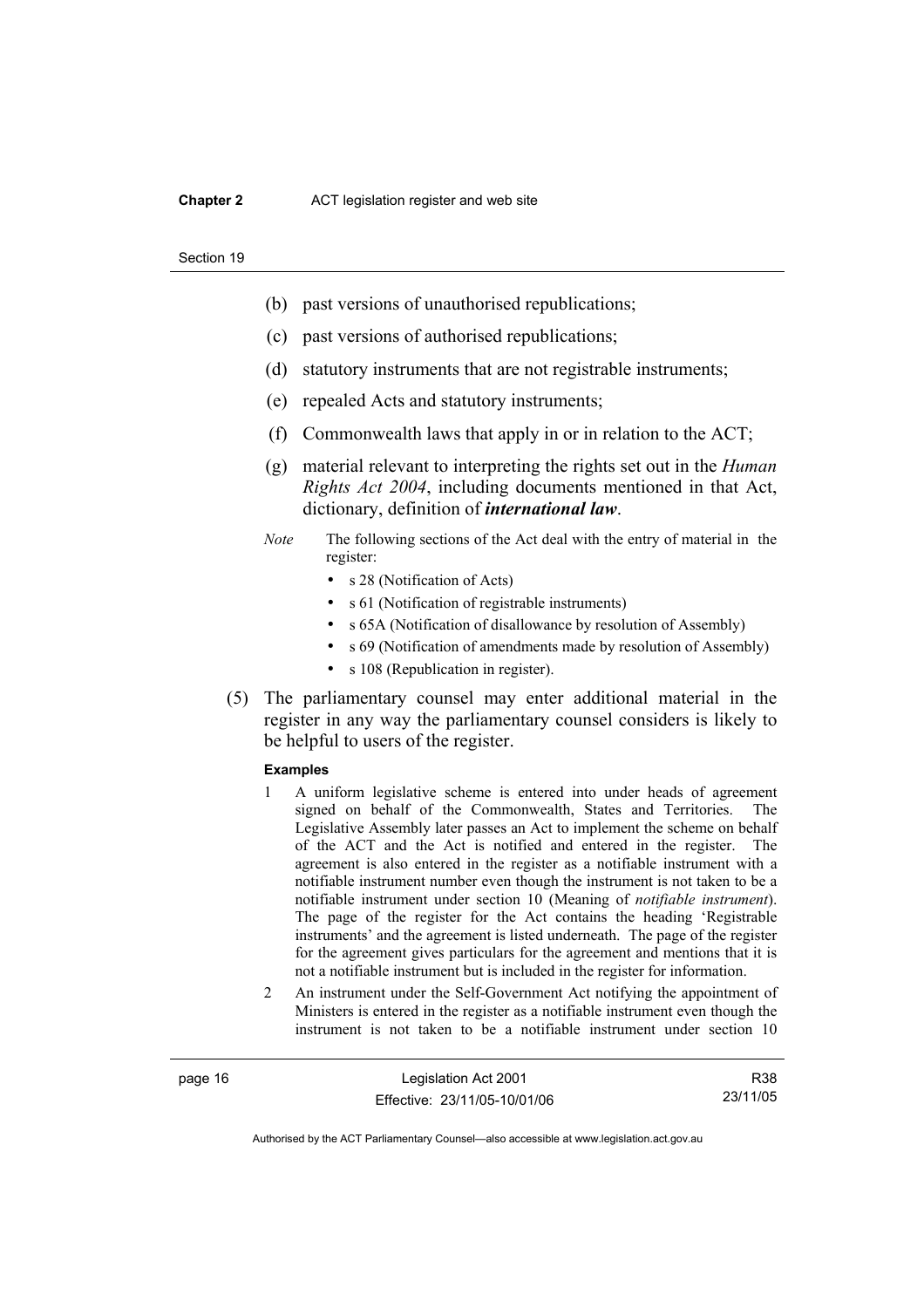(Meaning of *notifiable instrument*). The instrument is also numbered as a notifiable instrument. The page of the register for the notification mentions that it is made under the Self-Government Act and is not a notifiable instrument but is included in the register for information.

- *Note* An example is part of the Act, is not exhaustive and may extend, but does not limit, the meaning of the provision in which it appears (see s 126 and s 132).
- (6) Without limiting subsection (3) or (5), a regulation may prescribe requirements to be satisfied for additional material to be entered in the register under this section, including, for example, requirements about—
	- (a) the form of the material; and
	- (b) the making of requests for its entry in the register.
- (7) A regulation may also make provision about the following in relation to instruments (other than registrable instruments) to be entered in the register under this section:
	- (a) the numbering of the instruments by the parliamentary counsel, whether in a series of numbers allocated under section 59 (Numbering) or otherwise;
	- (b) the identification of the instruments, including, for example, authorising the parliamentary counsel to—
		- (i) add a name to an unnamed instrument; or
		- (ii) amend an instrument's name; or
		- (iii) add notes to an instrument to assist in its identification; or
		- (iv) do anything else in relation to an instrument to assist users of the register to identify or refer to the instrument.
- (8) If the register contains an authorised republication of a law currently in force, and the law is amended, the parliamentary counsel must replace the republication with an authorised republication of the law as amended.

| <b>R38</b> | Legislation Act 2001         | page 17 |
|------------|------------------------------|---------|
| 23/11/05   | Effective: 23/11/05-10/01/06 |         |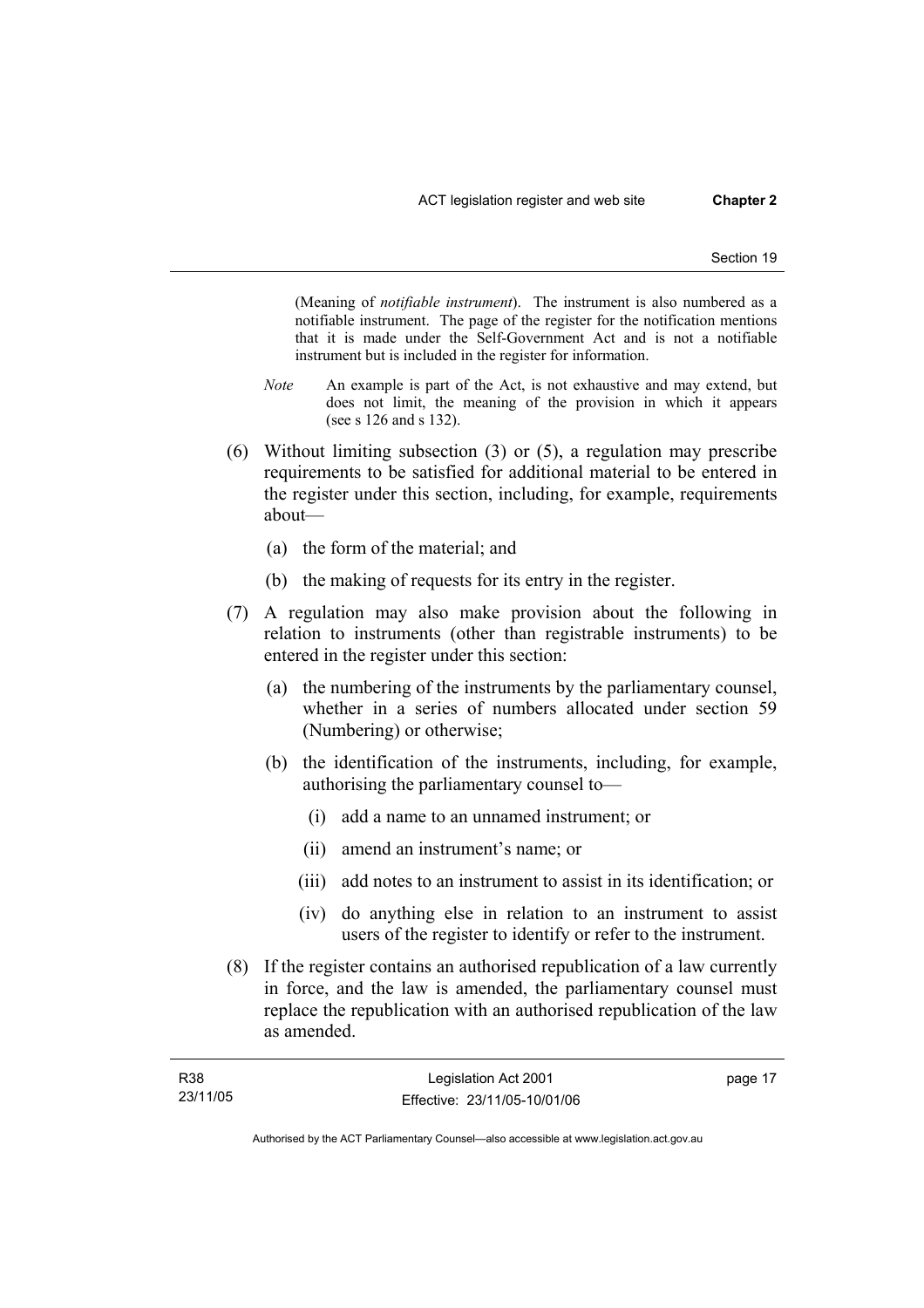#### **Chapter 2** ACT legislation register and web site

#### Section 20

- (9) If the register contains an authorised republication of a law, and the law is repealed, expires or, for a subordinate law or disallowable instrument, is disallowed by the Legislative Assembly, the parliamentary counsel must ensure that the republication is no longer shown as a republication of law currently in force.
- (10) If the parliamentary counsel considers it likely to be useful to users of the register to enter information (in any form) in the register, the parliamentary counsel may enter the information at any time.

#### **Example**

guides and indexes to the register

- (11) If an Act passed by the Legislative Assembly, or a registrable instrument made, before the commencement of this Act need not be notified under this Act, the parliamentary counsel may enter the text of the Act or instrument in the register.
- (12) The parliamentary counsel may correct any mistake, error or omission in the register subject to the requirements (if any) of the regulations.
- (13) In this section:

*amended* includes modified.

*law*—see section 107 (Definitions for ch 11).

*repealed* includes lapsed and expired.

### **20 Prompt registration**

The parliamentary counsel must ensure that anything the parliamentary counsel is required to do in relation to the register is done promptly.

### **21 Approved web site**

 (1) The parliamentary counsel must approve an internet site, and may approve additional internet sites, for this Act.

R38 23/11/05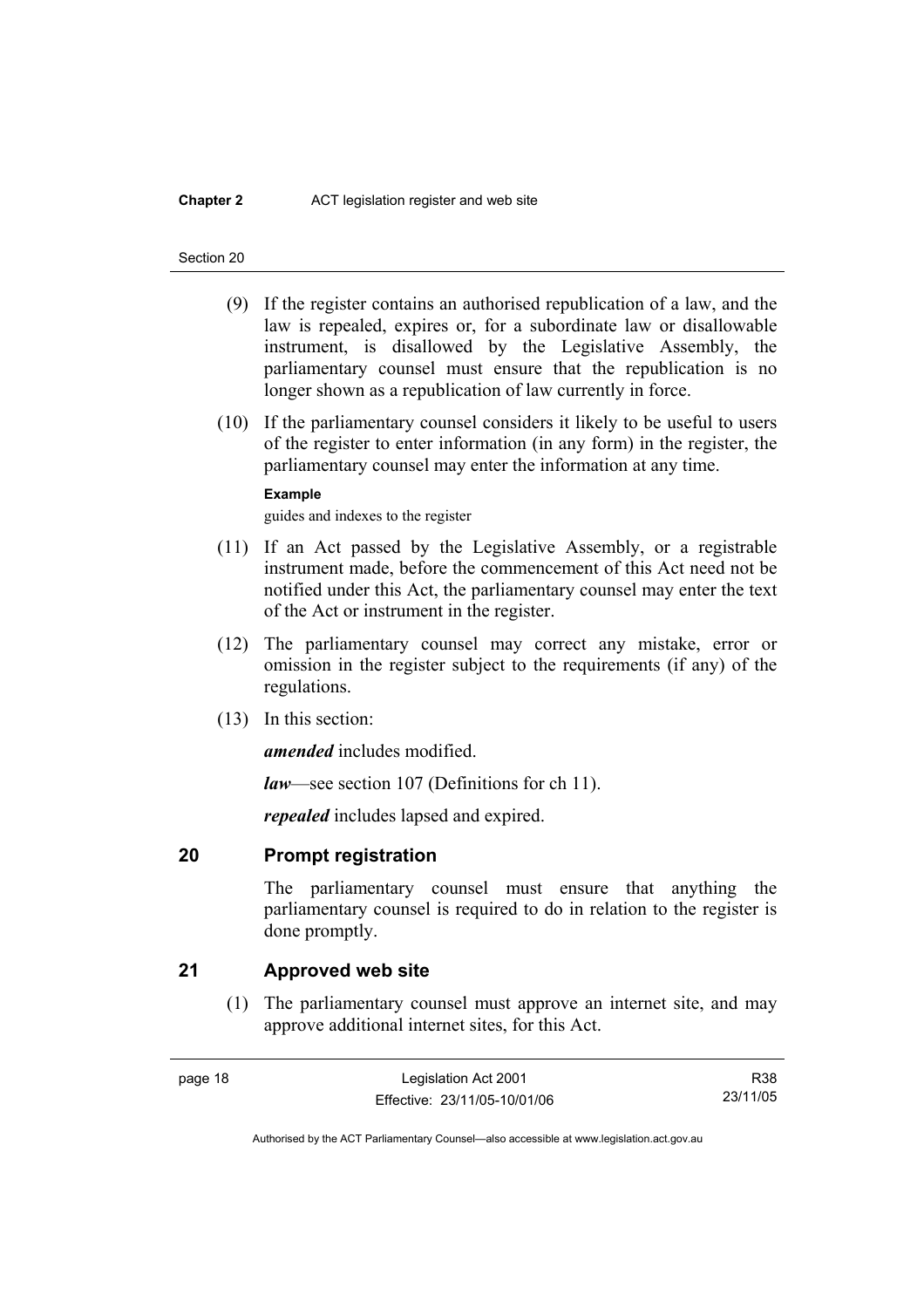(2) The parliamentary counsel may enter into agreements or arrangements to ensure that users can authenticate an approved web site or the material accessible on an approved web site.

### **22 Access to registered material at approved web site**

- (1) The parliamentary counsel must ensure, as far as practicable, that a copy of the material mentioned in section 19 (1) and (2) (Contents of register) is accessible at all times on an approved web site.
- (2) Access is to be provided without charge by the Territory.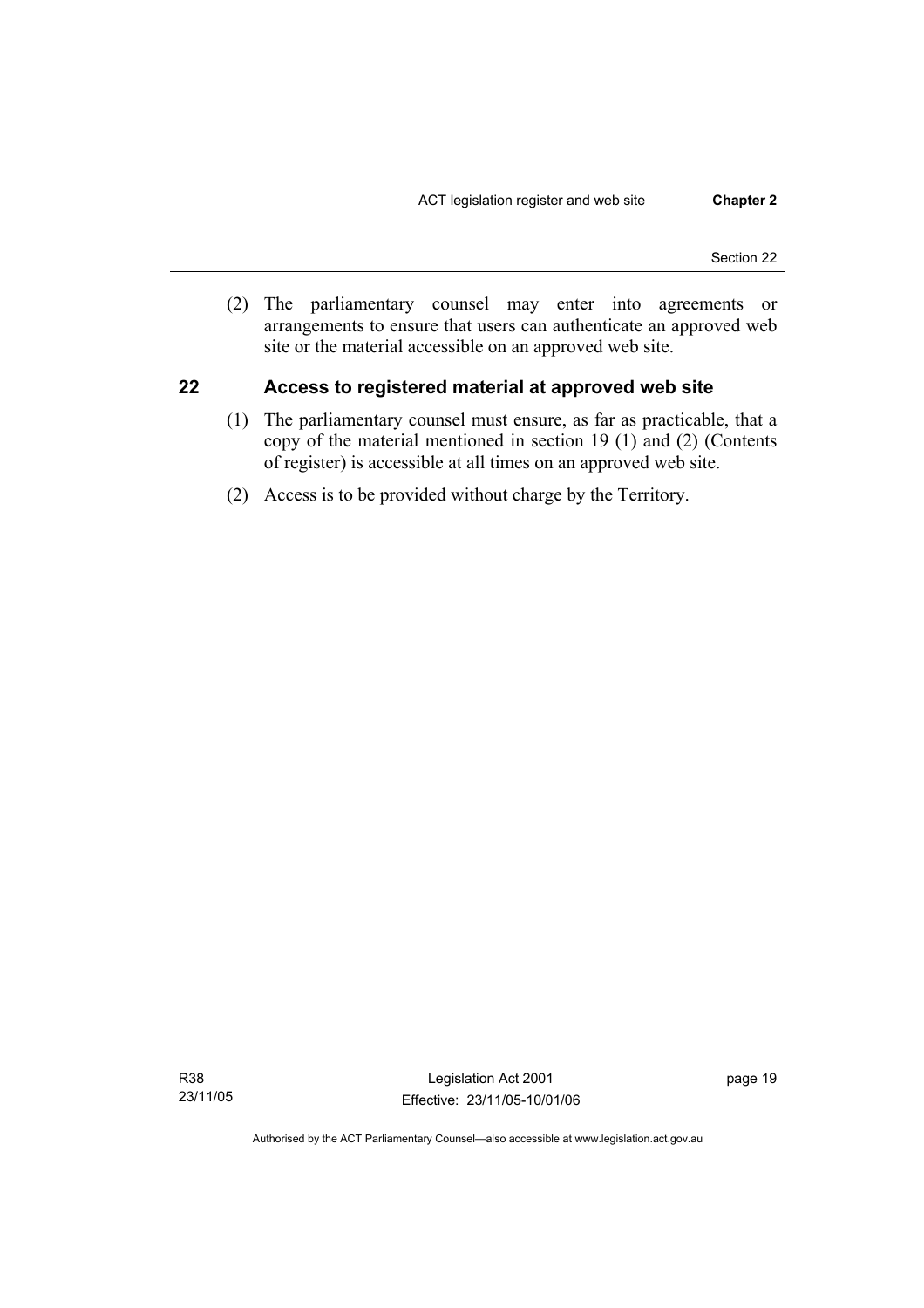#### **Chapter 3** Authorised versions and evidence of laws and legislative material

Section 22A

## **Chapter 3 Authorised versions and evidence of laws and legislative material**

### **22A Definitions for ch 3**

In this chapter:

*law* means an Act or statutory instrument, whether or not it has been amended, and includes, in relation to a republication—

- (a) a collection of 2 or more Acts or statutory instruments; or
- (b) all or part of an agreement or other instrument that has the force of law or is in, or attached to, an Act or statutory instrument.
- *Note* A reference to an Act or statutory instrument includes a reference to a provision of the Act or instrument (see s 7 and s 13).

*legislative material* means material (other than a law or provision of a law) relating to an Act or statutory instrument.

#### **Examples of** *legislative material*

- 1 Additional material entered in the register under section 19 (3) (Contents of register) that is not an Act or statutory instrument, for example, appointments of Ministers. Ministers are appointed by the Chief Minister under the Self-Government Act, section 41. An instrument notifying an appointment may be entered in the register even though the instrument is not a statutory instrument.
- 2 Material that may be considered under chapter 14 in working out the meaning of an Act or statutory instrument, for example, an explanatory statement for the bill that became the relevant Act that was presented to the Legislative Assembly before the Act was passed.
- *Note* An example is part of the Act, is not exhaustive and may extend, but does not limit, the meaning of the provision in which it appears (see s 126 and s 132).

| page 20 | Legislation Act 2001         | R38      |
|---------|------------------------------|----------|
|         | Effective: 23/11/05-10/01/06 | 23/11/05 |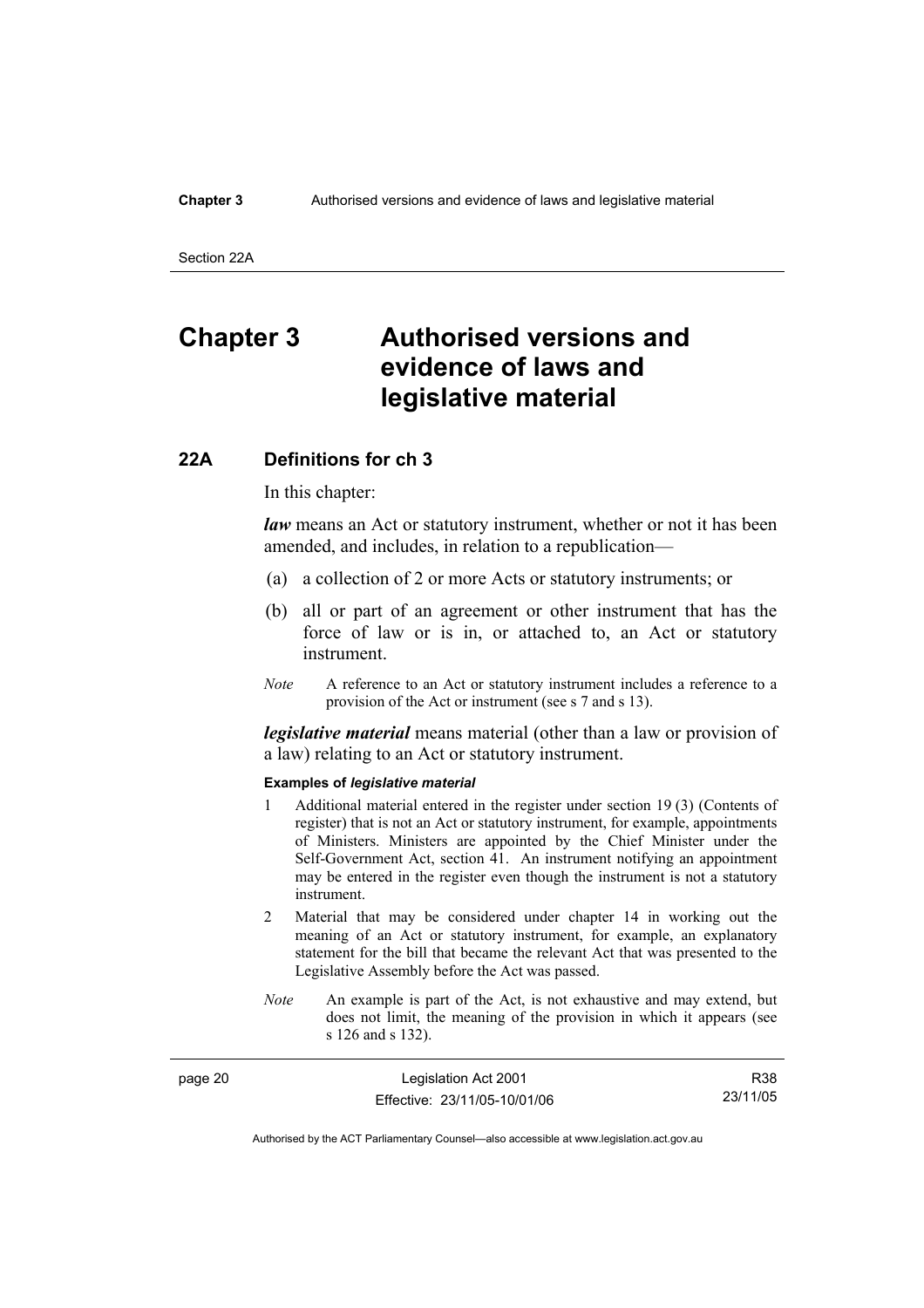*republication* includes part of a republication.

### **23 Authorisation of versions by parliamentary counsel**

The parliamentary counsel may authorise written or electronic versions of a law, republication or legislative material.

*Note Written* includes printed (see dict, pt 1, def *writing*).

## **24 Authorised electronic versions**

- (1) An electronic copy of a law, republication or legislative material is an authorised version if—
	- (a) it is accessed at, or downloaded from, an approved web site in a format authorised by the parliamentary counsel; or
	- (b) it is authorised by the parliamentary counsel and is in the format in which it is authorised by the parliamentary counsel.

### **Example of authorised electronic format**

a locked pdf file

- *Note* An example is part of the Act, is not exhaustive and may extend, but does not limit, the meaning of the provision in which it appears (see s 126 and s 132).
- (2) It is presumed, unless the contrary is proved—
	- (a) that an internet site purporting to be an approved web site is an approved web site; and
	- (b) that an electronic copy of a law, republication or legislative material accessed at, or downloaded from, an approved web site and purporting to be authorised by the parliamentary counsel (however expressed) is an authorised version of the law, republication or legislative material; and
	- (c) that any other electronic copy of a law, republication or legislative material purporting to be authorised by the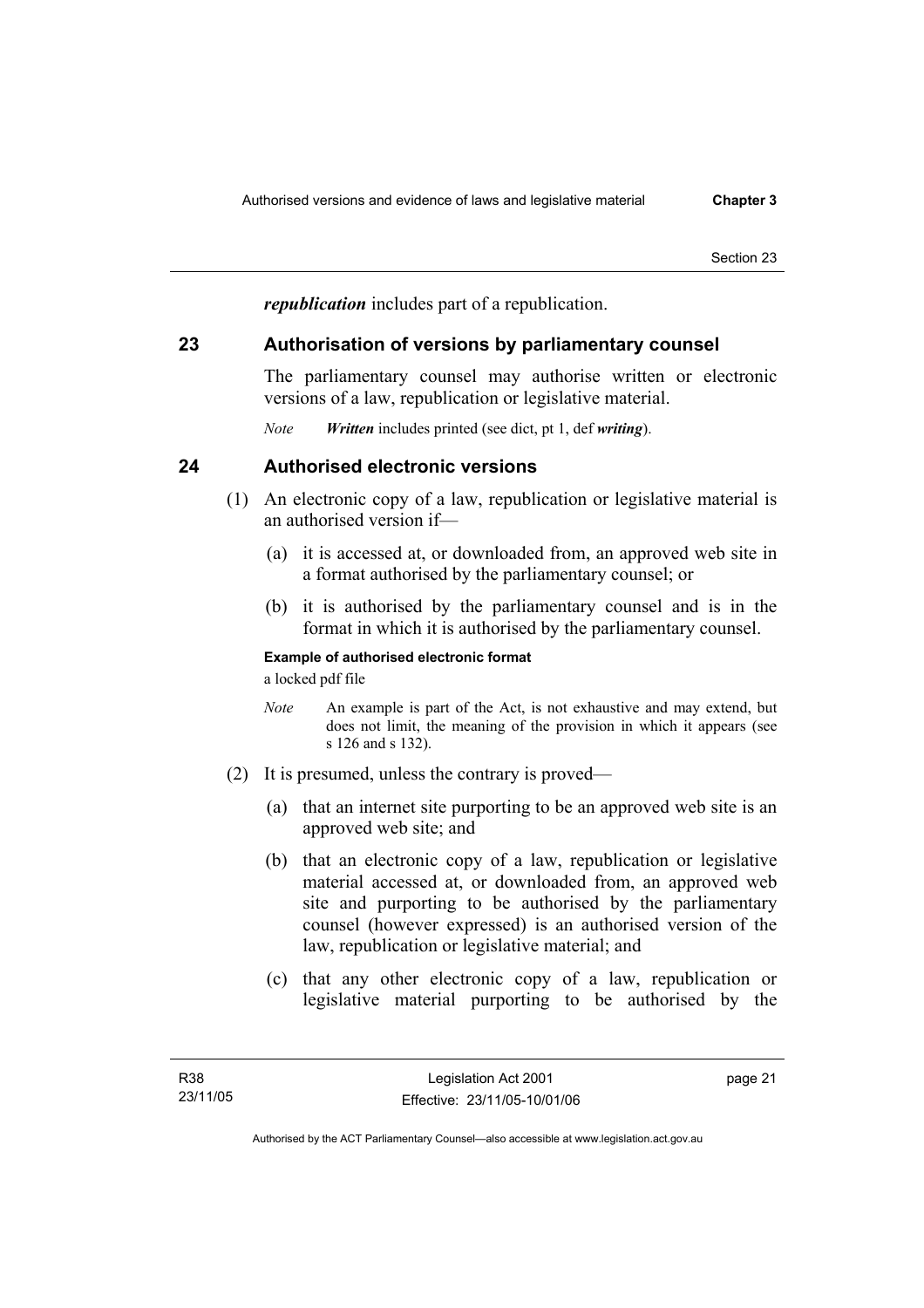#### **Chapter 3** Authorised versions and evidence of laws and legislative material

#### Section 25

parliamentary counsel (however expressed) is an authorised version of the law, republication or legislative material; and

- (d) that an authorised electronic version of an Act or statutory instrument correctly shows the Act or instrument; and
- (e) that an authorised electronic version of a republication of a law correctly shows the law as at the republication date; and
- (f) that an authorised electronic version of legislative material correctly shows the material.

#### **Examples of an electronic copy of a republication purporting to be authorised by the parliamentary counsel**

- 1 The republication has the words 'Authorised by the ACT Parliamentary Counsel' on the front cover and the words 'Authorised when accessed at www.legislation.act.gov.au or in authorised printed form' at the foot of each page of the republication.
- 2 The republication has the words 'Authorised by the ACT Parliamentary Counsel' on the front cover and the words 'Authorised by the ACT Parliamentary Counsel—also accessible at www.legislation.act.gov.au' at the foot of each page of the republication.
- *Note* A reference to an Act or statutory instrument includes a reference to a provision of the Act or instrument (see s 7 (3) and s 13 (3)). A reference to a republication includes a reference to part of a republication (see s 22A def *republication*).

### **25 Authorised written versions**

- (1) A written copy of a law, republication or legislative material is an authorised version if—
	- (a) it is a written copy produced directly from an authorised electronic version of the law, republication or legislative material; or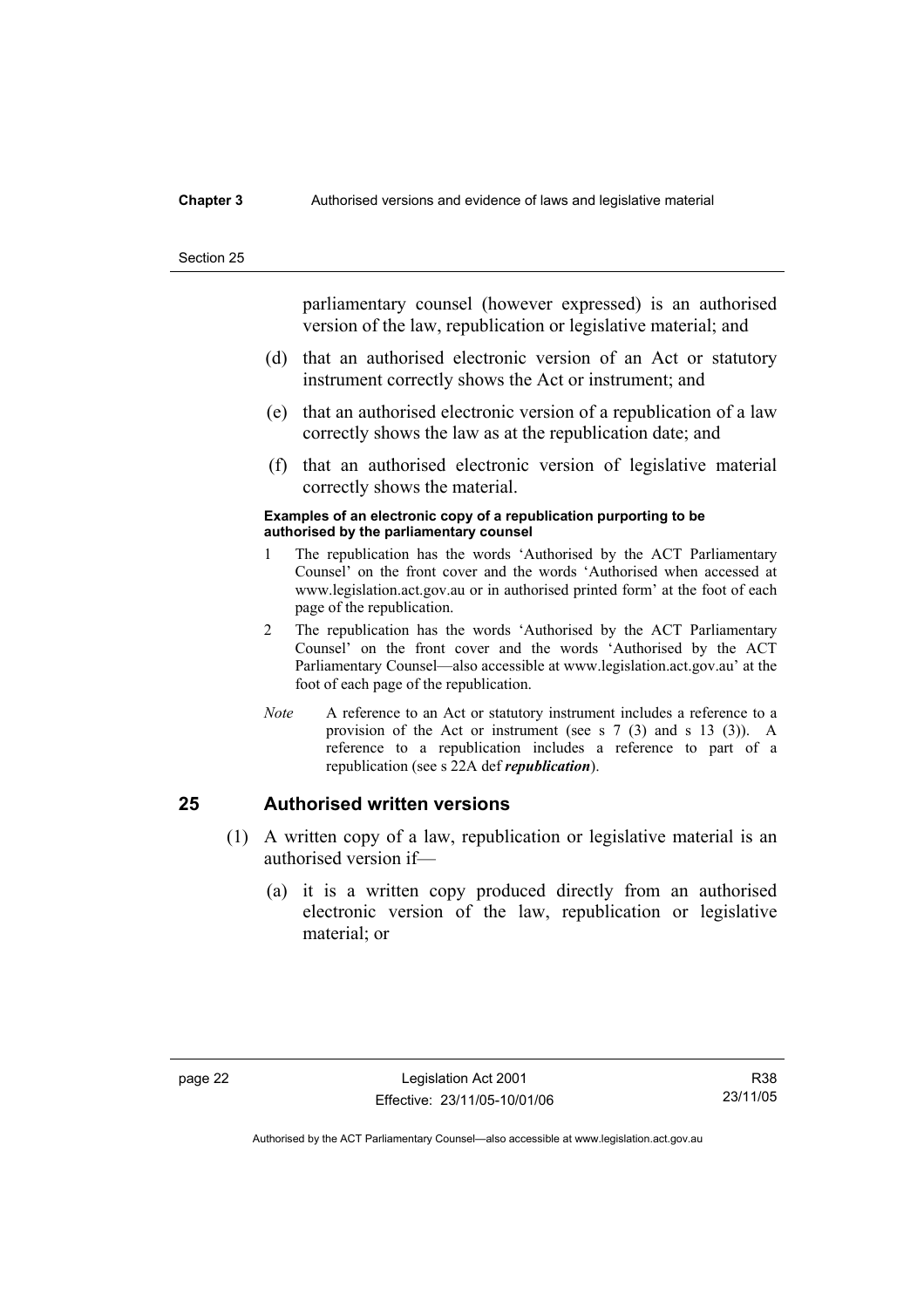(b) it is a written copy of another version of the law, republication or legislative material authorised by the parliamentary counsel.

#### **Example for par (a)**

An authorised electronic version of an Act is downloaded from an approved web site and printed. The printed copy is an authorised written version of the Act.

- *Note* An example is part of the Act, is not exhaustive and may extend, but does not limit, the meaning of the provision in which it appears (see s 126 and s 132).
- (2) It is presumed, unless the contrary is proved—
	- (a) that a written copy of a law, republication or legislative material purporting to be authorised by the parliamentary counsel (however expressed) is an authorised version of the law, republication or legislative material; and
	- (b) that an authorised written version of an Act or statutory instrument correctly shows the Act or instrument; and
	- (c) that an authorised written version of a republication of a law correctly shows the law as at the republication date; and
	- (d) that an authorised written version of legislative material correctly shows the material.

#### **Examples of a written copy of a republication purporting to be authorised by the parliamentary counsel**

- 1 The republication has the words 'Authorised by the ACT Parliamentary Counsel' on the front cover and the words 'Authorised by the parliamentary counsel and printed by authority of the ACT Government' at the foot of each page of the republication.
- 2 The republication has the words 'Authorised by the ACT Parliamentary Counsel and printed by authority of the ACT Government' on the front cover and the words 'Authorised by the ACT Parliamentary Counsel—also accessible at www.legislation.act.gov.au' at the foot of each page of the republication.
- 3 The republication has the words 'Authorised by the ACT Parliamentary Counsel' on the front cover and the words 'Authorised by the ACT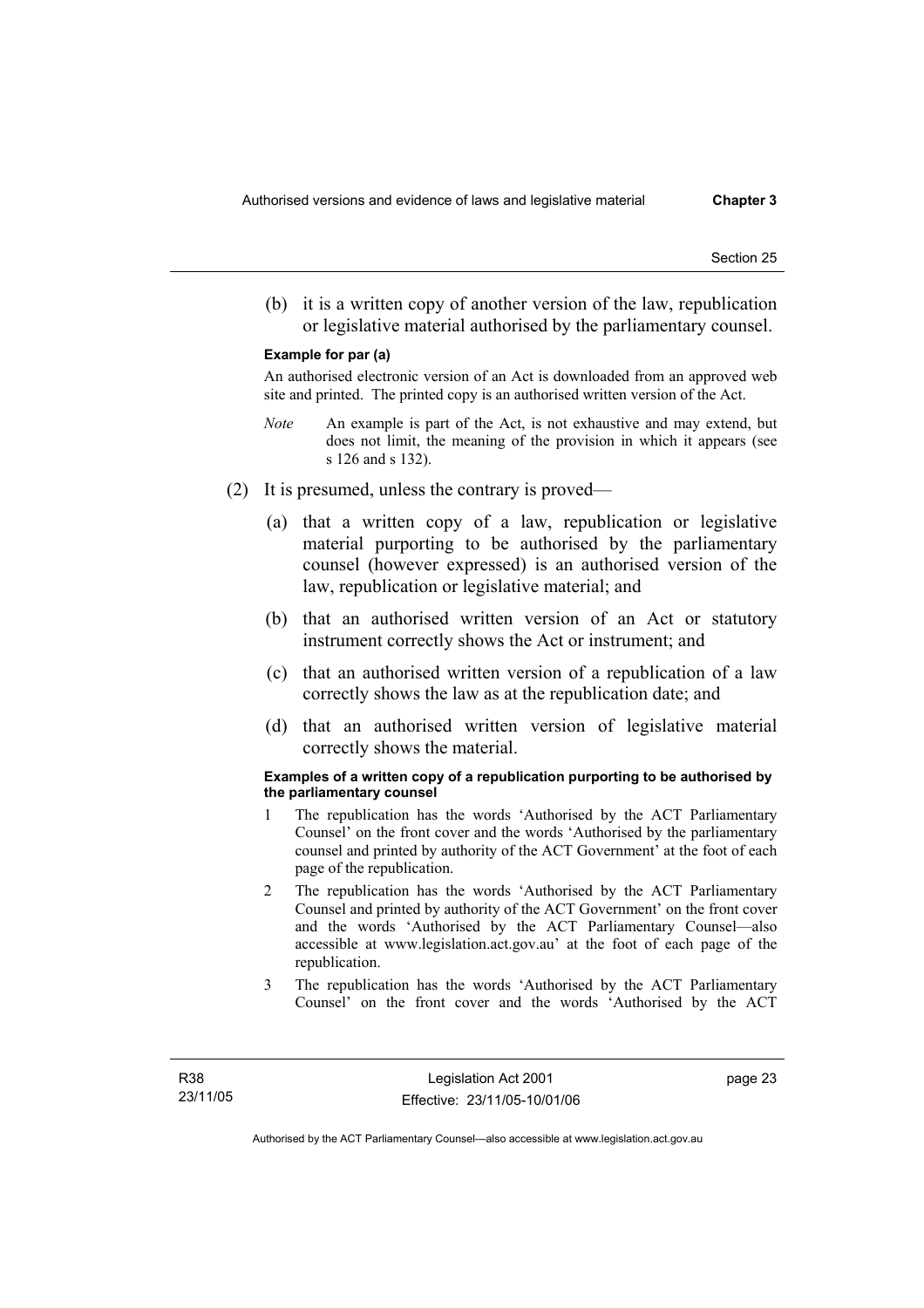#### **Chapter 3** Authorised versions and evidence of laws and legislative material

#### Section 26

Parliamentary Counsel—also accessible at www.legislation.act.gov.au' at the foot of each page of the republication.

*Note* A reference to an Act or statutory instrument includes a reference to a provision of the Act or instrument (see s 7 (3) and s 13 (3)). A reference to a republication includes a reference to part of a republication (see s 22A def *republication*).

### **26 Judicial notice of certain matters**

- (1) Proof is not required about—
	- (a) the passing of a proposed law by the Legislative Assembly or its notification in the register or the gazette; or
	- (b) the making, or notification or publication in the register or the gazette, of a subordinate law, disallowable instrument, notifiable instrument, commencement notice or any other statutory instrument; or
	- (c) the approval (however described) of a statutory instrument by the Executive, a Minister or any other entity; or
	- (d) the provisions of an Act, subordinate law, disallowable instrument, notifiable instrument, commencement notice or any other statutory instrument; or
	- (e) the commencement of an Act, subordinate law, disallowable instrument, notifiable instrument, or any other statutory instrument; or
	- (f) the presentation of a subordinate law, disallowable instrument or any other statutory instrument to the Legislative Assembly; or
	- (g) anything done or not done by or in the Legislative Assembly in relation to a subordinate law, disallowable instrument or any other statutory instrument; or
	- (h) amendments or other changes made under chapter 11 (Republication of Acts and statutory instruments); or

| page 24 | Legislation Act 2001         | R38      |
|---------|------------------------------|----------|
|         | Effective: 23/11/05-10/01/06 | 23/11/05 |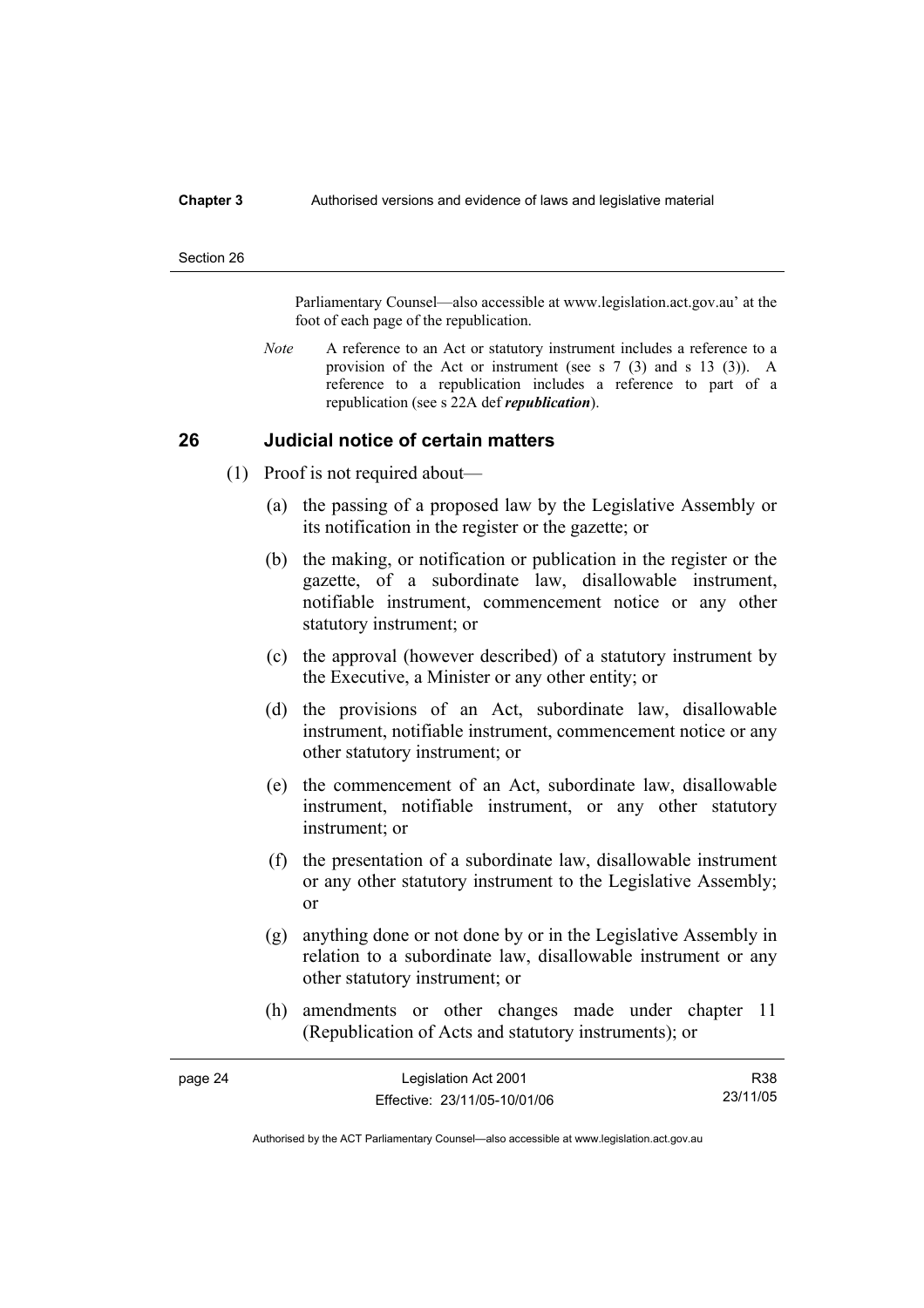- (i) the authorisation of a republication under this Act, the provisions of an authorised republication or the republication date of an authorised republication.
- (2) A court or tribunal may inform itself of anything mentioned in subsection (1) in any way it considers appropriate.

#### **Examples of ways that may be appropriate**

- 1 using a version of an Act downloaded from an approved web site using the internet
- 2 using information obtained from an approved web site using the internet
- 3 using an authorised written version of a republication
- *Note* An example is part of the Act, is not exhaustive and may extend, but does not limit, the meaning of the provision in which it appears (see s 126 and s 132).
- (3) However, the court or tribunal must consider whether the source it intends to use appears to be a reliable source of information.
- (4) For subsection (3), an authorised version of a law, republication or legislative material is a reliable source of information.
- (5) This section does not limit any other law providing how a court or tribunal may be informed about a matter mentioned in subsection  $(1)$ .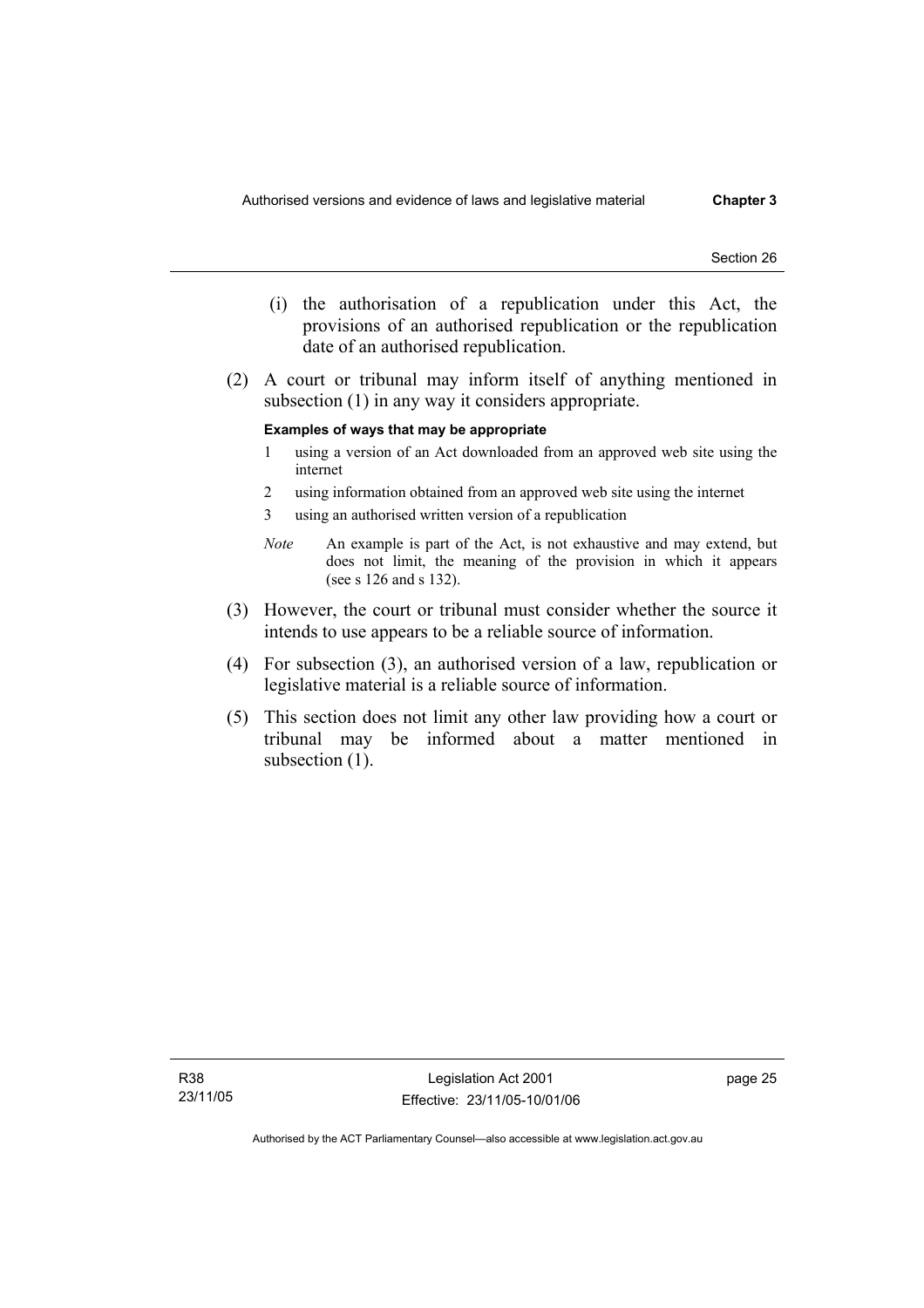#### **Chapter 4** Numbering and notification of Acts

Section 27

# **Chapter 4 Numbering and notification of Acts**

### **27 Numbering of Acts**

The Acts passed in each year are to be numbered as nearly as practicable in the order in which they are passed.

### **28 Notification of Acts**

- (1) If a proposed law is passed by the Legislative Assembly, the Speaker must ask the parliamentary counsel to notify the making of the law.
- (2) If the Speaker asks the parliamentary counsel to notify the making of the proposed law, the parliamentary counsel must—
	- (a) notify the making of the law in the register; or
	- (b) if it is not practicable to notify the making of the proposed law in the register, or make the text of the proposed law and the notification of its making accessible at 1 or more approved web sites, when the law is to be notified—notify the making of the law in the gazette.
- (3) If the Speaker asks the parliamentary counsel to notify the making of the proposed law on a particular day, the parliamentary counsel must notify the making of the law on that day unless it is impracticable to do so.
- (4) The making of the proposed law is notified in the register by entering in the register—
	- (a) a statement that the law has been passed by the Legislative Assembly; and

R38 23/11/05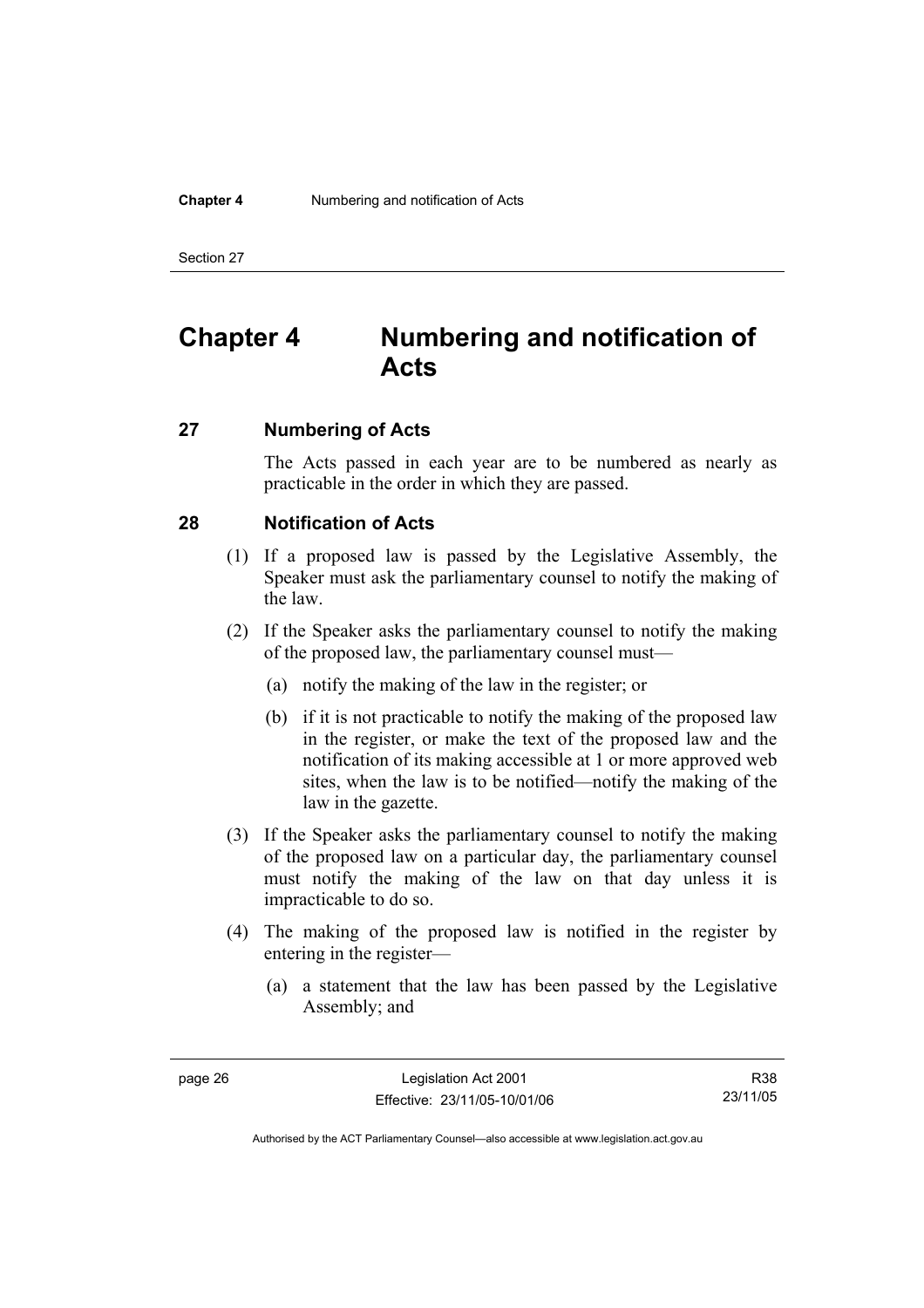- (b) the text of the law.
- (5) The making of the proposed law is notified in the gazette by—
	- (a) publishing the text of the law in the gazette; or
	- (b) publishing in the gazette a statement—
		- (i) that the law has been passed by the Legislative Assembly; and
		- (ii) of the place or places where copies of the law can be obtained (whether by purchase or otherwise).
- (6) If the making of the proposed law is notified in the gazette, the parliamentary counsel must enter in the register—
	- (a) a statement that the law has been passed by the Legislative Assembly; and
	- (b) a statement that the law was notified in the gazette on a stated date; and
	- (c) the text of the law.
- (7) If the making of the proposed law is notified in the gazette by publishing the statement mentioned in subsection (5) (b), copies of the law must be available on the day of publication (the *gazette date*), or as soon as practicable after the gazette date, at the place, or each of the places, stated in the gazette.
- (8) If on the gazette date no copies of the law are available at the place, or any of the places, stated in the gazette, the parliamentary counsel must give the Minister a statement—
	- (a) that copies of the law were not available; and
	- (b) explaining why they were not available.
- (9) The Minister must present the statement to the Legislative Assembly within 6 sitting days after the gazette date.

page 27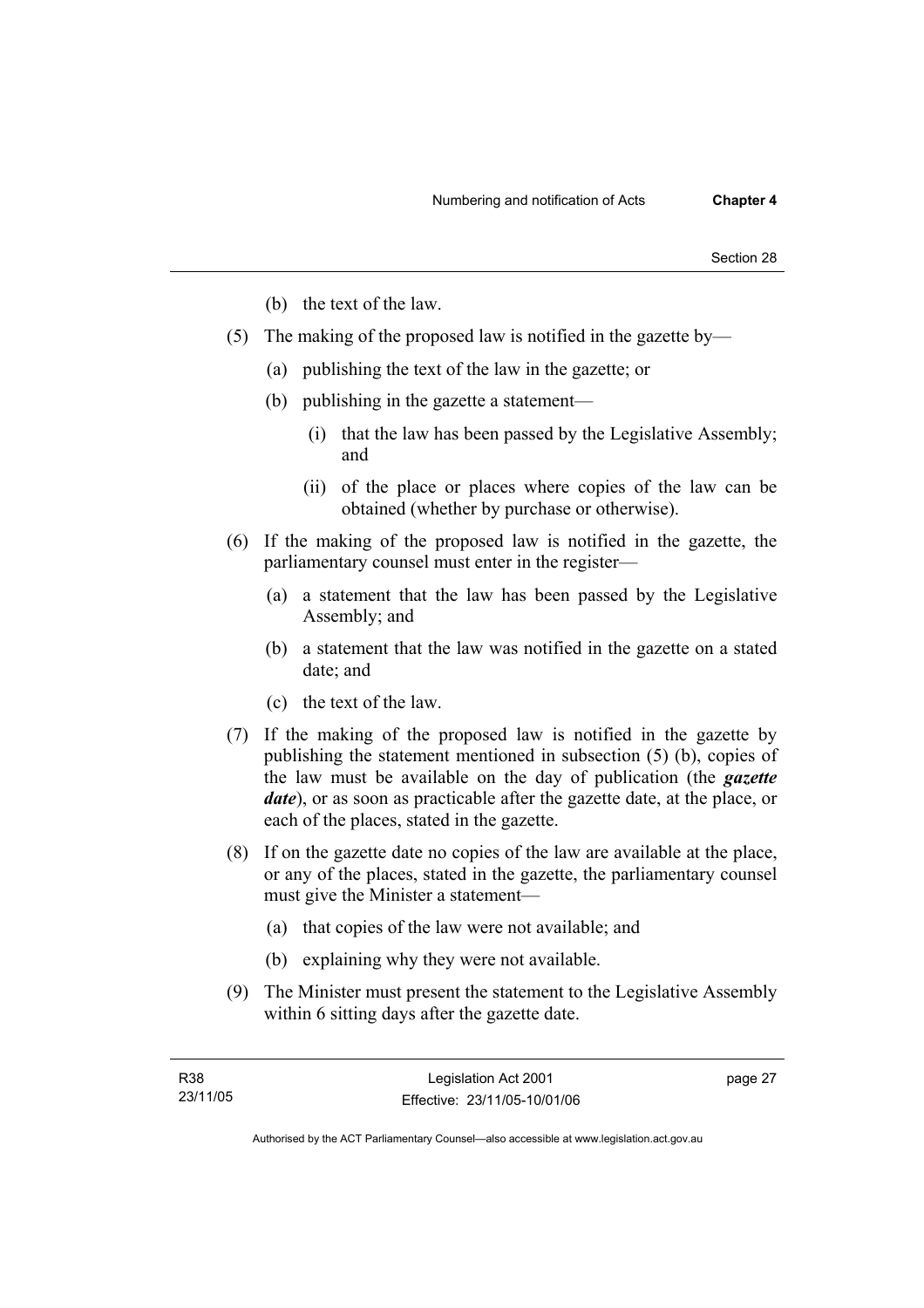#### **Chapter 4** Numbering and notification of Acts

#### Section 29

- (10) This section is a determinative provision.
	- *Note* See s 5 for the meaning of determinative provisions, and s 6 for their displacement.

### **29 References to** *enactment* **or** *passing* **of Acts**

In an Act or statutory instrument, a reference to the *enactment* or *passing* of an Act is a reference to the making of the Act having been notified in the register or the gazette.

### **30 References to** *notification* **of Acts**

In an Act or statutory instrument, a reference to the *notification* of an Act is a reference to the making of the Act having been notified in the register or the gazette.

page 28 Legislation Act 2001 Effective: 23/11/05-10/01/06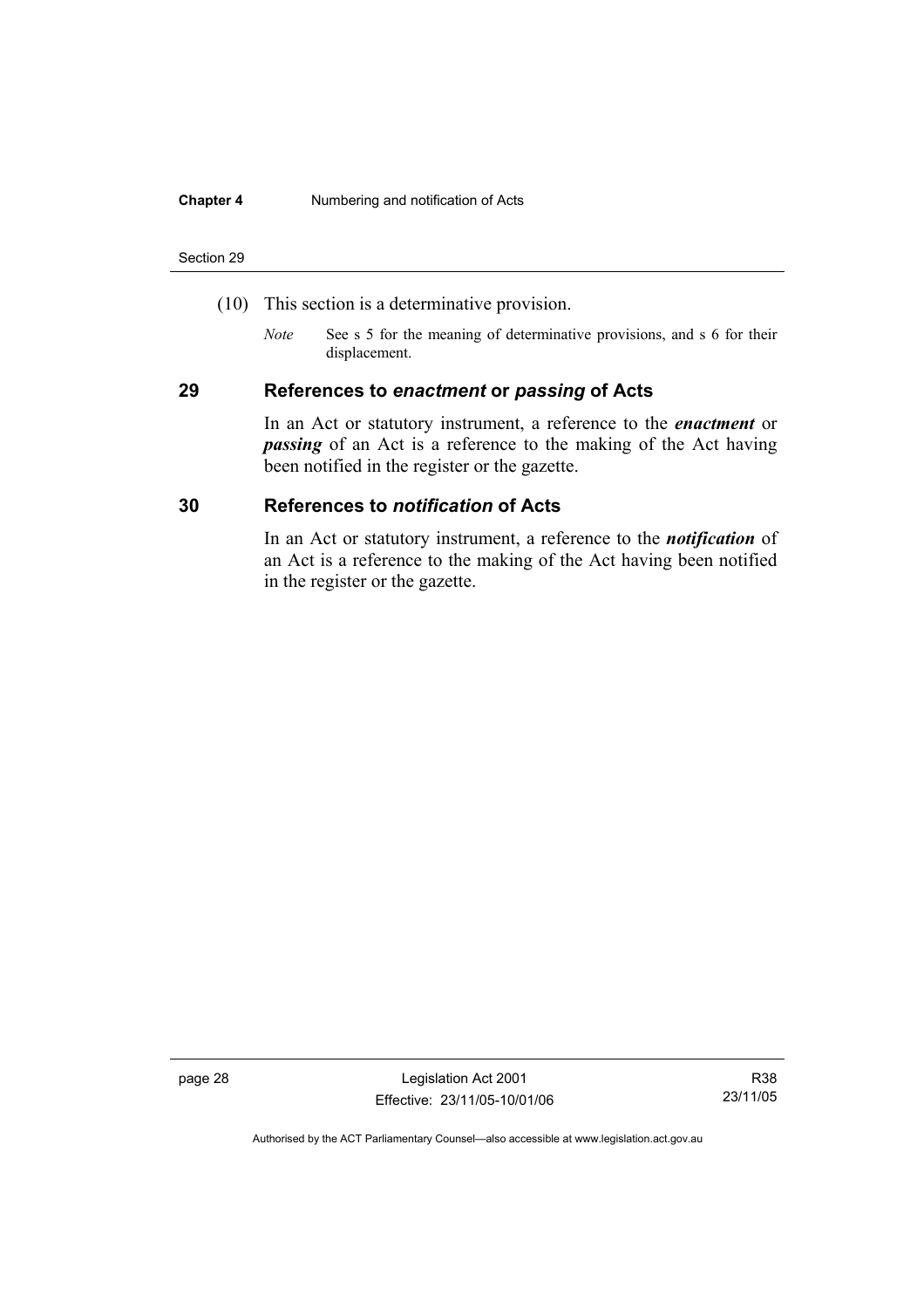# **Chapter 5 Regulatory impact statements for subordinate laws and disallowable instruments**

# **Part 5.1** Preliminary

## **31 Definitions for ch 5**

In this chapter:

*authorising law*, in relation to a proposed subordinate law or disallowable instrument (the *proposed law*), means the Act or statutory instrument (and, if appropriate, the provision of the Act or statutory instrument) under which the proposed law will be made.

*benefits* includes—

- (a) advantages; and
- (b) direct and indirect economic, environmental and social benefits.

*costs* includes—

- (a) burdens and disadvantages; and
- (b) direct and indirect economic, environmental and social costs.

*scrutiny committee principles* means the terms of reference of the Legislative Assembly's Standing Committee on Legal Affairs that apply to subordinate laws and disallowable instruments.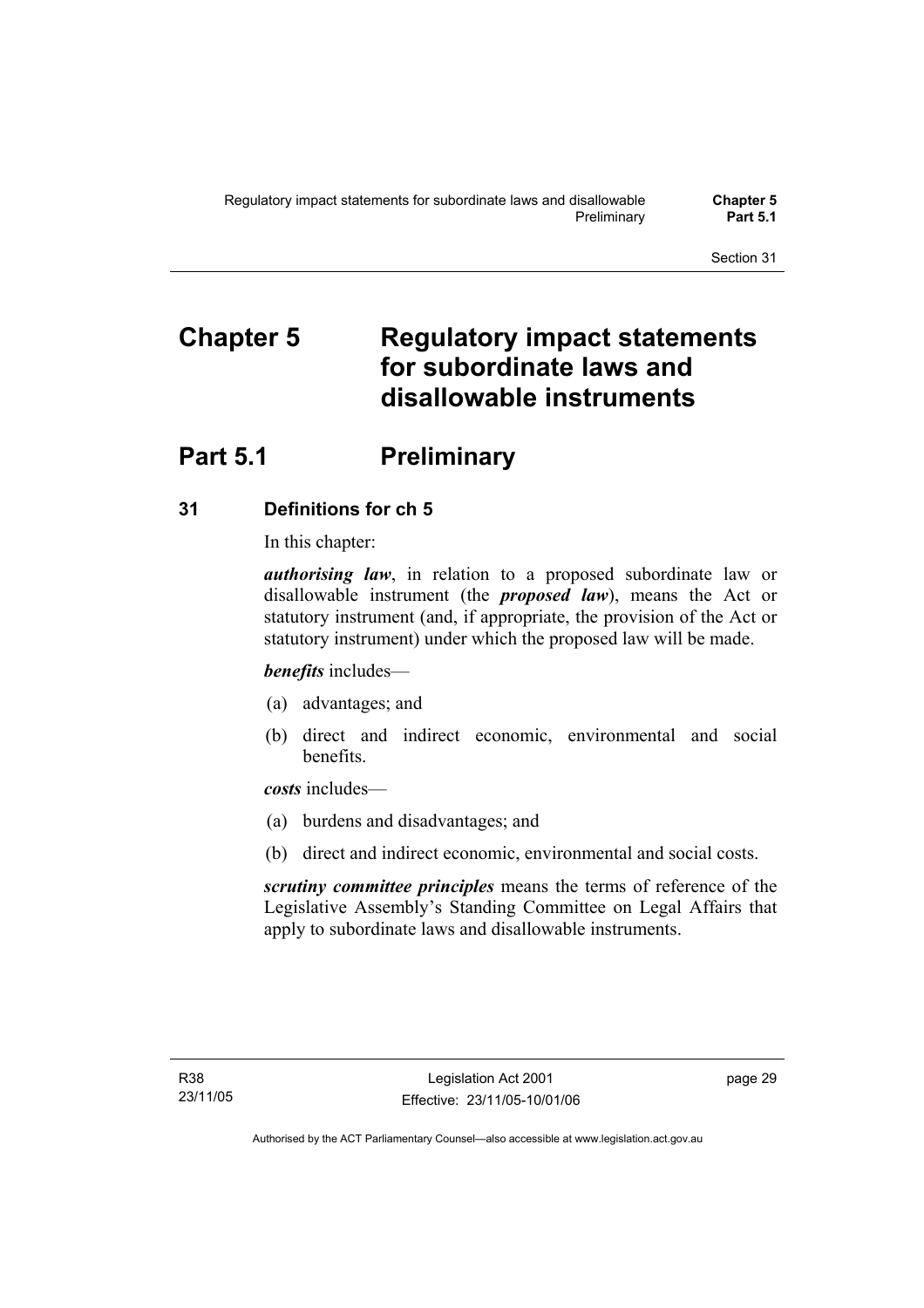### **32 Other publication or consultation requirements not affected**

- (1) Part 5.2 (Requirements for regulatory impact statements) does not affect any requirements in any other territory law for publication or consultation about a proposal to make a subordinate law or disallowable instrument.
- (2) Part 5.2 does not apply to the subordinate law or disallowable instrument if the requirements are of a comparable level to publication and consultation under the part.

## **33 Guidelines about costs of proposed subordinate laws and disallowable instruments**

- (1) The Minister may issue guidelines to be applied in deciding whether a proposed subordinate law or disallowable instrument is, or is not, likely to impose appreciable costs on the community or a part of the community.
- (2) A guideline is a disallowable instrument.
	- *Note* A disallowable instrument must be notified, and presented to the Legislative Assembly, under this Act.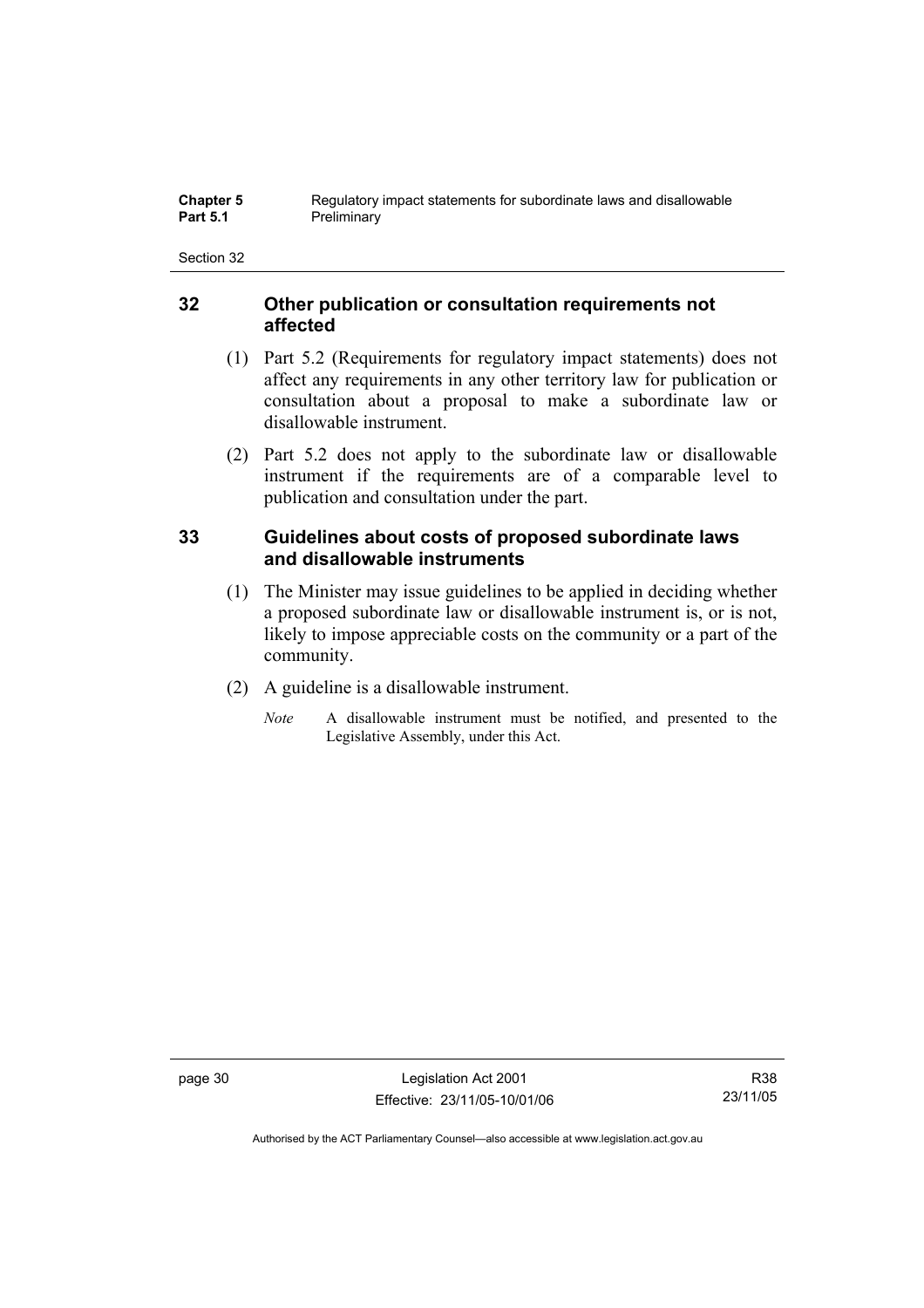# **Part 5.2 Requirements for regulatory impact statements**

## **34 Preparation of regulatory impact statements**

- (1) If a proposed subordinate law or disallowable instrument (the *proposed law*) is likely to impose appreciable costs on the community, or a part of the community, then, before the proposed law is made, the Minister administering the authorising law (the *administering Minister*) must arrange for a regulatory impact statement to be prepared for the proposed law.
- (2) However, this section does not apply to the proposed law if the administering Minister exempts the proposed law from subsection  $(1)$ .
	- *Note* Section 32 and s 36 also state other circumstances when a regulatory impact statement is not required.
- (3) An exemption under subsection (2) (the *RIS exemption*) is a disallowable instrument.
	- *Note* A disallowable instrument must be notified, and presented to the Legislative Assembly, under this Act.
- (4) If the RIS exemption is disallowed under this Act after the proposed law has been made, the administering Minister must arrange for a regulatory impact statement to be prepared for the subordinate law or disallowable instrument.
- (5) The regulatory impact statement prepared under subsection (4) must be presented to the Legislative Assembly within 5 sitting days after the day the RIS exemption is disallowed.
- (6) This chapter (other than section 37 (When must regulatory impact statement be presented?)) applies to the law as if the law were a proposed subordinate law or disallowable instrument.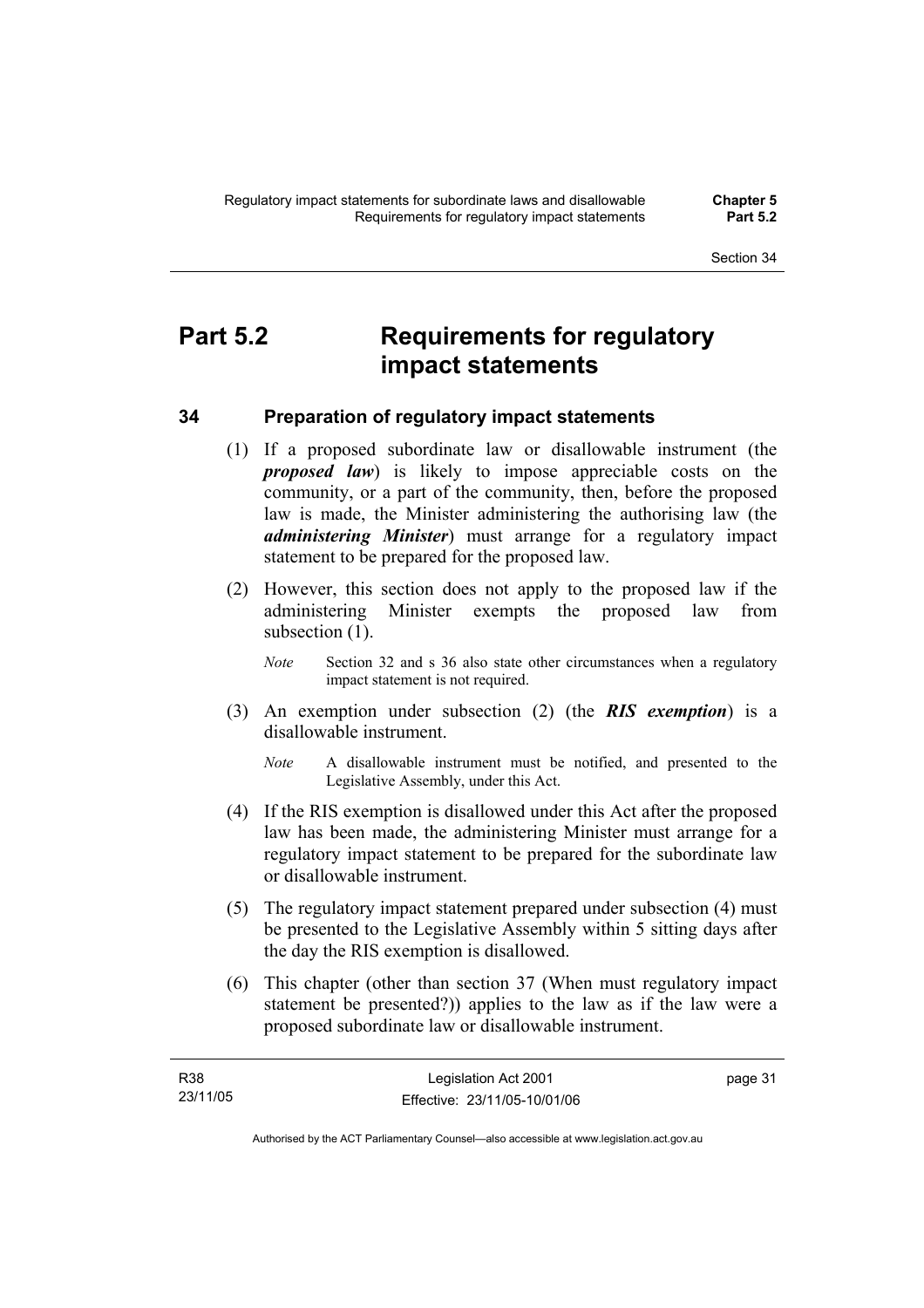#### **Chapter 5** Regulatory impact statements for subordinate laws and disallowable<br>**Part 5.2** Requirements for requistory impact statements Requirements for regulatory impact statements

Section 35

### **35 Content of regulatory impact statements**

A regulatory impact statement for a proposed subordinate law or disallowable instrument (the *proposed law*) must include the following information about the proposed law in clear and precise language:

- (a) the authorising law;
- (b) a brief statement of the policy objectives of the proposed law and the reasons for them;
- (c) a brief statement of the way the policy objectives will be achieved by the proposed law and why this way of achieving them is reasonable and appropriate;
- (d) a brief explanation of how the proposed law is consistent with the policy objectives of the authorising law;
- (e) if the proposed law is inconsistent with the policy objectives of another territory law—
	- (i) a brief explanation of the relationship with the other law; and
	- (ii) a brief explanation for the inconsistency;
- (f) if appropriate, a brief statement of any reasonable alternative way of achieving the policy objectives (including the option of not making a subordinate law or disallowable instrument) and why the alternative was rejected;
- (g) a brief assessment of the benefits and costs of implementing the proposed law that—
	- (i) if practicable and appropriate, quantifies the benefits and costs; and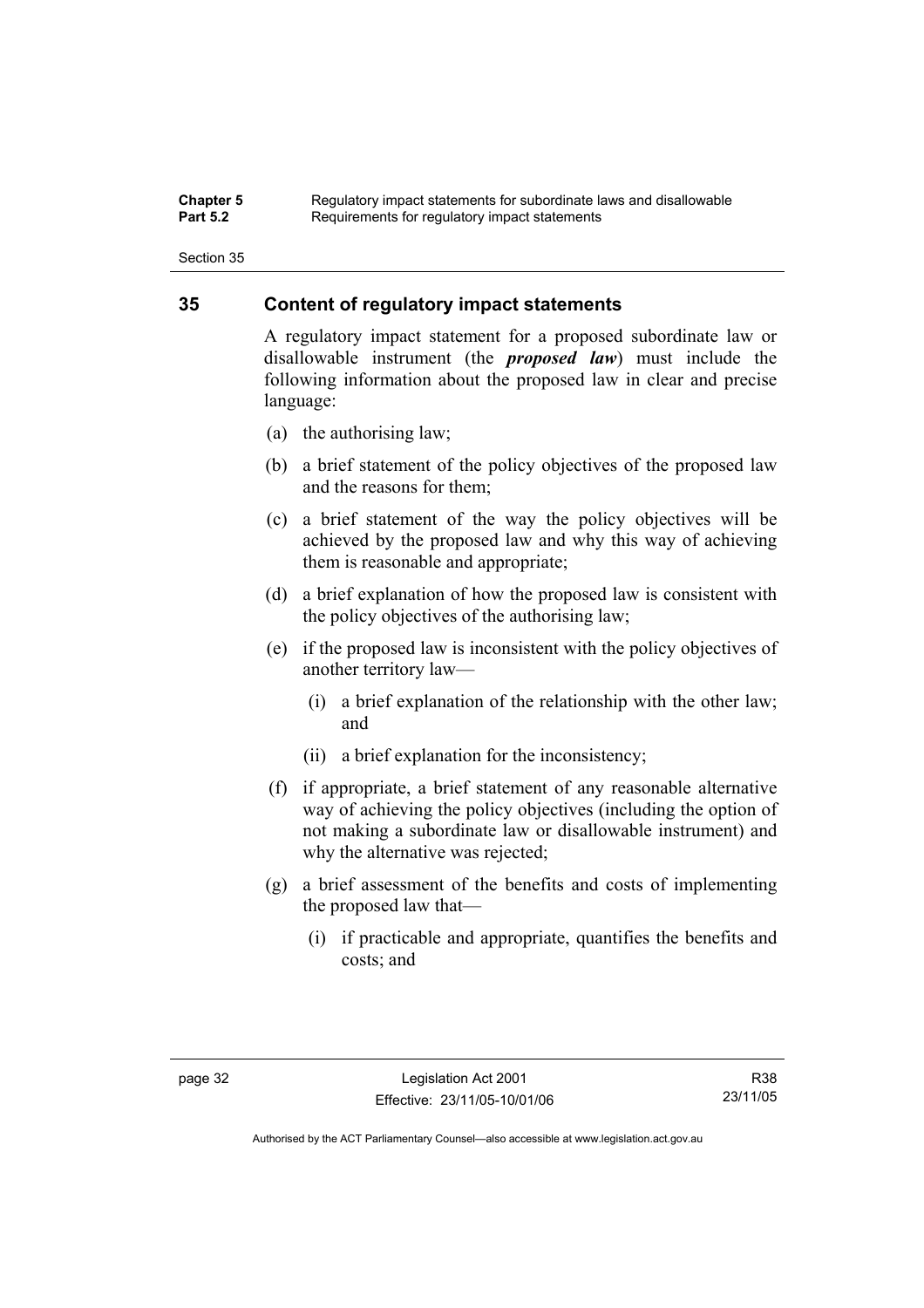- (ii) includes a comparison of the benefits and costs with the benefits and costs of any reasonable alternative way of achieving the policy objectives stated under paragraph (f);
- (h) a brief assessment of the consistency of the proposed law with the scrutiny committee principles and, if it is inconsistent with the principles, the reasons for the inconsistency.

### **36 When is preparation of regulatory impact statement unnecessary?**

- (1) A regulatory impact statement need not be prepared for a proposed subordinate law or disallowable instrument (the *proposed law*) if the proposed law only provides for, or to the extent it only provides for, any of the following:
	- (a) a matter that is not of a legislative nature, including, for example, a matter of a machinery, administrative, drafting or formal nature;
	- (b) a matter that does not operate to the disadvantage of anyone (other than the Territory or a territory authority or instrumentality) by—
		- (i) adversely affecting the person's rights; or
		- (ii) imposing liabilities on the person;
	- (c) an amendment of a territory law to take account of current legislative drafting practice;
	- (d) the commencement of an Act or statutory instrument;
		- *Note* A reference to an Act or statutory instrument includes a reference to a provision of the Act or instrument (see s 7 and s 13).
	- (e) an amendment of a territory law that does not fundamentally affect the law's application or operation;
	- (f) a matter of a transitional character;

page 33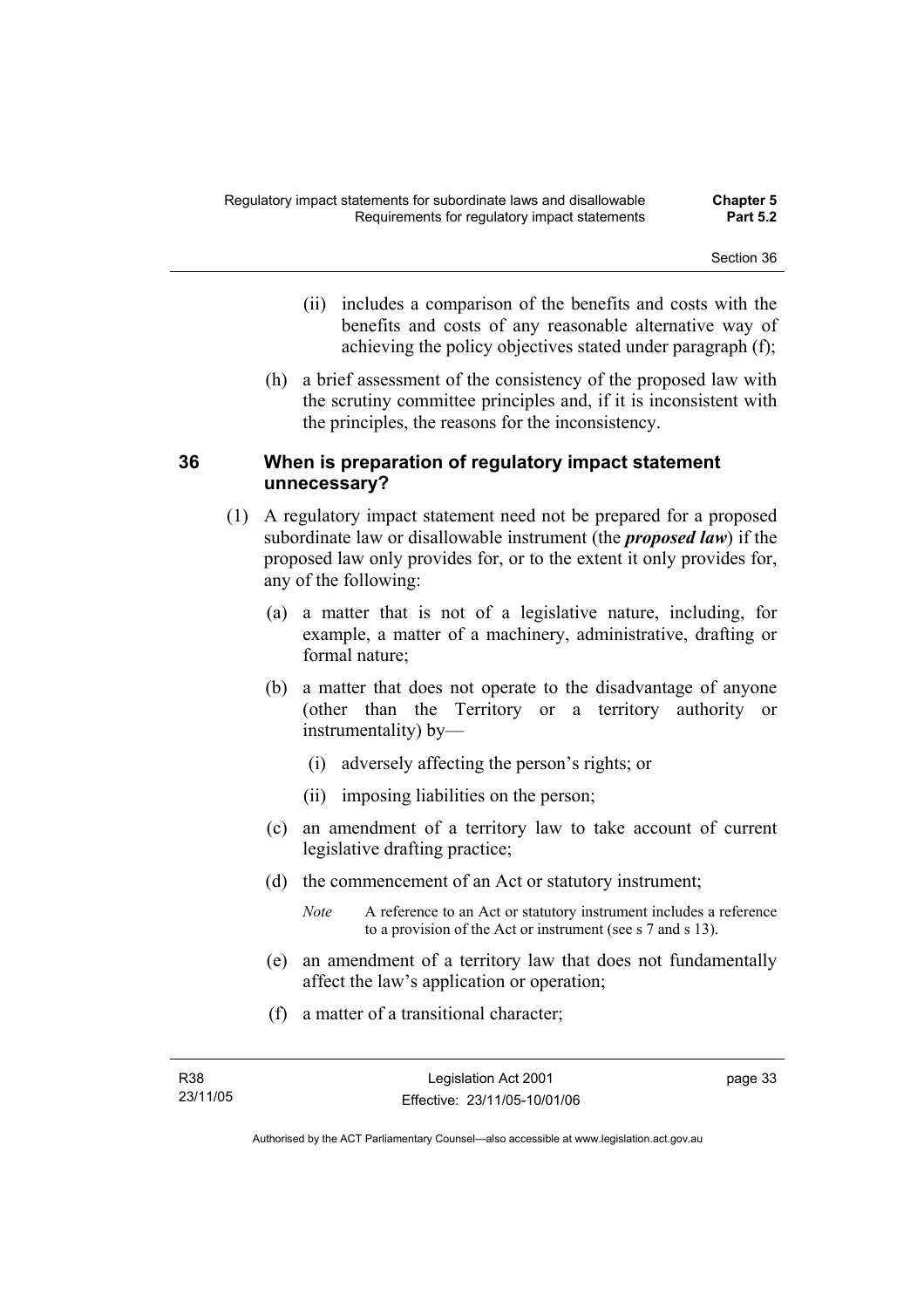| <b>Chapter 5</b> | Regulatory impact statements for subordinate laws and disallowable |
|------------------|--------------------------------------------------------------------|
| <b>Part 5.2</b>  | Requirements for regulatory impact statements                      |

- (g) a matter arising under a territory law that is part of a uniform scheme of legislation or complementary with legislation of the Commonwealth, a State or New Zealand;
- (h) a matter involving the adoption of an Australian or international protocol, standard, code, or intergovernmental agreement or instrument, if an assessment of the benefits and costs has already been made and the assessment was made for, or is relevant to, the ACT;
- (i) a proposal to make, amend or repeal rules of court;
- (j) a matter advance notice of which would enable someone to gain unfair advantage;
- (k) an amendment of a fee, charge or tax consistent with announced government policy.
- (2) A regulatory impact statement also need not be prepared for the proposed law if, or to the extent that, it would be against the public interest because of the nature of the proposed law or the circumstances in which it is made.

#### **Example**

A law may need to be made urgently for controlling the spread of a disease or dealing with another urgent situation.

- *Note 1* An example is part of the Act, is not exhaustive and may extend, but does not limit, the meaning of the provision in which it appears (see this Act, s 126 and s 132).
- *Note 2* Section 32 and s 34 also state other circumstances when a regulatory impact statement is not required.

### **37 When must regulatory impact statement be presented?**

 (1) This section applies if a regulatory impact statement for a proposed subordinate law or disallowable instrument (the *proposed law*) has been prepared and the proposed law is made.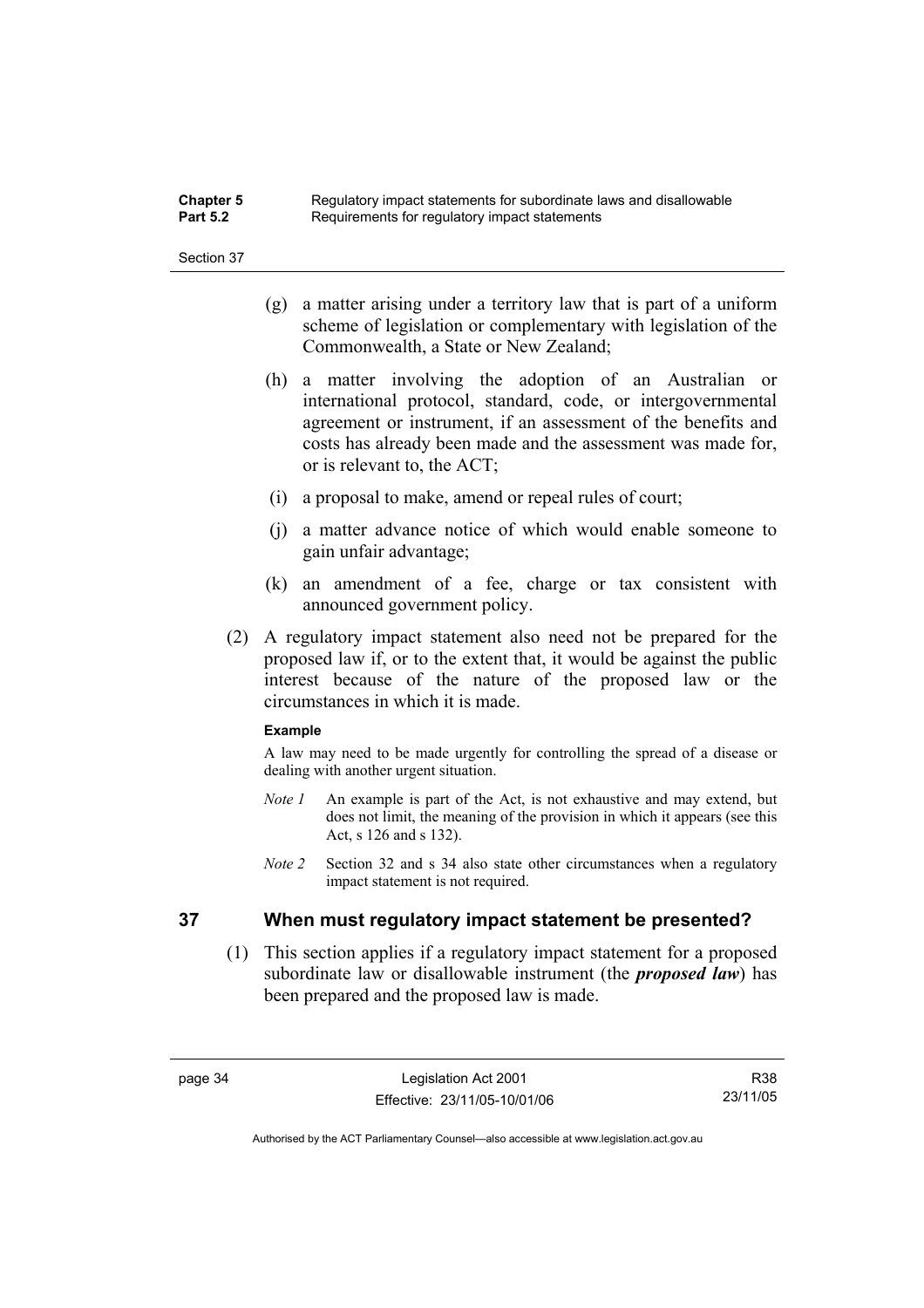| Regulatory impact statements for subordinate laws and disallowable | <b>Chapter 5</b> |
|--------------------------------------------------------------------|------------------|
| Requirements for regulatory impact statements                      | <b>Part 5.2</b>  |
|                                                                    |                  |

 (2) The statement must be presented to the Legislative Assembly with the subordinate law or disallowable instrument.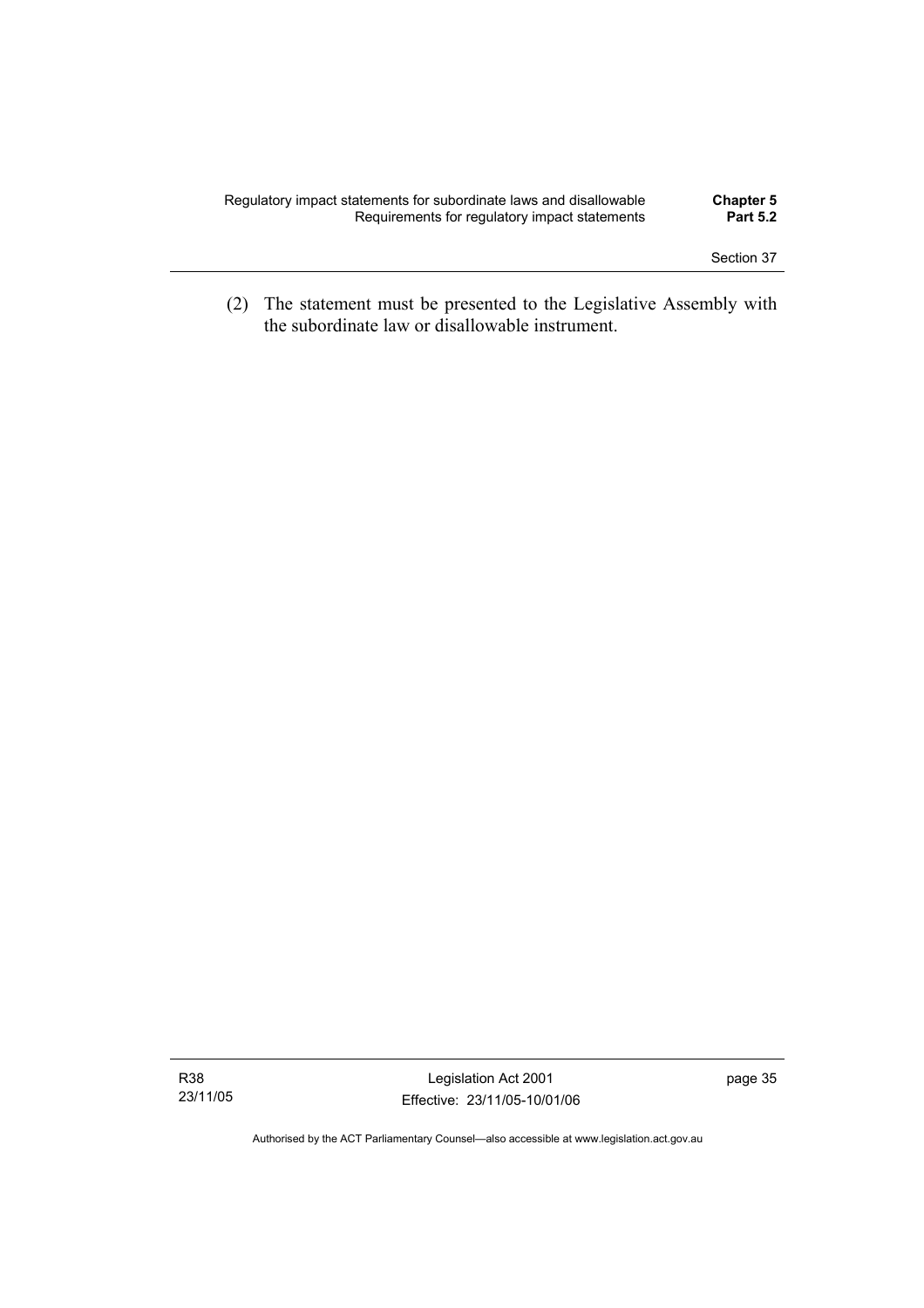**Chapter 5** Regulatory impact statements for subordinate laws and disallowable<br>**Part 5.3** Failure to comply with requirements for requilatory impact statements Failure to comply with requirements for regulatory impact statements

Section 38

# **Part 5.3 Failure to comply with requirements for regulatory impact statements**

### **38 Effect of failure to comply with pt 5.2**

- (1) Failure to comply with part 5.2 (Requirements for regulatory impact statements) in relation to a subordinate law or disallowable instrument (the *law*) does not—
	- (a) affect the law's validity; or
	- (b) create rights or impose legally enforceable obligations on the Territory, a Minister or anyone else.
- (2) In addition, a decision made, or appearing to be made, under part 5.2 is final and conclusive.
- (3) In this section:

*decision* includes—

- (a) conduct engaged in to make a decision; and
- (b) conduct related to making a decision; and
- (c) failure to make a decision.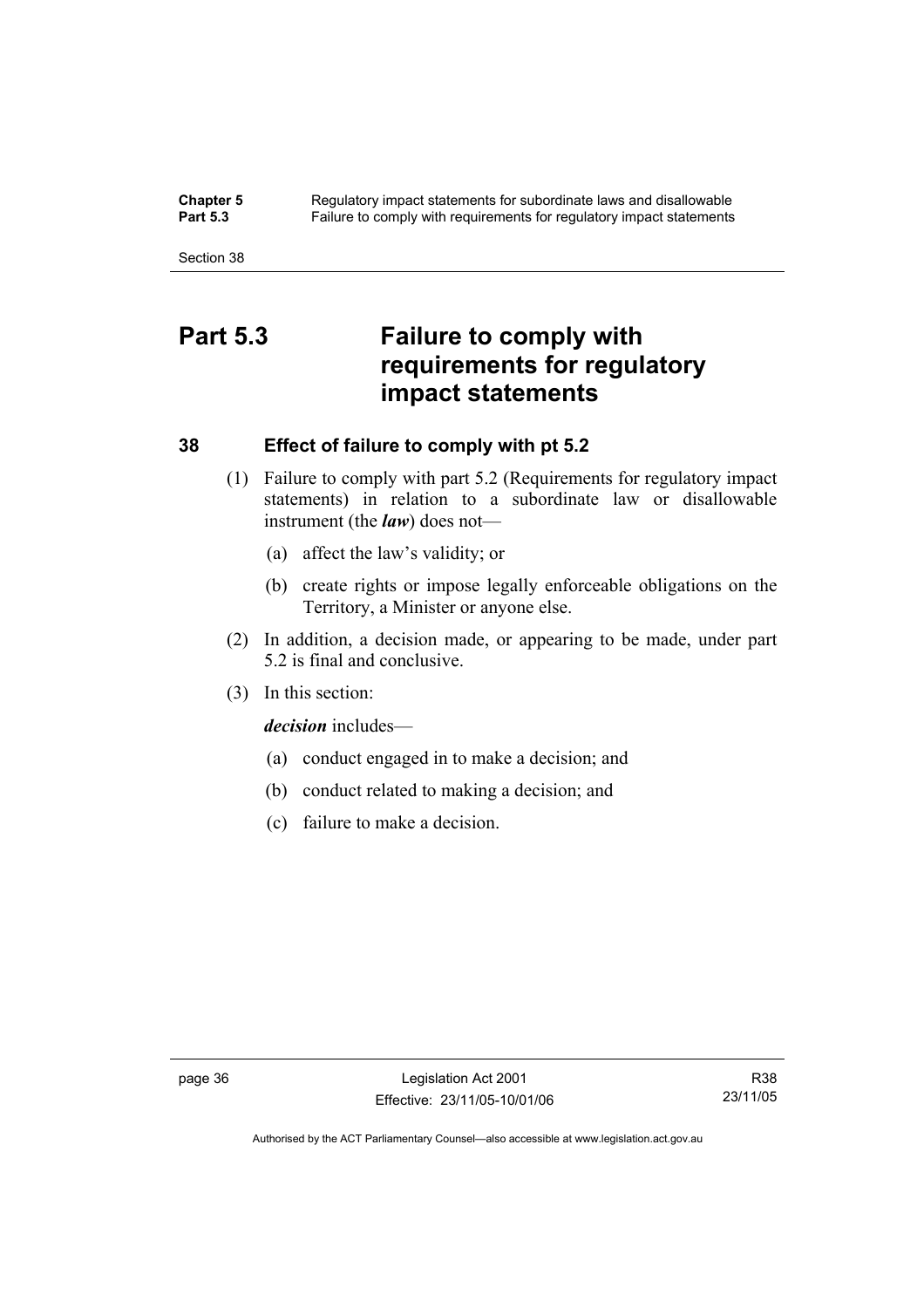# **Chapter 6 Making, notification and numbering of statutory instruments**

# **Part 6.1 General**

## **39 Meaning of** *matter* **in ch 6**

In this chapter:

*matter*, in relation to a statutory instrument, includes circumstance, person, place and purpose.

### **40 Presumption of validity**

It is presumed, unless the contrary is proved, that all conditions and steps required for the making of a statutory instrument have been satisfied and carried out.

## **41 Making of certain statutory instruments by Executive**

- (1) This section applies if an Act authorises or requires the Executive to make a subordinate law or disallowable instrument.
- (2) The subordinate law or disallowable instrument is taken to be made by the Executive if—
	- (a) it is signed by 2 or more Ministers who are members of the Executive; and
	- (b) 1 of the signing Ministers is the responsible Minister.
- (3) A subordinate law or disallowable instrument made in accordance with subsection (2) is taken to be made when it is signed by the second Minister signing.

page 37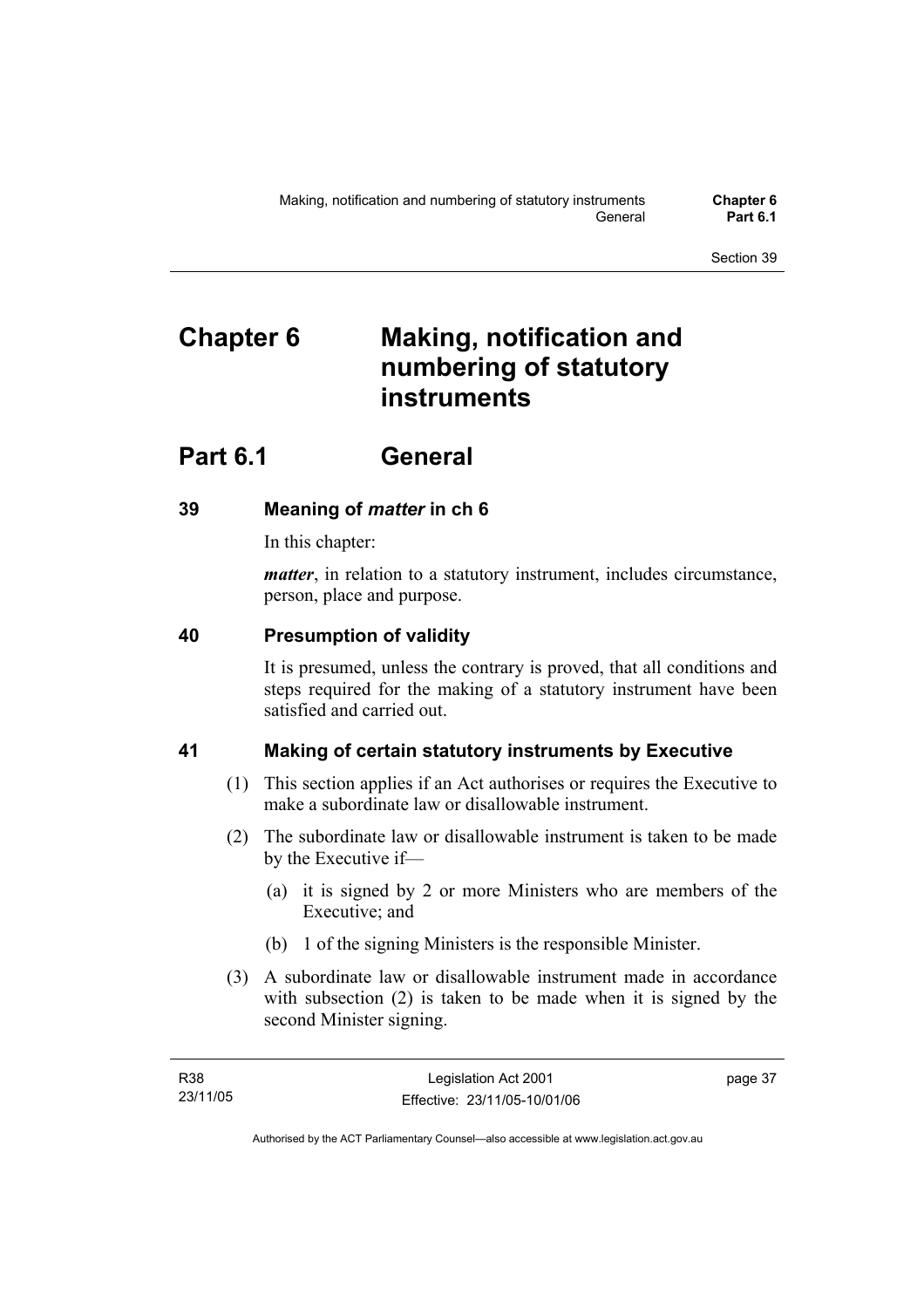| Chapter 6       | Making, notification and numbering of statutory instruments |
|-----------------|-------------------------------------------------------------|
| <b>Part 6.1</b> | General                                                     |

- (4) Subsection (2) (b) does not apply if the responsible Minister cannot sign because he or she is absent from the ACT, ill or on leave.
- (5) In this section:

*responsible Minister* means—

- (a) the Minister for the time being administering the Act; or
- (b) if, for the time being, different Ministers administer the Act in relation to different matters—
	- (i) if only 1 Minister administers the Act in relation to the relevant matter—that Minister; or
	- (ii) if 2 or more Ministers administer the Act in relation to the relevant matter—any of the Ministers; or
	- (iii) if subparagraph (ii) does not apply and, for the time being, 2 or more Ministers administer the Act—any of the Ministers;

but does not include a Minister for the time being acting on behalf of the Minister or 2 or more Ministers.

page 38 Legislation Act 2001 Effective: 23/11/05-10/01/06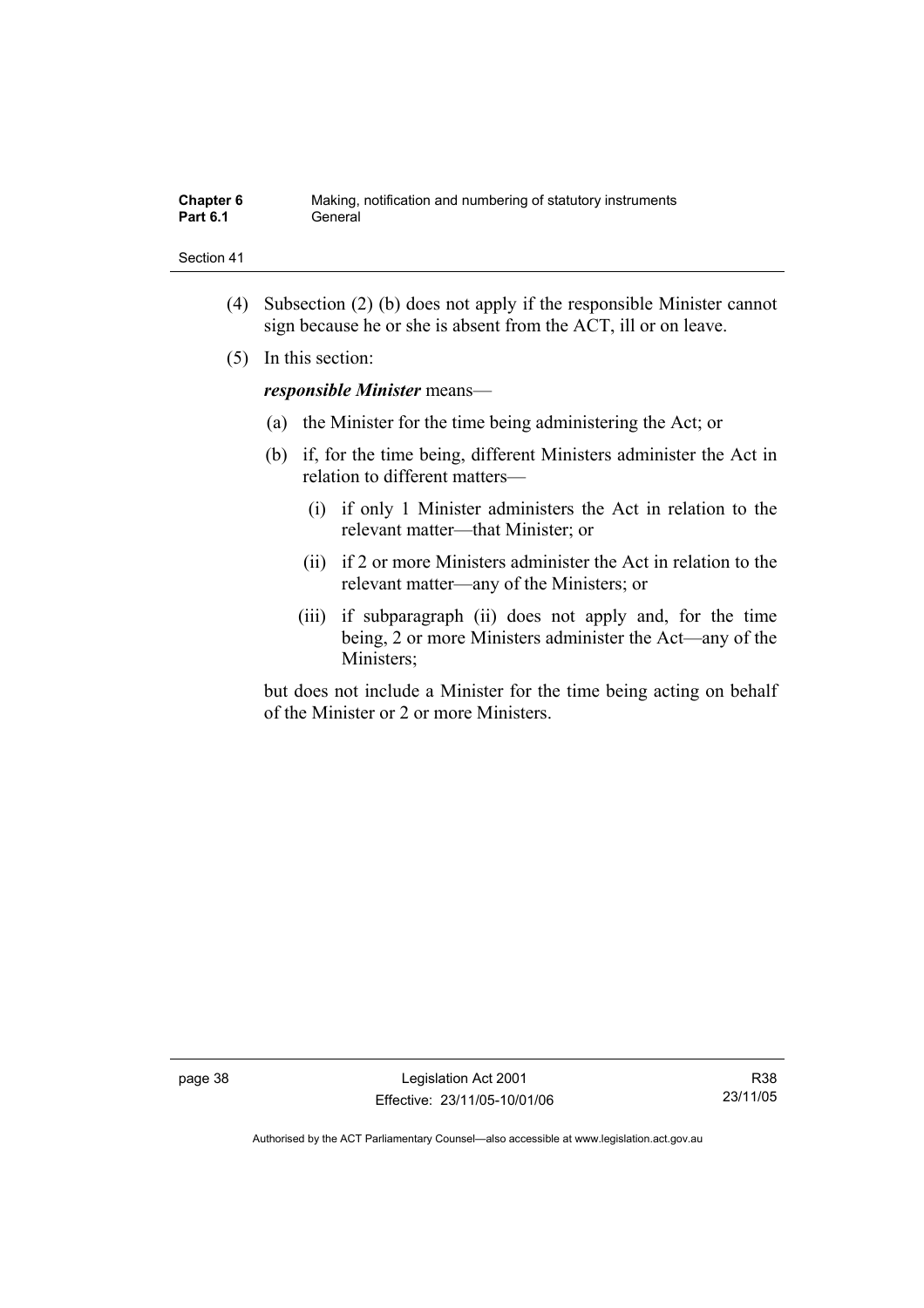# **Part 6.2 Making of statutory instruments generally**

### **42 Power to make statutory instruments**

 (1) If an Act or statutory instrument gives a power that can be exercised by making an instrument, the Act or statutory instrument gives power to make the instrument.

### **Example**

An Act gives a Minister power to approve codes of practice, but does not require the approval to be in writing or to be given by a particular instrument. The power can be exercised by giving a written approval. The Act, therefore, gives power to make an instrument, namely, a written approval.

- *Note* An example is part of the Act, is not exhaustive and may extend, but does not limit, the meaning of the provision in which it appears (see s 126 and s 132).
- (2) If an Act or statutory instrument gives power to make an instrument that would be a registrable instrument, the power can only be exercised by making an instrument.

#### **Examples**

See examples to section 56 (3) and section 255 (3).

- (3) If an Act or statutory instrument gives power to make an instrument, the power may be exercised from time to time.
- (4) This section is a determinative provision.
	- *Note* See s 5 for the meaning of determinative provisions, and s 6 for their displacement.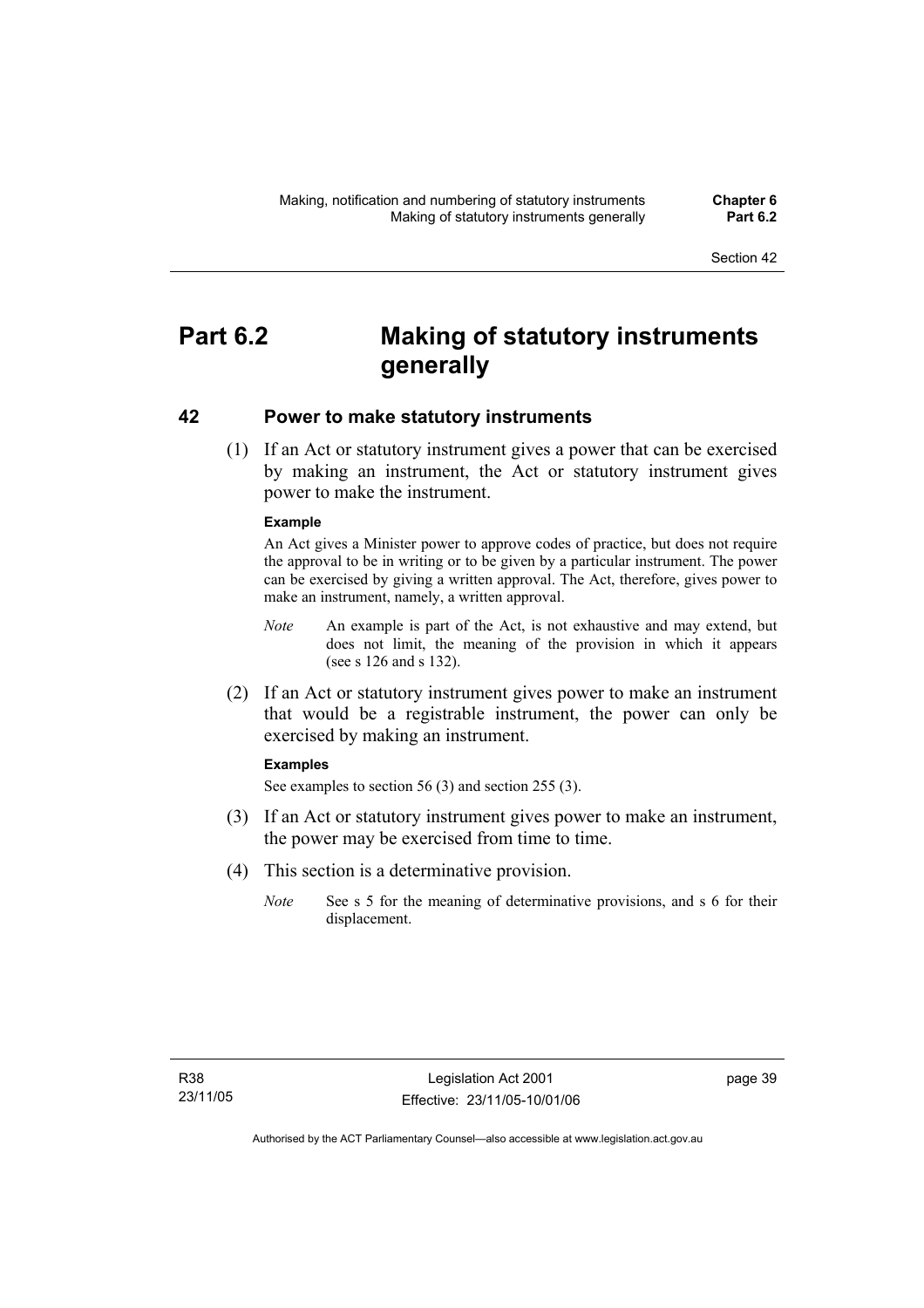| Chapter 6       | Making, notification and numbering of statutory instruments |
|-----------------|-------------------------------------------------------------|
| <b>Part 6.2</b> | Making of statutory instruments generally                   |

### **43 Statutory instruments to be interpreted not to exceed powers under authorising law**

- (1) A statutory instrument is to be interpreted as operating to the full extent of, but not to exceed, the power given by the Act or statutory instrument under which it is made (the *authorising law*).
- (2) Without limiting subsection (1), if a provision of a statutory instrument would, apart from this section, be interpreted as exceeding power—
	- (a) the provision is valid to the extent to which it does not exceed power; and
	- (b) the remainder of the instrument is not affected.

#### **Example 1**

The *Agriculture Services Determination* 2001, part 4 exceeds the determination– making power given by the *Agriculture Services Act 2000* (hypothetical). The other provisions of the determination are within power.

The determination (apart from part 4) operates effectively. Part 4 is treated as if it did not form part of the determination and is disregarded.

*Note to example 1* The kind of interpretation indicated in example 1 is known as a divisible interpretation of the determination.

#### **Example 2**

The *Goats Regulation 2001* (hypothetical) is made under the *Goats Act 2001*. The *Goats Regulation 2001*, section 39 seeks to impose rules about the care of 'animals', but the Act only gives power to make regulations about goats.

Section 39 is read restrictively ('read down') as if it mentioned goats. In other words, the section is effective but treated as if it applied only to goats.

*Note to example 2* The kind of interpretation indicated in example 2 is known as a distributive interpretation of the regulation.

#### **Example 3**

The *Wombat Protection Act 2003* (hypothetical) provides that the Minister may appoint a Wombat Advocate. The instrument making the appointment states that the appointment is for 5 years, but the maximum term of appointment authorised under the Act is 4 years.

page 40 Legislation Act 2001 Effective: 23/11/05-10/01/06

R38 23/11/05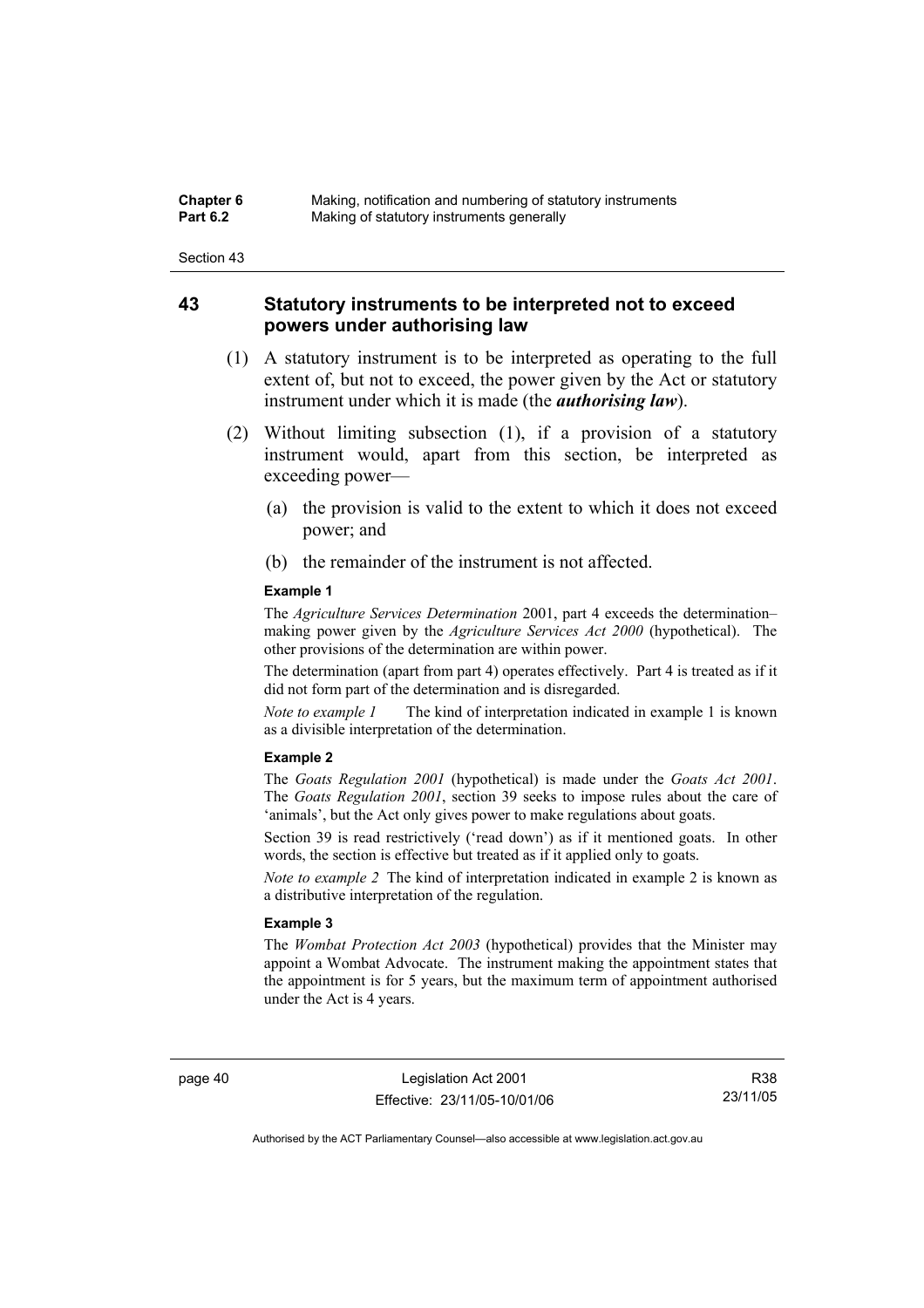The instrument is read restrictively ('read down') as if it referred to 4 years. In other words, the instrument is effective but the appointment is only valid for 4 years.

*Note to example 3* The kind of interpretation indicated in example 3 is known as a distributive interpretation of the instrument.

- *Note* An example is part of the Act, is not exhaustive and may extend, but does not limit, the meaning of the provision in which it appears (see s 126 and s 132).
- (3) Without limiting subsection (1), if the application of a provision of a statutory instrument to a matter would, apart from this section, be interpreted as exceeding power, the provision's application to other matters is not affected.

### **Example**

The *Community Safety Order 2001* is expressed to apply to all members of the community without qualification although it is in fact made under the *Building Industry (Safety) Act 2000* (hypothetical). That Act is restricted in its operation to the building industry. The order is cast in such wide terms that it cannot be interpreted divisibly or distributively. However, the order applies to entities such as XYZ Constructions Pty Ltd because it is a company in the construction industry.

- (4) This section is in addition to any provision of the statutory instrument or authorising law.
- (5) This section is a determinative provision.
	- *Note* See s 5 for the meaning of determinative provisions, and s 6 for their displacement.

## **44 Power to make statutory instruments for Act etc**

 (1) If an Act or statutory instrument (the *authorising law*) authorises or requires the making of a statutory instrument for the authorising law or another Act or statutory instrument (the *other law*), the power authorises a statutory instrument to be made in relation to any matter that—

page 41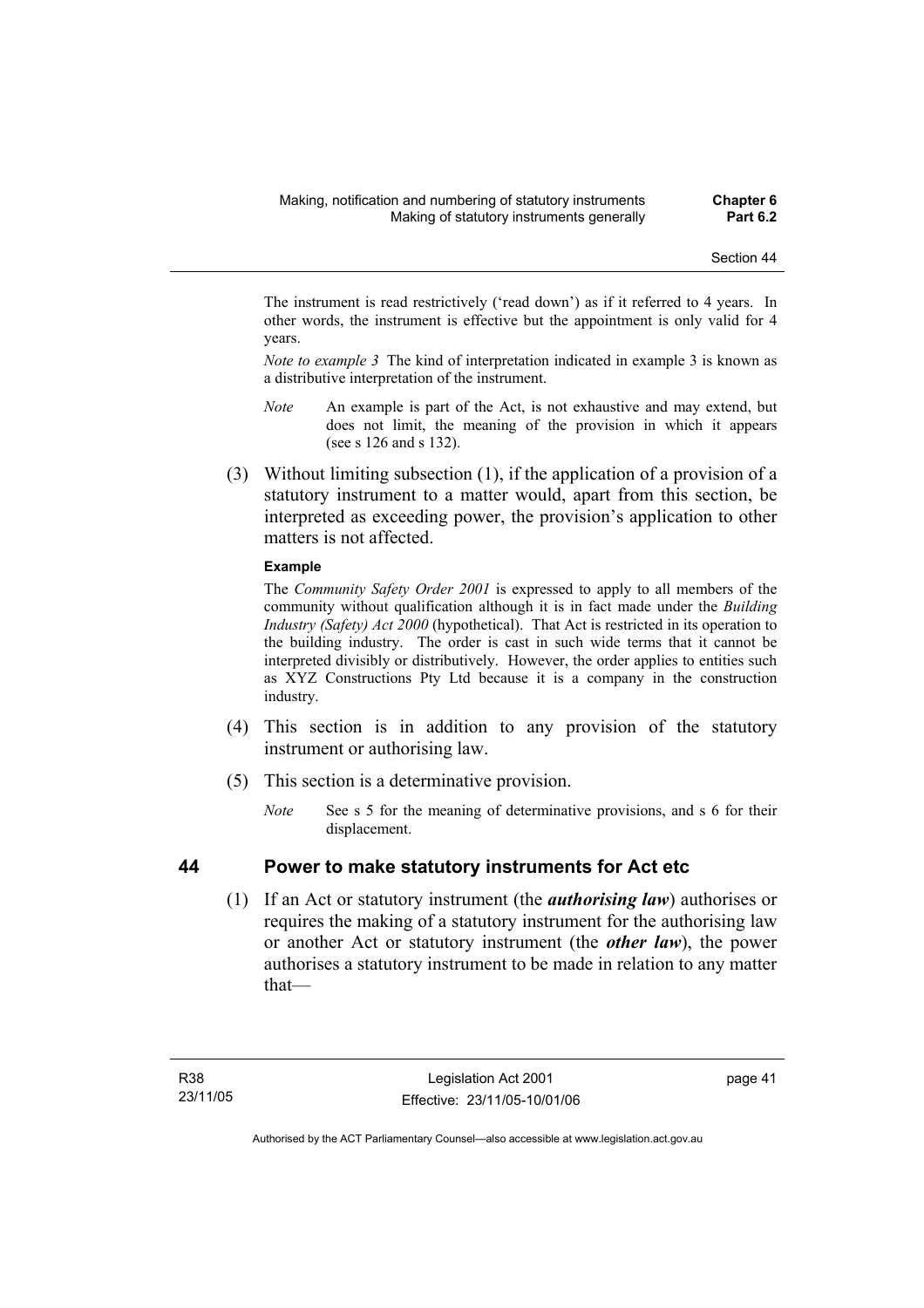| <b>Chapter 6</b> | Making, notification and numbering of statutory instruments |
|------------------|-------------------------------------------------------------|
| <b>Part 6.2</b>  | Making of statutory instruments generally                   |

- (a) is required or permitted to be prescribed by the authorising law or other law; or
- (b) is necessary or convenient to be prescribed for carrying out or giving effect to the authorising law or other law.
- (2) Subsection (1) applies to the authorising law even though the authorising law—
	- (a) only authorises the making of a statutory instrument for the authorising law; or
	- (b) also authorises or requires the making of a statutory instrument about a particular matter.
- (3) Power given by the authorising law to make a statutory instrument about a particular matter does not limit power given by the authorising law or other law to make a statutory instrument (whether or not of the same kind) about any other matter.
- (4) This section is a determinative provision.
	- *Note* See s 5 for the meaning of determinative provisions, and s 6 for their displacement.

### **45 Power to make court rules**

- (1) The power of an entity to make rules for a court includes power to make rules in relation to any matter necessary or convenient to be prescribed for carrying out or giving effect to the court's jurisdiction under any law that authorises or requires anything to be done in or in relation to the court.
- (2) This section is additional to section 44.
- (3) This section is a determinative provision.
	- *Note* See s 5 for the meaning of determinative provisions, and s 6 for their displacement.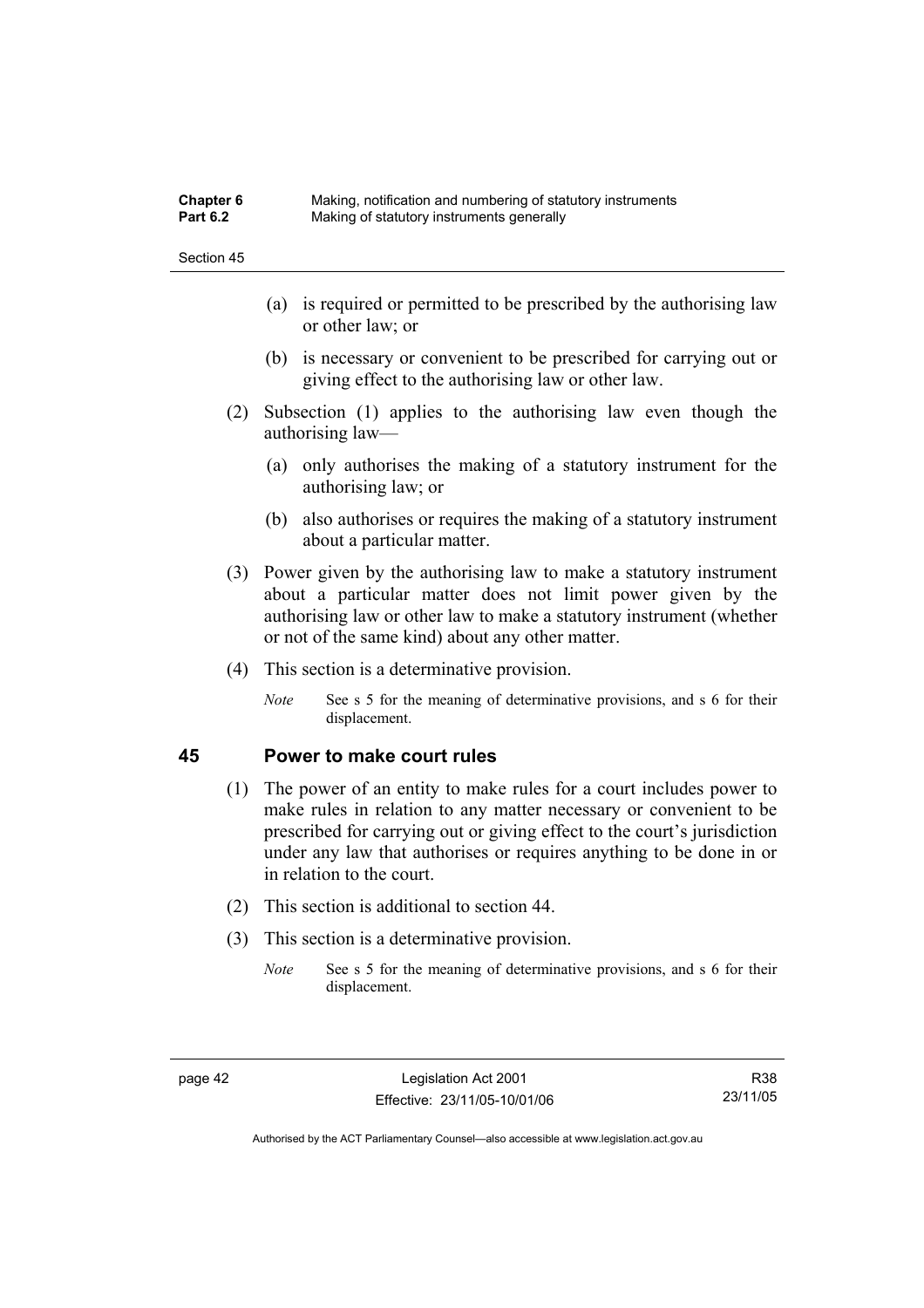(4) In this section:

*court* includes a tribunal*.*

*disallowable instrument*, for a Commonwealth Act, means an instrument that can be disallowed under the *Legislative Instruments Act 2003* (Cwlth), part 5 (Parliamentary scrutiny of legislative instruments), including that part, or provisions of that part, applied by another Commonwealth law.

### *law* means—

- (a) an Act, subordinate law or disallowable instrument; or
	- *Note* A reference to an Act, subordinate law or disallowable instrument includes a reference to a provision of the Act, law or instrument (see s 7, s 8 and s 9).
- (b) a Commonwealth Act or a disallowable instrument under a Commonwealth Act (or a provision of such an Act or instrument).

## **46 Power to make instrument includes power to amend or repeal**

- (1) Power given under an Act or statutory instrument (the *authorising law*) to make a statutory instrument includes power to amend or repeal the instrument.
- (2) The power to amend or repeal the instrument is exercisable in the same way, and subject to the same conditions, as the power to make the instrument.

### **Examples**

- 1 If the instrument is a disallowable instrument, an amendment or repeal of the instrument is also a disallowable instrument.
- 2 If the instrument is a notifiable instrument, an amendment or repeal of the instrument is also a notifiable instrument.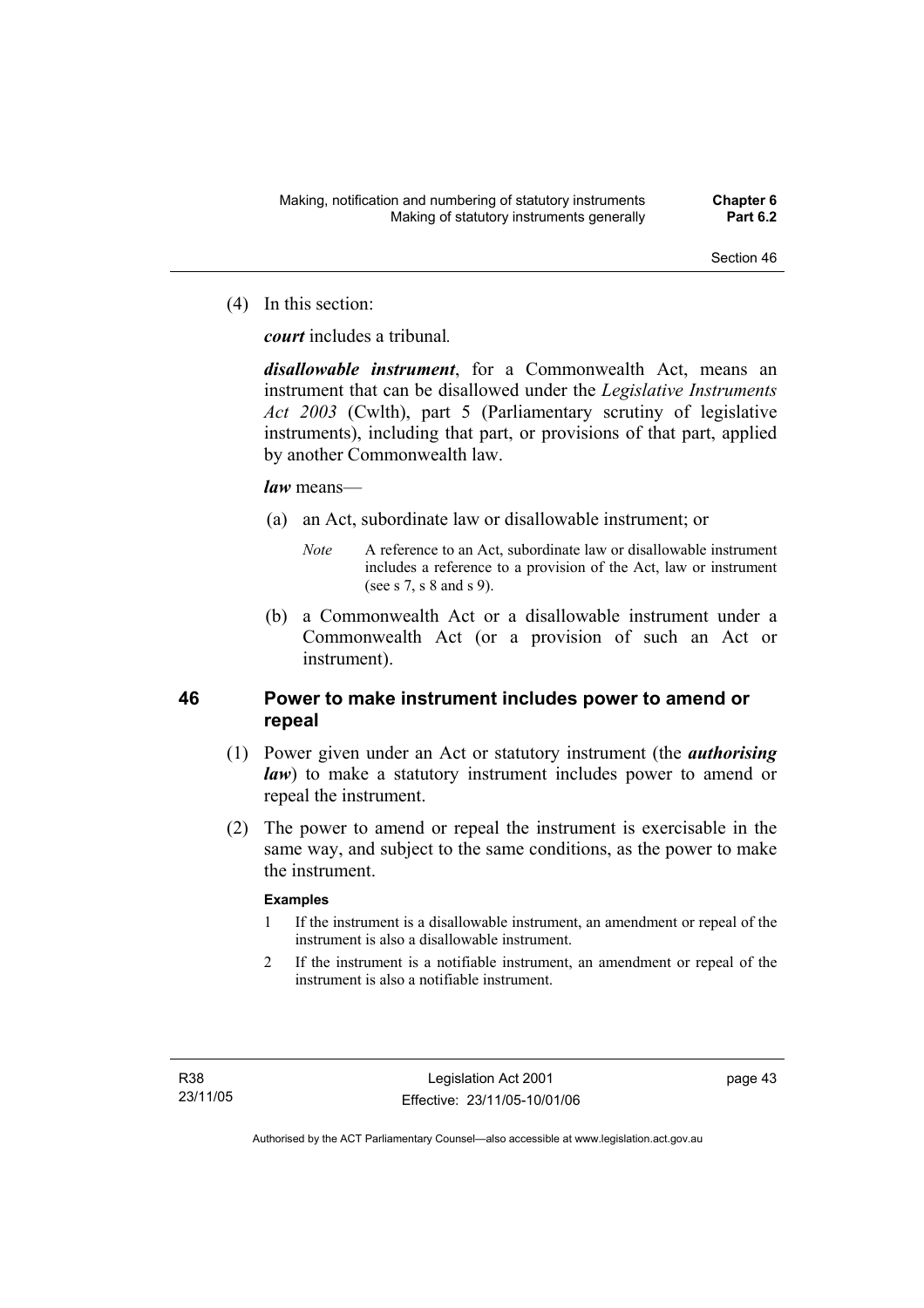| <b>Chapter 6</b> | Making, notification and numbering of statutory instruments |
|------------------|-------------------------------------------------------------|
| <b>Part 6.2</b>  | Making of statutory instruments generally                   |

- 3 If notice of the making of the instrument must be published in a newspaper, notice of an amendment or repeal of the instrument must also be published in the newspaper.
- *Note* An example is part of the Act, is not exhaustive and may extend, but does not limit, the meaning of the provision in which it appears (see s 126 and s 132).
- (3) Despite subsection (1), a form that is a registrable instrument may be repealed or repealed and remade (with or without changes), but may not be amended.
- (4) This section is a determinative provision.
	- *Note* See s 5 for the meaning of determinative provisions, and s 6 for their displacement.

## **47 Statutory instrument may make provision by applying law or instrument**

- (1) This section applies if an Act, subordinate law or disallowable instrument (the *authorising law*) authorises or requires the making of a statutory instrument (the *relevant instrument*) about a matter.
- (2) The relevant instrument may make provision about the matter by applying an ACT law—
	- (a) as in force at a particular time; or
	- (b) as in force from time to time.
- (3) The relevant instrument may make provision about the matter by applying a law of another jurisdiction, or an instrument, as in force only at a particular time.

*Note* For information on the operation of s (3), see the examples to s (9).

 (4) If the relevant instrument makes provision about the matter by applying a law of another jurisdiction or an instrument, the following provisions apply: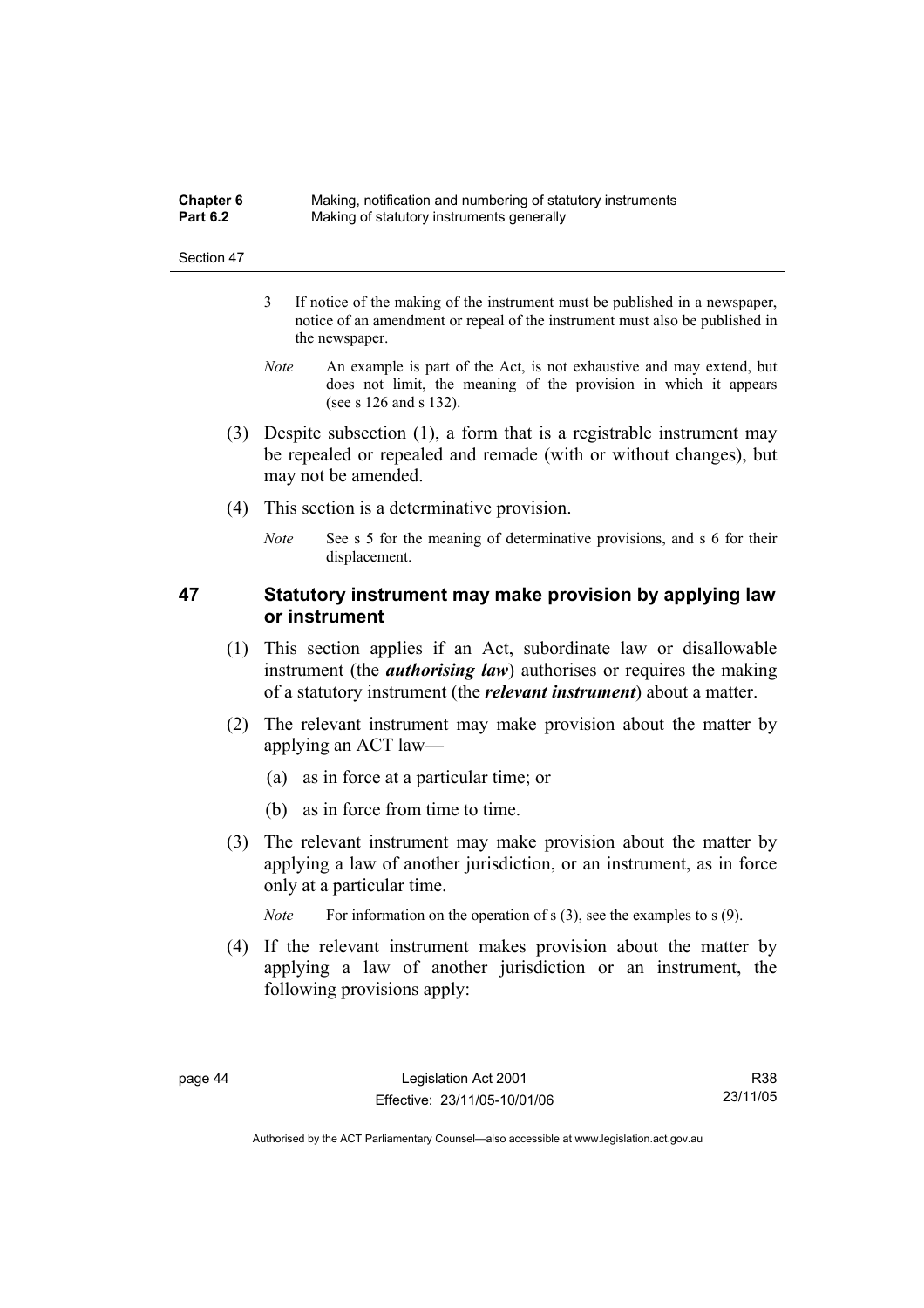- (a) if subsection (3) is displaced by, or under authority given by, an Act or the authorising law—the law of the other jurisdiction or instrument is applied as in force from time to time;
	- *Note* For the displacement of s (3), see s 6, examples 1 and 2.
- (b) if subsection (3) is not so displaced and the relevant instrument does not provide that the law of the other jurisdiction or instrument is applied as in force at a particular time—the law or instrument is taken to be applied as in force when the relevant instrument is made.

#### **Examples for s (4) (b)**

- 1 The *Locust Damage Compensation Determination 2003* (a hypothetical disallowable instrument) provides for the making of claims against a compensation fund. Section 43 states that disputes about claims must be decided in accordance with the *Commercial Arbitration Act 1984* (NSW) (the *NSW Act*) as in force from time to time. The determination is made on 1 August 2003. The Act under which the determination is made does not displace subsection (3). Therefore, even though section 43 purports to apply the NSW Act as in force from time to time, the NSW Act as in force on 1 August 2003 is applied by the determination.
- 2 The *Locust Damage Compensation Determination 2003* (mentioned in example 1), section 43 states that disputes about claims must be decided in accordance with the *Commercial Arbitration Act 1984* (NSW) (the *NSW Act*), but does not state that the NSW Act is to be applied as in force from time to time or at a particular time. The determination is made on 1 August 2003. The Act under which the determination is made does not displace subsection (3). Therefore, the NSW Act as in force on 1 August 2003 is applied by the determination.
- *Note* An example is part of the Act, is not exhaustive and may extend, but does not limit, the meaning of the provision in which it appears (see s 126 and s 132).
- (5) If a law of another jurisdiction or an instrument is applied as in force at a particular time, the text of the law or instrument (as in force at that time) is taken to be a notifiable instrument made under the relevant instrument by the entity authorised or required to make the relevant instrument.

page 45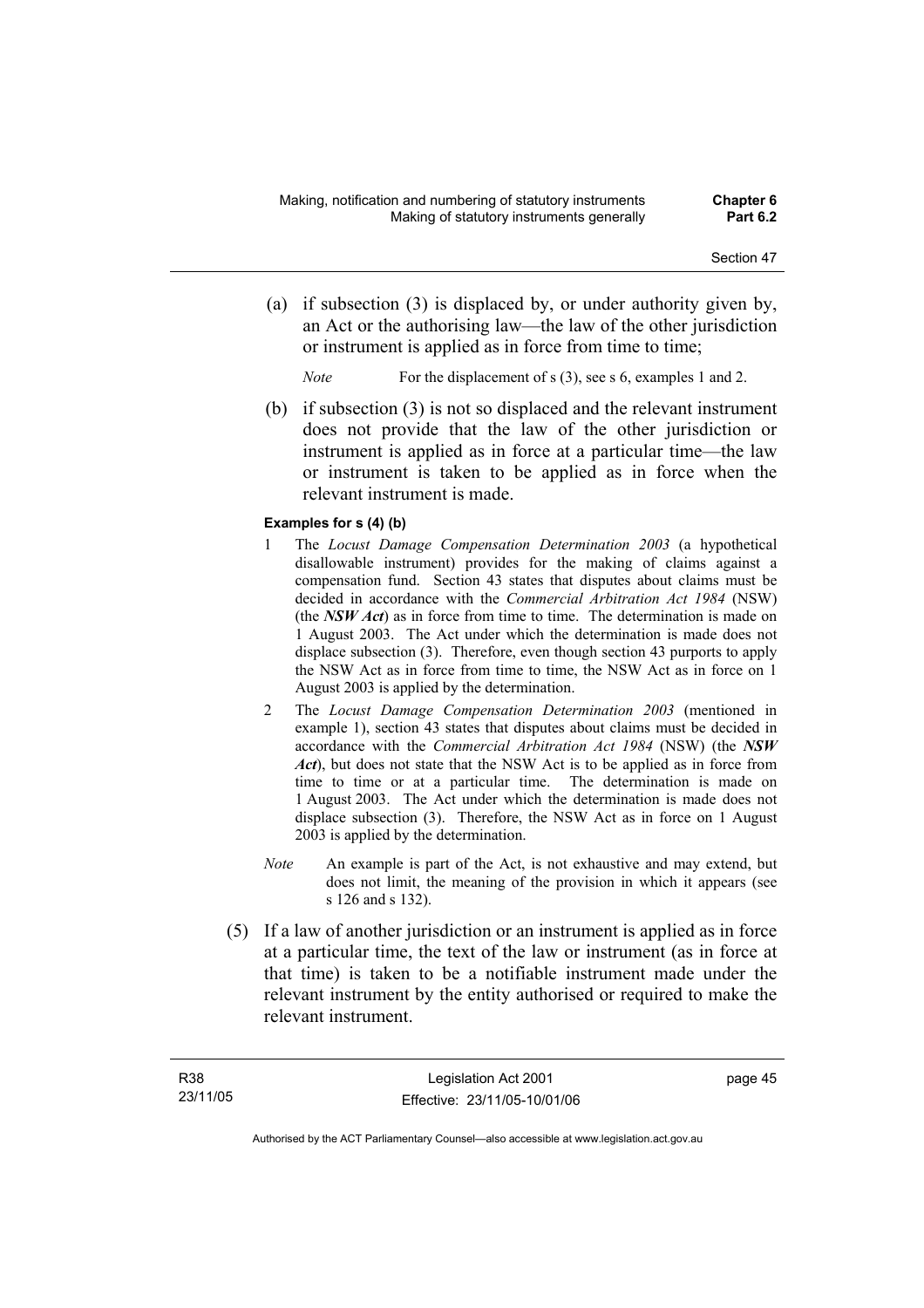| Chapter 6       | Making, notification and numbering of statutory instruments |
|-----------------|-------------------------------------------------------------|
| <b>Part 6.2</b> | Making of statutory instruments generally                   |

- (6) If subsection (3) is displaced and a law of another jurisdiction or an instrument is applied as in force from time to time, the text of each of the following is taken to be a notifiable instrument made under the relevant instrument by the entity authorised or required to make the relevant instrument:
	- (a) the law or instrument as in force at the time the relevant instrument is made;
	- (b) each subsequent amendment of the law or instrument;
	- (c) if the law or instrument is repealed and remade (with or without changes)—the law or instrument as remade and each subsequent amendment of the law or instrument;
	- (d) if a provision of the law or instrument is omitted and remade (with or without changes) in another law or instrument—the provision as remade and each subsequent amendment of the provision.
- (7) The authorising law or, if the relevant instrument is a subordinate law or disallowable instrument, the relevant instrument may provide that—
	- (a) subsection (5) or (6) does not apply to the relevant instrument; or
	- (b) subsection (5) or (6) applies with the modifications stated in the authorising law or relevant instrument.
- (8) If a provision of an Act, subordinate law or disallowable instrument authorises or requires the application of a law or instrument, the provision authorises the making of changes or modifications to the law or instrument for that application.
- (9) This section is a determinative provision.

#### **Examples for s (3) and s (9)**

Here are 2 examples about the operation of subsections (3) and (9): the first illustrates how subsection (3) might be displaced and the second illustrates how a

R38 23/11/05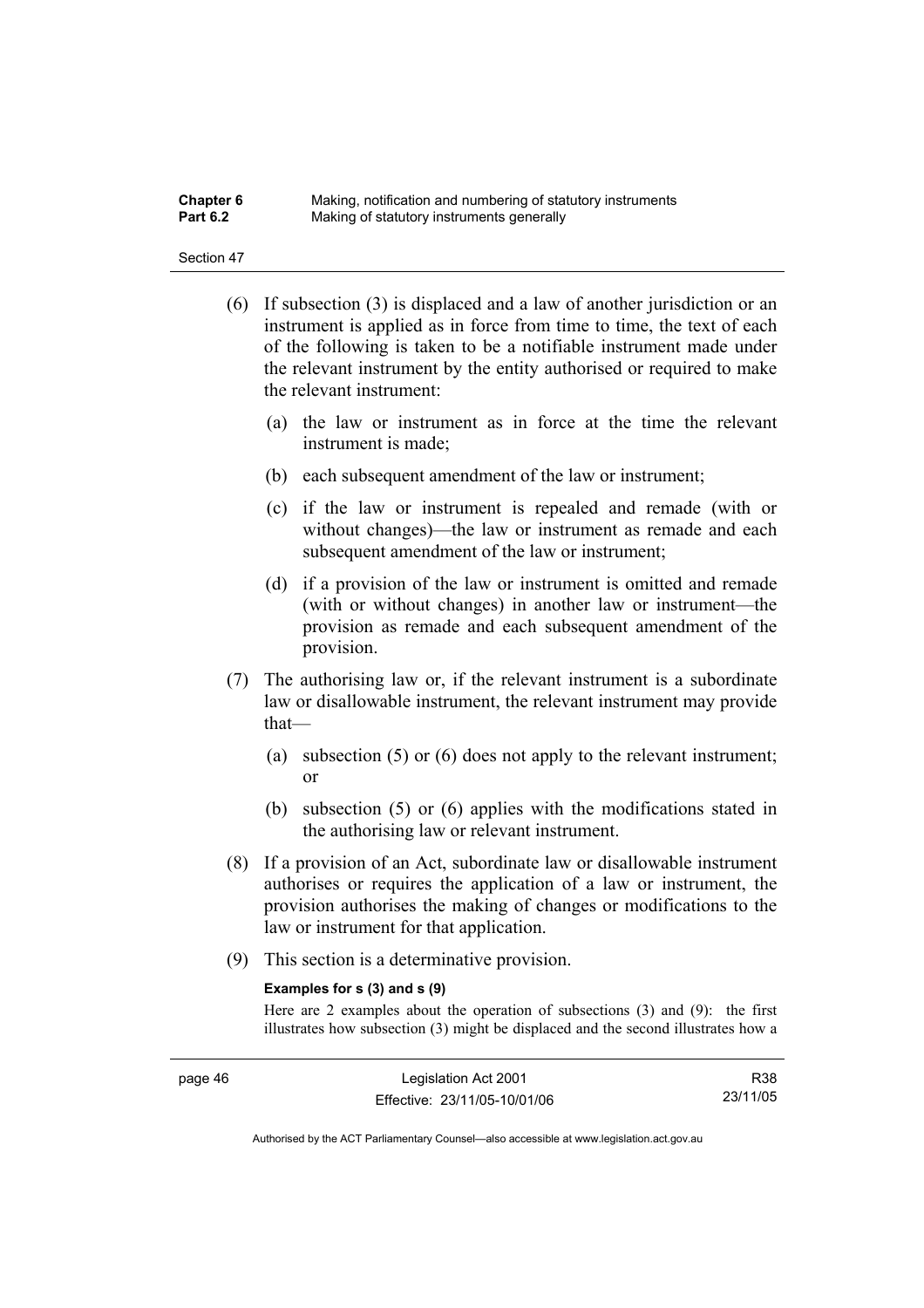law of another jurisdiction that applies as in force from time to time would operate—

- 1 The effect of subsections (3) and (9), and subsection (10), definition of *applying*, is that if it is intended to apply, adopt or incorporate a law or instrument as in force from time to time, the authorising law would need to expressly displace subsection (3) (as illustrated in s 6, examples of different kinds of displacement, example 1) *or* indicate a manifest contrary intention (as illustrated in example 2 in those examples).
- 2 The *ABC Regulation 2001* (made under a provision like those illustrated in section 6, examples of different kinds of displacement, examples 1 and 2) provides that noise measurements are to be taken in accordance with the NSW noise control manual as in force from time to time. The effect of the *ABC Regulation 2001* is that whenever the NSW noise control manual is amended in future, the noise measurements must be taken in accordance with the manual as last amended.
	- *Note* See s 5 for the meaning of determinative provisions, and s 6 for their displacement.
- (10) In this section:

*ACT law* means an Act, subordinate law or disallowable instrument.

*Note* A reference to an Act, subordinate law or disallowable instrument includes a reference to a provision of the Act, law or instrument (see s 7, s 8 and s 9).

*applying* includes adopting or incorporating.

*Note* See also s 157 (Defined terms–other parts of speech and grammatical forms).

*disallowable instrument*, for a Commonwealth Act, means an instrument that can be disallowed under the *Legislative Instruments Act 2003* (Cwlth), part 5 (Parliamentary scrutiny of legislative instruments), including that part, or provisions of that part, applied by another Commonwealth law.

*instrument* includes a provision of an instrument, but does not include an ACT law or a law of another jurisdiction.

page 47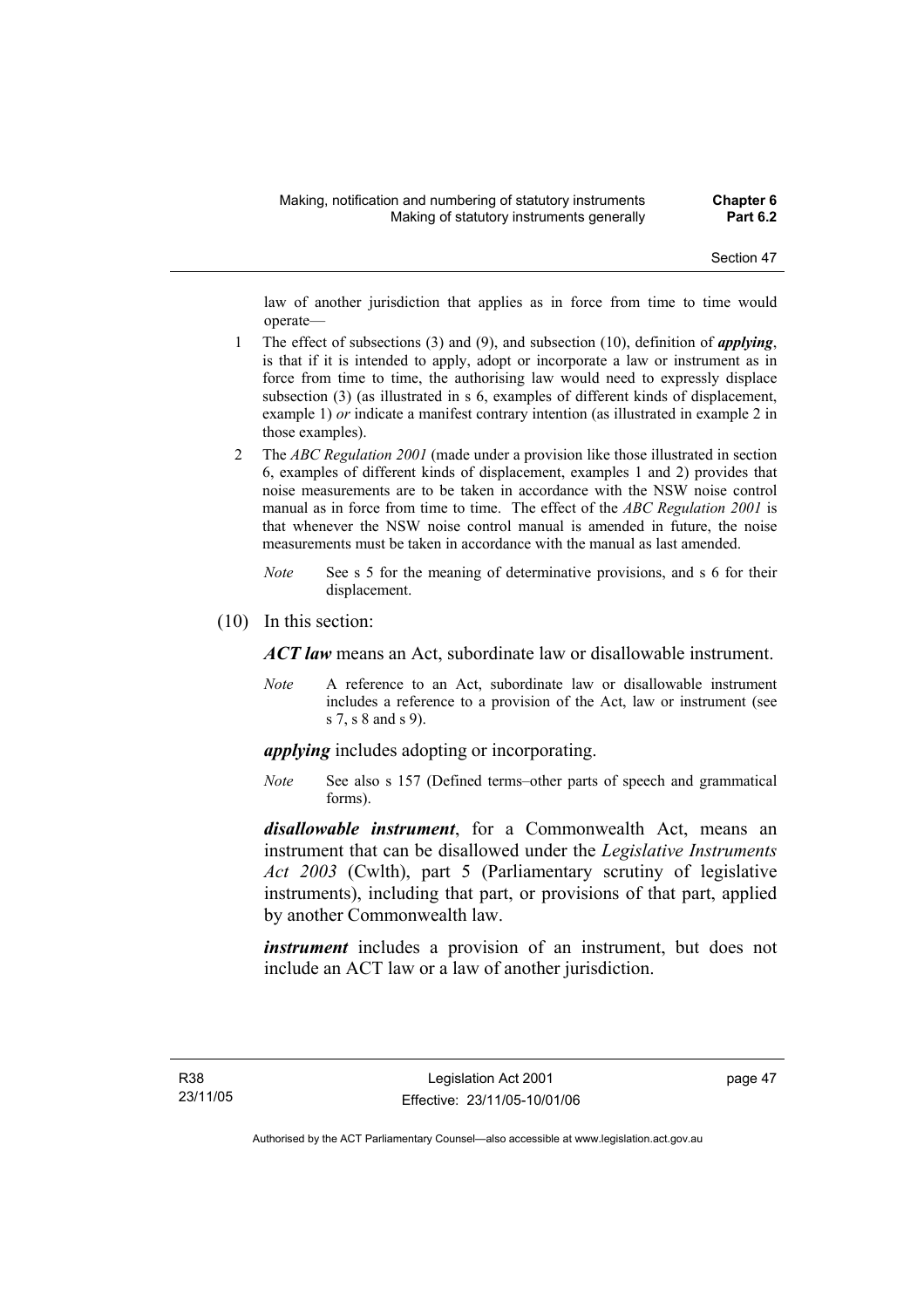| <b>Chapter 6</b> | Making, notification and numbering of statutory instruments |
|------------------|-------------------------------------------------------------|
| <b>Part 6.2</b>  | Making of statutory instruments generally                   |

### *law of another jurisdiction* means—

- (a) a Commonwealth Act or a disallowable instrument under a Commonwealth Act; or
- (b) a State Act, or any regulation or rule under a State Act; or
- (c) a New Zealand or Norfolk Island Act, or any regulation or rule under a New Zealand or Norfolk Island Act; or
- (d) a provision of a law mentioned in paragraphs (a) to (c).

### **48 Power to make instrument includes power to make different provision for different categories etc**

- (1) Power given under an Act or statutory instrument to make a statutory instrument includes power—
	- (a) to make different provision in relation to different matters or different classes of matters; or
	- (b) to make an instrument that applies differently by reference to stated exceptions or factors.
- (2) Without limiting subsection (1), power given under an Act or statutory instrument to make a statutory instrument about particular matters includes power to make a statutory instrument about any 1 or more of the matters or a particular class of the matters.
- (3) For this section, a class may consist of a single matter.
- (4) This section is a determinative provision.
	- *Note* See s 5 for the meaning of determinative provisions, and s 6 for their displacement.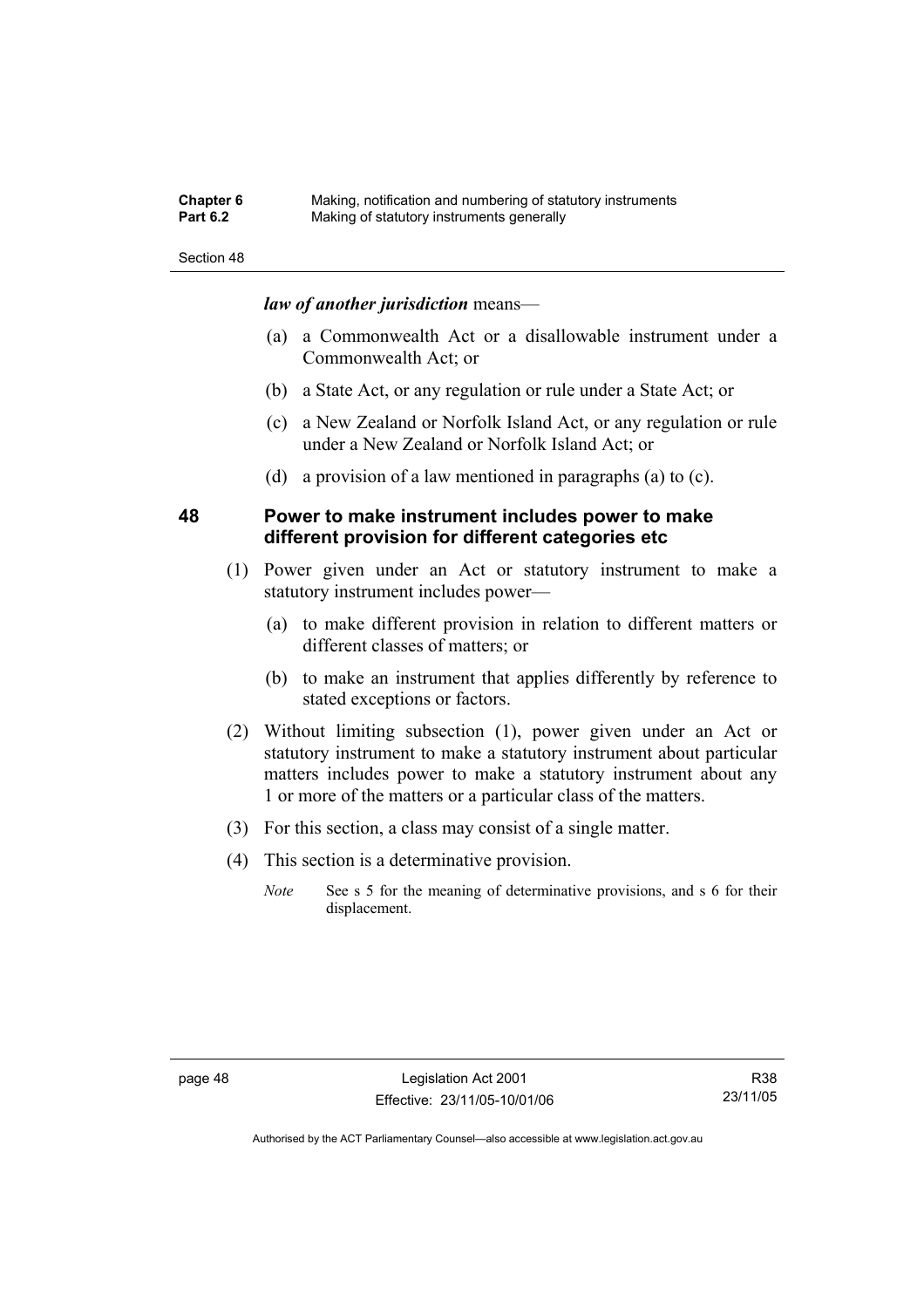### **49 Single instrument may exercise several powers or satisfy several requirements**

- (1) Power given under an Act or statutory instrument may be exercised with any other power to make a single instrument—
	- (a) whether or not the powers are exercised in relation to separate provisions, some of the same provisions, or all of the provisions, of the instrument; or
	- (b) whether or not the other powers are given under the same Act or statutory instrument, another Act or statutory instrument or any other territory law.
- (2) A statutory instrument is taken—
	- (a) to be made under each power given under territory law under which it could be made; and
	- (b) to satisfy each requirement under territory law that it could satisfy.
- (3) Without limiting subsection (2), that subsection applies to an instrument even though—
	- (a) it is stated to be made under a particular territory law (the *authorising law*) or a particular provision of the authorising law; and
	- (b) it is stated to be made for a particular territory law (the *requiring law*) or a particular provision of the requiring law.
- (4) This section is a determinative provision.
	- *Note* See s 5 for the meaning of determinative provisions, and s 6 for their displacement.

page 49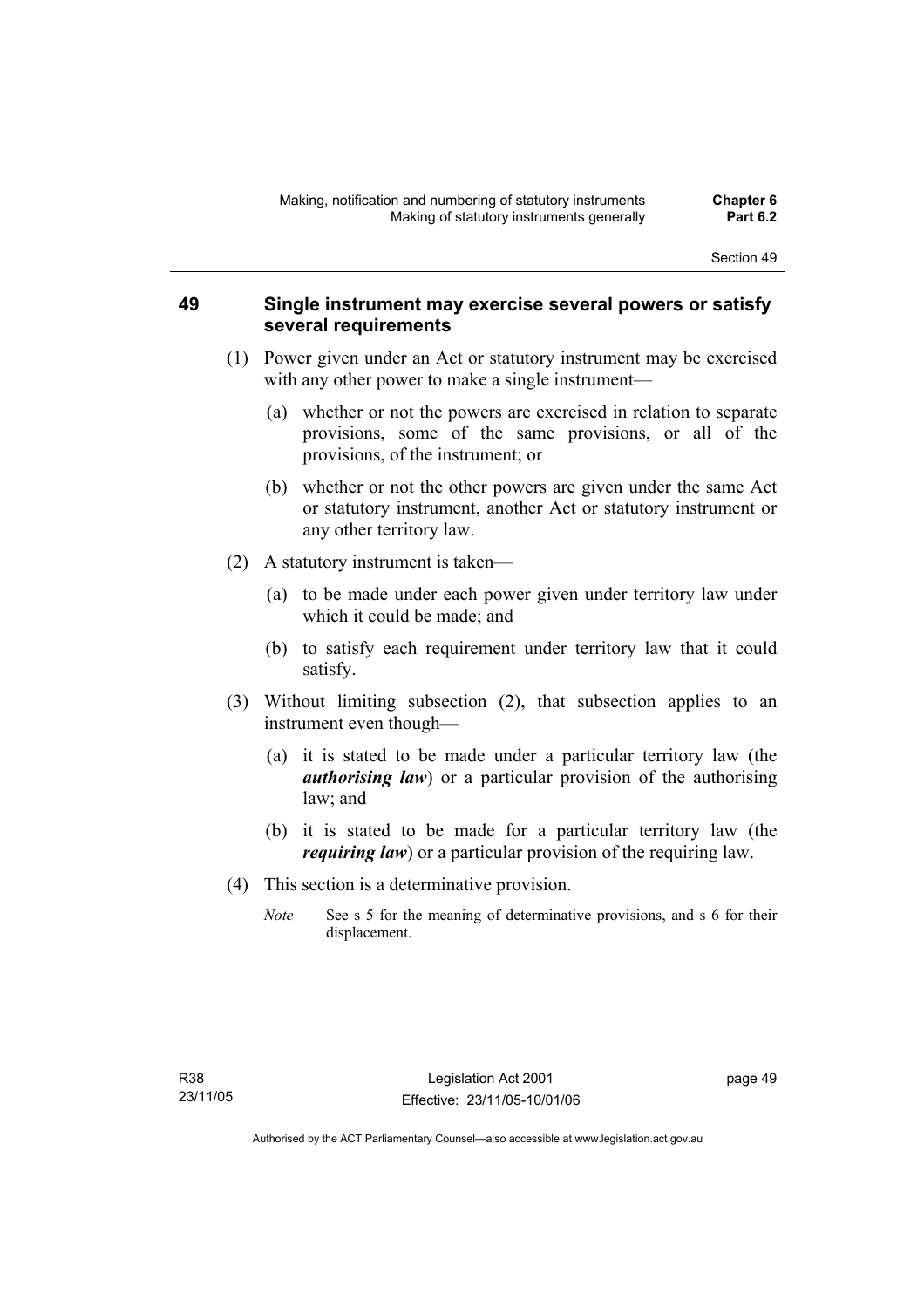| <b>Chapter 6</b> | Making, notification and numbering of statutory instruments |
|------------------|-------------------------------------------------------------|
| <b>Part 6.2</b>  | Making of statutory instruments generally                   |

### **50 Relationship between authorising law and instrument dealing with same matter**

- (1) If an Act or statutory instrument (the *authorising law*) gives power to make a statutory instrument about a matter, the instrument may make provision in relation to a particular aspect of the matter even though provision is made by the authorising law in relation to another aspect of the matter or in relation to another matter.
- (2) This section is a determinative provision.
	- *Note* See s 5 for the meaning of determinative provisions, and s 6 for their displacement.

### **51 Instrument may make provision in relation to land by reference to map etc**

- (1) This section applies if an Act or statutory instrument authorises or requires provision to be made by statutory instrument in relation to land or waters.
- (2) Provision may be made by reference to—
	- (a) a particular map or plan held by an entity; or
	- (b) a particular entry in a register kept by an entity;

if the map, plan or register is available for inspection (on the internet or otherwise) by members of the public, whether or not on payment of a fee.

### **52 Instrument may authorise determination of matter etc**

- (1) This section applies if an Act or statutory instrument (the *authorising law*) authorises or requires provision to be made about a matter by statutory instrument.
- (2) A statutory instrument made under the authorising law may make provision about the matter by authorising or requiring a stated entity

R38 23/11/05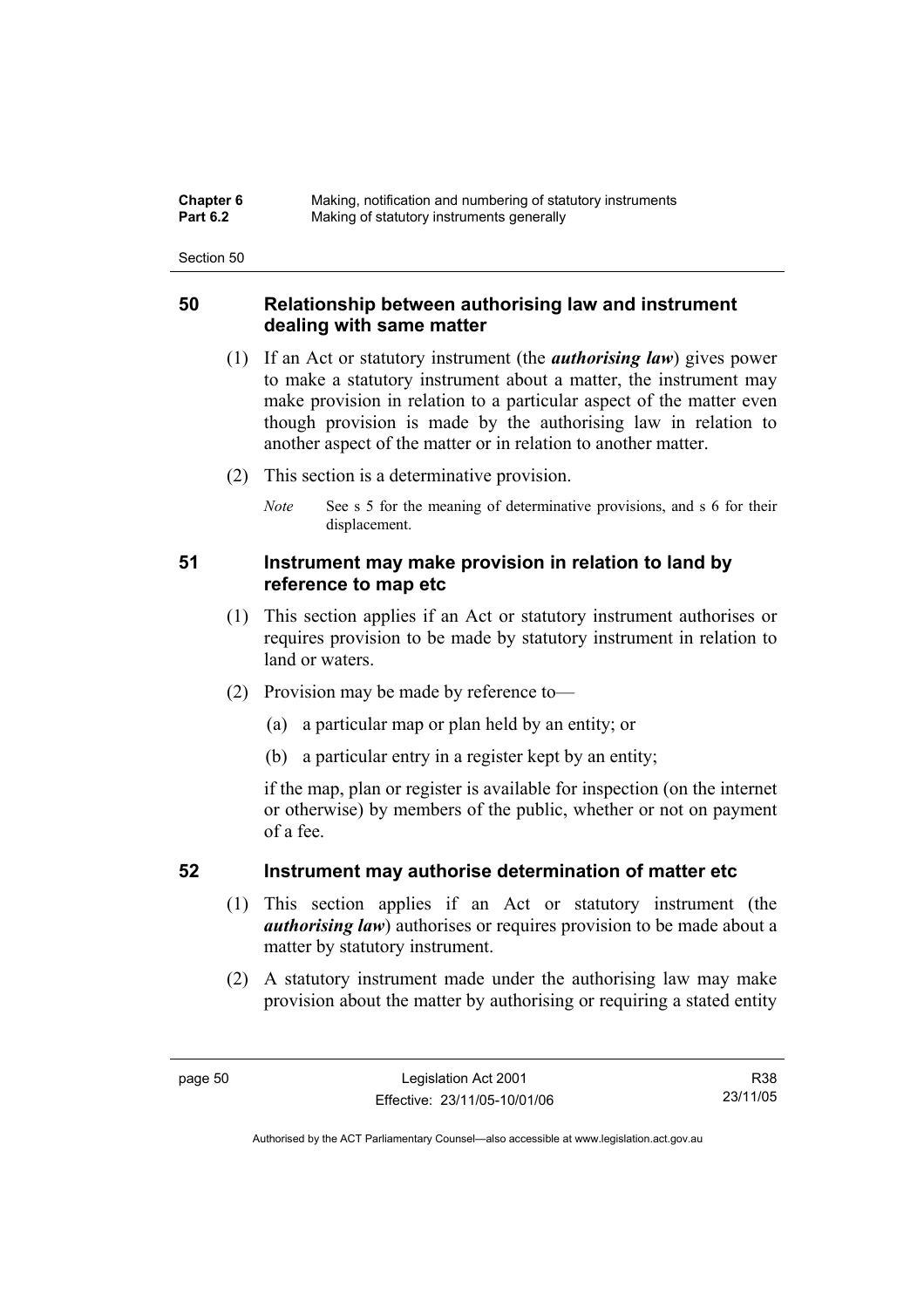to make provision about the matter, or any aspect of the matter, whether or not from time to time.

- (3) This section is a determinative provision.
	- *Note* See s 5 for the meaning of determinative provisions, and s 6 for their displacement.
- (4) In this section:

*provision*, for a matter, includes determining or regulating the matter, applying the instrument to the matter, being satisfied or forming an opinion about anything relating to the matter, or doing anything else in relation to the matter.

#### **Example**

If an Act provides that an application is to be in a prescribed form, a regulation made under the Act may provide that the form is to be a form approved by the Minister.

*Note* An example is part of the Act, is not exhaustive and may extend, but does not limit, the meaning of the provision in which it appears (see s 126 and s 132).

### **53 Instrument may prohibit**

- (1) If an Act or statutory instrument authorises or requires a matter to be regulated (however described) by statutory instrument, the power may be exercised by prohibiting by statutory instrument the matter or any aspect of the matter.
- (2) This section is a determinative provision.
	- *Note* See s 5 for the meaning of determinative provisions, and s 6 for their displacement.

page 51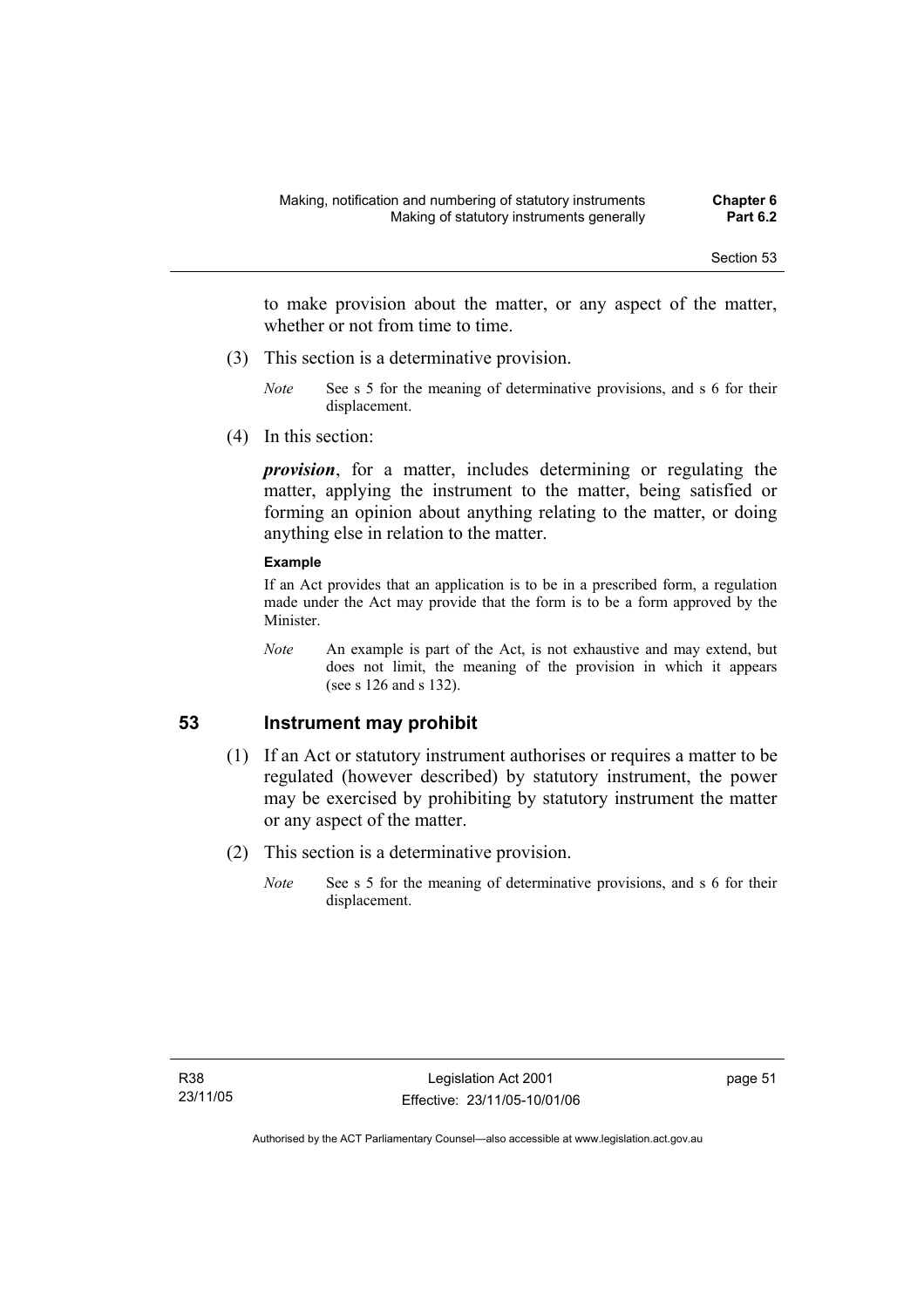| <b>Chapter 6</b> | Making, notification and numbering of statutory instruments |
|------------------|-------------------------------------------------------------|
| <b>Part 6.2</b>  | Making of statutory instruments generally                   |

### **54 Instrument may require making of statutory declaration**

- (1) If an Act or statutory instrument (the *authorising law*) gives power to make a statutory instrument, the instrument may require the making of a statutory declaration.
	- *Note* The *Statutory Declarations Act 1959* (Cwlth) applies to the making of statutory declarations under territory laws (see that Act, s 5).
- (2) Subsection (1) applies—
	- (a) whether or not the authorising law authorises or requires penalties to be prescribed by instrument; and
	- (b) if the authorising law authorises or requires penalties to be prescribed by instrument—irrespective of the level of penalties that may be prescribed.
- (3) This section is a determinative provision.
	- *Note* See s 5 for the meaning of determinative provisions, and s 6 for their displacement.

page 52 Legislation Act 2001 Effective: 23/11/05-10/01/06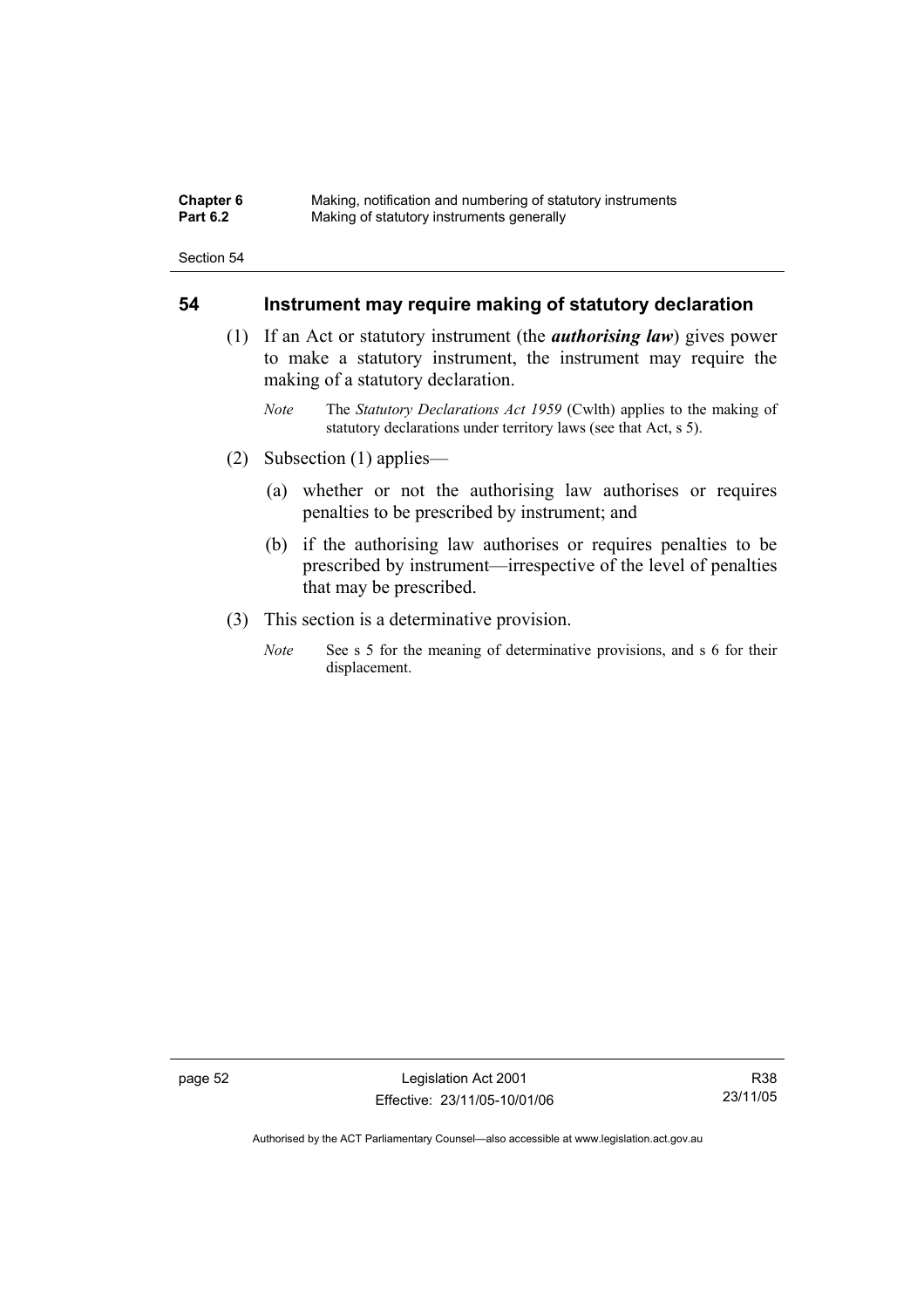# **Part 6.3 Making of certain statutory instruments about fees**

### **55 Definitions for pt 6.3**

In this part:

*fee* includes a charge or other amount.

*provide* a service includes exercise a function.

*service* includes a function or facility.

### **56 Determination of fees by disallowable instrument**

- (1) This section applies if an Act (the *authorising law*) authorises fees to be determined for an Act or statutory instrument (the *relevant law*).
- (2) The authorising law authorises a fee to be determined in relation to any matter under or related to the relevant law.
- (3) To remove any doubt, a fee may be determined for a provision of the relevant law even though the provision does not mention a fee.

#### **Example**

The X Act, section 15 provides for a person to apply for an approval but makes no mention of a fee for the approval. However, the Act, section 79 (1) provides:

(1) The Minister may determine fees for this Act.

Because section 79 (1) permits a fee to be determined 'for this Act', this Act, section 56 applies in relation to section 15 and the Minister may, in writing, determine an application fee for the approval.

- *Note 1* The determination must be in writing (see s 42 (2)).
- *Note 2* An example is part of the Act, is not exhaustive and may extend, but does not limit, the meaning of the provision in which it appears (see s 126 and s 132).

| R38      | Legislation Act 2001         | page 53 |
|----------|------------------------------|---------|
| 23/11/05 | Effective: 23/11/05-10/01/06 |         |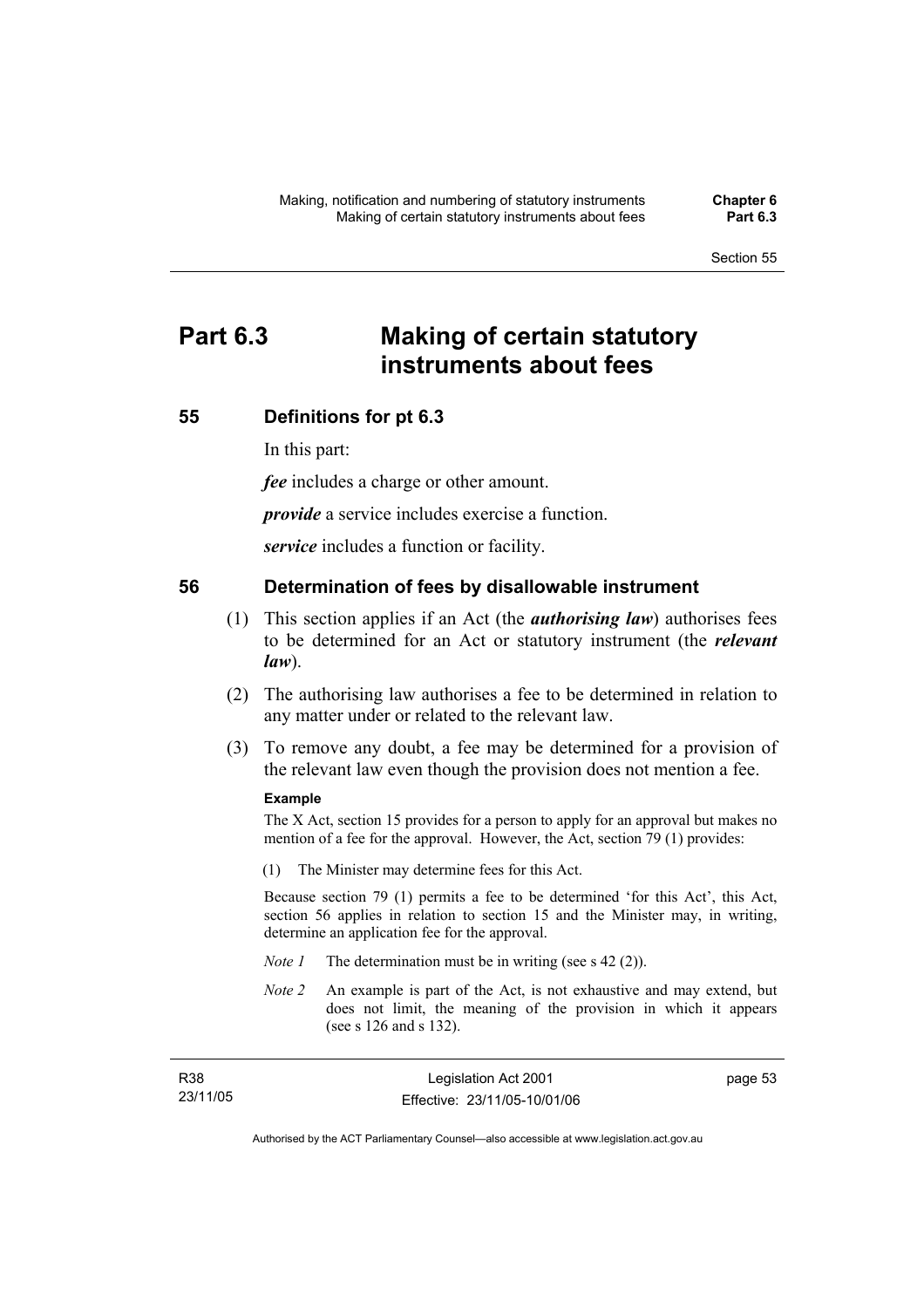#### **Chapter 6** Making, notification and numbering of statutory instruments<br>**Part 6.3** Making of certain statutory instruments about fees Making of certain statutory instruments about fees

Section 56

- (4) A fee may be determined—
	- (a) by stating the fee; or
	- (b) by setting a rate, or providing a formula or other method, by which the fee is to be worked out; or
	- (c) by a combination of a stated fee and a rate, formula or other method.

#### **Examples of different methods of determining fees**

An instrument may determine a fee by stating an amount (eg \$250), or a rate (eg \$7.50 per kilogram). An instrument may also determine a fee by providing a formula. For example, the fee for a licence issued for part of a year could be worked out using the following formula:

annual fee 
$$
\times
$$
  $\frac{\text{whole and part months for which licence issued}}{12}$ 

- (5) The determination—
	- (a) must provide by whom the fee is payable; and
	- (b) must provide to whom the fee is to be paid; and
	- (c) may make provision about the circumstances in which the fee is payable; and
	- (d) may make provision about exempting a person from payment of the fee; and
	- (e) may make provision about when the fee is payable and how it is to be paid (for example, as a lump sum or by instalments); and
	- (f) may mention the service for which the fee is payable; and
	- (g) may make provision about waiving, postponing or refunding the fee (completely or partly); and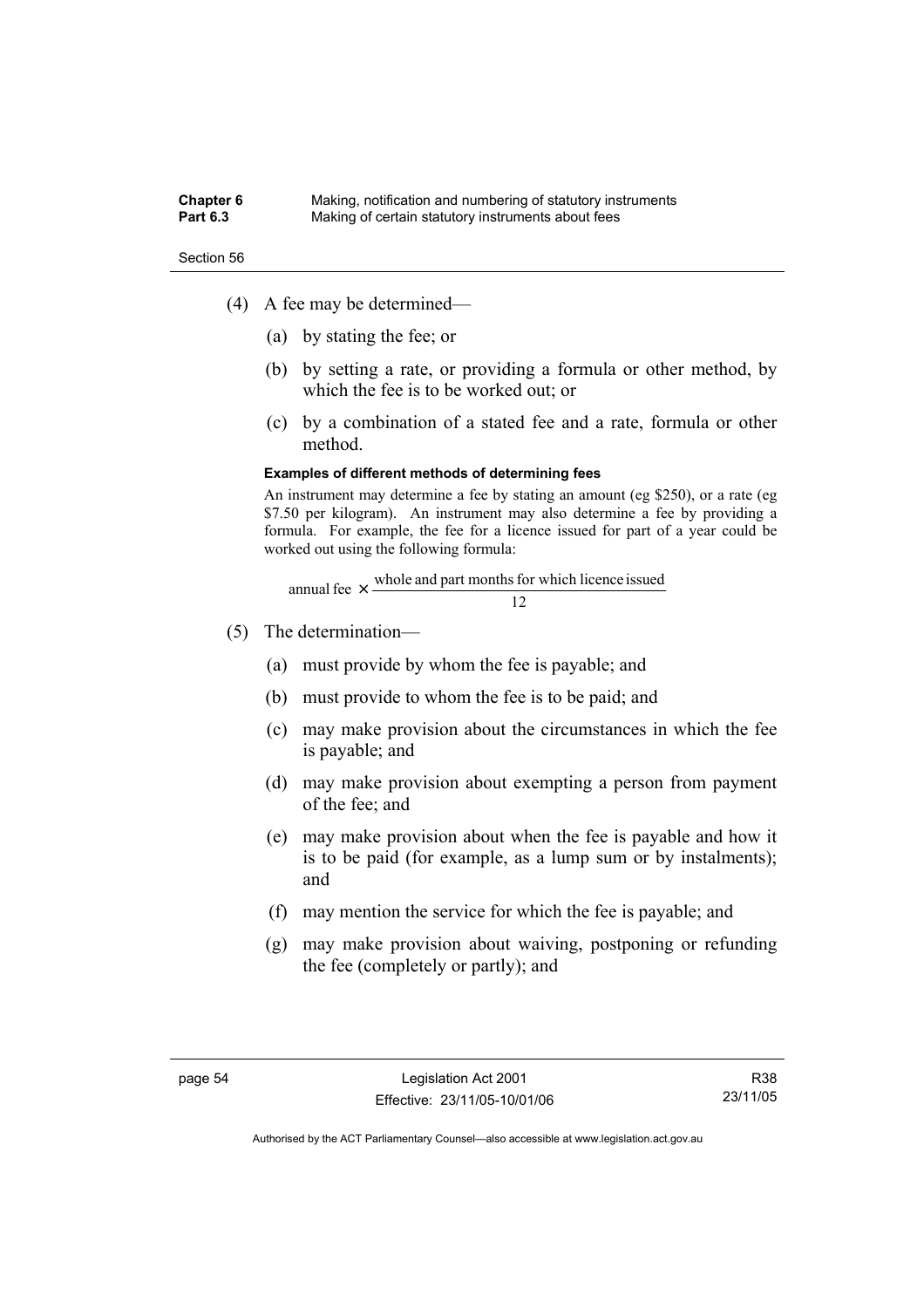(h) may make provision about anything else relating to the fee.

### **Example for par (a)**

a provision that the owner for the time being of a vehicle is liable for any unpaid registration fee

#### **Examples for par (c)**

- 1 a provision that a document prepared and submitted in accordance with a condition imposed under the Act be accompanied by a fee
- 2 a provision that royalty ceases to be payable if the percentage of recoverable minerals is less than the prescribed limit

### **Examples for par (e)**

- 1 a provision that a levy is payable within 30 days after the day goods are sold
- 2 a provision that, if a licensee fails to pay an instalment payable in the financial year within 14 days after the day it is payable, all remaining instalments payable in the financial year become payable

### **Example for par (g)**

a provision that a stated official may waive all or part of a charge in stated circumstances, including if the official is satisfied about a stated circumstance

- (6) This section is a determinative provision.
	- *Note* See s 5 for the meaning of determinative provisions, and s 6 for their displacement.

- **57 Fees payable in accordance with determination etc** 
	- (1) A fee determined by a disallowable instrument is payable by the person by whom the fee is payable under the determination, in relation to the service (if any) mentioned in the determination and in accordance with the determination, to the person to whom the fee is payable under the determination.
	- (2) If a service is mentioned in the determination, the fee is payable before the service is provided unless the determination provides otherwise.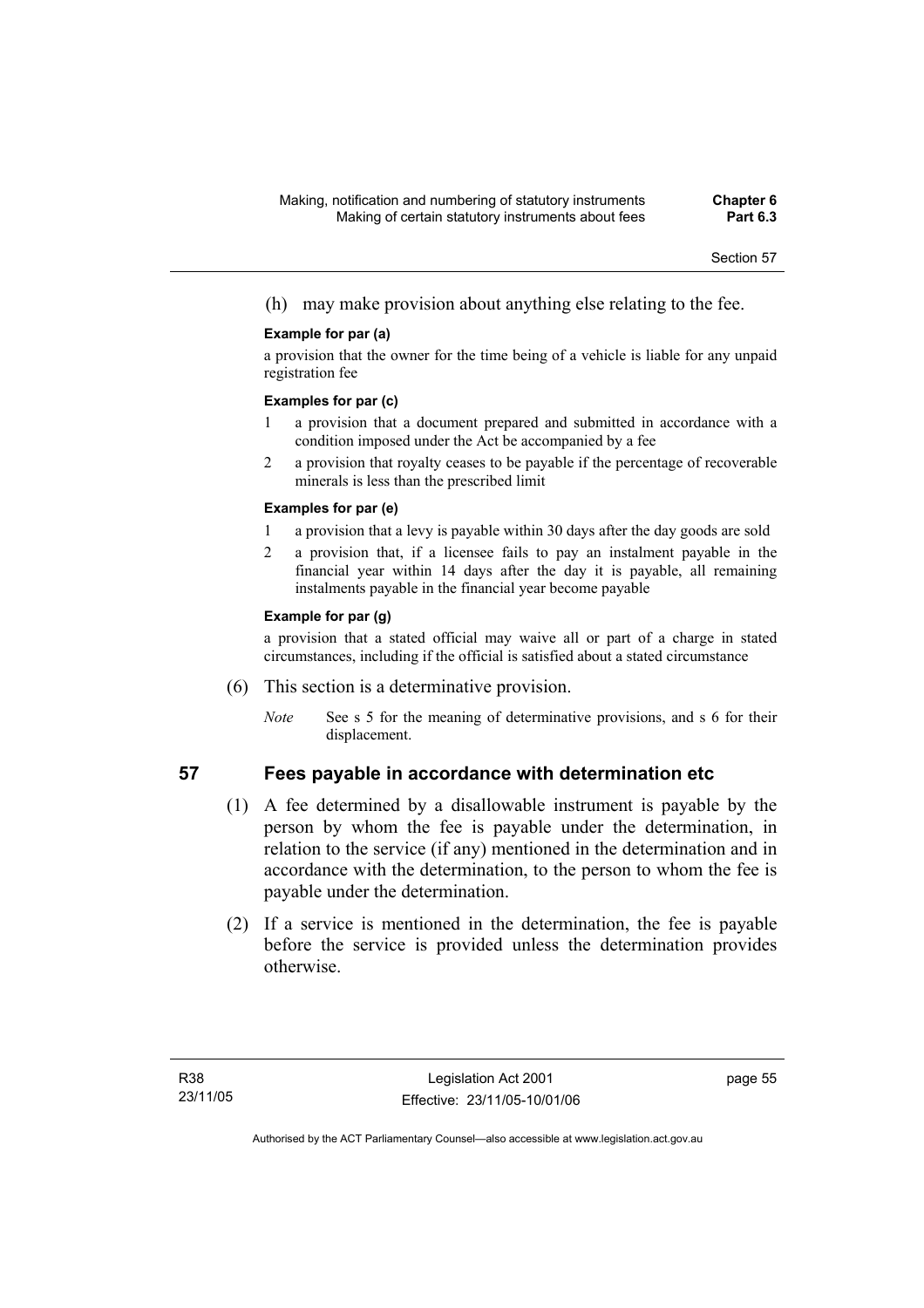**Chapter 6** Making, notification and numbering of statutory instruments<br>**Part 6.3** Making of certain statutory instruments about fees Making of certain statutory instruments about fees

#### Section 58

 (3) If the fee is payable in relation to a service mentioned in the determination and the fee has not been paid in accordance with the determination, no-one is obliged to provide the service.

#### **Examples**

- 1 If a fee for a service is payable in advance under a disallowable instrument and the fee is not paid, there is no obligation to provide the service.
- 2 If fees for services over a period of time are payable by instalment under a disallowable instrument and the person paying the fees falls behind in payments on the instalments, there is no obligation to provide further services for the person.
- *Note* An example is part of the Act, is not exhaustive and may extend, but does not limit, the meaning of the provision in which it appears (see s 126 and s 132).
- (4) Subsection (3) applies to a service even though, apart from that subsection, someone is under a duty to provide the service.

#### **Example**

A provision of an Act provides that a registrar 'must' renew a licence if the holder of the licence applies to the registrar for its renewal before the end of the licence term. If a fee is determined for renewal of the licence, the registrar is not required to renew the licence unless the fee is paid.

- (5) This section is a determinative provision.
	- *Note* See s 5 for the meaning of determinative provisions, and s 6 for their displacement.

- **58 Regulations may make provision about fees** 
	- (1) This section applies if an Act (the *authorising law*)—
		- (a) authorises or requires fees to be determined for the authorising law, or another Act or a statutory instrument (the *fees law*); and
		- (b) the authorising law authorises the making of regulations by the Executive.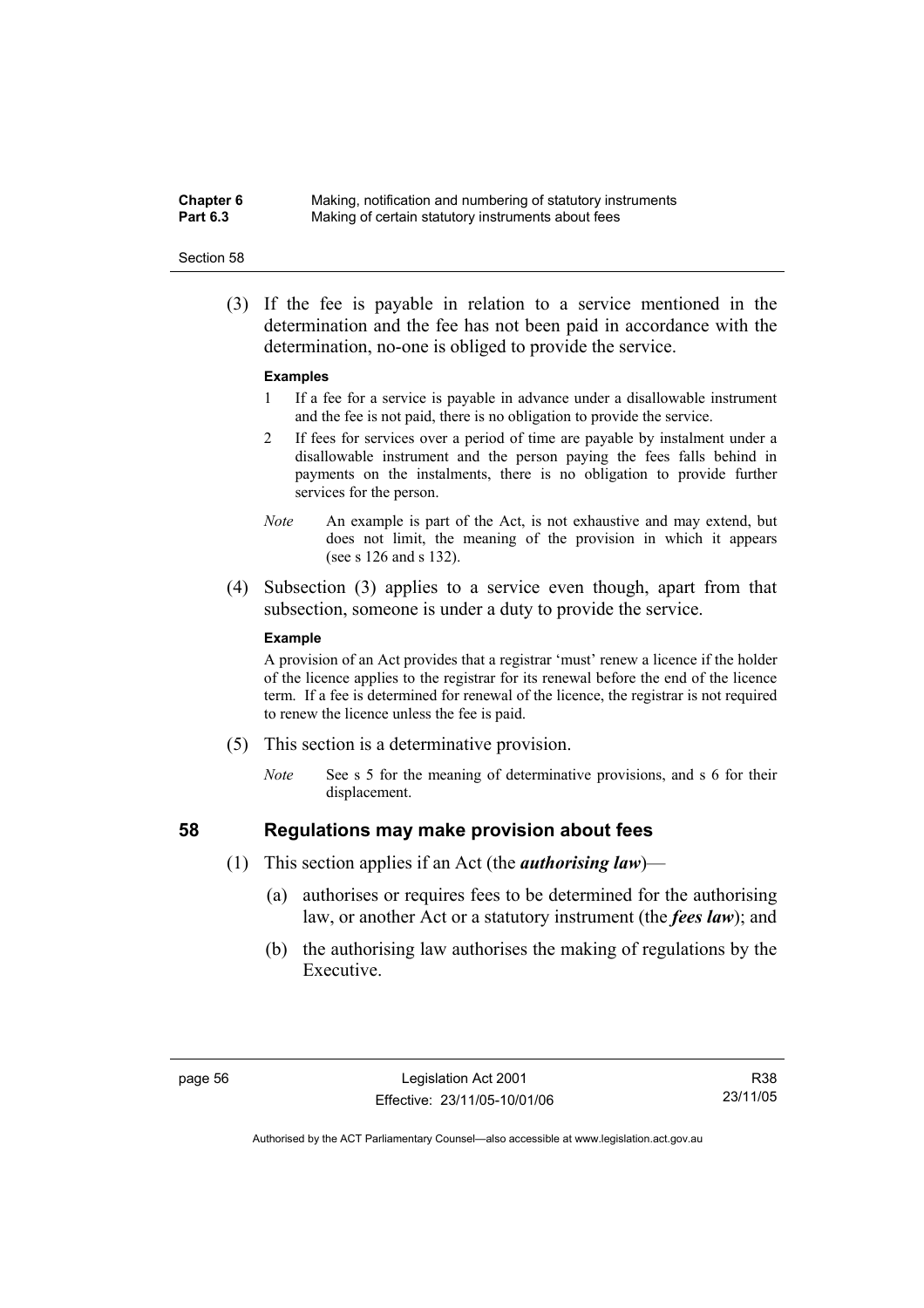- (2) A regulation under the authorising law may make provision in relation to—
	- (a) the payment, collection and recovery of determined fees; and
	- (b) the waiver, postponement or refund of the fees (completely or partly); and
	- (c) anything else about which provision may, under section 56 (Determination of fees by disallowable instrument), be made by determination in relation to determined fees.
- (3) The power mentioned in subsection (2) (b) includes power to make provision in relation to an entitlement to a waiver, postponement or refund of determined fees in circumstances prescribed by regulation (including the removal of a statutory capacity).
- (4) A regulation or the authorising law may make provision in relation to the payment of determined fees by cheque or credit card, including, for example, the consequences of a cheque not being honoured on presentation or a credit card transaction not being honoured.
- (5) A regulation or the authorising law may make provision in relation to the removal of a statutory capacity if any determined fee—
	- (a) is not paid when it is required to be paid; or
	- (b) is paid by cheque and the cheque is not honoured on presentation; or
	- (c) is paid by credit card and the credit card transaction is not honoured.
- (6) A regulation or the authorising law may make provision in relation to the restoration of a statutory capacity (whether prospectively or during any past period).
- (7) This section is in addition to any provision of the authorising law or fees law.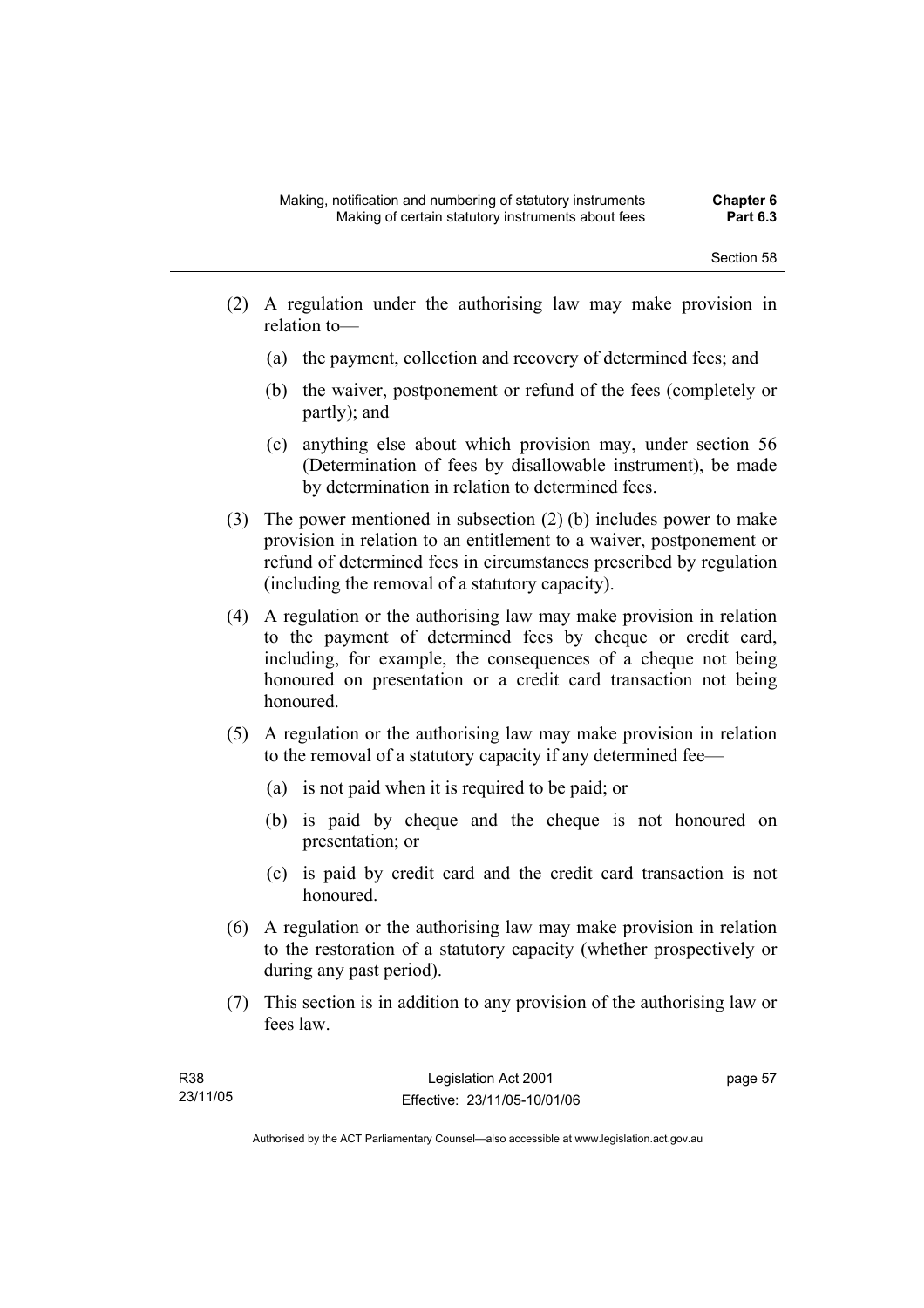| Chapter 6       | Making, notification and numbering of statutory instruments |
|-----------------|-------------------------------------------------------------|
| <b>Part 6.3</b> | Making of certain statutory instruments about fees          |

- (8) This section is a determinative provision.
	- *Note* See s 5 for the meaning of determinative provisions, and s 6 for their displacement.
- (9) In this section:

*credit card* includes debit card.

*removal*, of a statutory capacity, includes suspension, cancellation, revocation, withdrawal, surrender or other prescribed restriction or termination of a statutory capacity under the fees law or authorising law.

*statutory capacity* includes an accreditation, approval, assessment, authority, certificate, condition, decision, determination, exemption, licence, permission, permit, registration or other prescribed thing giving a status, privilege or benefit under the fees law or authorising law (whether or not required under either law for doing anything).

page 58 Legislation Act 2001 Effective: 23/11/05-10/01/06

R38 23/11/05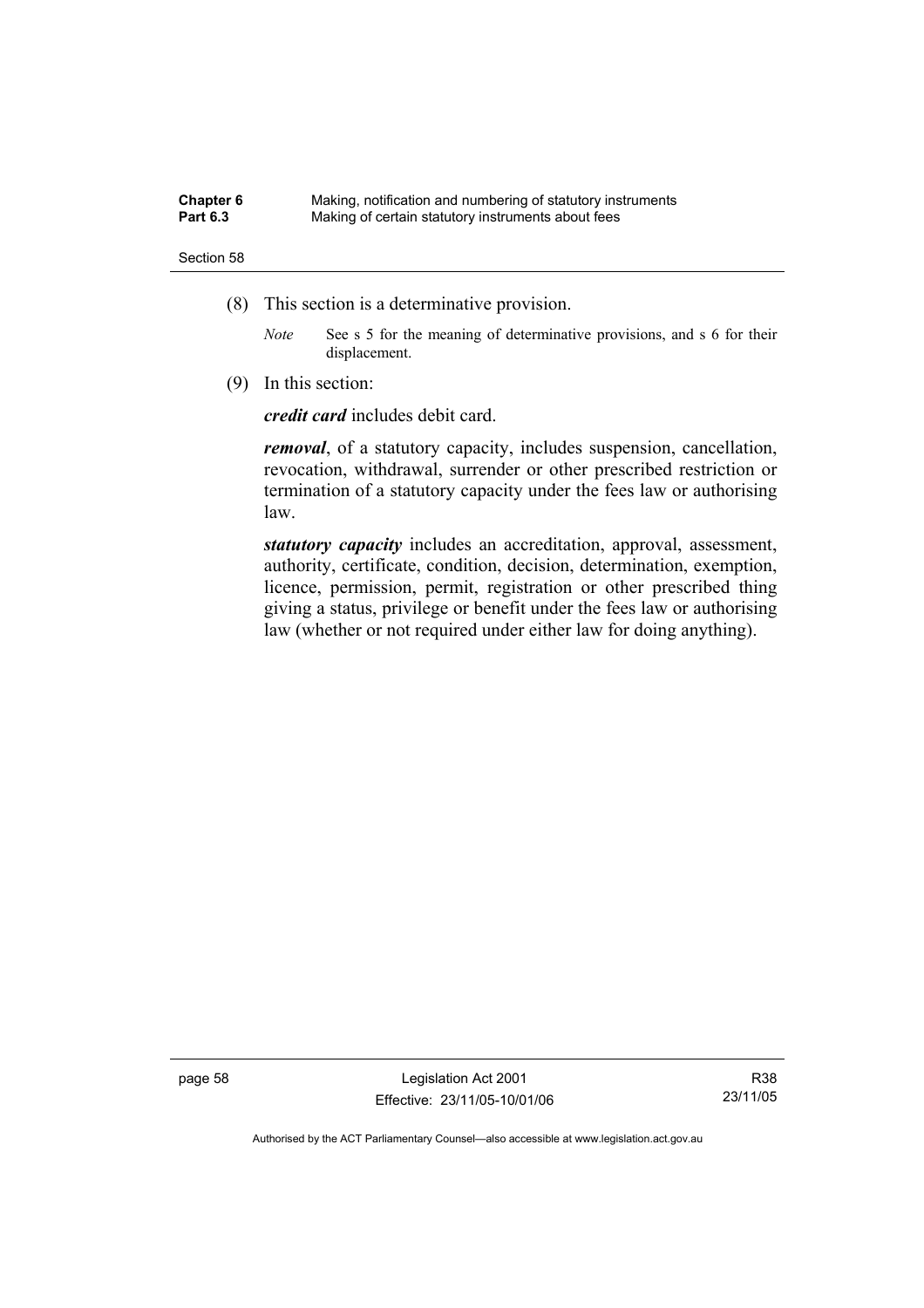# **Part 6.4 Numbering and notification of registrable instruments**

## **59 Numbering**

- (1) The registrable instruments registered in each year must be numbered by the parliamentary counsel as nearly as practicable in the order in which they are notified.
- (2) However, the parliamentary counsel may—
	- (a) allocate different kinds of registrable instruments to different series for numbering purposes; or
	- (b) add distinguishing letters to numbers to indicate the kind of registrable instrument.

## **Examples**

- 1 The parliamentary counsel may number subordinate laws, disallowable instruments, commencement notices and other registrable instruments in different series.
- 2 The parliamentary counsel may add the letters 'SL' to the numbers of registered subordinate laws, the letters 'DI' to the numbers of registered disallowable instruments and the letters 'CN' to the numbers of registered commencement notices.
- *Note* An example is part of the Act, is not exhaustive and may extend, but does not limit, the meaning of the provision in which it appears (see s 126 and s 132).
- (3) Also, a regulation may provide that this section does not apply to a notifiable instrument of a kind prescribed by regulation.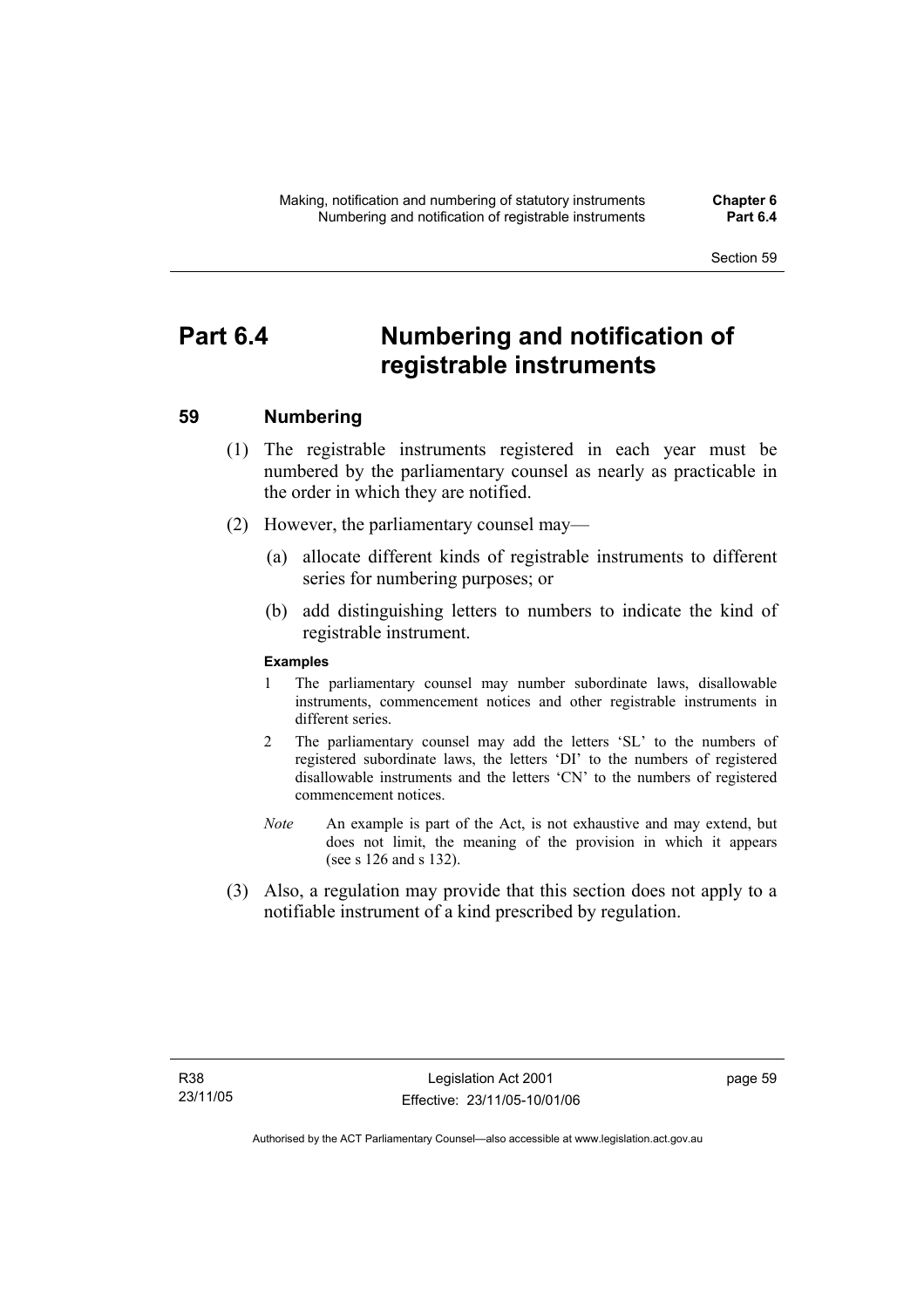### **Chapter 6** Making, notification and numbering of statutory instruments<br>**Part 6.4** Mumbering and notification of registrable instruments **Part 6.4** Numbering and notification of registrable instruments

Section 60

## **60 Correction etc of name of registrable instrument**

- (1) This section applies if a registrable instrument is unnamed or the name it gives to itself—
	- (a) includes a year that is not the year in which the instrument was notified; or
	- (b) is the same as another registrable instrument that has been, or is to be, notified under this Act; or
	- (c) includes a number that is not consecutive with other registrable instruments that have been notified under this Act; or
	- (d) does not include a number that would give the instrument a unique name; or
	- (e) is otherwise not in accordance with current legislative drafting practice.

### **Example for par (c)**

A registrable instrument has the name '*XYZ Amendment Rule 2000* (*No 5*)'. Registrable instruments with the names '*XYZ Amendment Rule 2000 (No 1)*', '*XYZ Amendment Rule 2000 (No 2)*' and '*XYZ Amendment Rule 2000 (No 3)*' have already been notified under the Act

#### **Example for par (d)**

A registrable instrument has the name '*XYZ Amendment Rule 2000 (No )*'.

#### **Example for par (e)**

A registrable instrument has the name '*XYY Amendment Order 2002 (No 1)*'. The instrument was made under the *XYZ Act 2000* (the *authorising Act*). The name of the instrument does not correctly reflect the name of the authorising Act.

- *Note* An example is part of the Act, is not exhaustive and may extend, but does not limit, the meaning of the provision in which it appears (see s 126 and s 132).
- (2) The parliamentary counsel may, before notifying the registrable instrument under this Act—
	- (a) add a name to an unnamed instrument; or

R38 23/11/05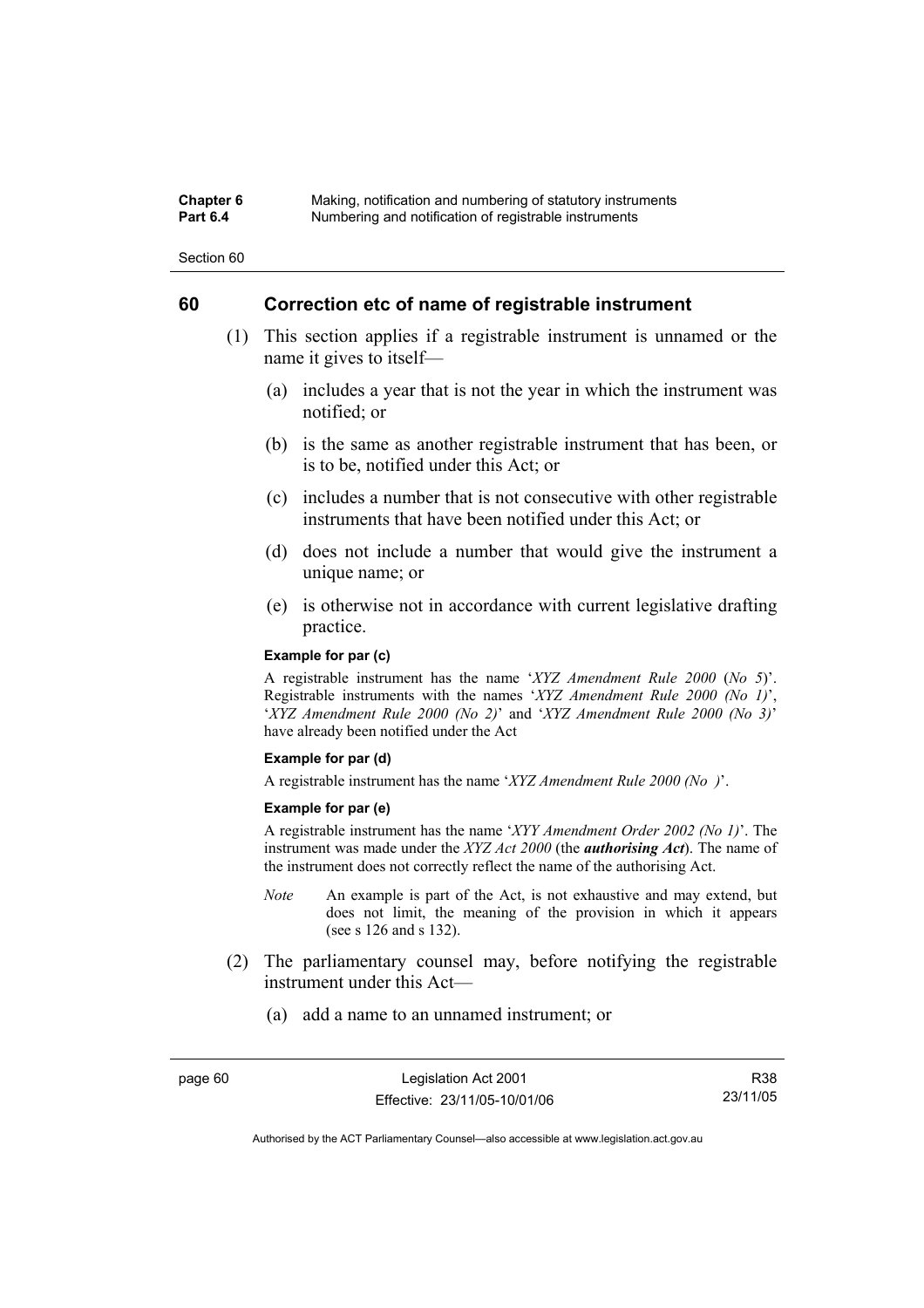- (b) amend the instrument's name to bring it into line with current legislative drafting practice.
- (3) If the name of a registrable instrument is added or amended under this section, the instrument has effect for all purposes as if the instrument were made with the name as added or amended.
- (4) If the name of a registrable instrument is added or amended under this section, the parliamentary counsel may make a corresponding change to any explanatory statement or regulatory impact statement for the instrument.

## **60A Correction of name of explanatory statement etc**

- (1) This section applies if an explanatory statement or regulatory impact statement for a registrable instrument—
	- (a) does not include the instrument's number or name in an appropriate place; or
	- (b) includes a reference to the instrument's number or name that is incorrect.
- (2) The parliamentary counsel may, before entering the statement in the register—
	- (a) include the instrument's number or name in an appropriate place in the statement; or
	- (b) correct the reference to the instrument's number or name.

## **61 Notification of registrable instruments**

- (1) If a registrable instrument is made, an authorised person for making a notification request for the instrument may ask the parliamentary counsel to notify the making of the instrument.
- (2) If an authorised person for making a notification request for a registrable instrument asks the parliamentary counsel to notify the making of the instrument and complies with the requirements (if

| R38      | Legislation Act 2001         | page 61 |
|----------|------------------------------|---------|
| 23/11/05 | Effective: 23/11/05-10/01/06 |         |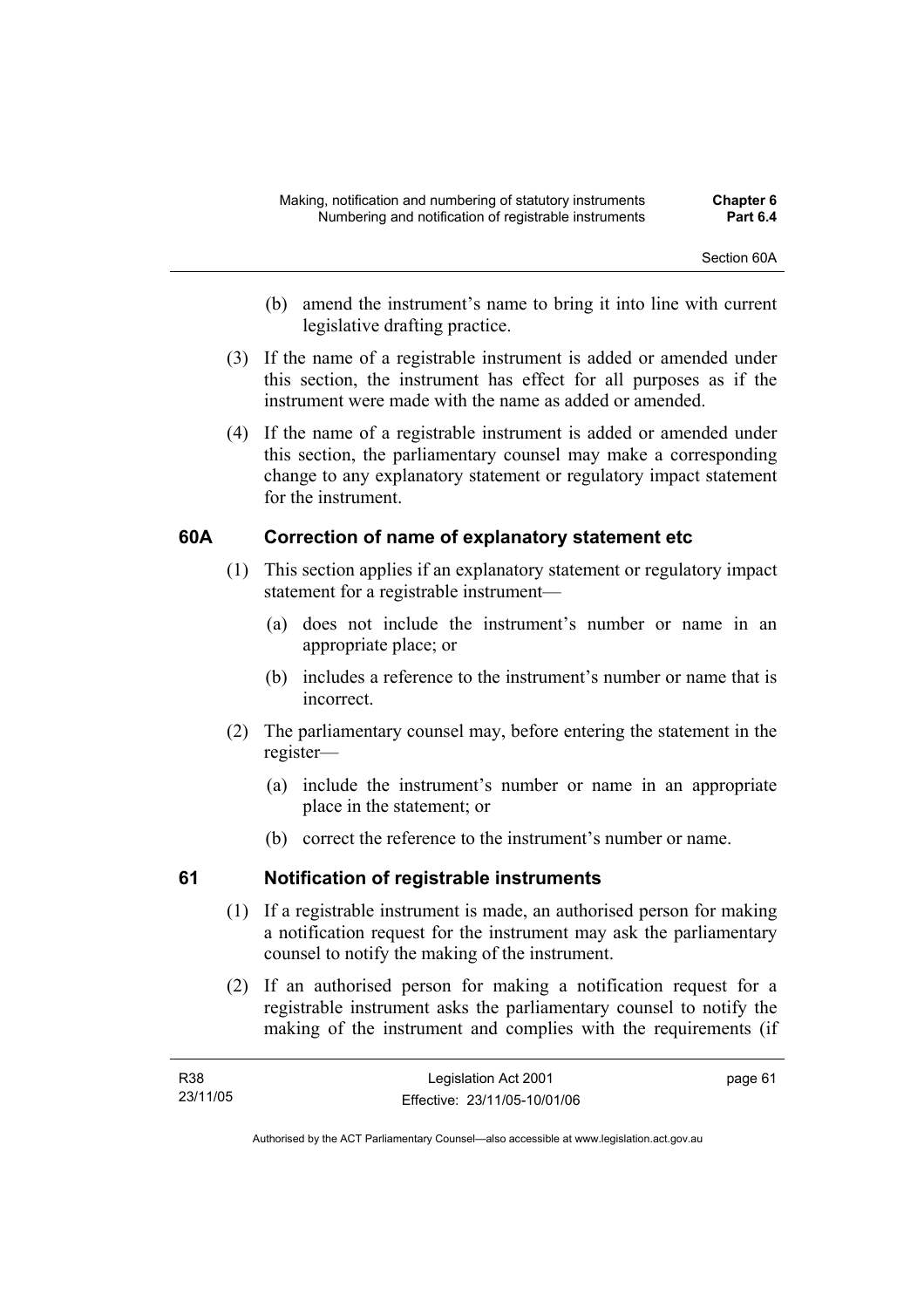#### **Chapter 6** Making, notification and numbering of statutory instruments<br>**Part 6.4** Mumbering and notification of registrable instruments **Part 6.4** Numbering and notification of registrable instruments

Section 61

any) prescribed by regulation (whether in relation to the form of the instrument, in relation to the making of the request or otherwise), the parliamentary counsel must—

- (a) notify the making of the instrument in the register; or
- (b) if it is not practicable to notify the making of the instrument in the register, or make the text of the instrument and the notification of its making accessible at 1 or more approved web sites, when the instrument is to be notified—notify the making of the instrument in the gazette.
- (3) The making of the registrable instrument is notified in the register by entering in the register—
	- (a) a statement that the instrument has been made; and
	- (b) the text of the instrument.
- (4) The making of the registrable instrument is notified in the gazette  $by-$ 
	- (a) publishing the text of the instrument in the gazette; or
	- (b) publishing in the gazette a statement—
		- (i) that the instrument has been made; and
		- (ii) of the place or places where copies of the instrument can be obtained (whether by purchase or otherwise).
- (5) If the making of the registrable instrument is notified in the gazette, the parliamentary counsel must enter in the register—
	- (a) a statement that the instrument has been made; and
	- (b) a statement that the instrument was notified in the gazette on a stated date; and
	- (c) the text of the instrument.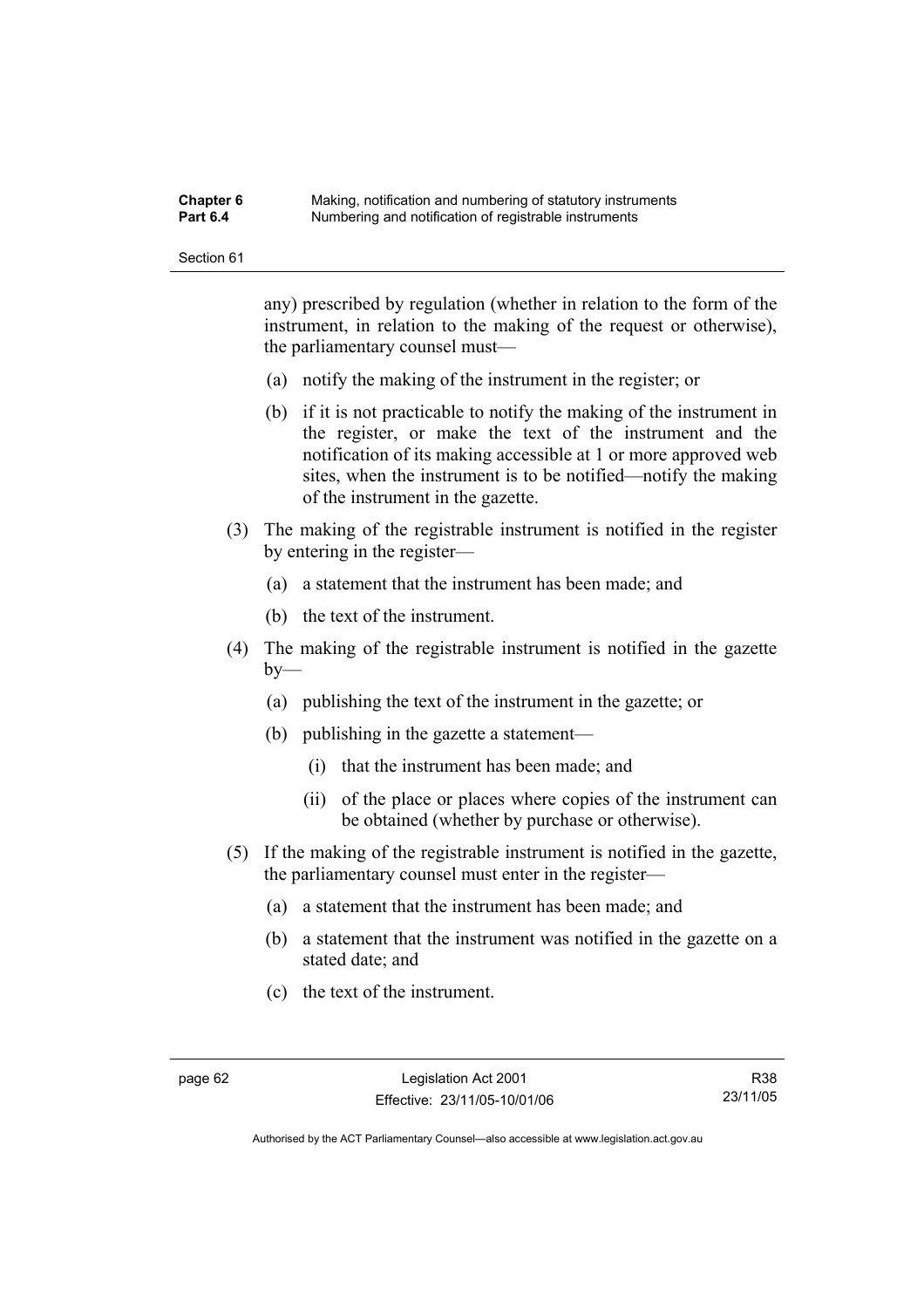- (6) If the making of the registrable instrument is notified in the gazette by publishing the statement mentioned in subsection (4) (b), copies of the instrument must be available on the day of the publication (the *gazette date*), or as soon as practicable after the gazette date, at the place, or each of the places, stated in the gazette.
- (7) If on the gazette date no copies of the registrable instrument are available at the place, or any of the places, stated in the gazette, the parliamentary counsel must give the Minister a statement—
	- (a) that copies of the law were not available; and
	- (b) explaining why they were not available.
- (8) The Minister must present the statement to the Legislative Assembly within 6 sitting days after the gazette date.
- (9) Despite subsection (2), the parliamentary counsel may notify the making of a registrable instrument even though a requirement prescribed by regulation for subsection (2) (a *prescribed requirement*) is not complied with.
- (10) The notification of a registrable instrument is valid even if—
	- (a) a prescribed requirement was not complied with; or
	- (b) the notification was made on the request of a person who was not, or was no longer, a delegate of an authorised person for making a notification request for the instrument.
- (11) This section is a determinative provision.
	- *Note* See s 5 for the meaning of determinative provisions, and s 6 for their displacement.
- (12) In this section:

*authorised person*, for making a notification request for a registrable instrument, means—

(a) the maker of the instrument; or

page 63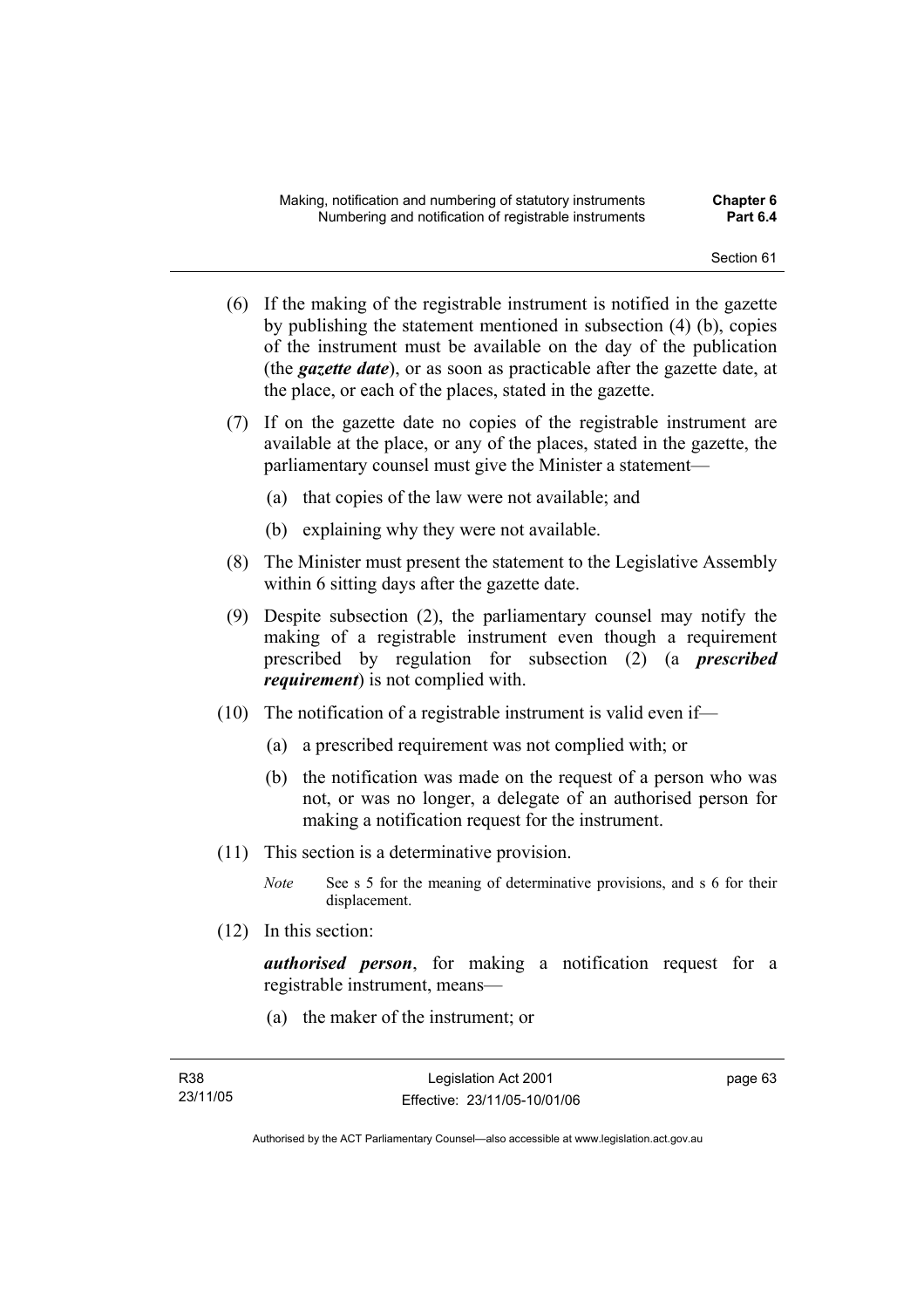## **Chapter 6** Making, notification and numbering of statutory instruments<br>**Part 6.4** Mumbering and notification of registrable instruments **Part 6.4** Numbering and notification of registrable instruments

Section 62

- (b) for a registrable instrument made by the Executive—a Minister or chief executive; or
- (c) for a registrable instrument made by a Minister—a chief executive; or
- (d) for a registrable instrument made by the rule-making committee—
	- (i) the secretary of the committee; or
	- (ii) the registrar of a court or tribunal in relation to which the instrument applies; or
- (e) for any other registrable instrument made by a court or tribunal, or by a member (however described) of a court or tribunal—the registrar of the court or tribunal; or
- (f) for any other registrable instrument (other than an instrument prescribed by regulation for this paragraph)—a chief executive; or
- (g) for a registrable instrument prescribed by regulation for this paragraph—a person prescribed by regulation as an authorised person for making a notification request for the instrument.

*rule-making committee* means the rule-making committee established under the *Court Procedures Act 2004*.

## **62 Effect of failure to notify registrable instrument**

- (1) A registrable instrument is not enforceable by or against the Territory or anyone else unless it is notified.
- (2) This section is a determinative provision.
	- *Note* See s 5 for the meaning of determinative provisions, and s 6 for their displacement.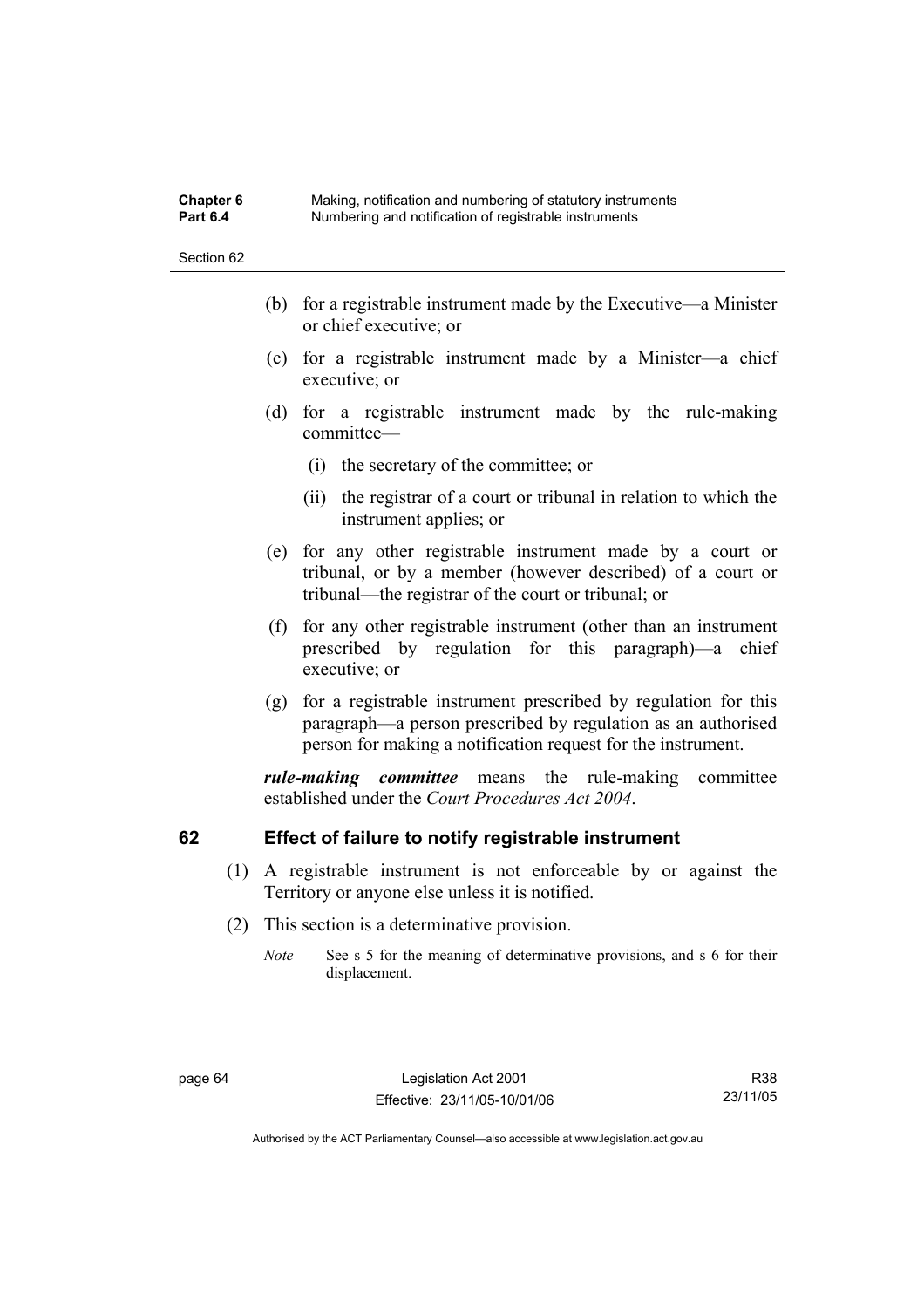## **63 References to** *notification* **of registrable instruments**

In an Act or statutory instrument, a reference to the *notification* of a registrable instrument is a reference to the instrument having been notified in the register or gazette.

Legislation Act 2001 Effective: 23/11/05-10/01/06 page 65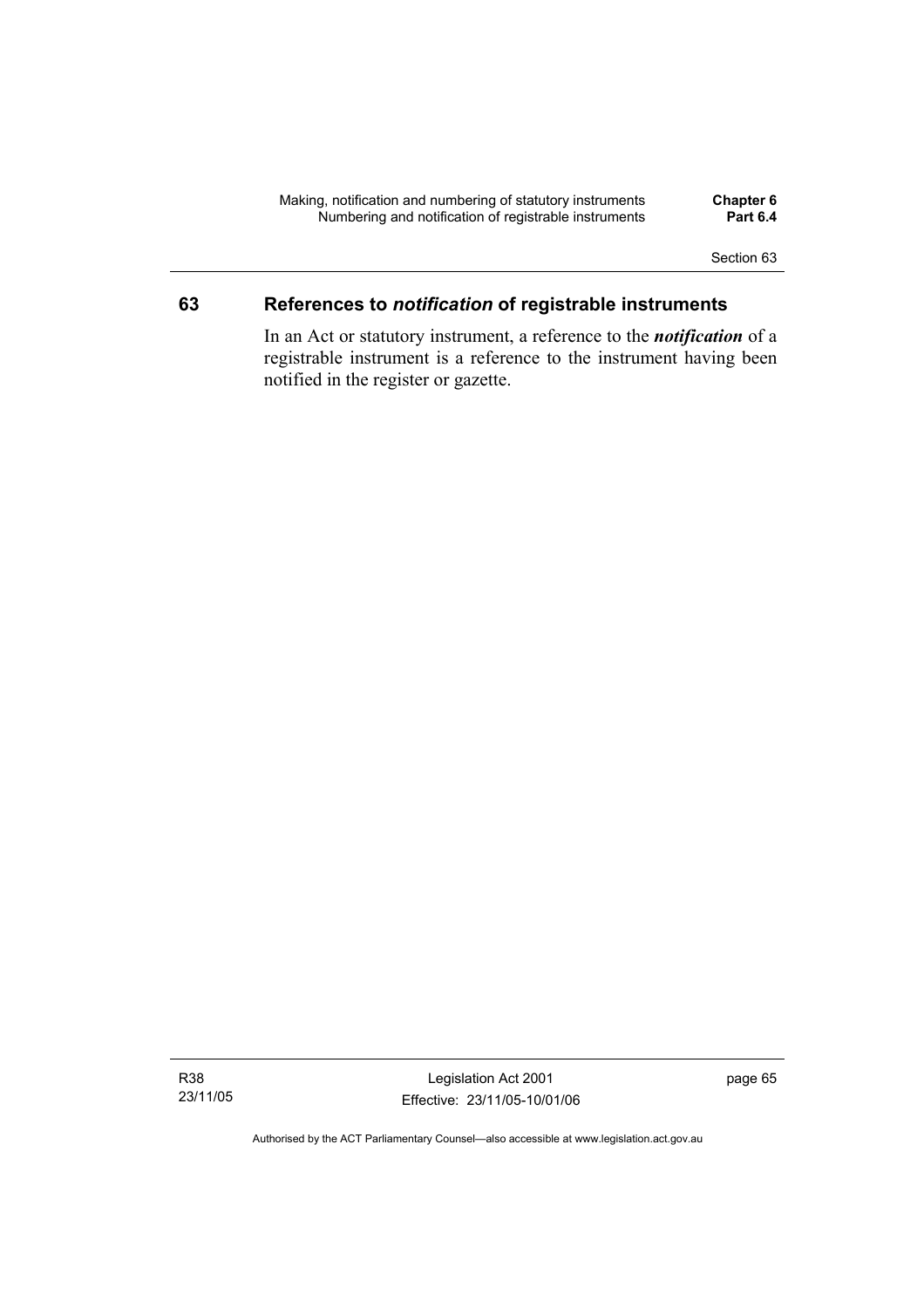# **Chapter 7** Presentation, amendment and **disallowance of subordinate laws and disallowable instruments**

*Note to ch 7* 

In this chapter, a reference to a subordinate law or disallowable instrument includes a reference to a provision of a subordinate law or disallowable instrument (see s 8 (2) and s 9 (2)).

## **64 Presentation of subordinate laws and disallowable instruments**

- (1) A subordinate law or disallowable instrument must be presented to the Legislative Assembly within 6 sitting days after its notification day.
- (2) If a subordinate law or disallowable instrument is not presented in accordance with subsection (1), it is taken to be repealed.
- (3) This section is a determinative provision.
	- *Note* See s 5 for the meaning of determinative provisions, and s 6 for their displacement.

## **65 Disallowance by resolution of Assembly**

- (1) This section applies if notice of a motion to disallow a subordinate law or disallowable instrument is given in the Legislative Assembly within 6 sitting days after the day it is presented to the Assembly.
- (2) If the Legislative Assembly passes a resolution to disallow the subordinate law or disallowable instrument, it is taken to be repealed—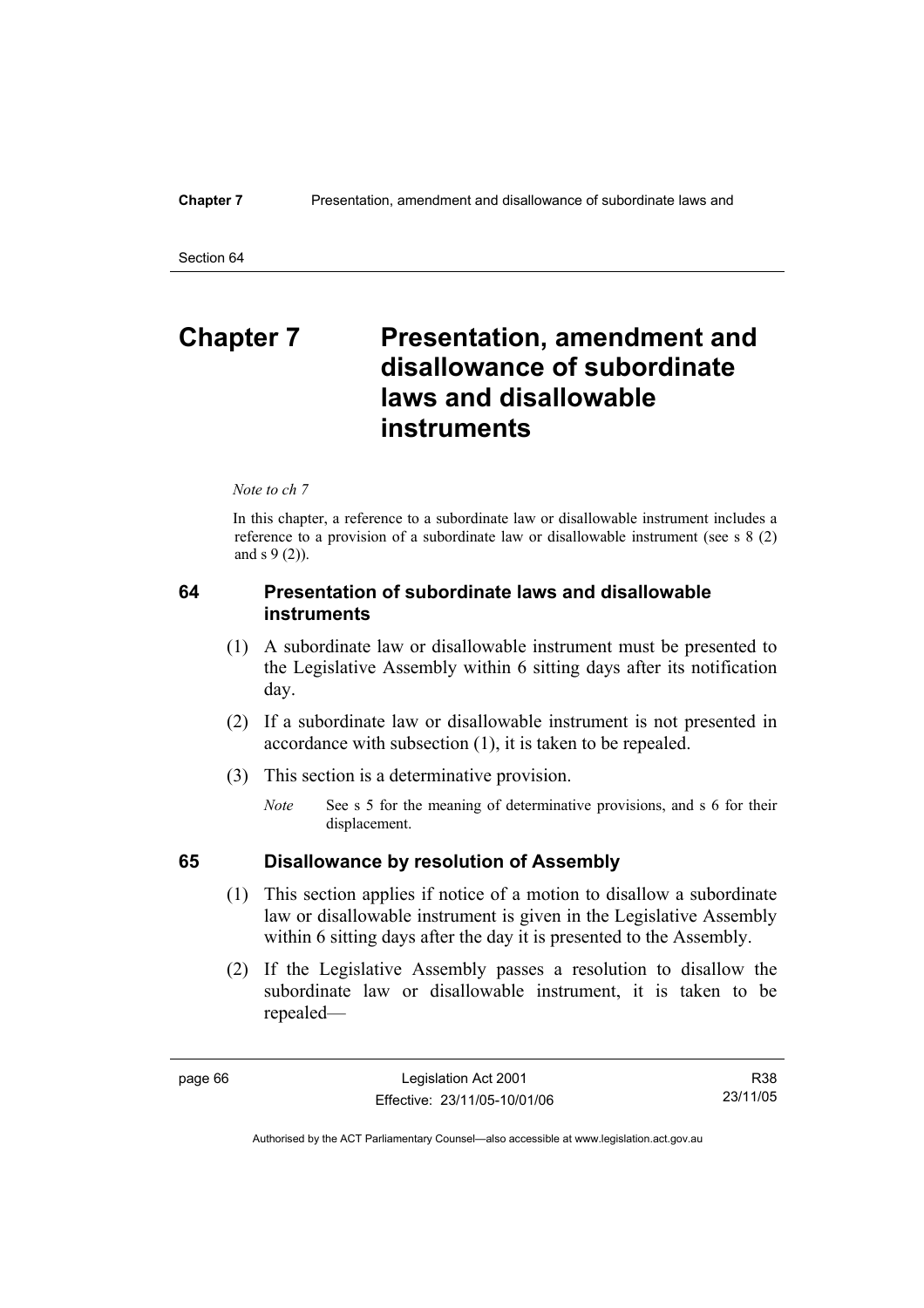Section 65A

- (a) on the day after the day the disallowance is notified; or
- (b) if the resolution provides that it takes effect on the day the resolution is passed—that day.
- (3) For this chapter, the Legislative Assembly is taken to have passed a resolution to disallow the subordinate law or disallowable instrument if, at the end of 6 sitting days after the day the notice is given—
	- (a) the notice has not been withdrawn and the motion has not been called on; or
	- (b) the motion has been called on and moved, but has not been withdrawn or otherwise disposed of.
- (4) If subsection (3) applies, the resolution is taken to be the resolution set out in the motion for the resolution.
- (5) A disallowance under this section has effect for all purposes as if it were a repeal made by an Act.
- (6) This section is a determinative provision.
	- *Note* See s 5 for the meaning of determinative provisions, and s 6 for their displacement.

## **65A Notification of disallowance by resolution of Assembly**

- (1) If a subordinate law or disallowable instrument is disallowed, or taken to have been disallowed, under section 65, the Speaker must ask the parliamentary counsel to notify the disallowance.
- (2) If the Speaker asks the parliamentary counsel to notify the disallowance, the parliamentary counsel must—
	- (a) notify the disallowance in the register; or
	- (b) if it is not practicable to notify the disallowance in the register, or make the text of the resolution and the notification of its making accessible at 1 or more approved web sites, when the

page 67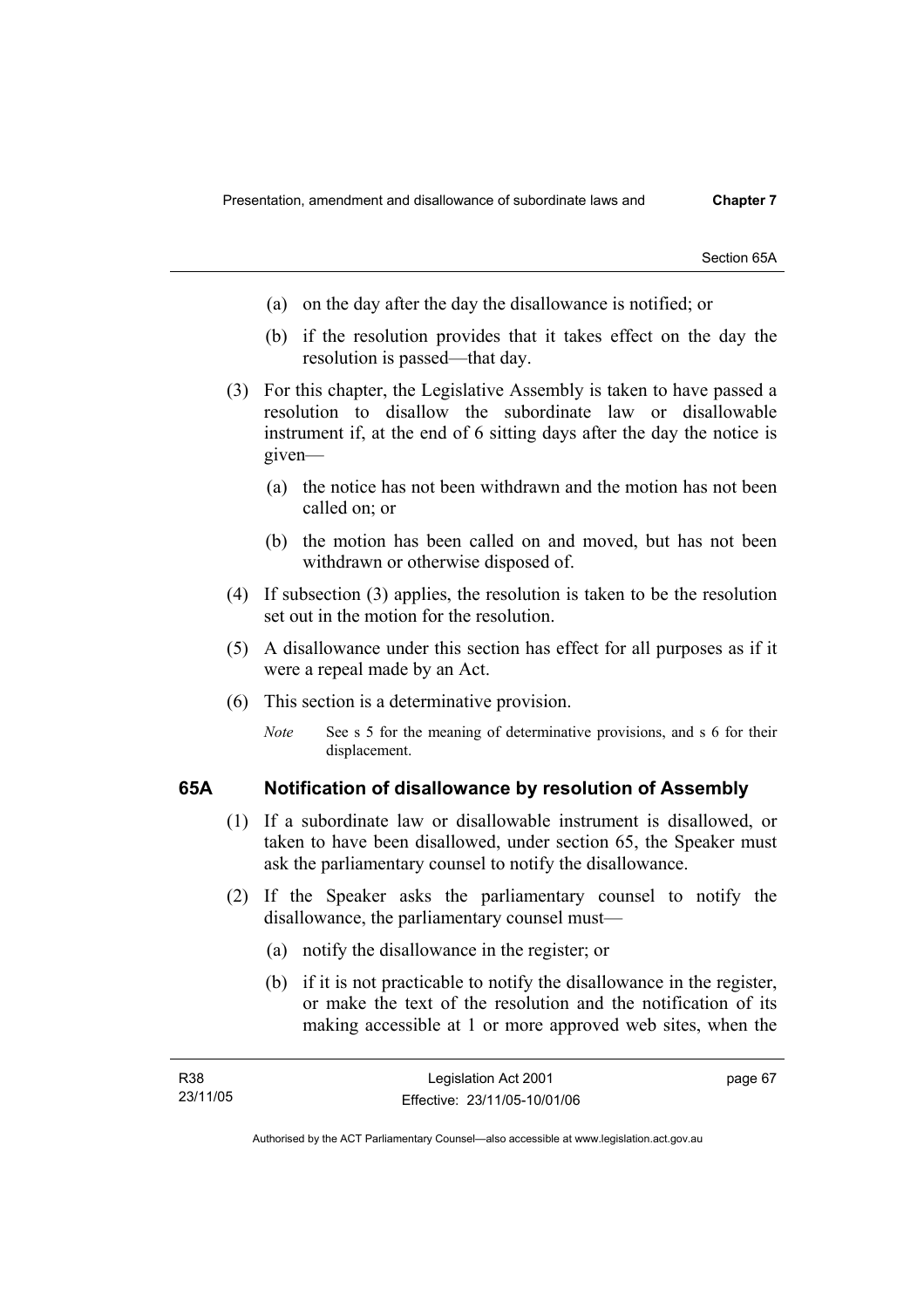### **Chapter 7** Presentation, amendment and disallowance of subordinate laws and

Section 65A

disallowance is to be notified—notify the disallowance in the gazette.

- (3) If the Speaker asks the parliamentary counsel to notify the disallowance on a particular day, the parliamentary counsel must notify the disallowance on that day unless it is impracticable to do so.
- (4) The disallowance is notified in the register by entering in the register—
	- (a) a statement that the subordinate law or disallowable instrument has been disallowed under section 65; and
	- (b) the text of the resolution passed, or taken to have been passed, by the Legislative Assembly under section 65; and
	- (c) the day when the resolution was passed or taken to have been passed; and
	- (d) the day when the subordinate law or disallowable instrument is taken to be repealed because of the resolution.
- (5) The disallowance is notified in the gazette by publishing in the gazette—
	- (a) a statement that the subordinate law or disallowable instrument has been disallowed under section 65; and
	- (b) the text of the resolution passed, or taken to have been passed, by the Legislative Assembly under section 65; and
	- (c) the day when the resolution was passed or taken to have been passed; and
	- (d) the day when the subordinate law or disallowable instrument is taken to be repealed because of the resolution.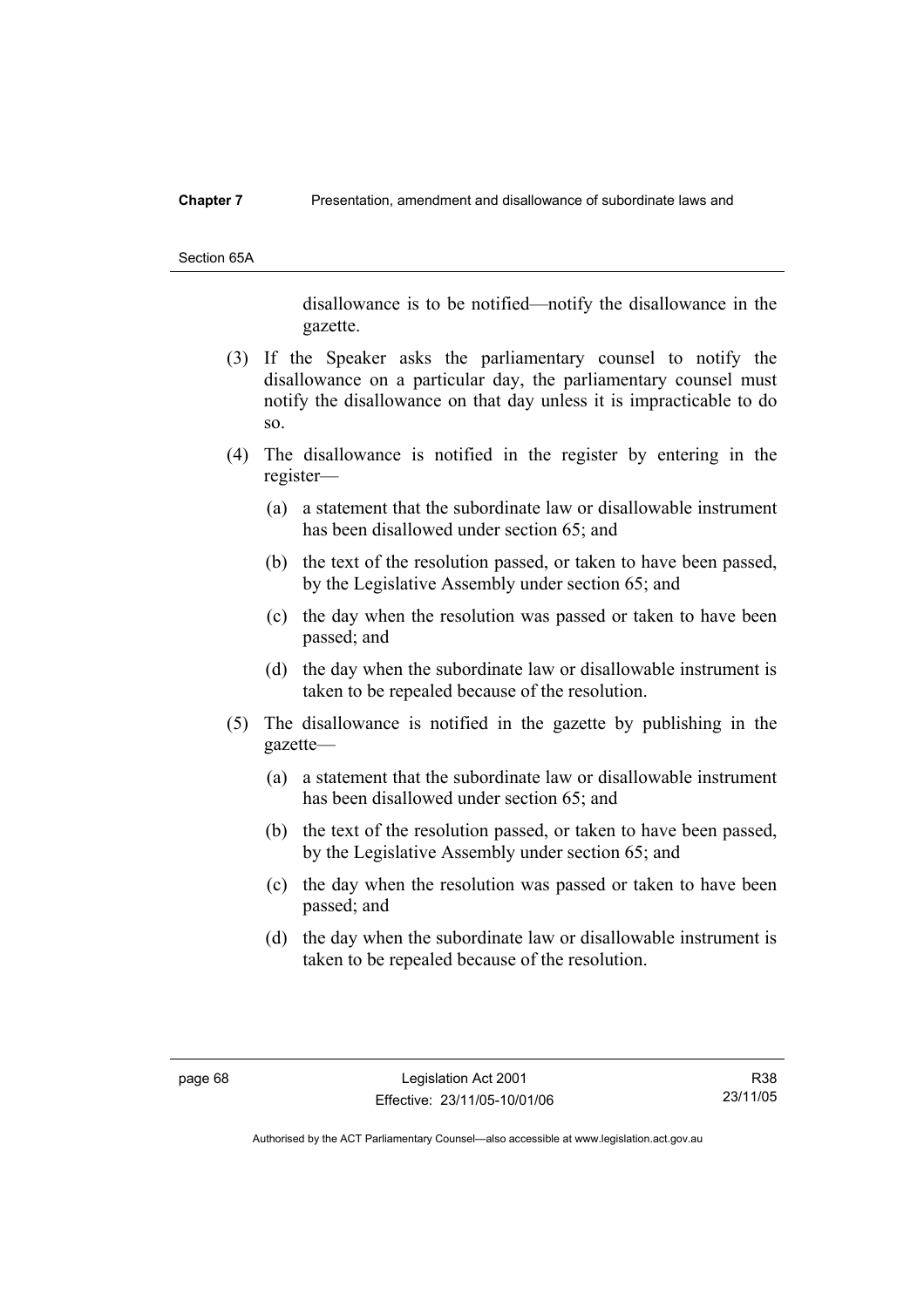- (6) If the disallowance is notified in the gazette, the parliamentary counsel must enter in the register—
	- (a) a statement that the subordinate law or disallowable instrument has been disallowed under section 65; and
	- (b) a statement that the disallowance was notified in the gazette on a stated date; and
	- (c) the text of the resolution passed, or taken to have been passed, under section 65; and
	- (d) the day when the resolution was passed or taken to have been passed; and
	- (e) the day when the subordinate law or disallowable instrument is taken to be repealed because of the resolution.
- (7) This section is a determinative provision.
	- *Note* See s 5 for the meaning of determinative provisions, and s 6 for their displacement.

## **66 Revival of affected laws**

- (1) This section applies if—
	- (a) a subordinate law or disallowable instrument (the *disallowed law*) is taken to be repealed under section 64 (Presentation of subordinate laws and disallowable instruments) or section 65 (Disallowance by resolution of Assembly); and
	- (b) the disallowed law repealed or amended an Act or statutory instrument (the *affected law*); and
	- (c) the repeal or amendment has commenced.
- (2) The affected law is revived, from the beginning of the day after the disallowed law is taken to have been repealed, as if the disallowed law had never been made.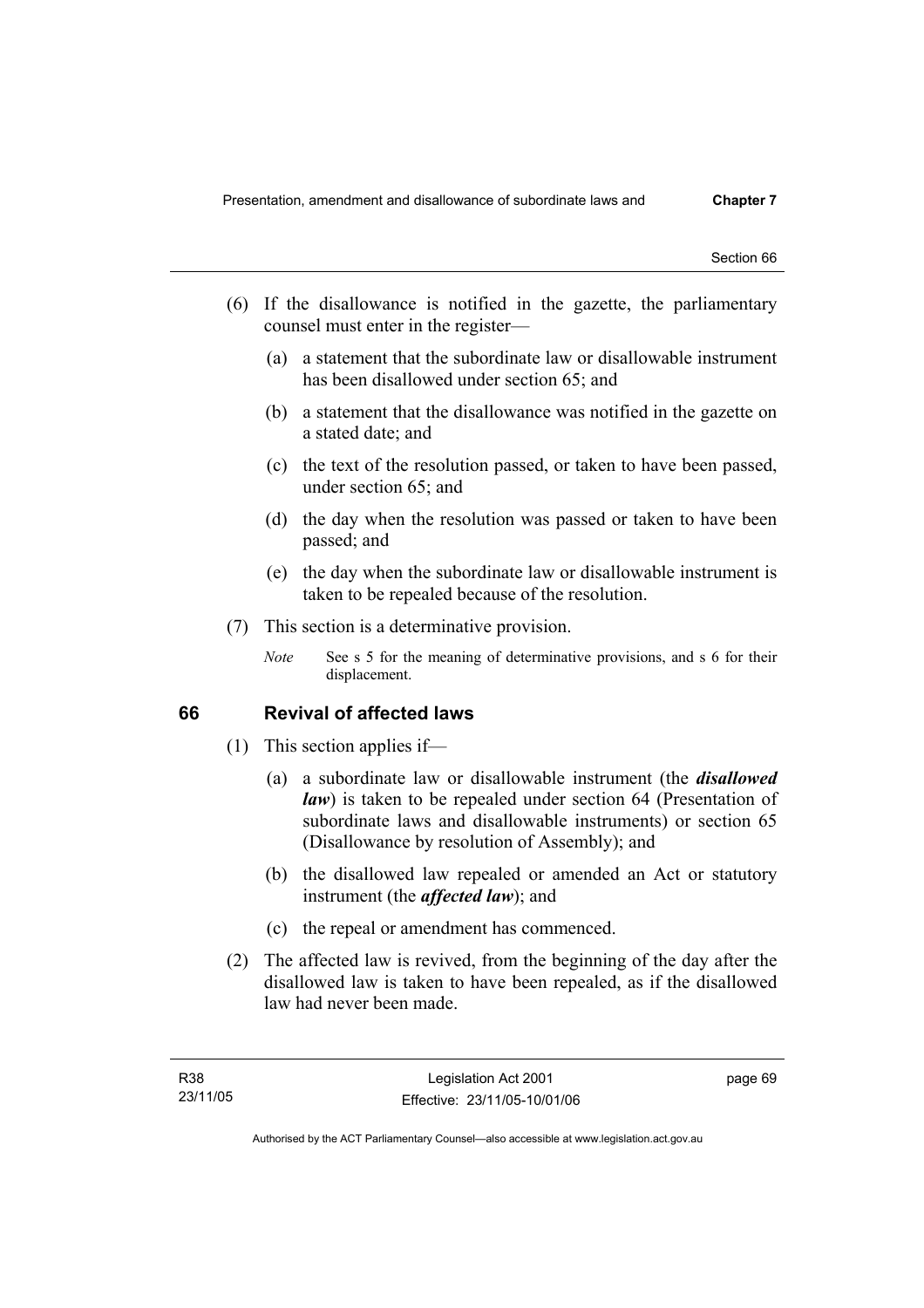#### **Chapter 7** Presentation, amendment and disallowance of subordinate laws and

#### Section 67

- (3) This section is a determinative provision.
	- *Note* See s 5 for the meaning of determinative provisions, and s 6 for their displacement.

## **67 Making of instrument same in substance within 6 months after disallowance**

- (1) This section applies if a subordinate law or disallowable instrument (the *disallowed law*) is disallowed under section 65 (Disallowance by resolution of Assembly).
- (2) A subordinate law or disallowable instrument the same in substance must not be made within 6 months after the day of the disallowance unless the Legislative Assembly has—
	- (a) rescinded the resolution that disallowed the disallowed law; or
	- (b) by resolution, approved the making of—
		- (i) a subordinate law or disallowable instrument in those terms; or
		- (ii) a subordinate law or disallowable instrument the same in substance as the disallowed law.
- (3) A subordinate law or disallowable instrument made in contravention of this section is void.
- (4) This section is a determinative provision.
	- *Note* See s 5 for the meaning of determinative provisions, and s 6 for their displacement.

## **68 Amendment by resolution of Assembly**

(1) In this section:

*amendment* does not include an amendment that would have the effect of waiving or changing any fee, charge, penalty or other amount payable to the Territory.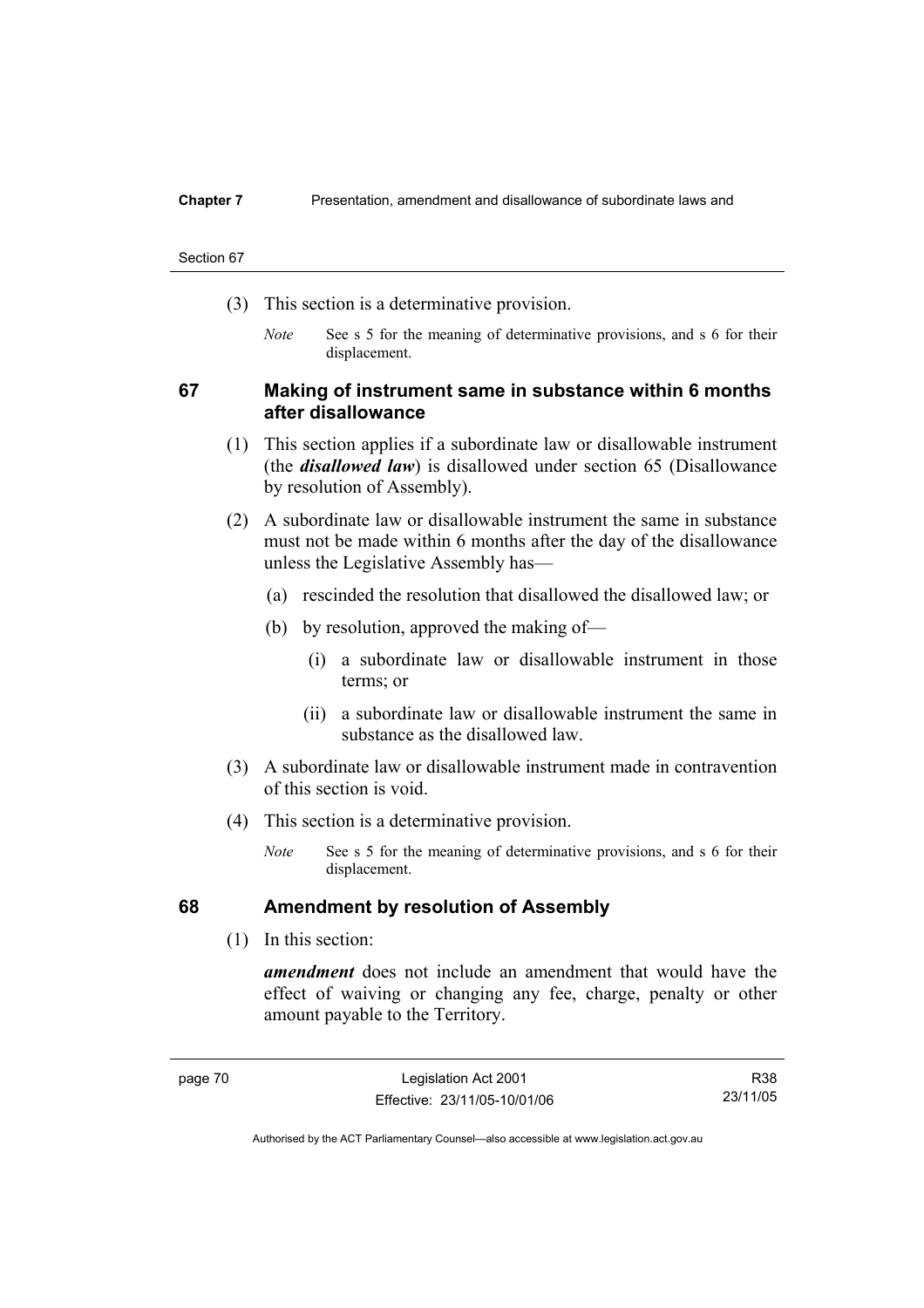*disallowable instrument* does not include a determination of fees or charges by a Minister under an Act or subordinate law.

- (2) This section applies if notice of a motion to amend a subordinate law or disallowable instrument is given in the Legislative Assembly within 6 sitting days after the day it is presented to the Assembly.
- (3) If the Legislative Assembly passes a resolution to amend the subordinate law or disallowable instrument, it is amended accordingly—
	- (a) on the day after the day the amendment is notified; or
	- (b) if the resolution provides that it takes effect on the day the resolution is passed—that day.
- (4) For this chapter, the Legislative Assembly is taken to have passed a resolution to amend the subordinate law or disallowable instrument if, at the end of 6 sitting days after the day the notice is given—
	- (a) the notice has not been withdrawn and the motion has not been called on; or
	- (b) the motion has been called on and moved, but has not been withdrawn or otherwise disposed of.
- (5) If subsection (4) applies, the resolution is taken to be the resolution set out in the motion for the resolution.
- (6) An amendment under this section has effect for all purposes as if it had been made by an Act.
- (7) Without limiting subsection (6), section 83 (Consequences of amendment of statutory instrument by Act) applies to the amendment as if it had been made by an Act.
- (8) This section is a determinative provision.
	- *Note* See s 5 for the meaning of determinative provisions, and s 6 for their displacement.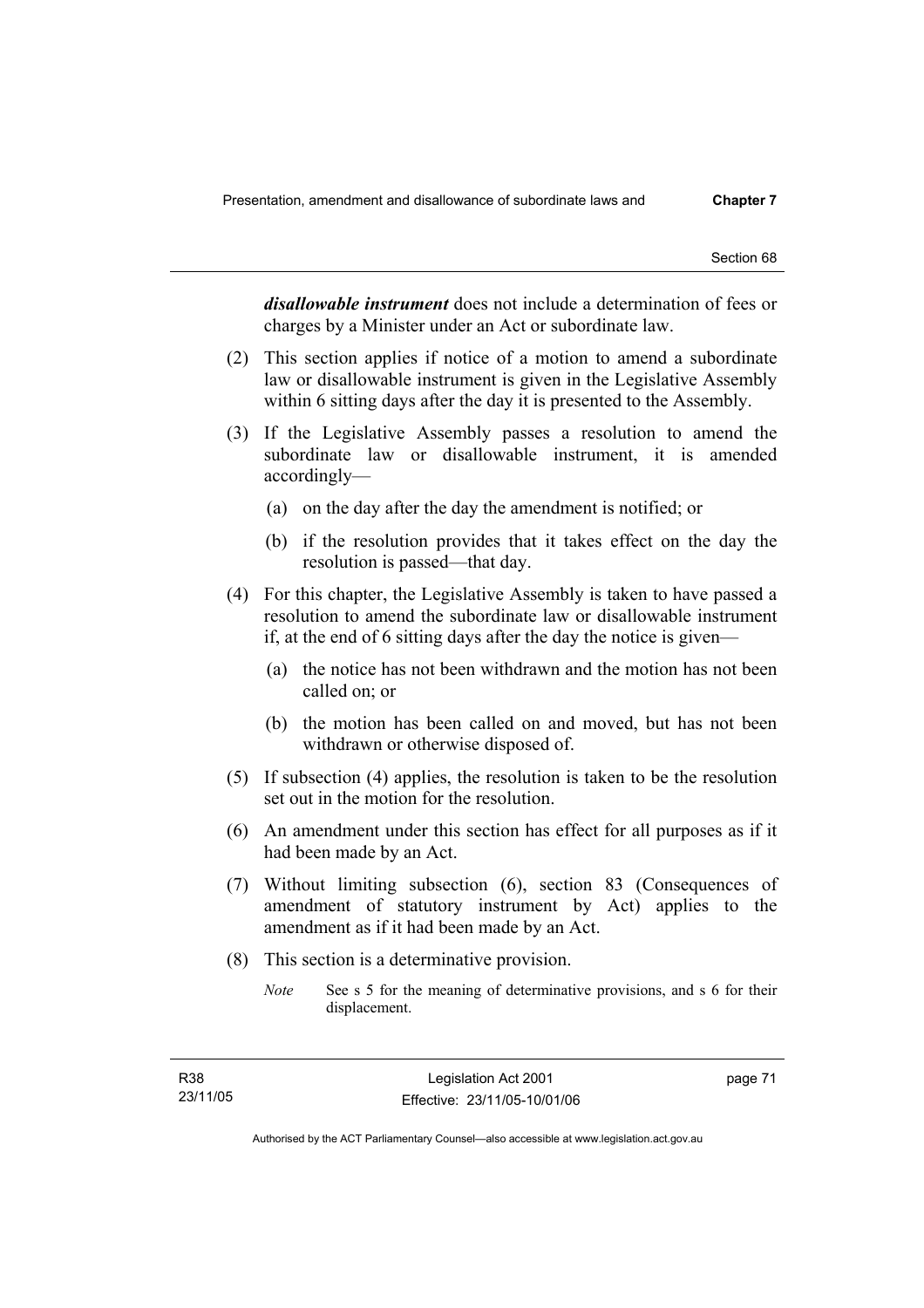## **Chapter 7** Presentation, amendment and disallowance of subordinate laws and

#### Section 69

## **69 Notification of amendments made by resolution of Assembly**

- (1) If a subordinate law or disallowable instrument (the *amended law*) is amended under section 68, the Speaker must ask the parliamentary counsel to notify the amendment.
- (2) If the Speaker asks the parliamentary counsel to notify the amendment, the parliamentary counsel must—
	- (a) notify the amendment in the register; or
	- (b) if it is not practicable to notify the amendment in the register, or make the text of the resolution and the notification of its making accessible at 1 or more approved web sites, when the amendment is to be notified—notify the amendment in the gazette.
- (3) If the Speaker asks the parliamentary counsel to notify the amendment on a particular day, the parliamentary counsel must notify the amendment on that day unless it is impracticable to do so.
- (4) The amendment is notified in the register by entering in the register—
	- (a) a statement that the amendment of the amended law has been made under section 68; and
	- (b) the text of the resolution passed, or taken to have been passed, by the Legislative Assembly under section 68; and
	- (c) the day when the resolution was passed or taken to have been passed; and
	- (d) the day when the subordinate law or disallowable instrument is taken to be amended because of the resolution.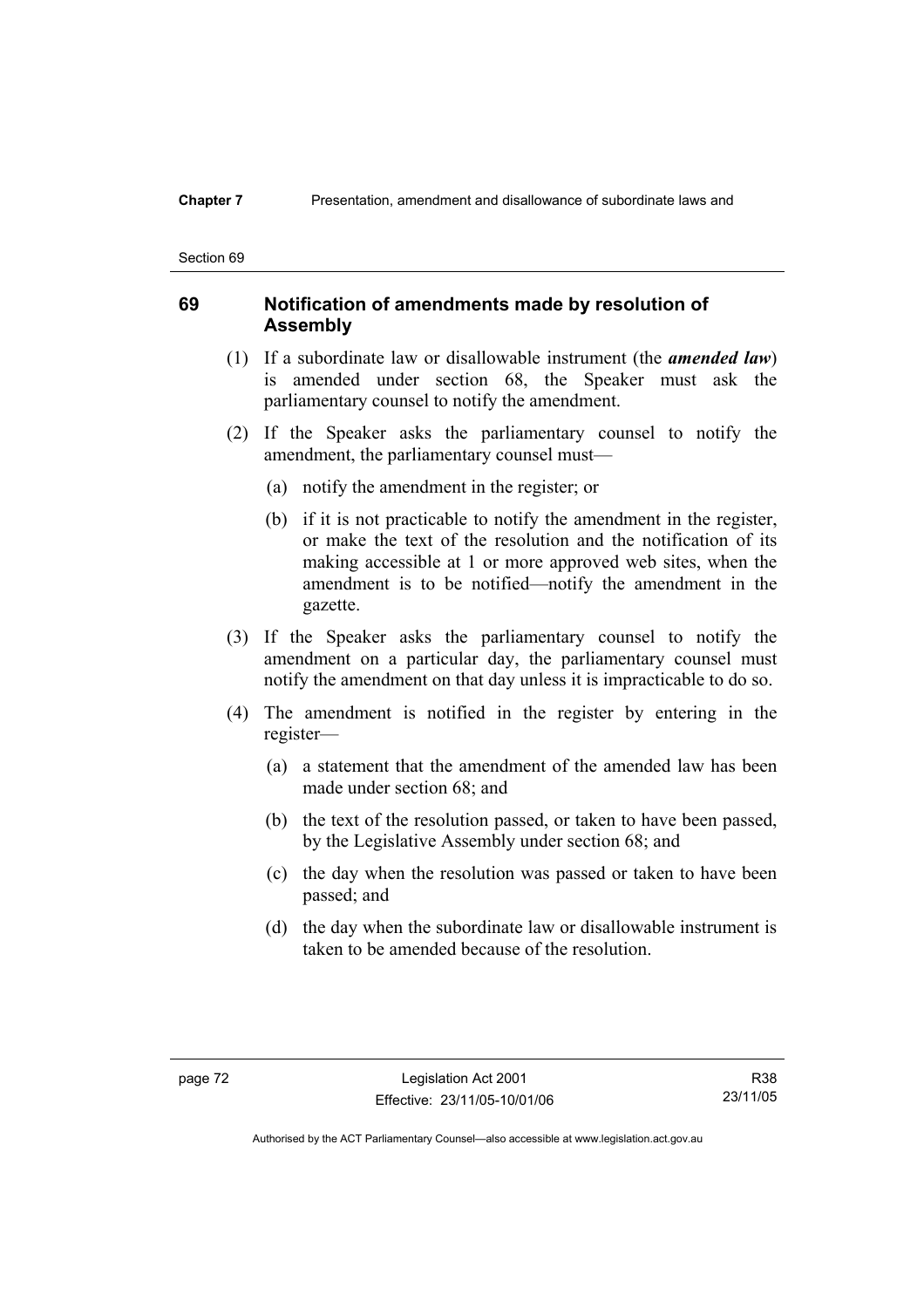- (5) The amendment is notified in the gazette by publishing in the gazette—
	- (a) a statement that the amendment of the amended law has been made under section 68; and
	- (b) the text of the resolution passed, or taken to have been passed, by the Legislative Assembly under section 68; and
	- (c) the day when the resolution was passed or taken to have been passed; and
	- (d) the day when the subordinate law or disallowable instrument is taken to be amended because of the resolution.
- (6) If the amendment is notified in the gazette, the parliamentary counsel must enter in the register—
	- (a) a statement that the amendment of the amended law has been made under section 68; and
	- (b) a statement that the amendment was notified in the gazette on a stated date; and
	- (c) the text of the resolution passed, or taken to have been passed, by the Legislative Assembly under section 68; and
	- (d) the day when the resolution was passed or taken to have been passed; and
	- (e) the day when the subordinate law or disallowable instrument is taken to be amended because of the resolution.
- (7) This section is a determinative provision.
	- *Note* See s 5 for the meaning of determinative provisions, and s 6 for their displacement.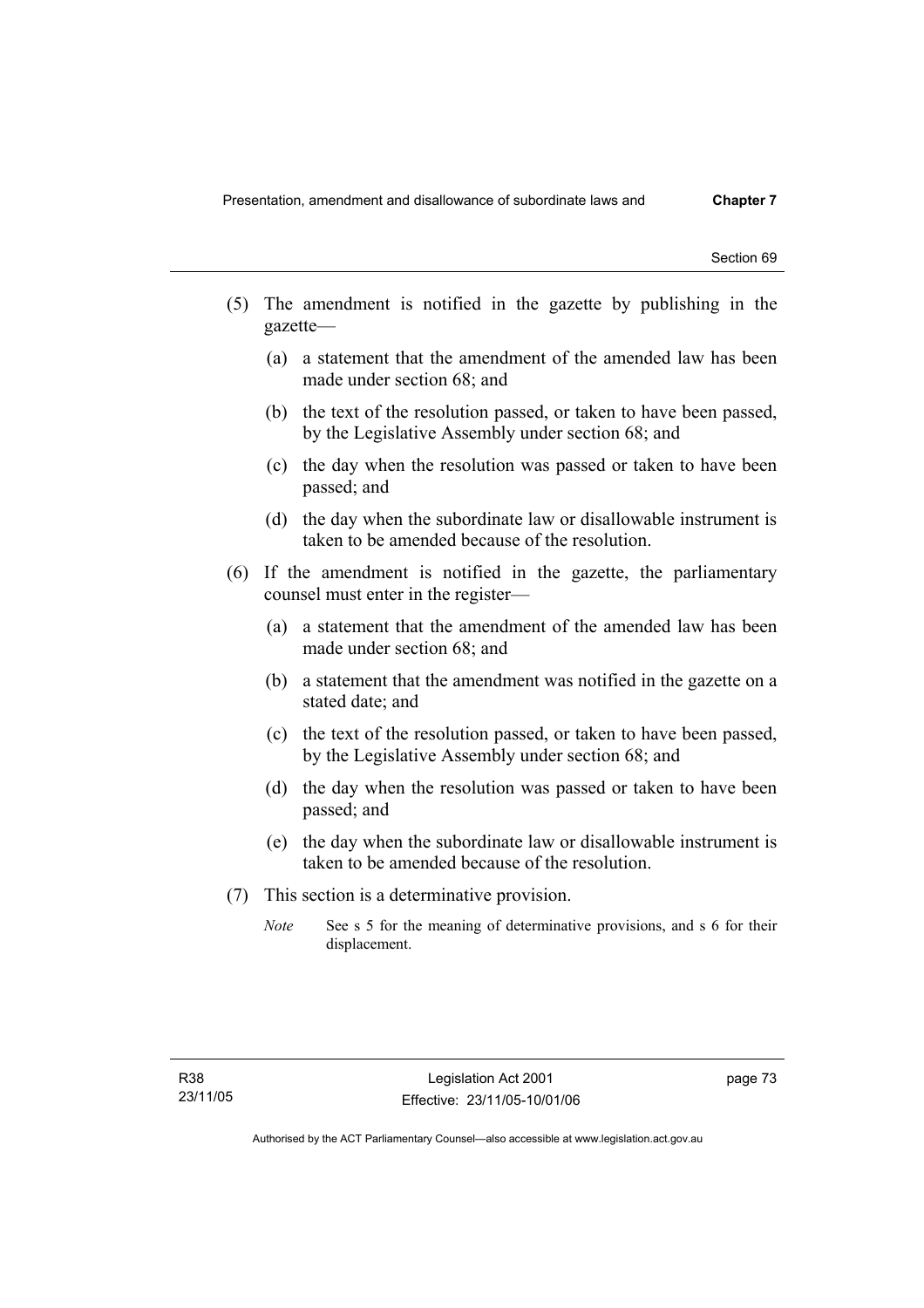## **70 Making of amendment restoring effect of law within 6 months after amendment**

- (1) This section applies if a subordinate law or disallowable instrument (the *amended law*) is amended under section 68 (Amendment by resolution of Assembly).
- (2) A subordinate law or disallowable instrument the same in substance as the amended law before the amendment (the *earlier law*) must not be made within 6 months after the day the amendment is made unless the Legislative Assembly has—
	- (a) rescinded the resolution that made the amendment; or
	- (b) by resolution approved the making of—
		- (i) a subordinate law or disallowable instrument in those terms; or
		- (ii) a subordinate law or disallowable instrument the same in substance as the earlier law.
- (3) A subordinate law or disallowable instrument made in contravention of this section is void.
- (4) This section is a determinative provision.
	- *Note* See s 5 for the meaning of determinative provisions, and s 6 for their displacement.

## **71 Effect of dissolution or expiry of Assembly on notice of motion**

- (1) This section applies if—
	- (a) notice of motion to disallow or amend a subordinate law or disallowable instrument is given in the Legislative Assembly within 6 sitting days after the day the instrument is presented to the Assembly; and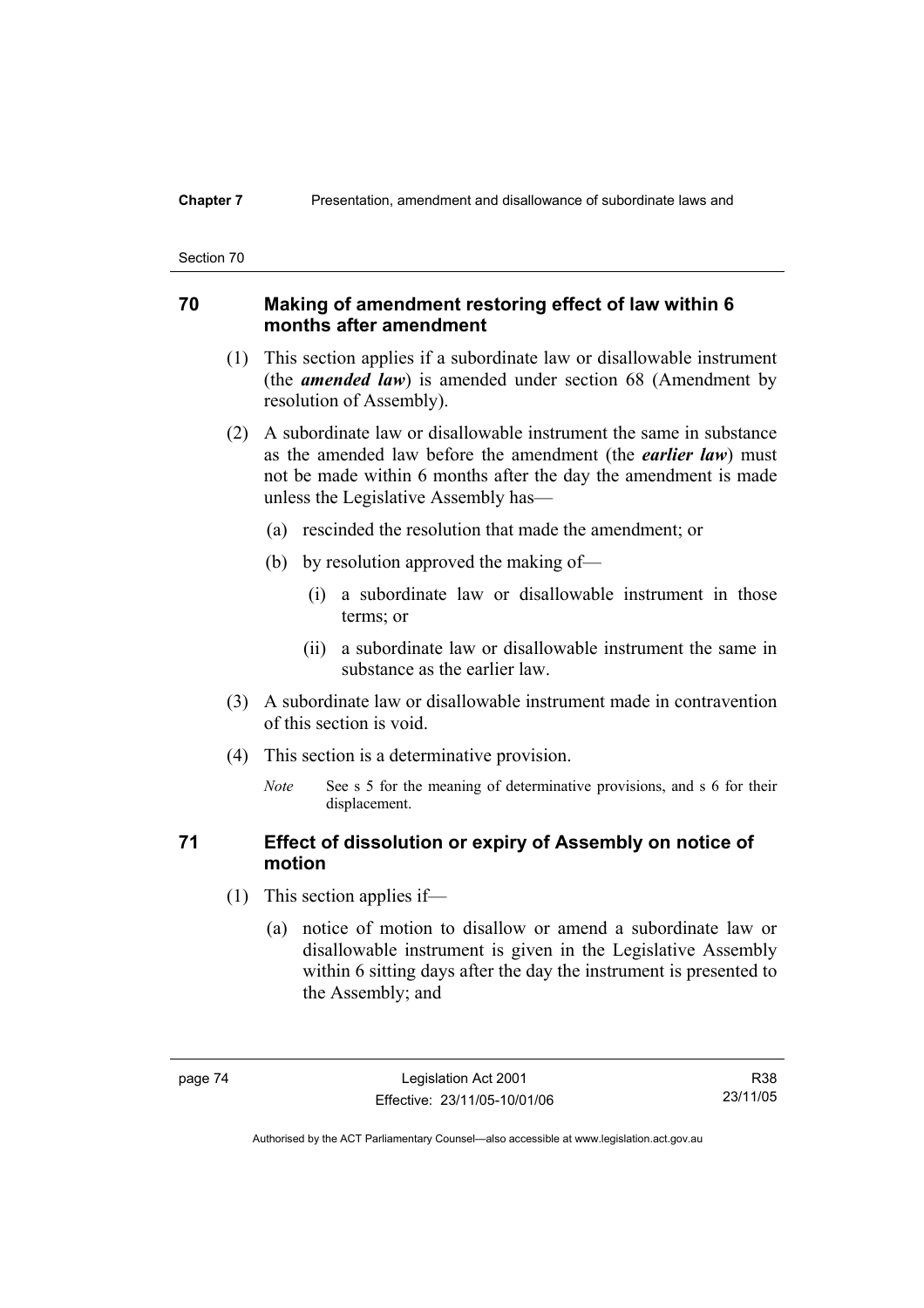- (b) within 6 sitting days after the day the notice is given, the Assembly is dissolved or expires; and
- (c) at the time of the dissolution or expiry—
	- (i) the notice has not been withdrawn and the motion has not been called on; or
	- (ii) the motion has been called on and moved, but has not been withdrawn or otherwise disposed of.
- (2) For this chapter, the subordinate law or disallowable instrument is taken to have been presented to the Legislative Assembly on the first sitting day of the Assembly after the next general election of members of the Assembly.
- (3) This section is a determinative provision.
	- *Note* See s 5 for the meaning of determinative provisions, and s 6 for their displacement.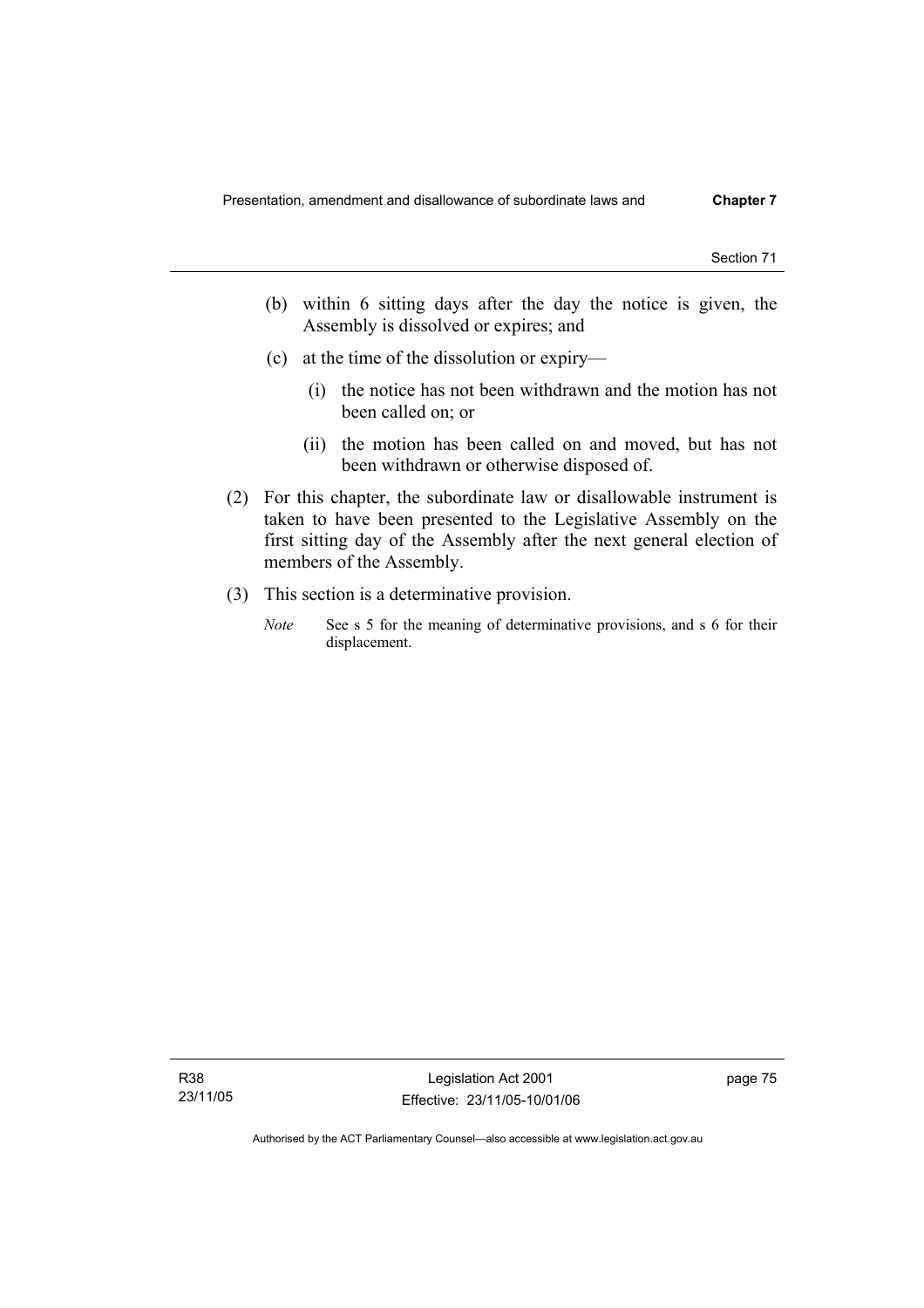### **Chapter 8** Commencement and exercise of powers before commencement

Section 72

# **Chapter 8 Commencement and exercise of powers before commencement**

## **72 Meaning of** *law* **in ch 8**

In this chapter:

*law* means an Act or statutory instrument.

*Note* A reference to an Act or statutory instrument includes a reference to a provision of the Act or instrument (see s 7 and s 13).

## **73 General rules about commencement**

- (1) An Act commences—
	- (a) on the day after its notification day; or
	- (b) if the Act or another Act provides for a different date or time of commencement—on that date or at that time.
- (2) A registrable instrument commences—
	- (a) on the day after its notification day; or
	- (b) if an Act or the instrument provides for a later date or time of commencement—on that date or at that time; or
	- (c) if an Act provides for an earlier date or time of commencement—on that date or at that time; or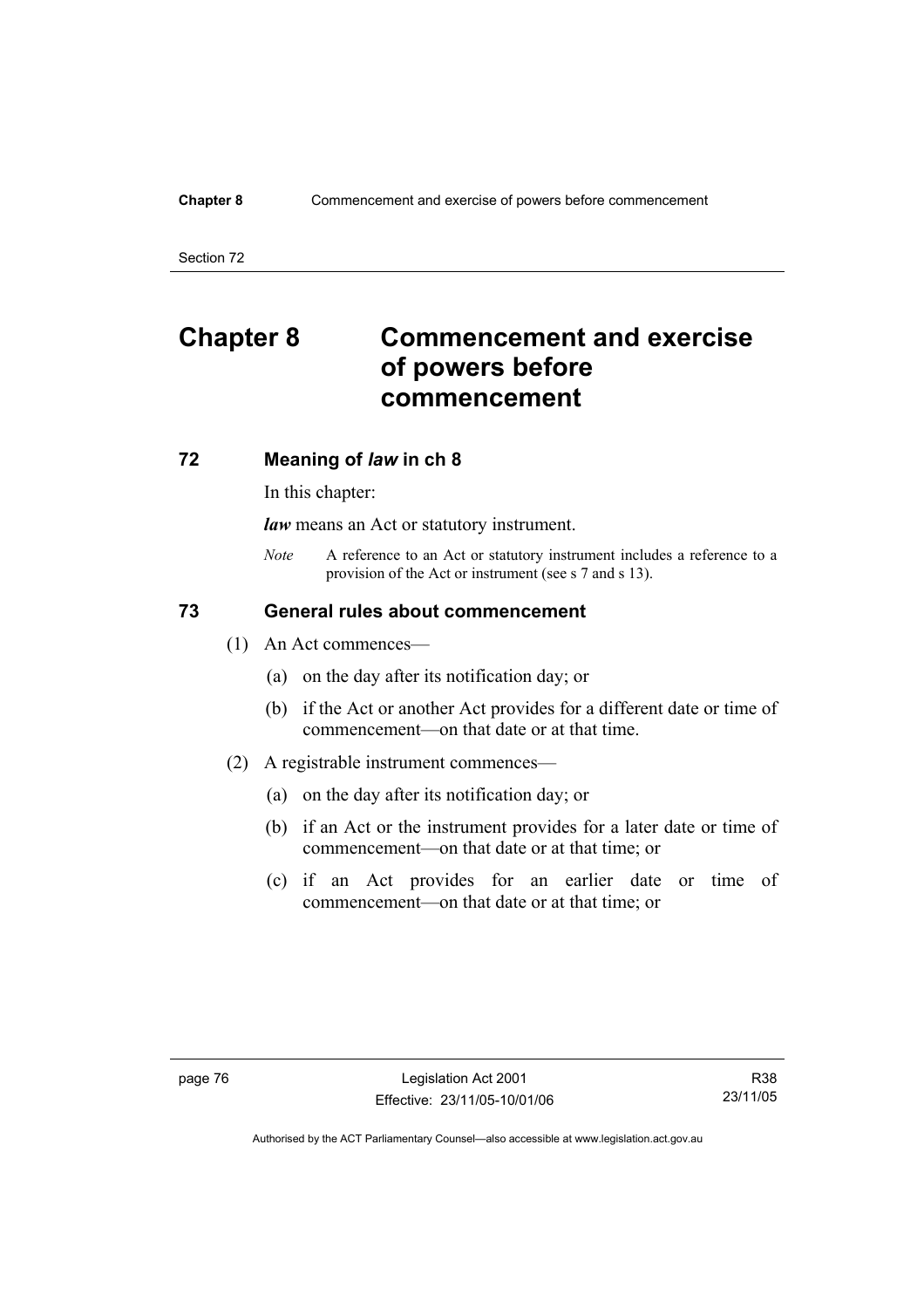(d) if the instrument, under authority given by an Act, provides for an earlier date or time—on that date or at that time.

#### **Examples for par (b)**

- 1 A subordinate law may provide that it commences on a stated future date or at a stated time on a stated future date.
- 2 A disallowable instrument may provide that it commences on the commencement of a stated law or a stated provision of a stated law.
- 3 A notifiable instrument may provide that it commences on the expiry of a stated statutory instrument.
- 4 A notifiable instrument may provide that it commences on the date fixed by a Commonwealth Minister, by notice in the Commonwealth gazette, under a stated Commonwealth Act.
- *Note* An example is part of the Act, is not exhaustive and may extend, but does not limit, the meaning of the provision in which it appears (see s 126 and s 132).
- (3) Without limiting subsection (2), if a registrable instrument is notified on a day after the day or time provided by the instrument for its commencement, and subsection (2) (c) or (d) does not apply to the instrument—
	- (a) the instrument is valid; but
	- (b) the instrument commences on the day after its notification day.
- (4) A statutory instrument that is not a registrable instrument commences—
	- (a) on the day after the day it is made or, if it is required under an Act or statutory instrument to be approved (however described) by the Executive, a Minister or any other entity, the day after the day it is approved; or
	- (b) if an Act or the instrument provides for a later date or time of commencement—on that date or at that time; or
	- (c) if an Act provides for an earlier date or time of commencement—on that date or at that time; or

page 77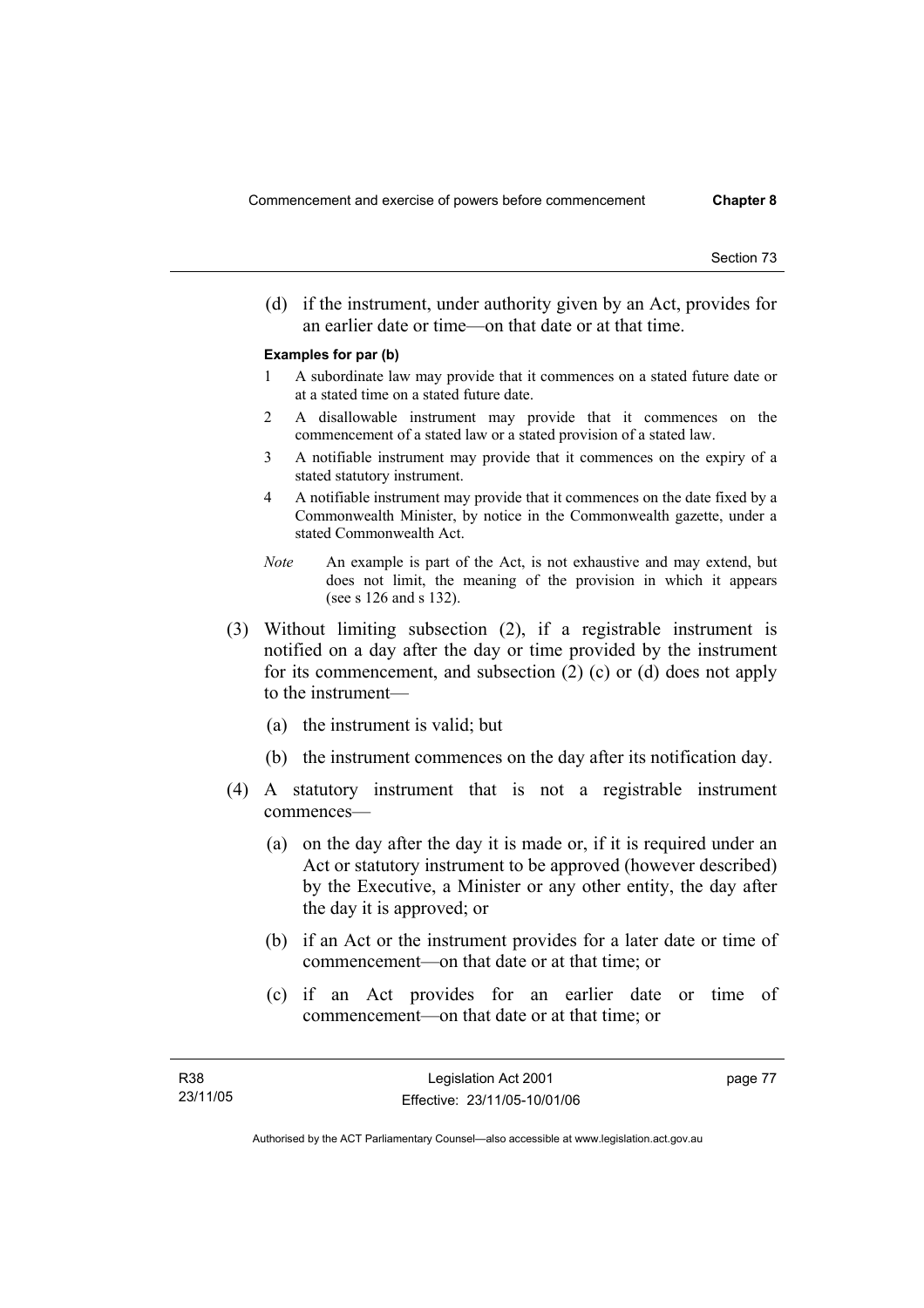- (d) if the instrument, under authority given by an Act, provides for an earlier date or time—on that date or at that time.
- (5) This section is subject to the following sections:
	- (a) section 75 (Commencement of naming and commencement provisions);
	- (b) section 76 (Non-prejudicial provision may commence retrospectively);
	- (c) section 79 (Automatic commencement of postponed law);
	- (d) section 79A (Commencement of amendment of uncommenced law);
	- (e) section 81 (Exercise of powers between notification and commencement).
- (6) This section is a determinative provision.
	- *Note* See s 5 for the meaning of determinative provisions, and s 6 for their displacement.

## **74 Time of commencement**

- (1) If an Act commences on a day, it commences at the beginning of the day unless a different time of commencement is provided by the Act, another Act, or a commencement notice providing for the commencement of the Act.
- (2) If a statutory instrument commences on a day, it commences at the beginning of the day unless a different time of commencement is provided by the instrument, an Act, or a commencement notice providing for the commencement of the instrument.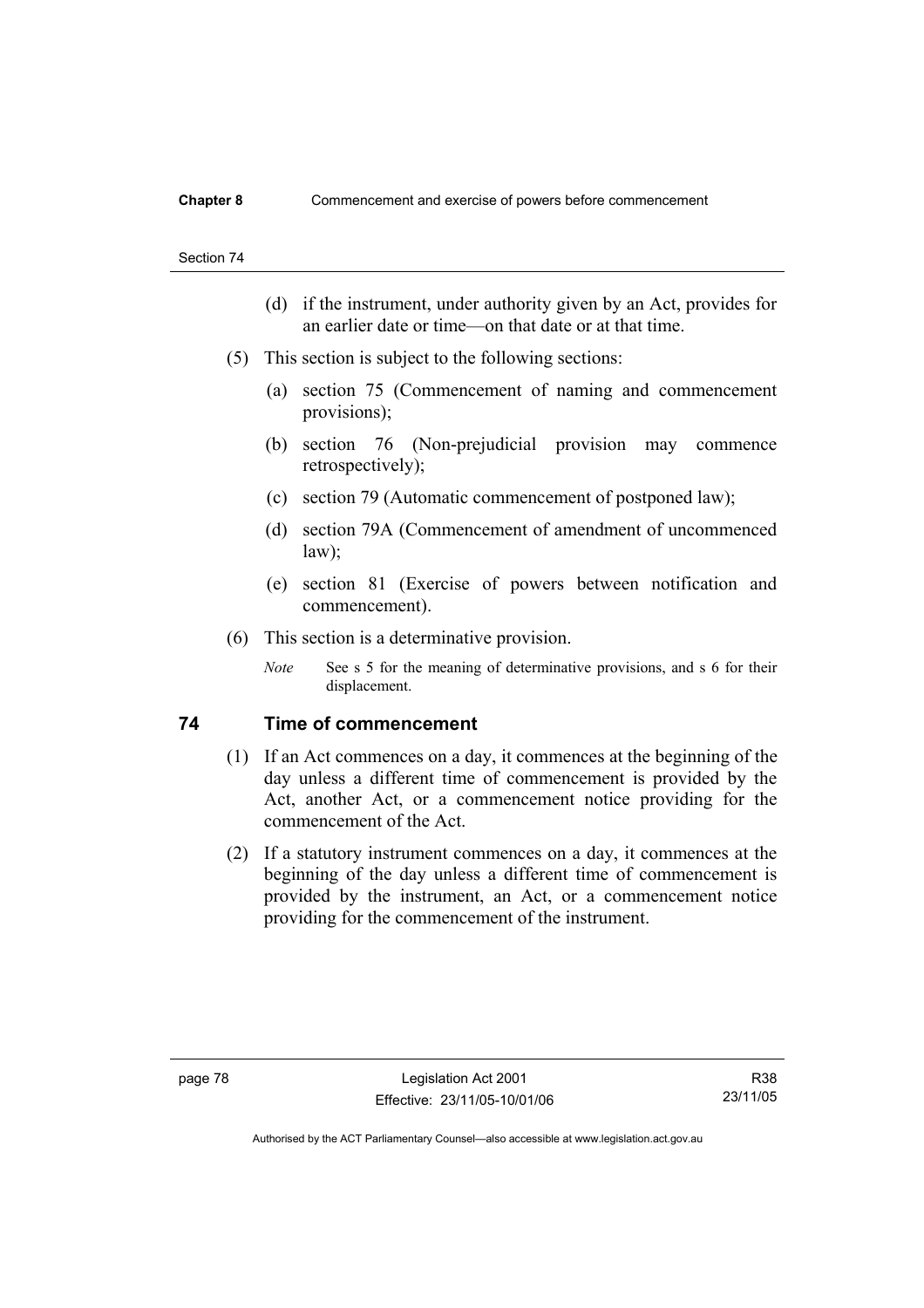## **75 Commencement of naming and commencement provisions**

 (1) The provisions of a law providing for its name and commencement automatically commence on its notification day.

#### **Example**

The *XYZ Act 2002* was notified on 1 October 2002. It contains the following provision:

#### **2 Commencement**

This Act commences on 1 December 2002.

The provisions of the *XYZ Act 2002* providing for its name and commencement commence on 1 October 2002.

- *Note* An example is part of the Act, is not exhaustive and may extend, but does not limit, the meaning of the provision in which it appears (see s 126 and s 132).
- (2) However, if a provision of the law commences before the law's notification day, the naming and commencement provisions are taken to have automatically commenced—
	- (a) on that commencement; or
	- (b) if 2 or more provisions of the law commence at different times before the notification day—on the earlier or earliest of the commencements.

#### **Example**

**2 Commencement** 

(1) This Act, other than section 9 and section 10, commences on a day fixed by the Minister by written notice.

- (2) Section 9 is taken to have commenced on 1 July 2001.
- (3) Section 10 is taken to have commenced on 1 August 2001.

The provisions of the *XYZ Act 2001* providing for its name and commencement are taken to have commenced on 1 July 2001.

 (3) In the application of this section to a statutory instrument that is not a registrable instrument, a reference to the instrument's *notification* 

| R38      | Legislation Act 2001         | page 79 |
|----------|------------------------------|---------|
| 23/11/05 | Effective: 23/11/05-10/01/06 |         |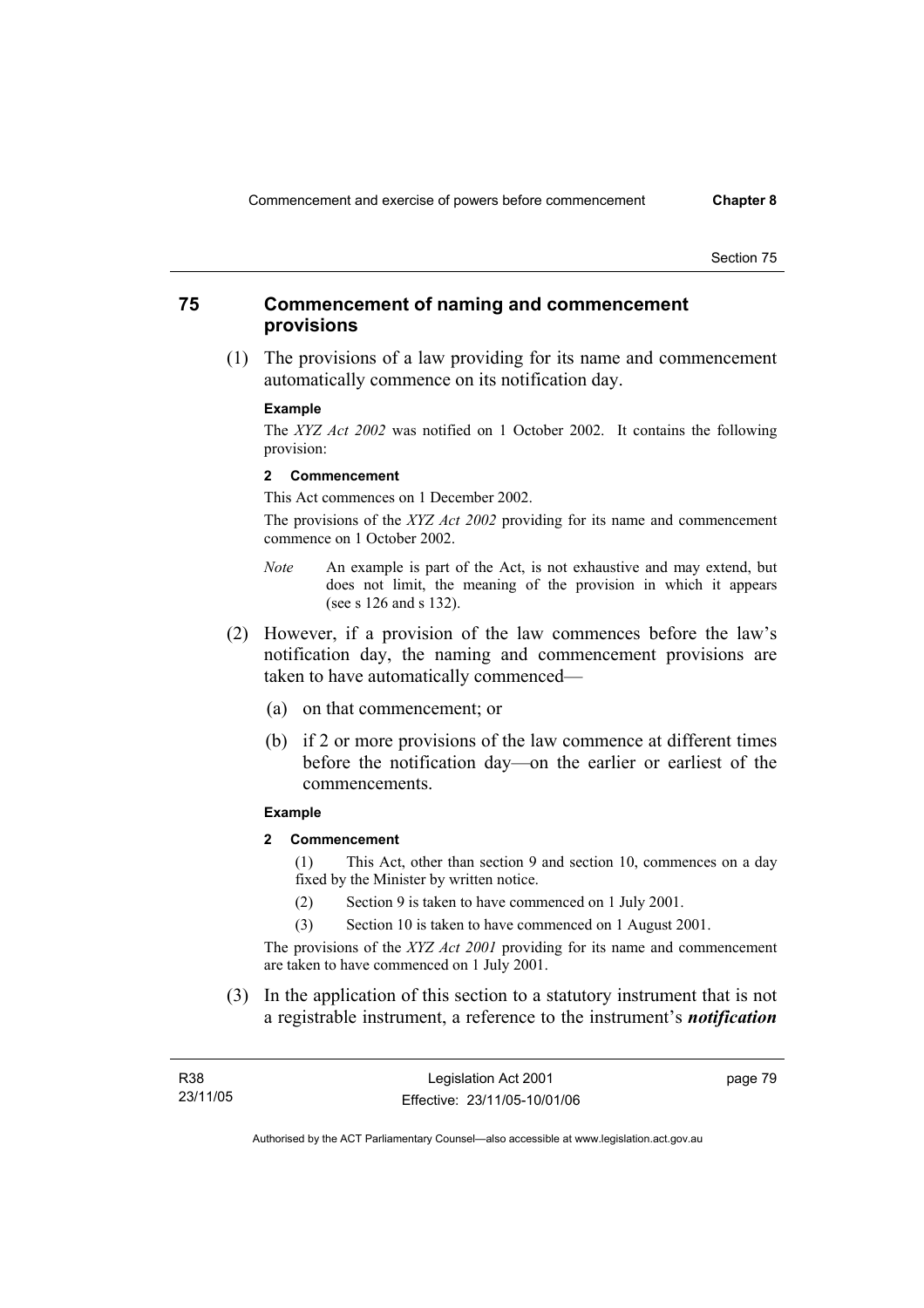#### **Chapter 8** Commencement and exercise of powers before commencement

#### Section 75A

*day* is a reference to the day after the day it is made or, if it is required under an Act or statutory instrument to be approved (however described) by the Executive, a Minister or any other entity, the day after the day it is approved.

- (4) This section is a determinative provision.
	- *Note* See s 5 for the meaning of determinative provisions, and s 6 for their displacement.

## **75A Meaning of commences** *retrospectively*

- (1) An Act or registrable instrument commences *retrospectively* if it commences on a day or at a time earlier than the day after its notification day.
	- *Note* A reference to an Act or registrable instrument includes a reference to a provision of an Act or registrable instrument (see s 7 (3) and s 12 (2)).
- (2) A statutory instrument that is not a registrable instrument commences *retrospectively* if it commences on a day or at a time earlier than the day after the day it is made or, if it is required under an Act or statutory instrument to be approved (however described) by the Executive, a Minister or any other entity, the day after the day it is approved.

## **75B Retrospective commencement requires clear indication**

 (1) A law must not be taken to provide for the law (or another law) to commence retrospectively unless the law clearly indicates that it is to commence retrospectively.

### **Example**

The *XYZ Act 2003* was notified on 1 July 2003. It contains the following provision:

## **2 Commencement**

This Act is taken to have commenced on 17 October 2001.

page 80 Legislation Act 2001 Effective: 23/11/05-10/01/06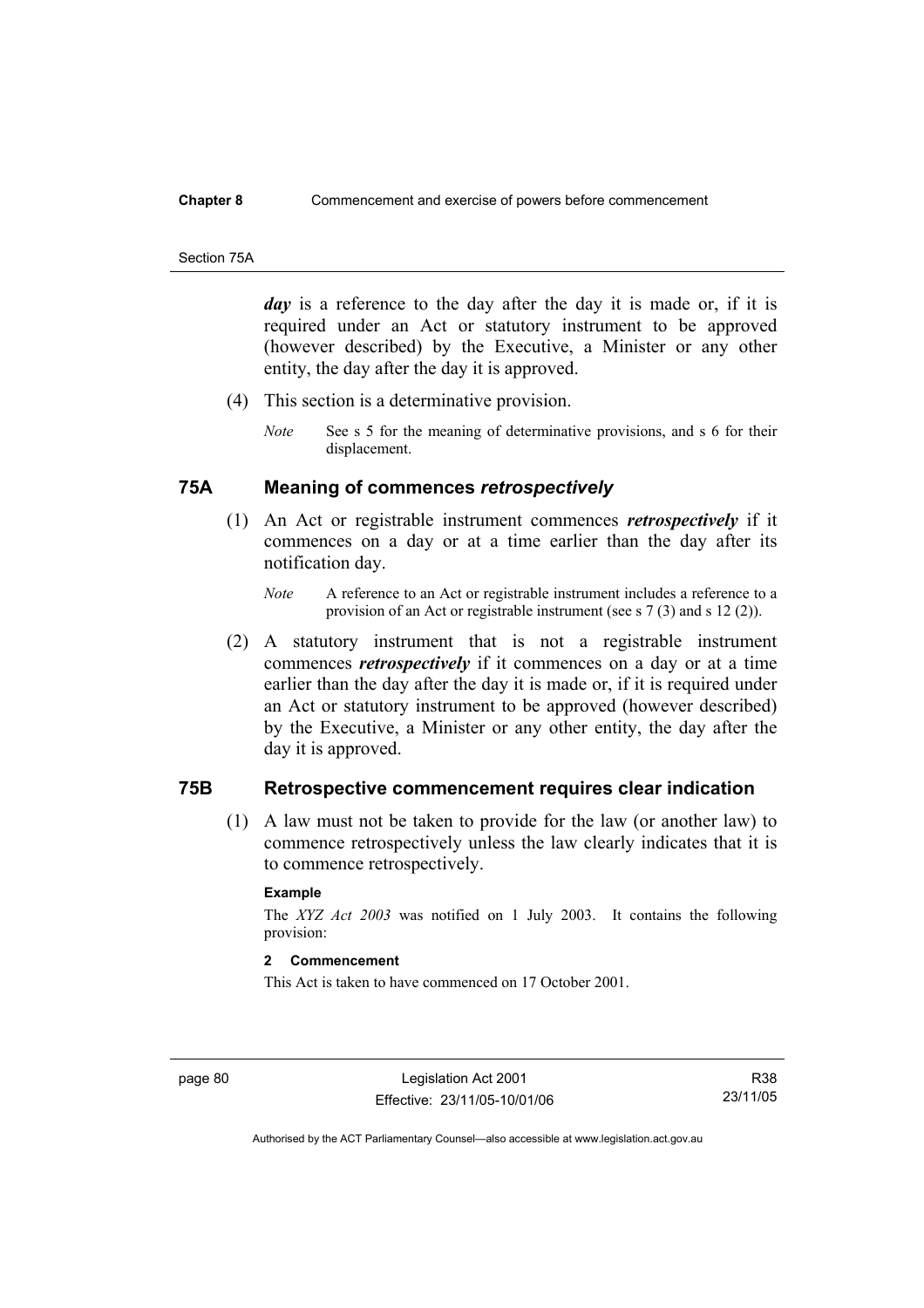Section 2 clearly indicates that the Act is to commence retrospectively.

- *Note* An example is part of the Act, is not exhaustive and may extend, but does not limit, the meaning of the provision in which it appears (see s 126 and s 132).
- (2) This section is a determinative provision.
	- *Note* See s 5 for the meaning of determinative provisions, and s 6 for their displacement.

## **76 Non–prejudicial provision may commence retrospectively**

- (1) A statutory instrument may provide that a non-prejudicial provision of the instrument commences retrospectively.
- (2) Unless this subsection is displaced by, or under authority given by, an Act, a statutory instrument cannot provide that a prejudicial provision of the instrument commences retrospectively.

#### **Example**

The *Locust Damage Compensation Determination 2003* (a hypothetical disallowable instrument) sets out (among other things) the people who are eligible for compensation under a compensation fund. Previously, there was no restriction on who was eligible. The determination provides that it is taken to have commenced on 1 July 2003, but it is not notified until 15 August 2003. There is nothing in the Act under which the determination is made (or any other Act) that authorises the retrospective commencement.

The provision of the determination that limits who can apply for compensation is a prejudicial provision (ie it adversely affects some people's right to receive compensation) and cannot commence retrospectively. Instead, it would commence on the day after the determination's notification day (see s 73 (3)).

- (3) This section is a determinative provision.
	- *Note* See s 5 for the meaning of determinative provisions, and s 6 for their displacement.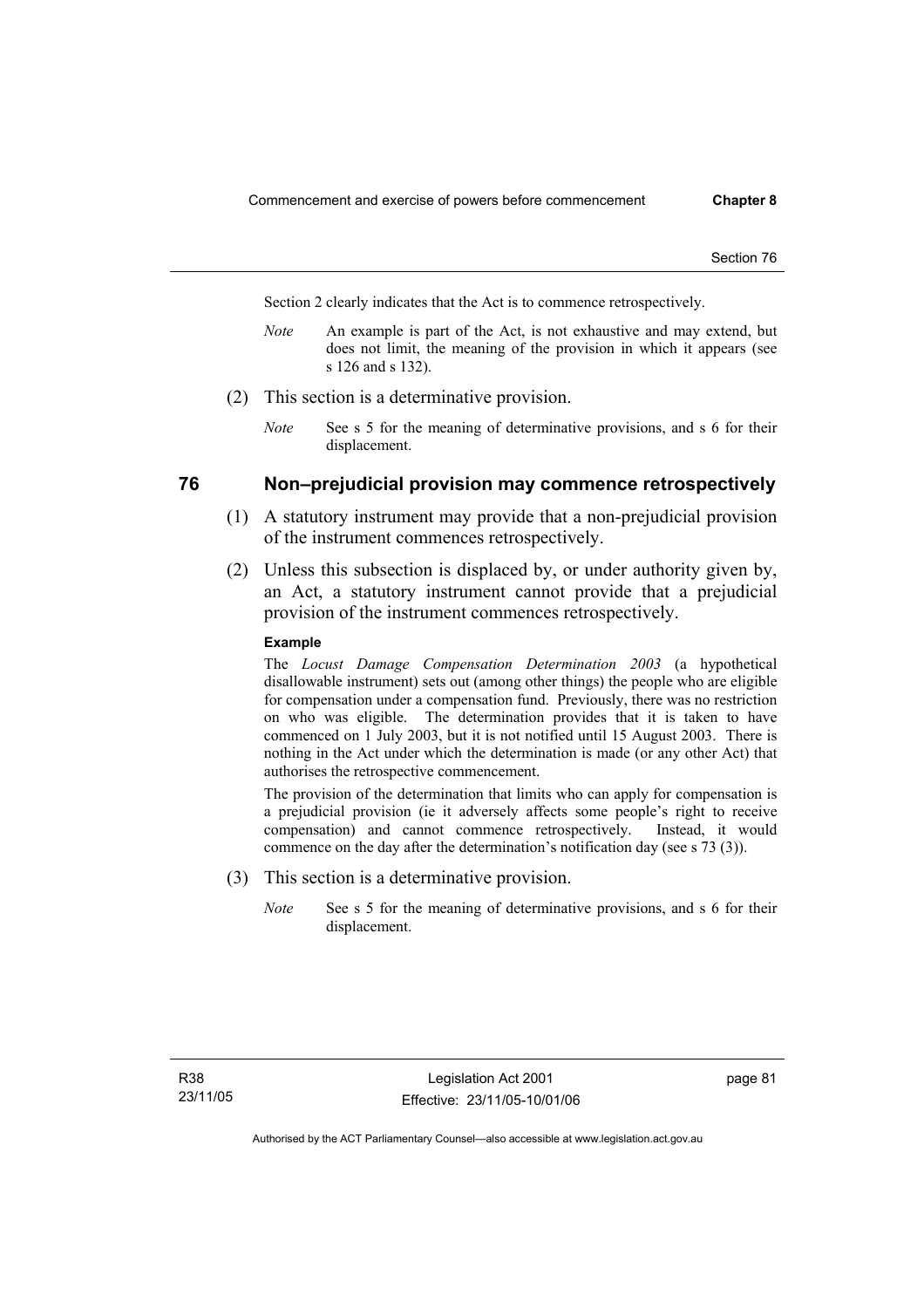### **Chapter 8** Commencement and exercise of powers before commencement

#### Section 77

(4) In this section:

*non-prejudicial provision* means a provision that is not a prejudicial provision.

*prejudicial provision* means a provision that operates to the disadvantage of a person (other than the Territory or a territory authority or instrumentality) by—

- (a) adversely affecting the person's rights; or
- (b) imposing liabilities on the person.

## **77 Commencement by commencement notice**

- (1) If a law is expressed to commence on a day fixed or otherwise determined by a notice—
	- (a) a single day, or a time on a single day, may be fixed or determined; or
	- (b) different days or times may be fixed or determined for different provisions.

#### **Example**

The *Hypothetical Act 2001* is expressed to commence on a day to be fixed by the Minister by written notice. Unless the Act has commenced automatically in accordance with section 79 (Automatic commencement of postponed law), any of the following arrangements for commencement would be possible:

- (a) a notice could fix a single day (eg 5 June 2001) for the entire Act to commence;
- (b) a notice could fix a time on a single day (eg 8 pm on 5 June 2001) for the entire Act to commence;
- (c) a notice could fix different days or times for the different provisions of the Act to commence (eg part 7, part 9 and schedule 4 commence on 5 June 2001, part 11 commences at 5 pm on 30 June 2001, and the remaining provisions of the Act commence on 1 July 2001);
- (d) a notice could fix a single day (eg 5 June 2001) or a time on a single day (eg 8 pm on 5 June 2001) for the provisions of the Act not already commenced to come into operation.

page 82 Legislation Act 2001 Effective: 23/11/05-10/01/06

R38 23/11/05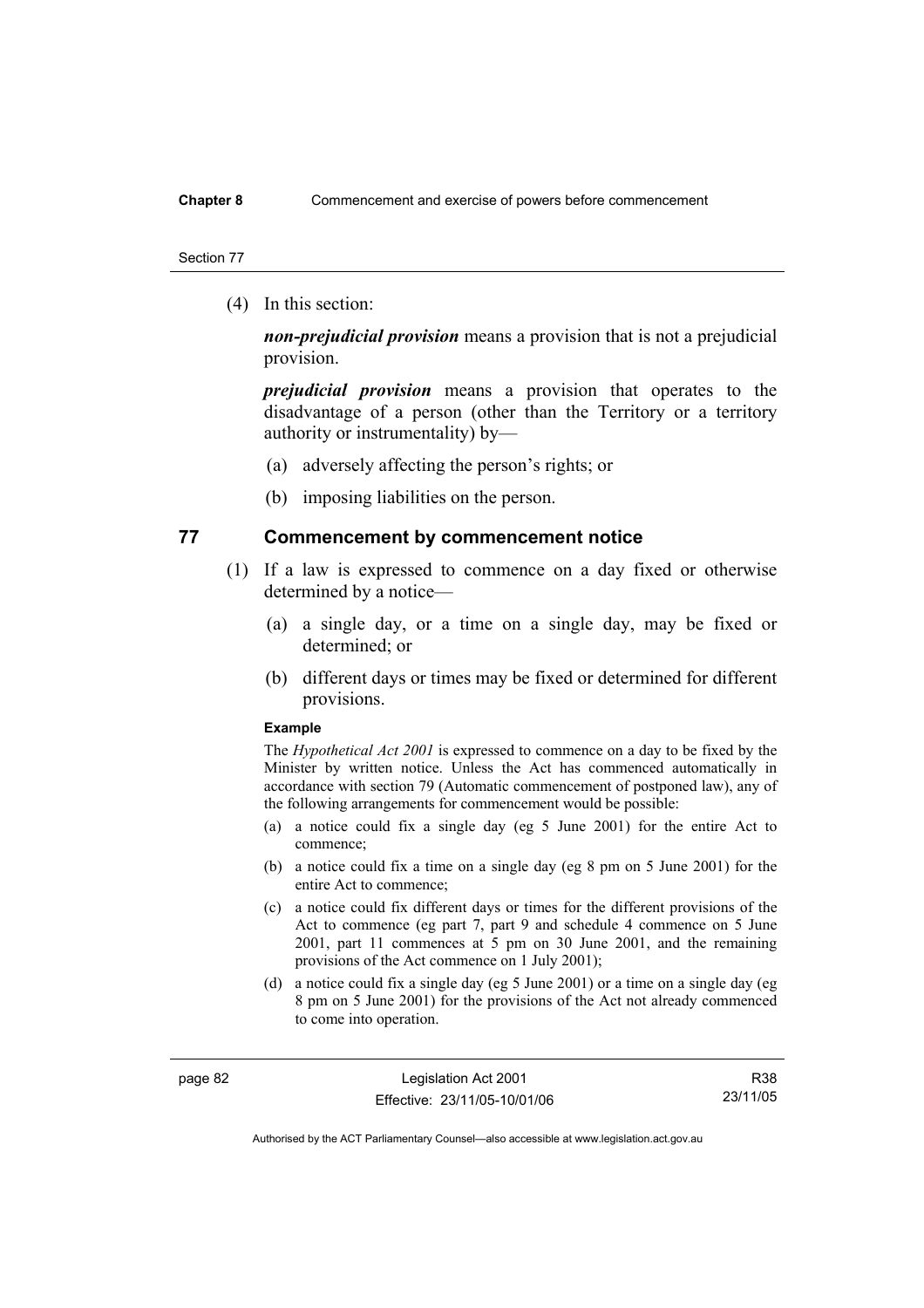- *Note* An example is part of the Act, is not exhaustive and may extend, but does not limit, the meaning of the provision in which it appears (see s 126 and s 132).
- (2) A commencement notice for a law is valid even if the day or time fixed or otherwise determined by the notice happens before the notice's notification day.
- (3) If the day or time fixed or otherwise determined by a commencement notice for a law happens on or before the notice's notification day, the law commences on the day after the notice's notification day.
- (4) However, subsection (3) does not apply to the commencement notice if—
	- (a) the notice clearly indicates that the law is to commence at an earlier date or time; and
	- (b) the notice provides for the earlier date or time under authority given by an Act.

#### **Example for par (a)**

the commencement notice provides that the law or statutory instrument is 'taken to have commenced' at the earlier date or time

- (5) This section is a determinative provision.
	- *Note* See s 5 for the meaning of determinative provisions, and s 6 for their displacement.

## **78 Separate commencement of amendments**

 (1) Amendments made by a provision of a law may be given separate commencements, whether or not the provision is self-contained.

#### **Examples**

1 A provision of an amending law inserts 2 sections. The sections may be given separate commencements.

page 83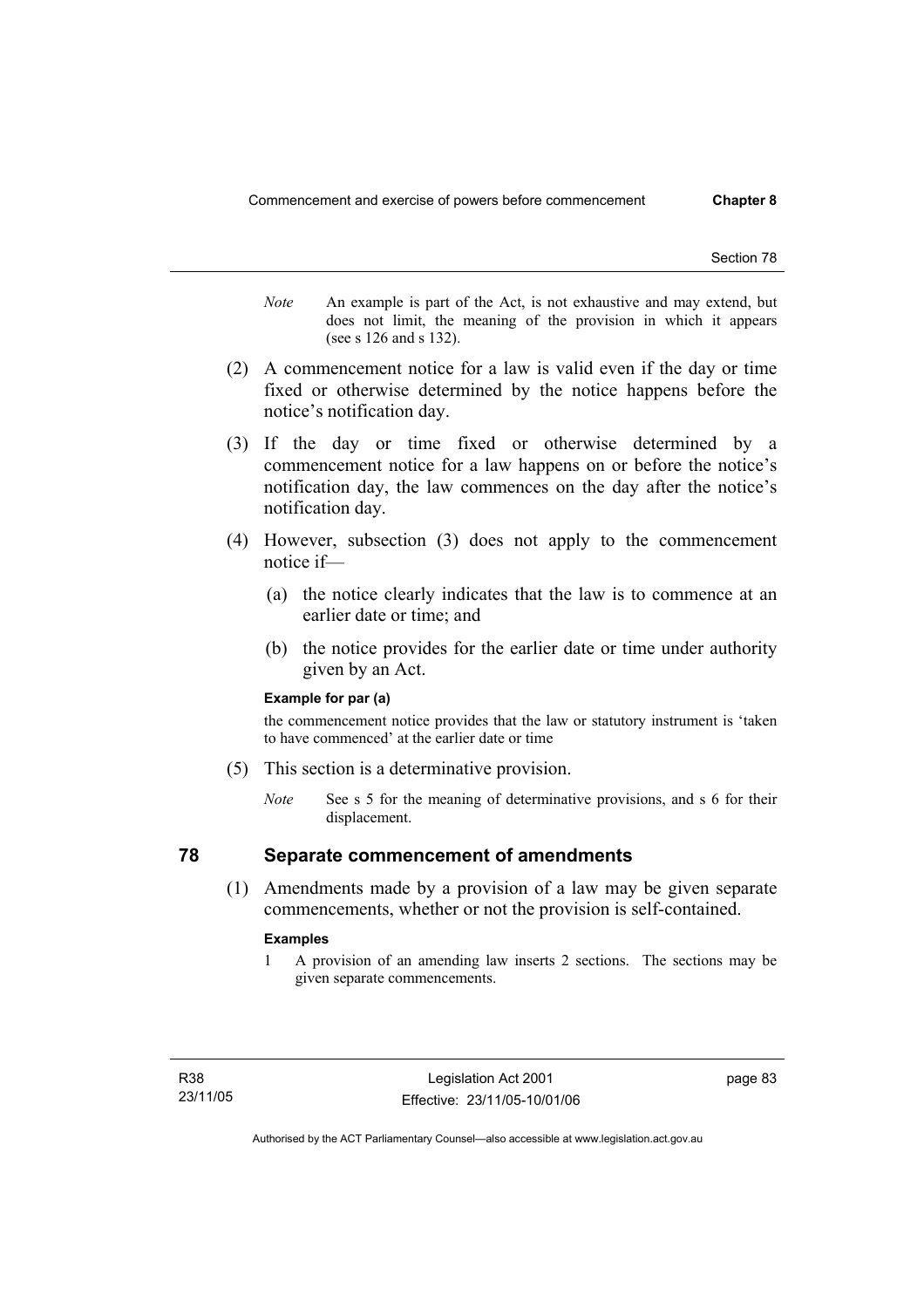#### **Chapter 8** Commencement and exercise of powers before commencement

#### Section 79

- 2 A provision of an amending law inserts a section that is divided into paragraphs. The paragraphs may be given separate commencements.
- *Note* An example is part of the Act, is not exhaustive and may extend, but does not limit, the meaning of the provision in which it appears (see s 126 and s 132).
- (2) This section is a determinative provision.
	- *Note* See s 5 for the meaning of determinative provisions, and s 6 for their displacement.

## **79 Automatic commencement of postponed law**

 (1) If a postponed law has not commenced within 6 months beginning on its notification day, it automatically commences on the first day after that period.

#### **Example**

The *Hypothetical Act 2001* was notified on 5 July 2001 and was expressed to commence on a day to be fixed by the Minister by written notice. If the Act had not commenced by notice on or before 4 January 2002, it would automatically commence on 5 January 2002.

- *Note* An example is part of the Act, is not exhaustive and may extend, but does not limit, the meaning of the provision in which it appears (see s 126 and s 132).
- (2) This section applies to a law unless it is displaced by, or under authority given by, an Act or, if the postponed law is a subordinate law or disallowable instrument, the postponed law.
- (3) This section is a determinative provision.
	- *Note* See s 5 for the meaning of determinative provisions, and s 6 for their displacement.
- (4) In this section:

*enact* includes make.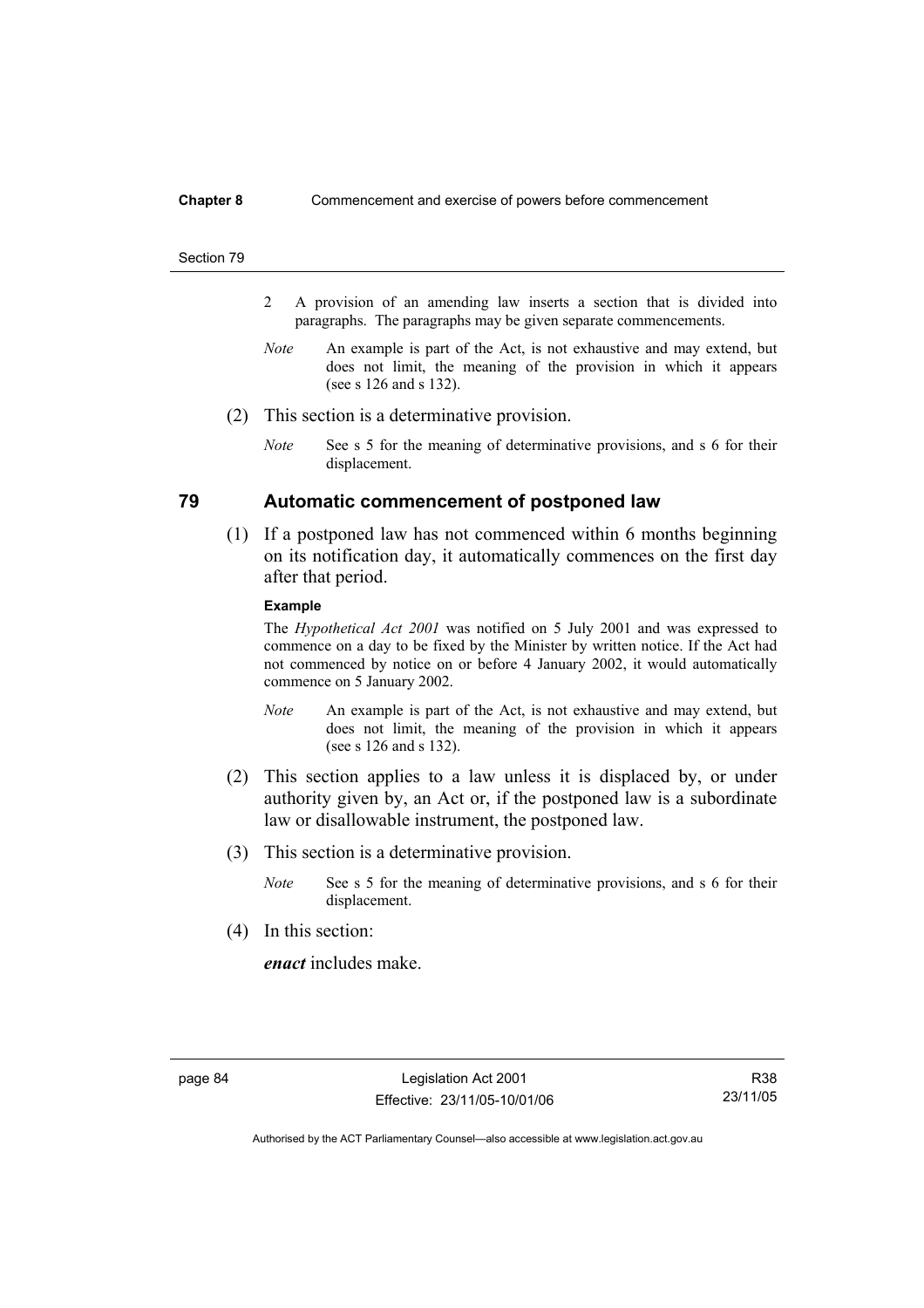Section 79A

*law* means an Act, subordinate law, disallowable instrument or notifiable instrument.

*Note* A reference to an Act, subordinate law, disallowable instrument or notifiable instrument includes a reference to a provision of the Act, law or instrument (see s 7, s 8, s 9 and s 10).

*notification day*, for a postponed law, means the notification day of—

- (a) if the postponed law is a law—the law; or
- (b) if the postponed law is a provision of a law—the law that enacts the provision.

*postponed law* means a law that does not commence on its notification day because a law postpones its commencement until a day or time fixed or determined by a commencement notice.

## **79A Commencement of amendment of uncommenced law**

- (1) This section applies if a law (the *amending law*) amends a law that has not commenced (the *uncommenced law*).
- (2) The amendment of the uncommenced law does not of itself commence that law.
- (3) The amendment made by the amending law commences on the commencement of the uncommenced law.
- (4) This section is a determinative provision.
	- *Note* See s 5 for the meaning of determinative provisions, and s 6 for their displacement.

### **80 References to** *commencement* **of law**

In a law, a reference to the *commencement* of the law, or another law, (the *law concerned*) is a reference to—

 (a) if the provisions of the law concerned (other than those providing for its name and commencement) commence, or are

| R38      | Legislation Act 2001         | page 85 |
|----------|------------------------------|---------|
| 23/11/05 | Effective: 23/11/05-10/01/06 |         |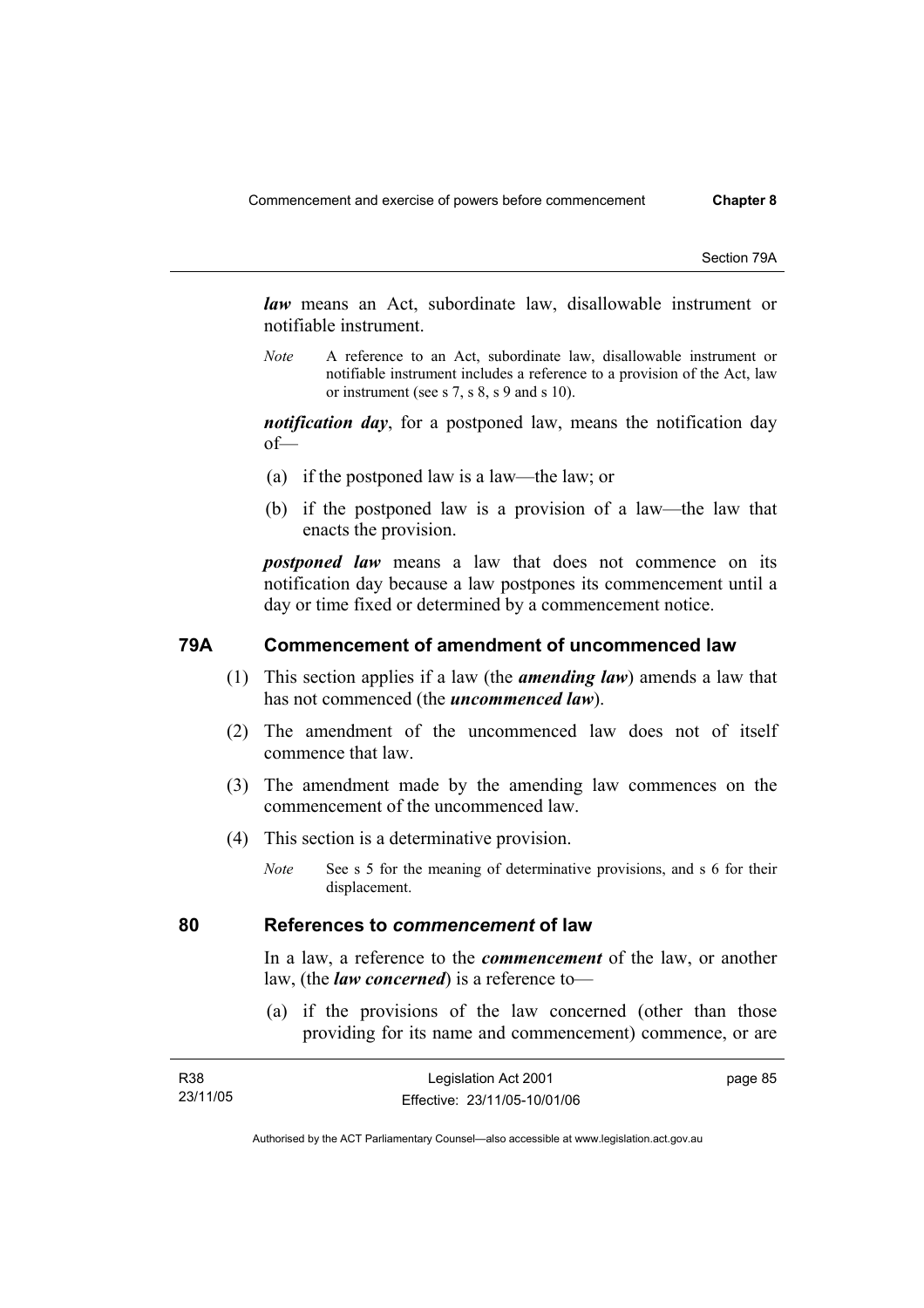#### **Chapter 8** Commencement and exercise of powers before commencement

#### Section 81

required to commence, on a single day or at a single time—the commencement of the remaining provisions; or

- (b) if paragraph (a) does not apply and the reference is in a provision of the law concerned—the commencement of the provision; or
- (c) in any other case—the commencement of the relevant provision of the law concerned.

## **81 Exercise of powers between notification and commencement**

- (1) This section applies to a power to make an appointment or statutory instrument, or to do anything else, in the following situations:
	- (a) the power is given by a law (the *authorising law*) that has been notified but has not commenced;
	- (b) the power is given by a law (the *authorising law*) as amended by another law (the *amending law*) and the laws have been notified, but all or any of them have not commenced.

### **Examples of powers to which section applies**

- 1 power to delegate a function
- 2 power to give or issue an approval, consent, licence, permit or other authority (however described)
- 3 power to make an acting appointment
- 4 power to issue guidelines
- *Note* An example is part of the Act, is not exhaustive and may extend, but does not limit, the meaning of the provision in which it appears (see s 126 and s 132).
- (2) To remove any doubt and without limiting subsection (1), this section applies to any of the following powers if the power is to be exercised in relation to an entity to be established by the authorising law or the authorising law as amended by the amending law:
	- (a) a power to make an appointment to the entity;

| page 86 | Legislation Act 2001         | R38      |
|---------|------------------------------|----------|
|         | Effective: 23/11/05-10/01/06 | 23/11/05 |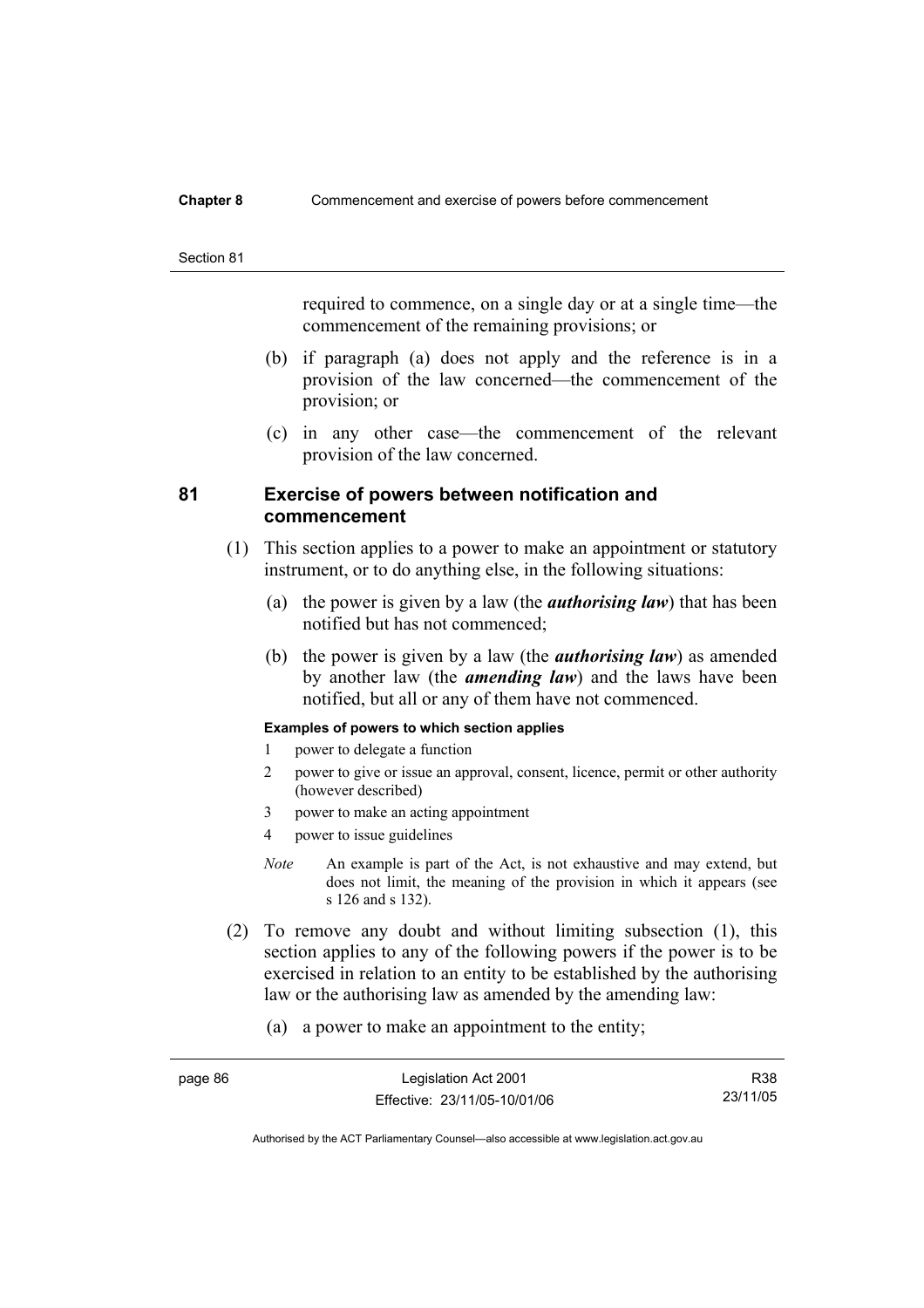- (b) a power to make a statutory instrument for the purposes of the entity;
- (c) a power to do anything else in relation to the entity.

#### **Example**

This section applies to powers under an authorising law to be exercised in relation to the conduct of an election for members of a board to be established as a corporation by the authorising law.

- *Note* An example is part of the Act, is not exhaustive and may extend, but does not limit, the meaning of the provision in which it appears (see s 126 and s 132).
- (3) The power may be exercised at any time even though the authorising law, or the authorising law and amending law (or either of them), is not in force at the time.
- (4) For the exercise of the power, the authorising law, or the authorising law and amending law, are taken to be in force at the time of the exercise of the power.
- (5) Also, anything else may be done under the power at any time for the purpose of bringing, or in relation to bringing, the authorising law, or the authorising law as amended by the amending law, into operation.
- (6) If an appointment or statutory instrument made under this section declares that this subsection applies to it, then, unless the appointment or instrument commences on a different date or at a different time under another provision of this chapter, the appointment or instrument commences on—
	- (a) for an appointment or statutory instrument that is a registrable instrument—the day after its notification day; or
	- (b) for any other appointment or statutory instrument—the day after the day it is made or, if it is required under an Act or statutory instrument to be approved (however described) by the

page 87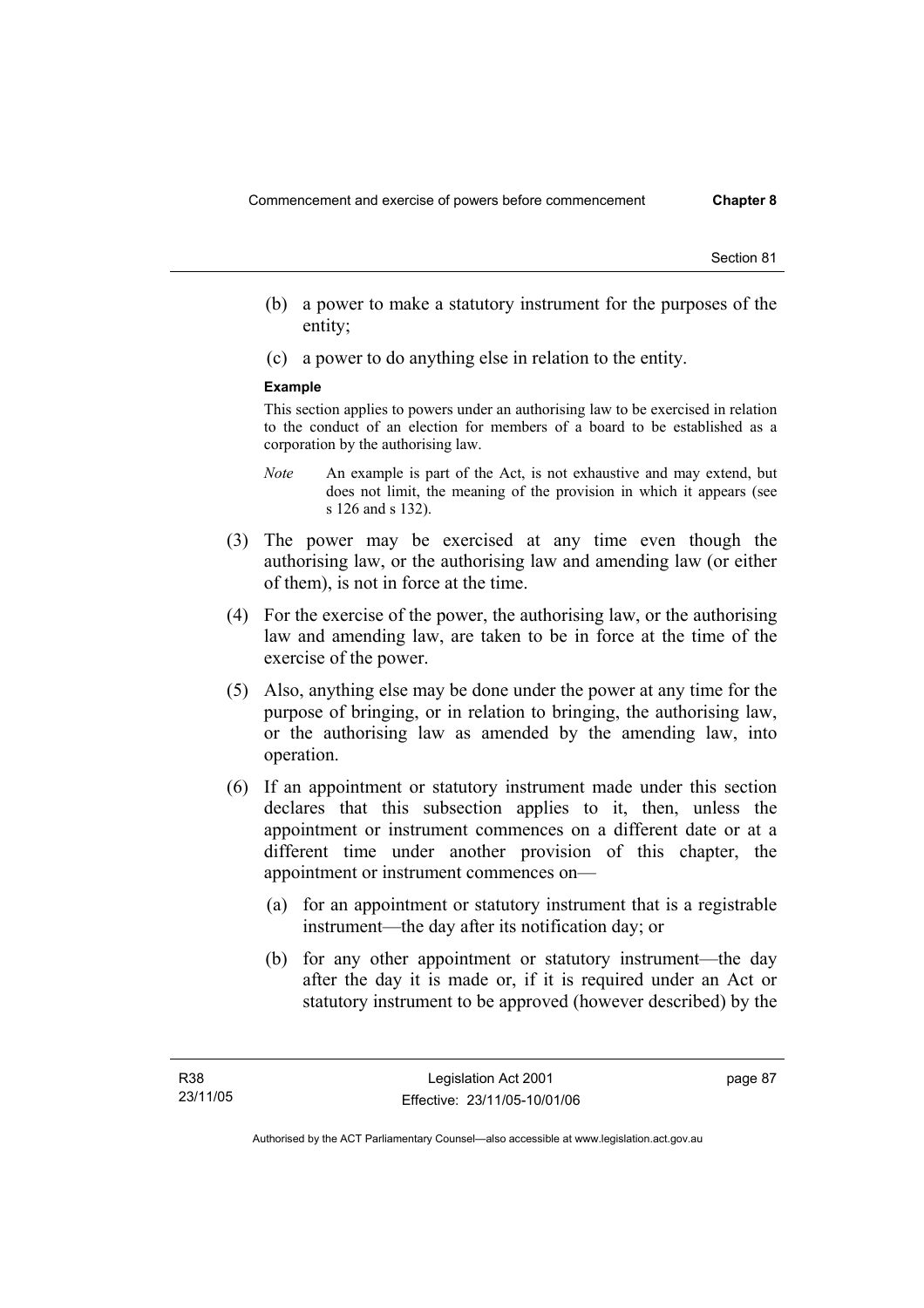#### **Chapter 8** Commencement and exercise of powers before commencement

Executive, a Minister or any other entity, the day after the day it is approved.

- (7) In any other case, an appointment or statutory instrument made under this section commences on the latest of the following:
	- (a) the commencement of the authorising law or, if subsection (1) (b) applies and the amending law commences after the authorising law, the commencement of the amending law;
	- (b) on the day or at the time the appointment or instrument would have commenced if it had not been made under this section.
- (8) In the application of this section to a statutory instrument that is not a registrable instrument, a reference to the instrument being *notified*  is a reference to the instrument being made or, if it is required under an Act or statutory instrument to be approved (however described) by the Executive, a Minister or any other entity, to the instrument being approved.
- (9) This section is a determinative provision.
	- *Note* See s 5 for the meaning of determinative provisions, and s 6 for their displacement.

page 88 Legislation Act 2001 Effective: 23/11/05-10/01/06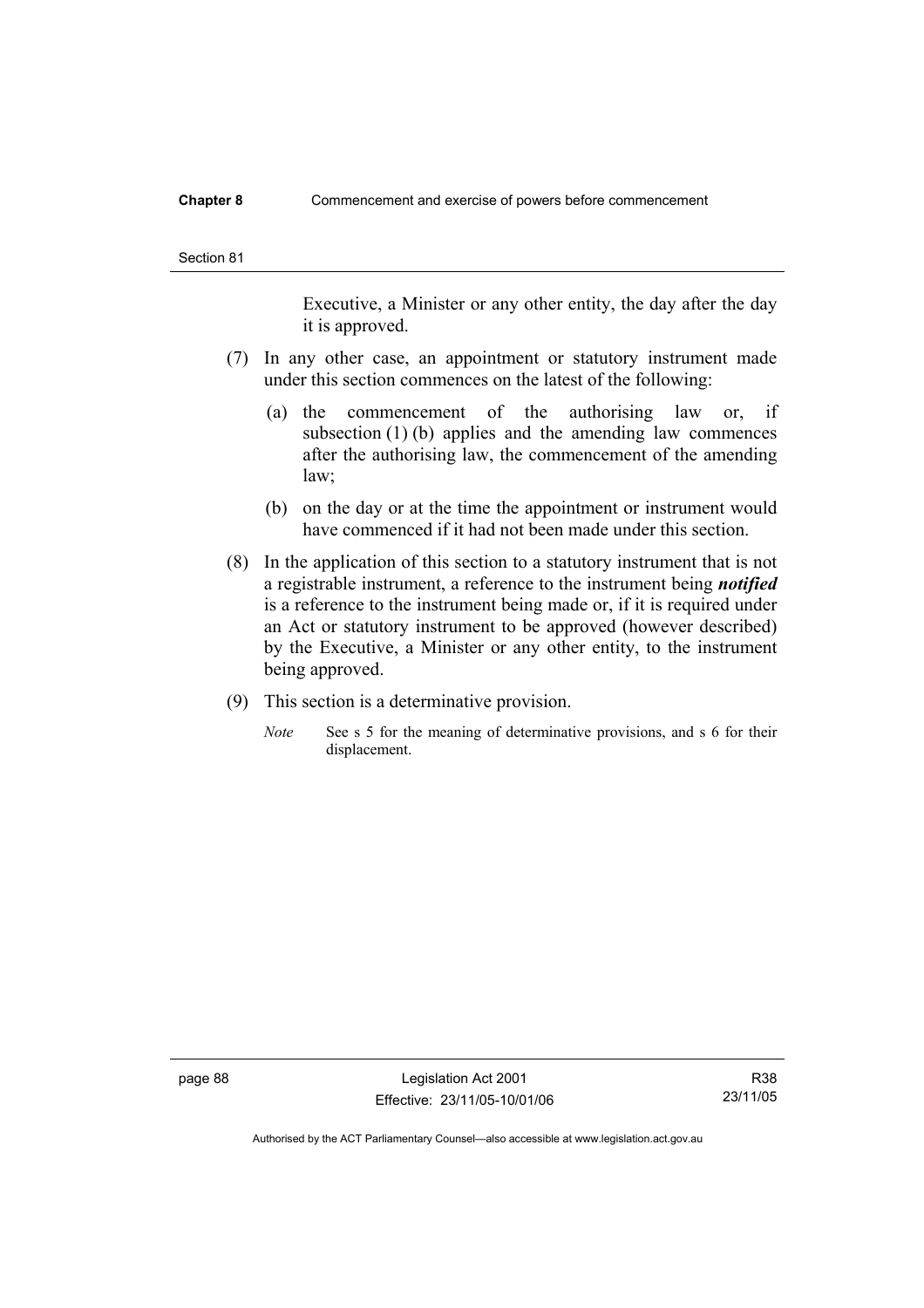# **Chapter 9 Repeal and amendment of laws**

# **Part 9.1 General**

## **82 Definitions for ch 9**

In this chapter:

*amend* includes modify.

*law* means an Act or statutory instrument.

*Note* A reference to an Act or statutory instrument includes a reference to a provision of the Act or instrument (see s 7 and s 13).

*repeal* includes lapse and expire.

## **83 Consequences of amendment of statutory instrument by Act**

- (1) If an Act amends a statutory instrument, the instrument may be amended or repealed as if the amendment had been made by another statutory instrument of that kind.
- (2) This section is a determinative provision.
	- *Note* See s 5 for the meaning of determinative provisions, and s 6 for their displacement.

## **84 Saving of operation of repealed and amended laws**

- (1) The repeal or amendment of a law does not—
	- (a) revive anything not in force or existing when the repeal or amendment takes effect; or
	- (b) affect the previous operation of the law or anything done, begun or suffered under the law; or

| R38      | Legislation Act 2001         | page 89 |
|----------|------------------------------|---------|
| 23/11/05 | Effective: 23/11/05-10/01/06 |         |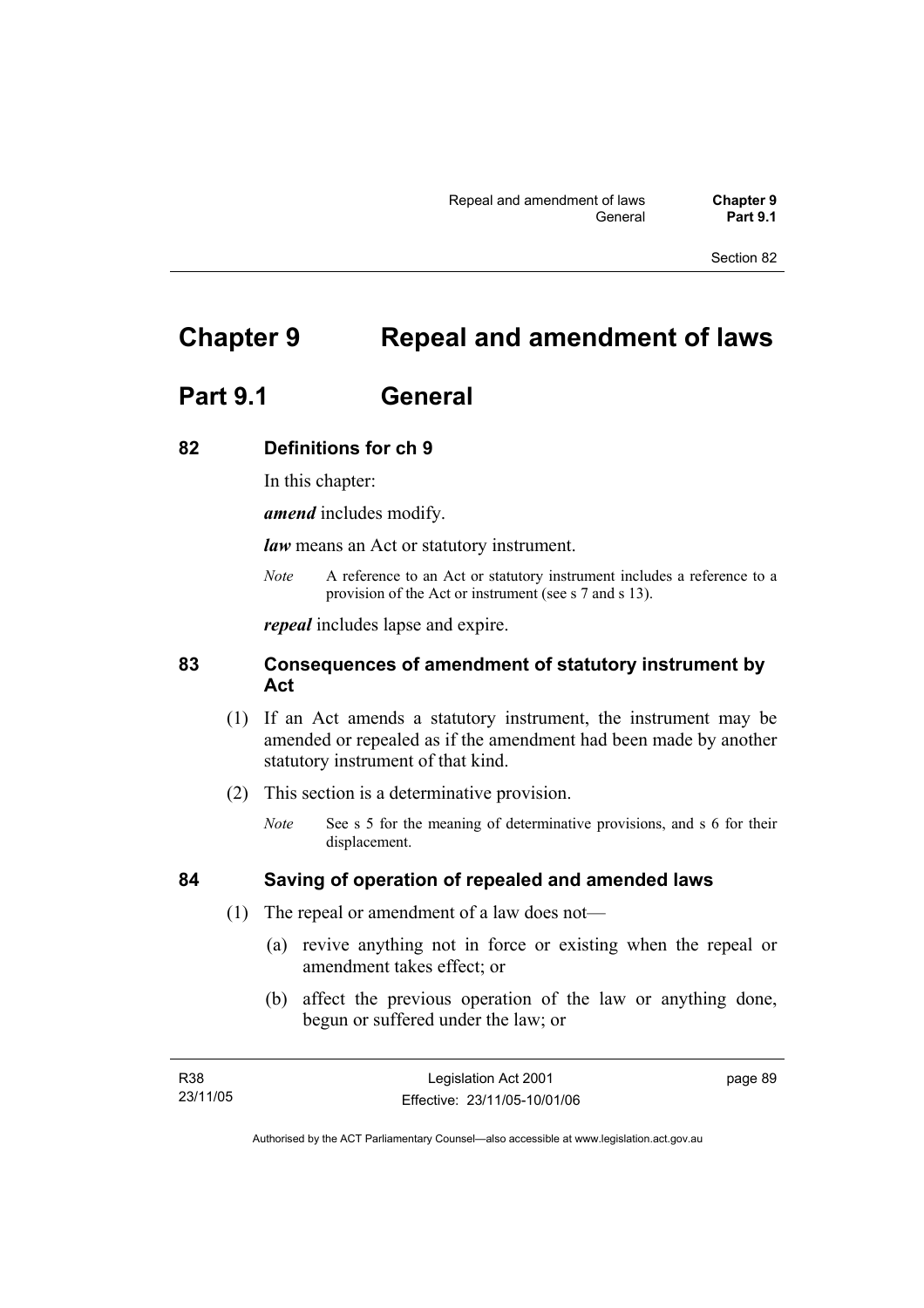| <b>Chapter 9</b> | Repeal and amendment of laws |
|------------------|------------------------------|
| <b>Part 9.1</b>  | General                      |

- (c) affect an existing right, privilege or liability acquired, accrued or incurred under the law.
- (2) An investigation, proceeding or remedy in relation to an existing right, privilege or liability under the law may be started, exercised, continued or completed, and the right, privilege or liability may be enforced and any penalty imposed, as if the repeal or amendment had not happened.
- (3) Without limiting subsections (1) and (2), the repeal or amendment of a law does not affect—
	- (a) the proof of anything that has happened; or
	- (b) any right, privilege or liability saved by the law.
- (4) This section does not limit any other provision of this chapter and is in addition to any provision of the law by which the repeal or amendment is made.
- (5) This section is a determinative provision.
	- *Note* See s 5 for the meaning of determinative provisions, and s 6 for their displacement.
- (6) In this section:

*liability* includes liability to penalty for an offence against the law.

*penalty* includes punishment and forfeiture.

*privilege* includes immunity.

*right* includes capacity, interest, status and title.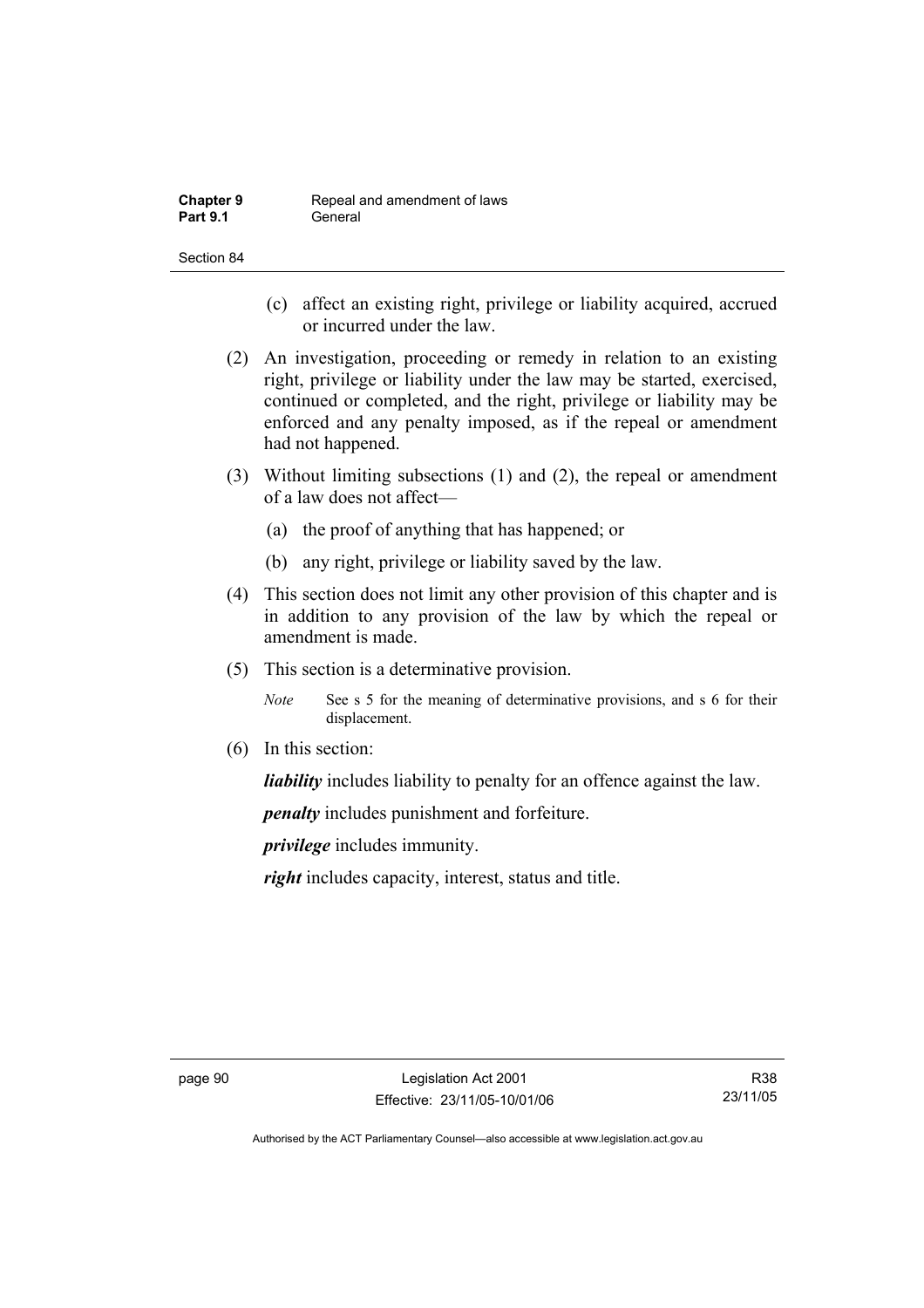Section 84A

## **84A Creation of offences and changes in penalties**

- (1) If a law makes an act or omission an offence, the act or omission is only an offence if done or not done after the law commences.
- (2) If a law increases the maximum or minimum penalty, or the penalty, for an offence, the increase applies only to an offence committed after the law commences.
- (3) If a law reduces the maximum or minimum penalty, or the penalty, for an offence, the reduction applies to an offence committed before or after the law commences, but does not affect any penalty imposed before the law commences.
- (4) In this section:

*law* means an Act or subordinate law.

- *Note* A reference to an Act or statutory instrument includes a reference to a provision of the Act or instrument (see s 7 and s 8).
- (5) This section is a determinative provision.
	- *Note* See s 5 for the meaning of determinative provisions, and s 6 for their displacement.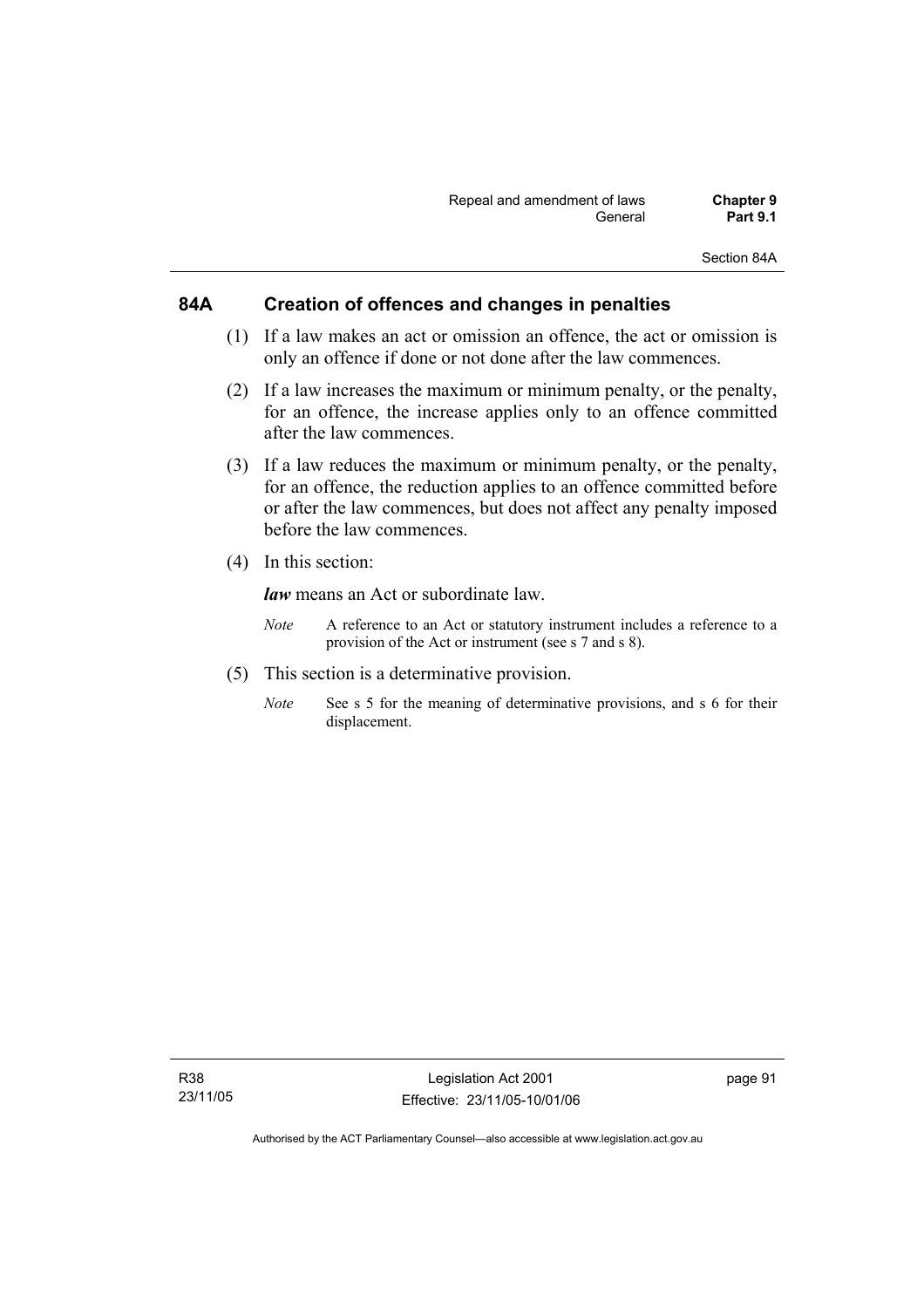**Chapter 9 Repeal and amendment of laws**<br>**Part 9.2 Repeal** Repeal

Section 85

# **Part 9.2 Repeal**

## **85 When repeal takes effect**

- (1) This section applies if a law is repealed on a day.
- (2) If the law is remade on that day (with or without changes), the repeal takes effect when the remade law commences.

 (3) If the law is not remade on that day (with or without changes), the law continues in force until the end of the day and the repeal takes effect at midnight on the day.

## **86 Repealed and amended laws not revived on repeal of repealing and amending laws**

 (1) If a law (the *first law*) is repealed by another law (the *other law*), the first law is not revived only because the other law is repealed.

#### **Examples**

- 1 Act A repeals Act B. Act A is repealed. The repeal of Act A does not revive Act B.
- 2 Act A repeals Act B. Act A is automatically repealed under this Act, section 89 (Automatic repeal of certain laws and provisions). The repeal of Act A does not revive Act B.
- *Note* An example is part of the Act, is not exhaustive and may extend, but does not limit, the meaning of the provision in which it appears (see s 126 and s 132).

page 92 Legislation Act 2001 Effective: 23/11/05-10/01/06

*Note* Under s 74, if a law commences on a day, it commences at the beginning of the day unless otherwise provided.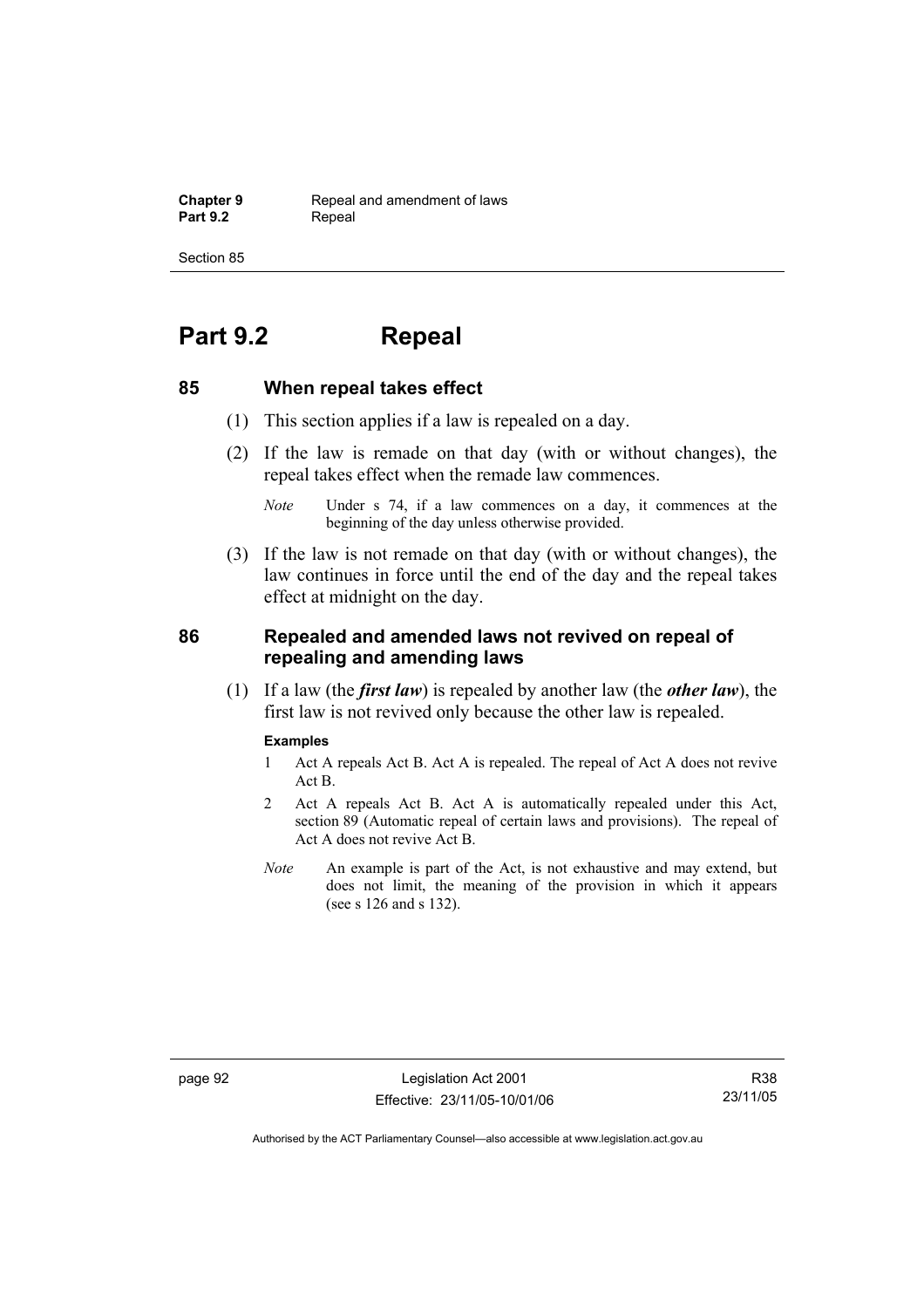(2) If a law (the *first law*) is amended by another law (the *other law*), the continuing operation of the amendments made by the other law is not affected only because the other law is repealed and, in particular, the first law is not revived in the form in which it was in before the amendments took effect only because of the repeal.

## **Examples**

- 1 Act A amends Act B. Act A is repealed after it has commenced by a later Act C. The amendments made by Act A continue to operate, even though Act A has been repealed.
- 2 Act A amends Act B. Act A is automatically repealed under this Act, section 89. The amendments made by Act A continue to operate, even though Act A has been repealed.
- (3) This section does not limit any other provision of this chapter and is in addition to any provision of the law by which the repeal is made.
- (4) This section is a determinative provision.
	- *Note* See s 5 for the meaning of determinative provisions, and s 6 for their displacement.
- (5) In this section:

*amended* does not include modified.

*law* includes a rule of the common law (including equity).

## **Examples**

- 1 a common law offence
- 2 a common law rule of practice or procedure
- 3 a right to equitable relief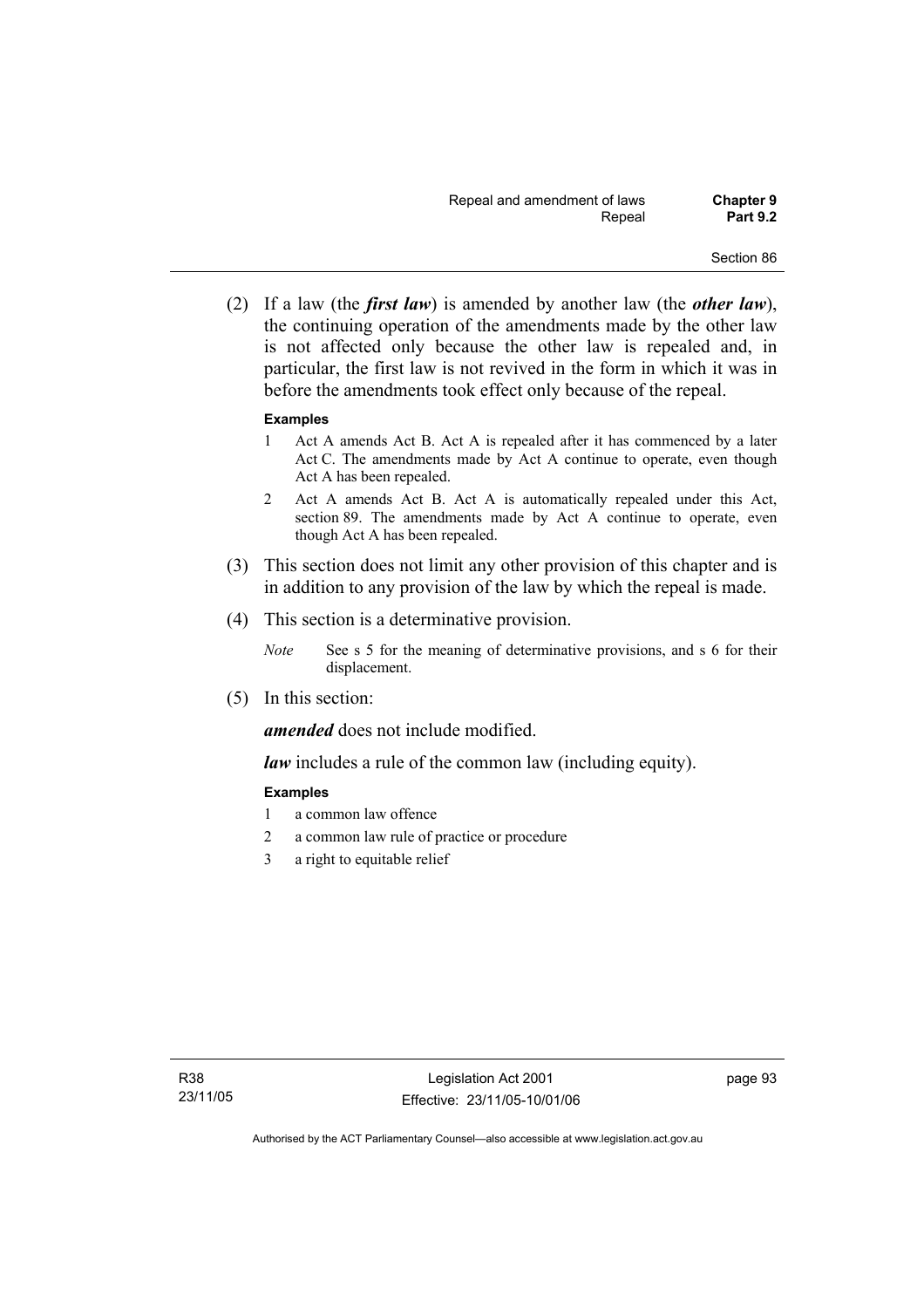| <b>Chapter 9</b> | Repeal and amendment of laws |
|------------------|------------------------------|
| <b>Part 9.2</b>  | Repeal                       |

# **87 Commencement not undone if repealed**

- (1) If a provision of a law providing for the commencement of the law is repealed after the law has commenced, the repeal of the provision does not affect the continuing operation of the law.
- (2) If a commencement notice providing for the commencement of a law is repealed after the law has commenced, the repeal of the notice does not affect the continuing operation of the law.
- (3) This section does not limit any other provision of this chapter and is in addition to any provision of the law by which the repeal is made.
- (4) This section is a determinative provision.
	- *Note* See s 5 for the meaning of determinative provisions, and s 6 for their displacement.

# **88 Repeal does not end effect of transitional laws etc**

- $(1)$  If a law—
	- (a) declares something for a transitional purpose (whether or not the law is expressed to be made for that purpose); or
	- (b) validates something that is or may be invalid; or
	- (c) declares something for a purpose that is consequential on a declaration mentioned in paragraph (a) or a validation mentioned in paragraph (b) (whether or not the law is expressed to be made for a purpose of that kind);

the declaratory or validating effect of the law does not end only because of the repeal of the law.

## **Examples for par (a)**

1 a provision stating that an existing licence under a repealed Act is taken to be a licence of a particular kind under another Act and authorising the imposition of conditions under the other Act

R38 23/11/05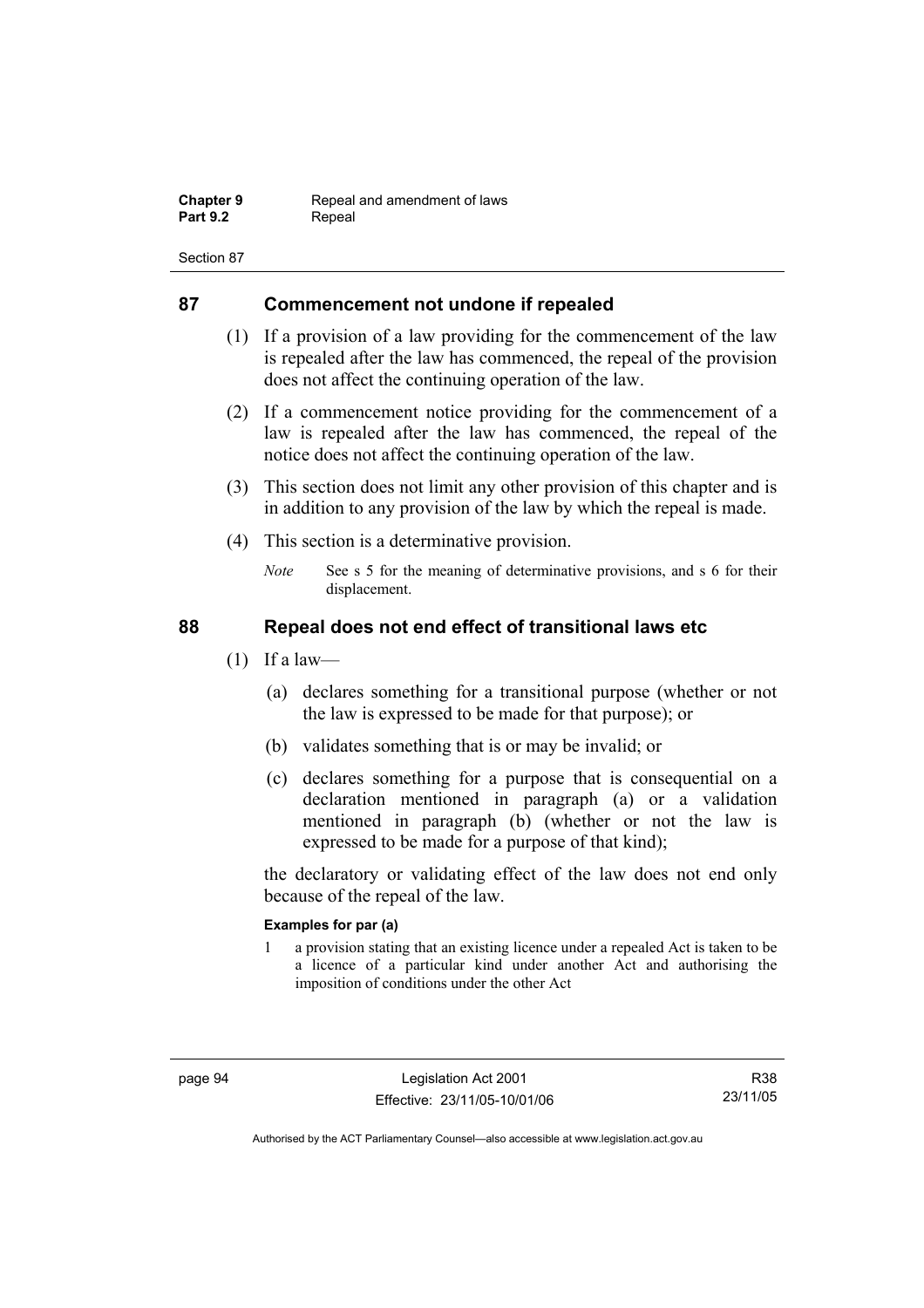2 a provision stating that a provision applies to certain applications made before the commencement of an amendment or only to applications made after the commencement of an amendment

### **Example for par (b)**

a provision declaring an instrument to have been validly made and acts done in reliance on the instrument to have been validly done

### **Example for par (c)**

a provision stating that an instrument that is declared valid is taken to have been amended in a particular way

- *Note* An example is part of the Act, is not exhaustive and may extend, but does not limit, the meaning of the provision in which it appears (see s 126 and s 132).
- (2) Subsection (1) does not apply to a declaration or validation that is made by a law modifying another law.
- (3) If a law (the *savings law*) declares a law (the *declared law*) to be a law to which this section applies—
	- (a) the effect of the declared law does not end only because of its repeal; and
	- (b) the effect of the savings law does not end only because of its repeal.
- (4) A declaration may be made for subsection (3) about a law whether or not the Act is a law to which subsection (1) applies.
- (5) A declaration made for subsection (3) about a law does not imply that, in the absence of a declaration about it, another law is not a law to which this section applies.
- (6) This section does not limit any other provision of this chapter and is in addition to any provision of the law by which the repeal is made.
- (7) This section is a determinative provision.
	- *Note* See s 5 for the meaning of determinative provisions, and s 6 for their displacement.

page 95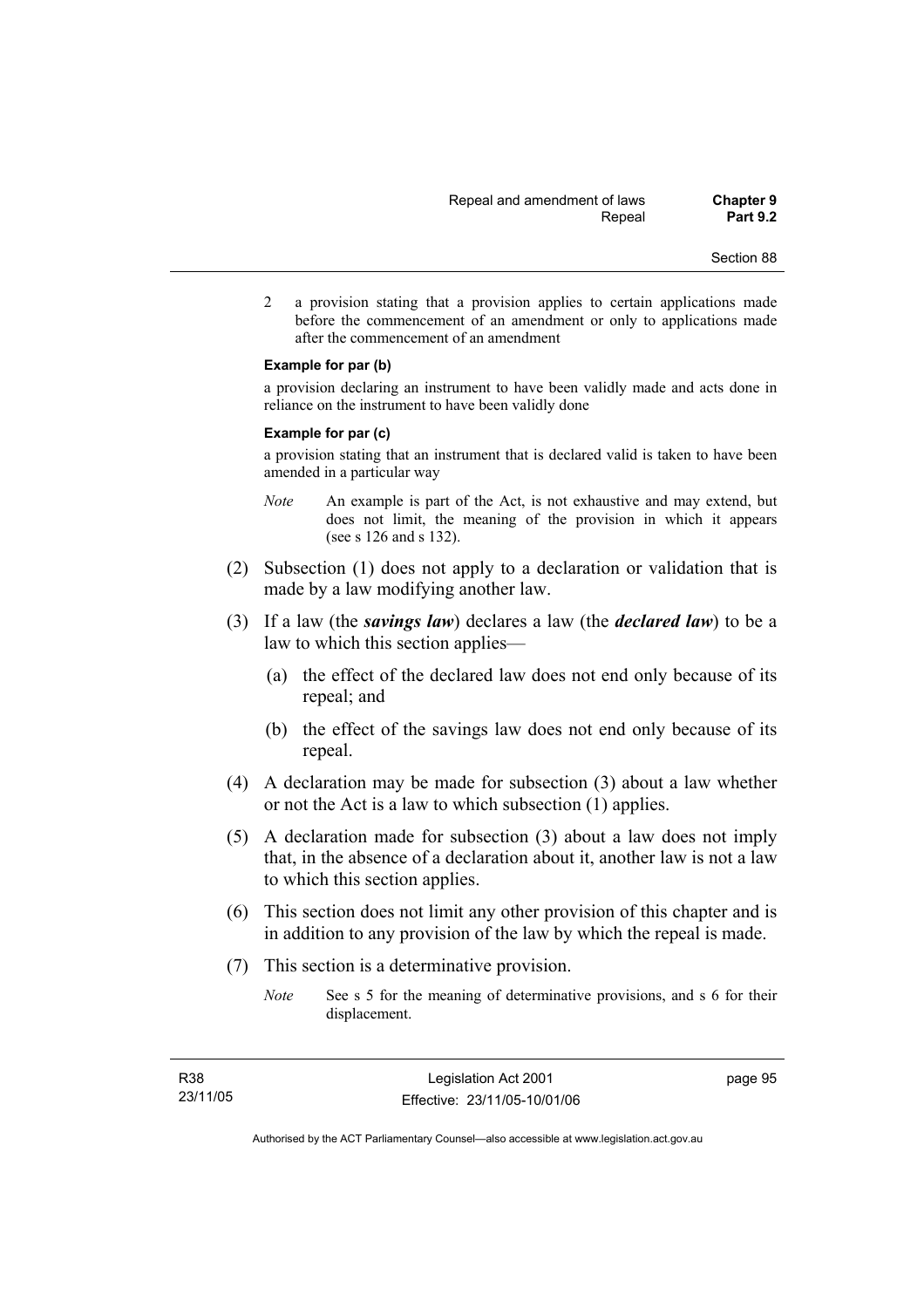# **89 Automatic repeal of certain laws and provisions**

- (1) An amending law is automatically repealed on the day after all of its provisions have commenced.
- (2) An appropriation Act is automatically repealed on the last day of the financial year for which it makes appropriations.
- (3) An amending provision of a law is automatically repealed immediately after all of the amendments and repeals made by it (or to which it relates) have commenced.
- (4) A commencement provision of a law is automatically repealed immediately after all of the provisions of the law have commenced.
- (5) A commencement notice is automatically repealed on the day after the day, or the last of the days, fixed or otherwise determined by the notice for the commencement of a law.
- (6) If an instrument making, or evidencing, an appointment (including an acting appointment) is a registrable instrument, the instrument is automatically repealed—
	- (a) on the day the appointment ends; or
	- (b) if the instrument makes 2 or more appointments that end on different days—on the day the last-ending appointment ends.
- (7) A repeal under this section has effect for all purposes, including, for example, any other provisions of this chapter about repeals.
- (8) If apart from this subsection a law would be automatically repealed on a day that is earlier than its notification day, the law is instead automatically repealed on the day after its notification day.
- (9) In the application of subsection (8) to a statutory instrument that is not a registrable instrument, a reference to the instrument's *notification day* is a reference to the day after the day it is made or, if it is required under an Act or statutory instrument to be approved

R38 23/11/05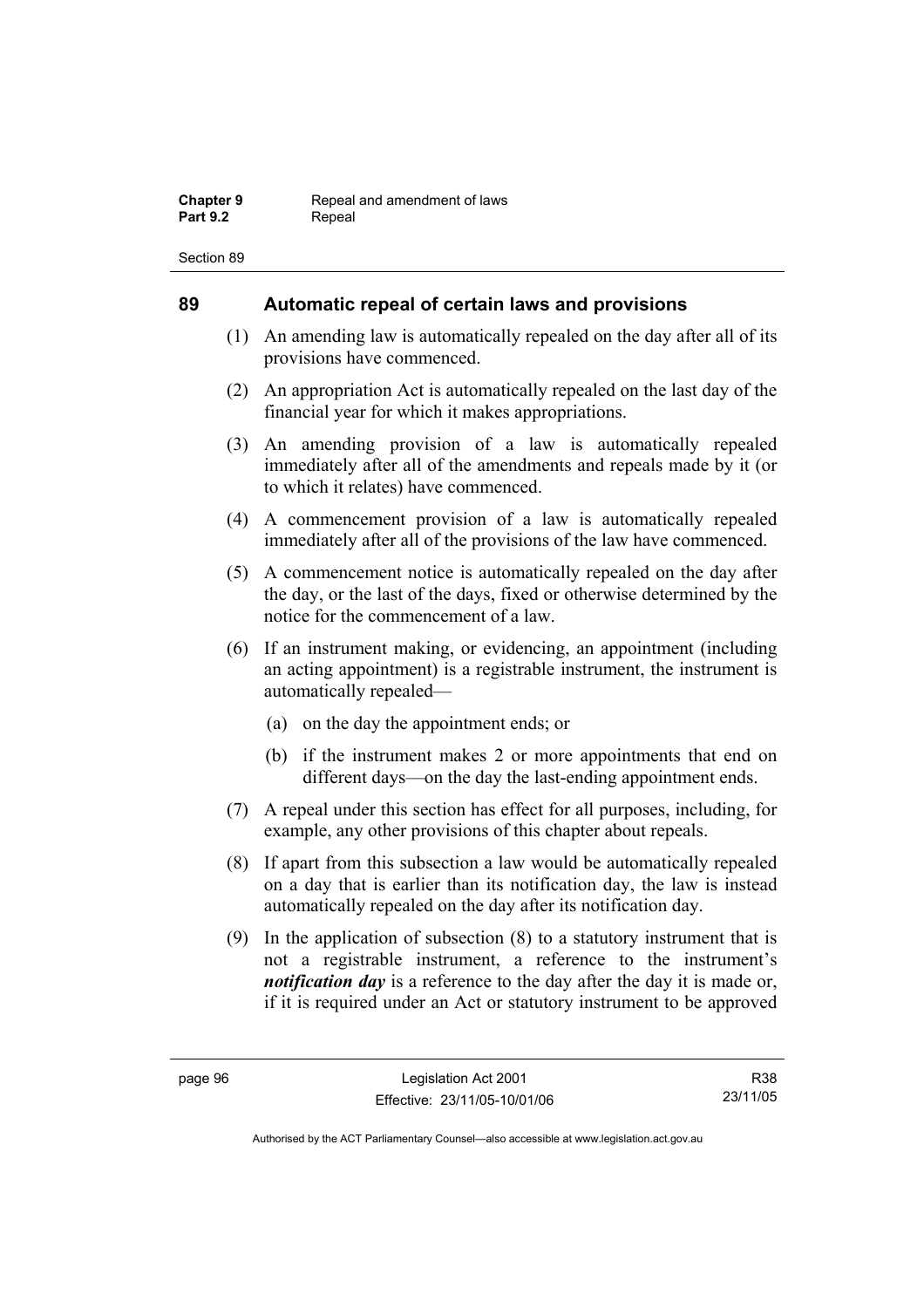(however described) by the Executive, a Minister or any other entity, the day after the day it is approved.

- (10) This section does not limit any other provision of this chapter.
- (11) This section is a determinative provision.
	- *Note* See s 5 for the meaning of determinative provisions, and s 6 for their displacement.
- (12) In this section:

*amend* does not include modify.

*amending law* means a law that consists only of provisions of the following kinds:

- (a) for an Act—the Act's long title;
- (b) a preamble or recital (however described);
- (c) a provision about the law's name;
- (d) a provision about the law's commencement;
- (e) a provision about the purposes of the law or any of its provisions;
- (f) a provision about the effect of notes;

- (g) a provision providing for the amendment or repeal of a law (including a provision identifying the amended or repealed law);
- (h) a provision declaring a law to be a law to which section 88 (Repeal does not end effect of transitional laws etc) applies;
- (i) a provision about the renumbering of a law;

page 97

*Note* A note itself is not part of an Act or statutory instrument (see s 127).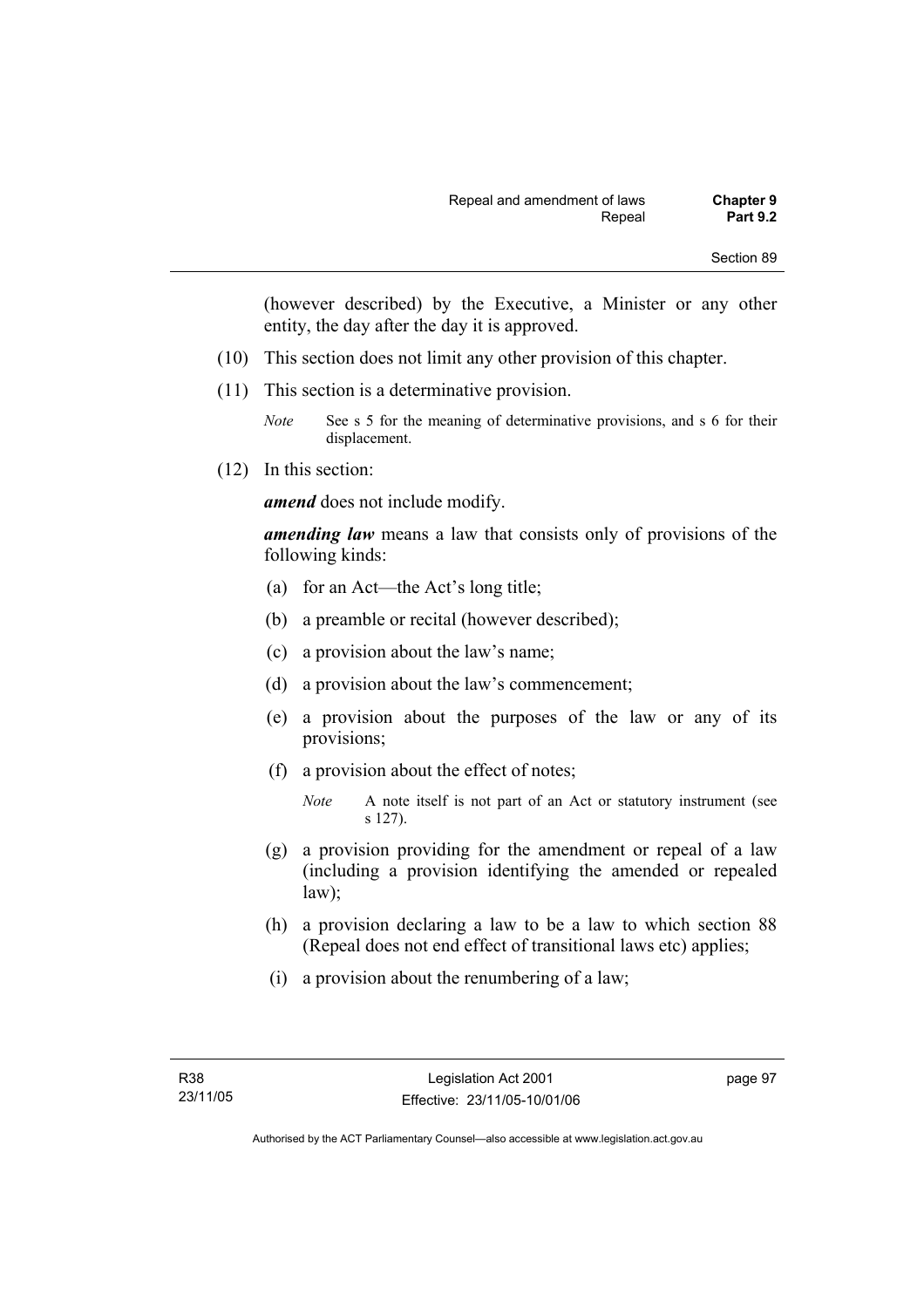**Chapter 9 Repeal and amendment of laws**<br>**Part 9.2 Repeal** Repeal

Section 89

 (j) a provision authorising or requiring something to be done under chapter 11 (Republication of Acts and statutory instruments).

# **Example for par (e)**

an objects provision

*amending provision*, of a law, means a provision of the law that only amends or repeals a law, and includes—

- (a) any other provision (for example, a schedule) of the law that only identifies the law amended or repealed; and
- (b) any other provision (for example, a part heading) of the law that only identifies (or groups) provisions that are amended or repealed.

*appropriation Act*—see the *Financial Management Act 1996*, dictionary.

*commencement provision*, of a law, means a provision of the law that only provides for the commencement of the law.

### **Example 1 for s 89**

The *Hypothetical Amending Act 2002* repeals and amends a number of Acts. The Act contains the following provisions:

- a long title
- a provision about the Act's name
- a provision about the Act's commencement
- repealing provisions (that is, a provision stating that the Act repeals the Acts mentioned in schedule 1 and a schedule (schedule 1) setting out the names of the repealed Acts)
- amending provisions (that is, a provision stating that the Act amends the Acts mentioned in schedule 2 and a schedule (schedule 2) setting out the amended Acts and the amendments of them)
- a provision about the application of this Act, section 88 (Repeal does not end effect of transitional laws etc) to a provision being repealed

page 98 Legislation Act 2001 Effective: 23/11/05-10/01/06

R38 23/11/05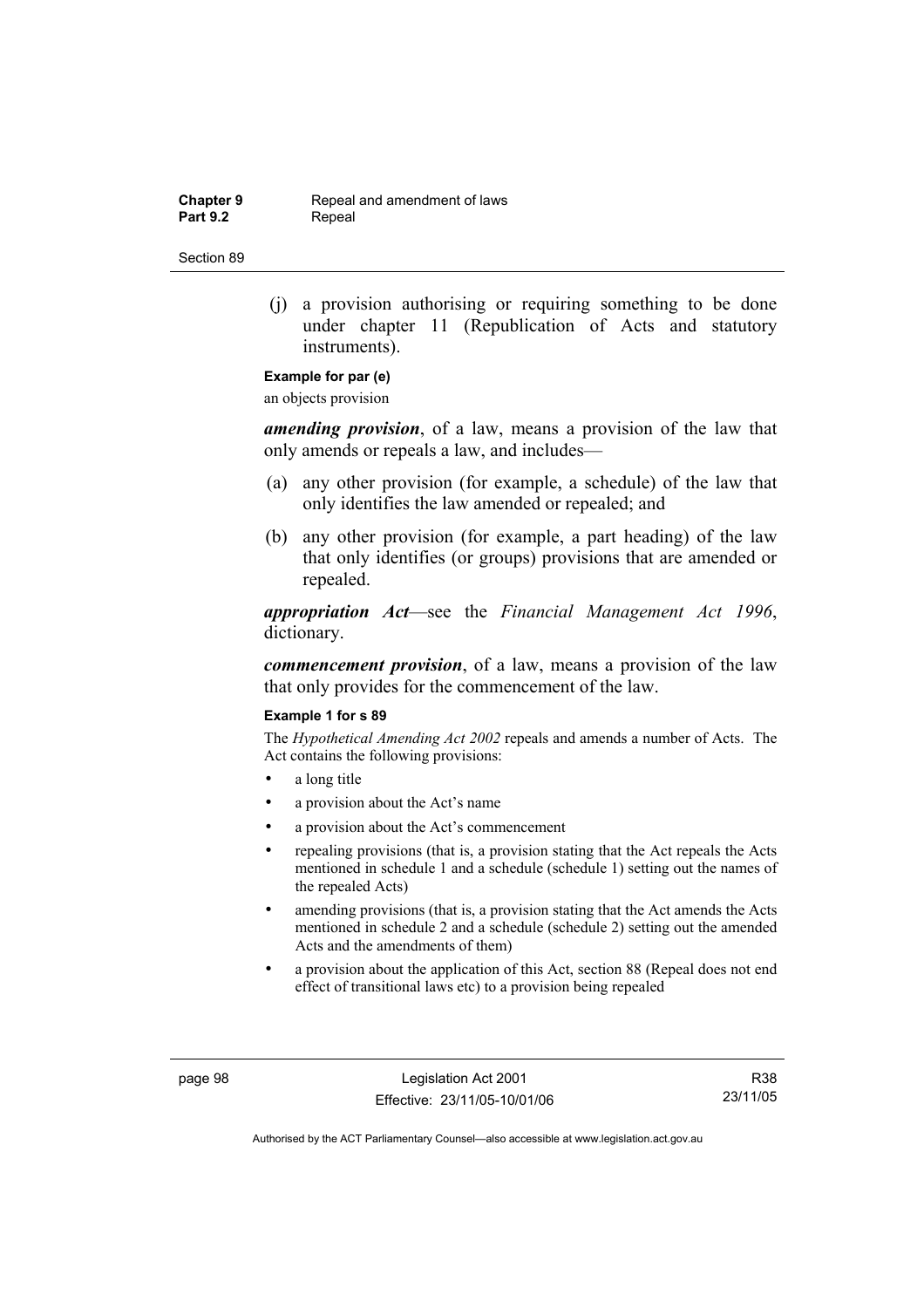• a provision requiring an amended Act (the *XYZ Act 1990*), or a provision of the *XYZ Act 1990*, to be renumbered in the next republication of the Act under this Act.

The Act contains no other provisions. Its repealing provisions, and its other provisions apart from the naming provision, the commencement provision and the amending provisions, commence on the day after its notification day, 22 March 2002. Its amending provisions commence on a date fixed by the Minister by written notice, 12 April 2002. The Act is automatically repealed under section 89 on the day after all of its provisions have commenced, 13 April 2002.

#### **Example 2 for s 89**

The *Example Act 2001* contains provisions establishing a new licensing scheme. It also amends several Acts and repeals others. Because it contains the scheme provisions, it is not an amending law covered by subsection (1). It is, therefore, not automatically repealed under section 89.

### **Example 3 for s 89—see s (12), def** *amending provision*

The *Plant Diseases Act 2003* (hypothetical), part 6 is as follows:

### **Part 6 Repeals and consequential amendment**

**42 Repeal of Plant Diseases Act 1934**

The *Plant Diseases Act 1934* A1934-21 is repealed.

- **43 Repeal of Plant Diseases Regulation 1938** The *Plant Diseases Regulation 1938* (made on 11 February 1938) is repealed.
- **44 Administrative Decisions (Judicial Review) Act 1989, schedule 1, new item 6**  *insert* 
	- 6 This Act does not apply to decisions of the Minister under the *Plant Diseases Act 2003*, part 3 (Measures for the control of diseases and pests).

Under the definition of *amending provision*, the heading to part 6, as well as the contents of part 6, are automatically repealed under section 89.

*Note* An example is part of the Act, is not exhaustive and may extend, but does not limit, the meaning of the provision in which it appears (see s 126 and s 132).

page 99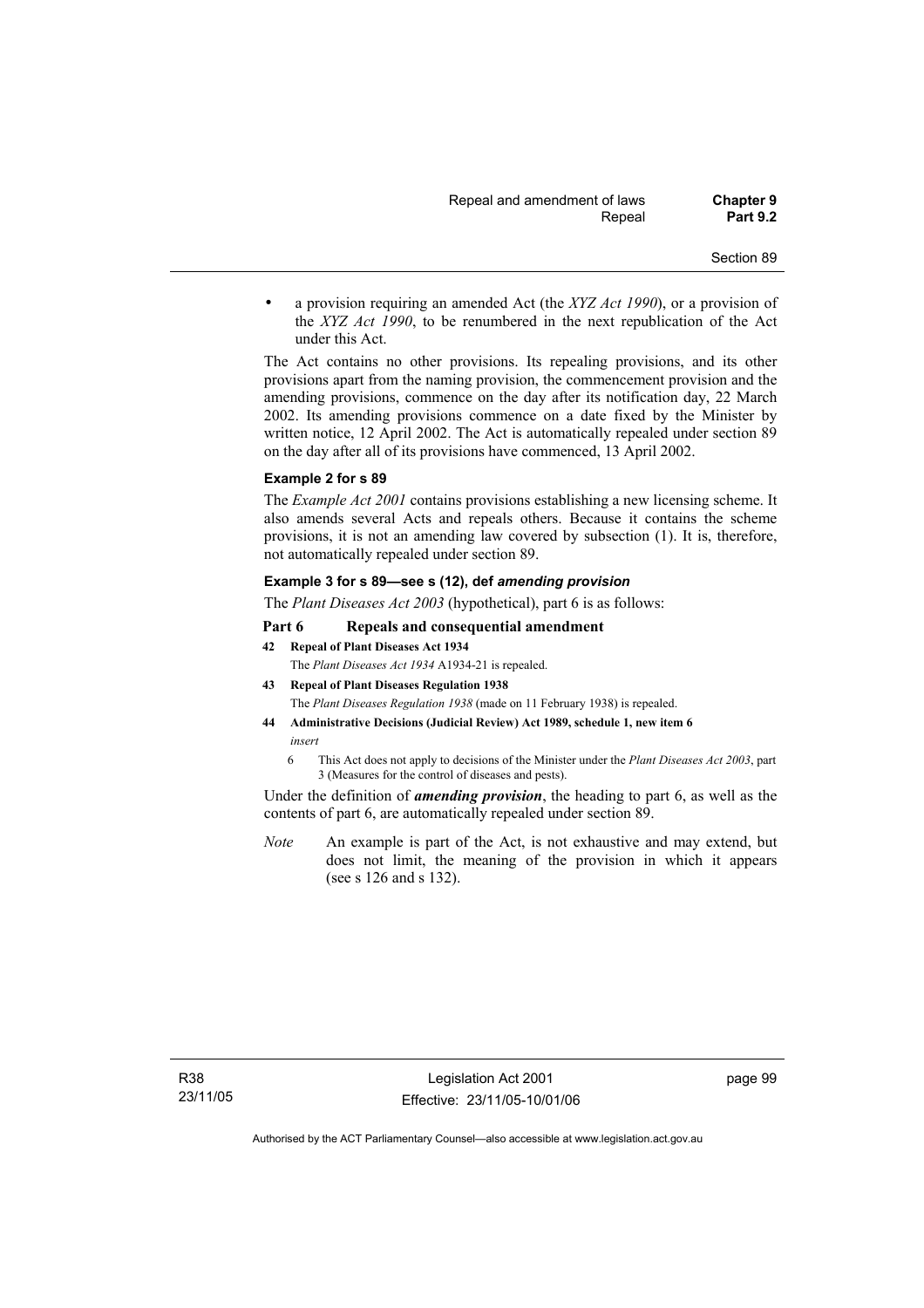**Chapter 9 Repeal and amendment of laws**<br>**Part 9.3 Amendment** Amendment

Section 90

# **Part 9.3 Amendment**

## **90 Law and amending laws to be read as one**

A law and all laws amending it are to be read as one.

## **91 Insertion of provisions by amending law**

- (1) This section applies if a law (the *amending law*) amends another law (the *amended law*) by inserting any of the following provisions, and does not exactly specify the position in the amended law where it is to be inserted:
	- (a) a chapter, part, division, subdivision, section or subsection (an *inserted chapter, part, division, subdivision, section* or *subsection*);
	- (b) a paragraph (an *inserted paragraph*);
	- (c) a subparagraph (an *inserted subparagraph*);
	- (d) a sub-subparagraph (an *inserted sub-subparagraph*);
	- (e) a definition (an *inserted definition*);
	- (f) any other provision (a *miscellaneous inserted provision*).
- (2) An inserted chapter, part, division, subdivision, section or subsection is inserted in the appropriate numerical or alphanumerical position in the amended law.
- (3) An inserted paragraph is inserted in the appropriate alphabetical position in the amended law.
- (4) An inserted subparagraph is inserted in the appropriate numerical or alphanumerical position in the amended law.
- (5) An inserted sub-subparagraph is inserted in the appropriate alphabetical position in the amended law.

| page 100 | Legislation Act 2001         | R38      |
|----------|------------------------------|----------|
|          | Effective: 23/11/05-10/01/06 | 23/11/05 |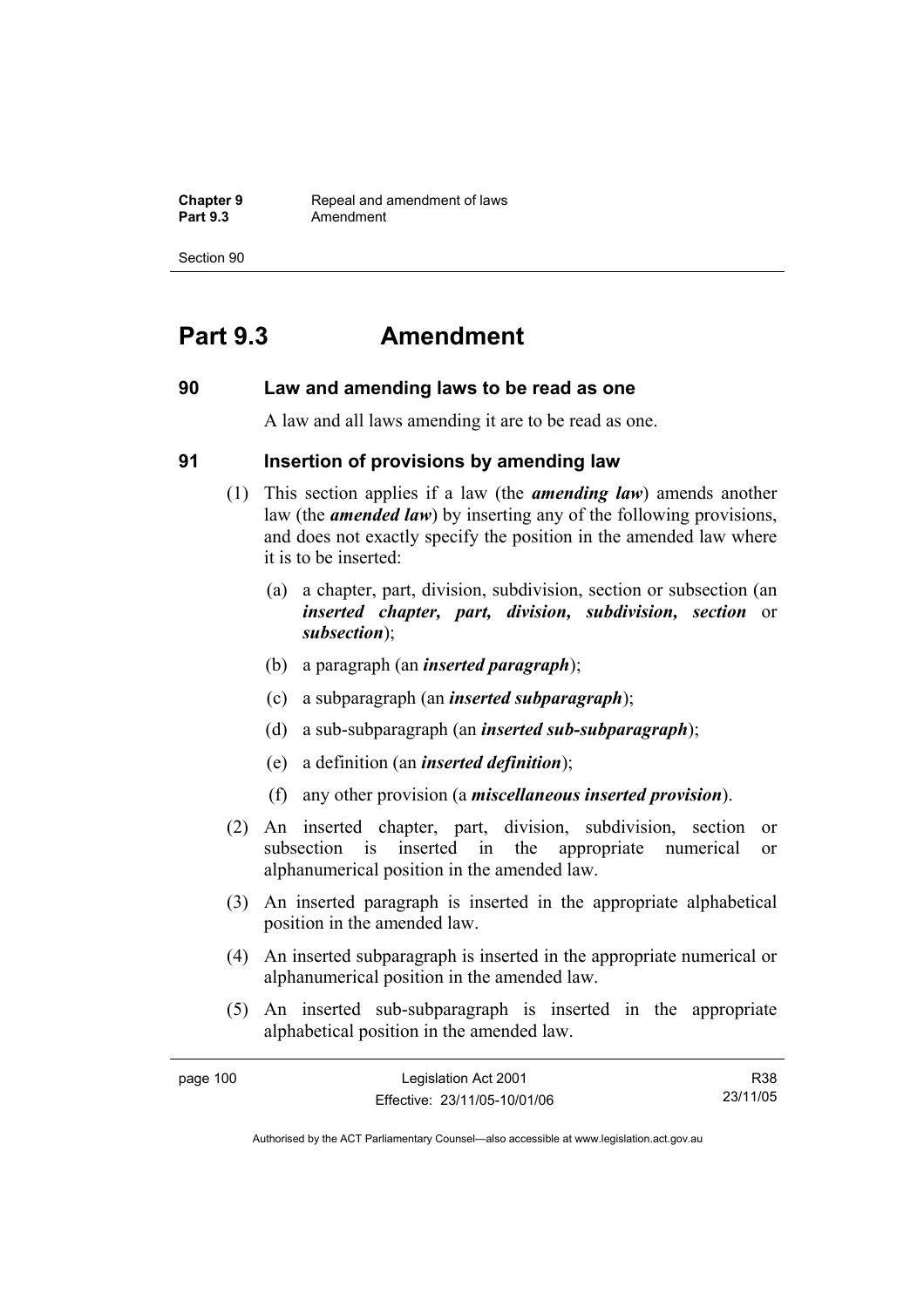- (6) An inserted definition is inserted in the appropriate alphabetical position (worked out on a letter-by-letter basis) in a series of definitions in the amended law.
- (7) A miscellaneous inserted provision is inserted in the appropriate position in the amended law.
- (8) In applying this section to a law that is divided otherwise than into sections, a reference to a section or subsection is a reference to a corresponding provision of the law.
- (9) In working out the appropriate position where a provision is to be inserted in the amended law, regard may be had to the following:
	- (a) the provision number or letter;
	- (b) the heading of the relevant amending provision of the amending Act;
	- (c) any other amendments in the amending law including the order of amendments;
	- (d) anything else in the amending law or amended law;
	- (e) current legislative drafting practice.

## **Examples**

- 1 If a part numbered '3' is to be inserted into an amended law with an existing sequence of parts 'part 1—part 2—part 4', inserted part 3 is inserted between parts 2 and 4.
- 2 If a division numbered '2.2A' is to be inserted into an amended law with an existing sequence of divisions in part 2 'division 2.1—division 2.2 division 2.3', inserted division 2.2A is inserted between divisions 2.2 and 2.3.
- 3 If a section numbered '6AA' is to be inserted into an amended law with an existing sequence of sections 'section 6—section 6A—section 6B', inserted section 6AA is inserted between sections 6A and 6B.
- 4 If a section numbered '7A' is to be inserted (by an amending section headed 'New section 7A', with the command '*in division 2.2, insert*') into an amended law with an existing sequence 'section 7 [in division 2.2]—

page 101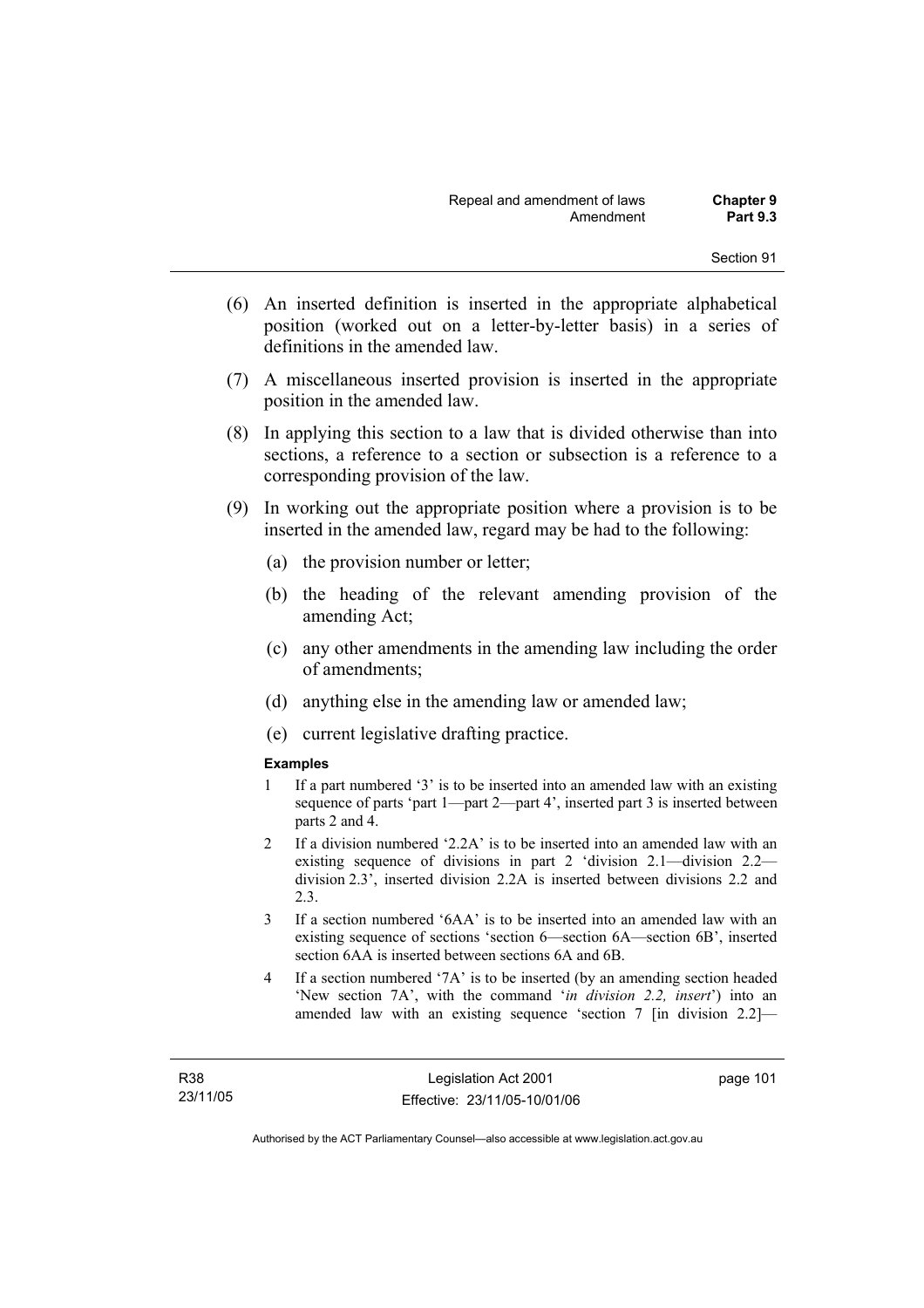### **Chapter 9 Repeal and amendment of laws**<br>**Part 9.3 Amendment** Amendment

#### Section 92

division 2.3 heading—section 8', inserted section 7A is inserted between section 7 and the division 2.3 heading (that is, at the end of division 2.2).

- 5 If a section numbered '7A' is to be inserted (by an amending section headed 'New section 7A', with the command '*in division 2.3, insert*') into an amended law with an existing sequence 'section 7 [in division 2.2] division 2.3 heading—section 8', inserted section 7A is inserted between the division 2.3 heading and section 8 (that is, at the beginning of division 2.3).
- *Note* An example is part of the Act, is not exhaustive and may extend, but does not limit, the meaning of the provision in which it appears (see s 126 and s 132).
- (10) This section is a determinative provision.
	- *Note* See s 5 for the meaning of determinative provisions, and s 6 for their displacement.
- (11) In this section:

*insert* includes relocate.

## **92 Amendment to be made wherever possible**

- (1) If a law amends another law—
	- (a) by omitting a word; or
	- (b) by substituting a word for another word; or
	- (c) by inserting a word before or after a particular word;

the amendment is to be made wherever possible in the other law.

## **Example**

The *XYZ Amendment Act 2002* is expressed to omit the word 'authorised' from the *ABC Act 1998*, section 20. The word 'authorised' is used once in the section 20 heading, 3 times in section 20 (1), twice in section 20 (3), once in an example to section 20 (4) and twice in a note to section 20 (5). The amendment omits each of those references to the word 'authorised'.

*Note* An example is part of the Act, is not exhaustive and may extend, but does not limit, the meaning of the provision in which it appears (see s 126 and s 132).

page 102 Legislation Act 2001 Effective: 23/11/05-10/01/06

R38 23/11/05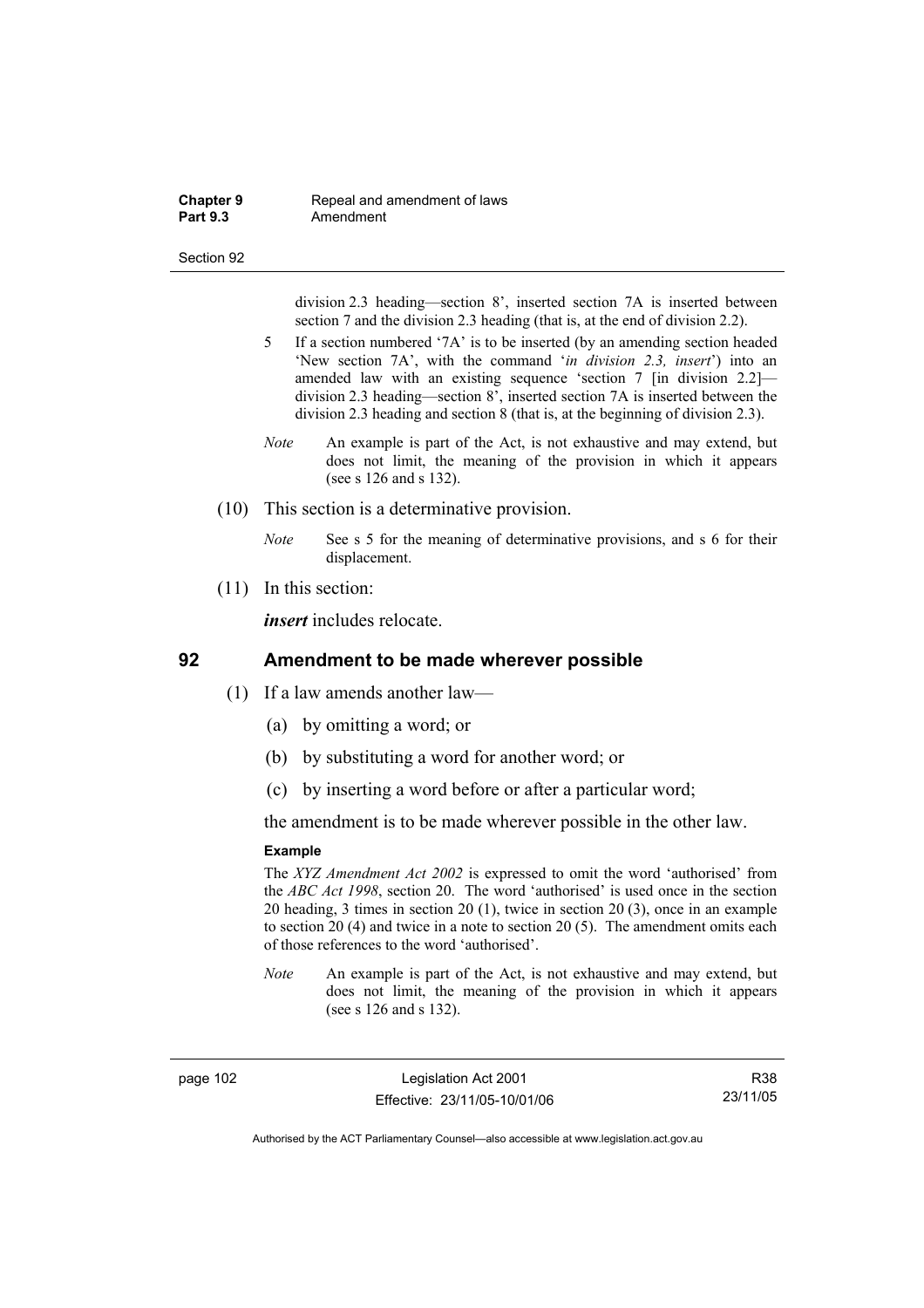- (2) This section is a determinative provision.
	- *Note* See s 5 for the meaning of determinative provisions, and s 6 for their displacement.

# **93 Provisions included in another provision for amendment purposes**

- (1) This section applies for the purpose of amending a law.
- (2) The heading to a chapter, part, division, subdivision, schedule, dictionary, section or any other provision of the law forms part of the provision to which it is a heading.
- (3) An example at the end of a provision of the law is part of the provision unless the example is expressed in a way that indicates that it applies only to another provision.
- (4) A note at the end of a provision of the law is taken, for this section, to be part of the provision unless the note is expressed in a way that indicates that it applies only to another provision.
- (5) However, a note in a law is not, for any other purpose, part of the law.

*Note* Section 127 (Material that is not part of Act or statutory instrument) deals with the status of notes.

- (6) A penalty at the end of a subsection of the law—
	- (a) is part of the subsection unless the penalty is expressed in a way that indicates that it applies only to other subsections of the section; or
	- (b) if the penalty is expressed in a way that indicates that it applies only to other subsections—is part of the section.
- (7) A penalty at the end of a section of the law that is not divided into subsections is part of the section.

page 103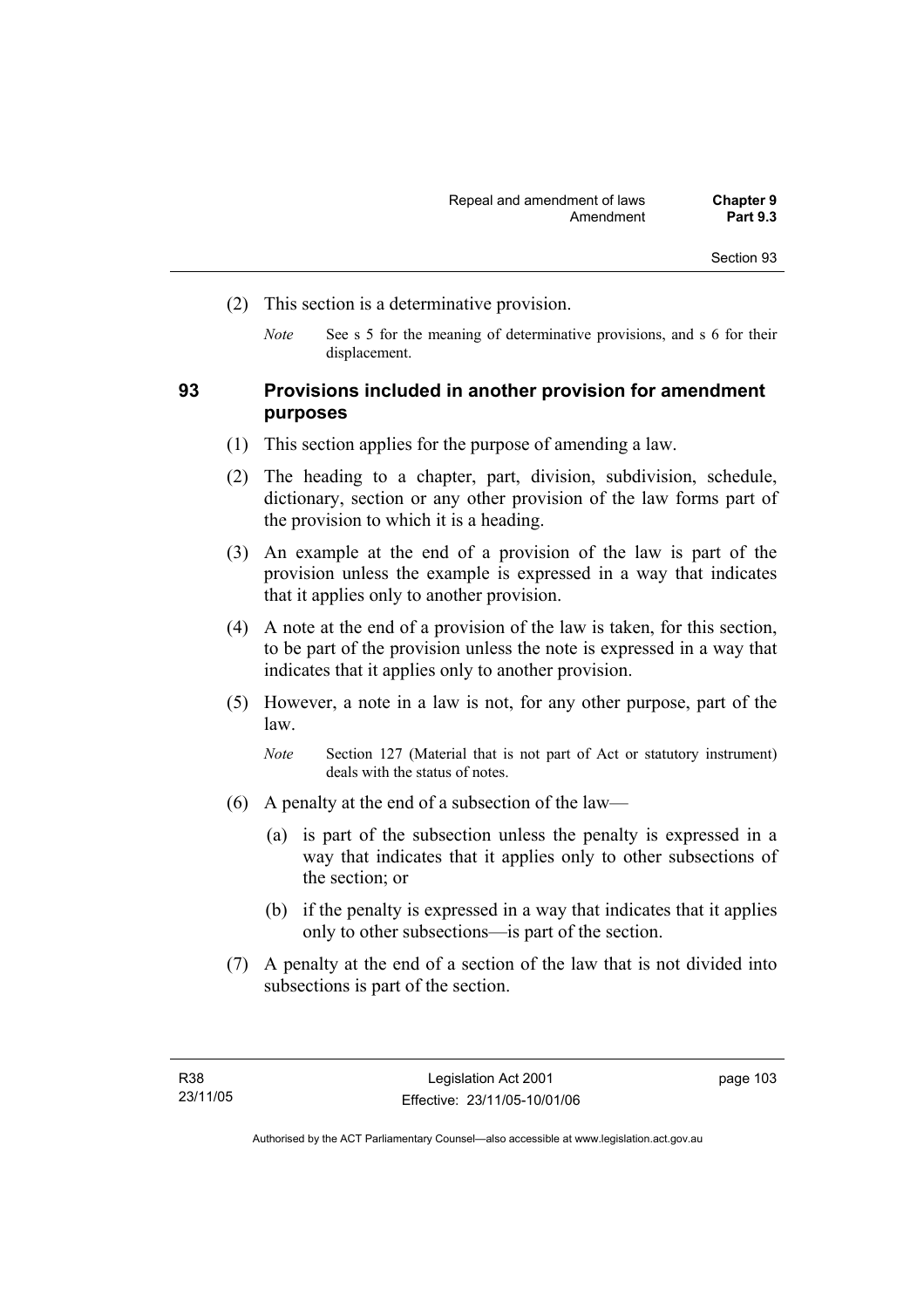- (8) The word 'and', 'or' or 'but', or a similar word, at the end of a paragraph, subparagraph, sub-subparagraph or another provision of the law is part of the provision.
- (9) In working out whether an example or note is at the end of a provision of the law, any penalty is to be disregarded, and, for an example, any note is to be disregarded.
- *Note* According to current legislative drafting practice, examples, notes and penalties to a provision are arranged in the following order at the end of provisions:
	- 1 penalty (first)
	- 2 examples
	- 3 notes (last).
- (10) In applying this section to a law that is divided otherwise than into sections, a reference to a section or subsection is a reference to a corresponding provision of the law.
- (11) This section is a determinative provision.
	- *Note* See s 5 for the meaning of determinative provisions, and s 6 for their displacement.

# **94 Continuance of appointments etc made under amended provisions**

- (1) This section applies if—
	- (a) a law expressly or impliedly authorises or requires—
		- (i) the making of an appointment or statutory instrument; or
		- (ii) the delegation of a function; or
		- (iii) the issue of a licence or permit (however described); or
		- (iv) the doing (however described) of anything else; and
	- (b) the law is amended by another law; and
	- (c) under the amended law—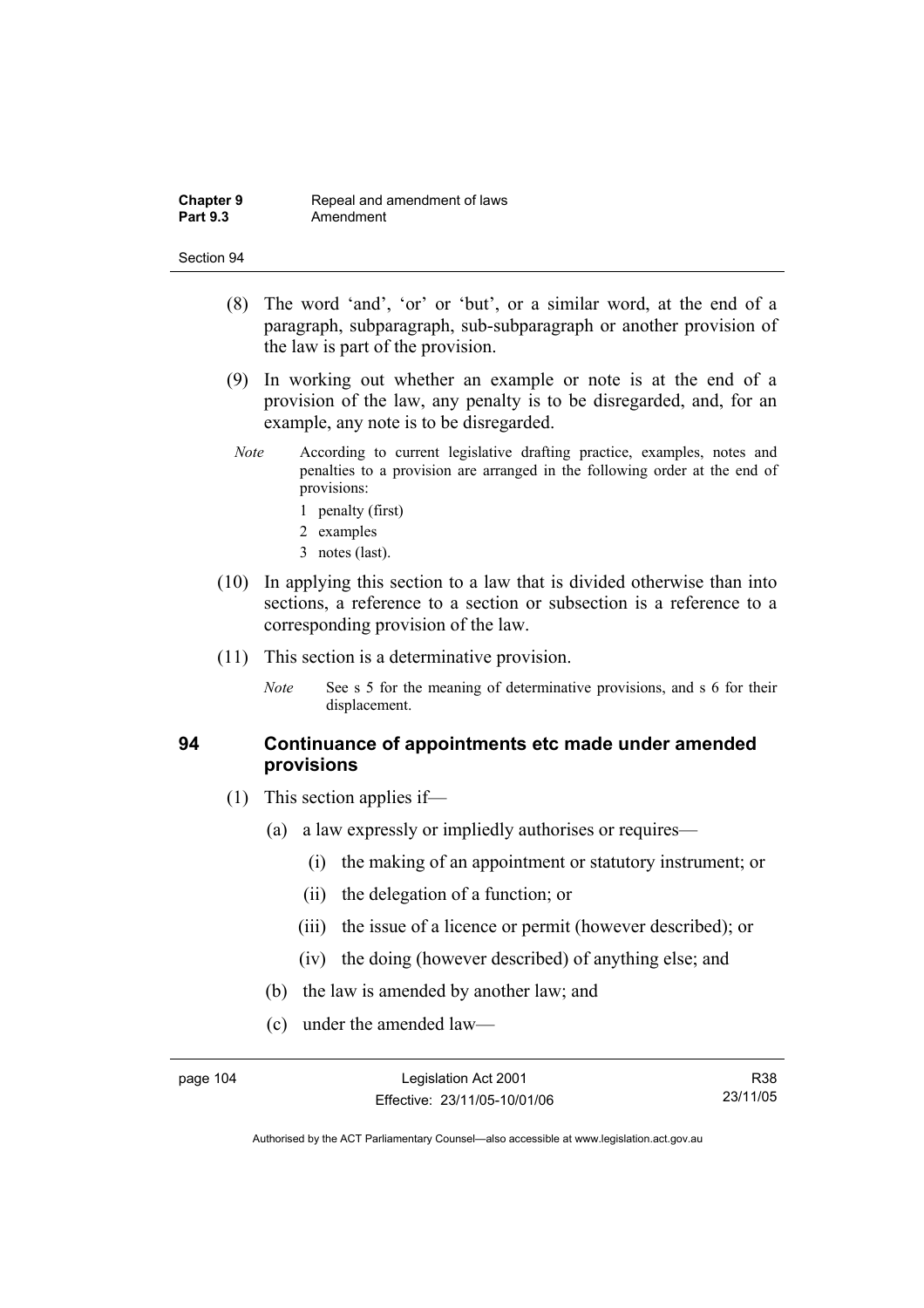- (i) the appointment or statutory instrument may be made; or
- (ii) the function may be delegated; or
- (iii) the licence or permit may be issued; or
- (iv) the thing may be done;

whether by the same or a different entity.

## **Examples for par (a) (iv)**

- 1 the giving of an approval, consent or permission
- 2 the making of a recommendation
- *Note* An example is part of the Act, is not exhaustive and may extend, but does not limit, the meaning of the provision in which it appears (see s 126 and s 132).
- (2) An appointment, statutory instrument, delegation, licence, permit or anything else mentioned in subsection (1) that was in force immediately before the commencement of the amendment continues to have effect as if it had been made, issued or done (however described) under the amended law.
- (3) This section is a determinative provision.
	- *Note* See s 5 for the meaning of determinative provisions, and s 6 for their displacement.
- (4) In this section:

*amend* includes omit and re-enact in the same law (with or without changes), but does not include omit and re-enact in another law.

*appointment* includes acting appointment.

# **95 Status of modifications**

 (1) If a law is modified by another law, the law operates as modified but the modification does not amend the text of the law.

page 105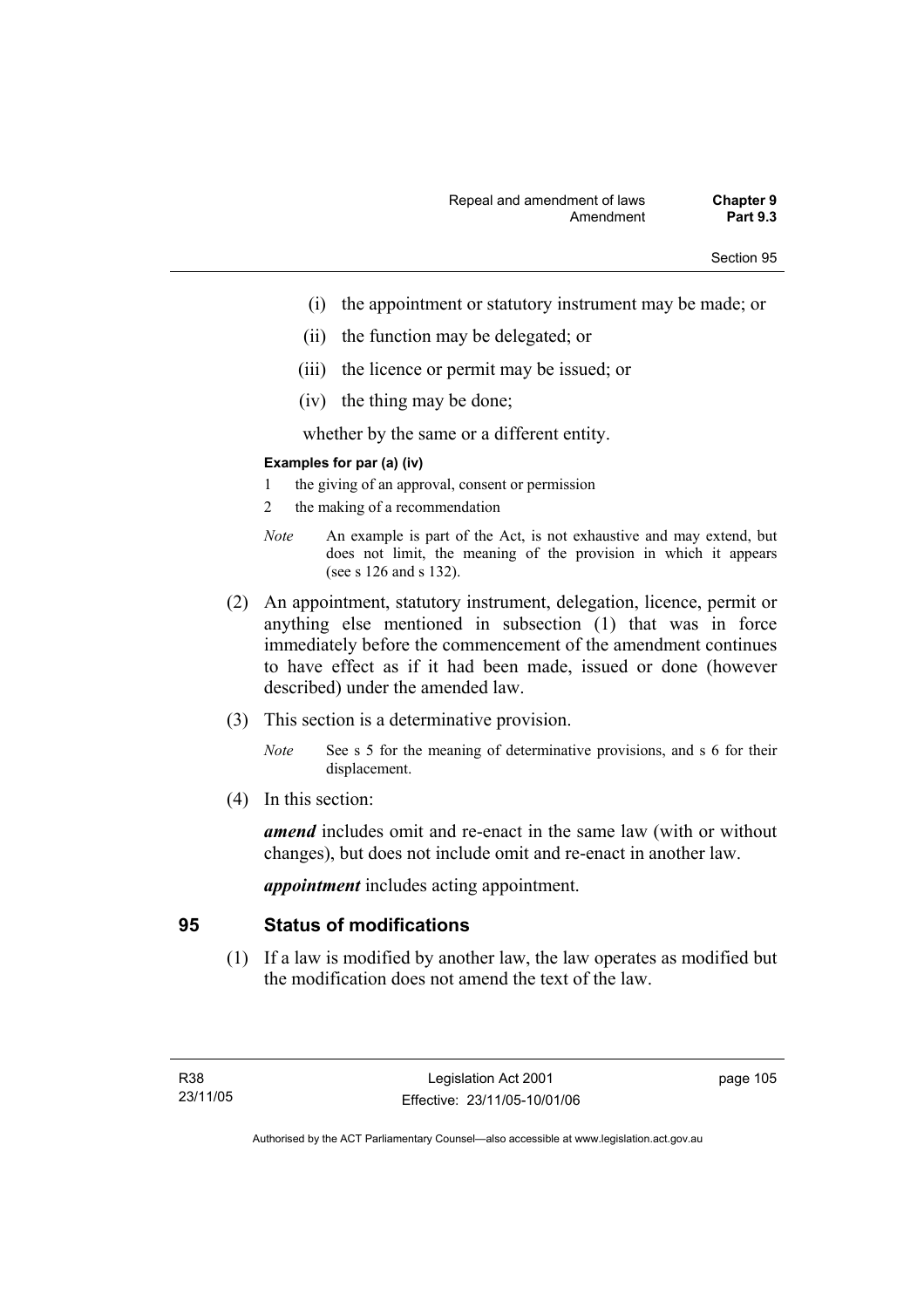| <b>Chapter 9</b> | Repeal and amendment of laws |
|------------------|------------------------------|
| <b>Part 9.3</b>  | Amendment                    |

- (2) This section is a determinative provision.
	- *Note* See s 5 for the meaning of determinative provisions, and s 6 for their displacement.

## **96 Relocated provisions**

- (1) This section applies if a provision of a law is relocated (with or without changes) to a different place in the same law or to a different law.
- (2) The operation or meaning of the provision is not affected only because of the provision's relocation.
- (3) Without limiting subsection (2), if before its relocation the provision was to be interpreted in a particular way, it is to be interpreted in that way in its new location.

## **Example**

If a provision of an Act is to be interpreted as if it were a law consolidating the provisions of other laws and it is relocated into another Act, it is to be interpreted in the same way in its new location.

- *Note* An example is part of the Act, is not exhaustive and may extend, but does not limit, the meaning of the provision in which it appears (see s 126 and s 132).
- (4) However, the provision has effect subject to any changes made to, or in relation to, it.
- (5) This section is a determinative provision.
	- *Note* See s 5 for the meaning of determinative provisions, and s 6 for their displacement.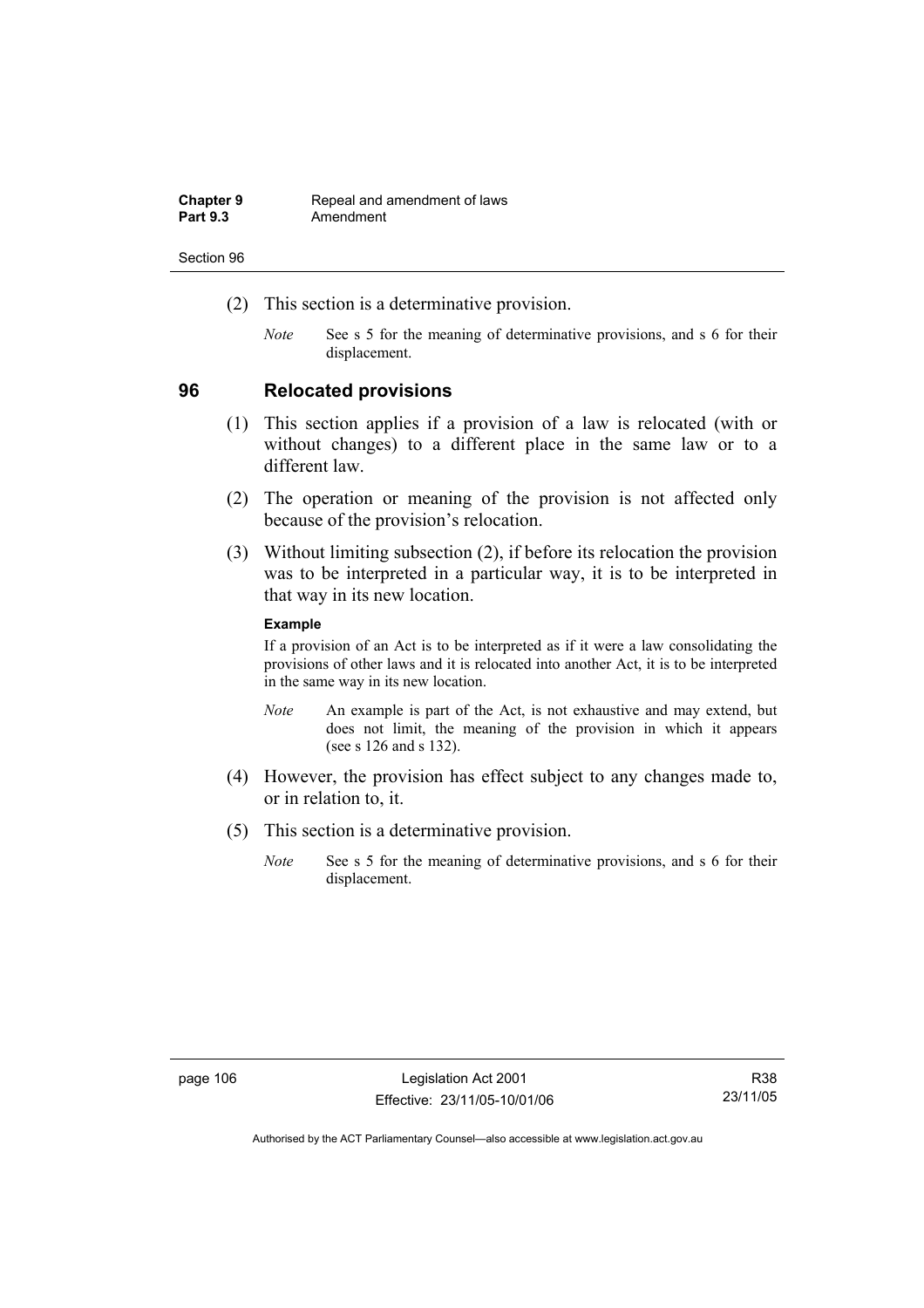# **Chapter 10 Referring to laws**

# **97 Definitions for ch 10**

(1) In this chapter:

*ACT law* means an Act or statutory instrument.

*Note* A reference to an Act or statutory instrument includes a reference to a provision of the Act or instrument (see s 7 and s 13).

*law* means an ACT law or a law of another jurisdiction.

*law of another jurisdiction* means an Act or statutory instrument of another jurisdiction, and includes a provision of an Act or statutory instrument of another jurisdiction.

- *Note Another jurisdiction* means the Commonwealth, a State, another Territory, the United Kingdom or New Zealand (see dict, pt 2).
- (2) In this section:

*Act*, in relation to another Territory, includes ordinance.

*statutory instrument*, of another jurisdiction, means an instrument (whether or not legislative in nature) made under—

- (a) an Act of the other jurisdiction; or
- (b) another statutory instrument of the other jurisdiction; or
- (c) power given by an Act or statutory instrument of the other jurisdiction and also power given otherwise by law.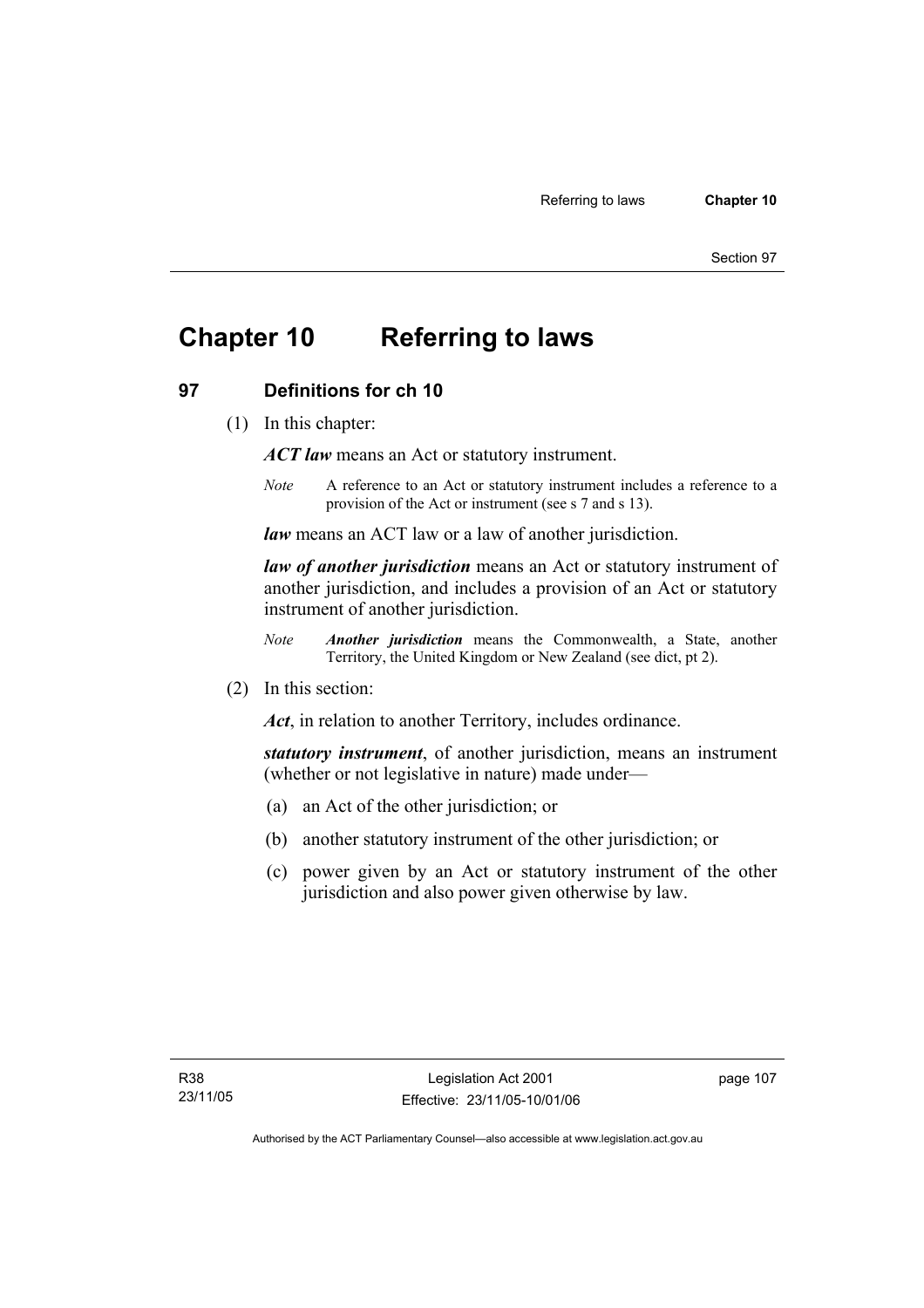#### **Chapter 10** Referring to laws

#### Section 98

## **98 References to ACT law include law containing reference**

In an ACT law, a reference in general terms to an ACT law of the same kind includes a reference to the law itself.

#### **Example**

The *ABC Act 2001*, section 27 gives a power to confiscate property under certain circumstances. Section 93 of the same Act provides 'If an Act authorises the confiscation of property, the owner of the property has a right of appeal to the Magistrates Court.' The right of appeal under section 93 also applies to the power given by section 27 because the reference to 'an Act' in section 93 includes a reference to the *ABC Act 2001*.

*Note* An example is part of the Act, is not exhaustive and may extend, but does not limit, the meaning of the provision in which it appears (see s 126 and s 132).

## **99 References in ACT statutory instruments to** *the Act*

In a statutory instrument, a reference to *Act* or *the Act*, without mentioning a particular Act, is a reference to the Act under which the instrument is made or in force.

# **100 Referring to particular ACT laws**

- (1) An Act may be referred to by—
	- (a) the name the Act gives to itself; or
	- (b) the year it was passed and its number, together with a reference (if necessary) to indicate that it is an Act.

## **Example of reference to indicate Act**

An Act may be referred to using the word Act or the letter 'A' (eg 'A1993-1' is a reference to Act No 1 of 1993).

- *Note* An example is part of the Act, is not exhaustive and may extend, but does not limit, the meaning of the provision in which it appears (see s 126 and s 132).
- (2) A statutory instrument may be referred to by—
	- (a) any name the instrument gives to itself; or

| page 108 | Legislation Act 2001         | R38      |
|----------|------------------------------|----------|
|          | Effective: 23/11/05-10/01/06 | 23/11/05 |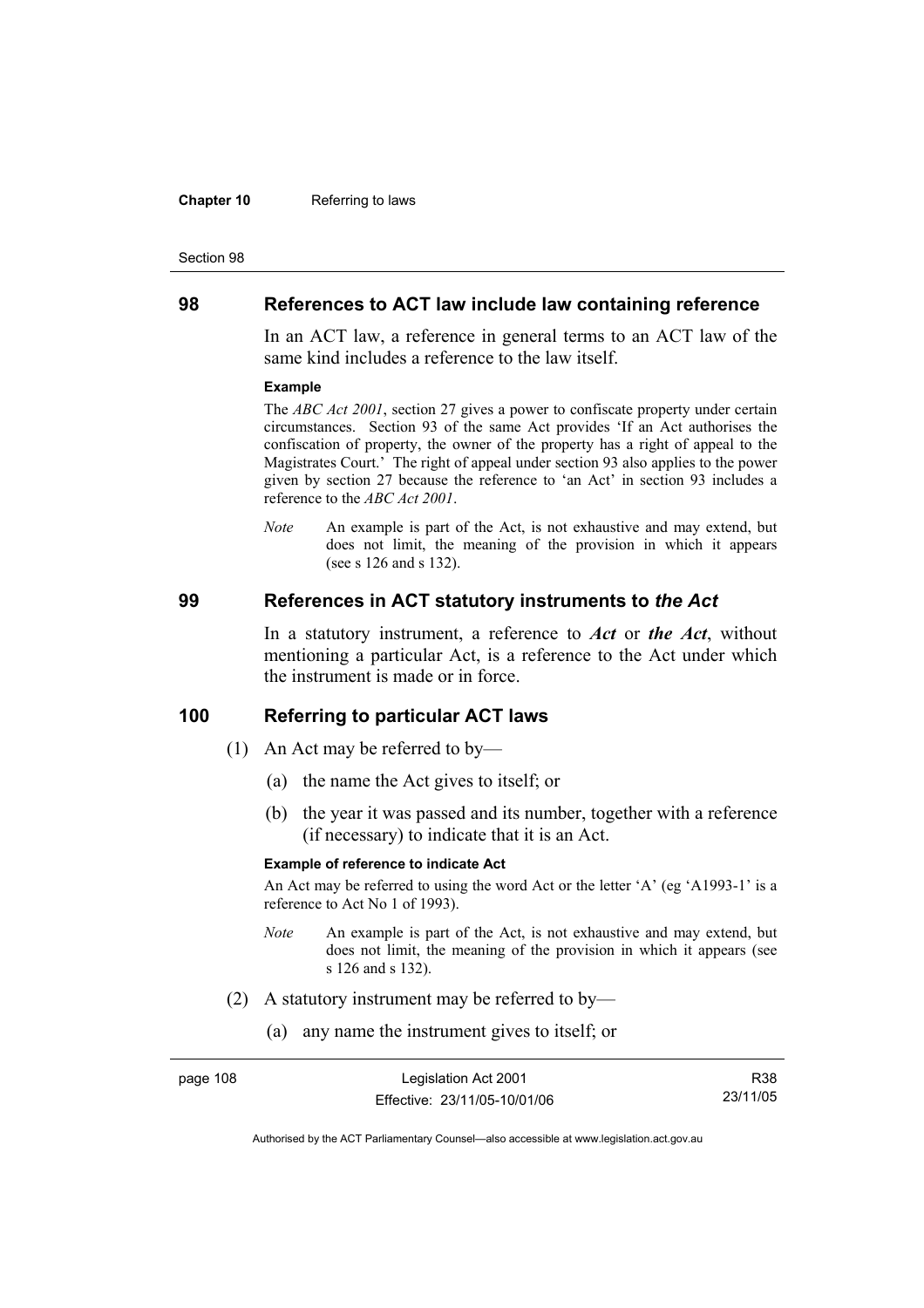- (b) if the instrument was notified in the register or gazette and was numbered under this Act or another territory law—the year it was notified and its number, together with a reference (if necessary) to the kind of instrument; or
- (c) if the instrument was not notified but was numbered under a territory law—the year it was made and its number, together with a reference (if necessary) to the kind of instrument; or
- (d) if the instrument was notified in the gazette before the commencement of this Act—the number, date and page of the gazette where it was notified; or
- (e) the date it was made, together with a reference to the Act or statutory instrument under which it was made.

### **Examples of references to kind of instrument for par (b)**

- 1 A subordinate law may be referred to using the letters 'SL' (eg 'SL2000-11' is a reference to subordinate law No 11 of 2000).
- 2 A disallowable instrument may be referred to using the letters 'DI' (eg 'DI1997-101' is a reference to disallowable instrument No 101 of 1997).
- 3 A notifiable instrument that is not an approved form may be referred to using the letters 'NI' (eg 'NI2002-226' is a reference to notifiable instrument No 226 of 2002).
- 4 An approved form may be referred to using the letters 'AF' (eg 'AF2003-1' is a reference to approved form No 1 of 2003).
- 5 A commencement notice may be referred to using the letters 'CN' (eg 'CN2002-3' is a reference to commencement notice No 3 of 2002).
- *Note* An example is part of the Act, is not exhaustive and may extend, but does not limit, the meaning of the provision in which it appears (see s 126 and s 132).

# **101 Referring to particular laws of other jurisdictions etc**

- (1) In an ACT law, a law of another jurisdiction (the *relevant law*) may be referred to—
	- (a) by the name the relevant law gives to itself; or

| R38      | Legislation Act 2001         | page 109 |
|----------|------------------------------|----------|
| 23/11/05 | Effective: 23/11/05-10/01/06 |          |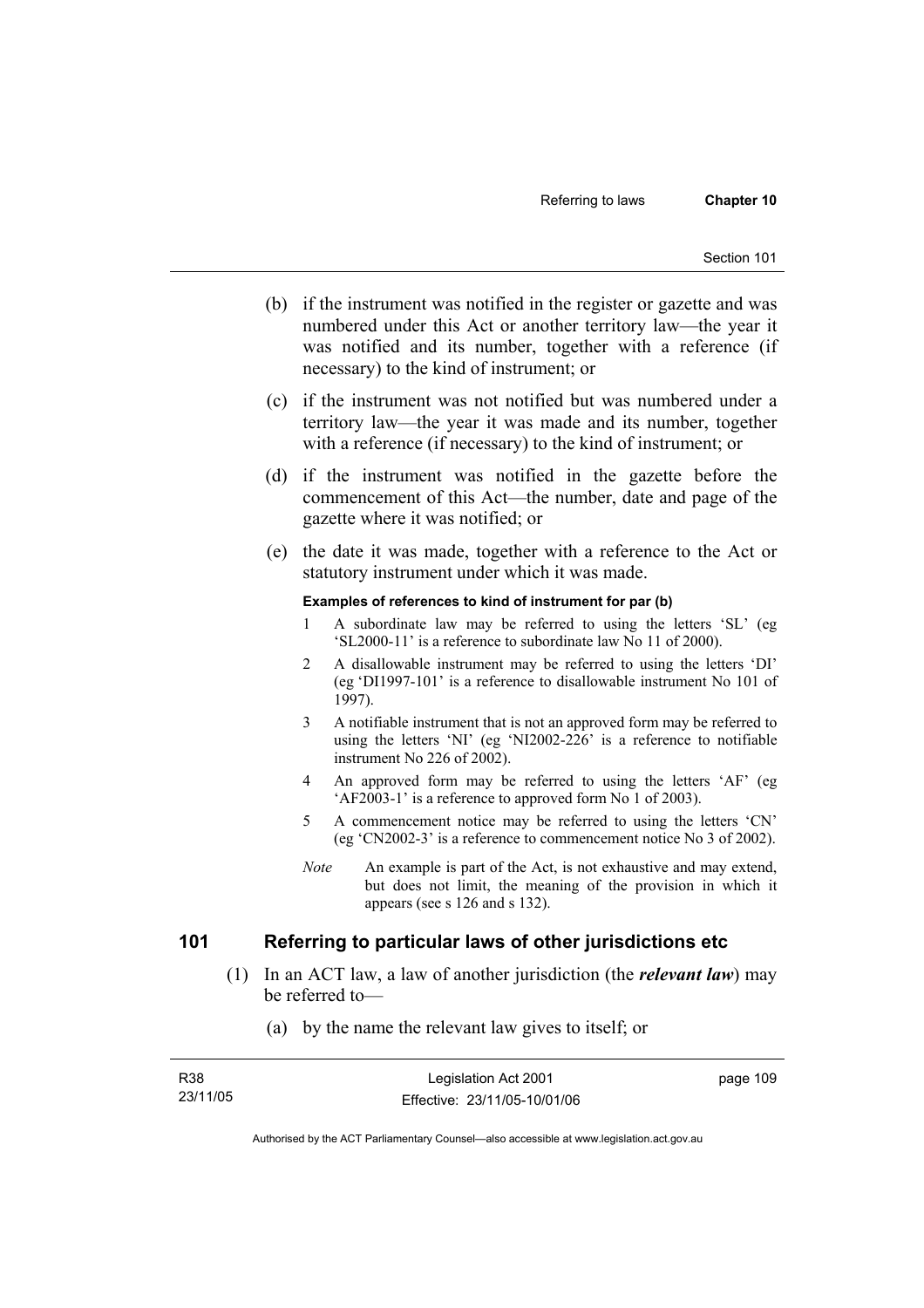### **Chapter 10** Referring to laws

#### Section 102

- (b) in any other way sufficient in a law of the other jurisdiction for referring to the relevant law; or
- (c) in any way that, under current legislative drafting practice, would be sufficient for referring to the relevant law if it were an ACT law;

together with a reference to the jurisdiction (or an abbreviation of the jurisdiction).

- (2) In an ACT law, a provision of a law of another jurisdiction may be referred to—
	- (a) in a way sufficient in a law of the other jurisdiction for referring to the provision; or
	- (b) in any way that, under current legislative drafting practice, would be sufficient for referring to the provision if it were a provision of an ACT law.
- (3) Subsection (2) does not limit any other provision of this chapter.

## **102 References to laws include references to laws as in force from time to time**

- (1) In an ACT law, a reference to a law includes a reference to the following:
	- (a) the law as originally made, and as amended from time to time since it was originally made;
	- (b) if the law has been repealed and remade (with or without changes) since the reference was made—the law as remade (or last remade), and as amended from time to time since it was remade (or last remade);
	- (c) if a relevant provision of the law has been omitted and remade (with or without changes) in another law since the reference was made—the law in which the provision was remade (or last remade), as in force when the provision was remade (or last

| page 110 | Legislation Act 2001         | R38      |
|----------|------------------------------|----------|
|          | Effective: 23/11/05-10/01/06 | 23/11/05 |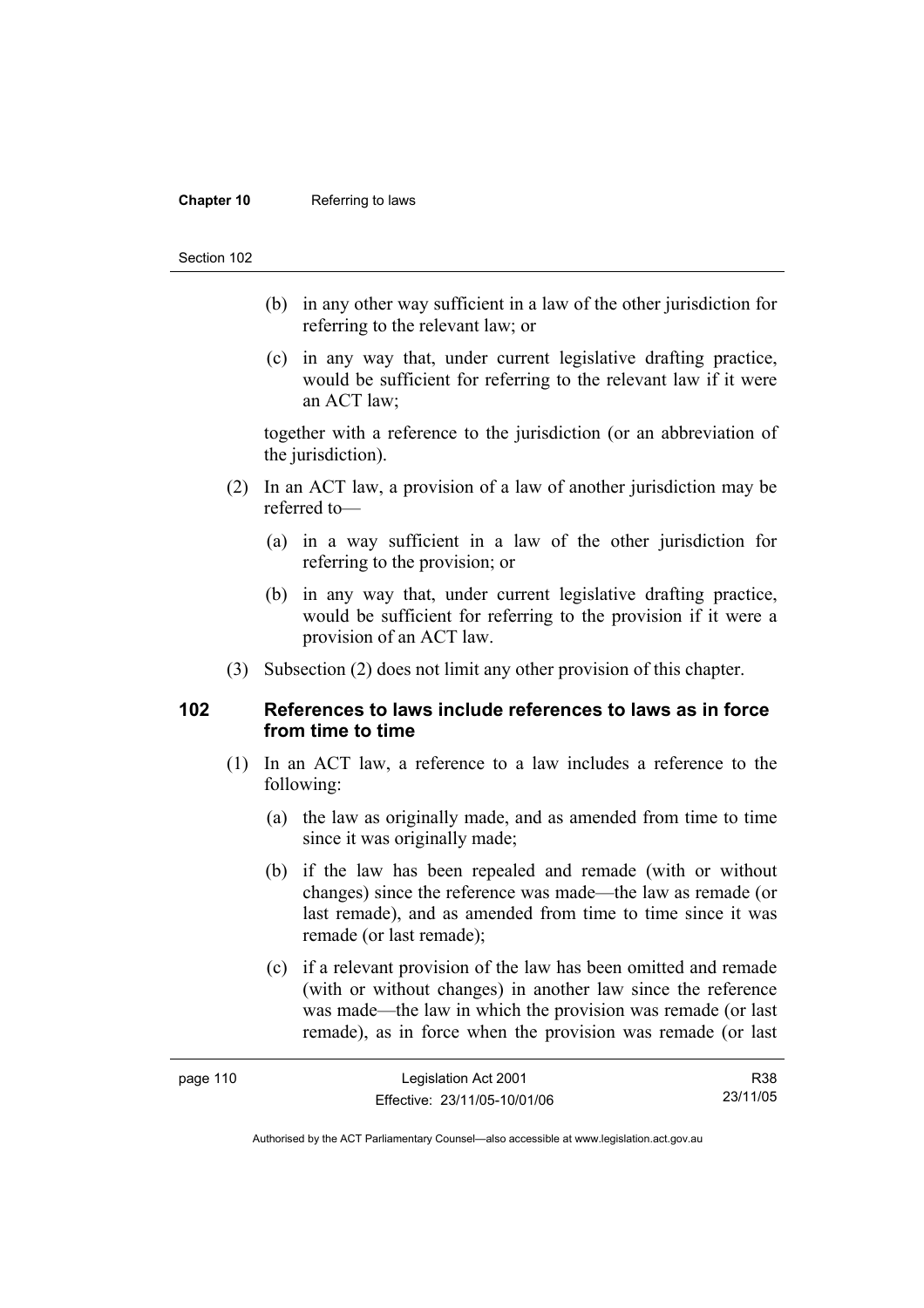remade), and as amended from time to time since the provision was remade (or last remade).

- (2) In an ACT law, a reference to a provision of a law includes a reference to the following:
	- (a) the provision as originally made, and as amended from time to time since it was originally made;
	- (b) if the provision has been omitted and remade (with or without changes and whether in the law or another law) since the reference was made—the provision as remade (or last remade), and as amended from time to time since it was remade (or last remade).
- (3) To remove any doubt, if the name of a law is amended, a reference in an ACT law to the law by its name before the amendment includes a reference to the law by its name as amended.
- (4) This section is subject to section 47 (Statutory instrument may make provision by applying law or instrument).
- (5) In this section:

*made* includes enacted.

## **103 References to repealed laws**

In an ACT law, a reference to a law as repealed is a reference to the law as in force immediately before it was repealed.

## **Example**

A reference to the '*XYZ Act 2000* (repealed)' is a reference to the *XYZ Act 2000* immediately before it was repealed.

*Note* An example is part of the Act, is not exhaustive and may extend, but does not limit, the meaning of the provision in which it appears (see s 126 and s 132).

page 111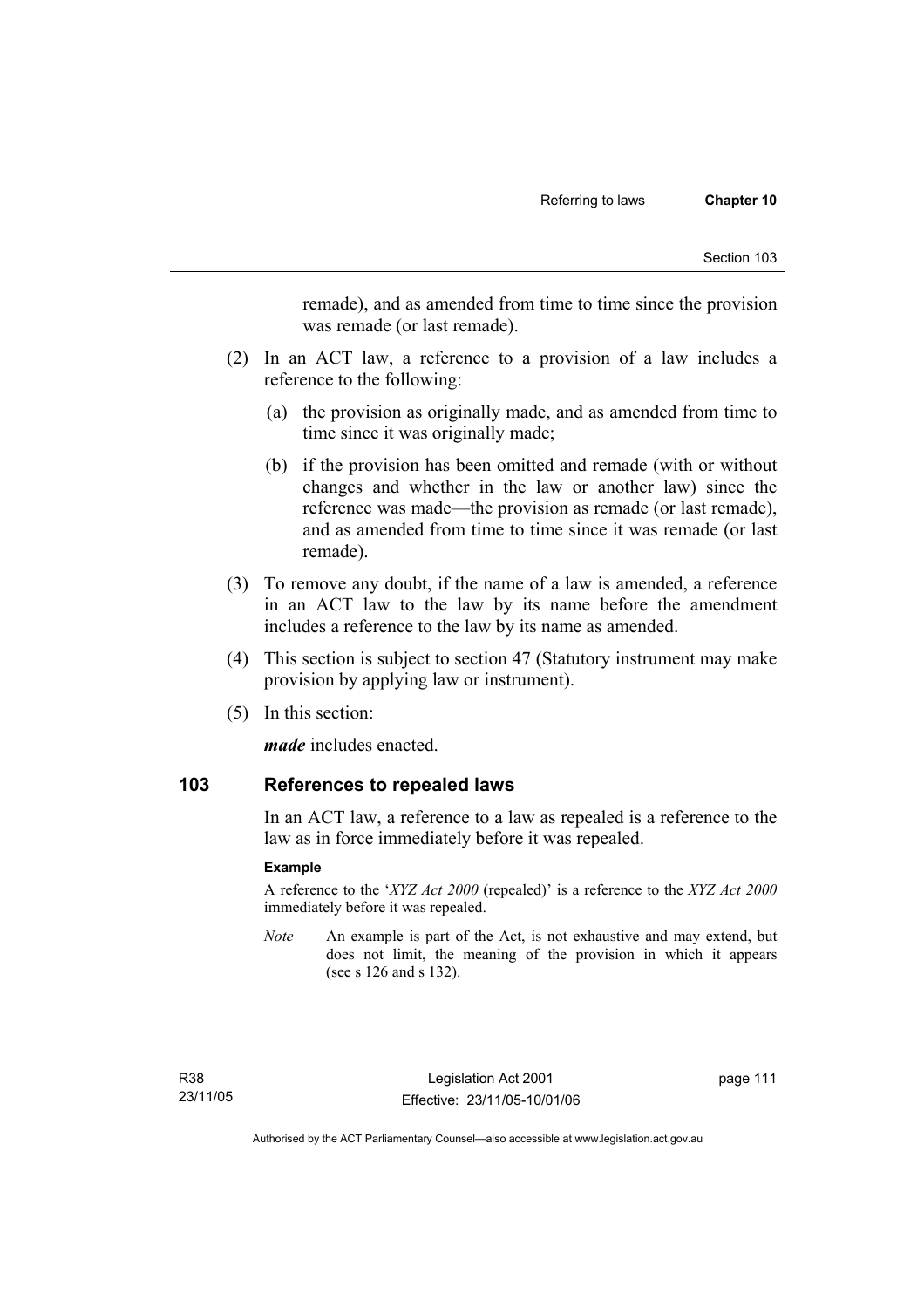### **Chapter 10** Referring to laws

Section 104

## **104 References to laws include references to instruments under laws**

- (1) In an ACT law, a reference (either generally or specifically) to a law includes a reference to the statutory instruments made or in force under the law.
- (2) In subsection (1), a reference to the statutory instruments made or in force under the law includes a reference to any law or instrument applied, adopted or incorporated (with or without change) under the law.
- (3) This chapter applies to an instrument applied, adopted or incorporated under a law as if—
	- (a) the instrument were a law; and
	- (b) any other necessary changes were made.
- (4) In this section:

*statutory instrument*, of another jurisdiction—see section 97 (2).

## **105 Referring to provisions of laws**

In an ACT law, a provision of a law may be referred to by reference to the provision of the law in which it is contained.

#### **Example**

Paragraph (b) of subsection (2) of section 10 of an Act may be referred to by reference to the section, subsection and paragraph, that is, as section 10 (2) (b).

*Note* An example is part of the Act, is not exhaustive and may extend, but does not limit, the meaning of the provision in which it appears (see s 126 and s 132).

# **106 References to provisions of laws are inclusive**

In an ACT law, a reference to any part of a law is a reference to the following:

(a) the provision of the law that begins the part;

| page 112 | Legislation Act 2001         | R38      |
|----------|------------------------------|----------|
|          | Effective: 23/11/05-10/01/06 | 23/11/05 |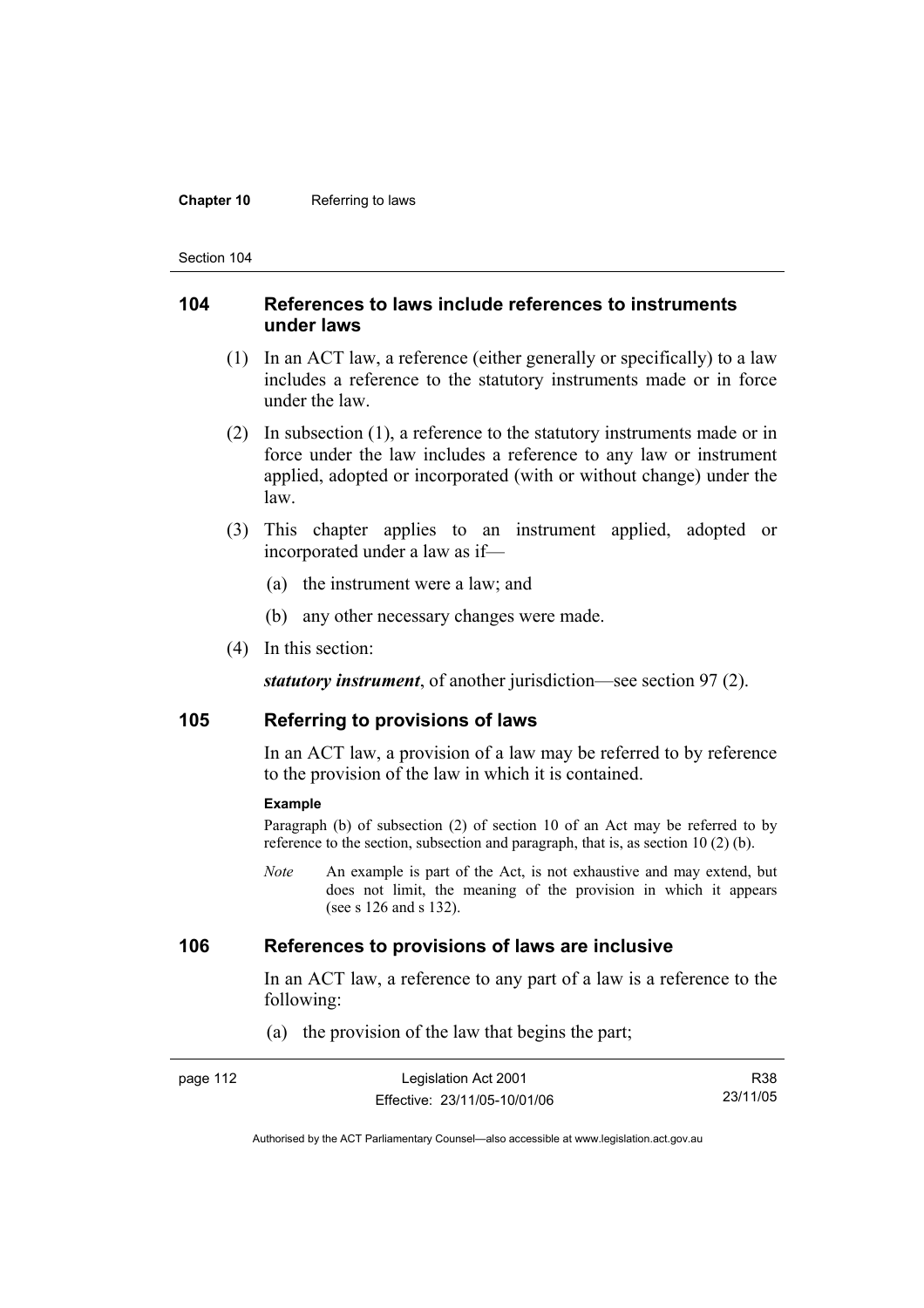- (b) the provision of the law that ends the part;
- (c) any provision of the law between the beginning and end of the part.

#### **Examples**

- 1 A reference to 'sections 5 to 9' includes both section 5 and section 9.
- 2 A reference to 'sections 260 to 264' includes a provision such as a part heading between section 260 and section 261.
- 3 A reference to '*from* child *to* adult' includes both the word 'child' and the word 'adult'.
- *Note* An example is part of the Act, is not exhaustive and may extend, but does not limit, the meaning of the provision in which it appears (see s 126 and s 132).

# **106A References to paragraphs etc of laws**

 (1) In an ACT law, a reference to a paragraph of a provision of a law includes any words in the provision before or after the paragraph that are necessary or desirable to make the reference meaningful.

#### **Example**

A subsection may be divided into paragraphs as follows:

- '(2) An application must be—
	- (a) in writing; and
	- (b) accompanied by a copy of the advertisement of the applicant's intention to apply.'

Paragraphs form part of the sentence in which they are contained. A reference to paragraph (a) in this example that did not include the preceding words 'An application must be' would be meaningless. Section 106A therefore allows the paragraph to be read with those words so that it makes sense.

- *Note 1* Although this section contains a reference to an ACT law and a reference to a law, s 98 makes it clear that the references can be to the same law.
- *Note 2* An example is part of the Act, is not exhaustive and may extend, but does not limit, the meaning of the provision in which it appears (see s 126 and s 132).

page 113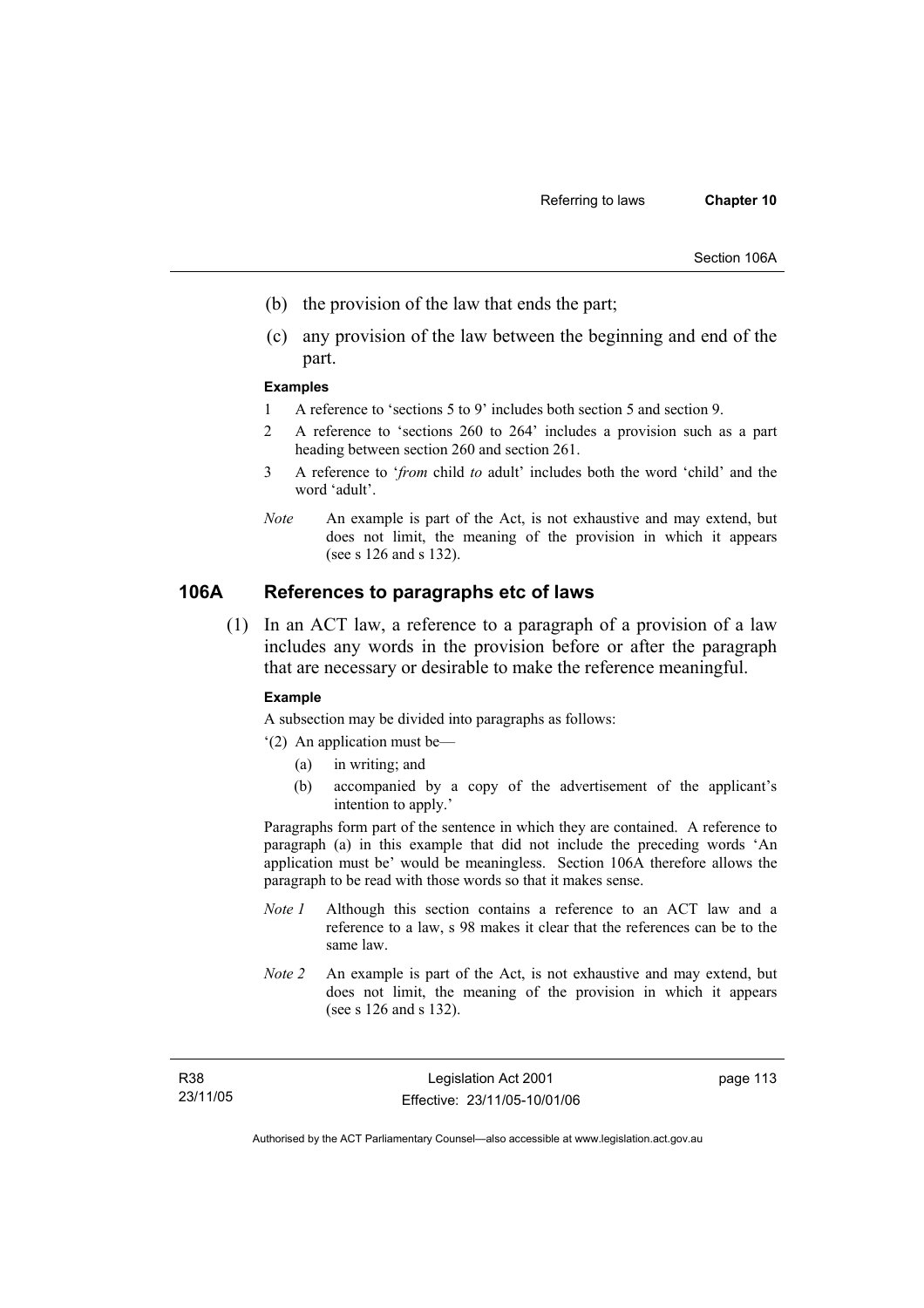# **Chapter 10** Referring to laws

Section 106A

(2) In this section:

*paragraph* includes a subparagraph and a sub-subparagraph.

page 114 Legislation Act 2001 Effective: 23/11/05-10/01/06

R38 23/11/05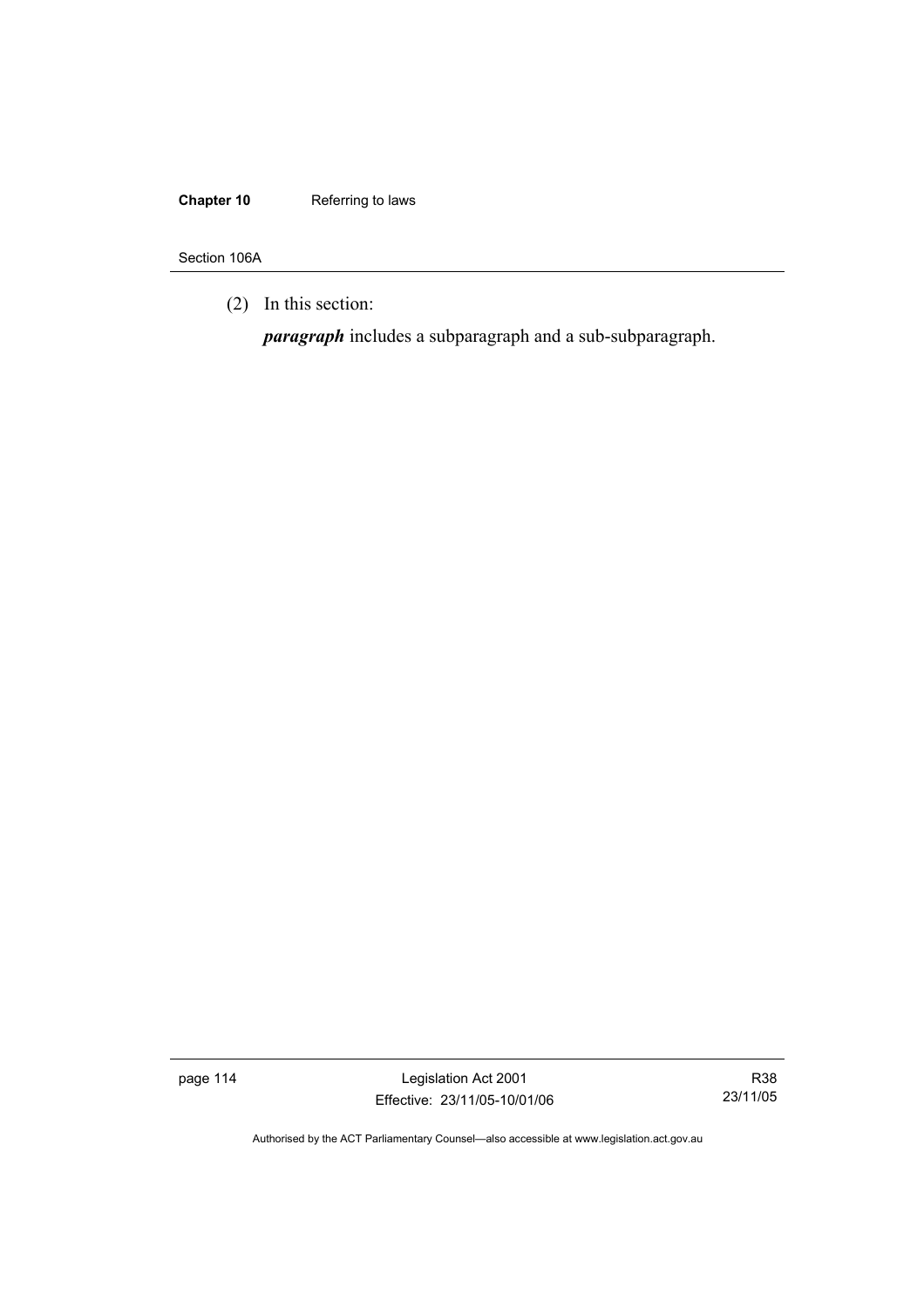# **Chapter 11 Republication of Acts and statutory instruments**

# **Part 11.1 General**

# **107 Definitions for ch 11**

In this chapter:

*law* means an Act or statutory instrument, whether or not it has been amended, and includes—

- (a) a collection of 2 or more Acts or statutory instruments; or
- (b) all or part of an agreement or other instrument that has the force of law or is in, or attached to, an Act or statutory instrument.
- *Note* A reference to an Act or statutory instrument includes a reference to a provision of the Act or instrument (see s 7 and s 13).

*republication* means a republication of a law.

# **108 Republication in register**

- (1) The parliamentary counsel may republish a law by entering the text of the law in the register.
- (2) This section does not limit the ways in which the parliamentary counsel may republish a law.

# **109 Republications may be published with other information**

The parliamentary counsel may publish information not required by this chapter with a written or electronic version of an authorised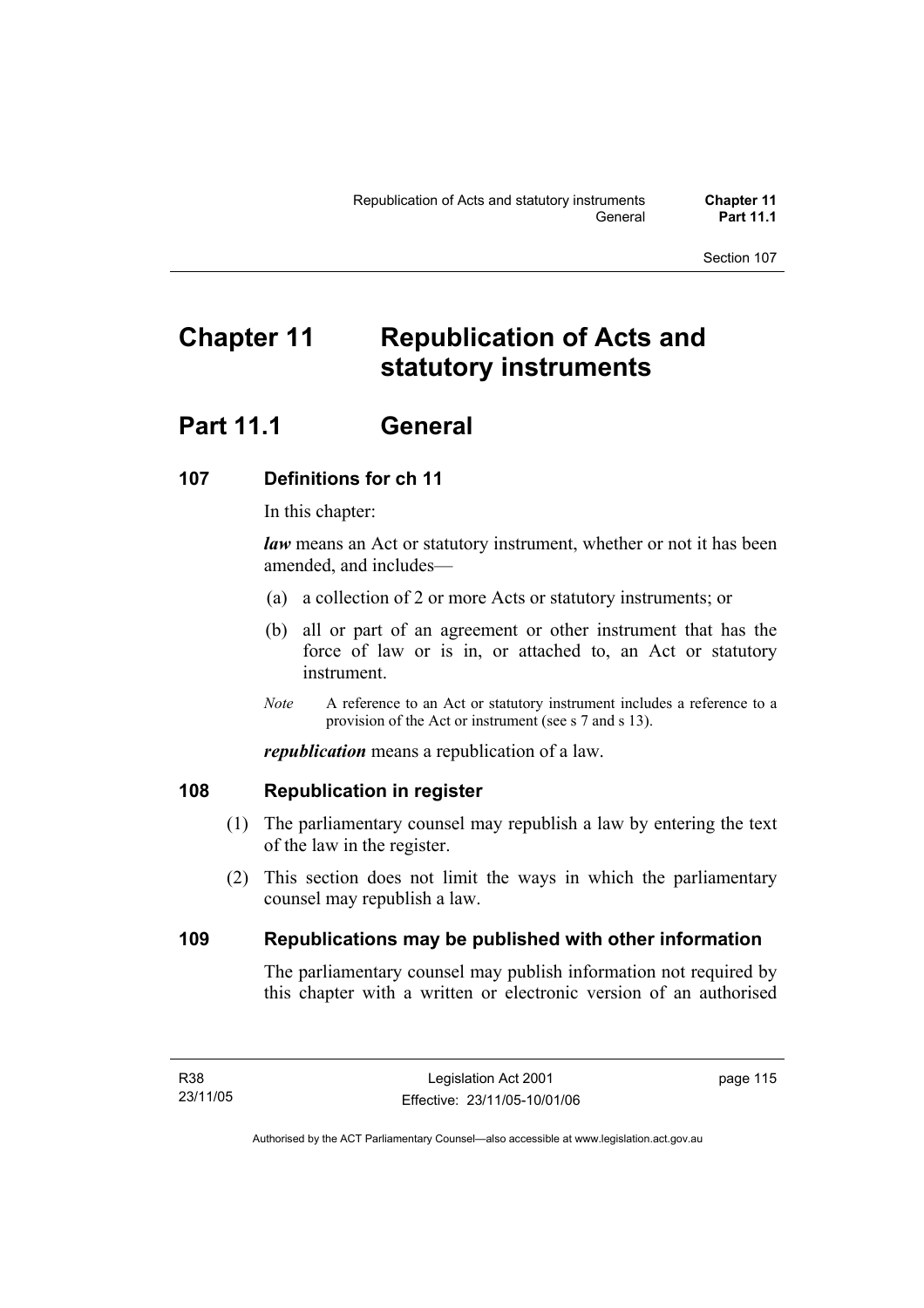| <b>Chapter 11</b> | Republication of Acts and statutory instruments |
|-------------------|-------------------------------------------------|
| <b>Part 11.1</b>  | General                                         |

republication if the parliamentary counsel considers that the information is likely to be useful to users of the republication.

# **110 Collections of laws**

- (1) If the parliamentary counsel authorises under this Act the republication of 2 or more laws in a collection, this chapter applies to each of the laws in the collection as if it were republished separately.
- (2) This section does not prevent the use of—
	- (a) a single contents for the collection; or
	- (b) information applying to 2 or more laws in the collection.

page 116 Legislation Act 2001 Effective: 23/11/05-10/01/06

R38 23/11/05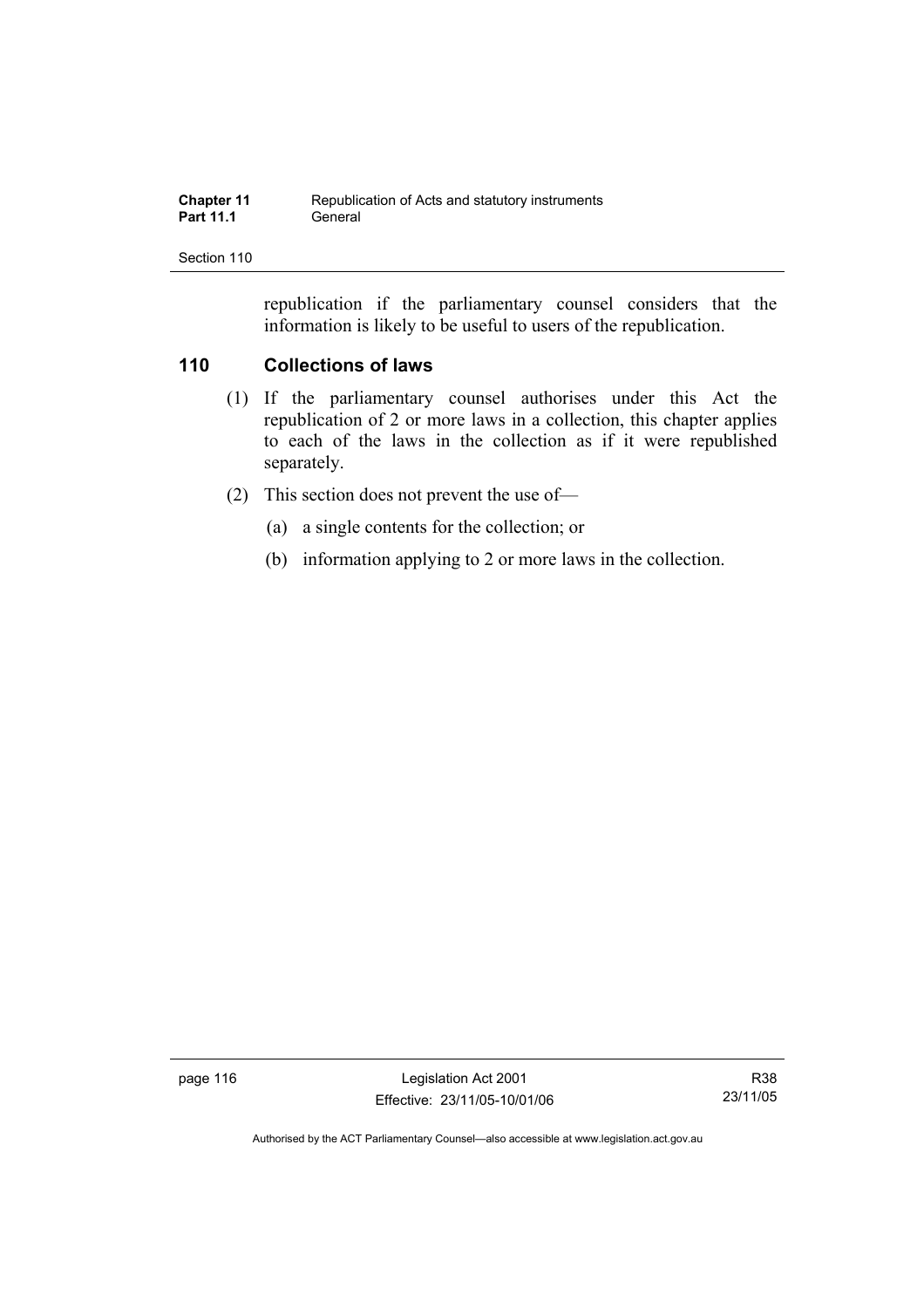# **Part 11.2 Substantive amendments made by laws**

# **111 Incorporation of amendments**

- (1) This section applies to a law if the law has been amended by another law by the omission, insertion, substitution, renumbering or relocation of provisions.
- (2) An authorised republication of the law must show the law as amended by all amendments that commenced on or before the day stated in the republication as the republication date.
- (3) This section does not prevent an authorised republication of the law showing the law as it would be amended by amendments that have not commenced on or before the republication date if the republication indicates, in a suitable place, that the amendments have not commenced.

# **112 Reference to amending laws**

An authorised republication of a law that shows the law as amended must include, in a suitable place, a reference to the law by which each amendment was made.

# **113 Provisions not republished or relocated**

- (1) This part does not require—
	- (a) every provision of a law to be shown in an authorised republication of the law; or
	- (b) each provision of a law to be shown in an authorised republication of the law in the place in the law where it was located when the provision was made.

page 117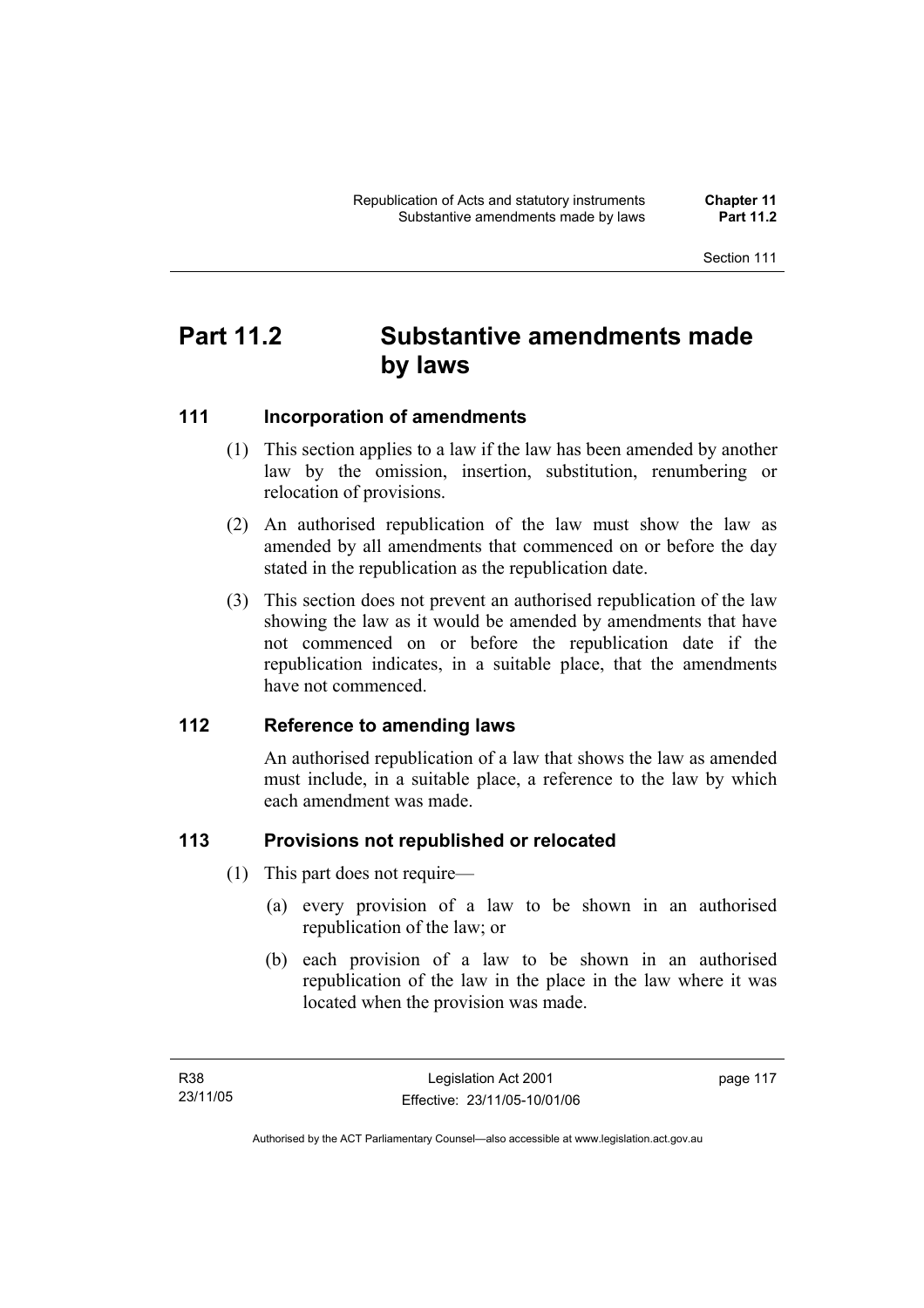| <b>Chapter 11</b> | Republication of Acts and statutory instruments |
|-------------------|-------------------------------------------------|
| <b>Part 11.2</b>  | Substantive amendments made by laws             |

- (2) If a provision of a law is not shown in an authorised republication, the republication must indicate that fact in a suitable place.
- (3) If a provision of a law is shown in an authorised republication in a different place in the law to the place where it was located when the provision was made, the republication must indicate that fact in a suitable place.

page 118 and the United States Legislation Act 2001 Effective: 23/11/05-10/01/06

R38 23/11/05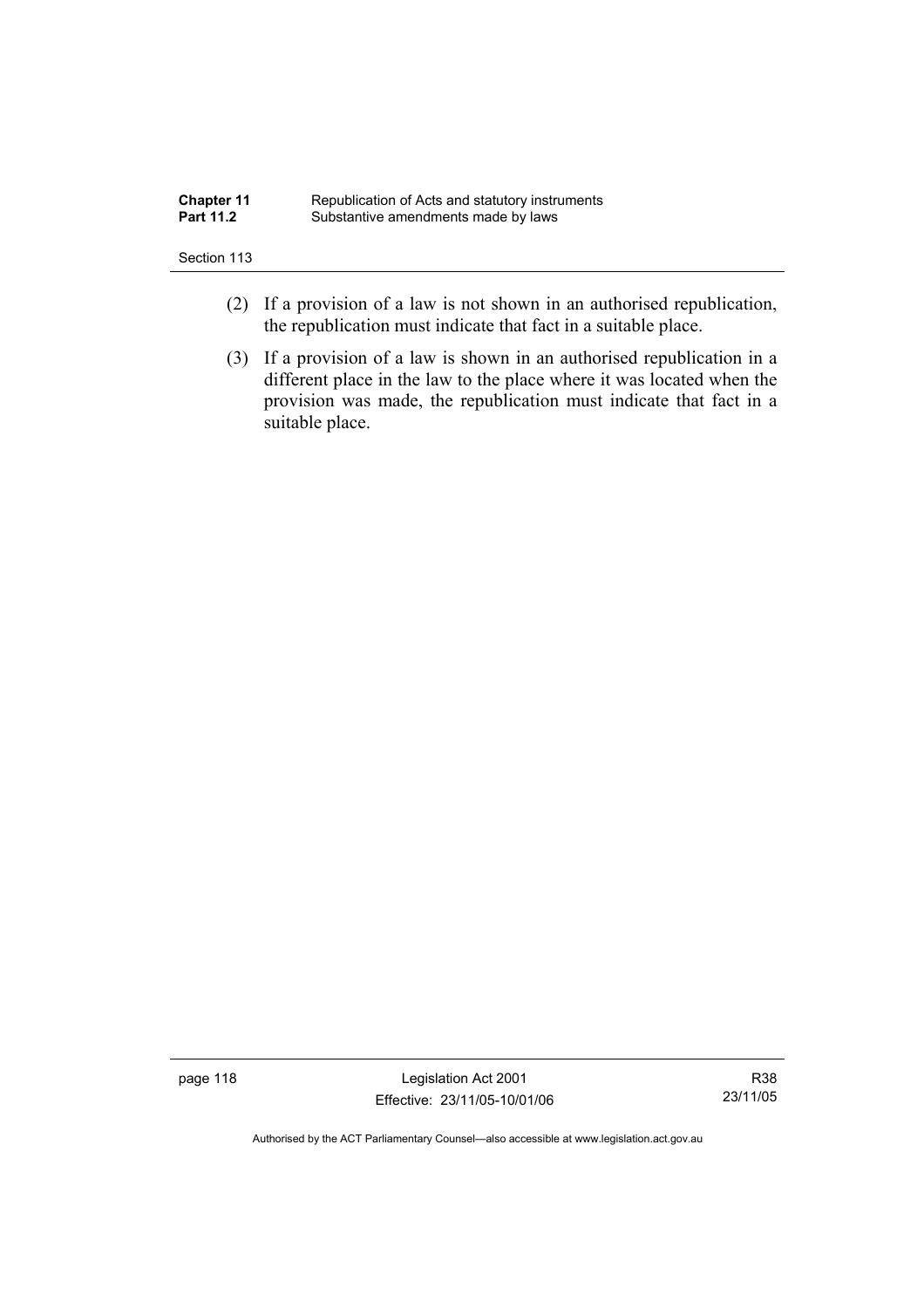# **Part 11.3 Editorial changes**

# **114 Authorisation for parliamentary counsel**

In preparing a law for republication, the parliamentary counsel is authorised—

- (a) to make editorial amendments and other textual amendments of a formal nature that the parliamentary counsel considers desirable to bring the law into line, or more closely into line, with current legislative drafting practice; and
- (b) to make other editorial changes by way of format, layout or printing style, or in any other presentational respect, that the parliamentary counsel considers desirable to bring the law into line, or more closely into line, with current legislative drafting practice.

# **115 Amendments not to change effect**

This part does not permit the making of an amendment of a law that would change the effect of the law.

# **116 Ambit of editorial amendments**

- (1) An *editorial amendment* of a law is an amendment that—
	- (a) corrects a typographical error; or
	- (b) corrects or updates a reference to a law, position, entity, place or thing; or
	- (c) goes only to a matter of spelling, punctuation, grammar or syntax or the use of conjunctives and disjunctives; or
	- (d) changes the name of the law or a provision of the law; or
	- (e) numbers or renumbers a provision of the law; or

| R38      | Legislation Act 2001         | page 119 |
|----------|------------------------------|----------|
| 23/11/05 | Effective: 23/11/05-10/01/06 |          |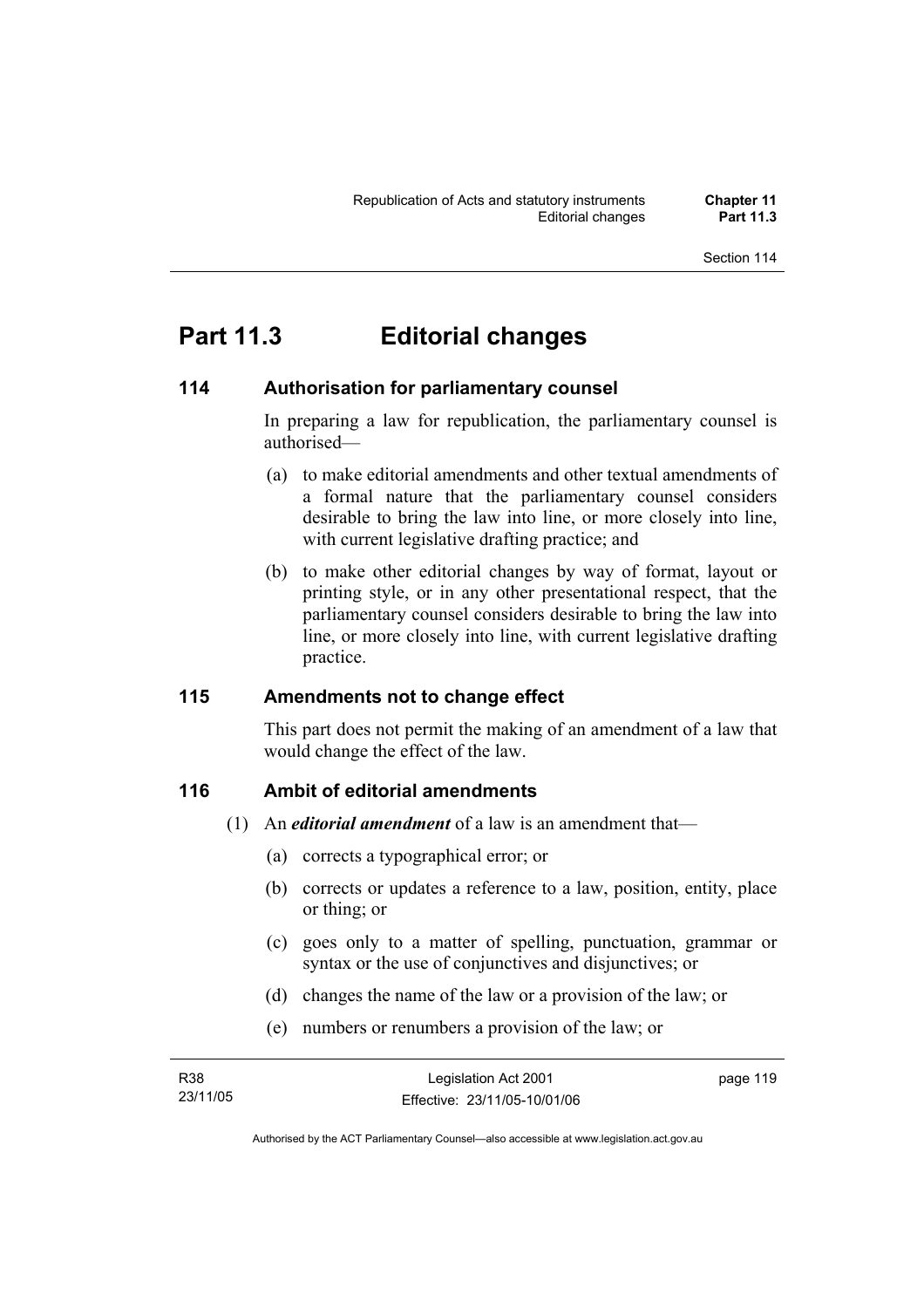- (f) changes the order of definitions or other provisions of the law; or
- (g) replaces a reference to a provision of a law with a different form of reference to the provision; or
- (h) changes the way of referring to or expressing a number, year, date, time, amount of money, penalty, quantity, measurement, or other matter, idea or concept; or
- (i) replaces a word indicating gender or that could be taken to indicate gender in accordance with current legislative drafting practice; or
- (j) replaces a reference to the Queen, the King or the Crown with a reference to the Sovereign or the Territory; or
- (k) omits—
	- (i) the enacting words or the law-making words (including any signatures); or
	- (ii) a provision that consists only of a description of how the law is arranged into groups of provisions; or
	- (iii) a provision that has expired, the operation of which is exhausted or spent or that is otherwise obsolete or redundant; or
- (l) omits, inserts or changes a referential term; or
- (m) inserts, omits or changes a note; or
- (n) updates a reference to the heading to a provision; or
- (o) is consequential on any amendment made to the law by another law; or
- (p) is consequential on any other editorial amendment (whether made to that law or another law).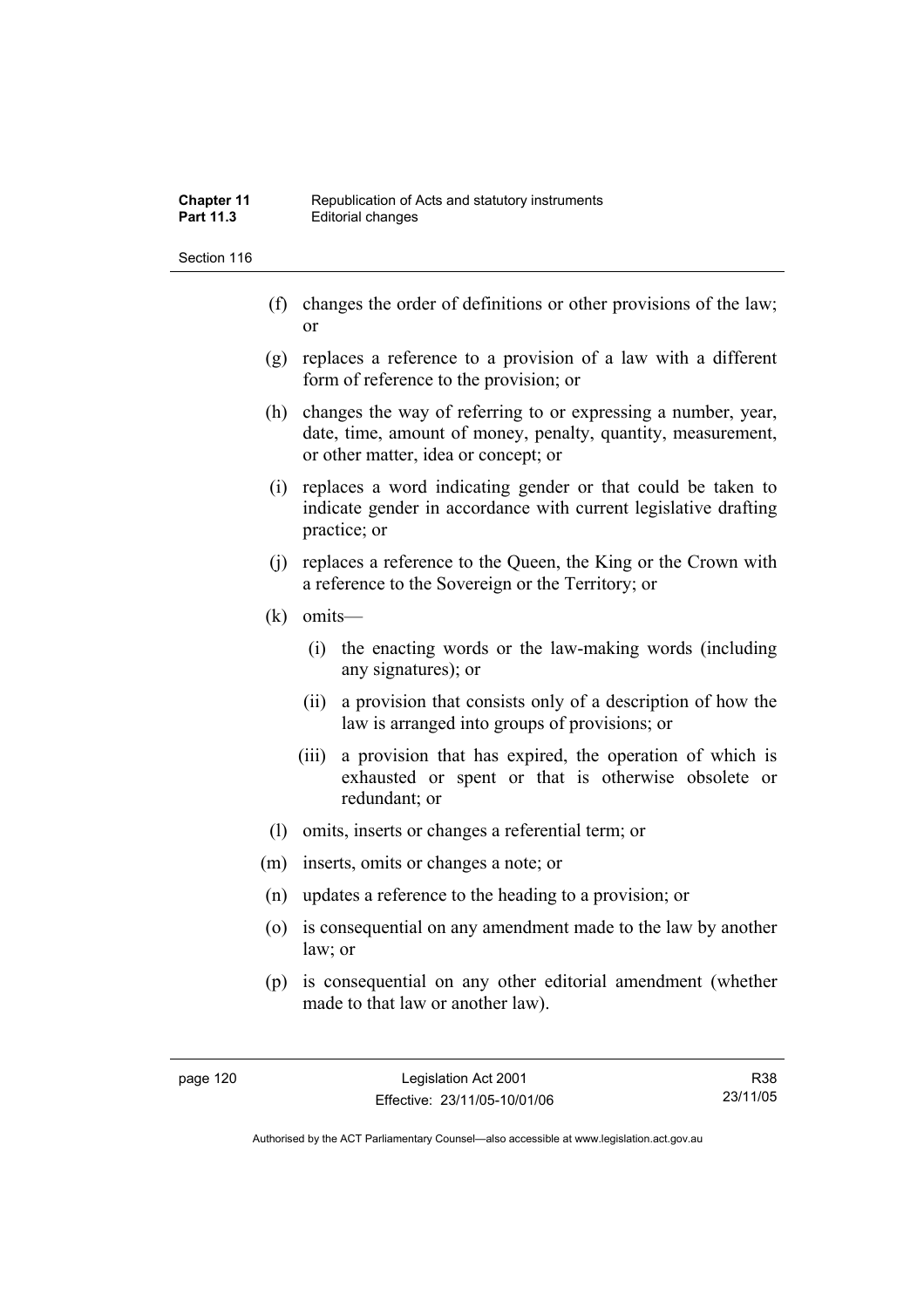### **Examples of consequential amendments for par (o)**

- 1 If an amendment adds 1 or more subsections to a section that is not already divided into subsections, the subsection number (1) may be inserted.
- 2 If an amendment omits subsection (1) from a section with 2 subsections, the subsection number (2) may be omitted.
- 3 If an amendment omits subsection (2) from a series of 4 subsections (subsections  $(1)$  to  $(4)$ ), subsections  $(3)$  and  $(4)$  may be renumbered as subsections (2) and (3).
- 4 If an amendment adds a new subsection (3A) to a series of 5 subsections (subsections  $(1)$  to  $(5)$ ), the new subsection and subsections  $(4)$  and  $(5)$  may be renumbered as subsections (4), (5), and (6).
- 5 If an amendment omits paragraph (b) from a series of 4 paragraphs (paragraphs (a) to (d)), paragraphs (c) and (d) may be renumbered as paragraphs (b) and (c).
- 6 If an amendment adds a new paragraph (aa) to a series of 3 paragraphs (paragraphs (a) to (c)), the paragraphs may be renumbered as paragraphs (a), (b), (c) and (d).
- 7 If an amendment makes a change mentioned in any of examples 1 to 6, a cross-reference in any law to any of the provisions that have been renumbered may be correspondingly renumbered.
- 8 If an amendment adds a paragraph as the last paragraph in a series of paragraphs that end in a full stop, the full stop may be changed to a semicolon and, if the series of paragraphs is joined by a conjunction (eg 'and'), the conjunction may be added after the semicolon.
- 9 If an amendment omits a section example from a section that has 2 section examples, the number of the remaining example may be omitted.
- 10 If an amendment adds a subsection note to a subsection that already has a subsection note, the notes may be numbered.
- *Note* An example is part of the Act, is not exhaustive and may extend, but does not limit, the meaning of the provision in which it appears (see s 126 and s 132).
- (2) In this section:

*law* includes a law of another jurisdiction.

*law of another jurisdiction*—see section 97 (1).

page 121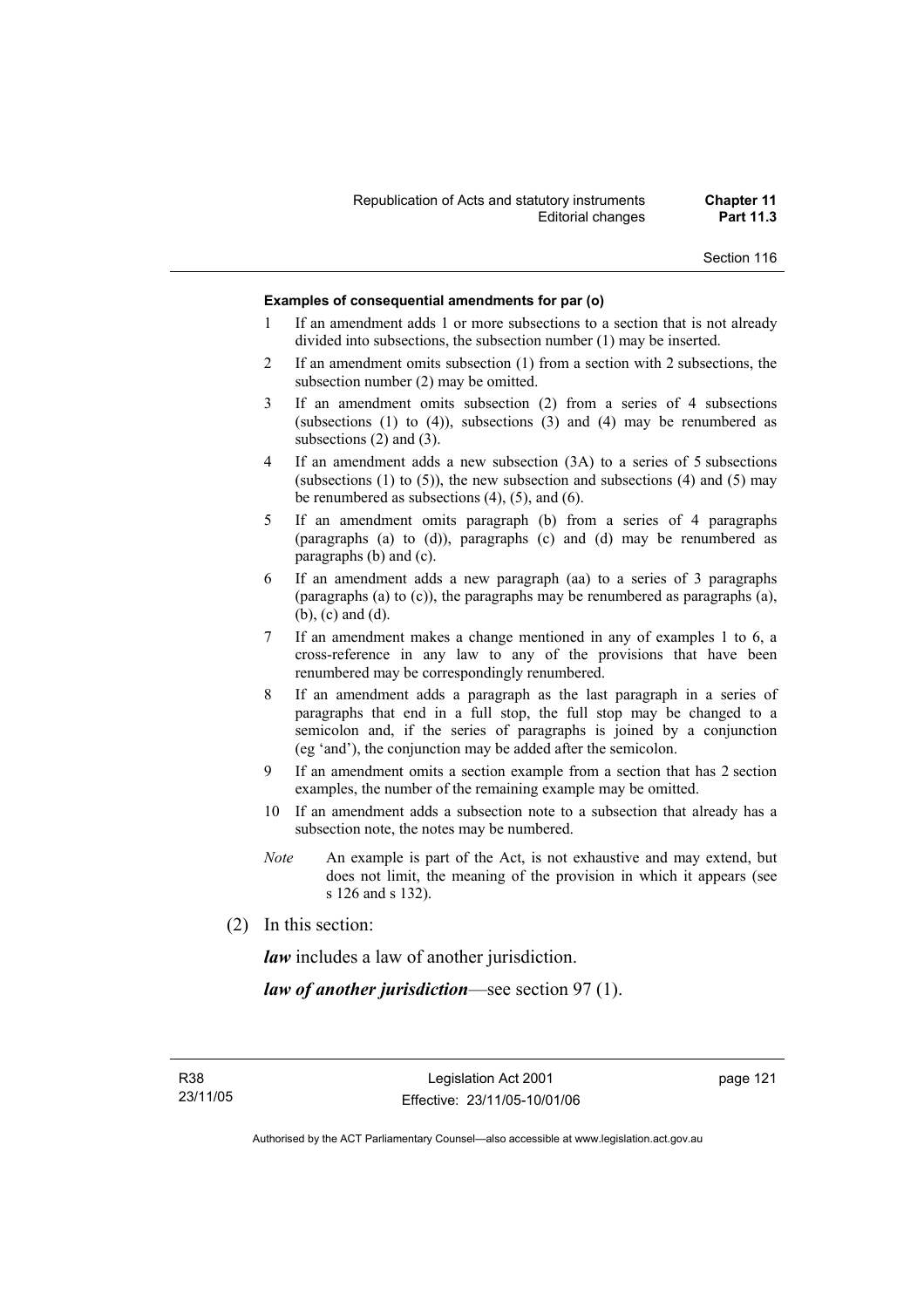| <b>Chapter 11</b> | Republication of Acts and statutory instruments |
|-------------------|-------------------------------------------------|
| <b>Part 11.3</b>  | Editorial changes                               |

*referential term* means a term that identifies a provision as a provision, or part of a provision, of the Act, statutory instrument or provision in which it appears.

### **Examples**

- 1 of this Act
- 2 of this section
- 3 hereof
- 4 said
- *Note* An example is part of the Act, is not exhaustive and may extend, but does not limit, the meaning of the provision in which it appears (see s 126 and s 132).

# **117 Legal effect of editorial changes**

- (1) A law that is amended or otherwise changed under this part in preparing an authorised republication of the law has effect for all purposes, on and after the republication date, as if the changes had been made by an Act that commenced on the republication date.
- (2) Without limiting subsection (1), section 83 (Consequences of amendment of statutory instrument by Act) applies to an amendment made under this part as if the amendment had been made by an Act.
- (3) This section is subject to section 115 (Amendments not to change effect).

# **118 Reference to editorial amendments**

If a law is amended under this part in preparing an authorised republication of the law, the republication must indicate that fact in a suitable place.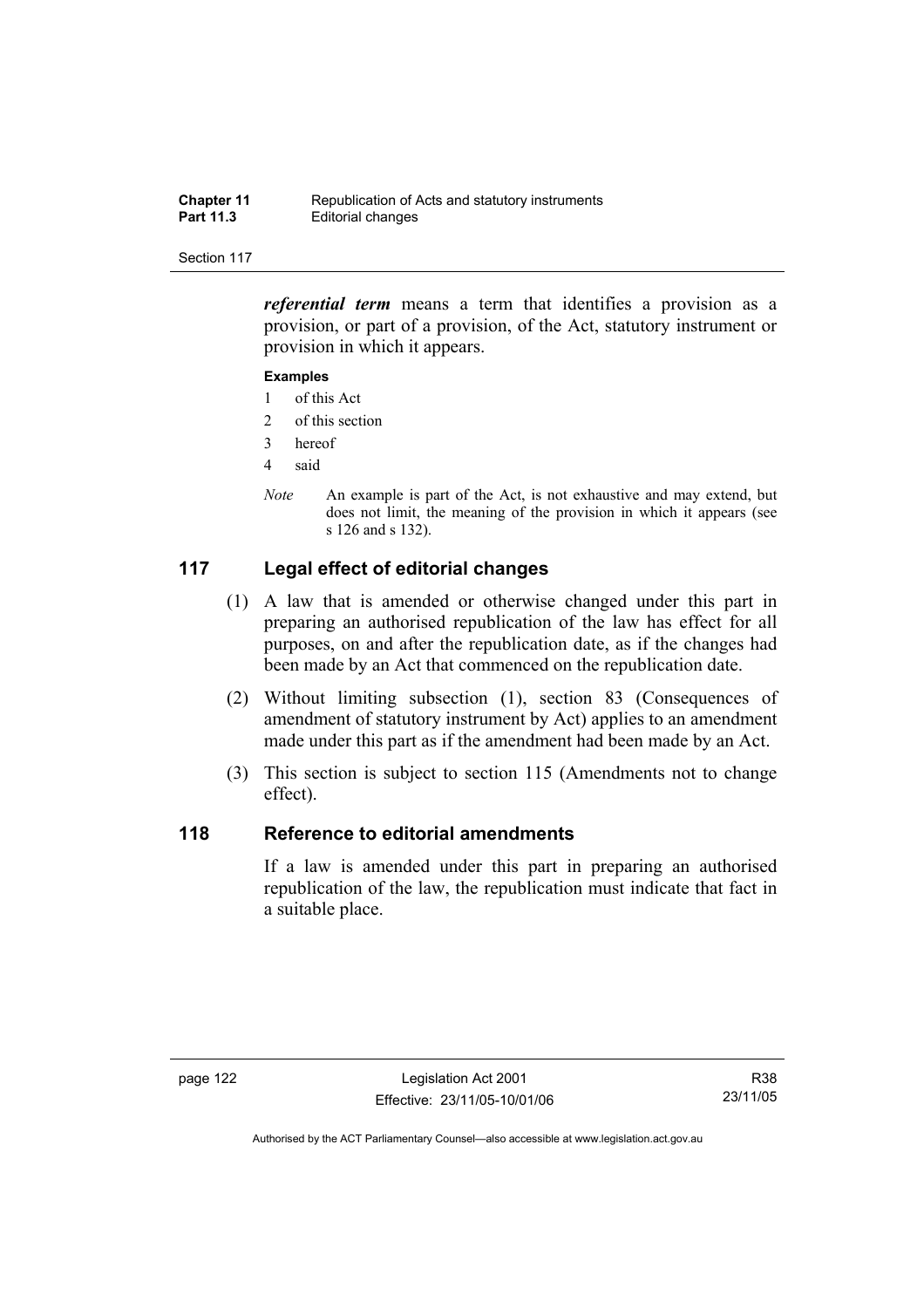# **Chapter 12 Scope of Acts and statutory instruments**

# **120 Act to be interpreted not to exceed legislative powers of Assembly**

- (1) An Act is to be interpreted as operating to the full extent of, but not to exceed, the legislative power of the Legislative Assembly.
- (2) Without limiting subsection (1), if a provision of an Act would, apart from this section, be interpreted as exceeding the legislative power of the Legislative Assembly—
	- (a) the provision is valid to the extent to which it does not exceed power; and
	- (b) the remainder of the Act is not affected.
- (3) Without limiting subsection (1), if the application of a provision of an Act to a matter would, apart from this section, be interpreted as exceeding power, the provision's application to other matters is not affected.
- (4) This section is in addition to any provision of the Act itself.

*Note* For the equivalent provision for statutory instruments, see s 43.

- (5) This section is a determinative provision.
	- *Note* See s 5 for the meaning of determinative provisions, and s 6 for their displacement.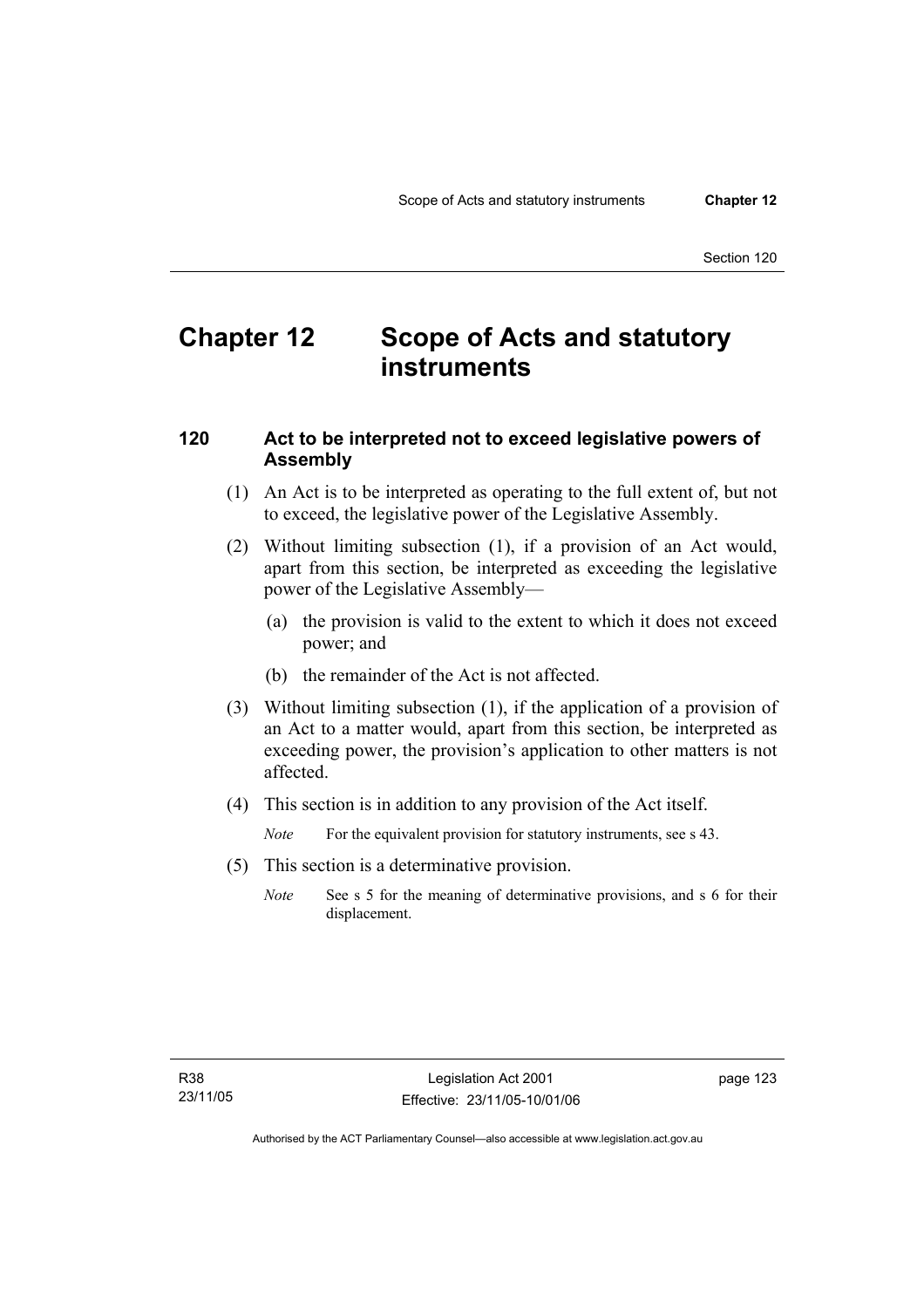# **121 Binding effect of Acts**

- (1) An Act binds everyone, including all governments.
	- *Note* See the Self-Government Act, s 27 which provides that, except as provided by the regulations under that Act, an ACT enactment does not bind the Crown in right of the Commonwealth. See also s 120.
- (2) However, an Act does not bind the Territory to the extent that it requires or otherwise provides for the payment of money that, on payment, would form part of the public money of the Territory.
- (3) Also, subsection (1) does not make a government liable to be prosecuted for an offence.
- (4) To the extent that an Act does not bind a government, the same degree of immunity extends to a government entity in relation to an authorised act or omission of the entity.
- (5) This section is a determinative provision.
	- *Note* See s 5 for the meaning of determinative provisions, and s 6 for their displacement.
- (6) In this section:

*authorised*—an act or omission of a government entity is *authorised* if—

- (a) for an instrumentality—the act or omission relates to a matter within the scope of the instrumentality's functions; and
- (b) for an officer or employee of the government—the act or omission relates to a matter within the scope of the duties of the officer or employee; and
- (c) for a contractor who exercises a function on behalf of the government—the act or omission relates to a matter within the scope of the contract; and

R38 23/11/05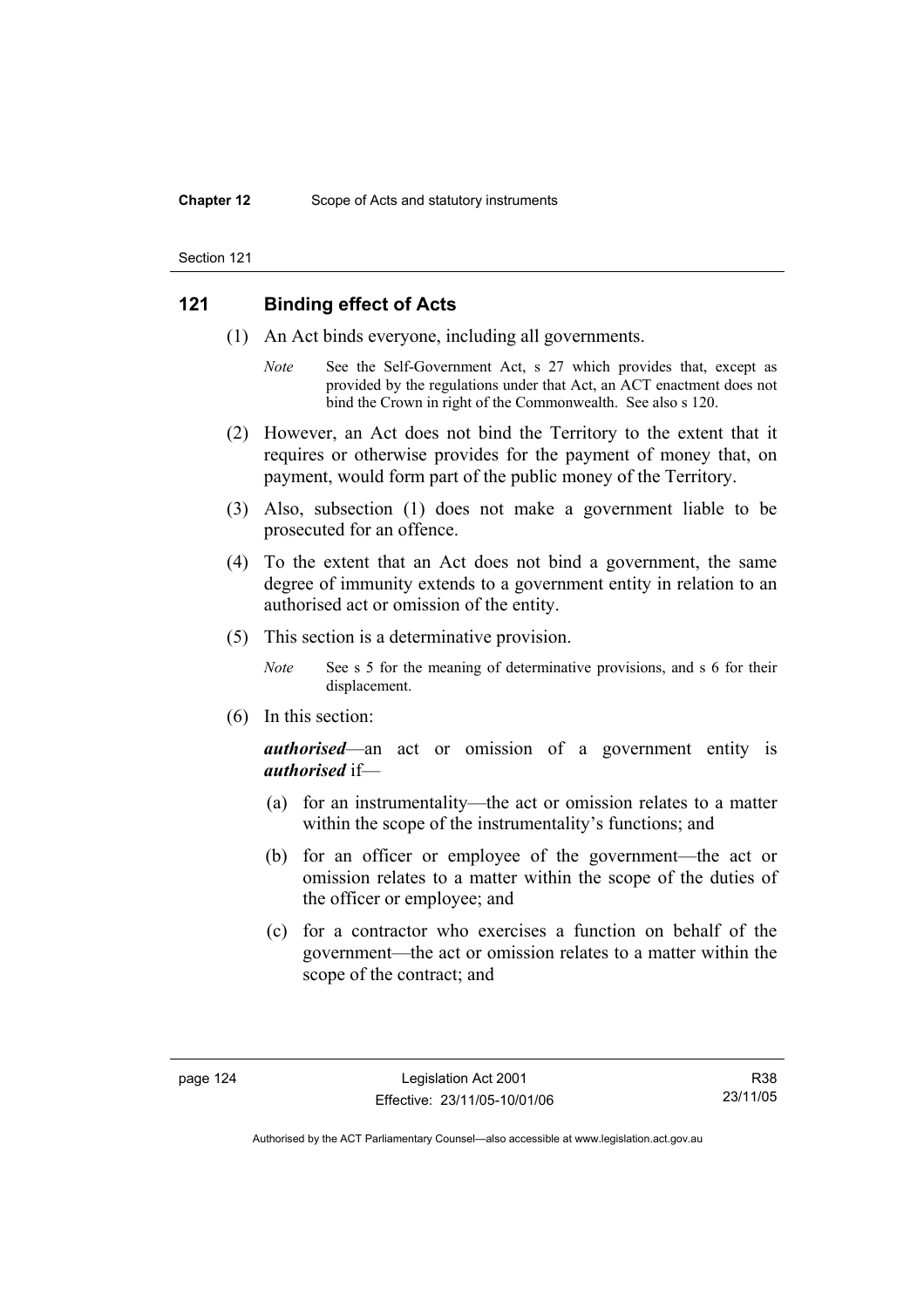(d) for anyone else who exercises a function on behalf of the government—the act or omission relates to a matter within the scope of the person's engagement.

*government* includes the Territory, the Commonwealth, a State, another Territory or New Zealand.

## *government entity* includes—

- (a) an instrumentality, officer or employee of the government; and
- (b) a contractor or anyone else who exercises a function on behalf of the government.

# **122 Application to Territory**

- (1) In an Act or statutory instrument—
	- (a) a reference to an entity or position by name or description is a reference to the entity or position of that name or description in or for the Territory; and
	- (b) a reference to a place, jurisdiction or anything else by name or description is a reference to the place, jurisdiction or thing of that name or description in or for the Territory.
- (2) If the name of an entity or position established under an Act or statutory instrument includes the words 'of the Australian Capital Territory', 'for the Australian Capital Territory', '(ACT)', or words having a similar effect, a reference in an Act or statutory instrument to the entity or position need not include the words.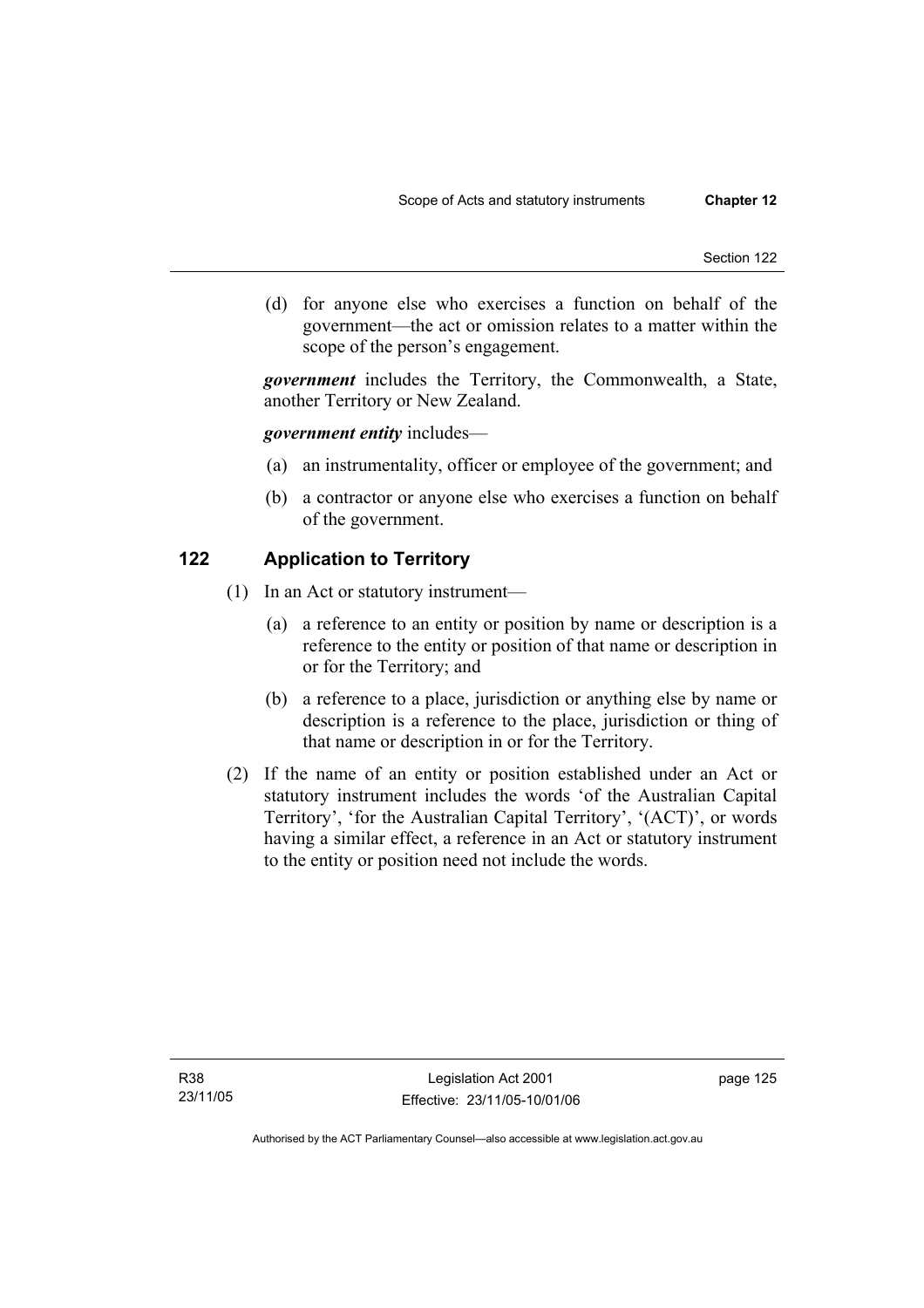# **Chapter 13 Structure of Acts and statutory instruments**

# **Part 13.1 General**

# **125 Meaning of** *law* **in ch 13**

In this chapter:

*law* means an Act, subordinate law or disallowable instrument.

*Note* A reference to an Act, subordinate law or disallowable instrument includes a reference to a provision of the Act, law or instrument (see s 7, s 8 and s 9).

## **126 Material that is part of Act or statutory instrument**

- (1) A heading to a chapter, part, division, subdivision, schedule, or another provision (other than a section or subsection), of or to an Act or statutory instrument is part of the Act or instrument.
- (2) A heading to a section or subsection of an Act or statutory instrument is part of the Act or instrument if—
	- (a) the Act was enacted, or the instrument was made, after 1 January 2000; or
	- (b) the heading was amended or inserted into the Act or instrument after 1 January 2000.
- (3) A preamble or other recital to an Act or statutory instrument is part of the Act or instrument.
- (4) An example or diagram in an Act or statutory instrument is part of the Act or instrument.

R38 23/11/05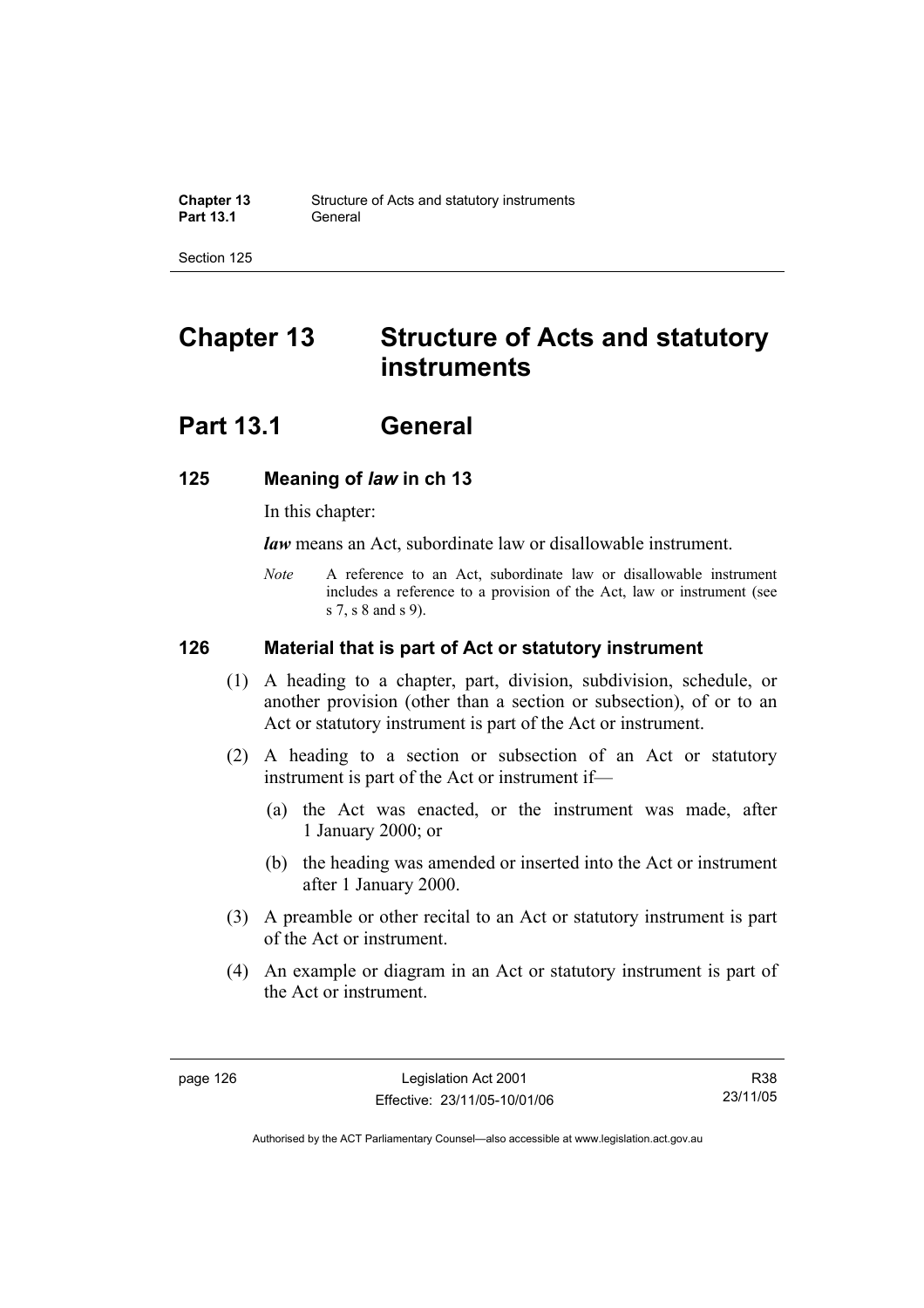- (5) A schedule, dictionary or appendix to an Act or statutory instrument is part of the Act or instrument.
- (6) Punctuation in an Act or statutory instrument is part of the Act or instrument.
- (7) A provision number in an Act or statutory instrument is part of the Act or instrument.
- (8) In applying this section to an Act or statutory instrument that is divided otherwise than into sections, a reference to a section or subsection is a reference to a corresponding provision of the Act or instrument.
	- *Note* A reference to an Act or statutory instrument includes a reference to a provision of the Act or instrument (see s 7 and s 13).
- (9) This section is a determinative provision.
	- *Note* See s 5 for the meaning of determinative provisions, and s 6 for their displacement.

# **127 Material that is not part of Act or statutory instrument**

- (1) A footnote, endnote, or other note, in or to an Act or statutory instrument is not part of the Act or instrument.
- (2) A table of contents (however described), or reader's guide or index, in or to an Act or statutory instrument is not part of the Act or instrument.
- (3) A heading to a section or subsection of an Act or statutory instrument is not part of the Act or instrument if section 126 (2) does not apply to the heading.
- (4) This section does not prevent the amendment of a note, table, guide, index or heading mentioned in subsection (1), (2) or (3).
- (5) However, such a note, table, guide or index does not become part of the Act or statutory instrument because it is amended or inserted by an Act or instrument.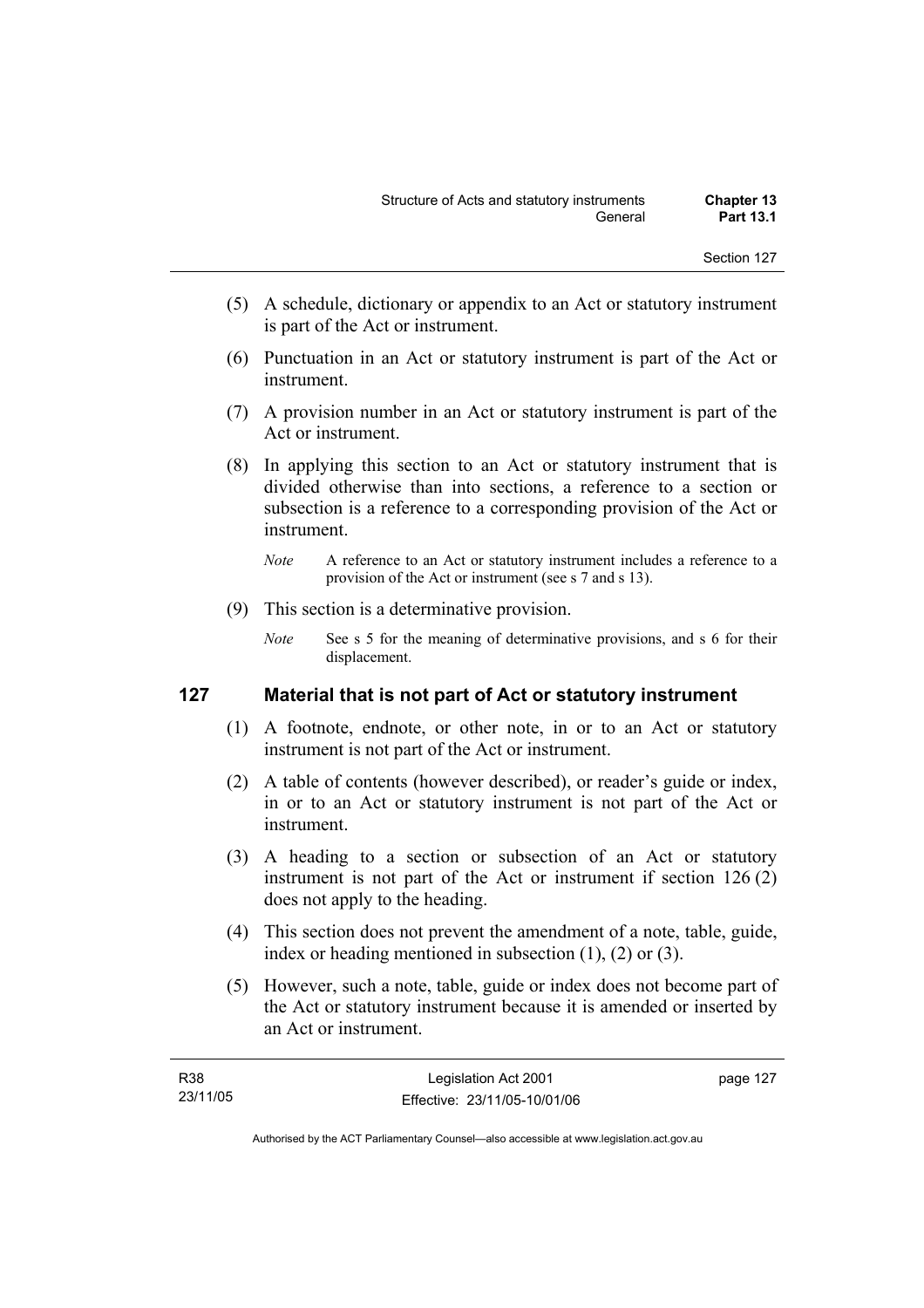| <b>Chapter 13</b> | Structure of Acts and statutory instruments |
|-------------------|---------------------------------------------|
| <b>Part 13.1</b>  | General                                     |

- (6) In applying this section to an Act or statutory instrument that is divided otherwise than into sections, a reference to a section or subsection is a reference to a corresponding provision of the Act or instrument.
	- *Note* A reference to an Act or statutory instrument includes a reference to a provision of the Act or instrument (see s 7 and s 13).
- (7) This section is a determinative provision.
	- *Note* See s 5 for the meaning of determinative provisions, and s 6 for their displacement.

page 128 Legislation Act 2001 Effective: 23/11/05-10/01/06

R38 23/11/05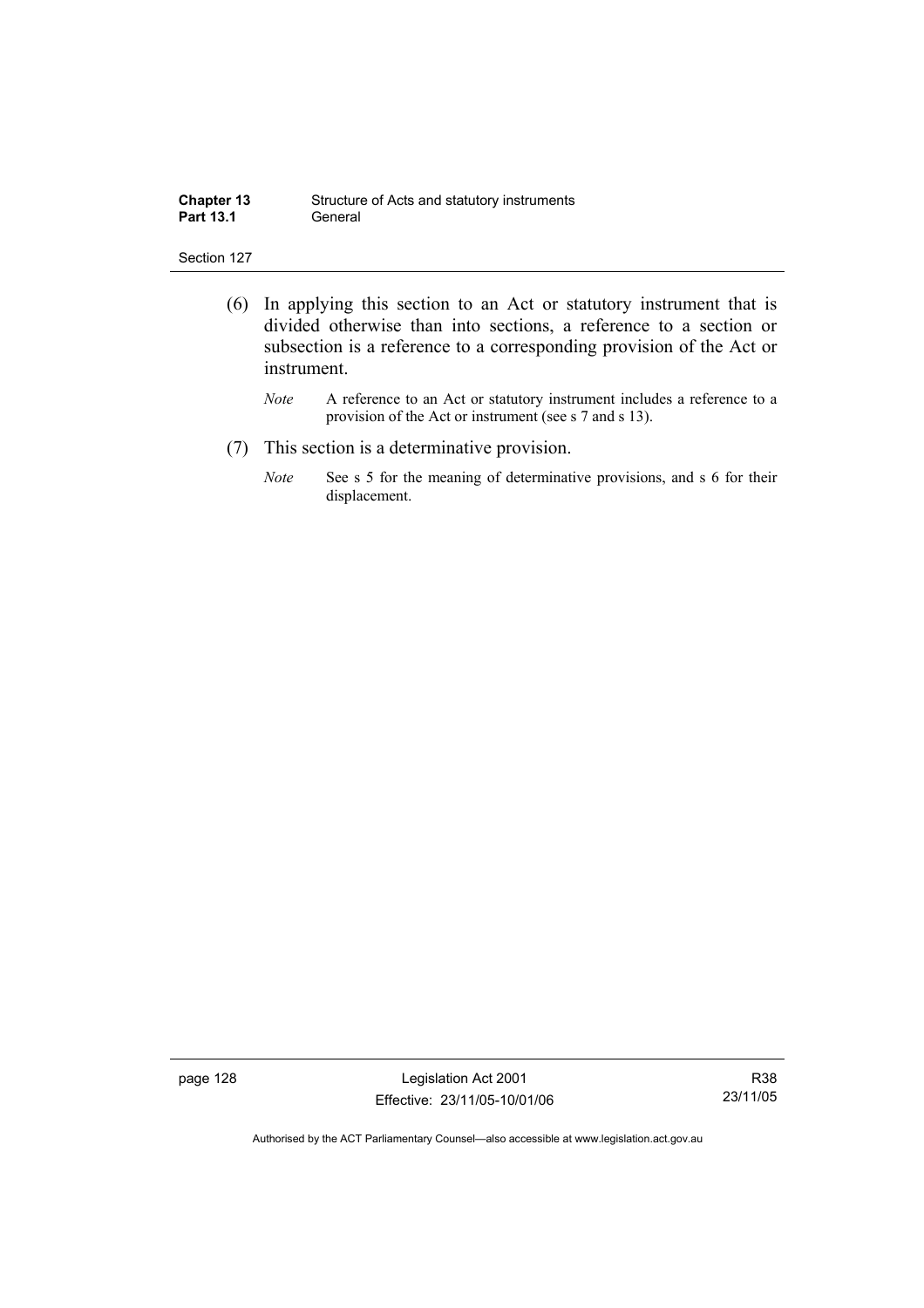# **Part 13.2 Particular kinds of provisions**

# **130 What is a definition?**

A *definition* is a provision (however expressed) of an Act or statutory instrument that—

- (a) gives a meaning to a term; or
- (b) limits or extends the meaning of a term.

#### **Examples of definitions**

- 1 *X* means Y.
- 2 *X* includes Y.
- 3 *X* means Y, and includes Z.
- 4 A reference to *X* is a reference to Y.
- 5 *X*—see section Y.
- 6 *X*—see the *XYZ Act 1999*, section Y.
- 7 In a proceeding against a person (the *retailer*), it is a defence if the retailer establishes that the goods were bought honestly.
- 8 *excluded*—a claim is *excluded* if the claim is not brought within 1 year after the day the claimant becomes aware of the failure to account to which the claim relates.
- 9 A term used in the *XYZ Act 2003* has the same meaning in this Act.
- 10 A term defined in the *XYZ Act 2003* has the same meaning in this Act.
- *Note 1* Examples 5 and 6 illustrate signpost definitions, that is, definitions that do not themselves directly define a term but point the reader to the place where the term is defined (see s 131).
- *Note 2* Example 7 illustrates a tagged-term definition (*retailer*) that takes its meaning from the context of the provision where the defined term is found.
- *Note 3* Example 8 illustrates a definition that does not begin with the defined term.
- *Note 4* For other provisions about definitions, see pt 15.2.

| R38 |          |
|-----|----------|
|     | 23/11/05 |

page 129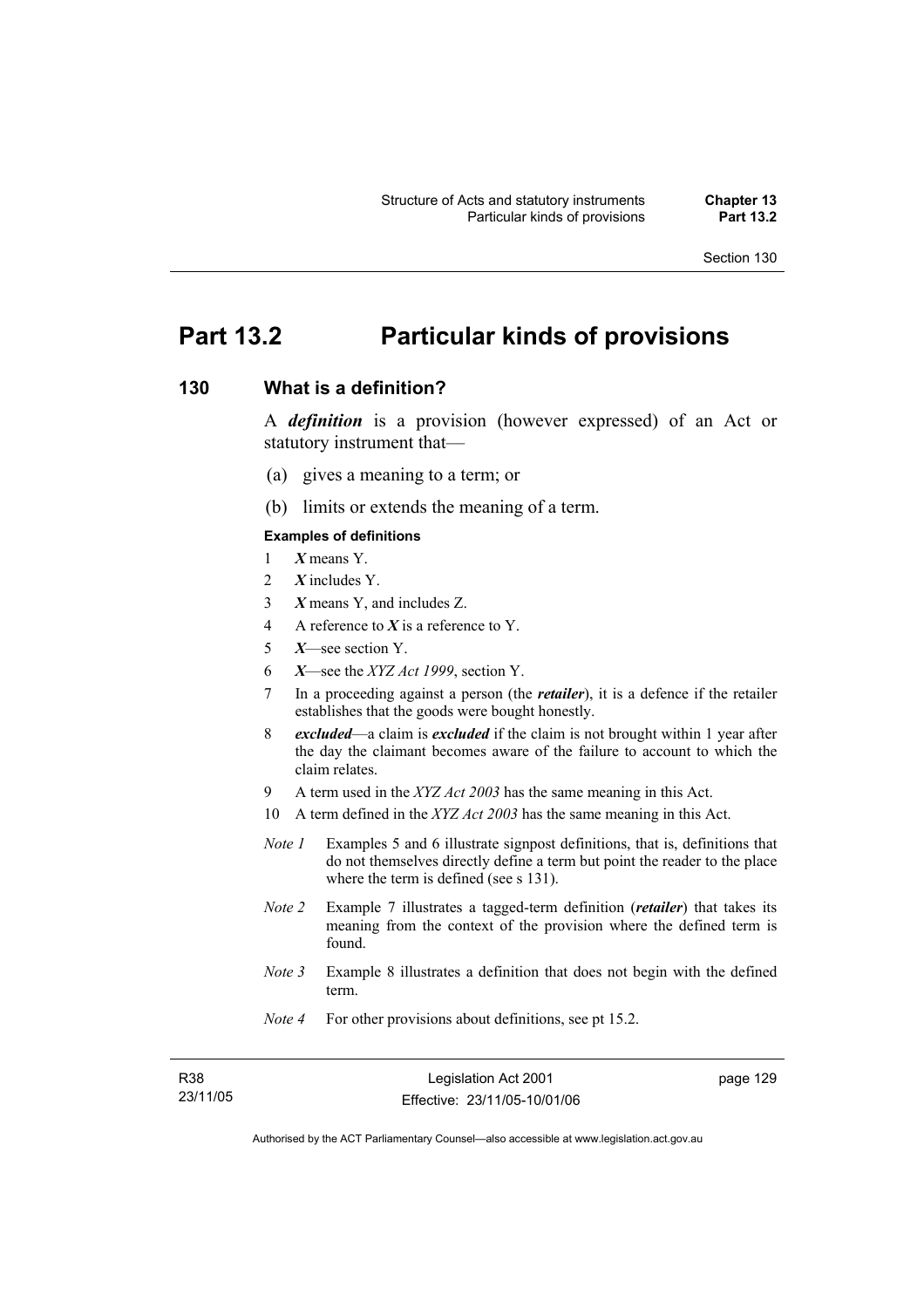| <b>Chapter 13</b> | Structure of Acts and statutory instruments |
|-------------------|---------------------------------------------|
| <b>Part 13.2</b>  | Particular kinds of provisions              |

*Note 5* An example is part of the Act, is not exhaustive and may extend, but does not limit, the meaning of the provision in which it appears (see s 126 and s 132).

## **131 Signpost definitions**

 (1) In an Act or statutory instrument, a definition of a term that includes the word 'see' followed by a reference to a law or instrument means the term has the same meaning as the term (or, if the reference includes a reference to the definition of another term, that term) has in the law or instrument, as in force from time to time.

#### **Examples**

- 1 A signpost definition '*food*—see section 10.' in the dictionary to an Act means that the word 'food' when used in the Act has the same meaning as it has in section 10, as in force from time to time.
- 2 A signpost definition '*injury*—see the *XYZ Act 2001*, dictionary.' in the dictionary to another Act means that the word 'injury', when used in the other Act, has the same meaning as it has in the definition of *injury* in the *XYZ Act 2001*, dictionary, as in force from time to time.
- 3 A signpost definition 'OH&S Council—see the *XYZ Act 2000*, dictionary, definition of *council*.' means that the expression 'OH&S Council' has the same meaning as the word 'council' has in the definition of *council* in the *XYZ Act 2000*, dictionary, as in force from time to time.
- *Note* An example is part of the Act, is not exhaustive and may extend, but does not limit, the meaning of the provision in which it appears (see s 126 and s 132).
- (2) This section is subject to section 47 (Statutory instrument may make provision by applying law or instrument).
- (3) In this section:

*instrument* includes a provision of an instrument.

*law* includes a law, or a provision of a law, of the Commonwealth, a State or another Territory.

*Note* For other provisions about definitions, see pt 15.2.

page 130 Legislation Act 2001 Effective: 23/11/05-10/01/06

R38 23/11/05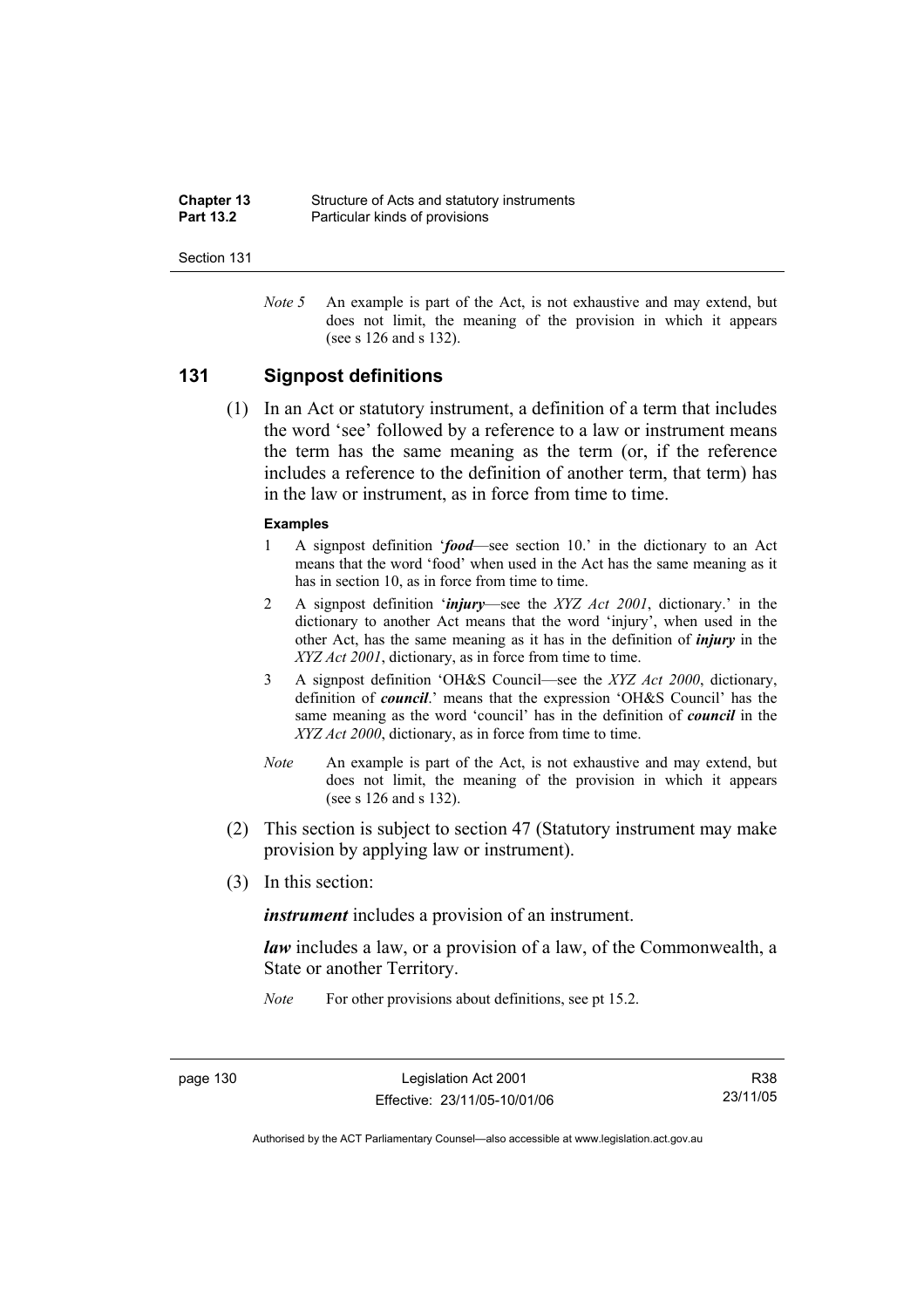# **132 Examples**

- (1) An example in an Act or statutory instrument—
	- (a) is not exhaustive; and
	- (b) may extend, but does not limit, the meaning of the Act or instrument, or the particular provision to which it relates.

#### **Examples**

- 1 A specific case (which may be fictional) that helps to give meaning to the more abstract language of a provision. See the examples in section 43.
- 2 An example (which may be fictional) that clarifies the scope of a provision by illustrating cases that fall within the provision or cases that fall outside the provision, or both. See the examples in section 86.
- *Note 1* These examples may overlap.
- *Note 2* An example in an Act or statutory instrument is part of the Act or instrument (see s 126 (4)).
- (2) An example may take either of the following forms:
	- (a) a statement at the end of the provision it illustrates (or at the end of a provision containing the provision it illustrates);
	- (b) a statement forming part of the text of a provision that illustrates the operation of the provision, whether or not the words 'for example' are used.

#### **Examples for par (a)**

the examples in section 130 or this section, subsection (1)

#### **Example for par (b)**

the statement beginning 'for example' in section 36 (1) (a)

- (3) Subsection (2) does not limit the form that an example may take.
- (4) This section is a determinative provision.
	- *Note* See s 5 for the meaning of determinative provisions, and s 6 for their displacement.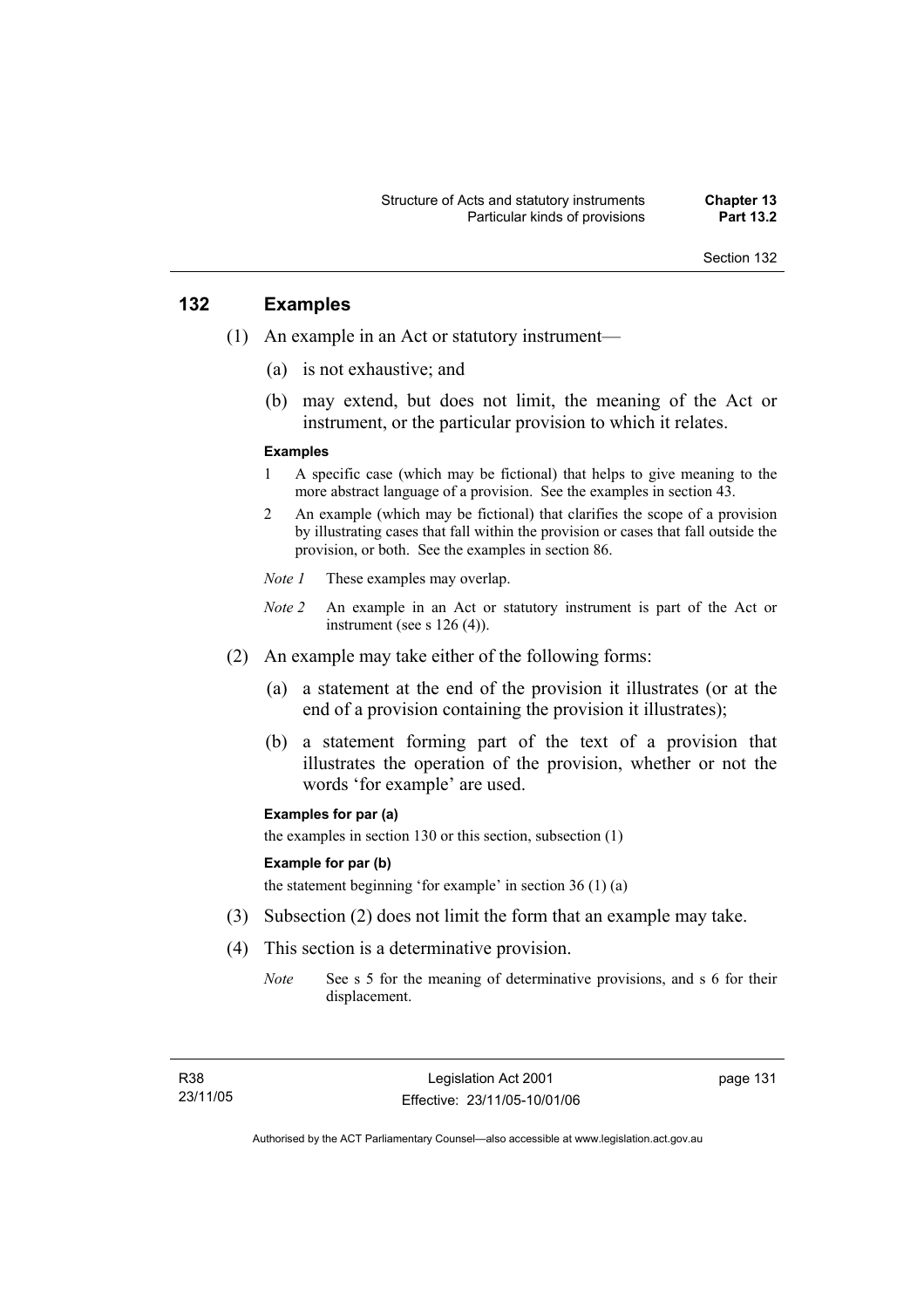#### **Chapter 13** Structure of Acts and statutory instruments<br> **Part 13.2** Particular kinds of provisions **Particular kinds of provisions**

Section 133

# **133 Penalty units**

- (1) In a law, if a penalty for an offence is expressed as a number (whether whole or fractional) of penalty units—
	- (a) the penalty is a fine of that number of penalty units; and
	- (b) the value of the penalty unit for the offence is—
		- (i) if the person charged is an individual—\$100; or
		- (ii) if the person charged is a corporation—\$500.

#### **Example**

'Maximum penalty: 10 penalty units.' means that a person who is convicted of the relevant offence is liable to a maximum fine of 10 penalty units.

- If the person is an individual, the maximum fine is, therefore, \$1 000 (\$100x10).
- If the person is a corporation, the maximum fine is, therefore, \$5 000 (\$500x10).
- *Note* An example is part of the Act, is not exhaustive and may extend, but does not limit, the meaning of the provision in which it appears (see s 126 and s 132).
- (2) This section is a determinative provision.
	- *Note* See s 5 for the meaning of determinative provisions, and s 6 for their displacement.

# **134 Penalties at end of sections and subsections**

- (1) This section applies if a penalty (however expressed) is stated in a law—
	- (a) at the end of a section (whether or not the section is divided into subsections) and not expressed in a way that indicates that it applies only to a provision of the section; or
	- (b) at the end of a subsection (but not at the end of a section) and not expressed in a way that indicates that it applies only to a provision of the subsection; or

| aade |  |
|------|--|
|------|--|

R38 23/11/05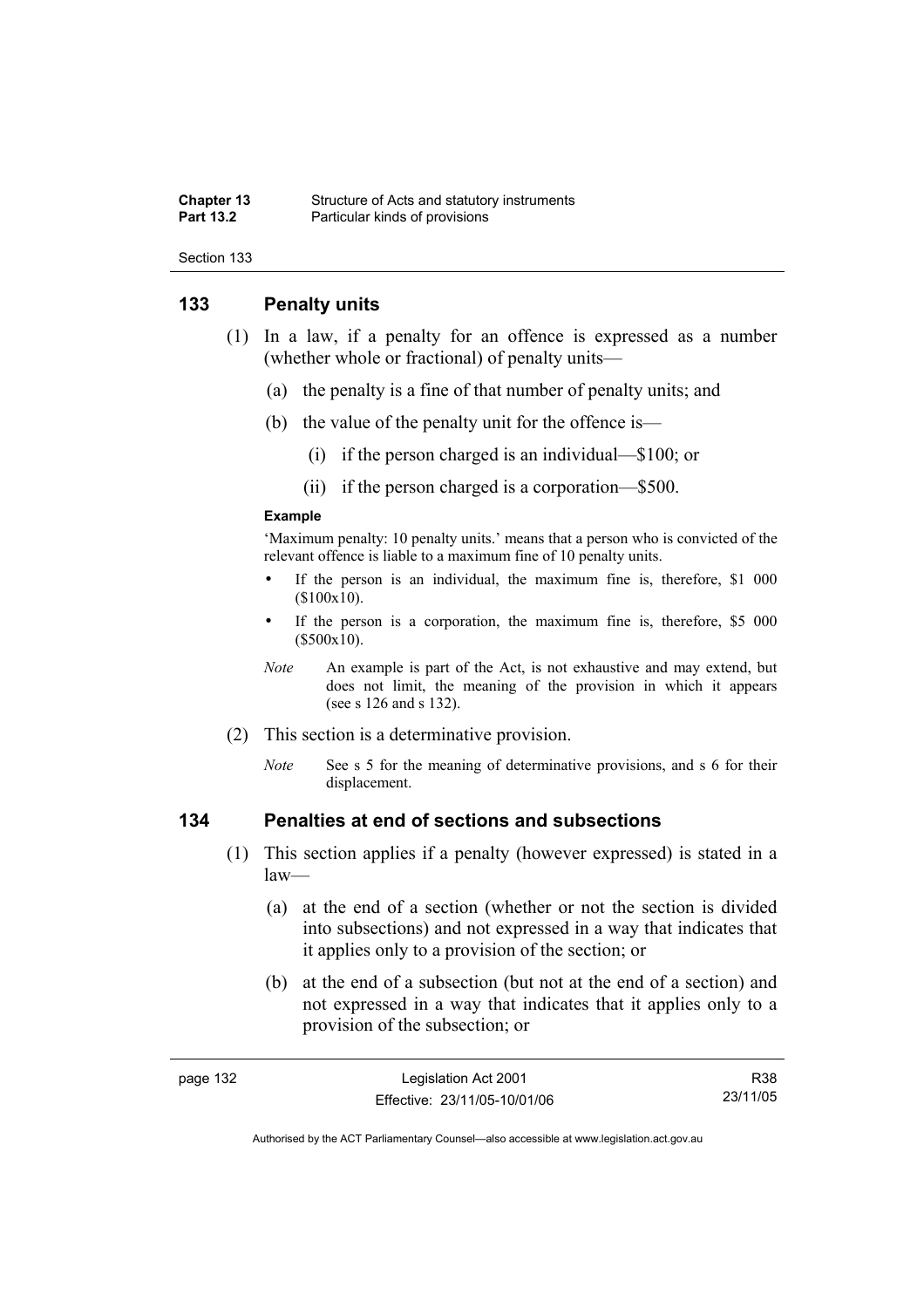(c) at the end of a section or subsection and expressed in a way that indicates that it applies only to a provision of the section or subsection (the *relevant provision*).

#### **Example for par (a)**

the following penalty at the end of a section: 'Maximum penalty: 20 penalty units.'

#### **Example for par (b)**

the following penalty at the end of a subsection, but not at the end of a section: 'Maximum penalty: 20 penalty units.'

#### **Examples for par (c)**

- 1 the following penalty at the end of a section divided into subsections: 'Maximum penalty (subsection (3)): 20 penalty units.'.
- 2 the following penalty at the end of a subsection, but not at the end of a section:

'Maximum penalty:

- (a) for paragraph (b)—20 penalty units; or
- (b) for another paragraph—50 penalty units, imprisonment for 6 months or both.'
- *Note* An example is part of the Act, is not exhaustive and may extend, but does not limit, the meaning of the provision in which it appears (see s 126 and s 132).
- (2) If an offence is not expressly mentioned in the section, subsection or relevant provision, the penalty indicates that contravention of the section, subsection or relevant provision is an offence punishable on conviction as provided by subsection (4).

### **Example of a penalty applying to entire section or subsection**

A person must not contravene a notice. Maximum penalty: 20 penalty units.

#### **Example of a penalty applying to a stated provision**

- (2) The register of transactions—
	- (a) may be kept in electronic form; and

page 133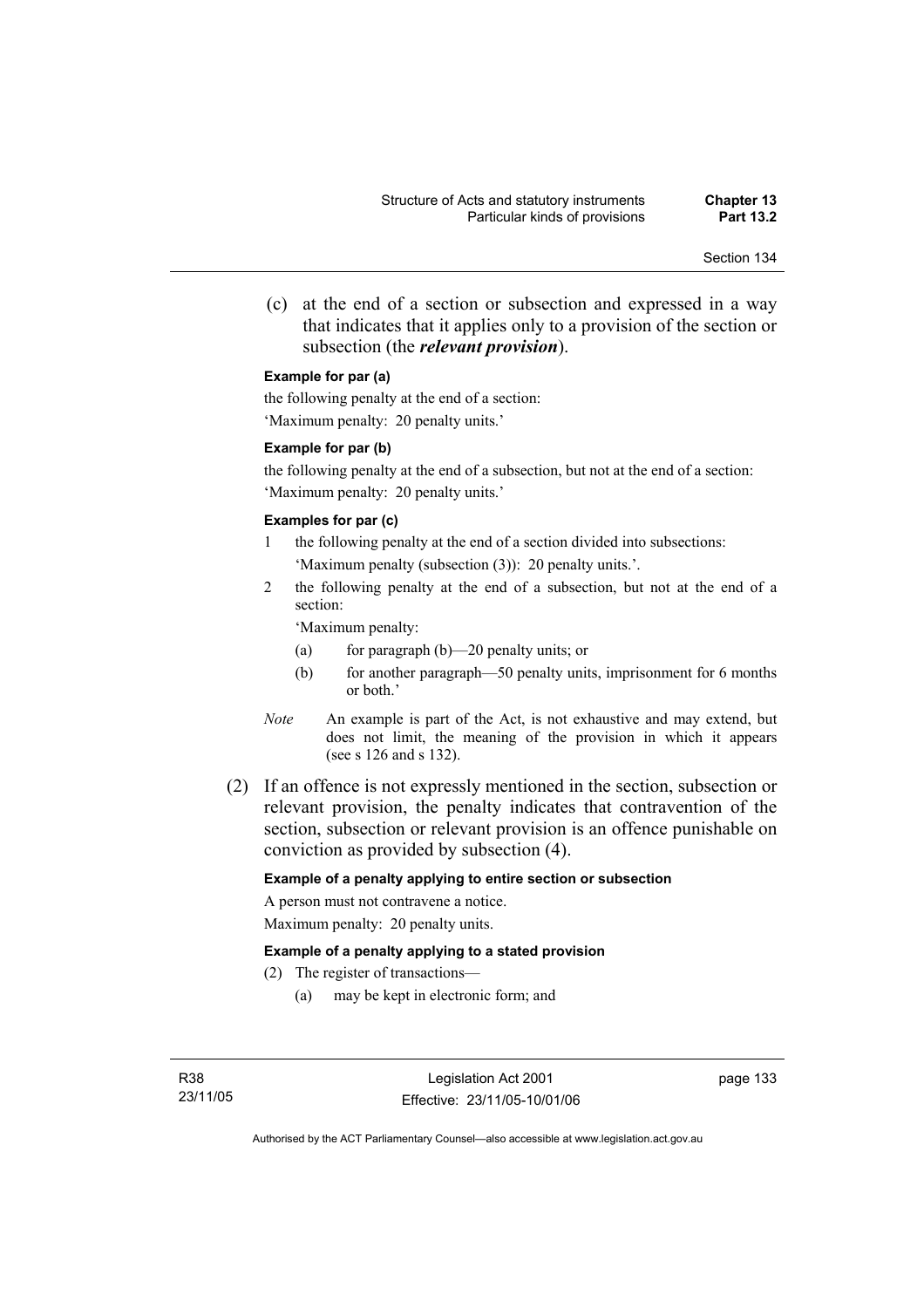#### **Chapter 13** Structure of Acts and statutory instruments<br> **Part 13.2** Particular kinds of provisions **Particular kinds of provisions**

Section 134

- (b) must contain the particulars mentioned in section 91C.
- Maximum penalty (paragraph (b)): 20 penalty units.
- (3) If an offence is expressly mentioned in the section, subsection or relevant provision, the penalty indicates that the offence is punishable on conviction as provided by subsection (4).

**Example of a penalty applying to entire section or subsection** 

A person who contravenes a notice commits an offence.

Maximum penalty: 20 penalty units.

#### **Example of a penalty applying to a stated provision**

- (2) If a person keeps the person's identity card after ceasing to be an officer—
	- (a) the person commits an offence; and

(b) the identity card is forfeited to the Territory.

Maximum penalty (paragraph (a)): 20 penalty units.

- (4) The penalty that may be imposed for the offence is—
	- (a) if only a single penalty is stated (whether as a maximum penalty or a penalty)—not more than the stated penalty; or
	- (b) if a minimum as well as a maximum penalty is stated—not less than the minimum and not more than the maximum.
- $(5)$  If—
	- (a) a penalty (however expressed) is stated in a law at the end of a section divided into subsections; and
	- (b) another penalty (however expressed) is stated at the end of another subsection of the section; and
	- (c) the first penalty is not expressed in a way that indicates that it applies only to a particular provision of the last subsection;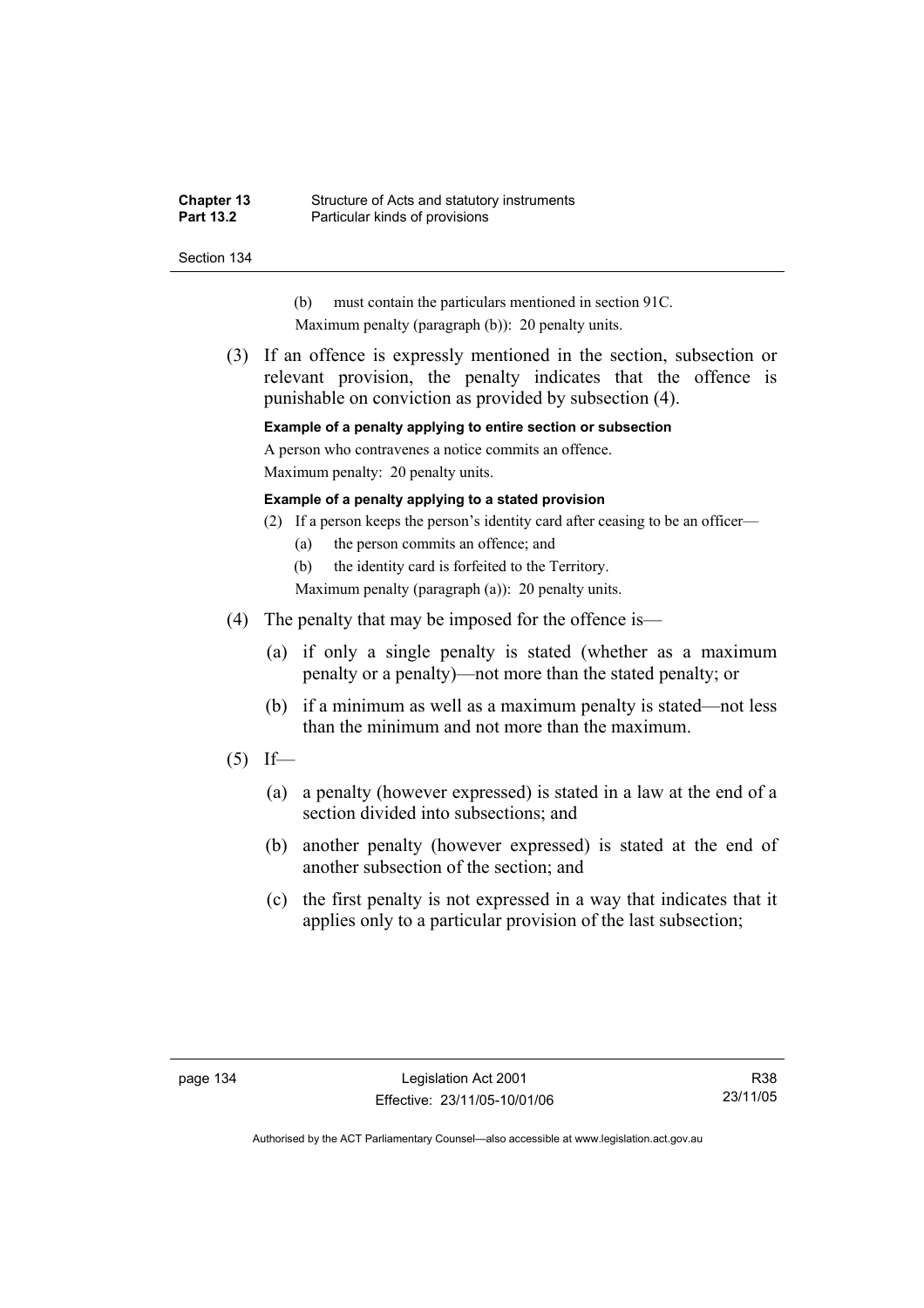the first penalty is taken, for this section, to be expressed in a way that indicates that it applies only to the last subsection.

#### **Example**

In the following example, subsection (4) is the last subsection and the penalty stated at the end applies only to that subsection:

- '(2) A permit holder must record all transactions under this Act. Maximum penalty: 20 penalty units.
- (3) If a permit holder is convicted of an offence against subsection (2), the registrar must cancel the permit.
- (4) A permit holder must not sell a declared substance in contravention of this Act.

Maximum penalty: 100 penalty units, imprisonment for 1 year or both.'.

- (6) In working out for this section whether a penalty is at the end of a section or subsection, the position of any example or note is to be disregarded.
- (7) This section is a determinative provision.
	- *Note* See s 5 for the meaning of determinative provisions, and s 6 for their displacement.

# **135 Penalties not at end of sections and subsections**

- (1) This section applies if a penalty (however expressed) is stated in a provision of a law other than at the end of a section or subsection.
- (2) If an offence is expressly mentioned in the provision, the penalty indicates that the offence is punishable on conviction as provided by subsection  $(4)$ .

#### **Example**

A person who contravenes subsection (3) commits an offence punishable by a fine of not more than 20 penalty units.

*Note* An example is part of the Act, is not exhaustive and may extend, but does not limit, the meaning of the provision in which it appears (see s 126 and s 132).

R38 23/11/05 page 135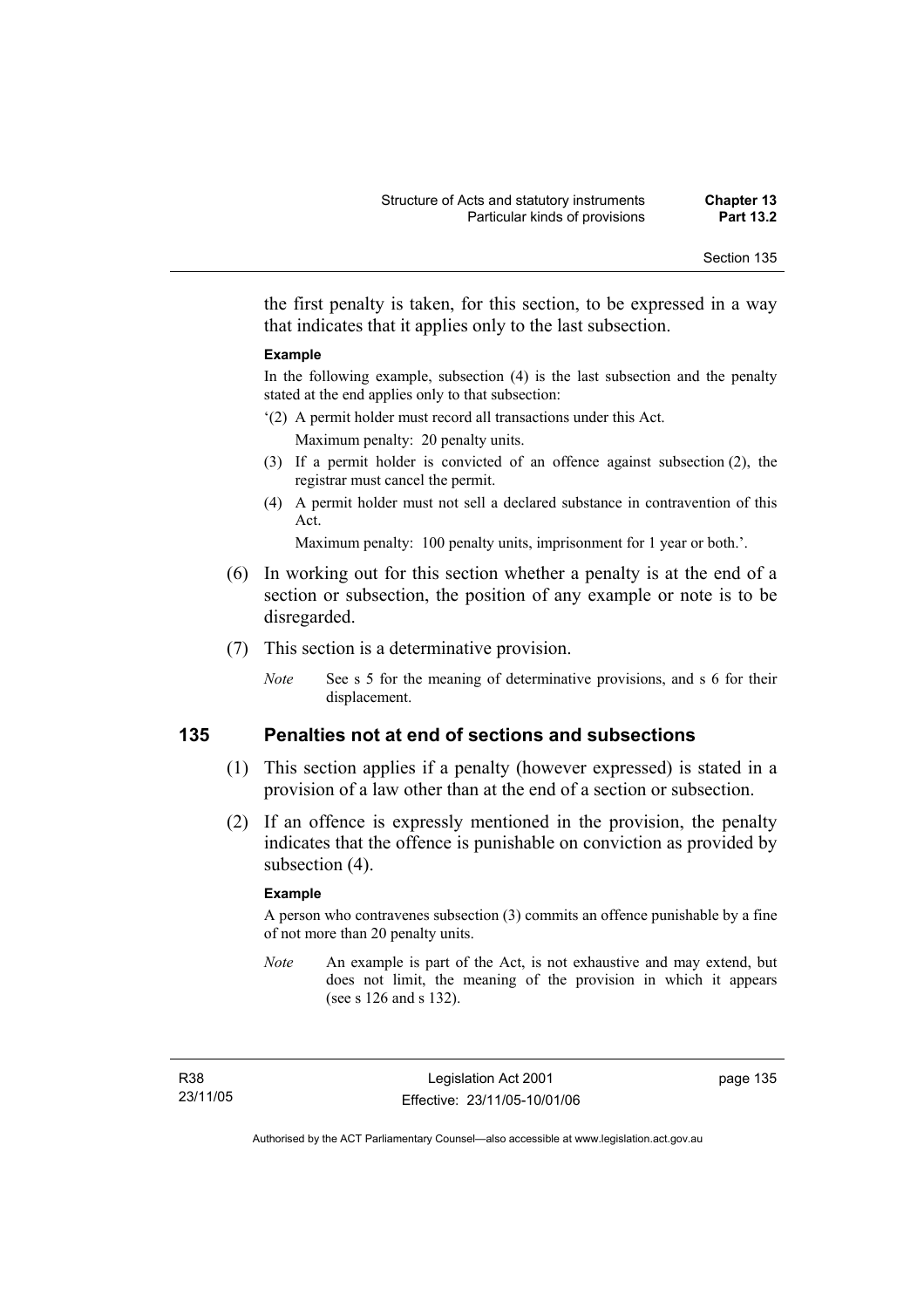| <b>Chapter 13</b> | Structure of Acts and statutory instruments |
|-------------------|---------------------------------------------|
| <b>Part 13.2</b>  | Particular kinds of provisions              |

 (3) If an offence is not expressly mentioned in the provision, the penalty indicates that contravention of the provision (or a stated part of the provision) is an offence punishable on conviction as provided by subsection (4).

#### **Example**

A person who contravenes subsection (3) must pay a fine of not more than 20 penalty units.

- (4) The penalty that may be imposed for the offence is—
	- (a) if only a single penalty is stated (whether as a maximum penalty or a penalty)—not more than the stated penalty; or
	- (b) if a minimum as well as a maximum penalty is stated—not less than the minimum and not more than the maximum.
- (5) In working out for this section whether a penalty is at the end of a section or subsection, the position of any example or note is to be disregarded.
- (6) This section is a determinative provision.
	- *Note* See s 5 for the meaning of determinative provisions, and s 6 for their displacement.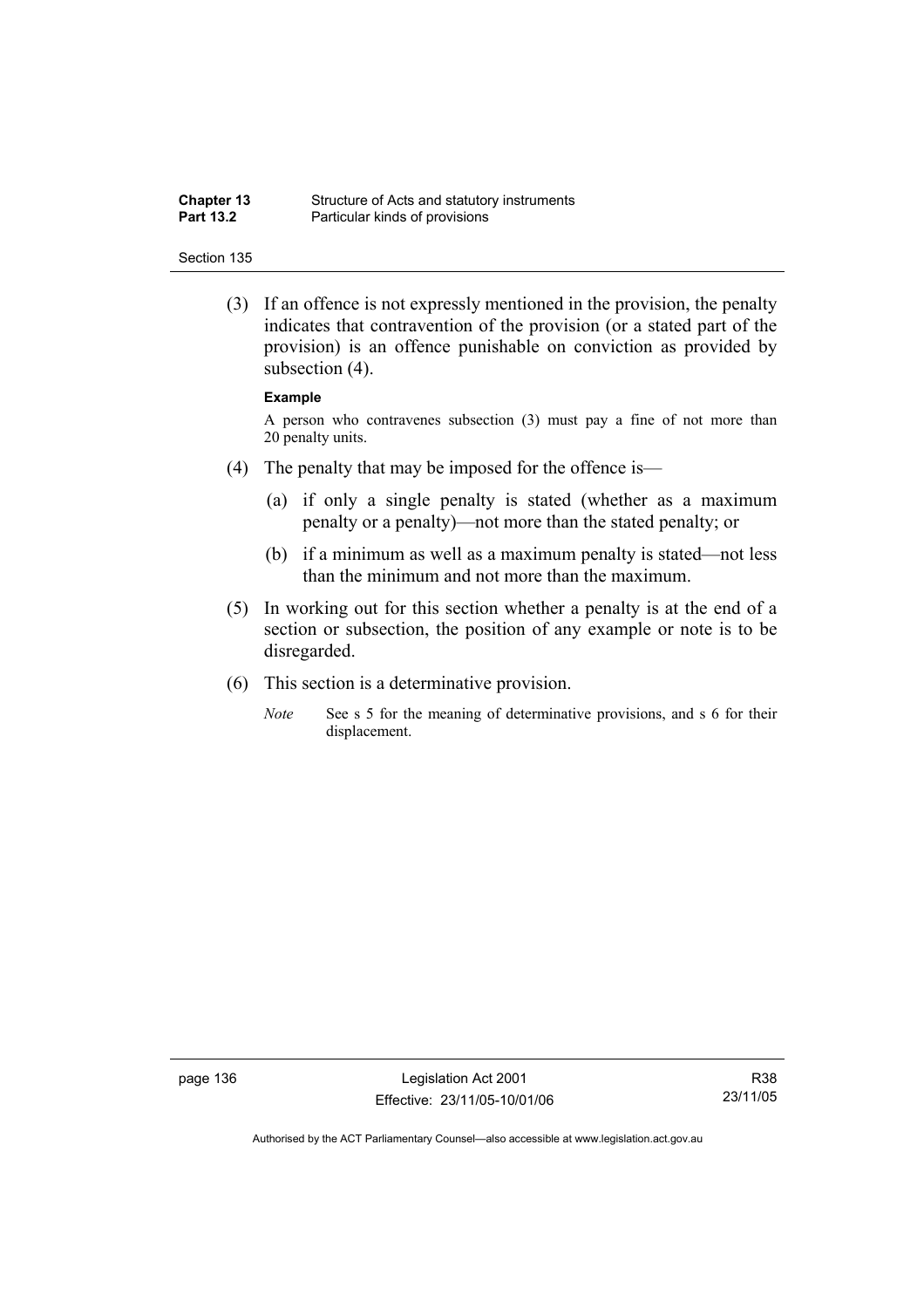# **Chapter 14 Interpretation of Acts and statutory instruments**

# **Part 14.1 Purpose and scope**

# **136 Meaning of** *Act* **in ch 14**

In this chapter:

*Act* includes a statutory instrument.

*Note* Section 7 (3) provides that a reference to an Act includes a reference to a provision of an Act. Section 13 (3) provides that a reference to a statutory instrument includes a reference to a provision of a statutory instrument.

# **137 Purpose and scope of ch 14**

- (1) The purpose of this chapter is to provide guidance about the interpretation of Acts.
- (2) This chapter is not intended to be a comprehensive statement of the law of interpretation applying to Acts.
- (3) In particular, this chapter assumes that common law presumptions operate in conjunction with this chapter.
- (4) Subsection (3) also applies to common law presumptions that come into existence after the commencement of this chapter.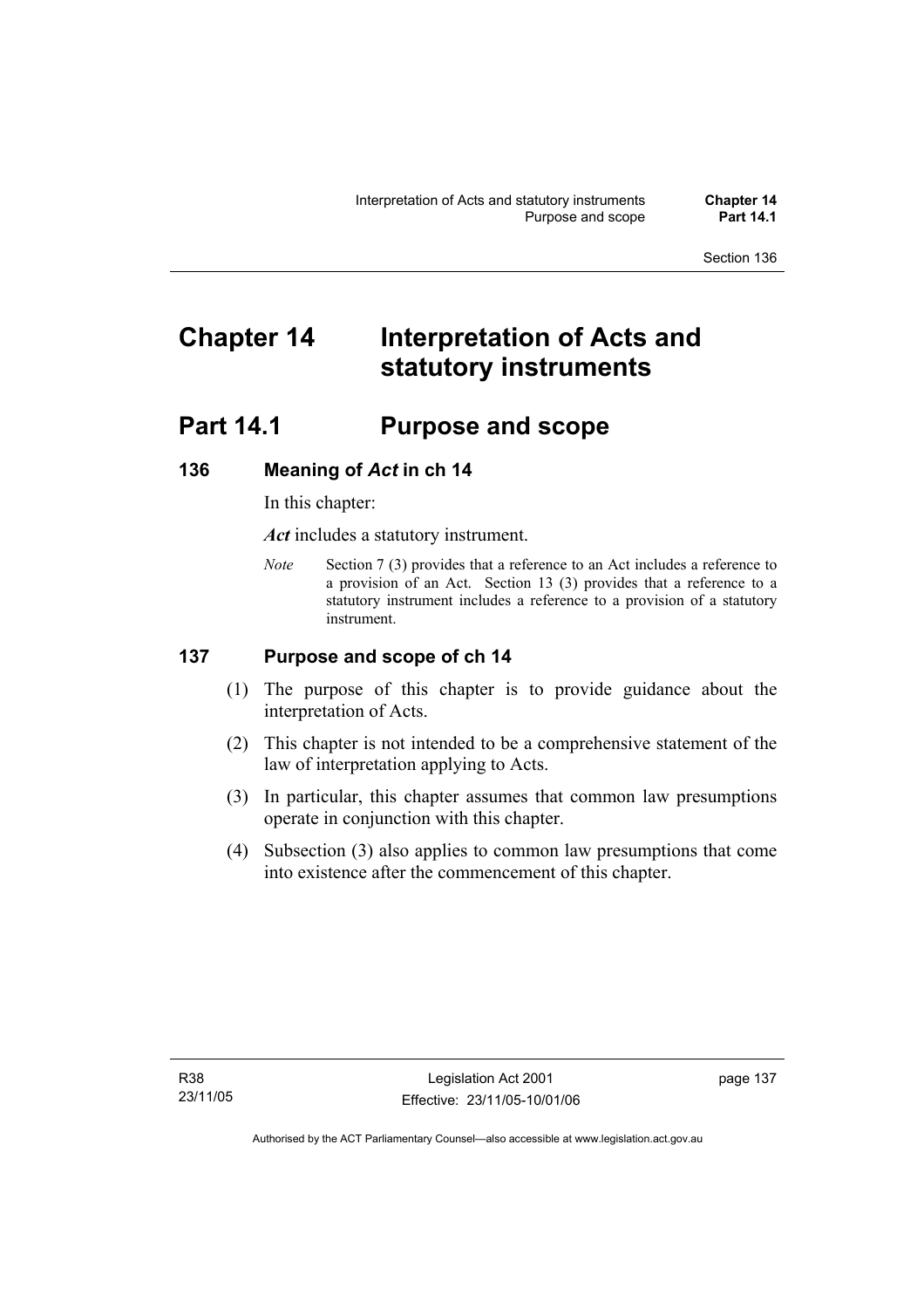| <b>Chapter 14</b> | Interpretation of Acts and statutory instruments |
|-------------------|--------------------------------------------------|
| <b>Part 14.2</b>  | Key principles of interpretation                 |

# **Part 14.2 Key principles of interpretation**

# **138 Meaning of** *working out the meaning of an Act*

In this part:

*working out the meaning of an Act* means—

- (a) resolving an ambiguous or obscure provision of the Act; or
- (b) confirming or displacing the apparent meaning of the Act; or
- (c) finding the meaning of the Act when its apparent meaning leads to a result that is manifestly absurd or is unreasonable; or
- (d) finding the meaning of the Act in any other case.

# **139 Interpretation best achieving Act's purpose**

- (1) In working out the meaning of an Act, the interpretation that would best achieve the purpose of the Act is to be preferred to any other interpretation.
- (2) This section applies whether or not the Act's purpose is expressly stated in the Act.
	- *Note T*he *Human Rights Act 2004*, s 30 (1) (which is about interpreting legislation to be consistent with human rights) is also relevant to interpreting territory laws.

# **140 Legislative context**

In working out the meaning of an Act, the provisions of the Act must be read in the context of the Act as a whole.

#### **Examples**

1 The long title of an Act provides that it is an Act to give certain benefits to the holders of pensioner cards. Section 4 provides 'This Act applies to a holder of a pensioner card'. Section 22 provides that the commissioner may grant 'a person' an exemption from payment of rates. The Act does not contain a definition of 'person'. Section 22 must be read in the context of

page 138 Legislation Act 2001 Effective: 23/11/05-10/01/06

R38 23/11/05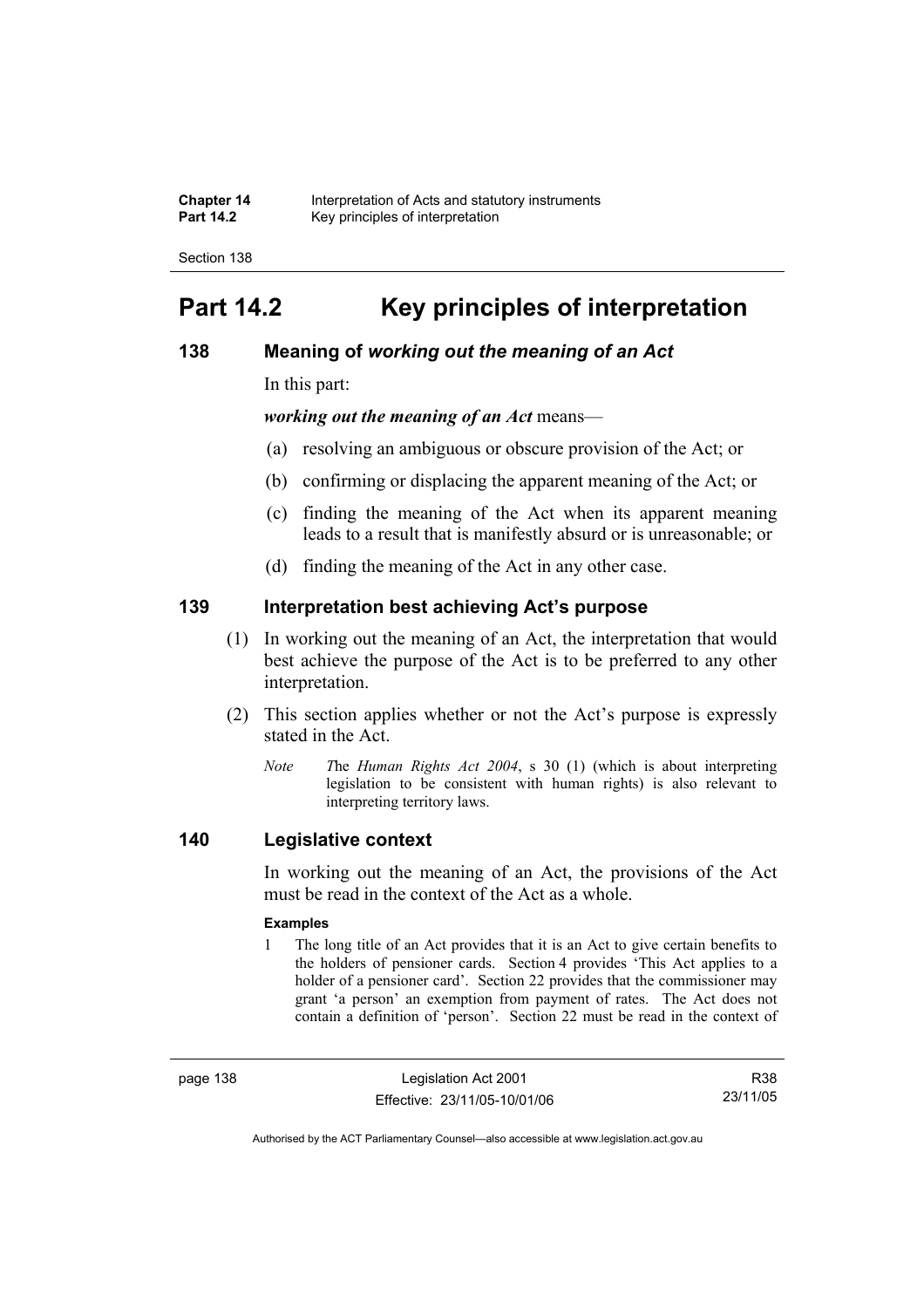the Act as a whole so that the commissioner may only grant exemptions to people who are holders of pensioner cards.

2 The *Drug Testing Regulation 2001* (made under the *Drug Testing Act 2000* (hypothetical)), section 6 contains the following heading:

#### **6 Corresponding law—Act, s 100, def** *corresponding law*

The heading indicates that the section has been made for the definition of *corresponding law* in the *Drug Testing Act 2000*, section 100.

- 3 Section 12 (1) of a subordinate law refers to 'an order under the *Crimes Act 1900*, section 402*'*. No other kind of order is mentioned in the section and the word 'order' is not otherwise defined in the subordinate law. Subsections (2), (4), (7) and (9) of the same section, which only refer to 'the order', are to be understood as referring to the order mentioned in subsection (1).
- *Note 1* See s 126 and s 127 for material that is, or is not, part of an Act or statutory instrument.
- *Note 2* An example is part of the Act, is not exhaustive and may extend, but does not limit, the meaning of the provision in which it appears (see s 126 and s 132).

### **141 Non-legislative context generally**

- (1) In working out the meaning of an Act, material not forming part of the Act may be considered.
	- *Note 1* See s 146 for the meaning of *may* and *must*.
	- *Note 2* See s 126 and s 127 for material that is, or is not, part of an Act or statutory instrument.
	- *Note* 3 See s 142 for material that may be considered in working out the meaning of an Act or statutory instrument.
- (2) In deciding whether material not forming part of an Act should be considered in working out the meaning of the Act, and the weight to be given to the material, the following matters must be taken into account:
	- (a) the desirability of being able to rely on the ordinary meaning of the Act, having regard to the purpose of the Act and the provisions of the Act read in the context of the Act as a whole;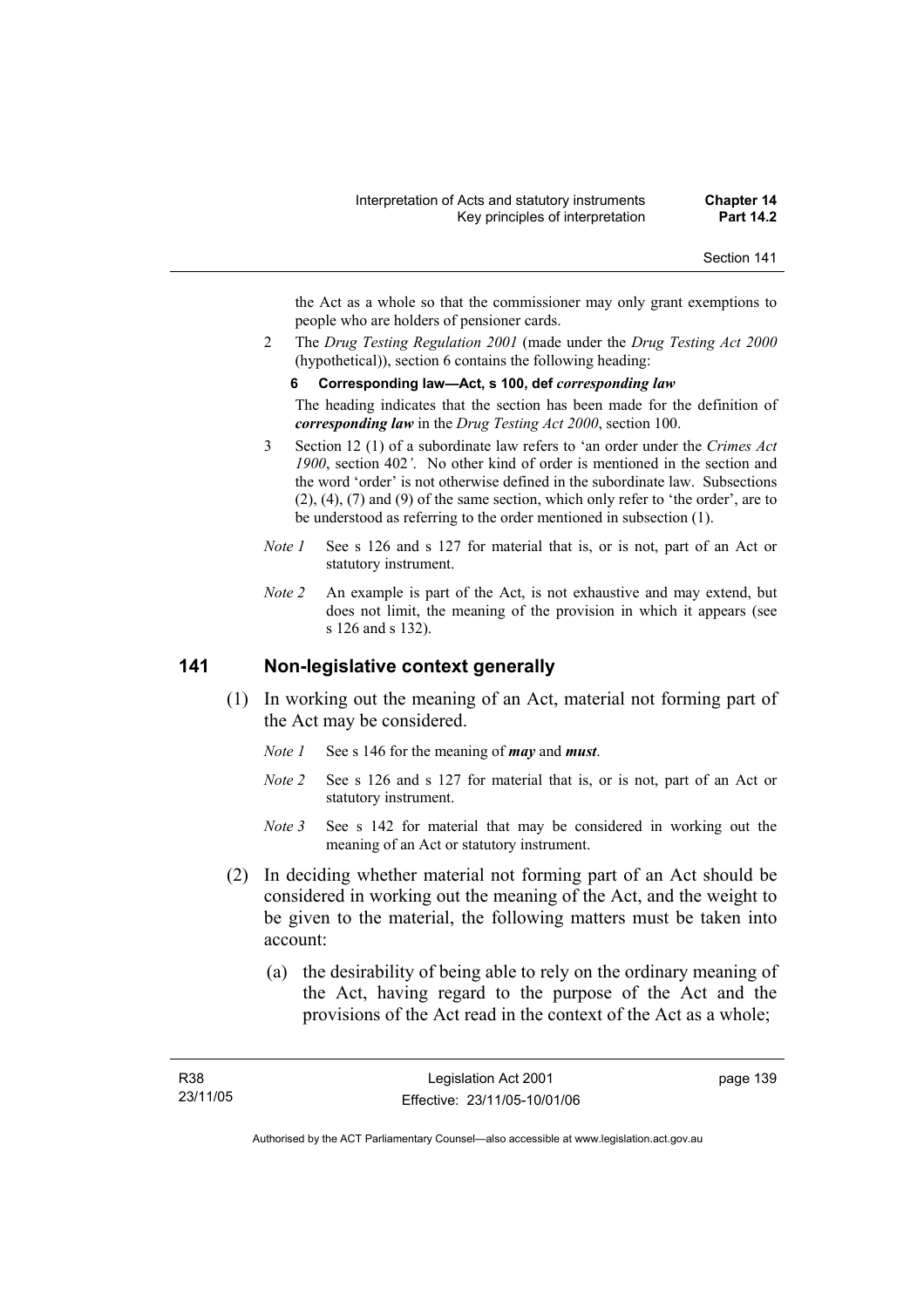- (b) the undesirability of prolonging proceedings without compensating advantage;
- (c) the accessibility of the material to the public.
- (3) Subsection (2) does not limit the matters that may be taken into account.
- (4) For subsection (2) (c), material in the register is taken to be accessible to the public.

*Note* The register is the ACT legislation register (see dict, pt 2, def *register*).

# **142 Non-legislative context—material that may be considered**

- (1) In working out the meaning of an Act, material mentioned in table 142, column 2 may be considered.
- (2) In working out the meaning of a statutory instrument, material mentioned in table 142, column 3 may be considered.
- (3) This section does not limit the material that may be considered in working out the meaning of an Act or statutory instrument.

| column 1<br>item | column 2<br>Act                                                                                          | column 3<br>statutory instrument                                                                                    |
|------------------|----------------------------------------------------------------------------------------------------------|---------------------------------------------------------------------------------------------------------------------|
|                  | material not forming<br>part of the Act contained<br>in an authorised version<br>of the Act              | material not forming part of<br>the statutory instrument<br>contained in an authorised<br>version of the instrument |
|                  | See ch 3 (Authorised<br><i>Note</i><br>versions<br>and<br>evidence of laws and<br>legislative material). | See ch 3 (Authorised<br><b>Note</b><br>versions and evidence of<br>legislative<br>and<br>laws<br>material).         |

#### **Table 142**

page 140 Legislation Act 2001 Effective: 23/11/05-10/01/06

R38 23/11/05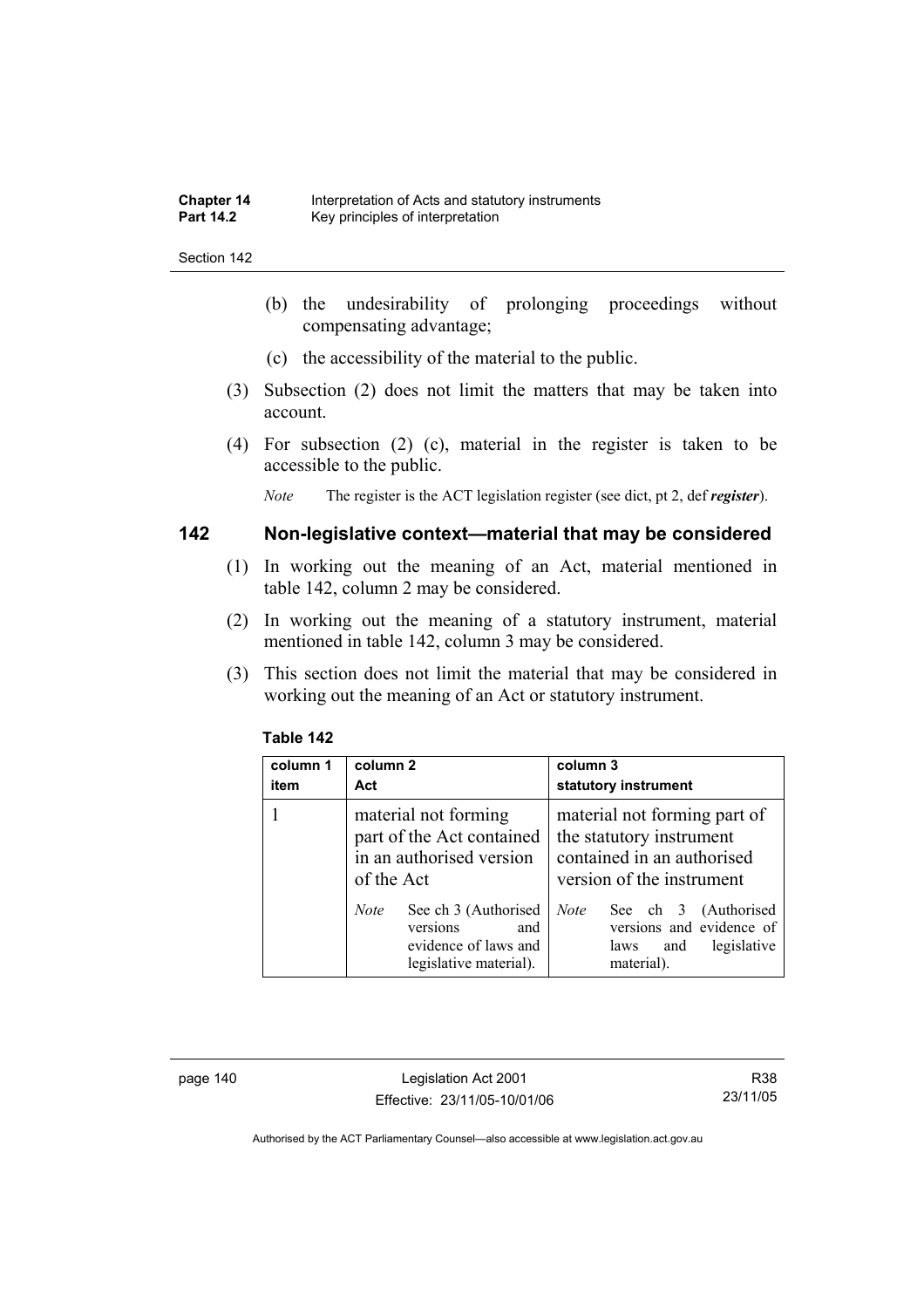Interpretation of Acts and statutory instruments **Chapter 14**  Key principles of interpretation **Part 14.2** 

Section 142

| column 1       | column <sub>2</sub>                                                                                                                                                                                             | column 3                                                                                                                                                                                                                                                                                                                                                                                             |
|----------------|-----------------------------------------------------------------------------------------------------------------------------------------------------------------------------------------------------------------|------------------------------------------------------------------------------------------------------------------------------------------------------------------------------------------------------------------------------------------------------------------------------------------------------------------------------------------------------------------------------------------------------|
| item           | Act                                                                                                                                                                                                             | statutory instrument                                                                                                                                                                                                                                                                                                                                                                                 |
| $\overline{2}$ | any relevant report of a<br>royal commission, law<br>reform commission,<br>committee of inquiry or<br>other similar entity that<br>was presented to the<br>Legislative Assembly<br>before the Act was<br>passed | any relevant report of a royal<br>commission, law reform<br>commission, committee of<br>inquiry or other similar<br>entity that was presented to<br>the Legislative Assembly—<br>if the statutory<br>(a)<br>instrument was<br>presented to the<br>Assently—<br>before the end of<br>6 sitting days<br>after the day the<br>instrument was<br>presented to the<br>Assembly; or<br>(b)<br>in any other |
|                |                                                                                                                                                                                                                 | case—before the<br>instrument was<br>made                                                                                                                                                                                                                                                                                                                                                            |

R38 23/11/05

Legislation Act 2001 Effective: 23/11/05-10/01/06 page 141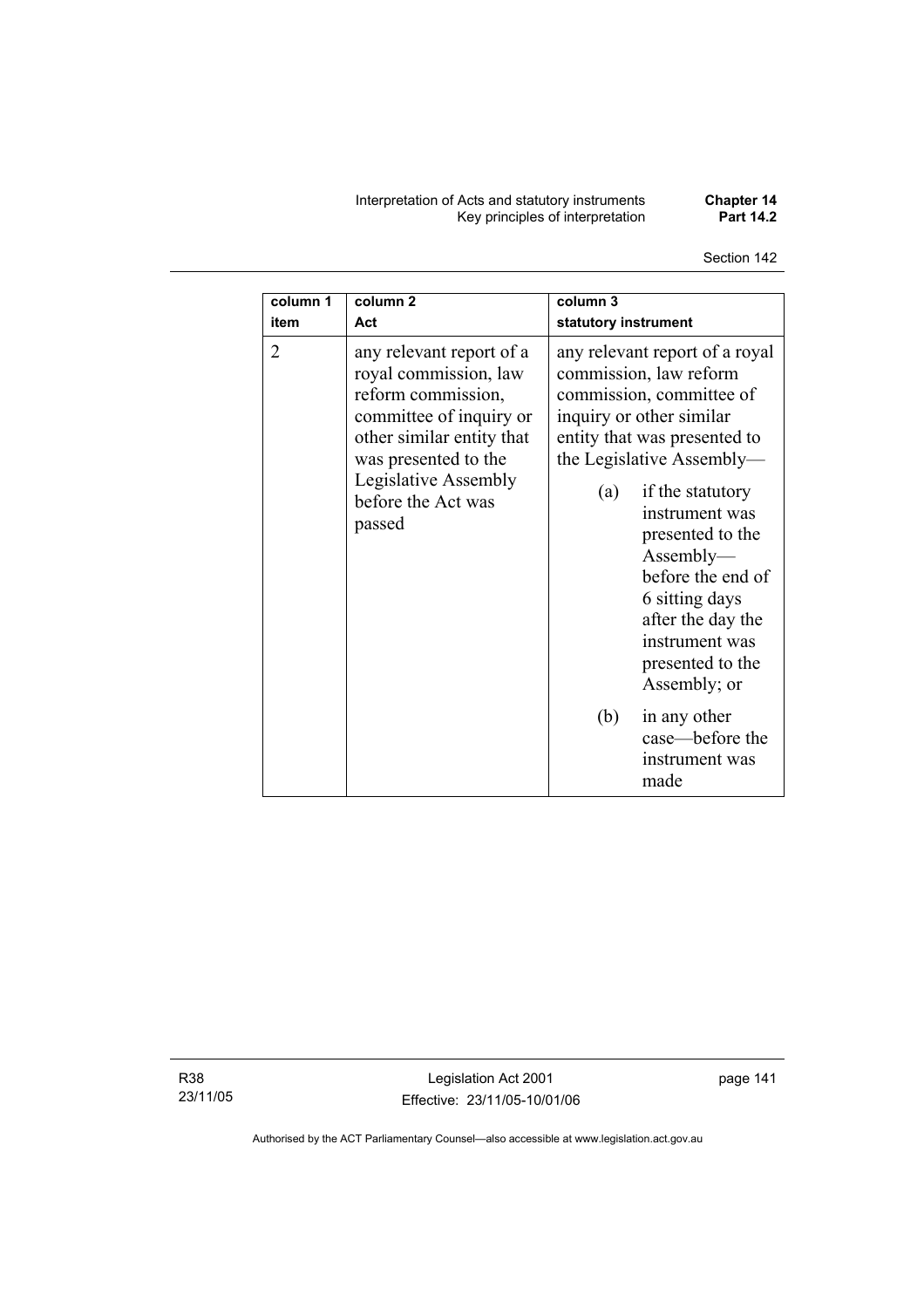**Chapter 14** Interpretation of Acts and statutory instruments **Part 14.2 Key principles of interpretation** 

Section 142

| column 1<br>item | column <sub>2</sub><br>Act                                                                                                                                                                                          | column <sub>3</sub><br>statutory instrument                                                                                                                                                                                                                                                                                                 |
|------------------|---------------------------------------------------------------------------------------------------------------------------------------------------------------------------------------------------------------------|---------------------------------------------------------------------------------------------------------------------------------------------------------------------------------------------------------------------------------------------------------------------------------------------------------------------------------------------|
| $\overline{3}$   | any relevant report of a<br>committee of the<br>Legislative Assembly<br>that was made to the<br>Assembly before the<br>Act was passed                                                                               | any relevant report of a<br>committee of the Legislative<br>Assembly that was made to<br>the Assembly-                                                                                                                                                                                                                                      |
|                  |                                                                                                                                                                                                                     | (a)<br>if the statutory<br>instrument was<br>presented to the<br>Assently—<br>before the end of<br>6 sitting days<br>after the day the<br>instrument was<br>presented to the<br>Assembly; or                                                                                                                                                |
|                  |                                                                                                                                                                                                                     | (b)<br>in any other<br>case-before the<br>instrument was<br>made                                                                                                                                                                                                                                                                            |
| $\overline{4}$   | any explanatory<br>statement (however<br>described) for the bill<br>that became the Act, or<br>any other relevant<br>document, that was<br>presented to the<br>Legislative Assembly<br>before the Act was<br>passed | if the statutory instrument<br>was presented to the<br>Legislative Assembly—any<br>explanatory statement<br>(however described) for the<br>instrument, or any other<br>relevant document, that was<br>presented to the Legislative<br>Assembly before the end of<br>6 sitting days after the<br>instrument was presented to<br>the Assembly |

page 142 Legislation Act 2001 Effective: 23/11/05-10/01/06

R38 23/11/05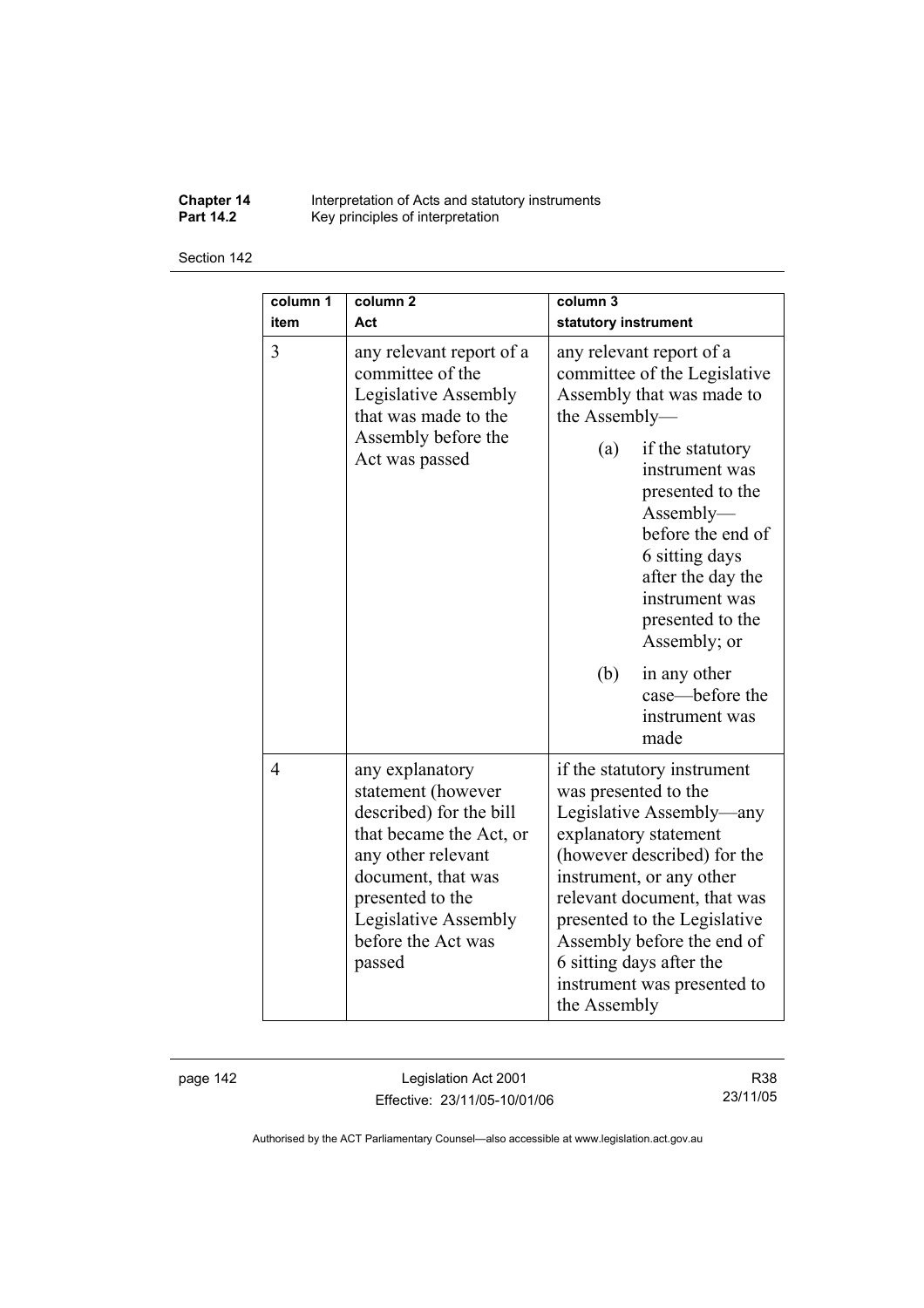Interpretation of Acts and statutory instruments **Chapter 14 Key principles of interpretation** 

| column 1<br>item | column <sub>2</sub><br>Act                                                                                              | column 3<br>statutory instrument                                                                                                                                                                |
|------------------|-------------------------------------------------------------------------------------------------------------------------|-------------------------------------------------------------------------------------------------------------------------------------------------------------------------------------------------|
| 5                | the presentation speech<br>made to the Legislative<br>Assembly during the<br>passage of the bill that<br>became the Act | if the statutory instrument<br>was presented to the<br>Legislative Assembly by a<br>member of the Assembly-<br>any presentation speech<br>made to the Assembly                                  |
| 6                | official reports of<br>proceedings in the<br>Legislative Assembly in<br>relation to the bill that<br>became the Act     | if the statutory instrument<br>was presented to the<br>Legislative Assembly-<br>official reports of<br>proceedings in the<br>Legislative Assembly in<br>relation to the statutory<br>instrument |
| 7                | any relevant treaty or<br>other international<br>agreement to which<br>Australia is a party                             | any relevant treaty or other<br>international agreement to<br>which Australia is a party                                                                                                        |

# **143 Law stating material for consideration in working out meaning**

 (1) If a relevant law provides that stated material may or must be considered in working out the meaning of an Act or statutory instrument, that does not by implication prevent other material of the same or similar kind being considered in working out the meaning of the Act or instrument.

#### **Example**

The *Computer Crime Act 2000* (hypothetical) contains the following provision:

**4 Report may be used as an aid to interpretation** 

The *Community Law Reform Report on Computer Crime* (CLRC No X) may be considered in working out the meaning of this Act.

R38 23/11/05 page 143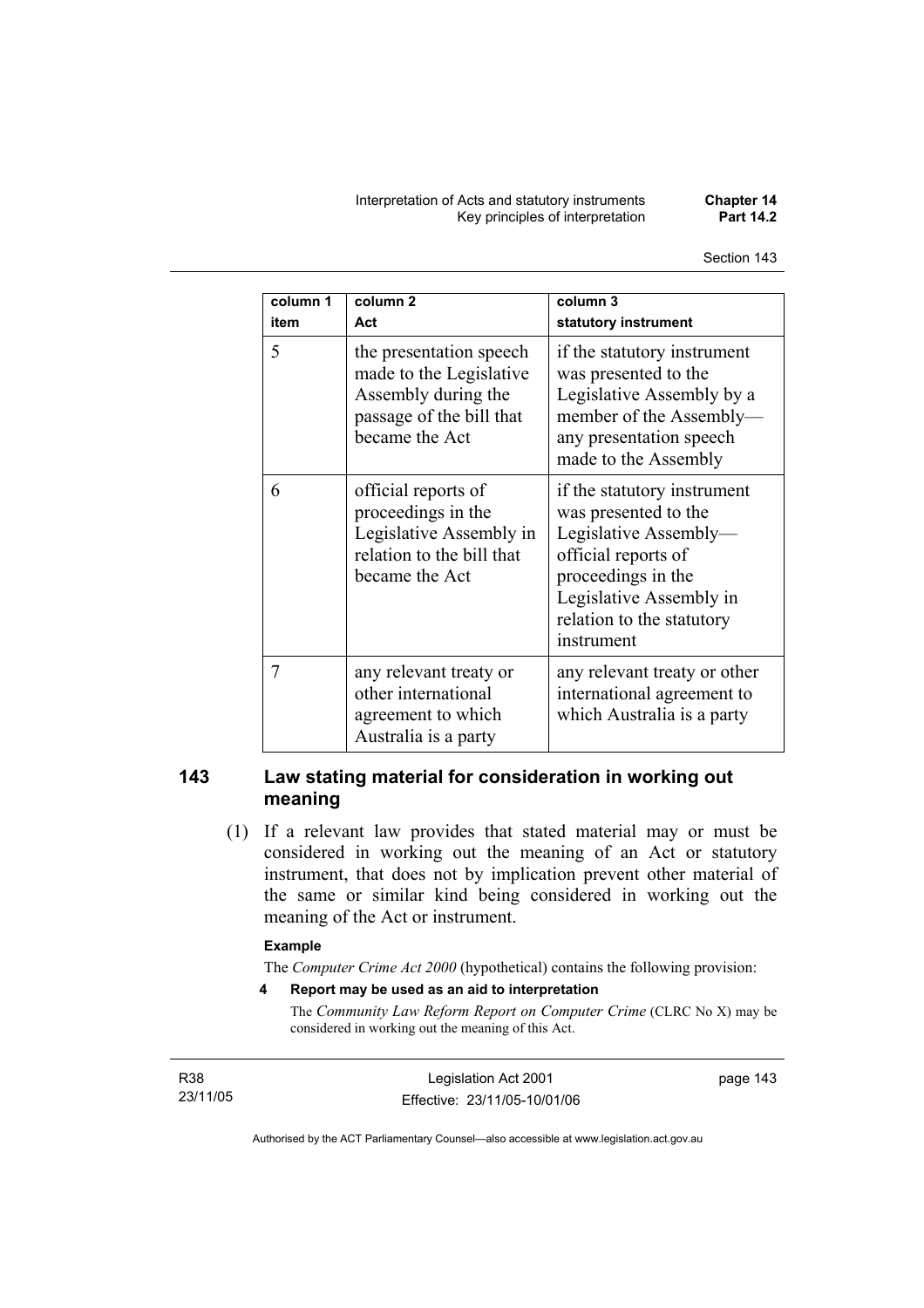#### **Chapter 14** Interpretation of Acts and statutory instruments<br>**Part 14.2** Key principles of interpretation Key principles of interpretation

#### Section 143

This does not limit access to other non-legislative material of the same or a similar kind for working out the meaning of the *Computer Crime Act 2000*.

- *Note* An example is part of the Act, is not exhaustive and may extend, but does not limit, the meaning of the provision in which it appears (see s 126 and s 132).
- (2) In this section:

*relevant law* means—

- (a) in working out the meaning of an Act—the Act or another Act; or
- (b) in working out the meaning of a statutory instrument made under an Act—the Act, another Act or the instrument; or
- (c) in working out the meaning of a statutory instrument made under another statutory instrument—an Act or either instrument.

page 144 Legislation Act 2001 Effective: 23/11/05-10/01/06

R38 23/11/05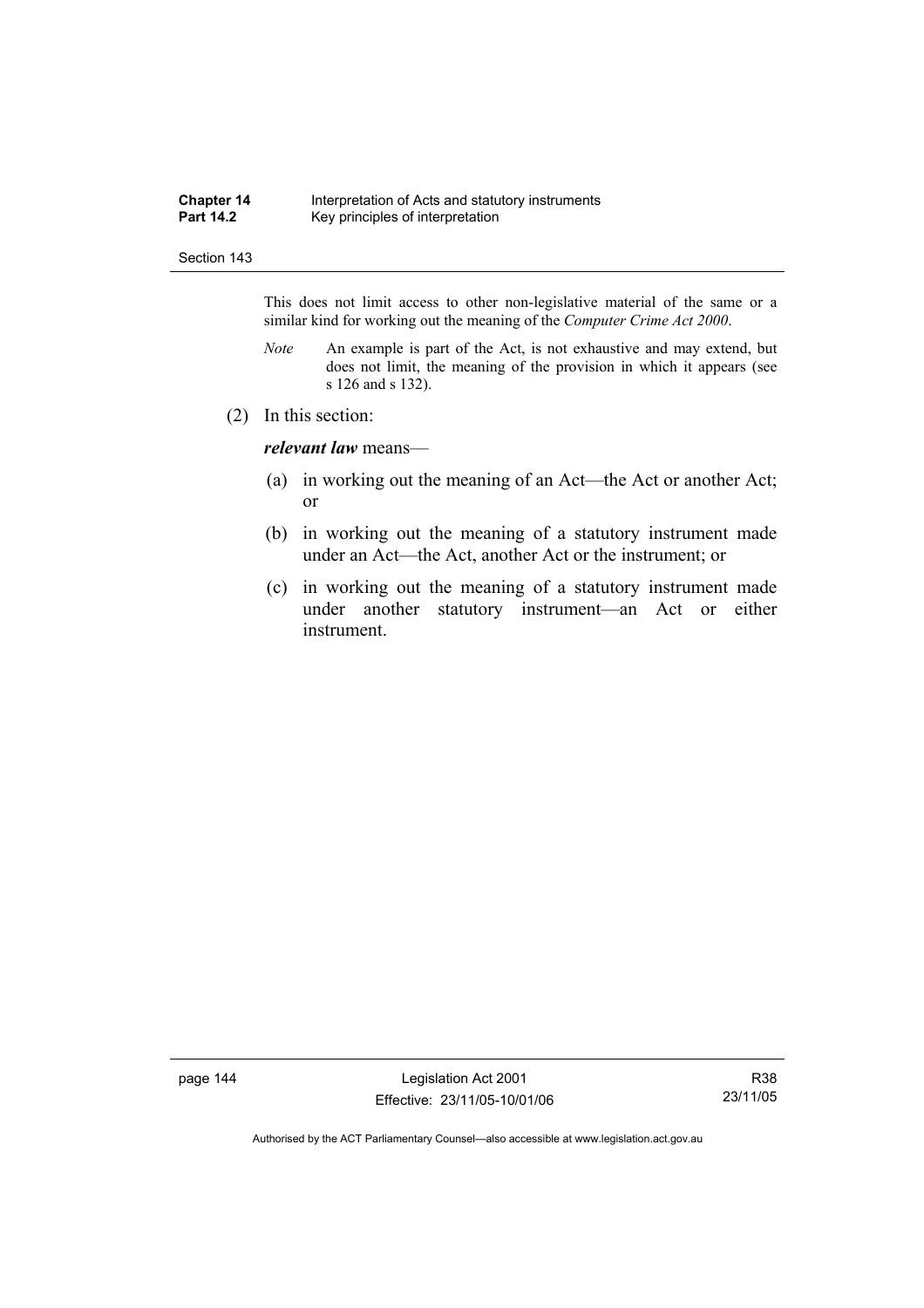# **Chapter 15 Aids to interpretation**

# **Part 15.1 General**

# **144 Meaning of commonly-used terms**

A definition in the dictionary, part 1 applies to all Acts and statutory instruments.

*Note* See s 130 for the definition of *definition* and s 131 for provisions about signpost definitions.

# **145 Gender and number**

In an Act or statutory instrument—

- (a) words indicating a gender include every other gender; and
- (b) words in the singular number include the plural and words in the plural number include the singular.

# **146 Meaning of** *may* **and** *must*

- (1) In an Act or statutory instrument, the word *may*, or a similar term, used in relation to a function indicates that the function may be exercised or not exercised, at discretion.
	- *Note Function* is defined in the dict, pt 1 to include authority, duty and power.
- (2) In an Act or statutory instrument, the word *must*, or a similar term, used in relation to a function indicates that the function is required to be exercised.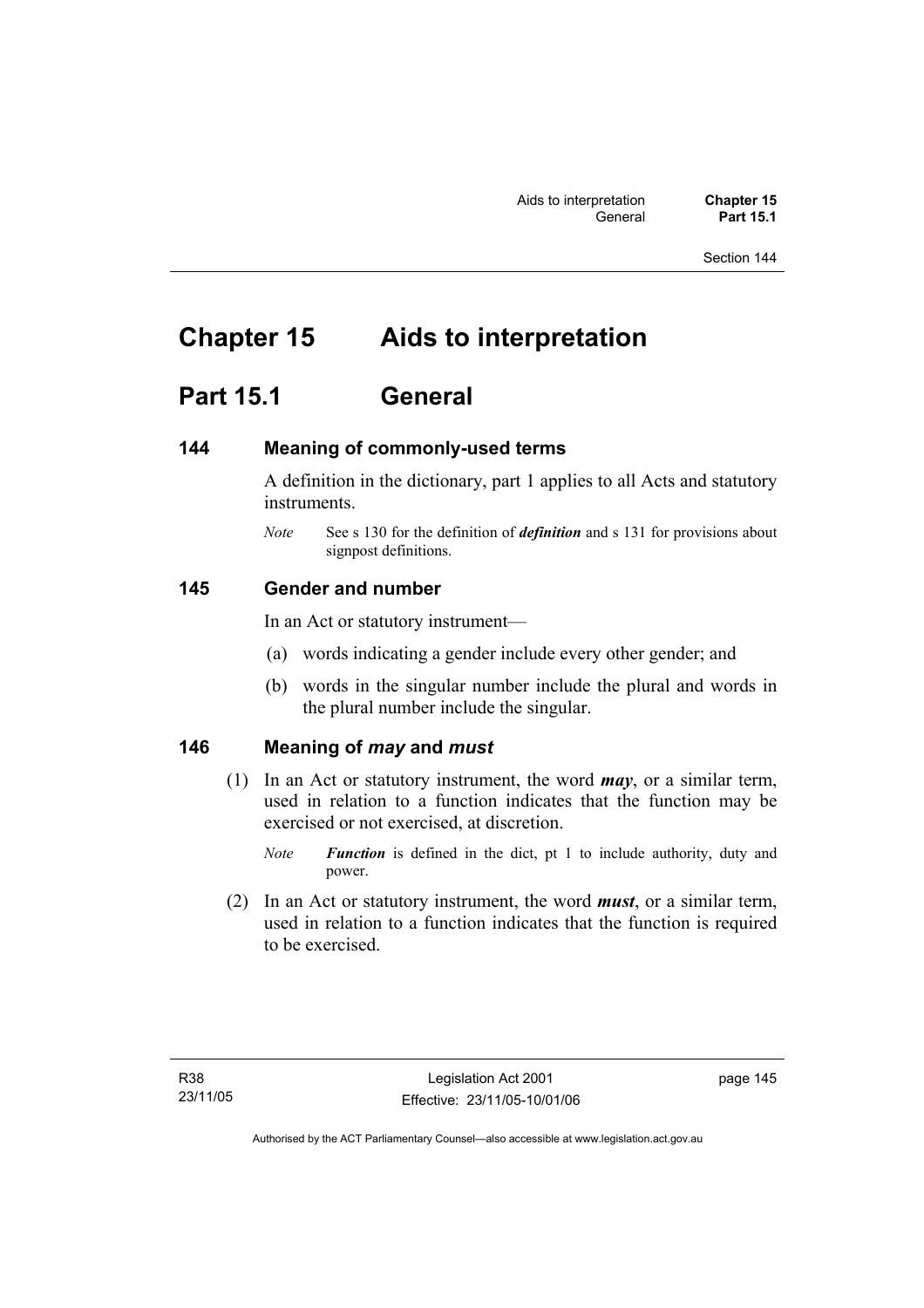| <b>Chapter 15</b> | Aids to interpretation |
|-------------------|------------------------|
| <b>Part 15.1</b>  | General                |

- (3) This section is a determinative provision so far as it applies to an applicable law or an applicable provision.
	- *Note* See s 5 for the meaning of determinative provisions, and s 6 for their displacement.
- (4) In this section:

*applicable law* means an Act enacted, or statutory instrument made, after the application date.

*applicable provision* means a provision inserted after the application date into an Act or statutory instrument that is not an applicable law.

### *application date* means—

- (a) for an Act, subordinate law or disallowable instrument— 1 January 2000; and
- (b) for any other statutory instrument—1 January 2006.

*inserted*, for a provision, includes inserted in substitution for another provision.

# **147 Changes of drafting practice not to affect meaning**

 (1) The purpose of this section is to encourage the making of progressive improvements in the form of the statute book without inadvertently changing the substantive effect of the law.

*Note* See also s 96 (Relocated provisions).

- (2) This is to be achieved particularly by updating the language and structure of Acts and statutory instruments to replace older forms of legislative expression with forms reflecting current legislative drafting practice.
- (3) If an Act or statutory instrument is amended so that it contains an older form of legislative expression in a provision and a newer form in another, the ideas in the 2 provisions must not be regarded as

R38 23/11/05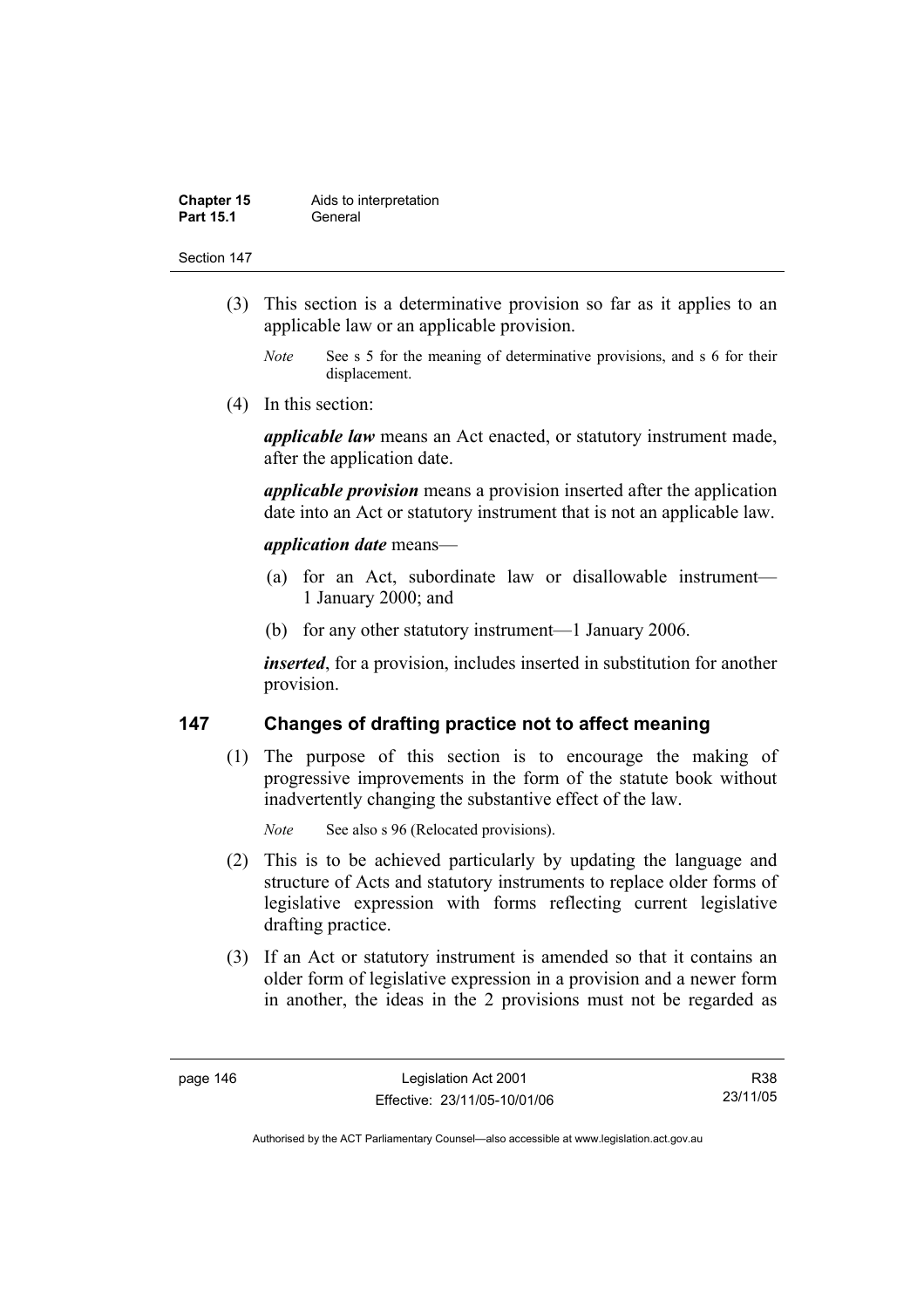different only because different words are used or the provisions are structured in different ways.

- (4) Subsection (3) also applies if the provisions are in different Acts or statutory instruments.
- (5) Also, if an Act or statutory instrument is amended so that a provision containing an older form of legislative expression is replaced (whether or not in the same position) by a provision in a newer form, the ideas in the 2 provisions must not be regarded as different only because different words are used or the provisions are structured in different ways.
- (6) In deciding whether the ideas are different, regard must be had to the context and history of the 2 provisions.
- (7) Subsection (6) does not limit the matters to which regard may be had.
- (8) This section is a determinative provision.
	- *Note* See s 5 for the meaning of determinative provisions, and s 6 for their displacement.

# **148 Terms used in instruments have same meanings as in authorising laws**

Terms used in a statutory instrument have the same meanings as they have, from time to time, in the Act or statutory instrument (the *authorising law*), or the relevant provisions of the authorising law, under which the instrument is made or in force.

# **149 Age in years**

For an Act or statutory instrument, a person is an age in years at the beginning of the person's birthday for the age.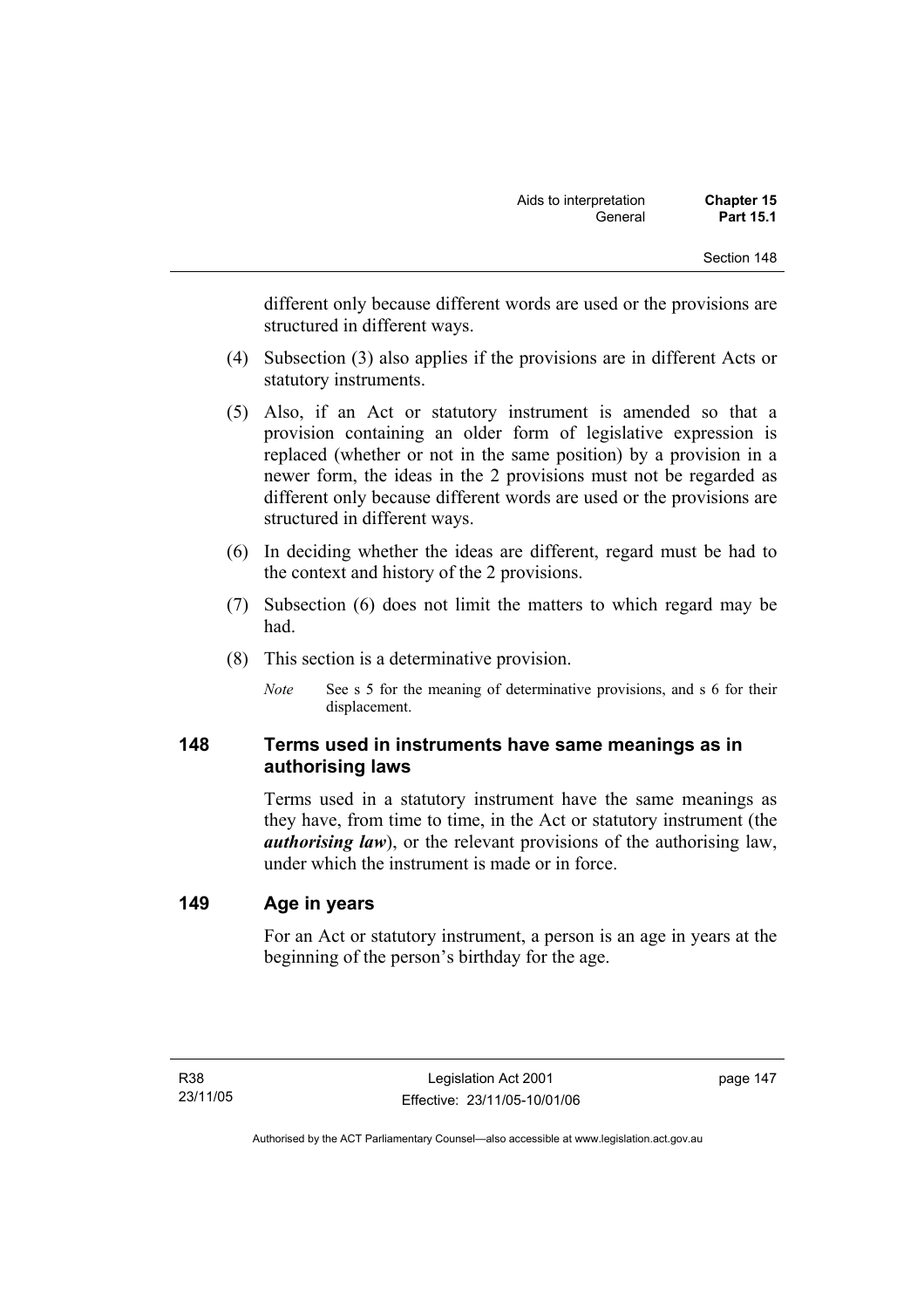| <b>Chapter 15</b> | Aids to interpretation |
|-------------------|------------------------|
| <b>Part 15.1</b>  | General                |

# **150 Measurement of distance**

In applying an Act or statutory instrument, distance is to be measured in a straight line on a horizontal plane.

#### **151 Reckoning of time**

- (1) This section applies if a period of 1 day or longer is provided or allowed for a purpose by an Act or statutory instrument.
- (2) In working out whether the purpose has been fulfilled within the period provided or allowed, the period is taken to begin at the start point.
- (3) For this section—
	- (a) if a period is to begin from a particular day—the *start point* is the beginning of the next day; and
	- (b) if a period is to begin when an act or event happens—the *start point* is the beginning of the day after the act or event happens.

#### **Examples**

- 1 The *ABC Act 1995* provides that a person who ceases to be an inspector must return his or her identity card to the authority within 21 days after ceasing to be an inspector. X is notified that his appointment as inspector ends on Friday 1 November. The period of 21 days starts on Saturday 2 November.
- 2 The *XYZ Act 2001* requires an application for review to be lodged not later than 28 days after service on the licensee of the decision objected to. The period of 28 days begins with the day following the day of service.
- *Note* An example is part of the Act, is not exhaustive and may extend, but does not limit, the meaning of the provision in which it appears (see s 126 and s 132).
- (4) If the last day of the period is not a working day, the last day of the period is the first working day after the end of the period.

#### **Example**

The *Hypothetical Act 2000* requires the board to give a copy of its business plan to the Minister not later than 14 days after its preparation. The 14th day is Good Friday (a public holiday) and the following Monday is also a public holiday.

page 148 Legislation Act 2001 Effective: 23/11/05-10/01/06

R38 23/11/05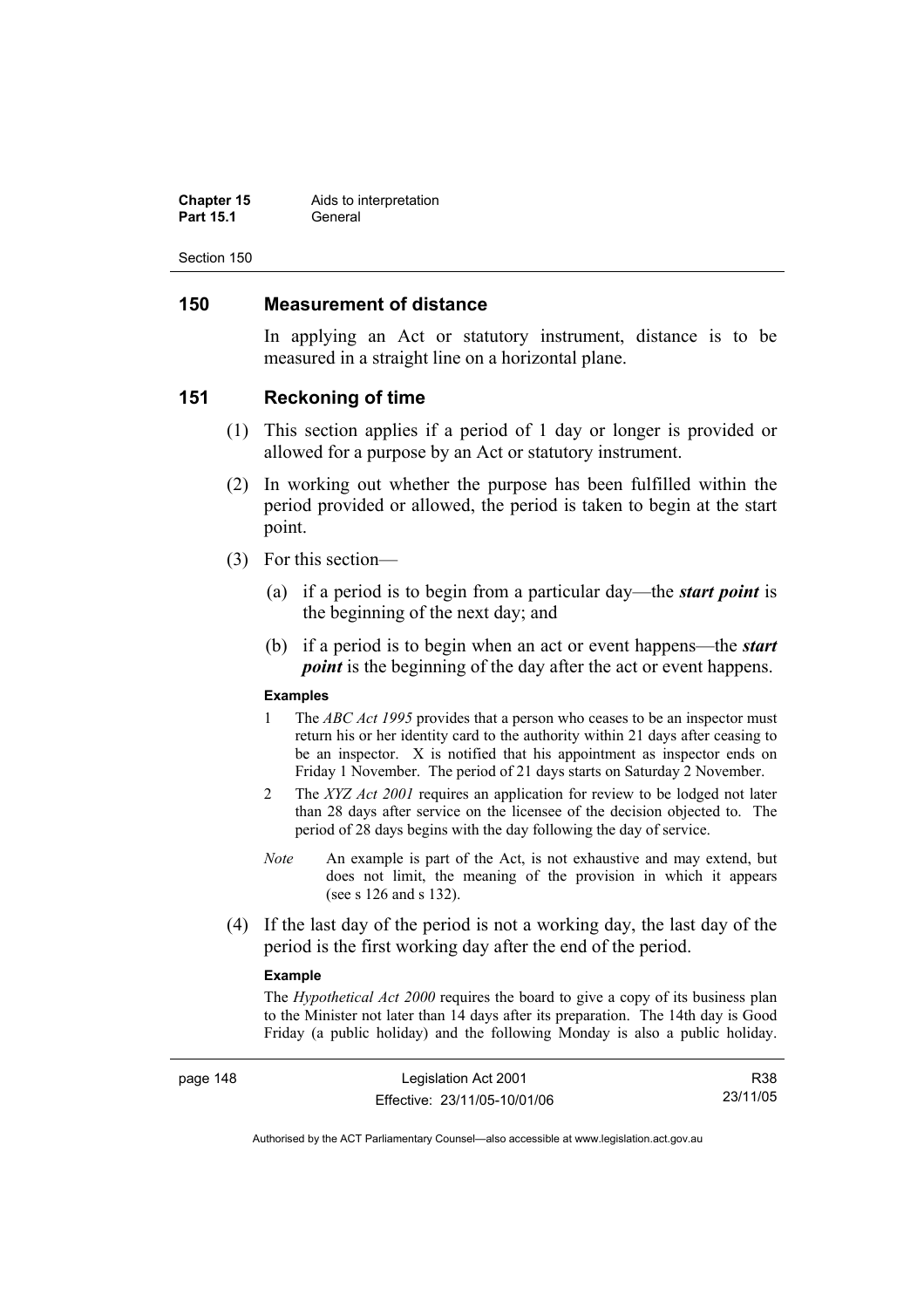Under section 151 (4), the last day to give a copy of the business plan is the Tuesday following Easter (the first working day after the 14th day).

# **152 Continuing effect of obligations**

If, under a provision of an Act or statutory instrument, an act is required to be done, the obligation to do the act continues until the act is done even if—

- (a) the provision required the act to be done within a particular period or before a particular time, and the period has ended or the time has passed; or
- (b) someone has been convicted of an offence in relation to failure to do the act.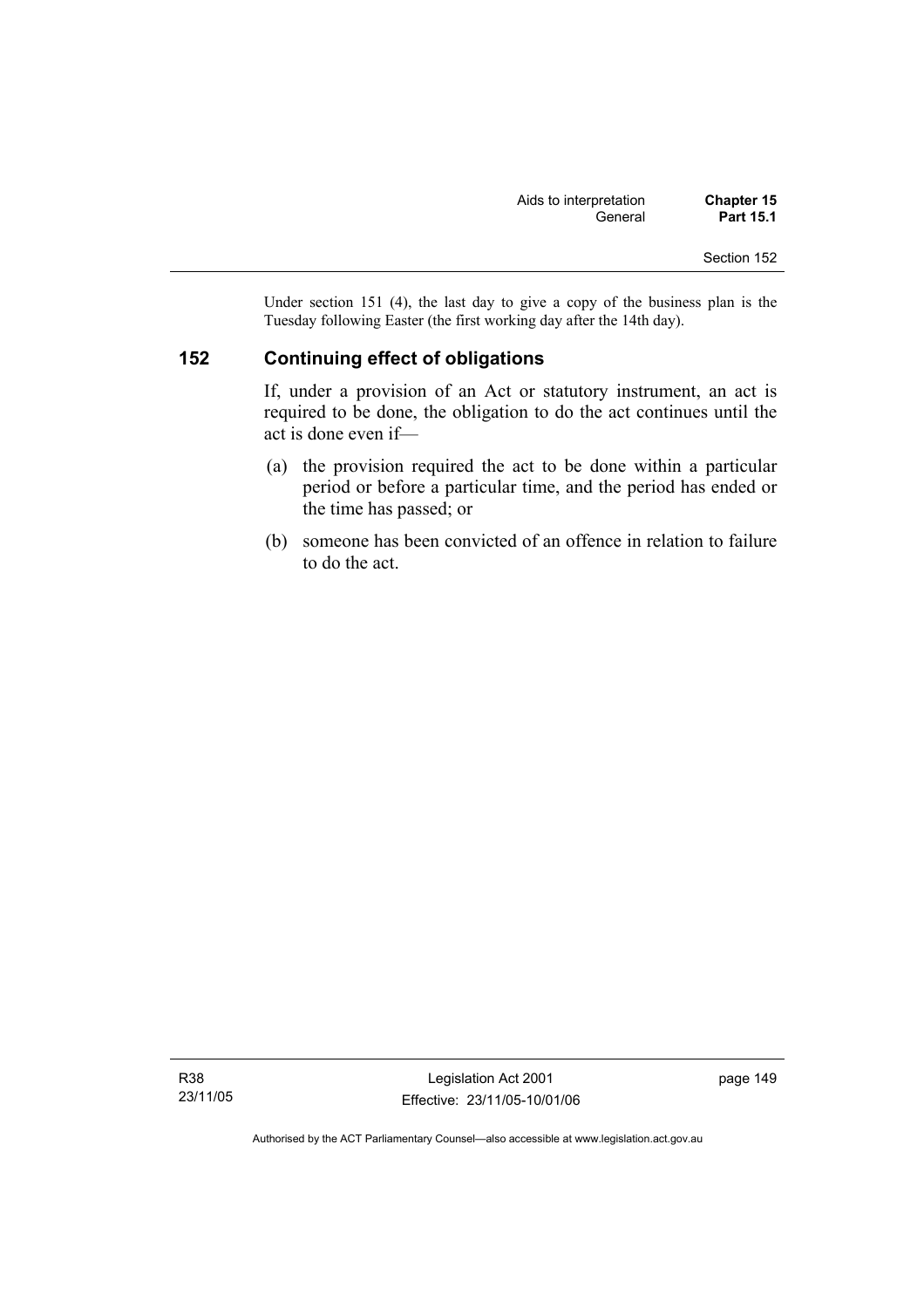**Chapter 15** Aids to interpretation<br> **Part 15.2** Definitions **Definitions** 

Section 155

# **Part 15.2 Definitions**

*Note to pt 15.2* 

See also s 130 (What is a definition?), s 131 (Signpost definitions) and s 148 (Terms used in instruments have same meanings as in authorising laws).

#### **155 Definitions apply subject to contrary intention**

- (1) A definition in an Act or statutory instrument applies except so far as the contrary intention appears.
- (2) This section is a determinative provision.
	- *Note* See s 5 for the meaning of determinative provisions, and s 6 for their displacement.

# **156 Application of definitions in dictionaries and sections**

 (1) A definition in the dictionary to an Act or statutory instrument applies to the entire Act or instrument unless the Act or instrument provides for the definition to have a more limited application.

#### **Examples**

- 1 The dictionary to the *ABC Act 1999* includes the signpost definition '*x*—see the *XYZ Act 1998*, section 3.'. There is nothing in the *ABC Act 1999* indicating the intended application of the definition of  $x$ . The definition of  $x$ in the *XYZ Act 1998*, section 3, therefore, applies to the entire *ABC Act 1999*.
- 2 In an Act, the word *z* is defined in the dictionary. The definition provides, in part, that '*z*, in part 4 (Registration of vehicles), means ...'. The definition of *z* applies only to part 4.
- 3 In part 6 of an Act (which is headed 'Part 6 Complaints'), the word *a* is defined in section 50. The section is not divided into subsections but contains a number of definitions. Section 50 begins with the words 'In this part:'. However, the dictionary to the Act contains the following definition:

*a*—see section 50.

The definition of *a* applies to the entire Act (compare s (2) eg 2).

page 150 Legislation Act 2001 Effective: 23/11/05-10/01/06

R38 23/11/05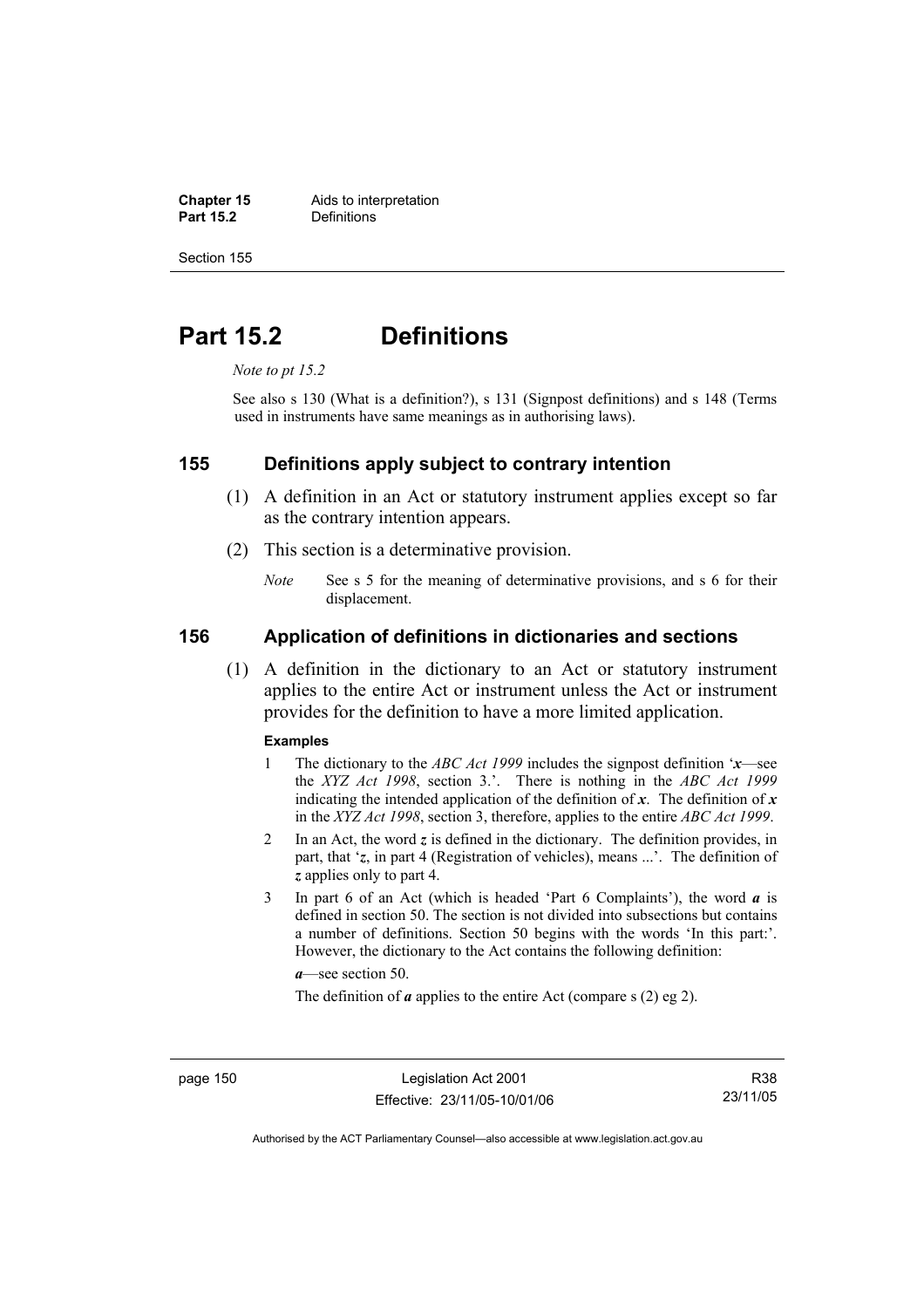- Section 156
- *Note 1* See s 144 (Meaning of commonly-used terms) for the application of the definitions in this Act, dict, pt 1.
- *Note 2* Section 148 (Terms used in instruments have same meanings as in authorising laws) provides that terms used in a statutory instrument have the same meaning as they have in the Act or statutory instrument under which the statutory instrument is made.
- *Note 3* An example is part of the Act, is not exhaustive and may extend, but does not limit, the meaning of the provision in which it appears (see s 126 and s 132).
- (2) A definition in a section of an Act or statutory instrument applies only to the section unless the Act or instrument provides for the definition to have a broader application.

#### **Examples**

- 1 This Act, section 255 (7) (Forms) contains definitions of *form 1* and *form 2* as tagged terms. There is nothing in this Act indicating that the definitions apply outside section 255. The definitions apply only to section 255.
- 2 In part 6 of an Act (which is headed 'Part 6 Complaints'), the word *a* is defined in section 50. The section is not divided into subsections but contains a number of definitions. Section 50 begins with the words 'In this part:'. However, the dictionary to the Act contains the following definition:

*a*, for part 6 (Complaints)—see section 50.

The definition of *a* applies to all of part 6, but not to provisions of the Act outside part 6 (compare s (1) eg 3).

- 3 In an Act, the word *b* is defined in a section, which is not divided into subsections but contains a number of definitions. The section begins with the words 'In this Act:'. The definition of *b* applies to the entire Act.
- (3) A definition in a section of an Act or statutory instrument applies to the entire section unless the Act or instrument provides for the definition to have a more limited application.

#### **Example**

In a subsection of a section of an Act, the word  $c$  is defined. The subsection begins with the words 'In subsection (3):'. The definition of *c* applies only to subsection (3) of that section.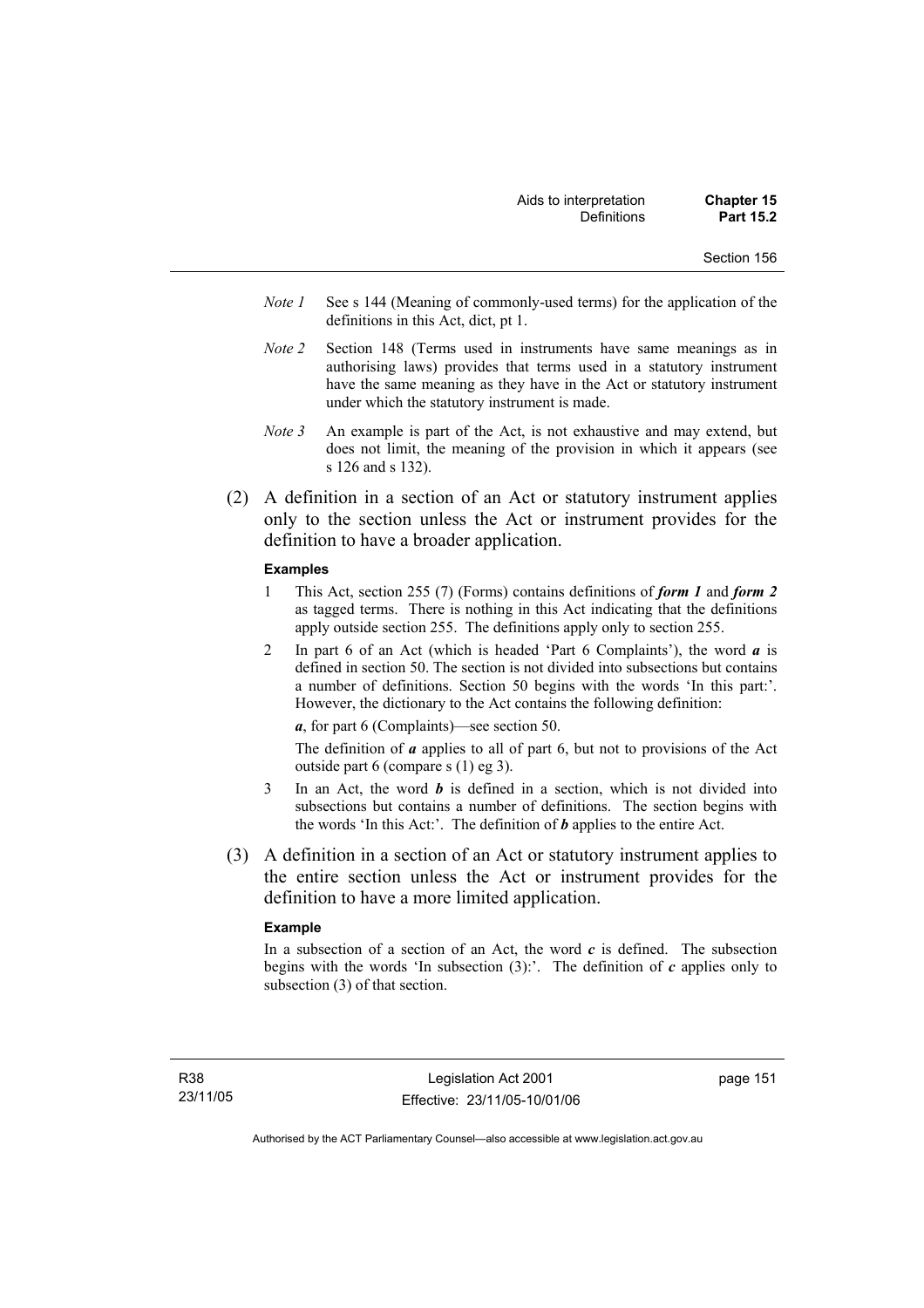| <b>Chapter 15</b> | Aids to interpretation |
|-------------------|------------------------|
| <b>Part 15.2</b>  | Definitions            |

- (4) In applying this section to an Act or statutory instrument that is divided otherwise than into sections, a reference to a section is a reference to a corresponding provision of the Act or instrument.
	- *Note* A reference to an Act or statutory instrument includes a reference to a provision of the Act or instrument (see s 7 and s 13).

# **157 Defined terms—other parts of speech and grammatical forms**

If an Act or statutory instrument defines a term, other parts of speech and grammatical forms of the term have corresponding meanings.

#### **Example**

The *Publication (Grants) Act 2001* contains a definition of *publish* and also contains other forms of the same word ('published', 'publisher', 'publishes', 'publishing' and 'publication'). Because of this section, all forms of the word will have the same meaning except so far as the Act otherwise expressly provides or a contrary intention appears (see s 6 (3)).

*Note* An example is part of the Act, is not exhaustive and may extend, but does not limit, the meaning of the provision in which it appears (see s 126 and s 132).

page 152 Legislation Act 2001 Effective: 23/11/05-10/01/06

R38 23/11/05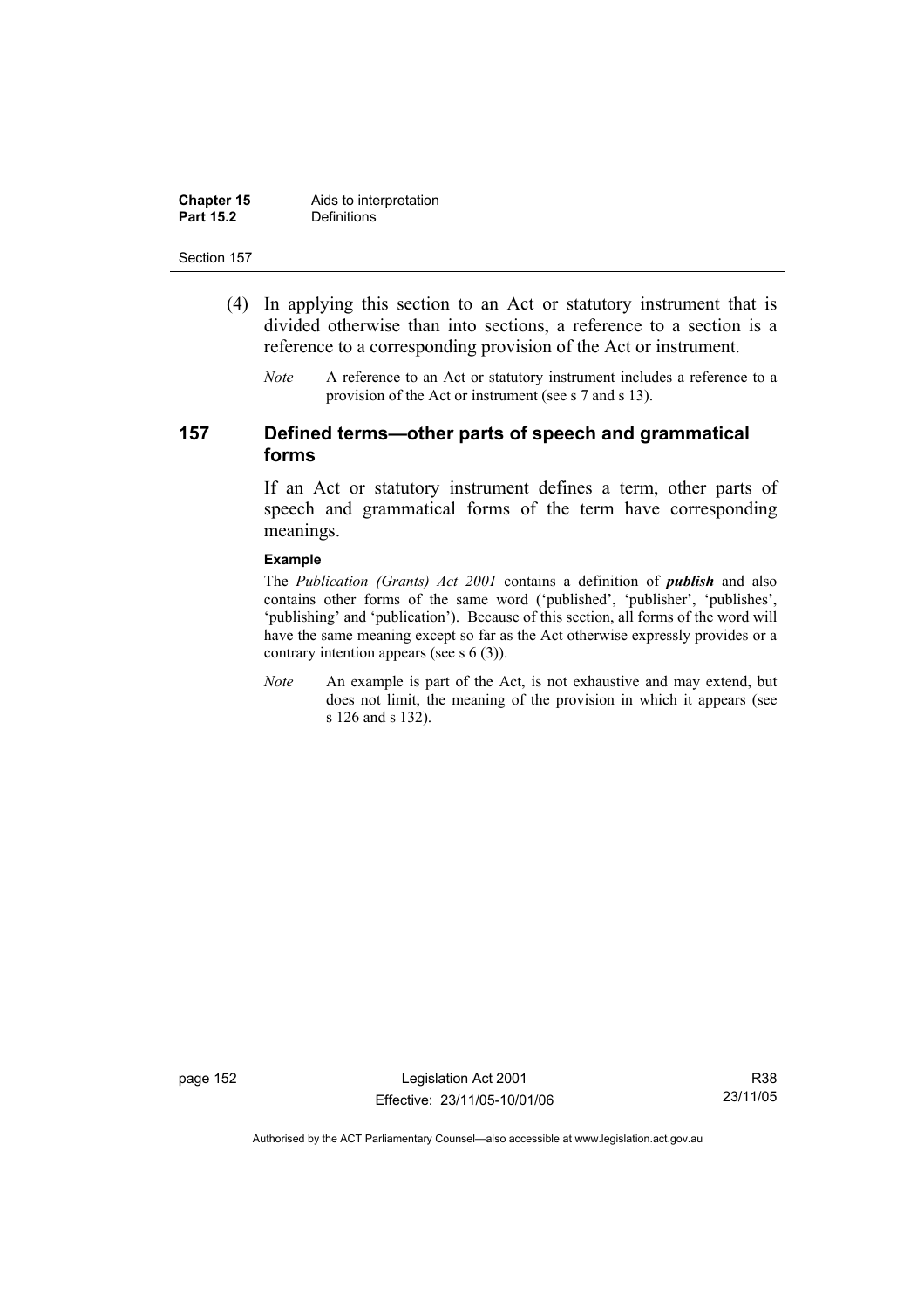# **Part 15.3 References to various entities and things**

*Note to pt 15.3* 

See also ch 10 (Referring to laws).

# **160 References to people generally**

- (1) In an Act or statutory instrument, a reference to a person generally includes a reference to a corporation as well as an individual.
- (2) Subsection (1) is not displaced only because there is an express reference to either an individual or a corporation elsewhere in the Act or statutory instrument.

### **Examples of references to a person generally**

- 1 another person
- 2 anyone else
- 3 party
- 4 someone else
- 5 employer

#### **Examples of express references to a corporation**

- 1 body corporate
- 2 company

#### **Examples of express references to an individual**

- 1 adult
- 2 child
- 3 spouse
- 4 driver
- (3) Subsection (2) does not limit the operation of section 6.

*Note* Section 6 deals with the displacement of a provision of this Act.

page 153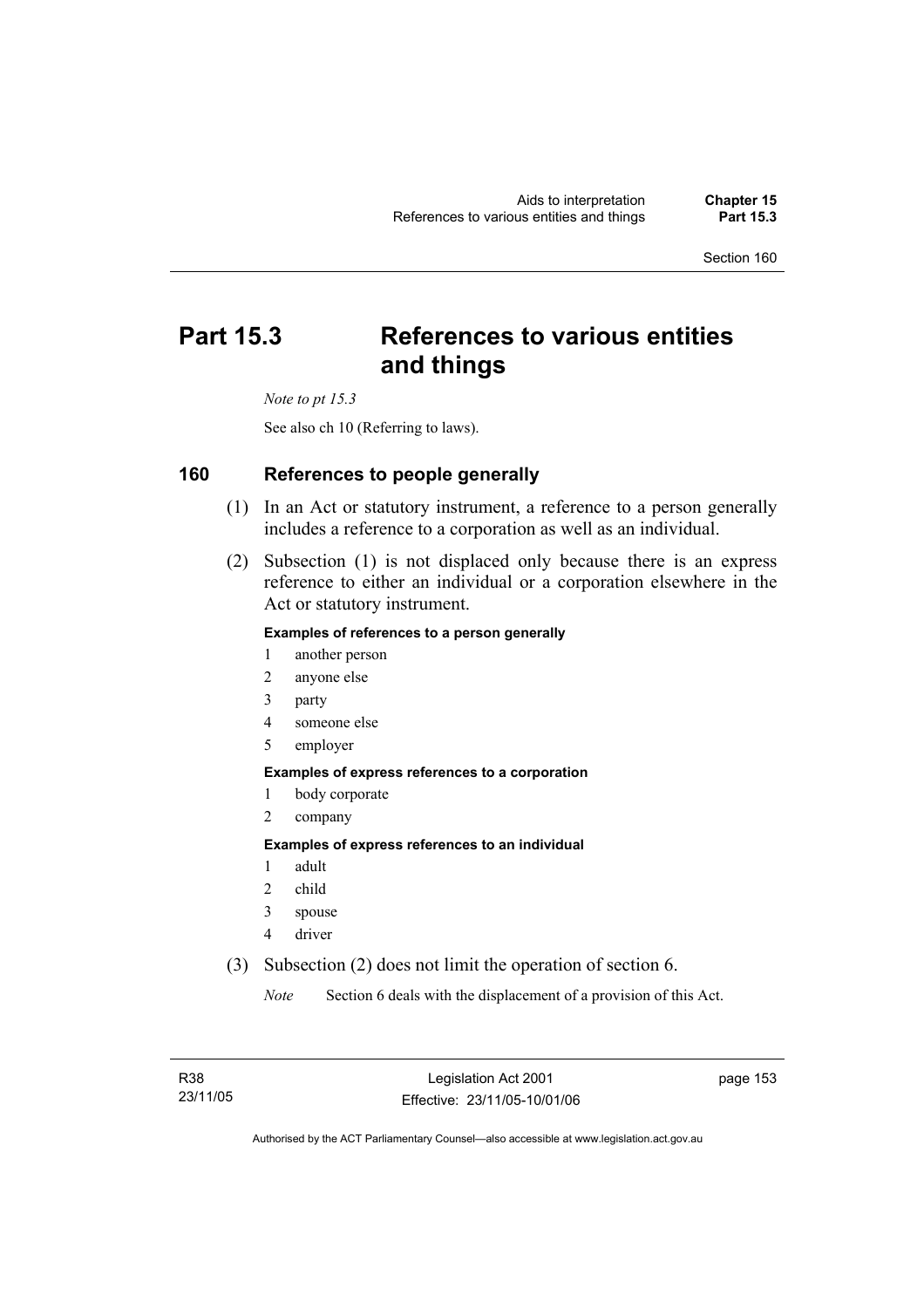# **161 Corporations liable to offences**

- (1) A provision of a law that creates an offence (whether indictable or summary) applies to corporations as well as to individuals.
- (2) A provision of a law that creates an offence can apply to a corporation even though contravention of the provision is punishable by imprisonment (with or without another penalty).

#### **Example**

A provision of an Act contains the following penalty: 'Maximum penalty: 100 penalty units, imprisonment for 1 year or both.' The provision can apply to a corporation.

- (3) If a corporation is convicted of an offence and, apart from this subsection, the penalty for the offence is a period of imprisonment only, the court may impose a maximum penalty of—
	- (a) if the period of imprisonment is not longer than 6 months— 50 penalty units; and
	- (b) if the period of imprisonment is longer than 6 months but not longer than 1 year—100 penalty units; and
	- (c) if the period of imprisonment is longer than 1 year but not longer than 2 years—200 penalty units; and
	- (d) if the period of imprisonment is longer than 2 years but not longer than 5 years—500 penalty units; and
	- (e) if the period of imprisonment is longer than 5 years but not longer than 10 years—1 000 penalty units; and
	- (f) if the period of imprisonment is longer than 10 years—1 500 penalty units.

*Note* Section 133 explains the meaning and value of penalty units.

(4) In this section:

*law* means an Act, subordinate law or disallowable instrument.

R38 23/11/05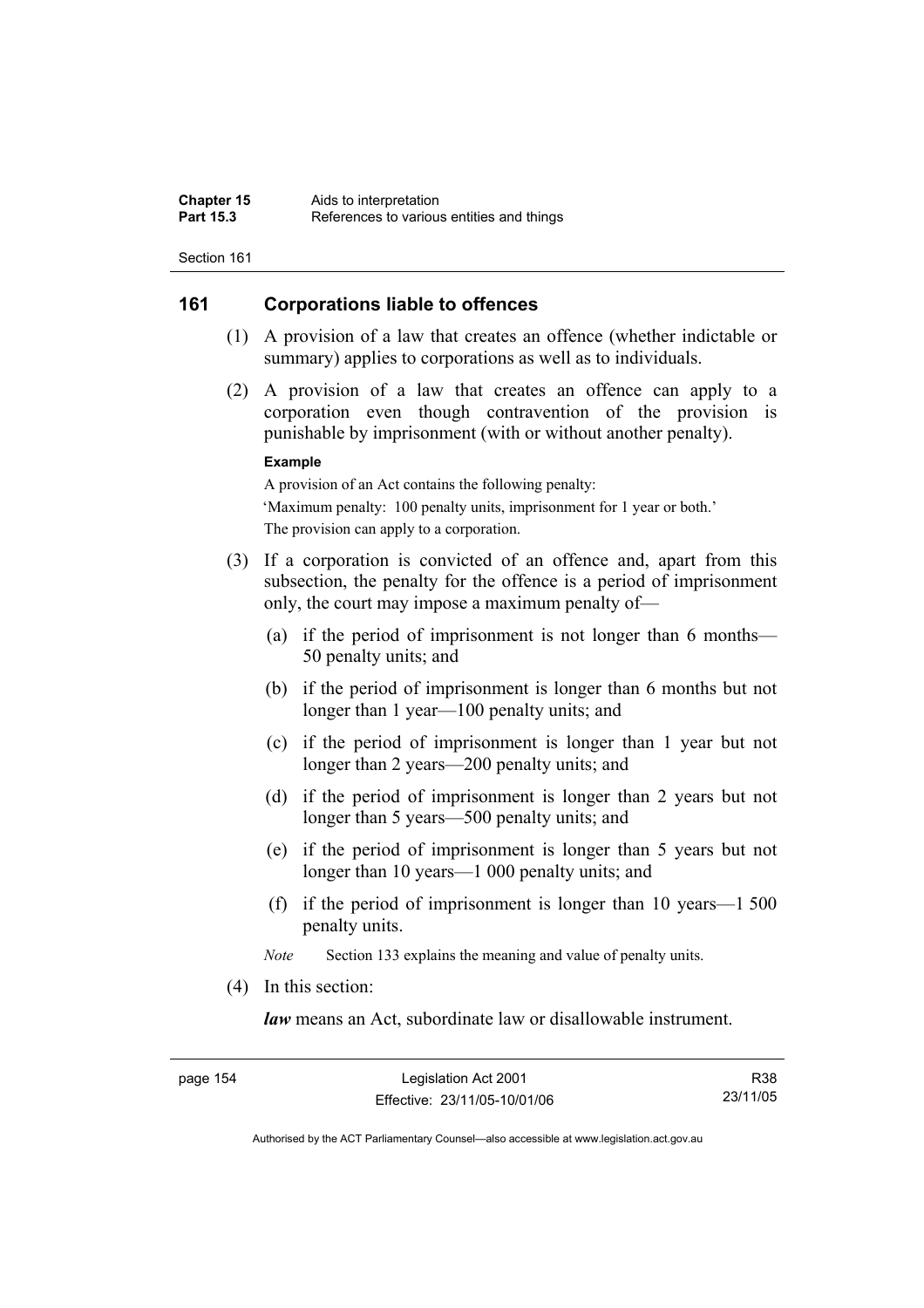### **162 References to** *a Minister* **or** *the Minister*

 (1) In an Act or statutory instrument, a reference to *a Minister* is a reference to the Chief Minister or a Minister appointed under the Self-Government Act, section 41.

*Note* See dict, pt 1, def *Chief Minister*.

- (2) In a provision of an Act or statutory instrument, a reference to *the Minister* without identifying the Minister's title or portfolio is a reference to—
	- (a) the Minister for the time being administering the provision; or
	- (b) if, for the time being, different Ministers administer the provision in relation to different matters—
		- (i) if only 1 Minister administers the provision in relation to the relevant matter—the Minister; or
		- (ii) if 2 or more Ministers administer the provision in relation to the relevant matter—any of the Ministers; or
	- (c) if paragraph (b) does not apply and, for the time being, 2 or more Ministers administer the provision—any of the Ministers.
- (3) In subsection (2):

*Minister* includes a Minister for the time being acting on behalf of the Minister or 2 or more Ministers.

- (4) If an Act or statutory instrument mentions a Minister and identifies the Minister by reference to the fact that the Minister administers a stated Act, statutory instrument or provision, subsection (2) applies as if references in paragraphs (a) to (c) to the provision were references to the stated Act, instrument or provision.
	- *Note* See also dict, pt 1, defs *Attorney-General* and *Treasurer*.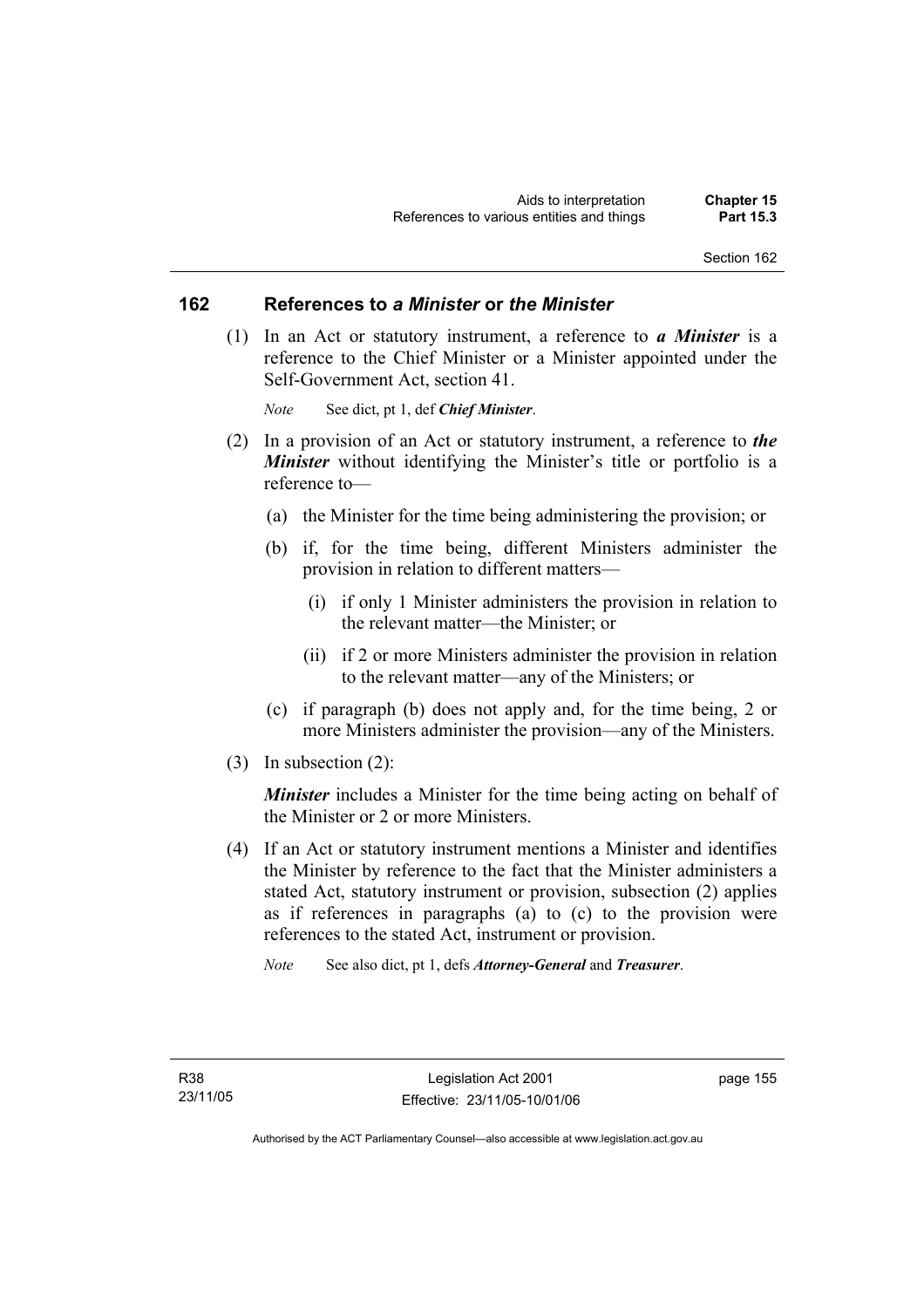# **163 References to** *a chief executive* **or** *the chief executive*

- (1) In an Act or statutory instrument, a reference to *a chief executive* is a reference to a person employed under the Public Sector Management Act, section 28 (Chief executives—engagement) or section 30 (Chief executives—temporary contracts) to perform the duties of an office of chief executive.
- (2) In a provision of an Act or statutory instrument, a reference to *the chief executive* without identifying the chief executive's title is a reference to—
	- (a) the chief executive of the administrative unit responsible for the provision; or
	- (b) if, for the time being, different administrative units are responsible for the provision in relation to different matters—
		- (i) if only 1 administrative unit is responsible for the provision in relation to the relevant matter—the chief executive of the administrative unit; or
		- (ii) if 2 or more administrative units are responsible for the provision in relation to the relevant matter—the chief executive of any of the administrative units; or
	- (c) if paragraph (b) does not apply and, for the time being, 2 or more administrative units are responsible for the provision the chief executive of any of the administrative units.

*Note* See dict, pt 1, def *administrative unit*.

 (3) If an Act or statutory instrument mentions a chief executive and identifies the chief executive by reference to the fact that the chief executive is the chief executive of the administrative unit responsible for a stated Act, statutory instrument or provision, subsection (2) applies as if references in paragraphs (a) to (c) to the provision were references to the stated Act, instrument or provision.

R38 23/11/05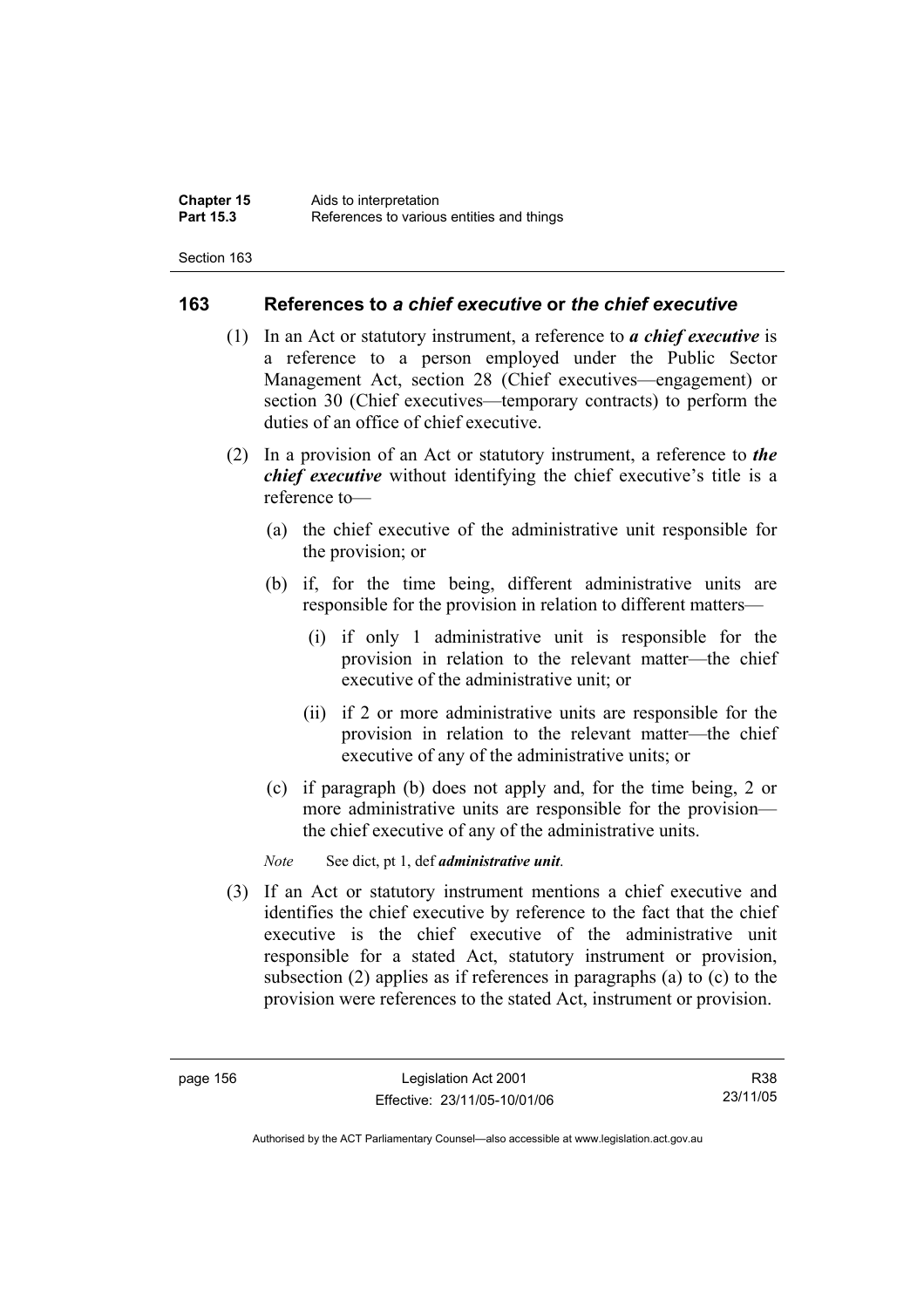(4) In this section:

*chief executive*, of an administrative unit, means the person who is employed under the Public Sector Management Act, section 28 or section 30 to perform the duties of the office of chief executive in the administrative unit.

*Public Sector Management Act* means the *Public Sector Management Act 1994*.

*responsible*, for a provision, means allocated responsibility for the provision under the Public Sector Management Act, section 14 (1) (b) (Ministerial responsibility and functions of administrative units).

# **164 References to Australian Standards etc**

- (1) In an Act or statutory instrument, a reference consisting of the words 'Australian Standard' or 'AS' followed by a number is a reference to the standard so numbered published by or on behalf of Standards Australia.
- (2) In an Act or statutory instrument, a reference consisting of the words 'Australian/New Zealand Standard' or 'AS/NZS' followed by a number is a reference to the standard so numbered published jointly by or on behalf of Standards Australia and Standards New Zealand.

### **Examples for s 164**

- 1 AS 4608-1999
- 2 AS/NZS 4906: 1994
- *Note* An example is part of the Act, is not exhaustive and may extend, but does not limit, the meaning of the provision in which it appears (see s 126 and s 132).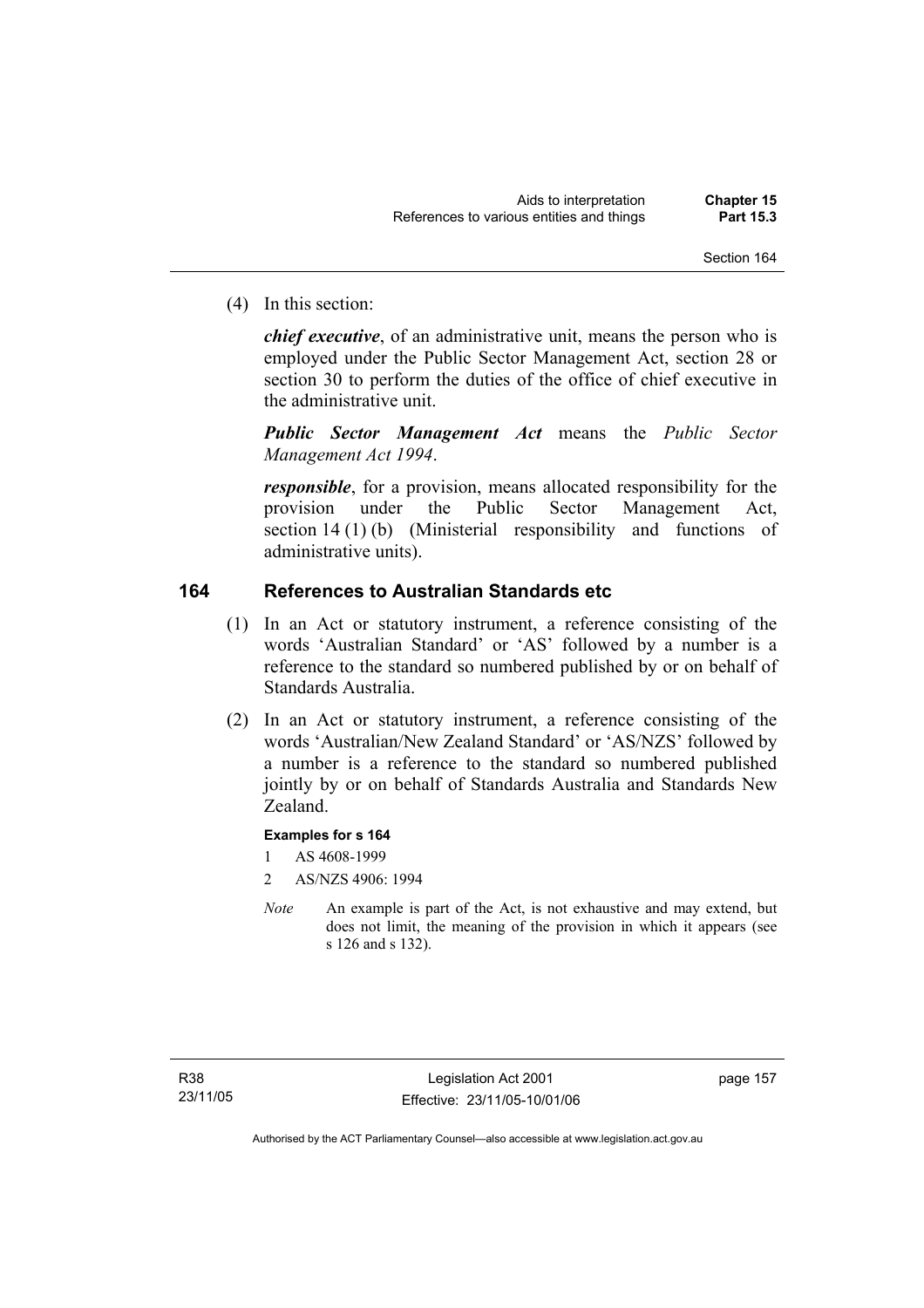# **165 References to Assembly committees that no longer exist**

In an Act or statutory instrument, a reference (whether by name or description) to a committee of the Legislative Assembly that no longer exists is a reference to the committee of the Assembly nominated by the Speaker either generally or for the provision containing the reference.

# **168 References to person with interest in land include personal representative etc**

In an Act or statutory instrument, a reference to a person with an interest in land or other property includes a reference to the person's personal representatives, successors and assigns.

#### **Examples of references to people with interests in land**

- 1 proprietor
- 2 transferor or transferee
- 3 mortgagor or mortgagee
- 4 lessor or lessee
- 5 sublessor or sublessee
- 6 trustee
- *Note* An example is part of the Act, is not exhaustive and may extend, but does not limit, the meaning of the provision in which it appears (see s 126 and s 132).

# **169 References to** *domestic partner* **and** *domestic partnership*

- (1) In an Act or statutory instrument, a reference to a person's *domestic partner* is a reference to someone who lives with the person in a domestic partnership, and includes a reference to a spouse of the person.
	- *Note* The Macquarie dictionary, (1997) defines spouse as 'either member of a married pair in relation to the other; one's husband or wife'.

R38 23/11/05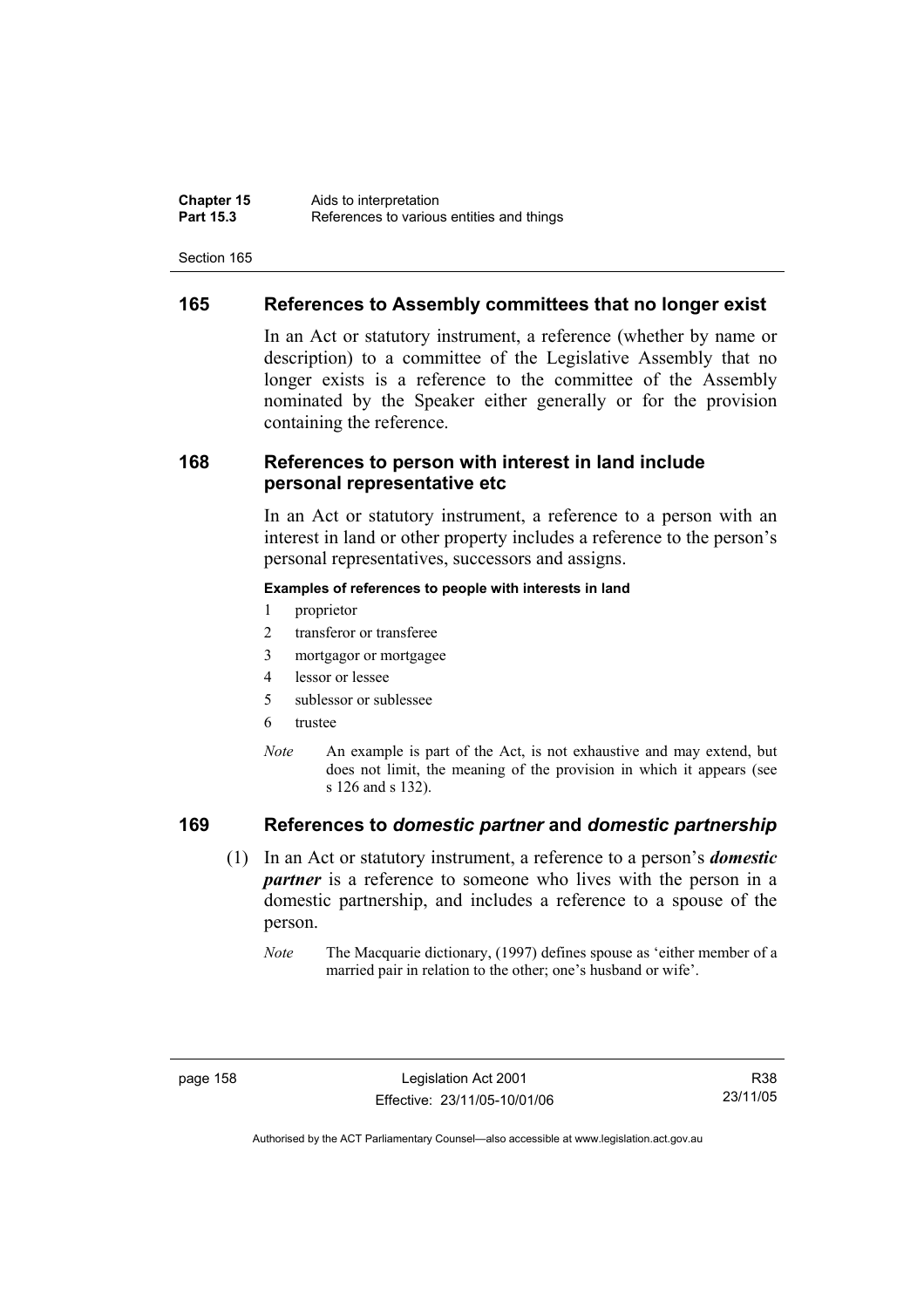Section 169A

 (2) In an Act or statutory instrument, a *domestic partnership* is the relationship between 2 people, whether of a different or the same sex, living together as a couple on a genuine domestic basis.

#### **Example of indicators to decide whether 2 people are in a domestic partnership**

- 1 the length of their relationship
- 2 whether they are living together
- 3 if they are living together—how long and under what circumstances they have lived together
- 4 whether there is a sexual relationship between them
- 5 their degree of financial dependence or interdependence, and any arrangements for financial support, between or by them
- 6 the ownership, use and acquisition of their property, including any property that they own individually
- 7 their degree of mutual commitment to a shared life
- 8 whether they mutually care for and support children
- 9 the performance of household duties
- 10 the reputation, and public aspects, of the relationship between them
- *Note* An example is part of the Act, is not exhaustive and may extend, but does not limit, the meaning of the provision in which it appears (see s 126 and s 132).

### **169A References to** *transgender people*

- (1) A *transgender person* is a person who—
	- (a) identifies as a member of a different sex by living, or seeking to live, as a member of that sex; or
	- (b) has identified as a member of a different sex by living as a member of that sex;

whether or not the person is a recognised transgender person.

 (2) A *transgender person* includes a person who is thought of as a transgender person, whether or not the person is a recognised transgender person.

page 159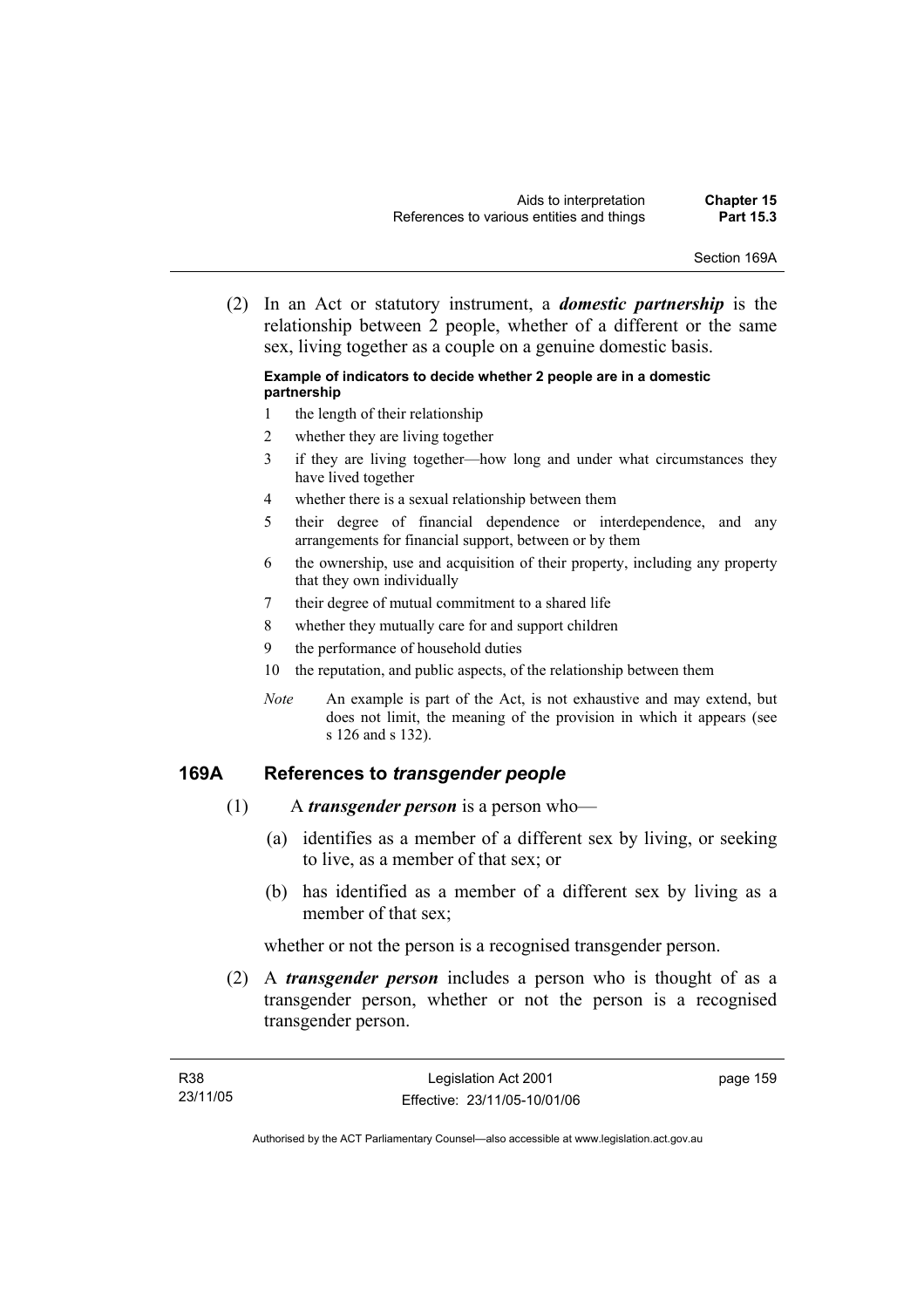| <b>Chapter 15</b> | Aids to interpretation                    |
|-------------------|-------------------------------------------|
| <b>Part 15.3</b>  | References to various entities and things |

#### Section 169B

 (3) A *recognised transgender person* is a person the record of whose sex is altered under the *Births, Deaths and Marriages Registration Act 1997*, part 4 or the corresponding provisions of a law of a State or another Territory.

# **169B References to** *intersex people*

 An *intersex person* is a person who, because of a genetic condition, was born with reproductive organs or sex chromosomes that are not exclusively male or female.

page 160 Legislation Act 2001 Effective: 23/11/05-10/01/06

R38 23/11/05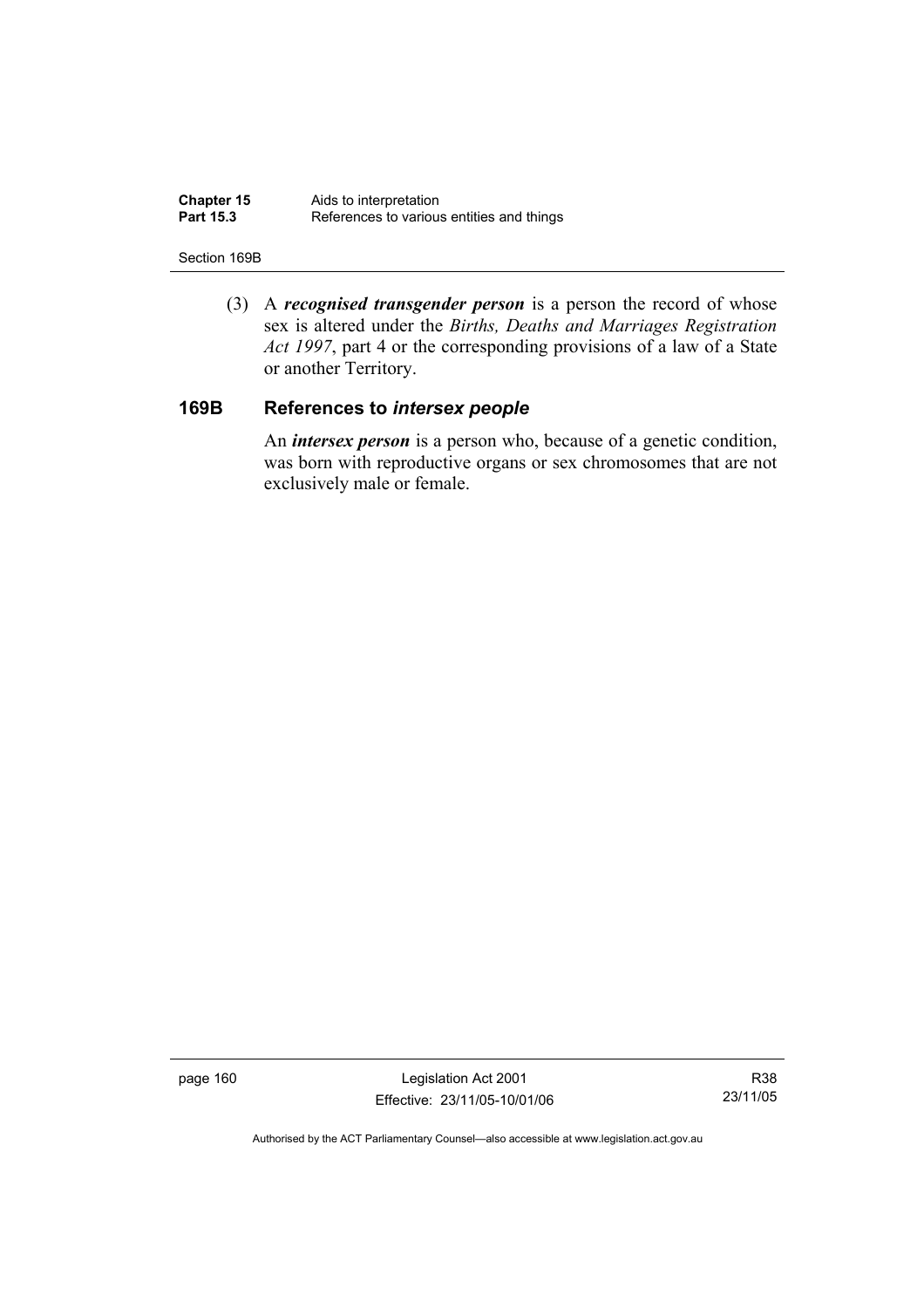# **Part 15.4 Preservation of certain common law privileges**

# **170 Privileges against selfincrimination and exposure to civil penalty**

- (1) An Act or statutory instrument must be interpreted to preserve the common law privileges against selfincrimination and exposure to the imposition of a civil penalty.
- (2) However, this section does not affect the operation of the *Evidence Act 1995* (Cwlth).
	- *Note* The *Evidence Act 1995* (Cwlth), s 128 contains provisions that apply if a witness raises these privileges in a proceeding. The section applies to proceedings in ACT courts (see *Evidence Act 1995* (Cwlth), s 4). However, the privileges have been abolished for bodies corporate (see *Evidence Act 1995* (Cwlth), s 187).
- (3) This section is a determinative provision.
	- *Note* See s 5 for the meaning of determinative provisions, and s 6 for their displacement.

# **171 Client legal privilege**

- (1) An Act or statutory instrument must be interpreted to preserve the common law privilege in relation to client legal privilege (also known as legal professional privilege).
- (2) However, this section does not affect the operation of the *Evidence Act 1995* (Cwlth).
	- *Note* The *Evidence Act 1995* (Cwlth), pt 3.10, div 1 contains provisions about client legal privilege. The provisions apply to proceedings in ACT courts (see *Evidence Act 1995* (Cwlth), s 4).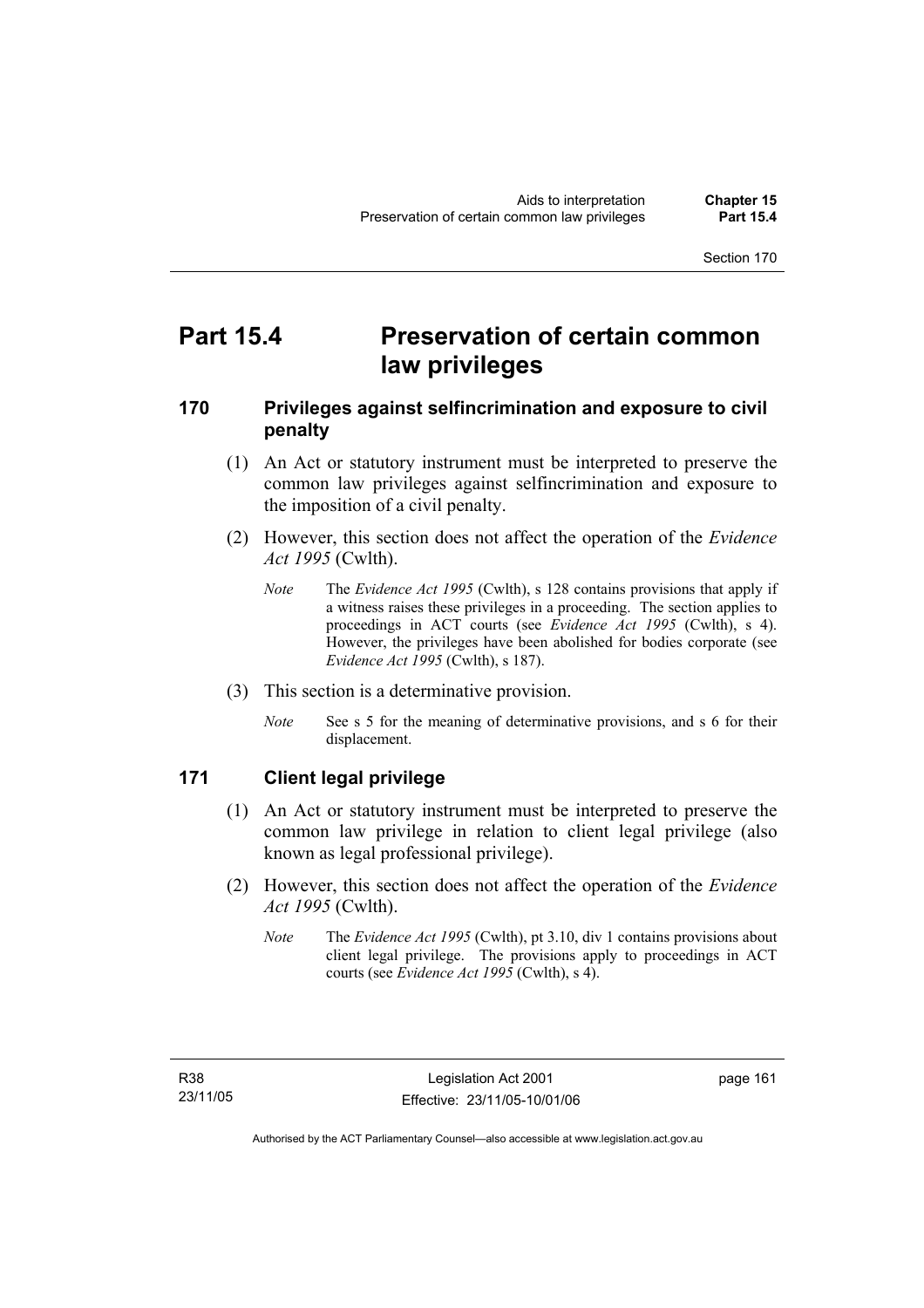| <b>Chapter 15</b> | Aids to interpretation                        |
|-------------------|-----------------------------------------------|
| <b>Part 15.4</b>  | Preservation of certain common law privileges |

- (3) This section is a determinative provision.
	- *Note* See s 5 for the meaning of determinative provisions, and s 6 for their displacement.

page 162 Legislation Act 2001 Effective: 23/11/05-10/01/06

R38 23/11/05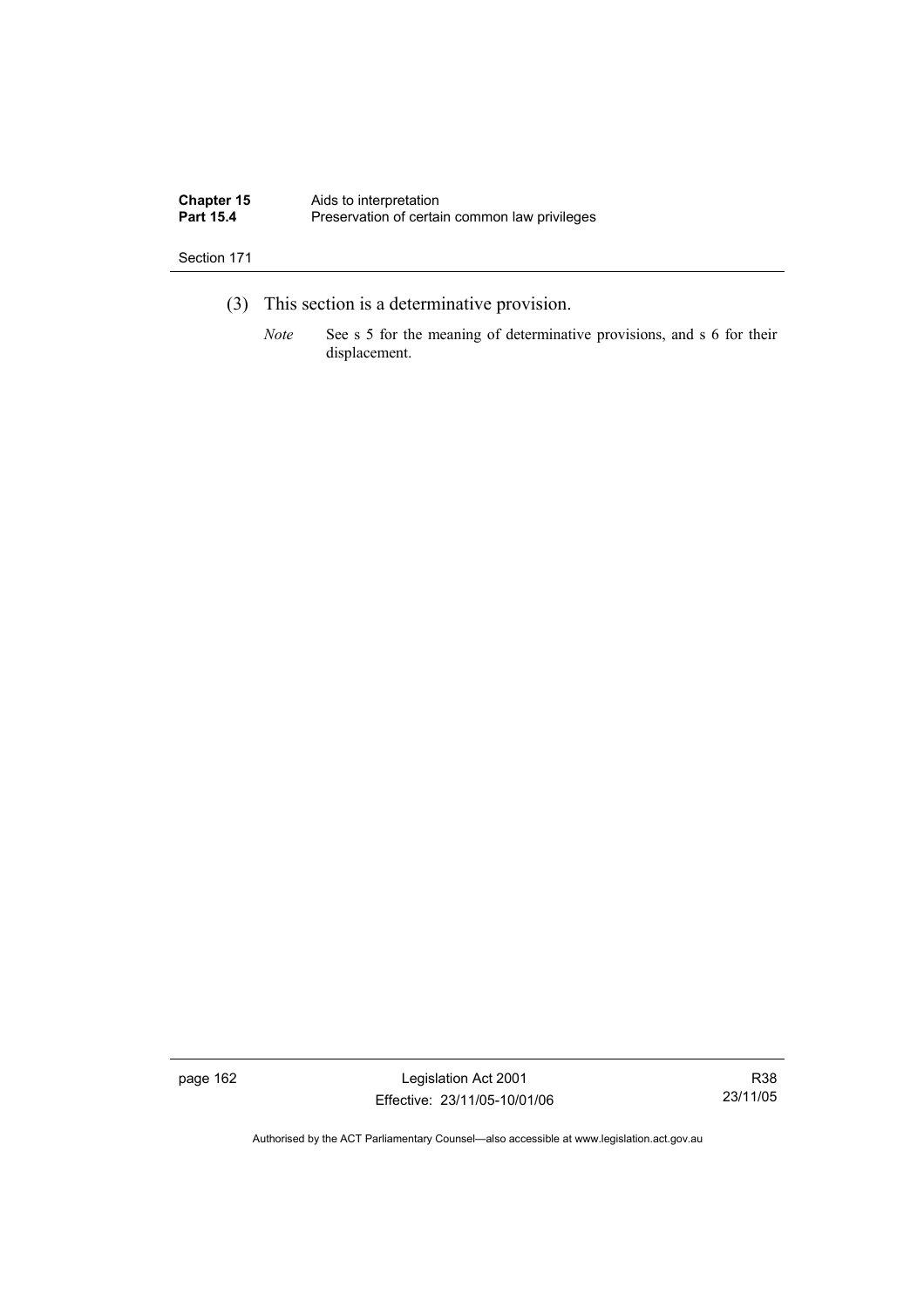# **Chapter 16 Courts, tribunals and other decision-makers**

# **175 Meaning of** *law* **in ch 16**

In this chapter:

*law* means an Act, subordinate law or disallowable instrument.

*Note* A reference to an Act, subordinate law or disallowable instrument includes a reference to a provision of the Act, law or instrument (see s 7, s 8 and s 9).

# **176 Jurisdiction of courts and tribunals**

- (1) This section applies if a law, whether expressly or by implication, authorises a proceeding (whether civil or criminal) to be brought in a particular court or tribunal in relation to a matter.
- (2) The law vests the court or tribunal with jurisdiction in the matter.
- (3) The jurisdiction so vested is not limited by any limits to which any other jurisdiction of the court or tribunal may be subject.
	- *Note* See also s 45 which relates to the making of rules carrying out or giving effect to the jurisdiction of the court or tribunal.

### **177 Recovery of amounts owing under laws**

If an amount is owing under a law to a person (the *creditor*) by another person (the *debtor*), the creditor may recover the amount as a debt owing by the debtor to the creditor in a court of competent jurisdiction.

# **178 Power to decide includes power to take evidence etc**

 (1) A court, tribunal or other entity authorised by law to hear and decide a matter (however expressed) has power—

| R38      | Legislation Act 2001         | page 163 |
|----------|------------------------------|----------|
| 23/11/05 | Effective: 23/11/05-10/01/06 |          |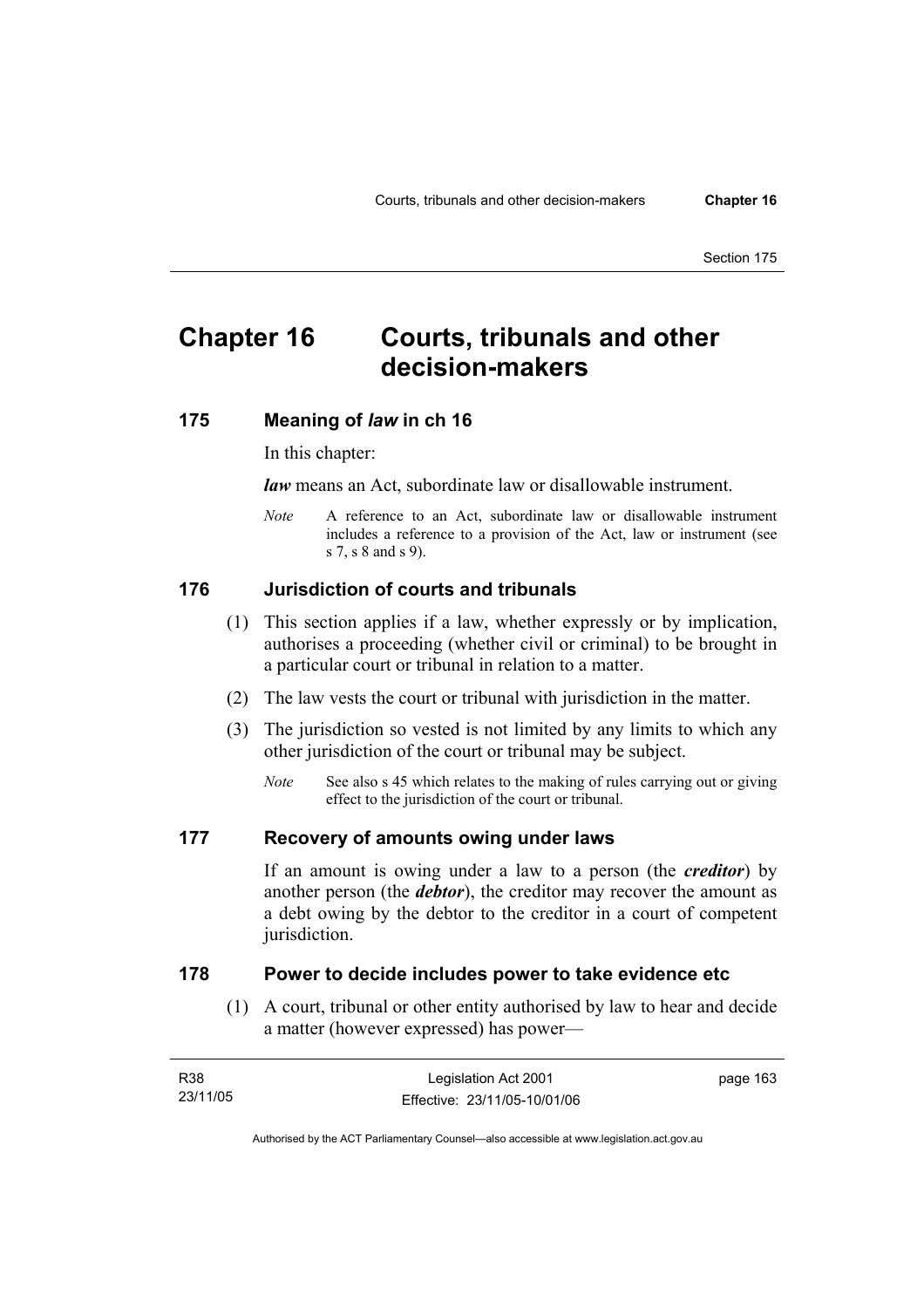#### **Chapter 16** Courts, tribunals and other decision-makers

#### Section 179

- (a) to take evidence, including evidence on oath; and
- (b) to examine witnesses; and
- (c) to administer oaths to witnesses.
- (2) The court, tribunal or other entity may authorise a person to administer an oath to a witness.
- (3) This section does not limit any other power of the court, tribunal or other entity.

# **179 Content of statements of reasons for decisions**

- (1) This section applies if a law requires a tribunal or other entity making a decision to give written reasons for the decision, whether the term 'reasons', 'grounds' or any other term is used.
- (2) The document giving the reasons must also set out the findings on material questions of fact and refer to the evidence or other material on which the findings were based.
- (3) This section is a determinative provision.
	- *Note* See s 5 for the meaning of determinative provisions, and s 6 for their displacement.

# **180 Power to make decision includes power to reverse or change**

- (1) Power given by a law to make a decision includes power to reverse or change the decision.
- (2) The power to reverse or change the decision is exercisable in the same way, and subject to the same conditions, as the power to make the decision.

#### **Example**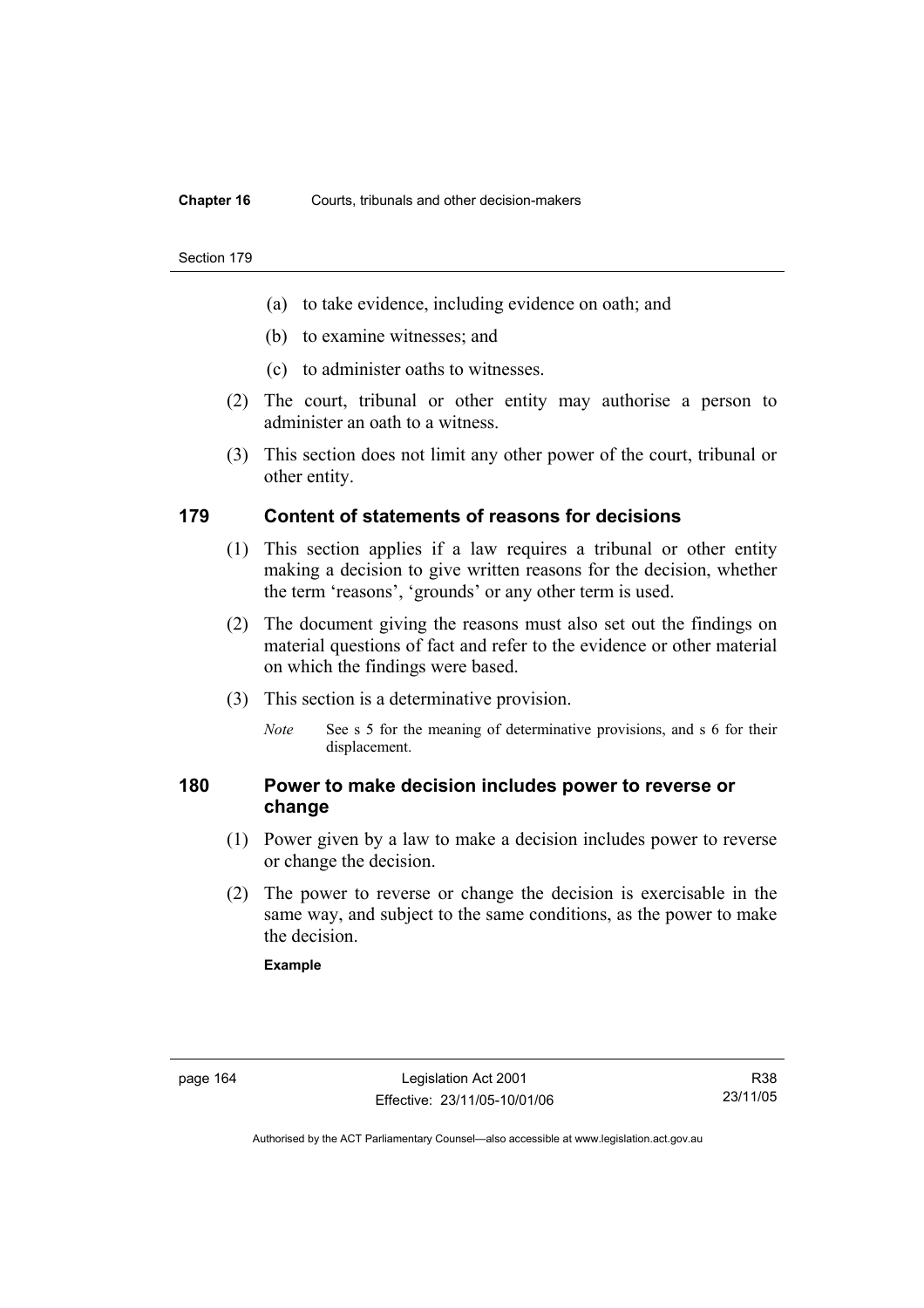If the power to include land in a special reserve is exercisable only on the resolution of the Legislative Assembly, the power to excise land from a special reserve is exercisable only on the resolution of the Assembly.

*Note* An example is part of the Act, is not exhaustive and may extend, but does not limit, the meaning of the provision in which it appears (see s 126 and s 132).

Legislation Act 2001 Effective: 23/11/05-10/01/06 page 165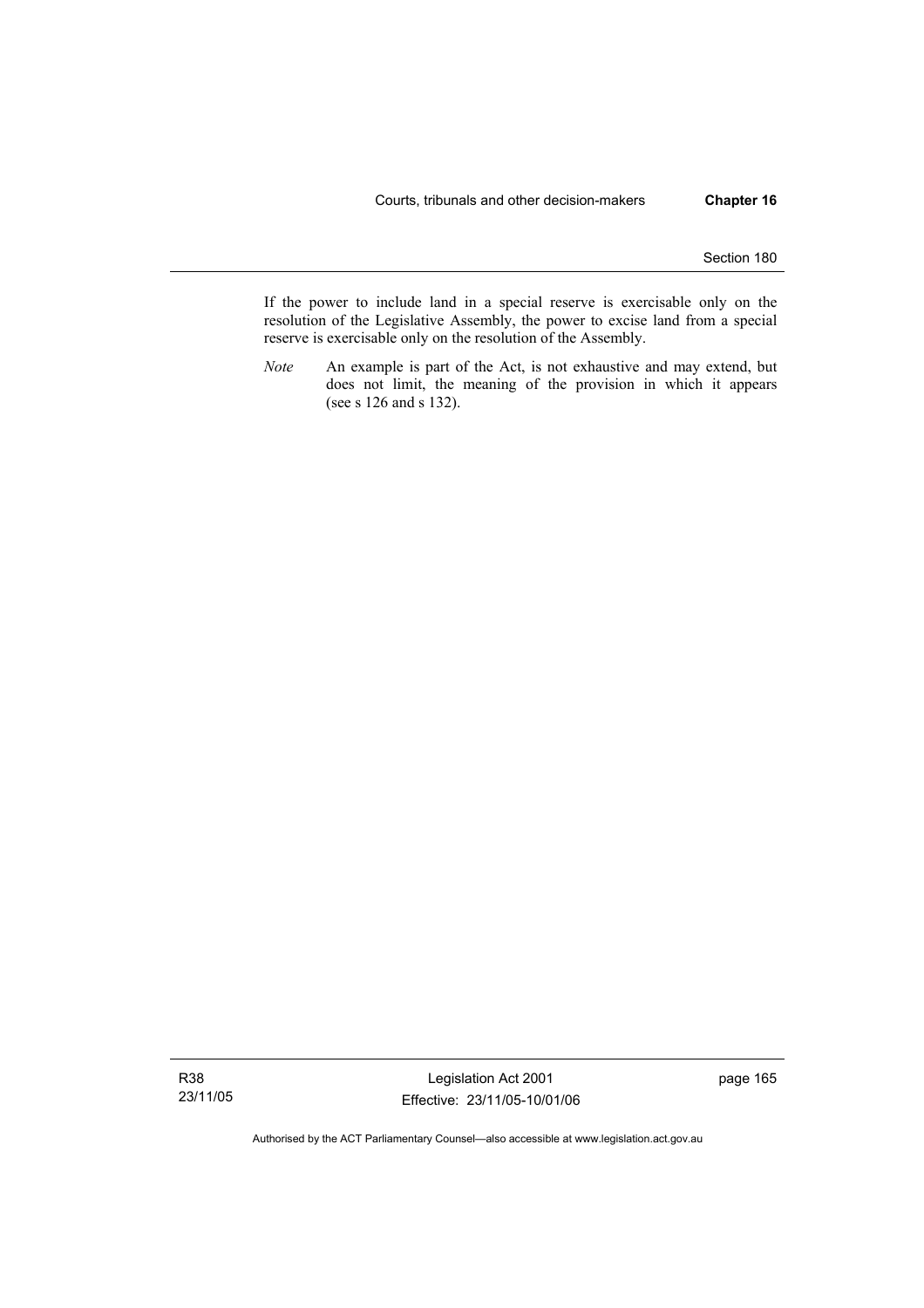#### **Chapter 17** Entities and positions

Section 182

# **Chapter 17 Entities and positions**

#### **182 Meaning of** *law* **in ch 17**

In this chapter:

*law* means an Act or statutory instrument.

*Note* A reference to an Act or statutory instrument includes a reference to a provision of the Act or instrument (see s 7 and s 13).

#### **183 Change of name of entity**

- (1) If a law changes the name of an entity established under a law, the entity continues in existence under the new name and its identity is not affected by the change.
- (2) If the name of an entity is changed, a reference in a law to the entity by its previous name is taken, after the change, to be a reference to the entity by its new name.
- (3) To remove any doubt, subsection (2) applies to all entities, whether or not in or for the Territory, including entities established under a law of another jurisdiction.
	- *Note Another jurisdiction* means the Commonwealth, a State, another Territory, the United Kingdom or New Zealand (see dict, pt 2).

## **184 Change in constitution of entity**

- (1) This section applies if a law changes how an entity established under a law is constituted.
- (2) The entity continues in existence as newly constituted and its identity is not affected by the change.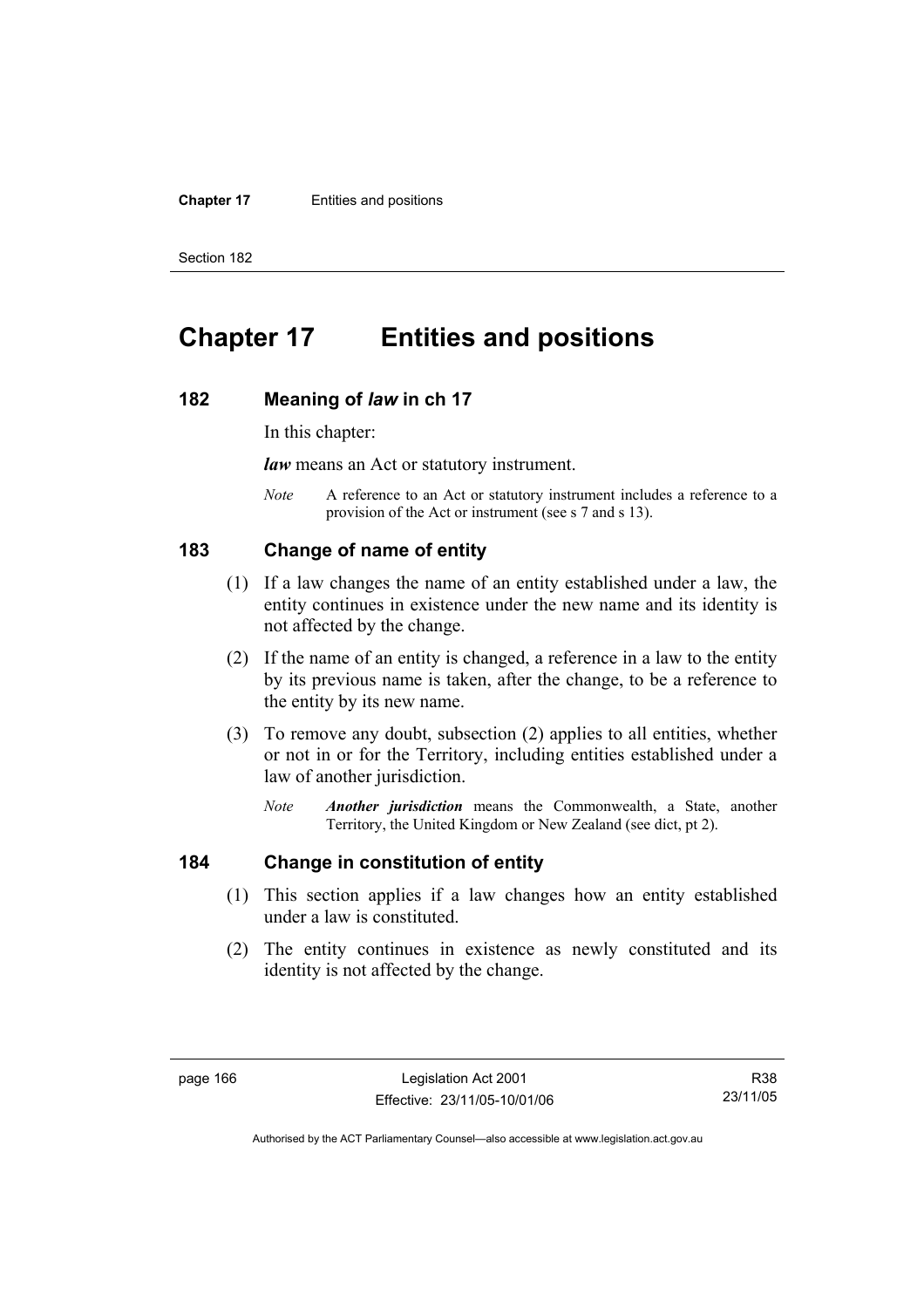- (3) Without limiting subsection (2), the change does not affect—
	- (a) any function, right, privilege, liability or property of the entity; or
	- (b) the bringing of a proceeding, or the continuation of a proceeding, by or against the entity; or
	- (c) the carrying out of an investigation or inquiry, or the continuation of an investigation or inquiry, in relation to anything done or not done by or in relation to the entity.
	- *Note Function* is defined in the dict, pt 1 to include authority, duty and power.

## **184A References to entity**

- (1) In a law, a reference to an entity includes a reference to a person exercising a function of the entity, whether under a delegation, subdelegation or otherwise.
- (2) To remove any doubt, this section applies to all entities, whether or not in or for the Territory, including entities established under a law of another jurisdiction.

#### **185 References to occupant of position**

- (1) In a law, a reference to the occupant of a position (however expressed) includes a reference to anyone for the time being occupying the position.
- (2) To remove any doubt, this section applies to all positions, whether or not in or for the Territory, including positions established under a law of another jurisdiction.
	- *Note* See s 200 (1) (Functions of occupants of positions) and the definitions of *occupy* and *position* in the dict, pt 1.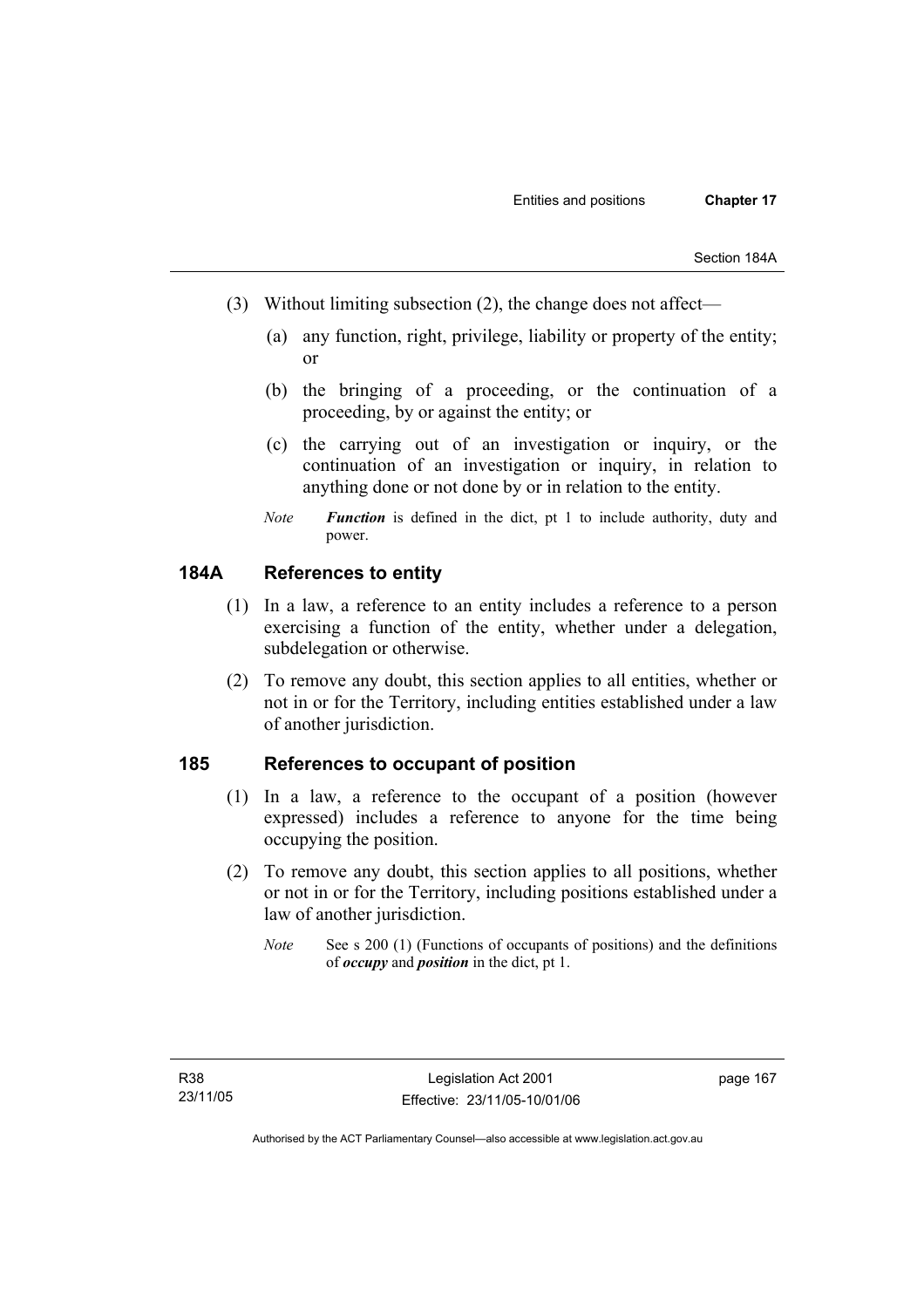#### **Chapter 17** Entities and positions

Section 186

### **186 Change of name of position**

- (1) If a law changes the name of a position established under a law, the position continues in existence under the new name and its identity is not affected by the change.
- (2) If the name of a position is changed, a reference in a law to the position by its previous name is taken, after the change, to be a reference to the position by its new name.
- (3) To remove any doubt, subsection (2) applies to all positions, whether or not in or for the Territory, including positions established under a law of another jurisdiction.

## **187 Chair and deputy chair etc**

- (1) If a law establishes a position of chair or chairperson of an entity, the chair or chairperson may be referred to as chairman, chairwoman, chairperson or chair.
- (2) If a law establishes a position of deputy chair or deputy chairperson of an entity, the deputy chair or deputy chairperson may be referred to as deputy chairman, deputy chairwoman, deputy chairperson or deputy chair.

page 168 Legislation Act 2001 Effective: 23/11/05-10/01/06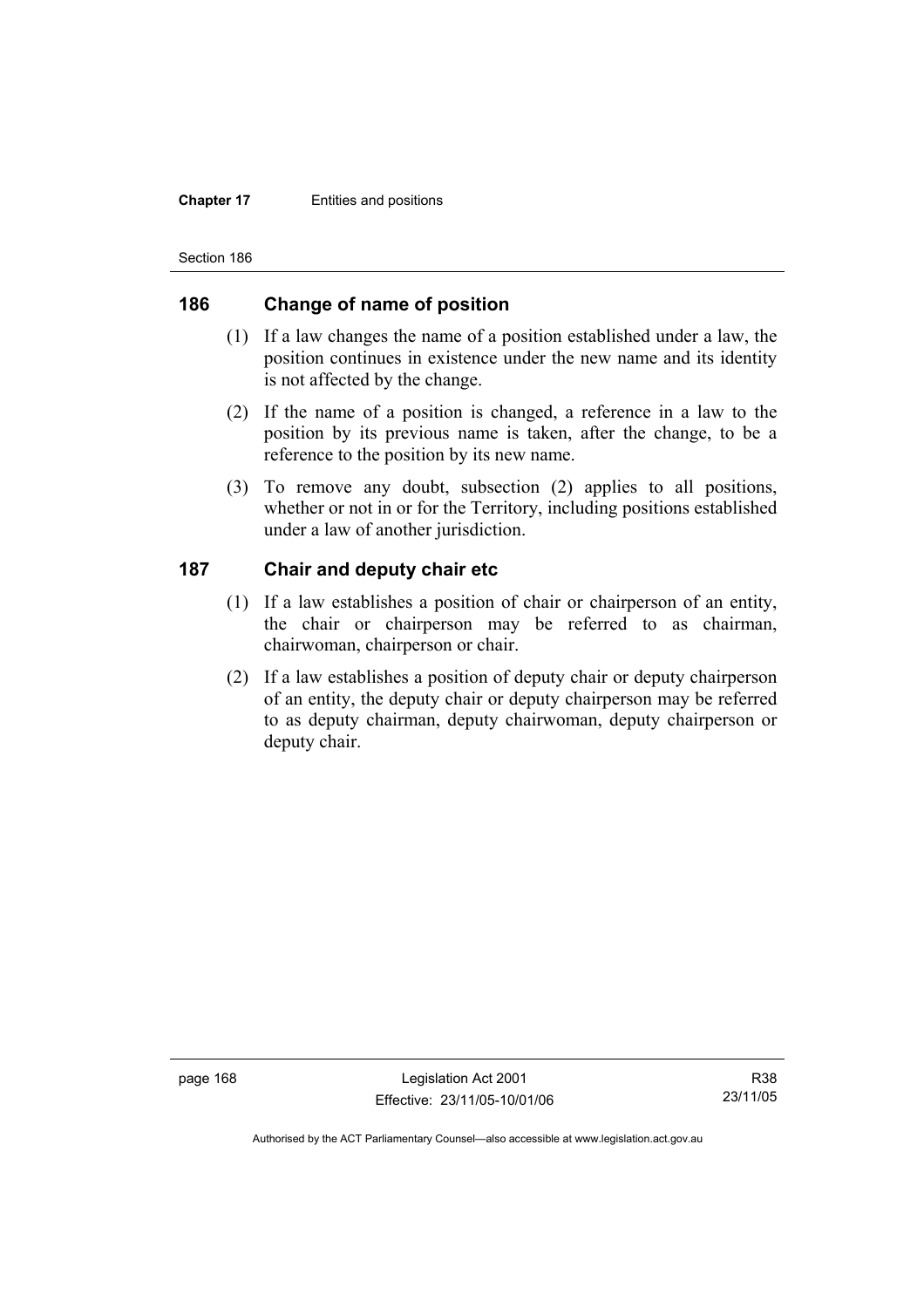# **Chapter 18 Offences**

#### *Note to ch 18*

See also s 133 to s 135 (which relate to penalty units and penalty provisions) and s 161 (Corporations liable to offences).

#### **188 Meaning of** *ACT law* **in ch 18**

In this chapter:

*ACT law* means an Act or subordinate law.

*Note* A reference to an Act or subordinate law includes a reference to a provision of the Act or law (see s 7 and s 8).

### **189 Reference to offence includes reference to related ancillary offences**

A reference to an offence against an ACT law includes a reference to an offence against the Criminal Code, part 2.4 (Extensions of criminal responsibility) or section 717 (Accessory after the fact) that relates to the ACT law.

#### **Example**

X is the holder of a licence under the *Plant Development Act 2001* (hypothetical). The Plant Development Act, section 23 provides for the cancellation of a licence if a licence holder commits an offence against the Act. While his business premises are being inspected, X incites an employee to obstruct the inspector. As a result, the employee obstructs the inspector (which is an offence against the Act). X is later convicted of the offence of incitement against the Criminal Code, section 47 (which is an offence in the Criminal Code, pt 2.4). Because of the Legislation Act, section 189, X is taken to have committed an offence against the Plant Development Act and is therefore liable to have his licence cancelled.

*Note 1* The result would be the same if X had been convicted of conspiracy relating to the offence of obstruction in the Plant Development Act.

R38 23/11/05 page 169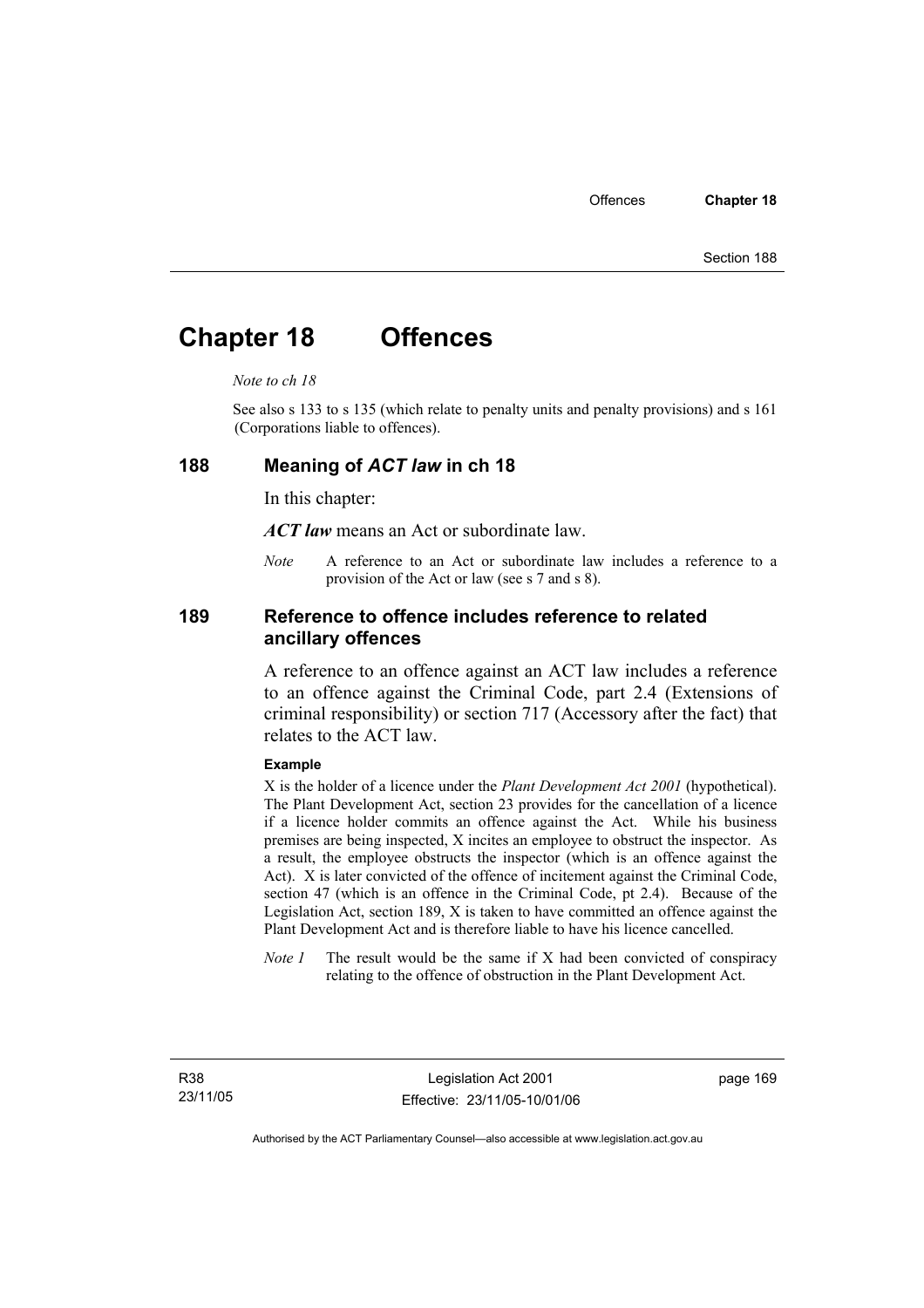#### **Chapter 18** Offences

#### Section 190

Apart from the Legislation Act, section 189, the following offences in the Criminal Code*,* pt 2.4 could also apply to the offence in the Plant Development Act:

- attempt (s 44 (Attempt))
- aiding and abetting (s 45 (Complicity and common purpose)).
- *Note 2* An example is part of the Act, is not exhaustive and may extend, but does not limit, the meaning of the provision in which it appears (see s 126 and s 132).

#### **190 Indictable and summary offences**

- (1) An offence is an *indictable offence* if—
	- (a) it is punishable by imprisonment for longer than 1 year; or
	- (b) it is declared by an ACT law to be an indictable offence.
- (2) An *indictable offence* includes an indictable offence that is or may be dealt with summarily.
- (3) Any other offence is a *summary offence* and is punishable on summary conviction.

#### **191 Offences against 2 or more laws**

- (1) If an act or omission by a person is an offence against 2 or more ACT laws, the person may be prosecuted for and convicted of any of the offences, but is not liable to be punished more than once for the act or omission.
- $(2)$  If—
	- (a) an act or omission by a person is an offence against both an ACT law and a law of another jurisdiction; and
	- (b) the person has been punished for the offence against the law of the other jurisdiction;

the person is not liable to be punished for the offence against the ACT law.

| page 170 | Legislation Act 2001         | R38      |
|----------|------------------------------|----------|
|          | Effective: 23/11/05-10/01/06 | 23/11/05 |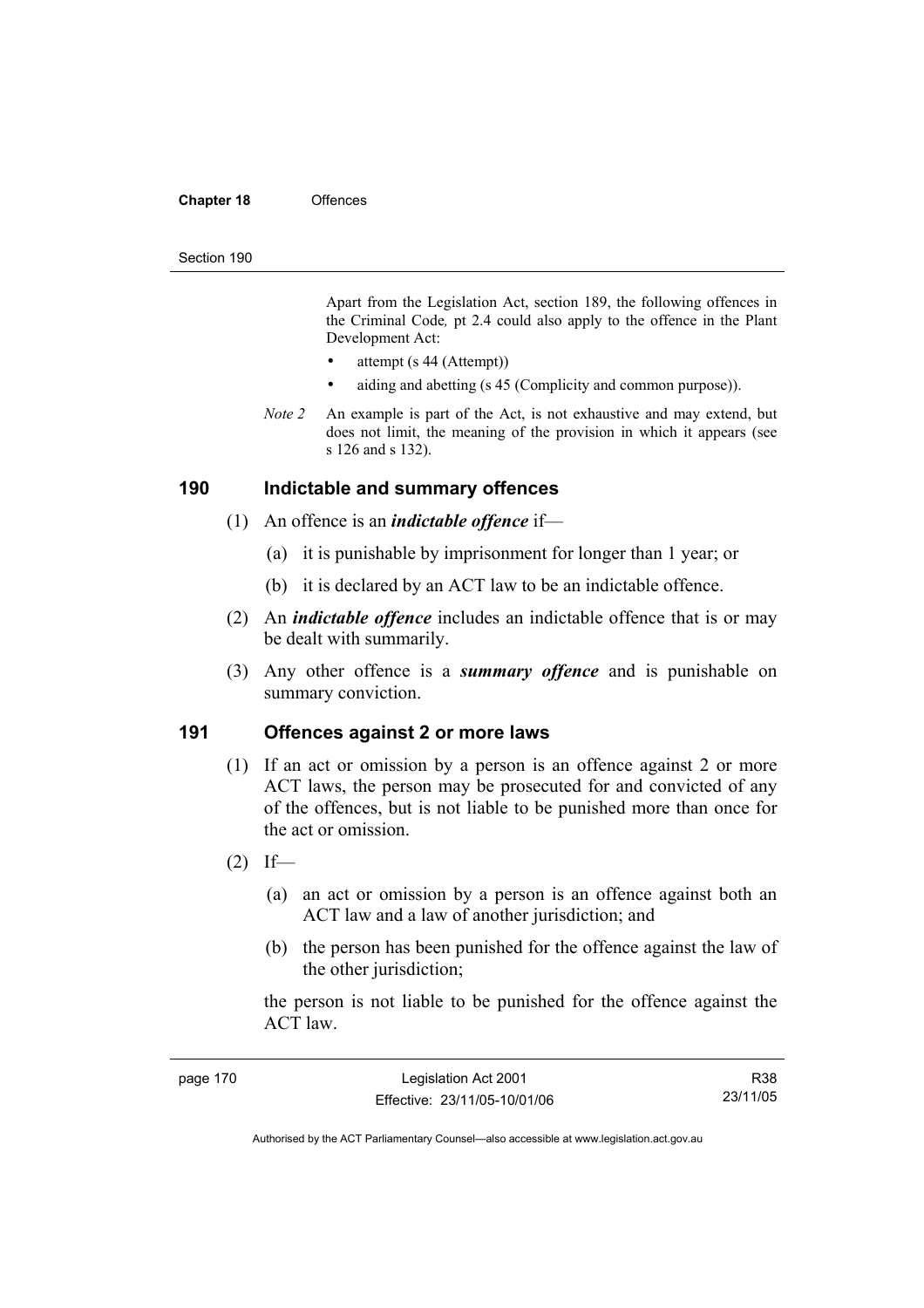#### **192 When must prosecutions begin?**

- (1) A prosecution for the following offences against an ACT law may be begun at any time:
	- (a) an offence by an individual punishable by imprisonment for longer than 6 months;
	- (b) an offence by a corporation punishable by a fine of 100 penalty units or more;

- (c) an aiding and abetting offence by an individual in relation to an offence by a corporation punishable by a fine of 100 penalty units or more.
- (2) A prosecution for any other offence against an ACT law may be begun only within—
	- (a) 1 year after the day of commission of the offence; or
	- (b) if an ACT law provides for another period—that period.
- (3) However, if a coroner's inquest or inquiry, or an inquiry under the *Inquiries Act 1991* or the *Royal Commissions Act 1991*, is held into a matter that discloses or is otherwise found to relate to an offence mentioned in subsection (2), a prosecution for the offence may be begun within 1 year after the day when—
	- (a) the coroner's report is made; or
	- (b) the report of the board of inquiry or royal commission is given to the Chief Minister.
- (4) In this section:

*aiding and abetting offence* means an offence against the Criminal Code, section 45 (Complicity and common purpose).

*Note* See s 161 for the fines that may be imposed on a corporation for offences punishable only by imprisonment.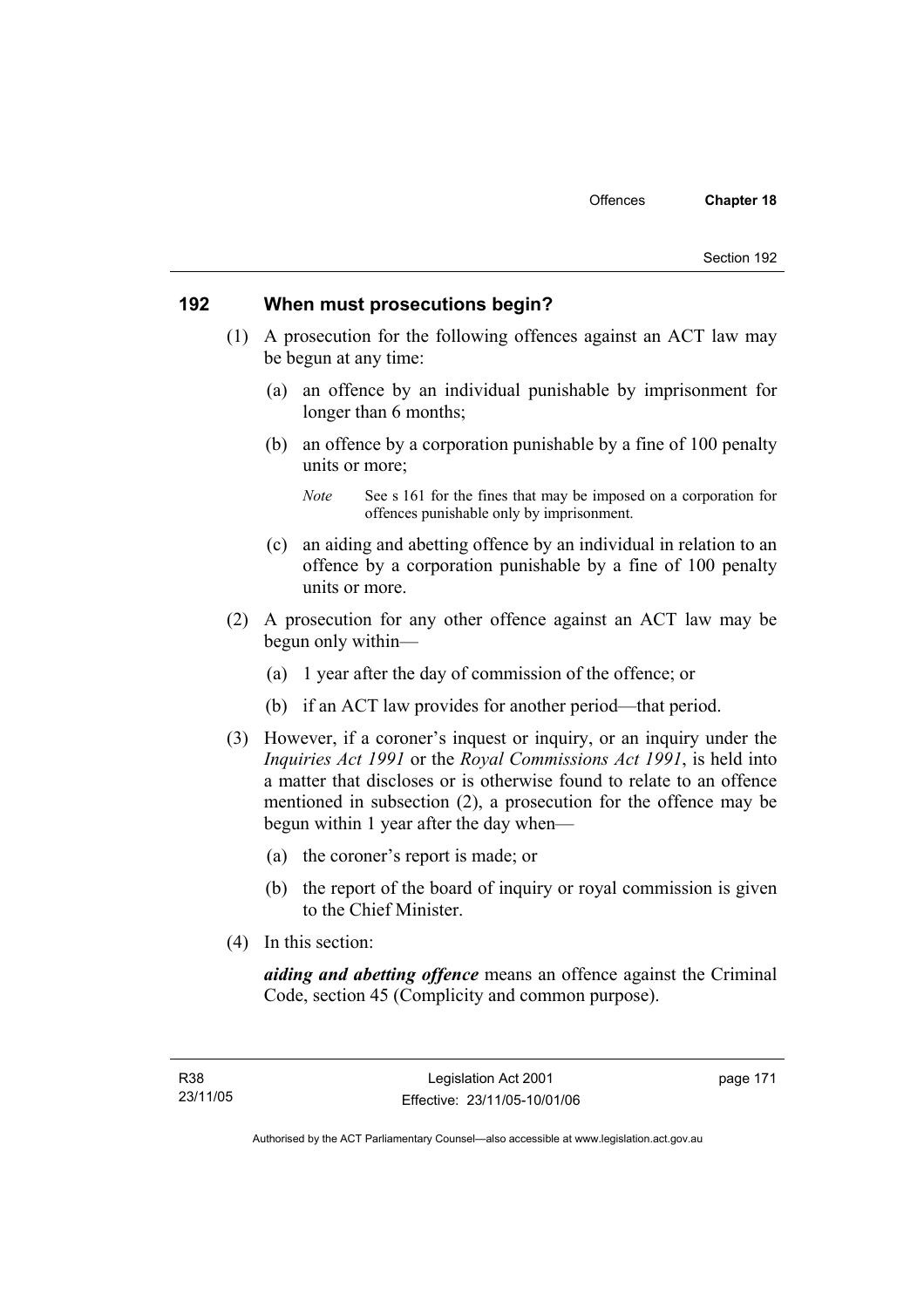#### **Chapter 18** Offences

#### Section 193

## **193 Continuing offences**

- (1) This section applies to a requirement to do an act if—
	- (a) the act is required to be done under an ACT law within a particular period or before a particular time; and
	- (b) failure to comply with the requirement is an offence against the law.
- (2) A person who fails to comply with the requirement commits an offence for each day until the act is done.
- (3) A day mentioned in subsection (2) includes any day of conviction for an offence and any later day.
	- *Note* See also s 152 (Continuing effect of obligations).

page 172 Legislation Act 2001 Effective: 23/11/05-10/01/06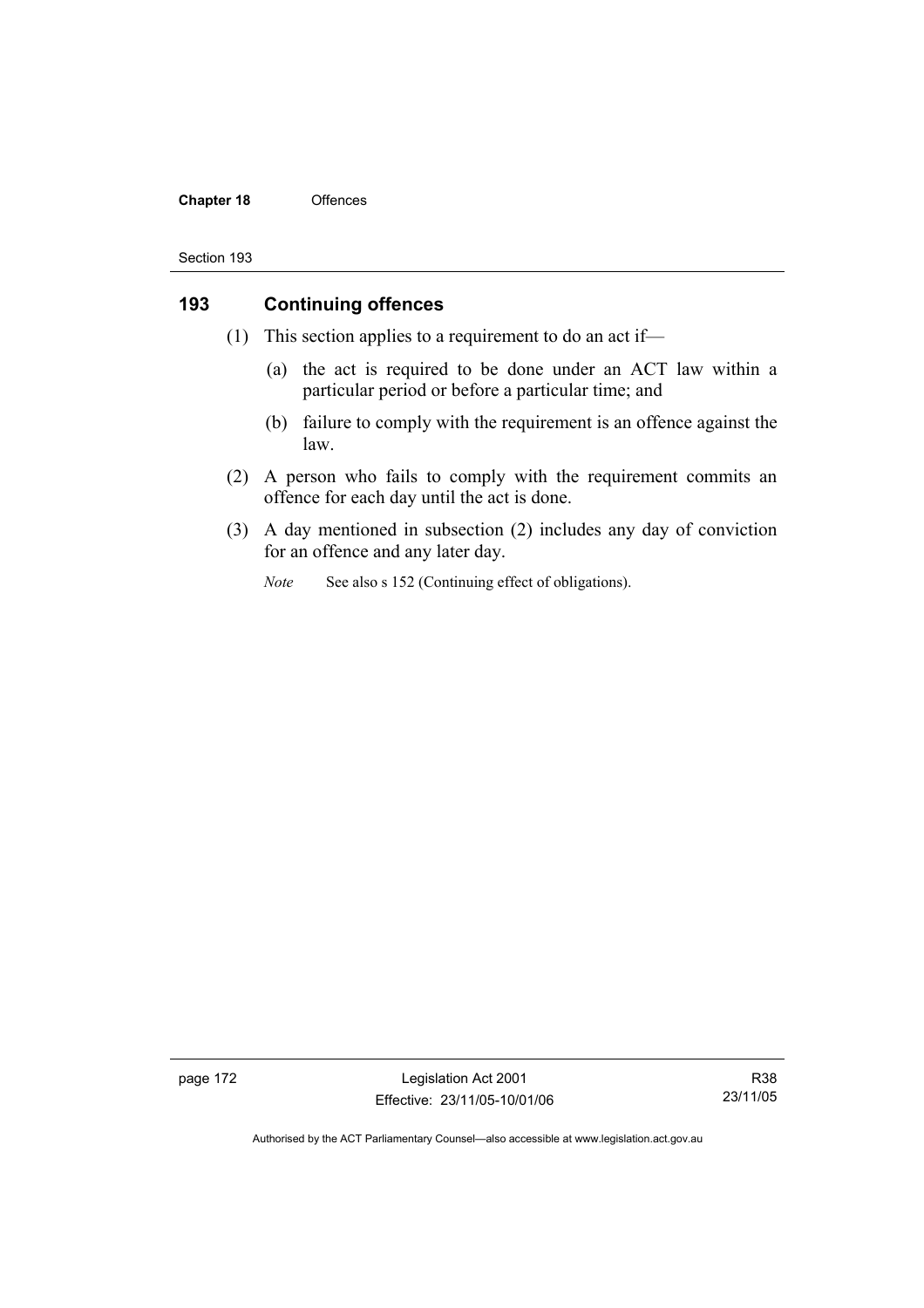# **Chapter 19 Administrative and machinery provisions**

# Part 19.1 **Introductory**

## **195 Meaning of** *law* **in ch 19**

In this chapter:

*law* means an Act, subordinate law or disallowable instrument.

*Note* A reference to an Act, subordinate law or disallowable instrument includes a reference to a provision of the Act, law or instrument (see s 7, s 8 and s 9).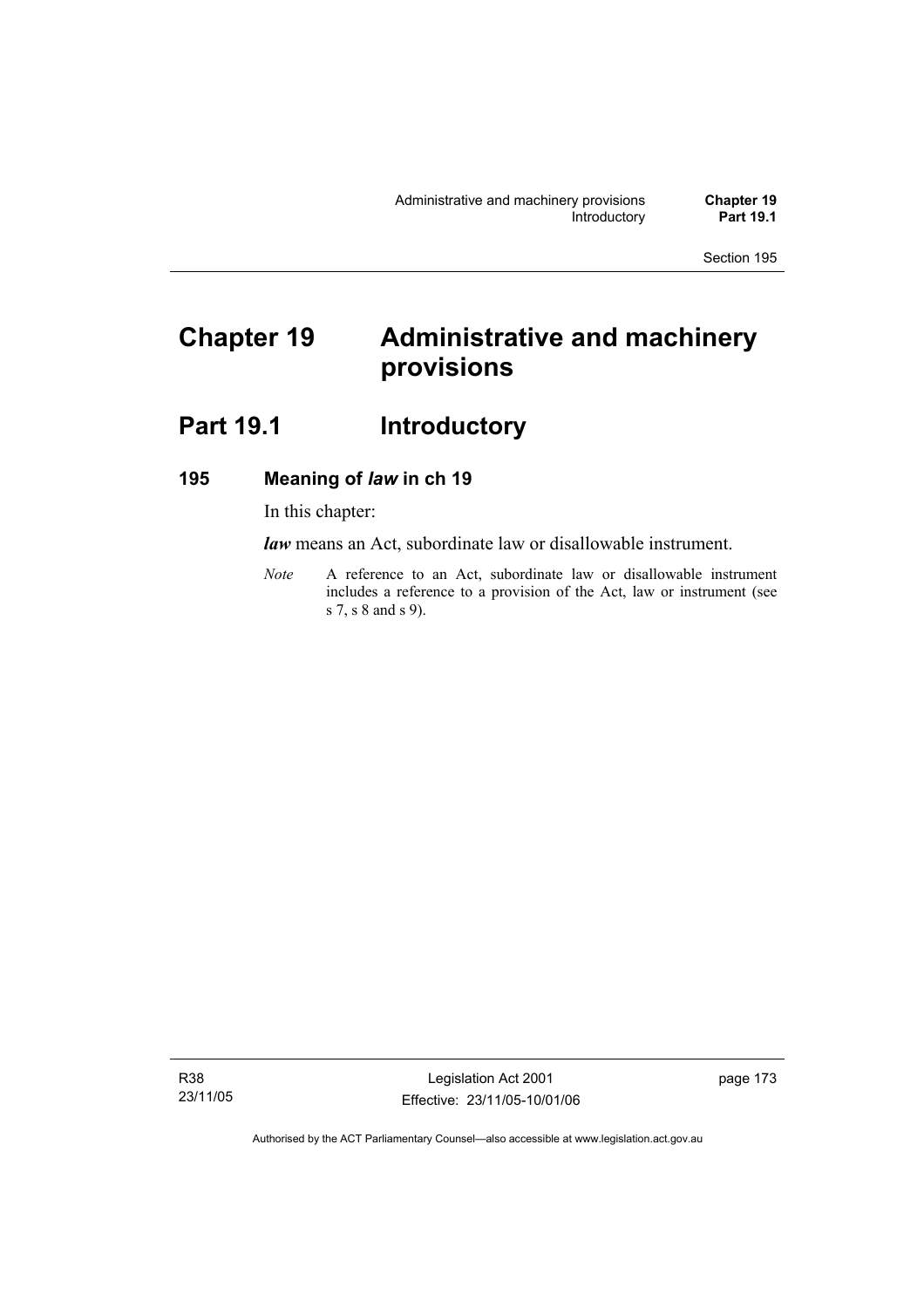# **Part 19.2 Functions**

*Note to pt 19.2* 

*Function* is defined in the dict, pt 1 to include authority, duty and power.

## **196 Provision giving function gives power to exercise function**

 (1) A provision of a law that gives a function to an entity also gives the entity the powers necessary and convenient to exercise the function.

*Note* See dict, pt 1, defs *entity* and *exercise*.

 (2) The powers given to the entity under subsection (1) are in addition to any other powers of the entity under the law.

## **197 Statutory functions may be exercised from time to time**

If a law gives a function to an entity, the function may be exercised from time to time.

*Note* See also s 42 (3) (Power to make statutory instruments).

#### **199 Functions of bodies**

 (1) If a law authorises or requires a body to exercise a function, it may do so by resolution.

*Note* See dict, pt 1, def *body*.

- (2) To remove any doubt, subsection (1) applies in relation to a function even though a law authorises or requires the function to be exercised in writing.
- (3) If a law authorises or requires a signature by a person and the person is a body, the signature of a person authorised by the body for the purpose is taken to be the signature of the body.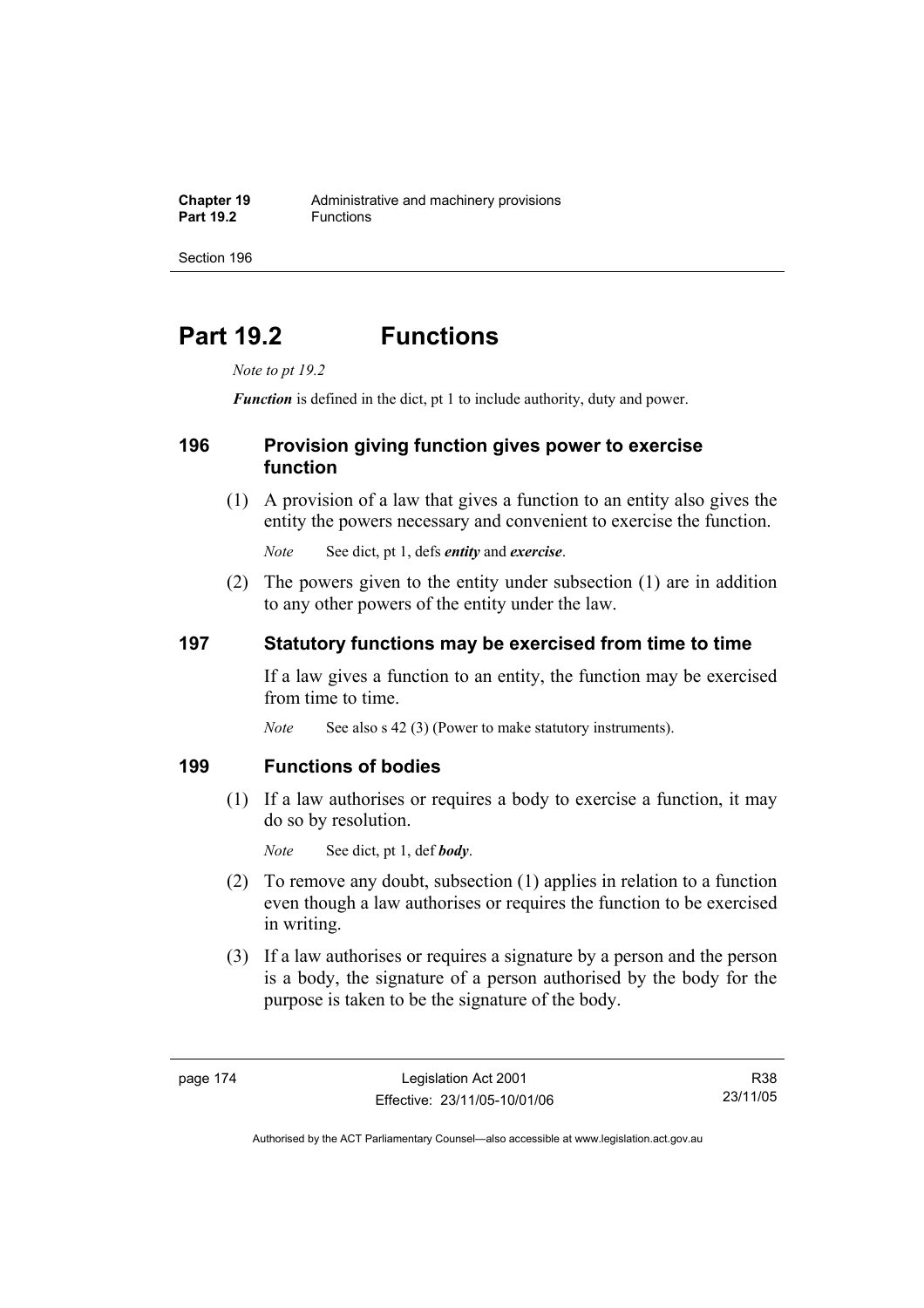(4) If a law gives a function to a body, the function may be exercised by the body as constituted for the time being.

#### **Example**

The ACT Conference Organisers Registration Board is a statutory body consisting of 5 members. At a meeting of the board it is agreed to exempt a conference organiser from registration on certain conditions. On the day after the meeting, 1 of the members of the board  $(X)$  resigns and another person  $(Y)$  is appointed to the board in  $X$ 's place. At the next meeting of the board, the board considers additional information submitted by the conference organiser and agrees to amend the conditions of exemption. Because of subsection (4), the board's ability to use its power of exemption is not affected by a change in the membership of the board.

- *Note* An example is part of the Act, is not exhaustive and may extend, but does not limit, the meaning of the provision in which it appears (see s 126 and s 132).
- (5) The exercise of the function is not affected only because of vacancies in the body's membership.
- (6) Subsections (4) and (5) do not affect any quorum requirement applying to the body.

#### **Example**

The Act establishing the board mentioned in the example to subsection (4) provides that the quorum for a meeting of the board is the chair or deputy chair and 2 other members. If the quorum requirement was complied with at each meeting mentioned in the example, the result mentioned in the example would be the same whether or not X attended the first meeting and whether or not Y attended the second meeting.

- (7) If a body as constituted for the time being does something in exercise of a function given to the body under a law, the effect of the thing done by the body does not end only because the membership of the body changes.
	- *Note* See also s 211 (Appointment not affected by appointer changes), s 224 (Acting appointment not affected by appointer changes), and s 241 (Delegation not affected by appointer changes).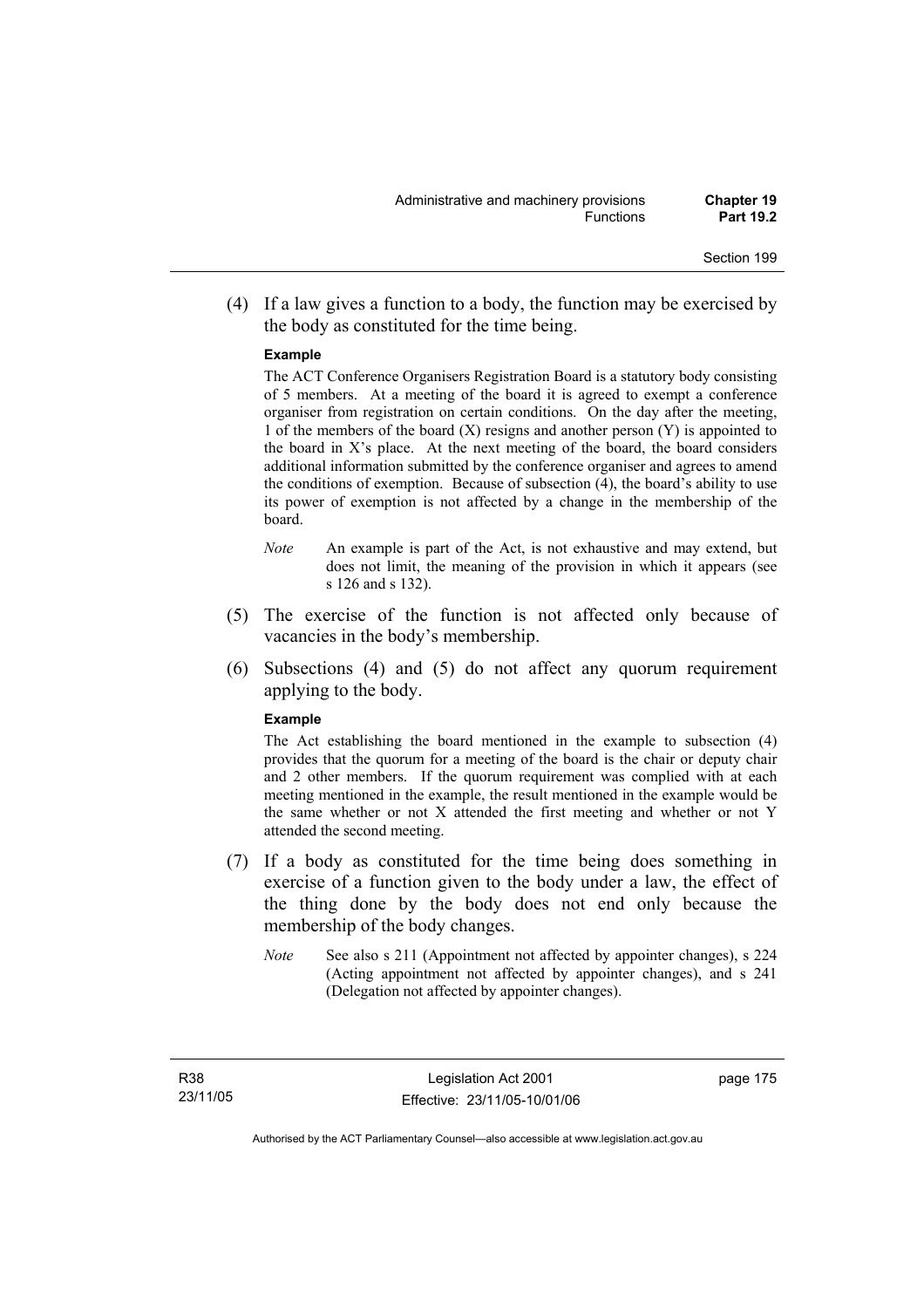| <b>Chapter 19</b> | Administrative and machinery provisions |
|-------------------|-----------------------------------------|
| <b>Part 19.2</b>  | <b>Functions</b>                        |

 (8) Subsection (7) does not prevent the thing done by the body being ended or changed by the body as subsequently constituted for the time being.

#### **200 Functions of occupants of positions**

 (1) If a law gives a function to the occupant of a position, the function may be exercised by the person for the time being occupying the position.

- (2) If the person for the time being occupying a position does something in exercise of a function given to the occupant of the position under a law, the thing done by the person does not end only because the person ceases to be the occupant of the position.
	- *Note* See also s 211 (Appointment not affected by appointer changes), s 224 (Acting appointment not affected by appointer changes), and s 241 (Delegation not affected by appointer changes).
- (3) Subsection (2) does not prevent the thing done by the person being ended or changed by any person subsequently occupying the position for the time being.

page 176 Legislation Act 2001 Effective: 23/11/05-10/01/06

*Note* See s 185 (References to occupant of position) and dict, pt 1, defs *occupy* and *position*.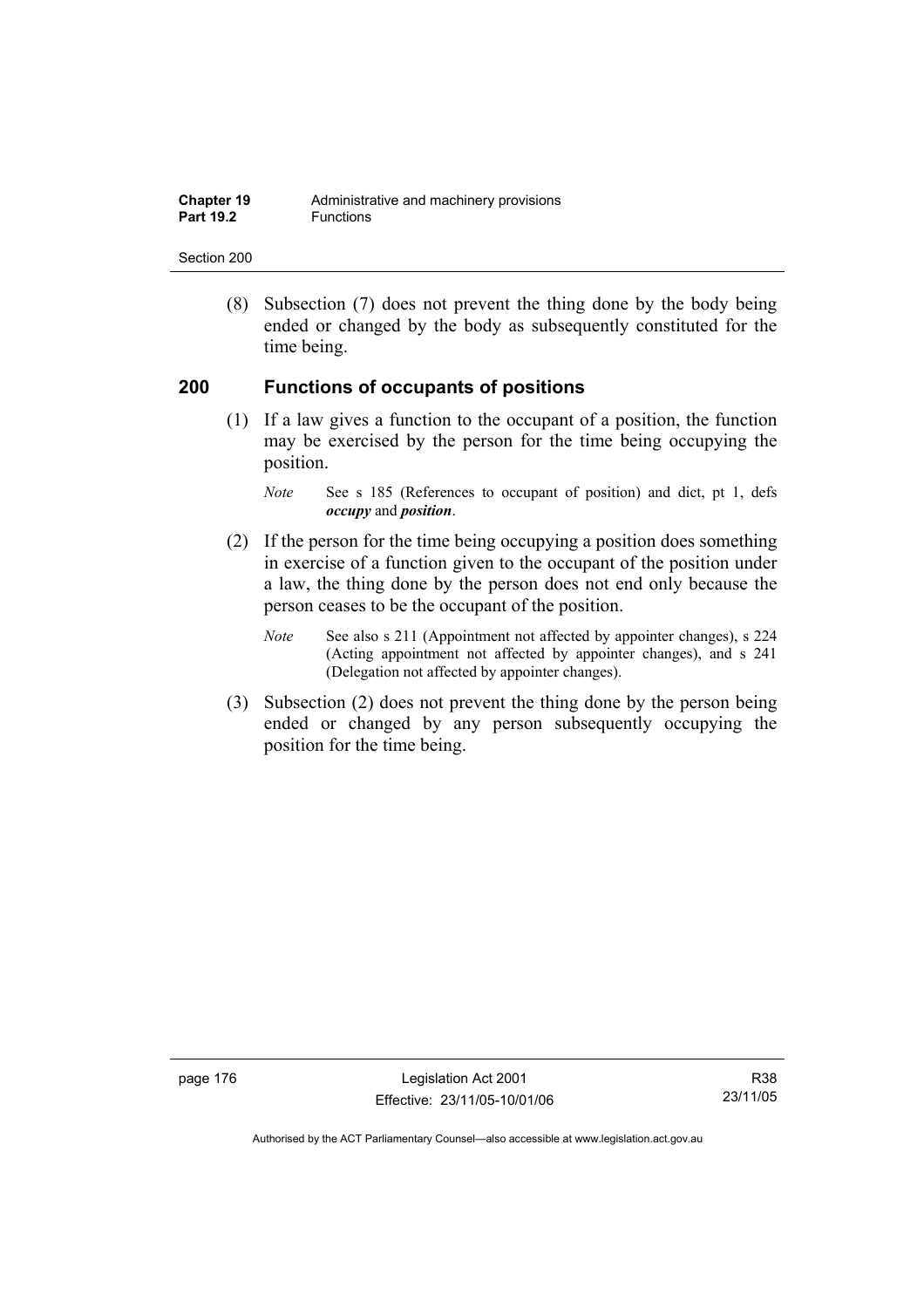# **Part 19.3 Appointments**

## **Division 19.3.1 Appointments—general**

*Note to div 19.3.1* 

Certain statutory appointments made by a Minister require consultation with a Legislative Assembly committee and are disallowable (see div 19.3.3) (Appointments—Assembly consultation)).

## **205 Application of div 19.3.1**

This division applies if a law authorises or requires an entity (the *appointer*) to appoint a person—

- (a) to a position under a law; or
- (b) to exercise a function or do anything else under a law.
- *Note Function* is defined in the dict, pt 1 to include authority, duty and power.

#### **206 Appointments must be in writing etc**

- (1) An appointment must be made, or evidenced, by writing (the *instrument of appointment*) signed by the appointer.
- (2) If a law provides for a maximum or minimum period of appointment, the instrument of appointment must state the period for which the appointment is made.

#### **Examples of stated appointment periods**

- 1 2 years
- 2 until age 65
- *Note* An example is part of the Act, is not exhaustive and may extend, but does not limit, the meaning of the provision in which it appears (see s 126 and s 132).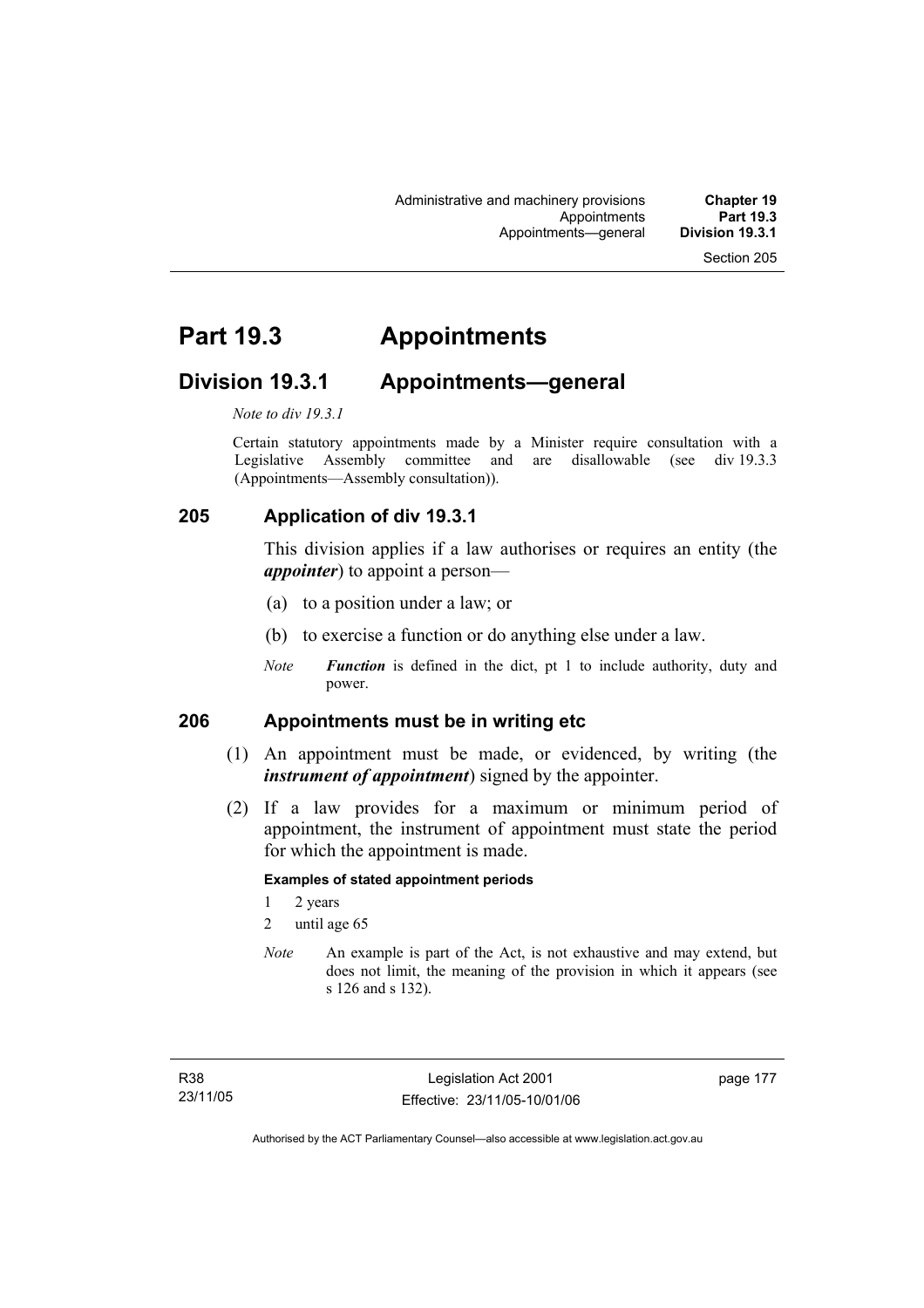#### **207 Appointment may be by name or position**

- (1) The appointer may make an appointment by—
	- (a) naming the person appointed; or
	- (b) nominating the occupant of a position (however described), at a particular time or from time to time.
- (2) For this division, the person named, or the occupant of the position nominated, is the *appointee*.

#### **208 Power of appointment includes power to suspend etc**

- (1) The appointer's power to make the appointment includes the power—
	- (a) to suspend the appointee, and end the suspension; or
	- (b) to end the appointment, and appoint someone else or reappoint the appointee if the appointee is eligible to be appointed to the position; or
	- (c) to reappoint the appointee if the appointee is eligible to be appointed to the position.
- (2) The power to suspend the appointee, end the appointment or reappoint the appointee is exercisable in the same way, and subject to the same conditions, as the power to make the appointment.

#### **Example**

If the appointment power is exercisable only on the recommendation of a body, the power to suspend, end the appointment or reappoint is exercisable only on the recommendation of the body.

*Note* An example is part of the Act, is not exhaustive and may extend, but does not limit, the meaning of the provision in which it appears (see s 126 and s 132).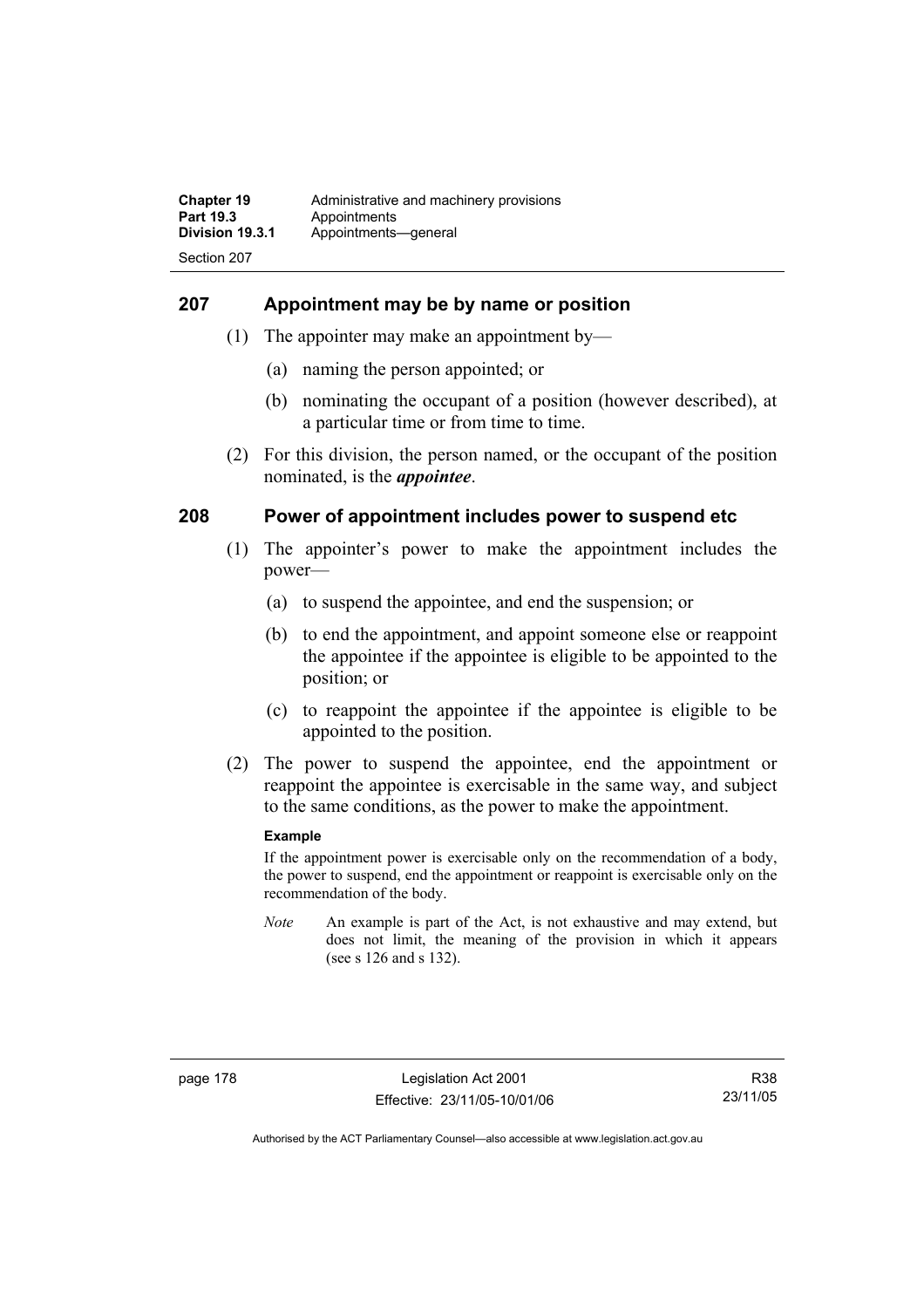### **209 Power of appointment includes power to make acting appointment**

- (1) If the appointer's power is the power to make an appointment to a position, the power to make the appointment also includes power to appoint a person, or 2 or more people, to act in the position—
	- (a) during any vacancy, or all vacancies, in the position, whether or not an appointment has previously been made to the position; or
	- (b) during any period, or all periods, when the appointee cannot for any reason exercise functions of the position.

#### **Examples for par (b)**

- 1 the appointee is ill or on leave
- 2 the appointee is acting in another position
- 3 the appointee is outside the ACT or Australia
- *Note 1 Function* is defined in the dict, pt 1 to include authority, duty and power.
- *Note 2* An example is part of the Act, is not exhaustive and may extend, but does not limit, the meaning of the provision in which it appears (see s 126 and s 132).
- (2) The power to appoint a person to act is exercisable in the same way, and subject to the same conditions, as the power to make the appointment.

#### **Example**

If the appointment power is exercisable only on the recommendation of a body, the power to appoint a person to act is exercisable only on the recommendation of the body.

- (3) Without limiting subsection (2), if the law (or another law) requires—
	- (a) the appointee to hold a qualification; or

Section 209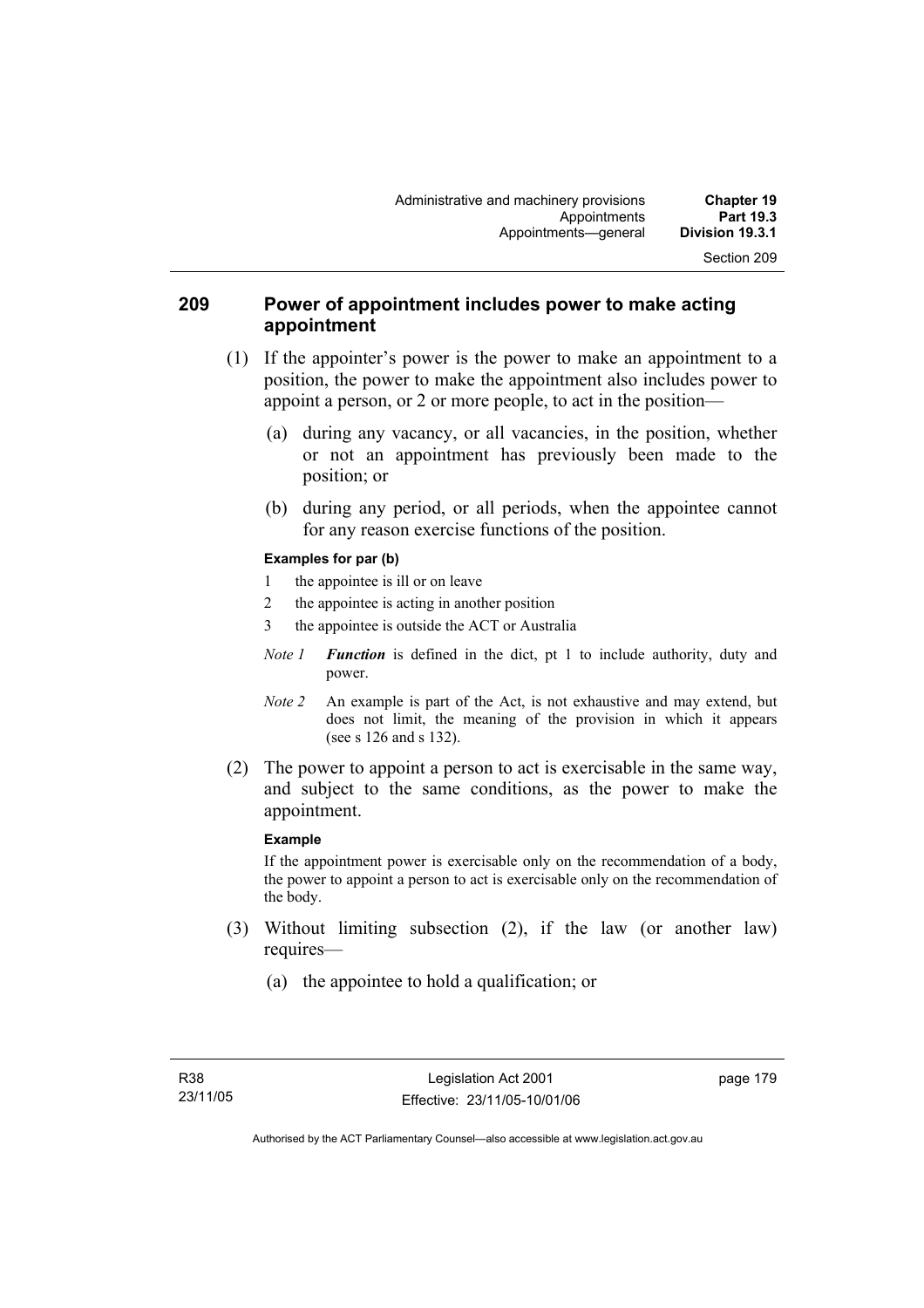| <b>Chapter 19</b> | Administrative and machinery provisions |
|-------------------|-----------------------------------------|
| Part 19.3         | Appointments                            |
| Division 19.3.1   | Appointments-qeneral                    |
| Section 210       |                                         |

 (b) the appointer (or someone else) to be satisfied about the appointee's suitability (whether in terms of knowledge, experience, character or any other personal quality) before appointing the appointee to the position;

a person may only be appointed to act in the position if the person holds the qualification or the appointer (or other person) is satisfied about the person's suitability.

#### **Examples**

- 1 If an Act requires the appointee to be a magistrate, a person can be appointed to act in the position only if the person is a magistrate.
- 2 If a regulation requires the appointee to be a lawyer of at least 5 years standing, a person can be appointed to act in the position only if the person is a lawyer of at least 5 years standing.
- 3 If an Act requires the appointee to have, in the Executive's opinion, appropriate expertise, training or experience in relation to the needs of a particular group of people, a person can be appointed to act in the position only if the person has, in the Executive's opinion, that expertise, training or experience.

#### **210 Resignation of appointment**

- (1) An appointment ends if the appointee resigns by signed notice of resignation given to the appointer.
- (2) However, if the appointer is the Executive, the notice of resignation may be given to a Minister.

#### **211 Appointment not affected by appointer changes**

- (1) If the appointer is a body, an appointment made by the body does not end only because the membership of the body changes.
- (2) If the appointer is the person for the time being occupying a position, an appointment made by the person does not end only because the person ceases to be the occupant of the position.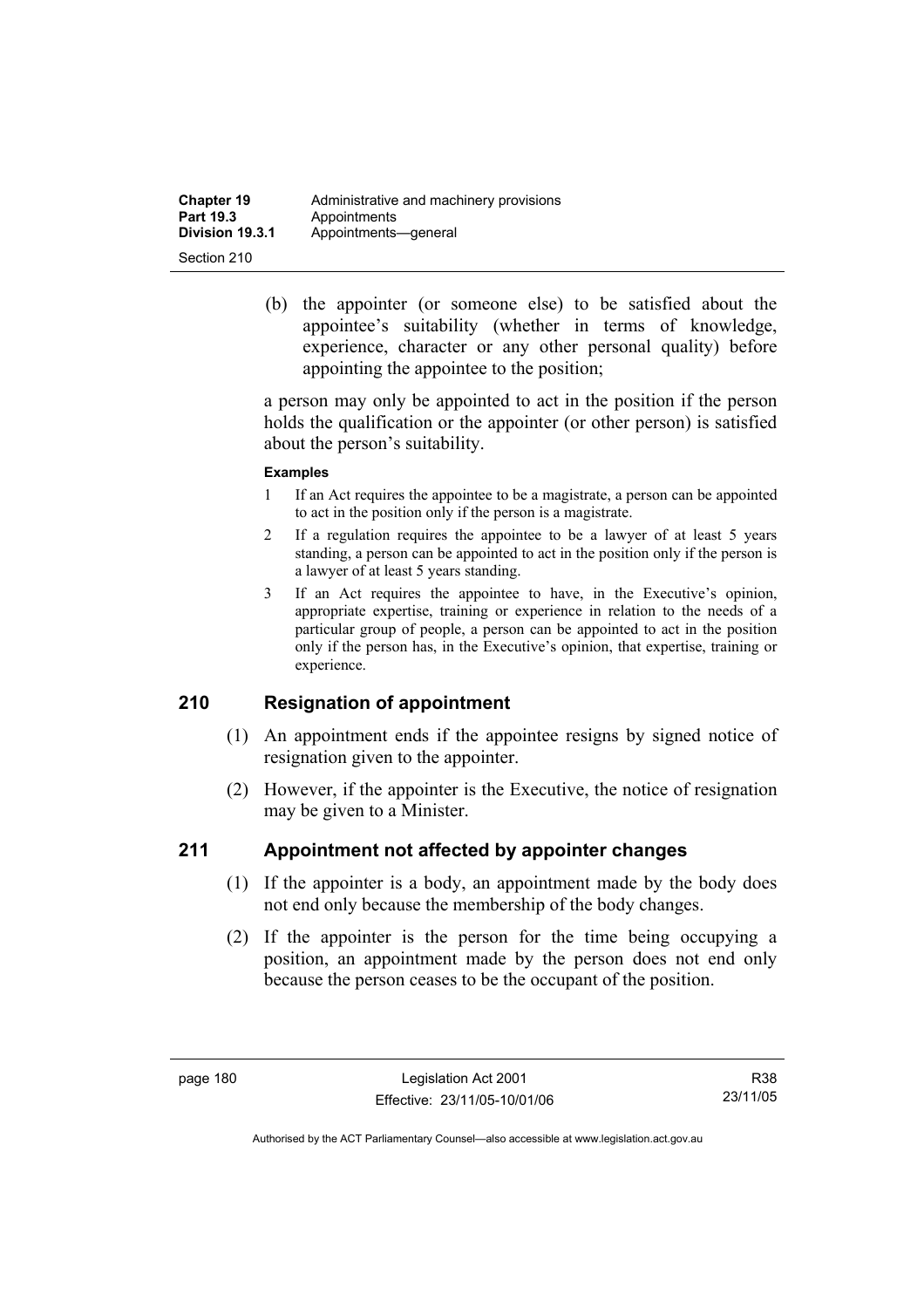- (3) This section does not limit the following sections:
	- section 199 (Functions of bodies)
	- section 200 (Functions of occupants of positions).

#### **212 Appointment not affected by defect etc**

An appointment, or anything done under an appointment, is not invalid only because of a defect or irregularity in or in relation to the appointment.

## **Division 19.3.2 Acting appointments**

### **215 Application of div 19.3.2**

This division applies if a law gives an entity (the *appointer*) power to appoint a person to act in a position under a law.

*Note* A power to make an appointment includes power to make an acting appointment (see s 209).

## **216 Acting appointments must be in writing etc**

- (1) An acting appointment must be made, or evidenced, by writing (the *instrument of appointment*) signed by the appointer.
- (2) If a law provides for a maximum or minimum period of appointment, the instrument of appointment must state the period for which the acting appointment is made.

#### **Examples of stated appointment periods**

- 1 1 year
- 2 until 31 December 2002 (a period of 9 months)
- *Note 1* See also s 219 (Appointer may decide terms of acting appointment etc) and s 221 (How long does an acting appointment operate?)
- *Note 2* An example is part of the Act, is not exhaustive and may extend, but does not limit, the meaning of the provision in which it appears (see s 126 and s 132).

page 181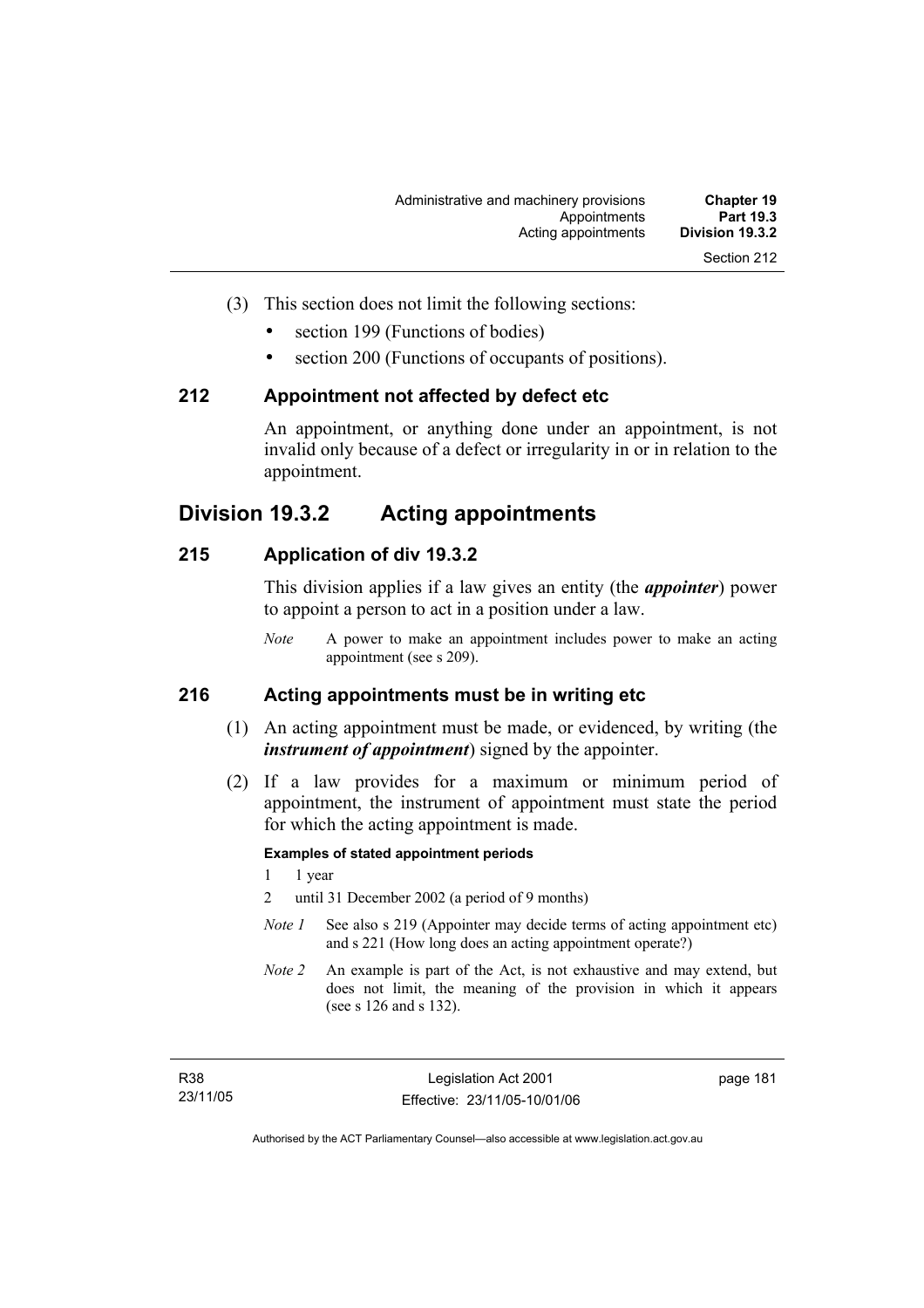## **217 Acting appointment may be made by name or position**

- (1) The appointer may make an acting appointment by—
	- (a) naming the person appointed; or
	- (b) nominating the occupant of a position (however described), at a particular time or from time to time.
- (2) For this division, the person named, or the occupant of the position nominated, is the *appointee*.

#### **218 Instrument may provide when acting appointment has effect etc**

The instrument making or evidencing the acting appointment may provide that the appointment has effect only in stated circumstances or subject to stated conditions or limitations.

#### **Examples**

- 1 The instrument relating to a standing (or dormant) acting appointment for a position provides that when the substantive occupant of the position (Y) is overseas X may act in the position, but may exercise stated powers of the position only with Y's approval.
- 2 X is appointed to act in Y's position if Y is out of the ACT and a declaration of acute fire danger is published under the *ABC Act 2000*.
- *Note* An example is part of the Act, is not exhaustive and may extend, but does not limit, the meaning of the provision in which it appears (see s 126 and s 132).

## **219 Appointer may decide terms of acting appointment etc**

- (1) The appointer may—
	- (a) decide the terms of the acting appointment, including any remuneration and allowances; and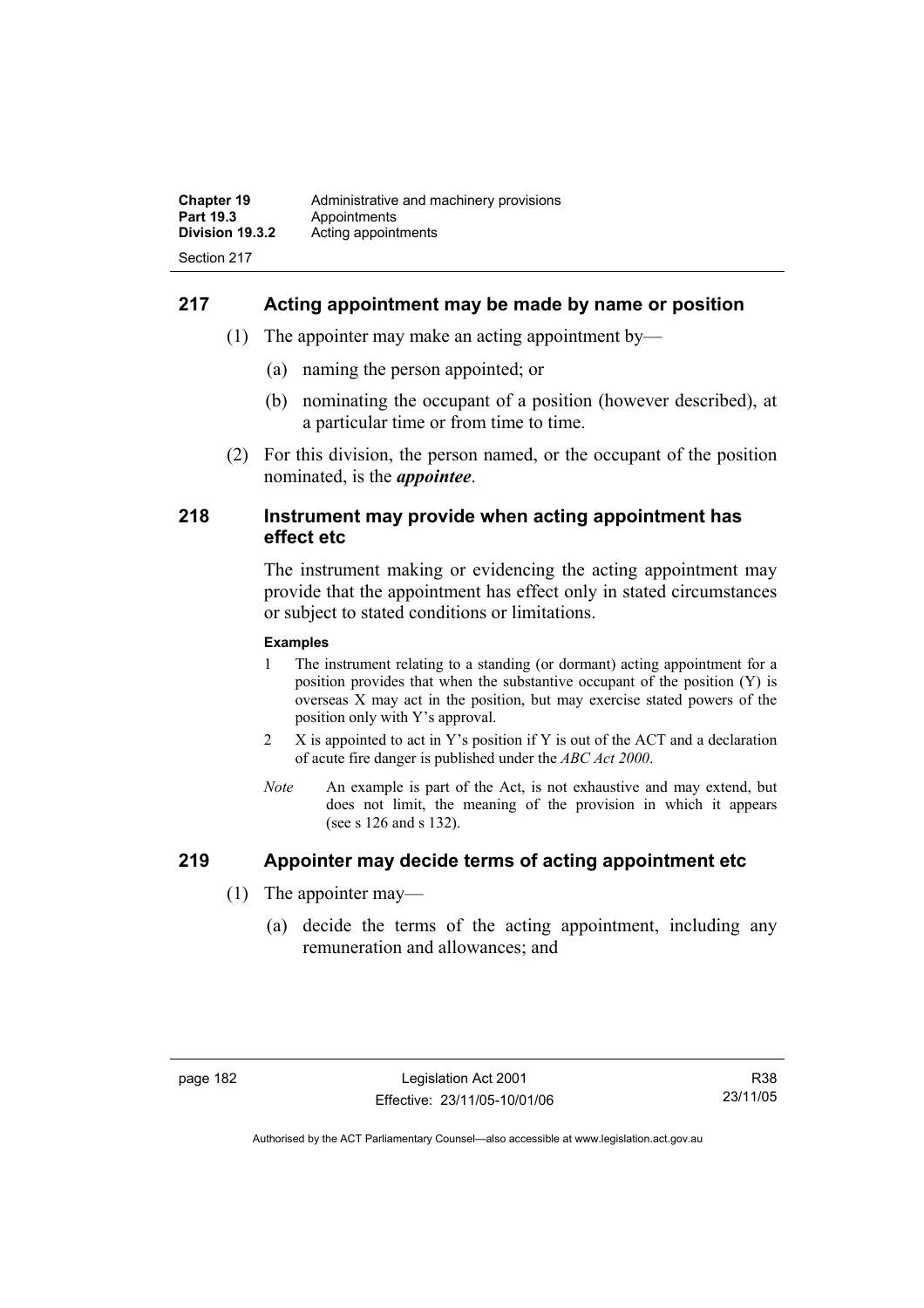(b) end the appointment at any time.

#### **Example for par (b)**

A appoints X to act in a position for 10 months. Two months after X begins to act, A ends the appointment.

- *Note 1* See also s 221 (How long does an acting appointment operate?)
- *Note 2* An example is part of the Act, is not exhaustive and may extend, but does not limit, the meaning of the provision in which it appears (see s 126 and s 132).
- (2) The power to end the acting appointment is exercisable in the same way, and subject to the same conditions, as the power to make the acting appointment.

#### **Example**

If the power to make the acting appointment is exercisable only on the recommendation of a body, the power to end the appointment is exercisable only on the recommendation of the body.

### **220 Appointee may exercise functions under acting appointment etc**

While the appointee is acting in the position—

- (a) the appointee has, subject to the instrument making or evidencing the appointment, all the functions of the occupant of the position; and
- (b) all territory laws apply in relation to the appointee as if the appointee were the occupant of the position.
- *Note Function* is defined in the dict, pt 1 to include authority, duty and power.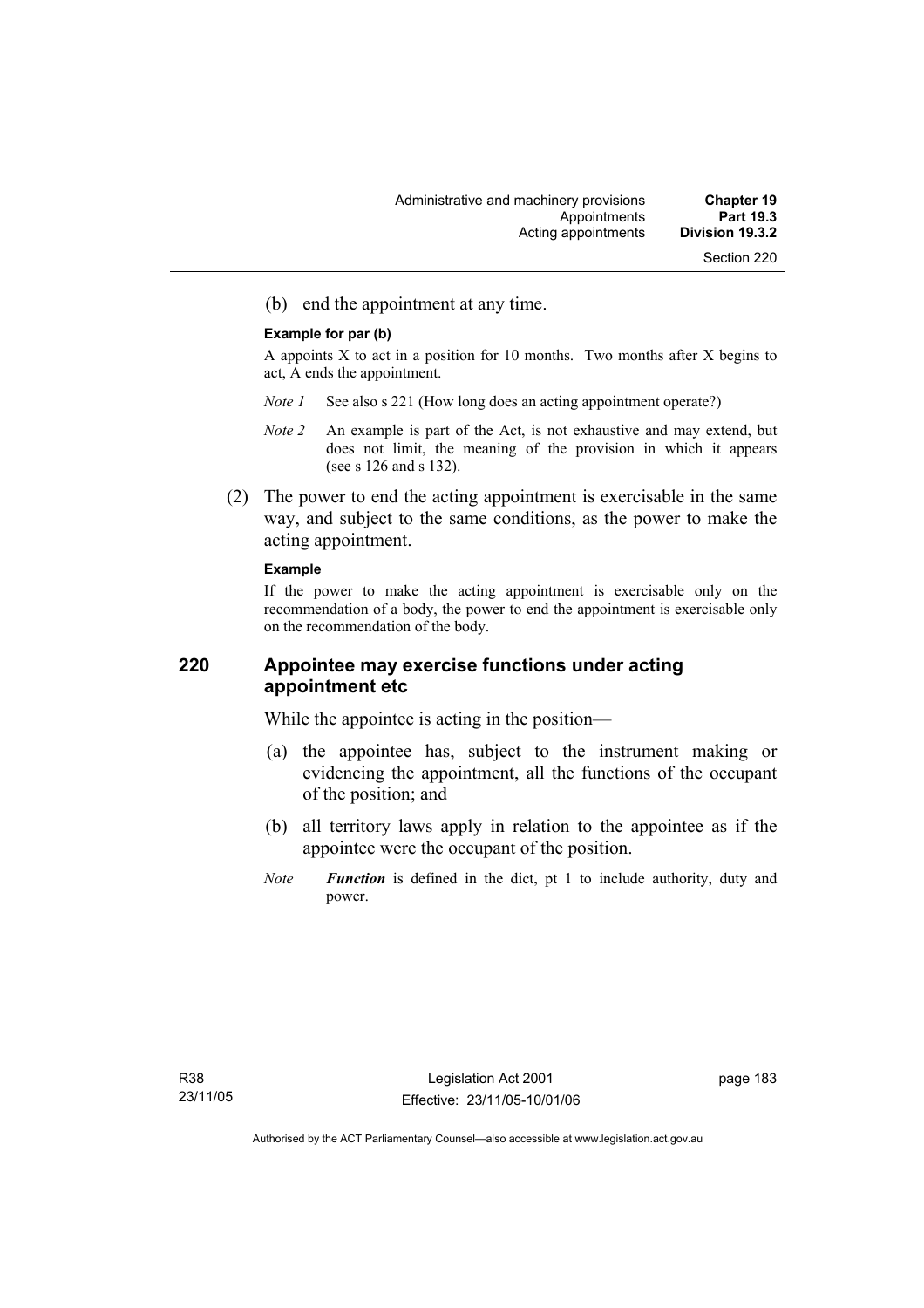## **221 How long does an acting appointment operate?**

 (1) If the appointee acts in the position because it is vacant, the appointee may not act for more than 1 year after the position became vacant.

*Note* See also s 219 (Appointer may decide terms of acting appointment etc)

- (2) If the appointee is acting in a position that becomes vacant while the appointee is acting, the appointee may continue to act until the first of the following happens:
	- (a) the appointer ends the appointment;
	- (b) the vacancy is filled;
	- (c) 1 year after the position became vacant.

#### **Example**

A appoints  $X$  to act in Y's position for a year while Y is on secondment in another agency. Three months after X begins to act, Y is permanently transferred to the other agency. One month later, Z is appointed to the position in which X is acting. The appointment of Z brings X's acting appointment to an end.

- *Note* An example is part of the Act, is not exhaustive and may extend, but does not limit, the meaning of the provision in which it appears (see s 126 and s 132).
- (3) If the appointee acts in the position because the occupant of the position cannot exercise functions and the occupant resumes the exercise of the functions, the appointment no longer authorises the appointee to act on that occasion.
	- *Note Function* is defined in the dict, pt 1 to include authority, duty and power.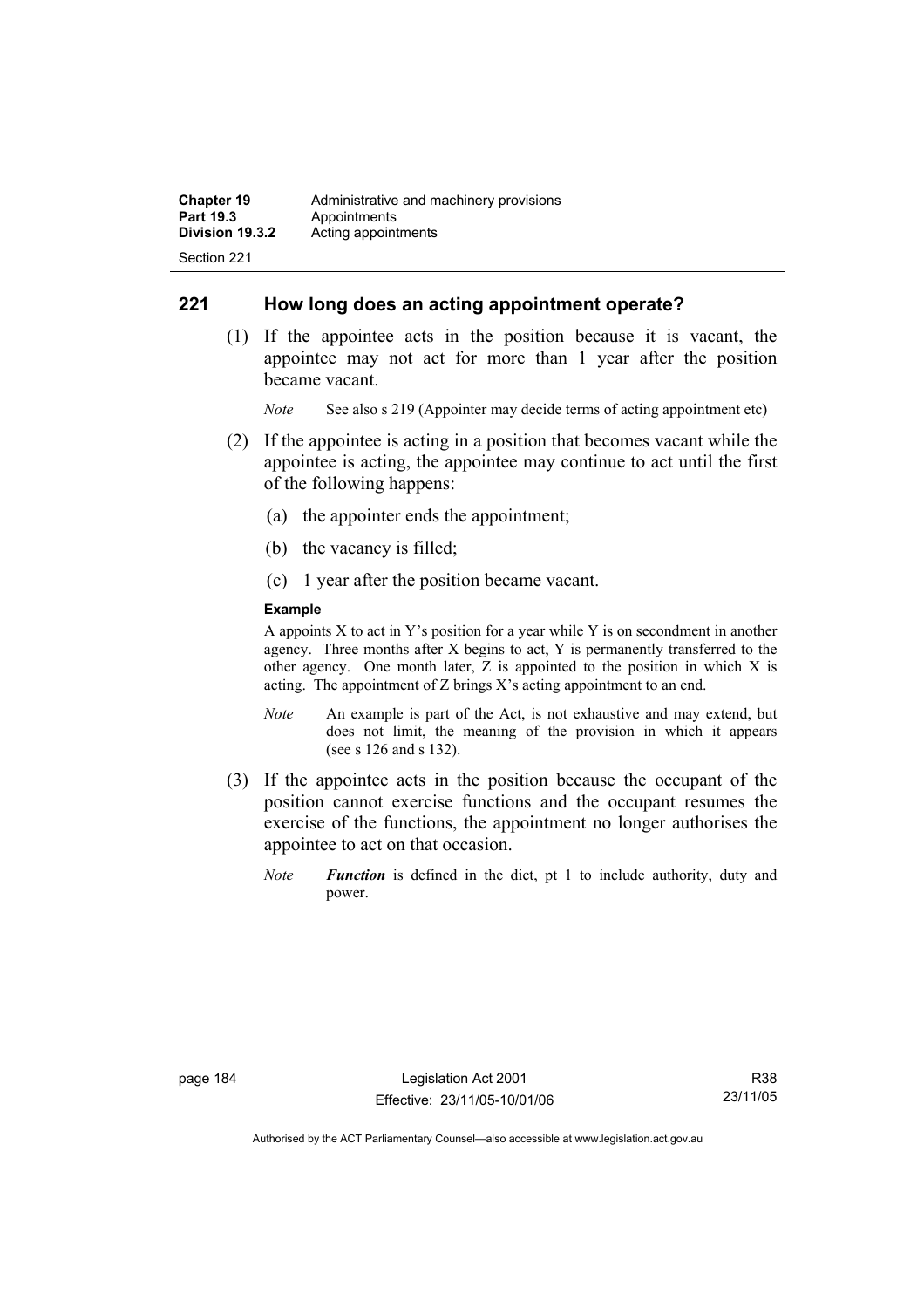## **222 Resignation of acting appointment**

- (1) An acting appointment ends if the appointee resigns by signed notice of resignation given to the appointer.
- (2) However, if the appointer is the Executive, the notice of resignation may be given to a Minister.

## **223 Effect of acting appointment on substantive appointment etc**

- (1) If the appointee is the occupant of another position under a law (the *substantive position*), the appointee does not cease to occupy the substantive position only because of the appointee's appointment or because the appointee acts under the appointment.
- (2) This section does not prevent an acting appointment being made to the substantive position.

### **224 Acting appointment not affected by appointer changes**

- (1) If the appointer is a body, an acting appointment made by the body does not end only because the membership of the body changes.
- (2) If the appointer is the person for the time being occupying a position, an acting appointment made by the person does not end only because the person ceases to be the occupant of the position.
- (3) This section does not limit the following sections:
	- section 199 (Functions of bodies)
	- section 200 (Functions of occupants of positions).

#### **225 Acting appointment not affected by defect etc**

 (1) An acting appointment, or anything done under an acting appointment, is not invalid only because of a defect or irregularity in or in relation to the appointment.

page 185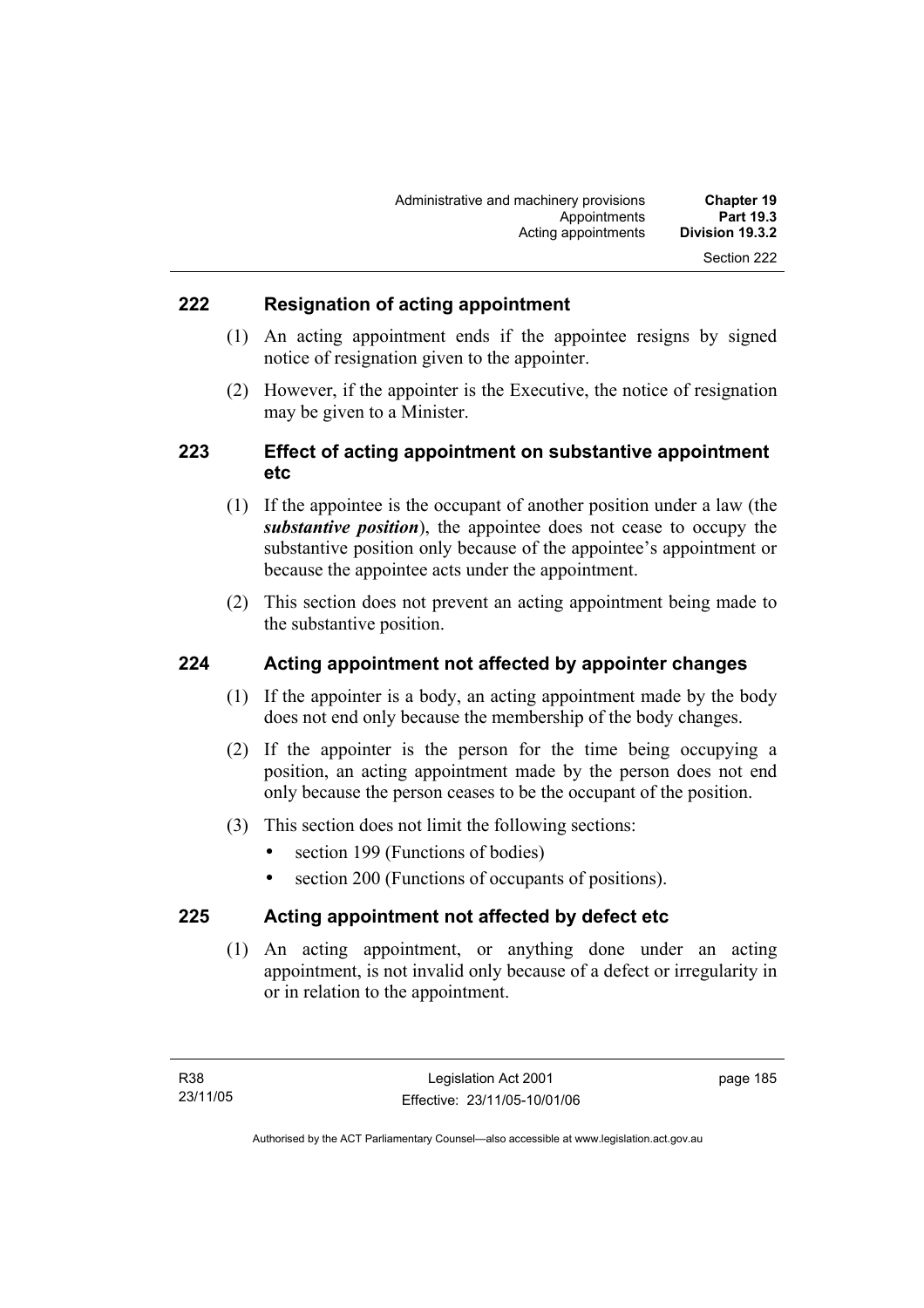| <b>Chapter 19</b> | Administrative and machinery provisions |
|-------------------|-----------------------------------------|
| Part 19.3         | Appointments                            |
| Division 19.3.2A  | Standing acting arrangements            |
| Section 225A      |                                         |

- (2) Anything done by or in relation to the appointee while the appointee purports to act in the position is not invalid only because—
	- (a) the occasion for the appointment had not arisen or had ended; or
	- (b) the appointment had ended; or
	- (c) the occasion for the appointee to act had not arisen or had ended.

## **Division 19.3.2A Standing acting arrangements**

## **225A Application of div 19.3.2A**

This division applies to a position if a law provides that a person acts in the position in stated circumstances.

#### **Example**

The *Hypothetical Act 2003* provides for the deputy director of the hypothetical entity to act in the position of director of the entity if the position is vacant or the director cannot for any reason exercise the functions of the position.

*Note* An example is part of the Act, is not exhaustive and may extend, but does not limit, the meaning of the provision in which it appears (see s 126 and s 132).

### **225B Person acting under standing acting arrangement may exercise functions etc**

 (1) A person acting in the position has, subject to the law providing for the acting or any other law, all the functions of the occupant of the position.

*Note Function* is defined in the dict, pt 1 to include authority, duty and power.

 (2) All territory laws apply in relation to the person as if the person were the occupant of the position.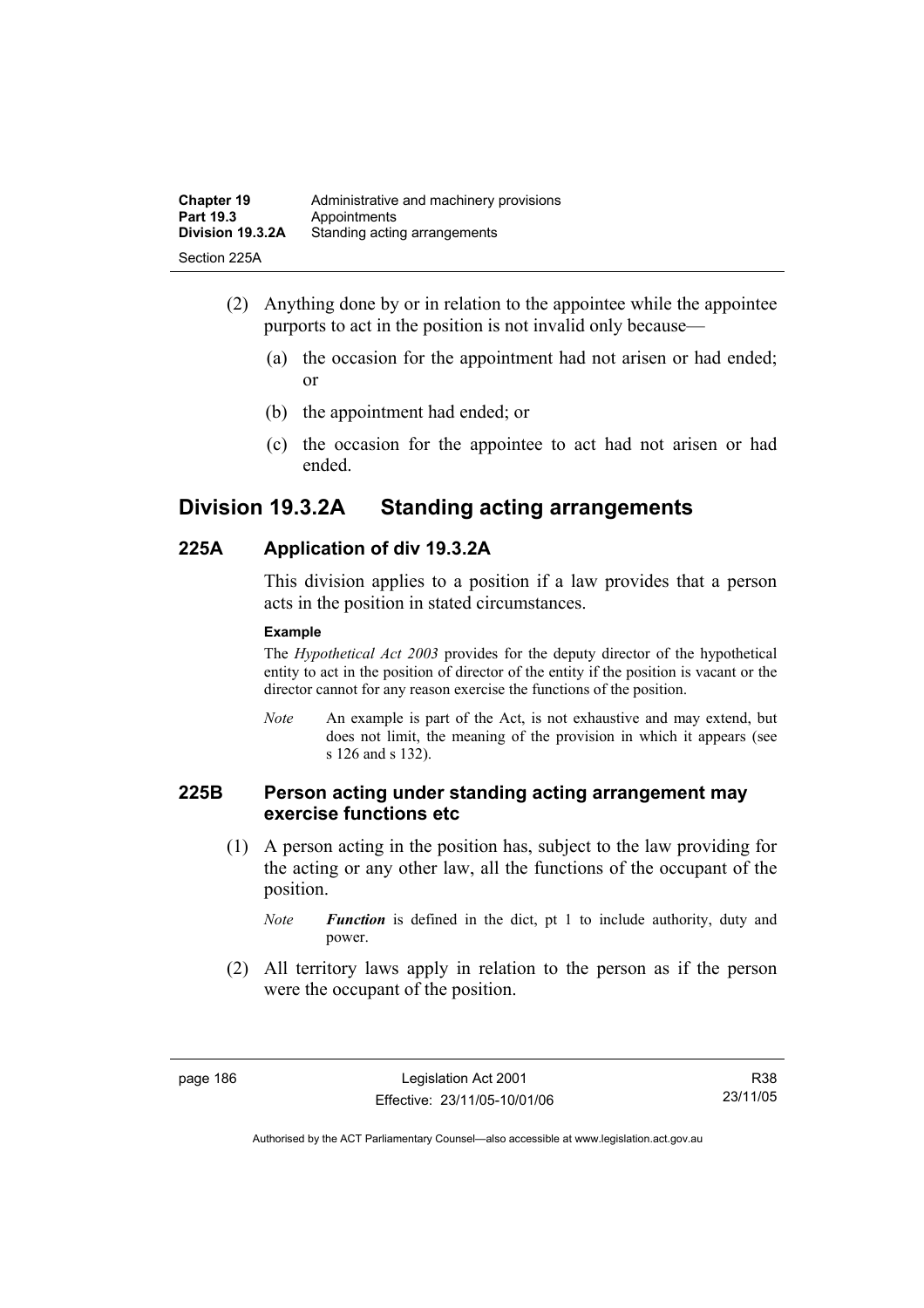## **Division 19.3.3 Appointments—Assembly consultation**

#### **226 Meaning of** *statutory position* **in div 19.3.3**

In this division:

*statutory position* means a position (including as a member of a territory authority) established under an Act.

*Note Position* includes office (see dict, pt 1, def *position*).

### **227 Application of div 19.3.3**

- (1) This division applies if a Minister has the power under an Act to appoint a person to a statutory position.
- (2) However, this division does not apply to an appointment of—
	- (a) a public servant to a statutory position (whether or not the Act under which the appointment is made requires that the appointee be a public servant); or
	- (b) a person to act in a statutory position for not longer than 6 months, unless the appointment is of the person to act in the position for a 2nd or subsequent consecutive period; or
	- (c) a person to a statutory position if the only function of the position is to advise the Minister.

### **228 Consultation with appropriate Assembly committee**

- (1) Before making an appointment to a statutory position, a Minister must consult—
	- (a) a standing committee of the Legislative Assembly nominated by the Speaker for the purpose; or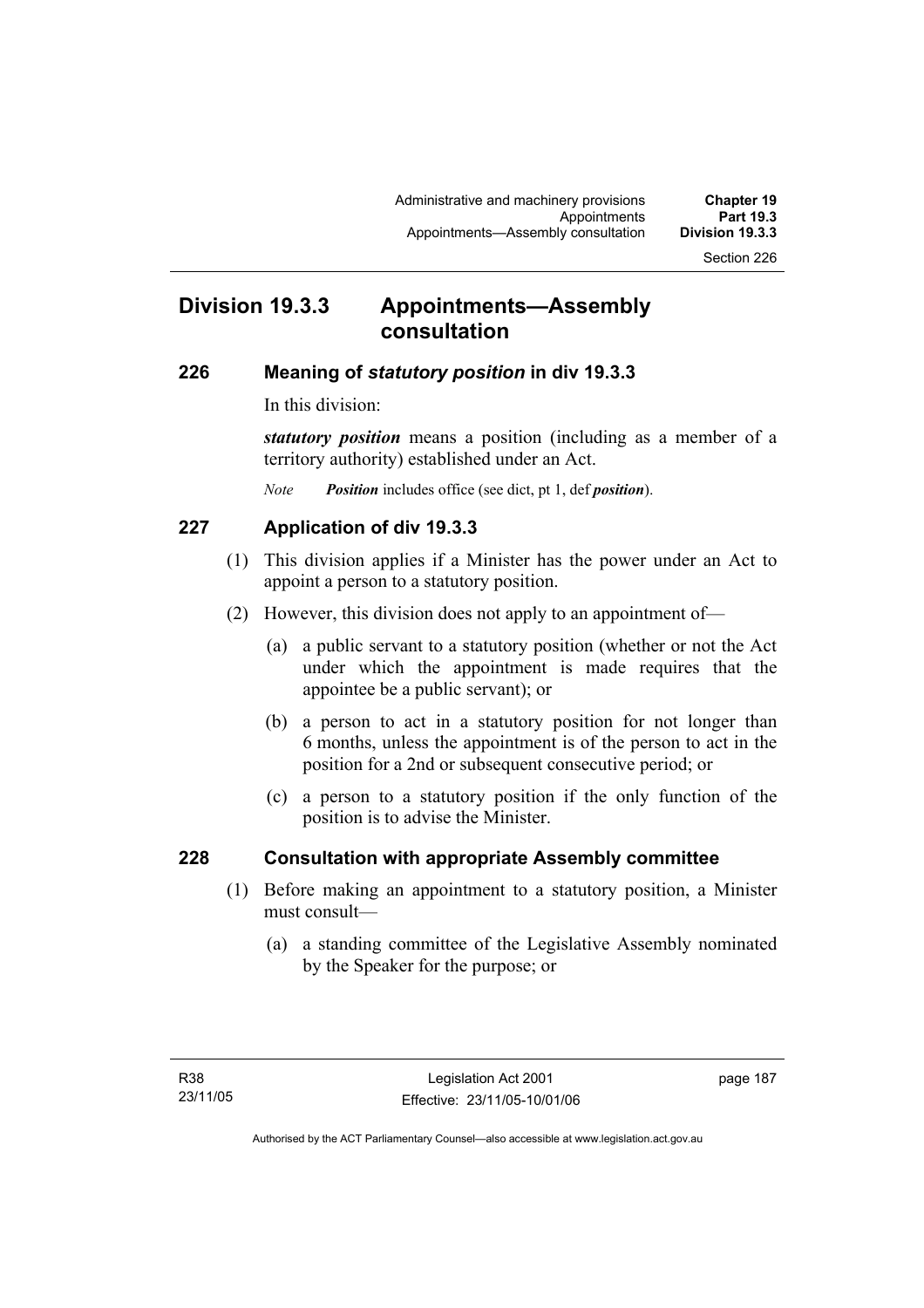- (b) if no nomination under paragraph (a) is in force—the standing committee of the Legislative Assembly responsible for the scrutiny of public accounts.
- (2) The committee may make a recommendation to the Minister about the proposed appointment.
- (3) The Minister must not make the appointment until the Minister has received a recommendation or 30 days have passed since the consultation took place, whichever happens first.
- (4) In making the appointment, the Minister must have regard to any recommendation received.

## **229 Appointment is disallowable instrument**

The instrument making, or evidencing, an appointment to which this division applies is a disallowable instrument.

*Note* A disallowable instrument must be notified and presented to the Legislative Assembly (see ch 7 (Presentation, amendment and disallowance of subordinate laws and disallowable instruments)).

page 188 Legislation Act 2001 Effective: 23/11/05-10/01/06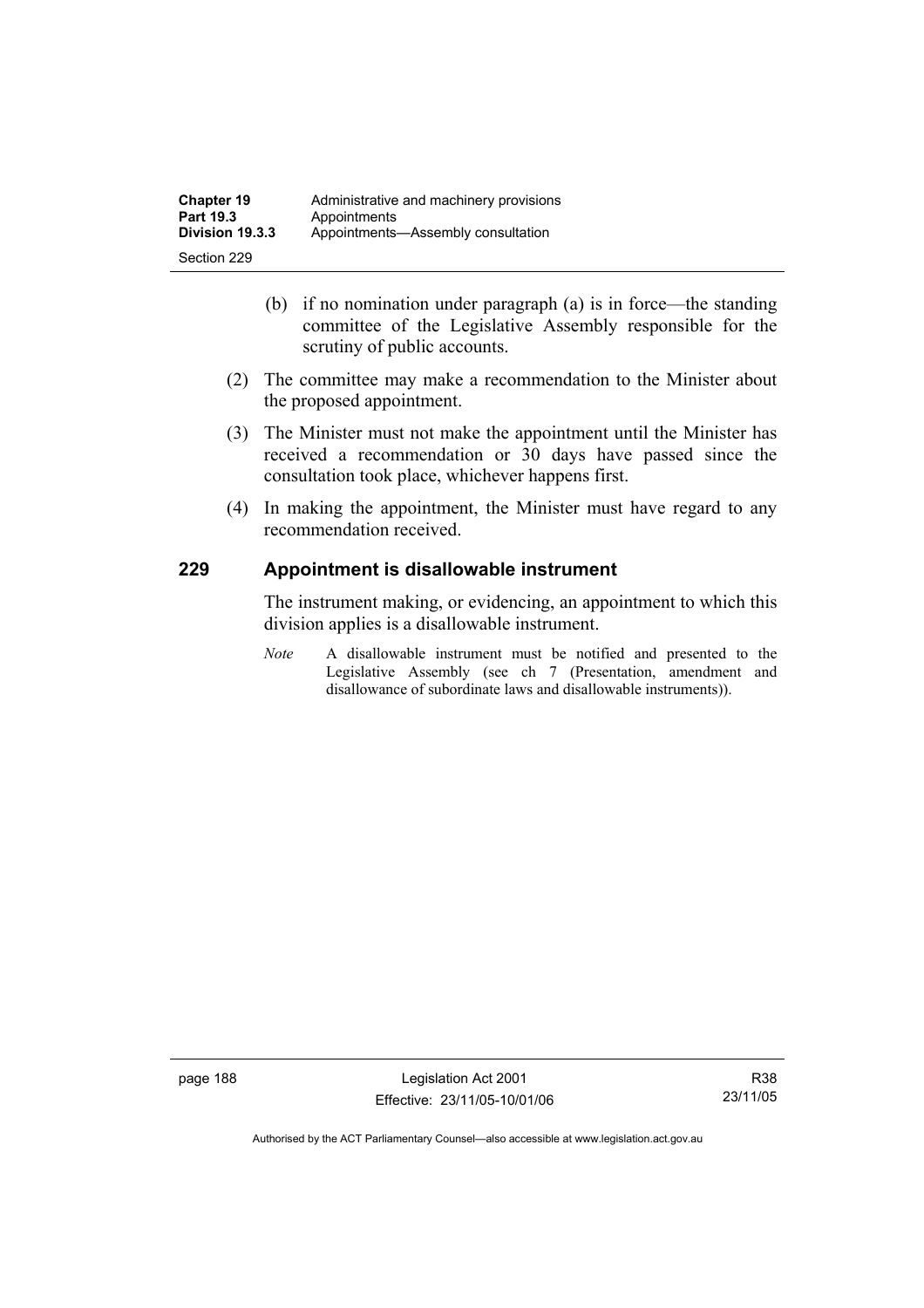# **Part 19.4 Delegations**

## **230 Application of pt 19.4 generally**

This part applies if a law authorises or requires an entity (the *appointer*) to delegate (or subdelegate) a function.

*Note Function* is defined in the dict, pt 1 to include authority, duty and power.

#### **231 Application of pt 19.4 to subdelegations**

- (1) This part applies to the subdelegation of a function in the same way as it applies to the delegation of the function.
- (2) However, if the appointer delegates a function to a delegate, the delegate may not subdelegate the function.
- (3) Subsection (2) is a determinative provision.

#### **Examples**

- 1 The *ABC Act 2003* provides that an appointer (X) may delegate X's functions to Y. The Act is silent on the subdelegation of the functions. Y may not subdelegate X's functions to Z.
- 2 The *ABC Act 2003* provides that an appointer (X) may delegate X's functions to Y, with authority for Y to subdelegate the functions. Because the Act authorises subdelegation, it expressly displaces this Act, section 231 (2) (see s 6). Y can therefore subdelegate X's functions to  $Z$ (compare s 236, which deals with the subdelegation of a power to delegate)*.*
- *Note 1* See s 5 for the meaning of determinative provisions, and s 6 for their displacement.
- *Note 2* An example is part of the Act, is not exhaustive and may extend, but does not limit, the meaning of the provision in which it appears (see s 126 and s 132).

page 189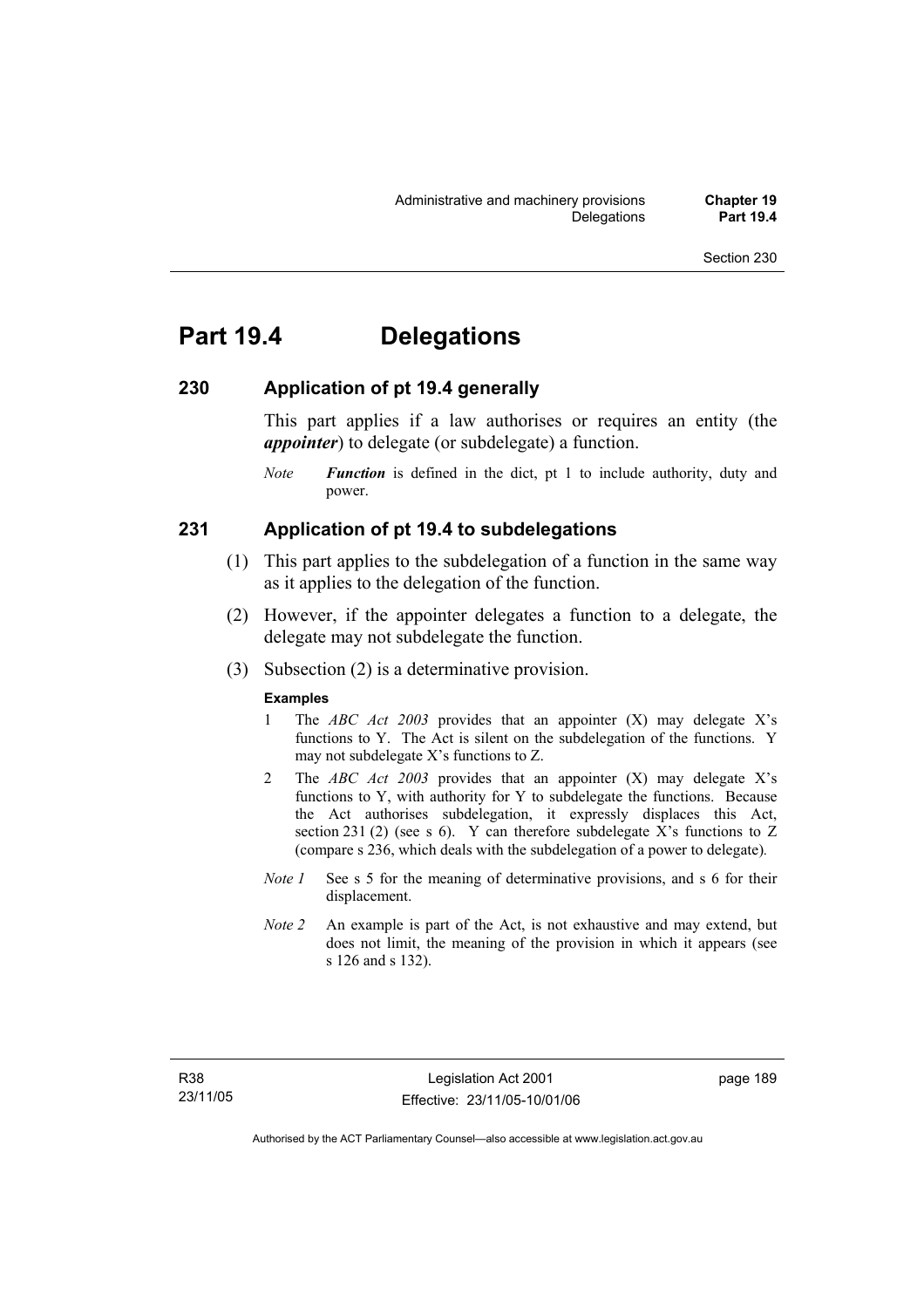| Chapter 19       | Administrative and machinery provisions |
|------------------|-----------------------------------------|
| <b>Part 19.4</b> | Delegations                             |

### **232 Delegation must be in writing etc**

A delegation must be made, or evidenced, by writing signed by the appointer.

#### **233 Delegation may be made by name or position**

- (1) The appointer may delegate by—
	- (a) naming the person to whom the delegation is made; or
	- (b) nominating the occupant of a position (however described), at a particular time or from time to time.
- (2) For this part, the person named, or the occupant of the position nominated, is the *delegate*.

#### **234 Instrument may provide when delegation has effect etc**

The instrument making or evidencing a delegation may provide—

- (a) that the delegation has effect only in stated circumstances or subject to stated conditions, limitations or directions; or
- (b) that all of a function, or a stated part of the function, is delegated.

#### **Examples**

- 1 The delegation provides that, when the appointer (Y) is outside Australia, the delegate (X) may exercise her functions except that stated functions may only be exercised with Y's approval.
- 2 The delegation provides that X may enter into a contract for the purchase of property of not more than \$50 000 in value.
- 3 The delegation provides that X may grant licences under a stated Act but that, in considering applications, X must take account of the policy of the agency (authorised by the Act) that there should not be more than 100 licences current at any time.
- *Note* An example is part of the Act, is not exhaustive and may extend, but does not limit, the meaning of the provision in which it appears (see s 126 and s 132).

page 190 Legislation Act 2001 Effective: 23/11/05-10/01/06

R38 23/11/05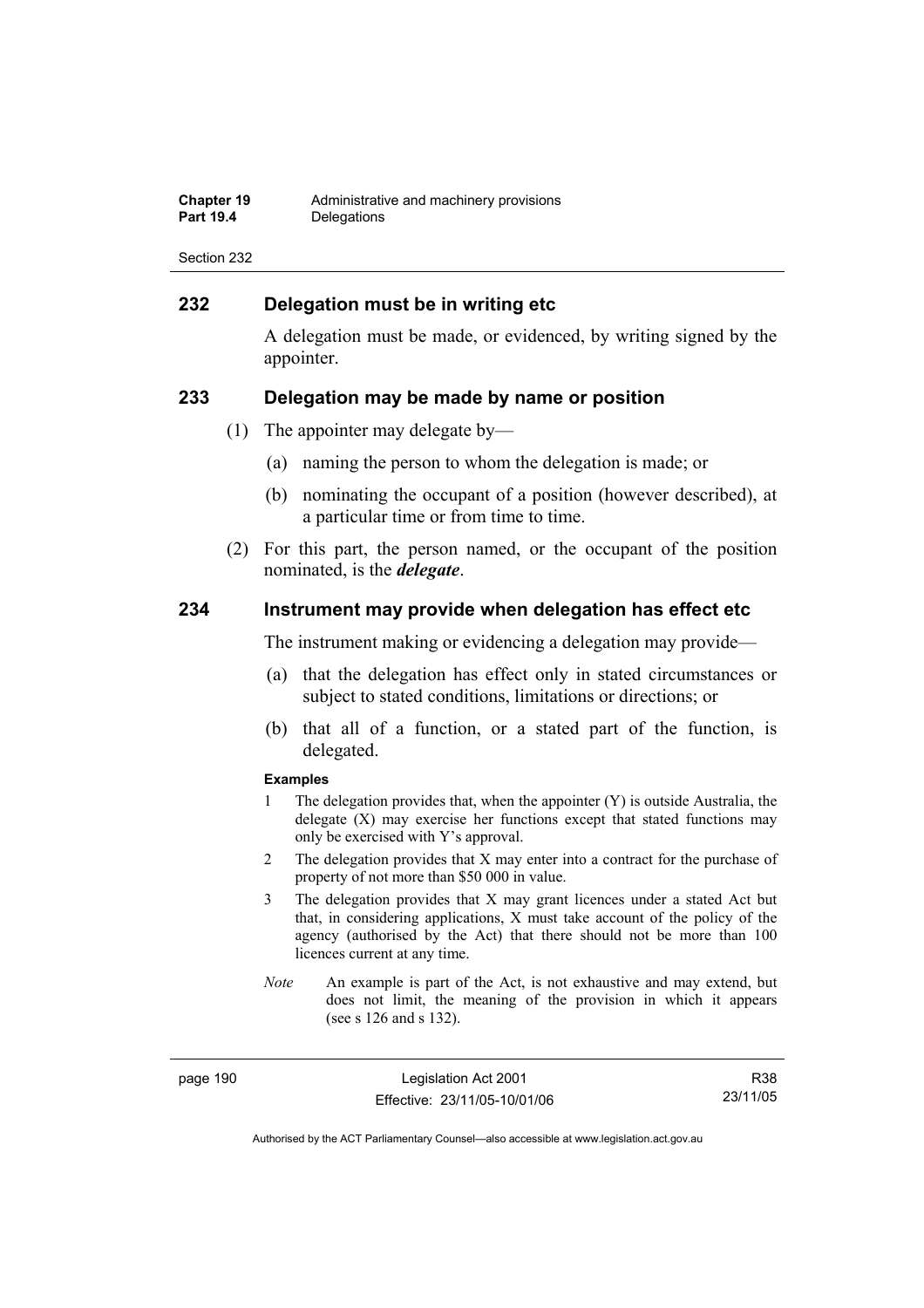#### **235 Delegation may be made to 2 or more delegates**

The appointer may delegate the appointer's function, or any part of the function, to 2 or more delegates.

#### **236 Power to delegate may not be delegated**

- (1) The appointer may not delegate the appointer's power to delegate.
- (2) Subsection (1) is a determinative provision.
	- *Note* See s 5 for the meaning of determinative provisions, and s 6 for their displacement.

#### **Examples**

- 1 The *ABC Act 2003* provides that an appointer (X) may delegate X's functions to Y. The Act is silent on X's power to delegate the power to delegate. X may not delegate X's power to delegate to Y.
- 2 The *ABC Act 2003* provides that an appointer (X) may delegate X's functions to Y, with authority for X to delegate X's power to delegate. Because the Act authorises the delegation of the power to delegate, it expressly displaces this Act, section 236 (1) (see s 6). X can therefore delegate  $X$ 's power to delegate to Y (compare s 231, which deals with the subdelegation of a delegated function)*.*
- *Note* An example is part of the Act, is not exhaustive and may extend, but does not limit, the meaning of the provision in which it appears (see s 126 and s 132).

## **237 Delegation may be amended or revoked**

 (1) The appointer may amend a delegation or revoke it completely or partly.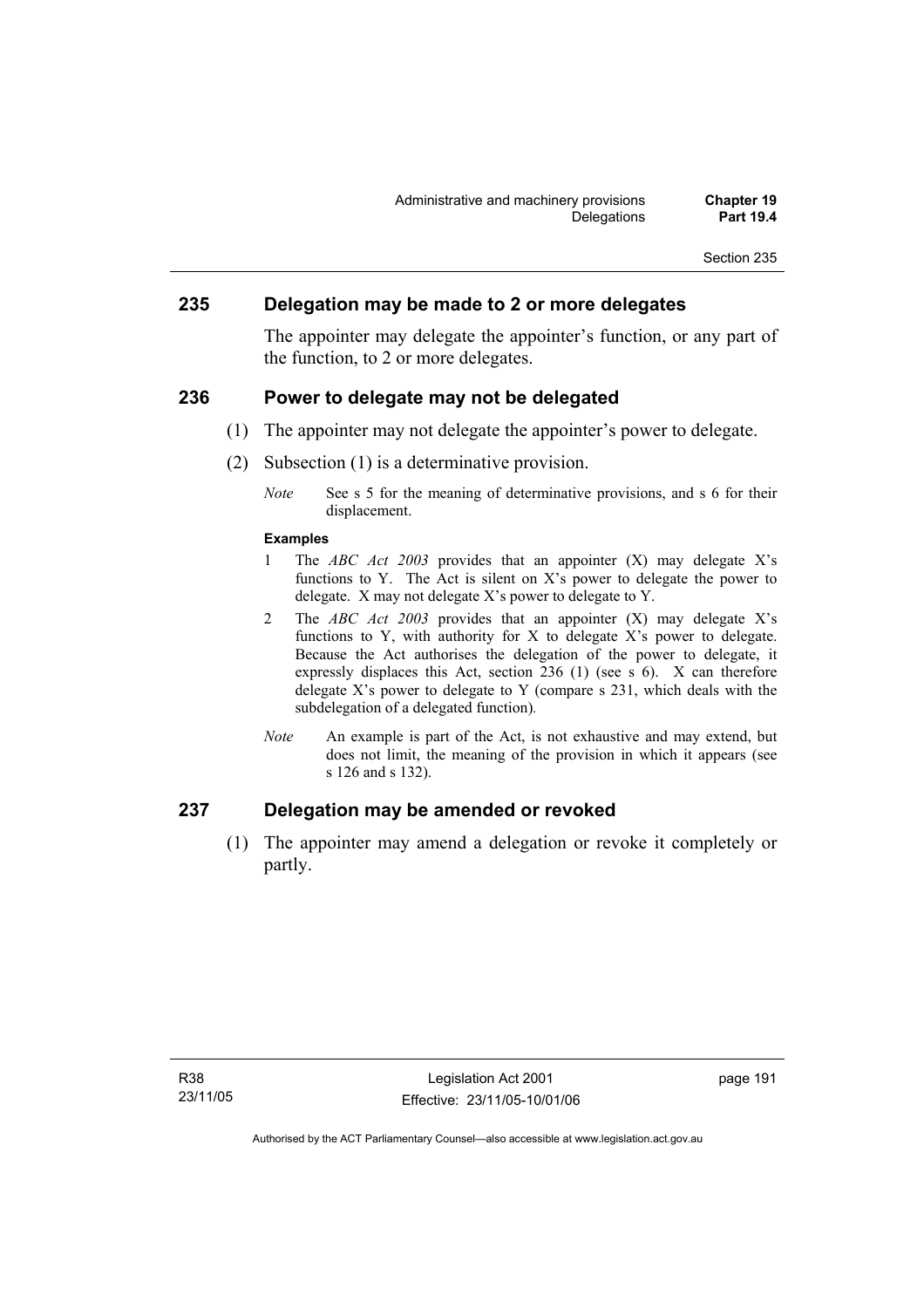(2) The power to amend or revoke a delegation is exercisable in the same way, and subject to the same conditions, as the power to delegate.

#### **Example**

If the power to delegate is exercisable only with the Minister's approval, the power to revoke the delegation is exercisable only with the Minister's approval.

*Note* An example is part of the Act, is not exhaustive and may extend, but does not limit, the meaning of the provision in which it appears (see s 126 and s 132).

## **238 Appointer responsible for delegated function**

The delegation of a function, or a part of a function, does not relieve the appointer of the appointer's obligation to ensure that the function is properly exercised.

#### **239 Exercise of delegation by delegate**

- (1) A delegate must exercise the delegation subject to any conditions, limitations or directions in the instrument making or evidencing the delegation.
- (2) All territory laws apply to the delegate in the exercise of the delegation as if the delegate were the appointer.
- (3) Without limiting subsection (2), if the exercise of a function by the appointer is dependent on the appointer's state of mind and the function is delegated, the function may be exercised by the delegate on the delegate's state of mind.
- (4) Anything done by or in relation to the delegate in the exercise of the delegation is taken to have been done by or in relation to the appointer.
	- *Note 1* Section 94 provides that a delegation under a law that is in force immediately before an amendment of the law continues to have effect as if made under the amended law.

R38 23/11/05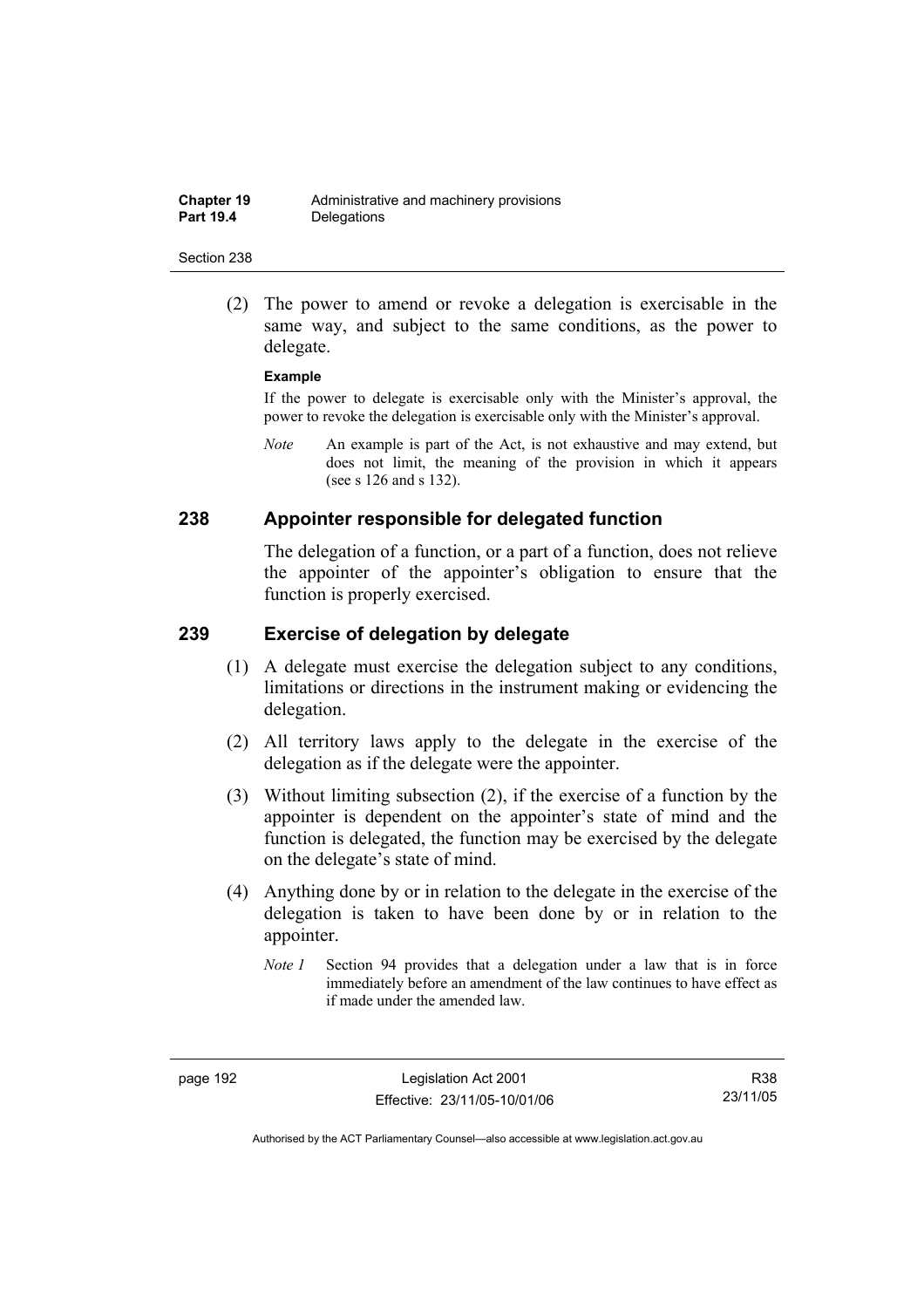- *Note 2* Section 196 gives a delegate the powers necessary or convenient to exercise a delegated function.
- (5) In this section:

*state of mind* includes knowledge, intention, opinion, belief or purpose.

#### **240 Appointer may exercise delegated function**

A function that has been delegated may, despite the delegation, be exercised by the appointer.

## **241 Delegation not affected by appointer changes**

- (1) If the appointer is a body, a delegation made by the body does not end only because the membership of the body changes.
- (2) If the appointer is the person for the time being occupying a position, a delegation made by the person does not end only because the person ceases to be the occupant of the position.
- (3) This section does not limit the following sections:
	- section 199 (Functions of bodies)
	- section 200 (Functions of occupants of positions).

### **242 Delegation not affected by defect etc**

- (1) A delegation, or anything done under a delegation, is not invalid only because of a defect or irregularity in or in relation to the delegation.
- (2) Anything done by or in relation to the delegate while the delegate purports to exercise the delegation is not invalid only because—
	- (a) the delegation had been amended or revoked; or
	- (b) the occasion for the delegate to exercise the delegation had not arisen or had ended.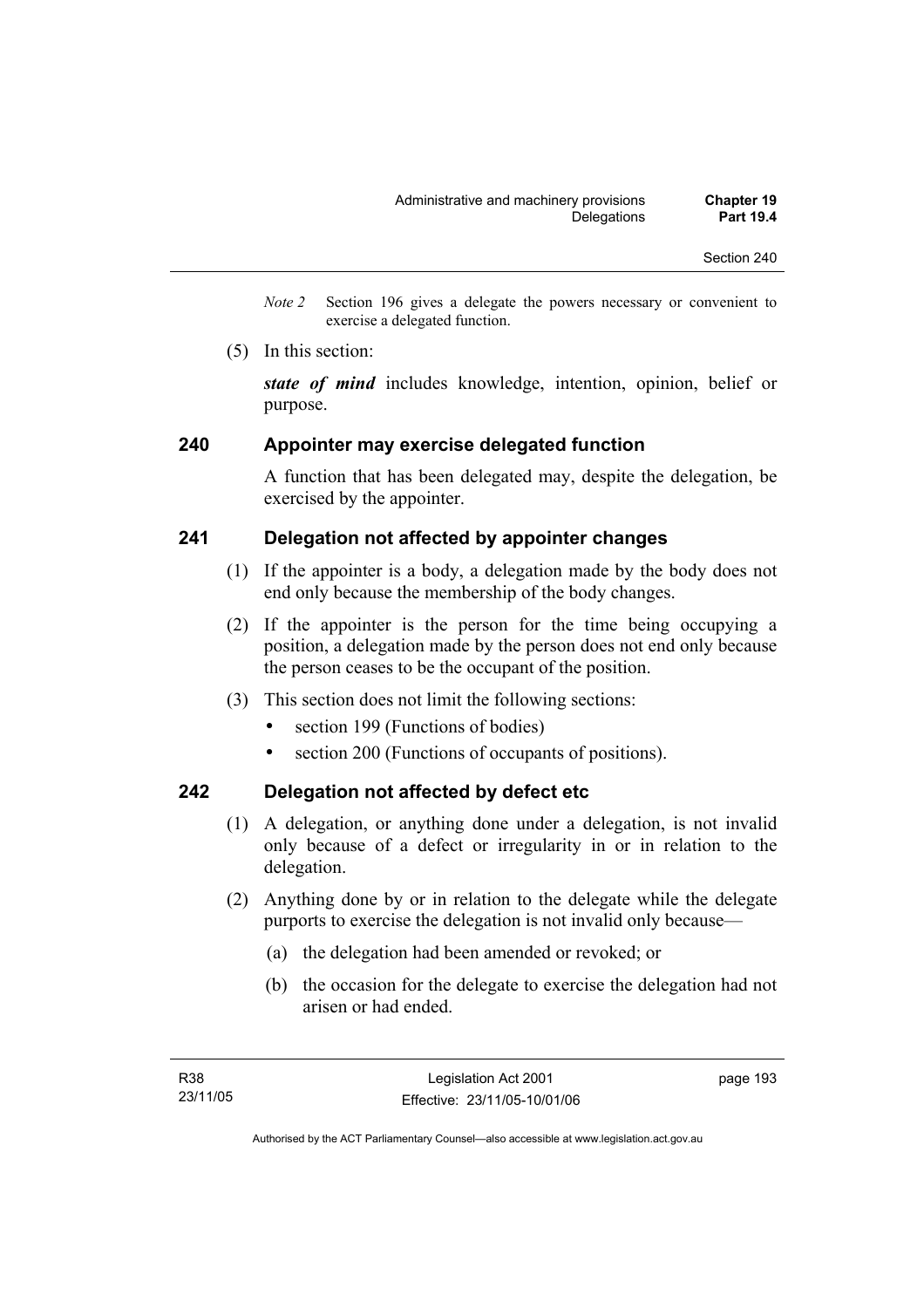# **Part 19.5 Service of documents**

## **245 Application of pt 19.5**

This part applies to a document that is authorised or required under a law to be served (whether the word 'serve', 'give', 'notify', 'send' or 'tell' or any other word is used).

## **246 Definitions for pt 19.5**

In this part:

*administrator*, of a law, means the entity administering or responsible for the law.

*agency* means—

- (a) an administrative unit; or
- (b) a statutory office-holder; or
- (c) any other entity established for a public purpose under a law;

and includes a member of, or a member of the staff of, the agency.

*business address*, of an individual, corporation or agency in relation to anything done or to be done under a law, includes the latest business address, or address for service of notices (however described), of the individual, corporation or agency (if any) recorded in a register or other records kept by the administrator of the law.

*corporation* does not include an agency.

*document* includes a notice, an article that may be sent by post or anything else.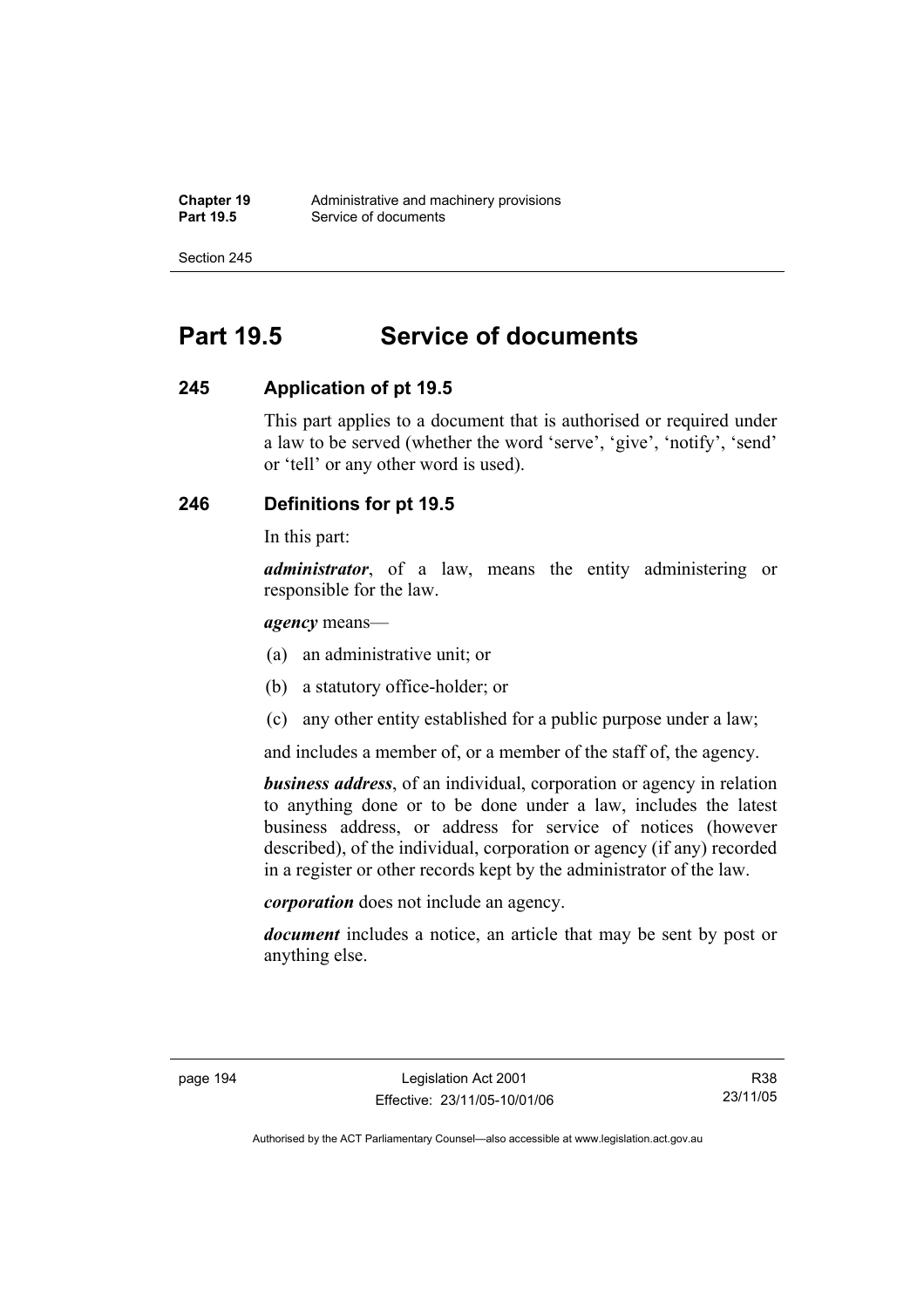*email address*, of an individual, corporation or agency in relation to anything done or to be done under a law, includes the latest email address of the individual, corporation or agency (if any) recorded in a register or other records kept by the administrator of the law.

#### *executive officer* means—

- (a) for a corporation—a person (however described and whether or not the person is a director of the corporation) who is concerned with, or takes part in, the corporation's management; or
- (b) for an agency that is an administrative unit—the chief executive of the administrative unit; or
- (c) for an agency that is a statutory office-holder—the occupant of the position; or
- (d) for an agency constituted by 2 or more people—the person who is entitled, because of the position occupied by the person, to preside at any meeting of the agency at which the person is present; or
- (e) for any other agency—the chief executive officer (however described) of the agency; or
- (f) for any agency—a person (however described) who is concerned with, or takes part in, the agency's management.

*fax number*, of an individual, corporation or agency in relation to anything done or to be done under a law, includes the latest fax number of the individual, corporation or agency (if any) recorded in a register or other records kept by the administrator of the law.

*home address*, of an individual in relation to anything done or to be done under a law, includes the latest home address, or address for service of notices (however described), of the person (if any) recorded in a register or other records kept by the administrator of the law.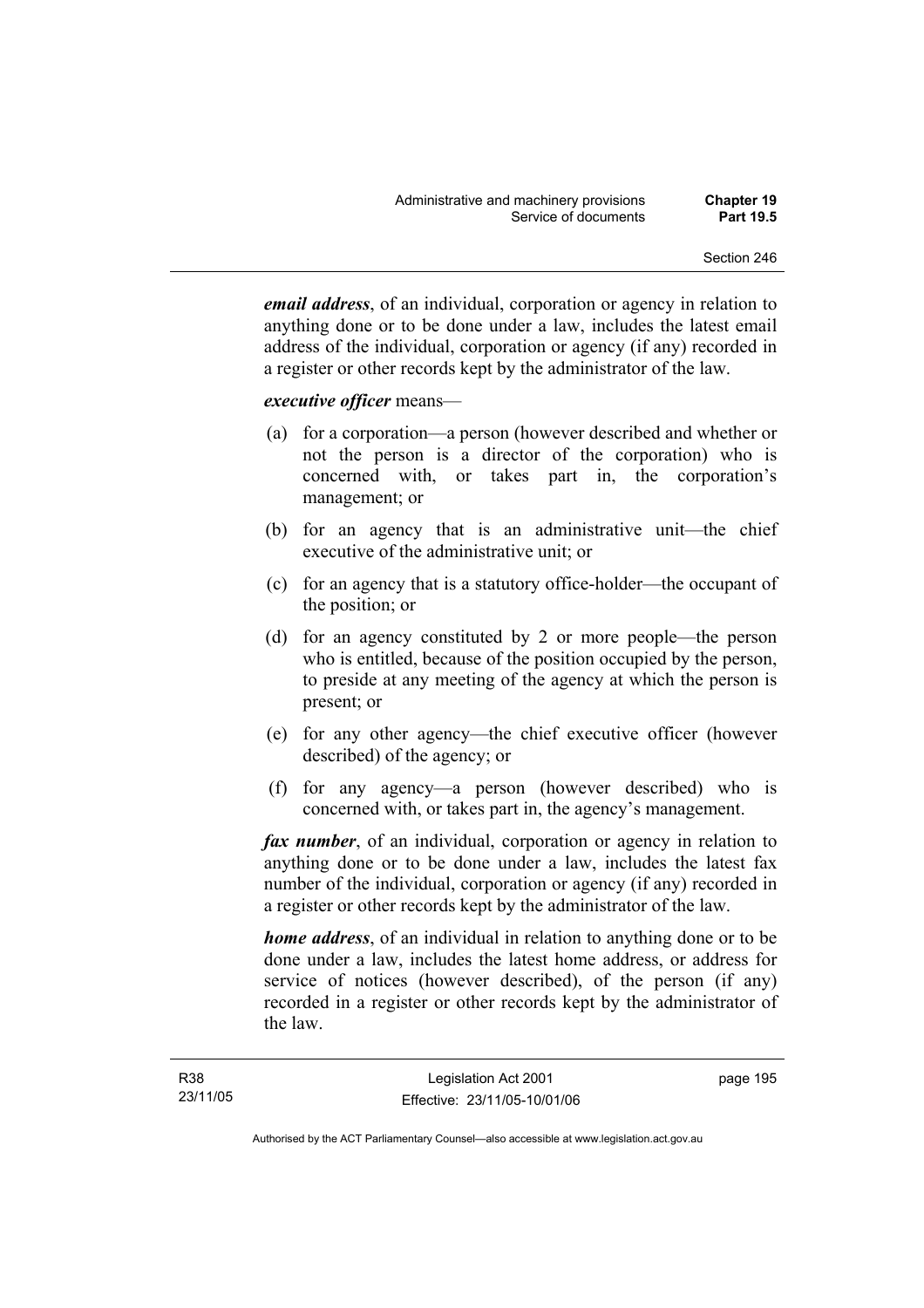| <b>Chapter 19</b> | Administrative and machinery provisions |
|-------------------|-----------------------------------------|
| <b>Part 19.5</b>  | Service of documents                    |

*responsible*, for a law, means allocated responsibility for the law under the *Public Sector Management Act 1994*, section 14 (1) (b) (Ministerial responsibility and functions of administrative units).

#### **247 Service of documents on individuals**

- (1) A document may be served on an individual—
	- (a) by giving it to the individual; or
	- (b) by sending it by prepaid post, addressed to the individual, to a home or business address of the individual; or
	- (c) by faxing it to a fax number of the individual; or
	- (d) by emailing it to an email address of the individual; or
	- (e) by leaving it, addressed to the individual, at a home or business address of the individual with someone who appears to be at least 16 years old and to live or be employed at the address.

*Note* See s 251 for service of documents under other laws.

 (2) This section applies to service of a document outside the ACT in the same way as it applies to service of the document in the ACT.

#### **248 Service of documents on corporations**

- (1) A document may be served on a corporation—
	- (a) by giving it to an executive officer of the corporation; or
	- (b) by sending it by prepaid post, addressed to the corporation (or an executive officer of the corporation), to the address of any of its registered offices or any other business address of the corporation; or
	- (c) by faxing it to a fax number of the corporation; or
	- (d) by emailing it to an email address of the corporation; or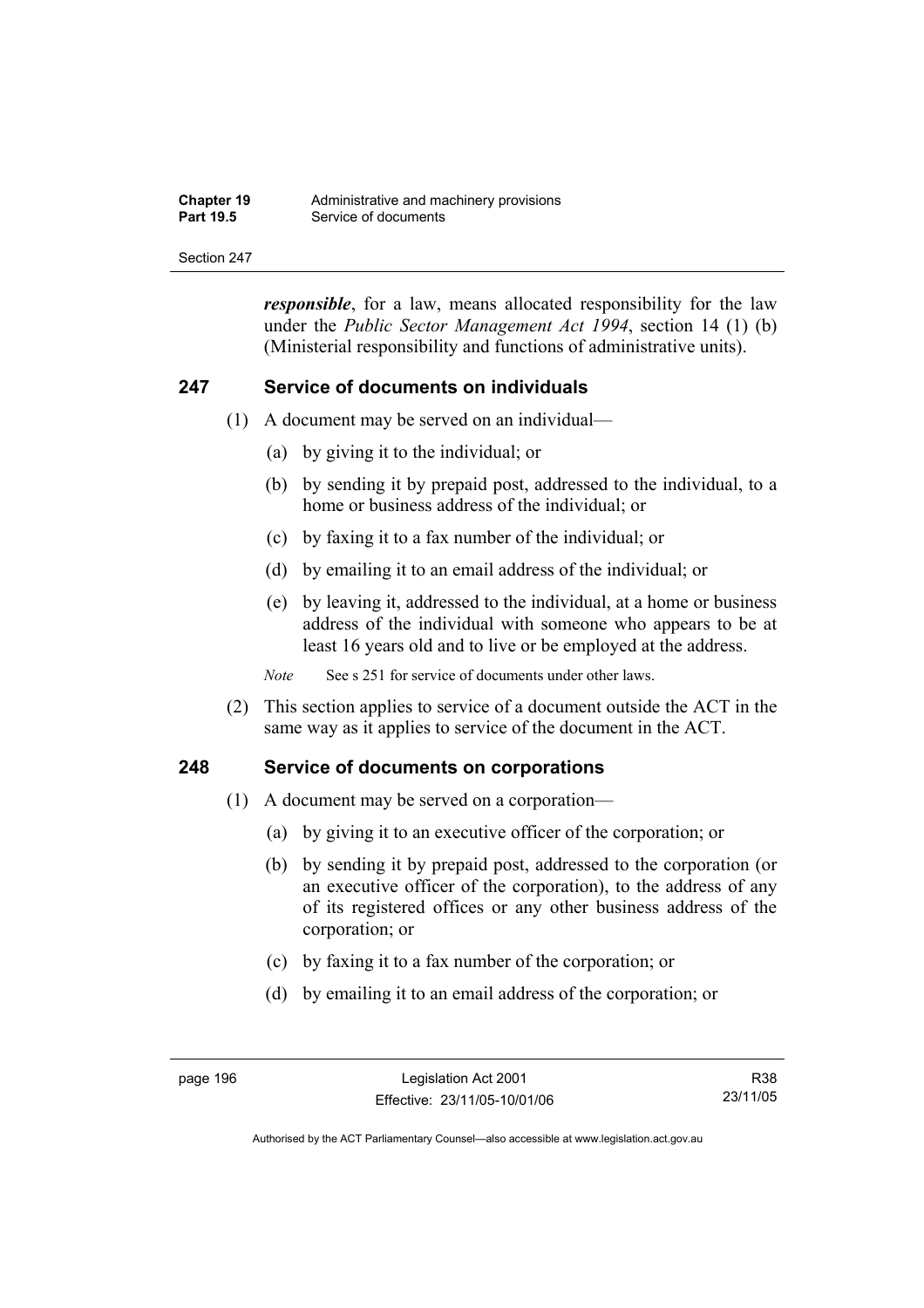(e) by leaving it, addressed to the corporation (or an executive officer of the corporation), at the address of any of the corporation's registered offices, or any other business address of the corporation, with someone who appears to be at least 16 years old and to be employed at the address.

*Note* See s 251 for service of documents under other laws.

 (2) This section applies to service of a document outside the ACT in the same way as it applies to service of the document in the ACT.

## **249 Service of documents on agencies**

A document may be served on an agency—

- (a) by giving it to an executive officer of the agency; or
- (b) by sending it by prepaid post, addressed to the agency (or an executive officer of the agency), to the address of any office of the agency or any other business address of the agency; or
- (c) by faxing it to a fax number of the agency; or
- (d) by emailing it to an email address of the agency; or
- (e) by leaving it, addressed to the agency (or an executive officer of the agency), at the address of any of the agency's offices or any other business address of the agency with someone who appears to be employed at the agency.
- *Note* See s 251 for service of documents under other laws.

#### **250 When document taken to be served**

 (1) A document served by post under this part is taken to be served when the document would have been delivered in the ordinary course of post.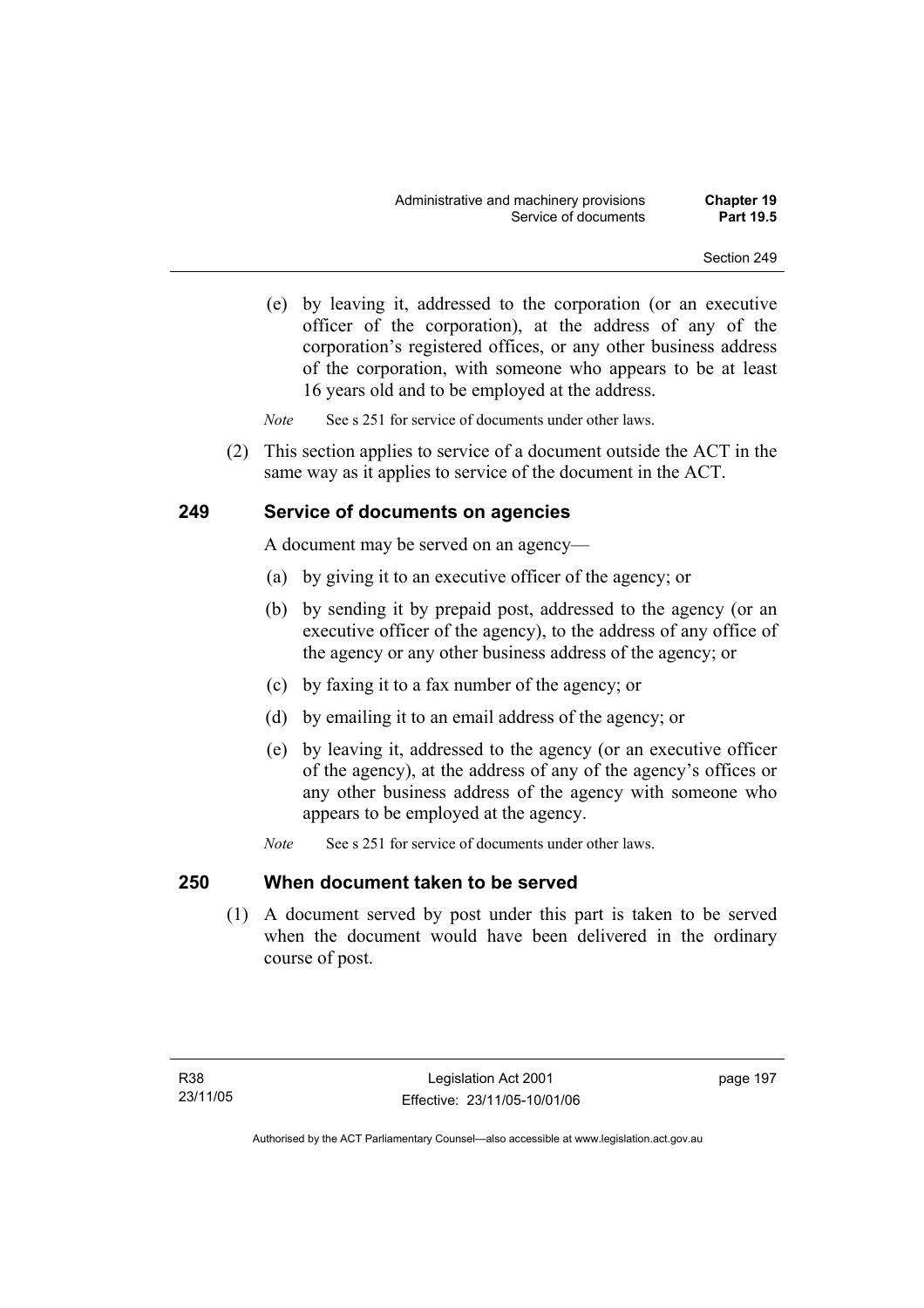- (2) However, subsection (1) does not affect the operation of the *Evidence Act 1995* (Cwlth), section 160.
	- *Note* The *Evidence Act 1995* (Cwlth), s 160 provides a rebuttable presumption that a postal article sent by prepaid post addressed to a person at an address in Australia or an external territory was received on the 4th working day after posting.
- (3) If the sender has no reason to suspect that a document served by fax or email under this part was not received by the recipient when sent, the document is presumed to be served when sent unless evidence sufficient to raise doubt about the presumption is given.
- (4) For subsection (3), the sender has reason to suspect that a document served by fax or email under this part was not received by the recipient when sent only if, on the day the document was sent or on the next working day, the equipment the sender used to send the document indicated by way of a signal or other message that—
	- (a) the equipment did not send the document when the equipment was used to send the document; or
	- (b) for a fax—the number to which the fax was sent to the recipient was not a fax number of the recipient; or
	- (c) for an email—the address to which the email was sent was not an email address of the recipient.
- (5) A document addressed to the recipient, and left for the recipient as mentioned in section 247 (e), section 248 (e) or section 249 (e), is taken to be served when it was left.
- (6) In this section:

*recipient*, for a document, means the individual, corporation or agency on whom the document is intended to be served.

*sender*, for a document served, or to be served, by fax or email, means the person sending, or seeking to send, the document.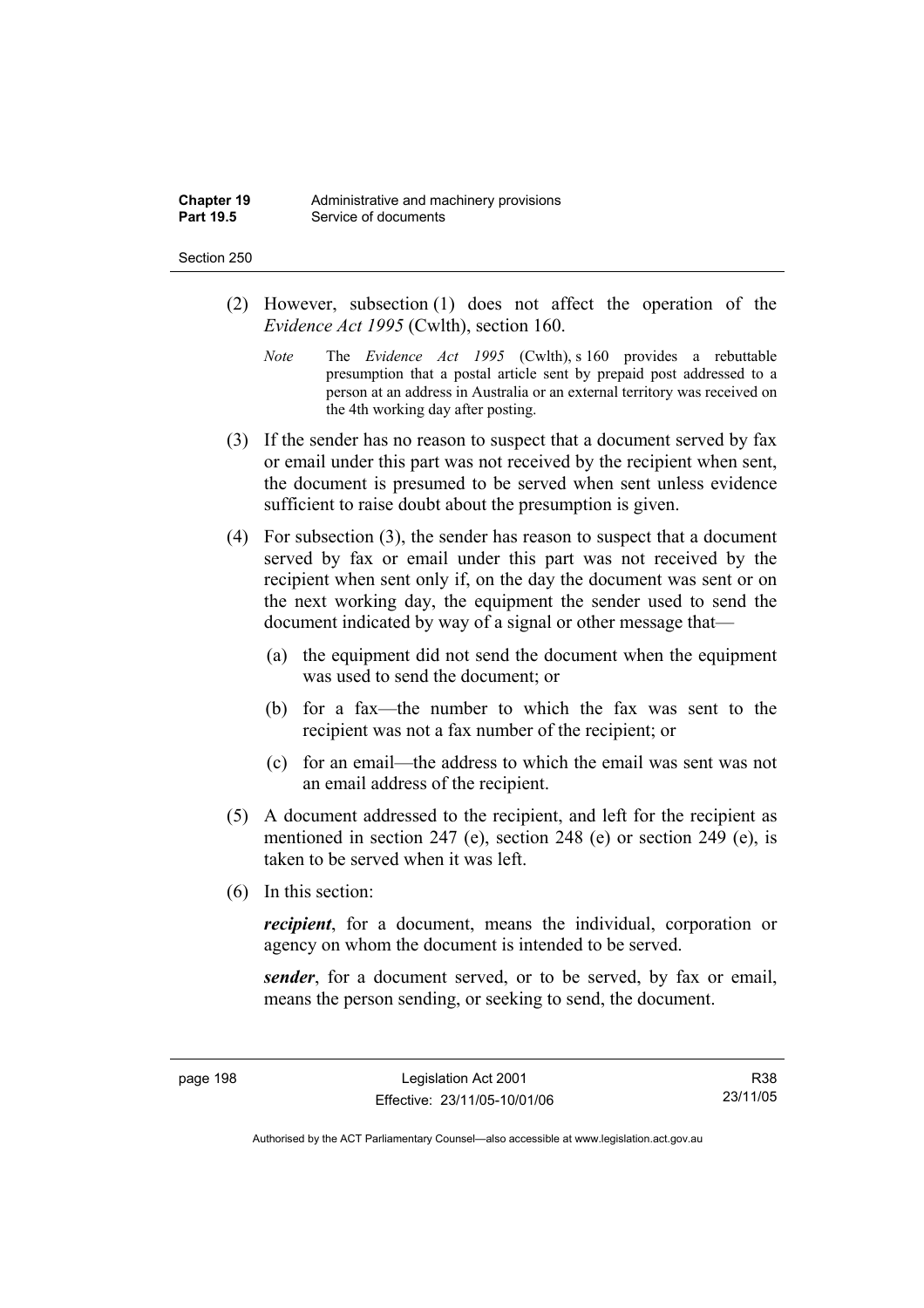## **251 Other laws not affected etc**

- (1) This part does not affect the operation of any other law that authorises or requires service of a document otherwise than as provided under this part.
- (2) Despite this part, a law (or, if the law is an Act, a regulation under the Act) may provide—
	- (a) that a document of a particular kind may or must be served (however described) only in a particular way or to a particular address or number; or
	- (b) for the date (or date and time) when service (however described) of a document is taken to have been made.

### **252 Powers of courts and tribunals not affected**

This part does not affect the power of a court or tribunal to authorise or require service of a document otherwise than as provided under this part.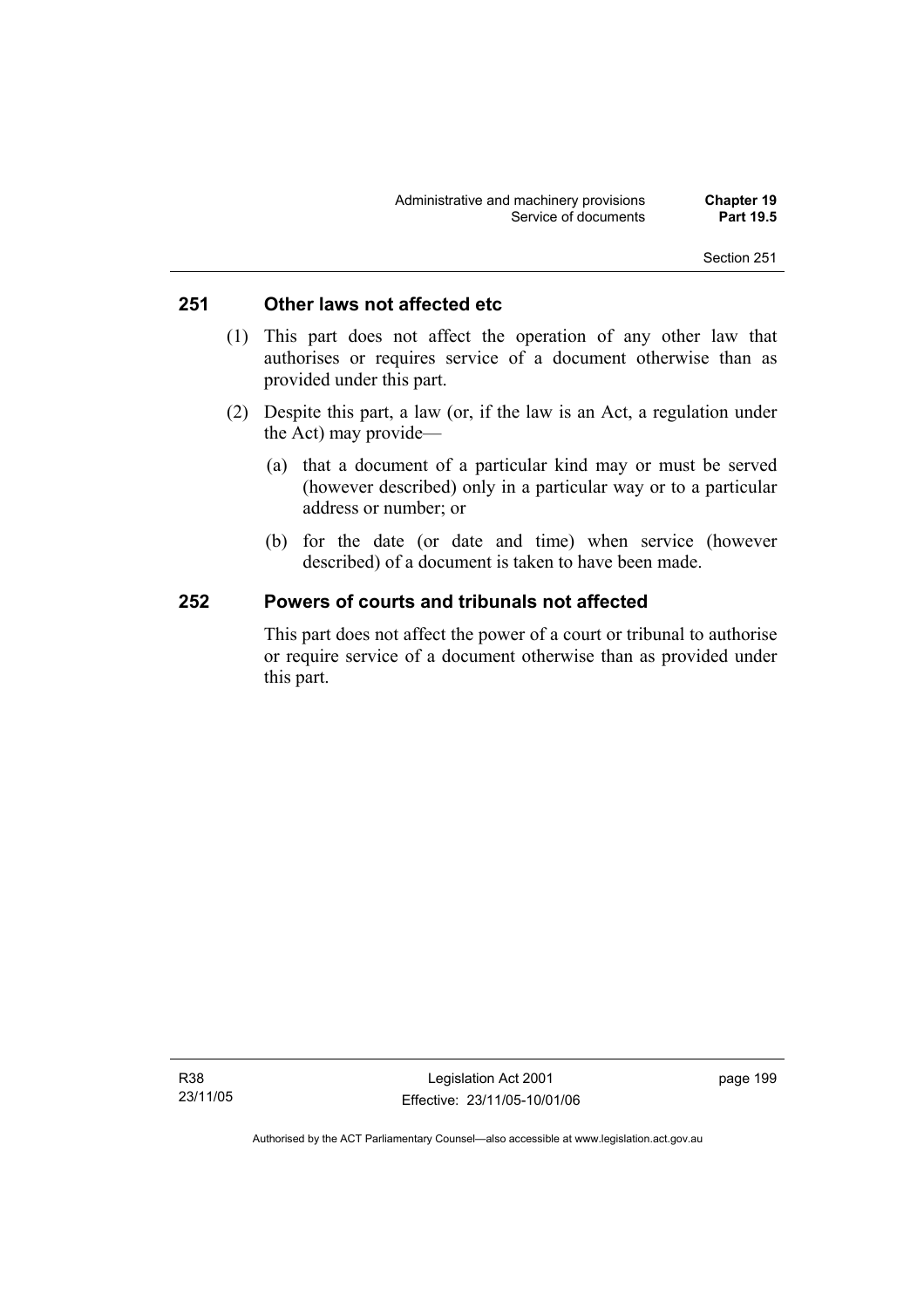# **Part 19.6 Functions of Executive and Ministers**

## **253 Exercise of functions of Executive**

- (1) A function given to the Executive under an Act may be exercised by any 2 Ministers acting in concert.
- (2) The exercise of a function under subsection (1) is taken to be the exercise of the function by the Executive.
- (3) A statutory instrument (other than a subordinate law or disallowable instrument) is taken to be made by the Executive if it is signed by 2 or more Ministers who are members of the Executive.
- (4) A statutory instrument mentioned in subsection (3) made in accordance with the subsection is taken to be made when it is signed by the second Minister signing.
- (5) This section is subject to section 41 (Making of certain statutory instruments by Executive).

#### **254 Administration of matters not allocated**

If a matter relating to the Executive's functions is not allocated under the Self-Government Act, section 43 (1), the Chief Minister administers the matter.

## **254A Delegation by Minister**

A Minister may delegate the Minister's functions under an Act or statutory instrument to anyone else.

*Note* For the making of delegations and the exercise of delegated functions, see pt 19.4.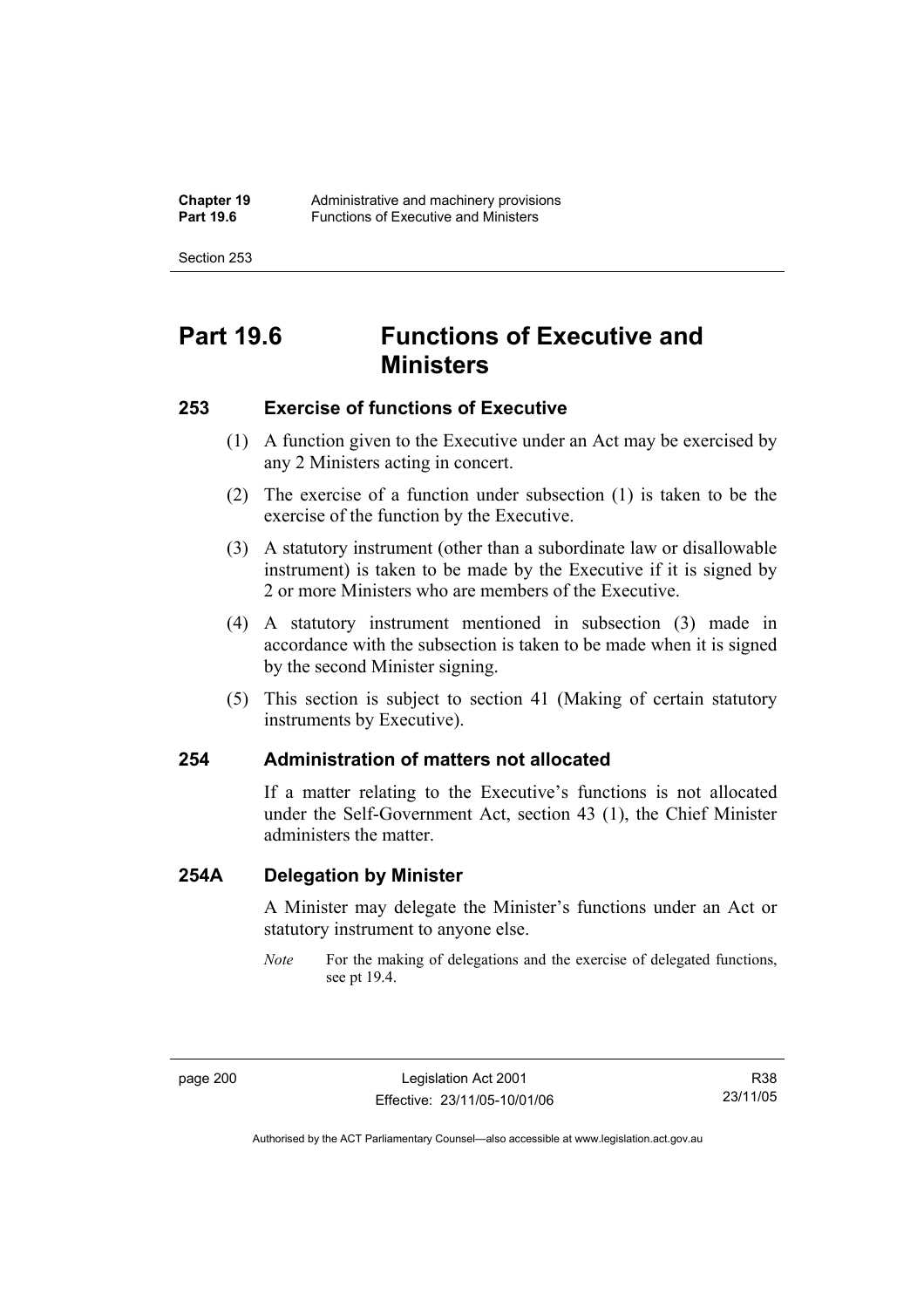## **Part 19.7 Other matters**

### **255 Forms**

- (1) This section applies if an Act, subordinate law or disallowable instrument (the *authorising law*) authorises or requires a form to be approved or prescribed under an Act or statutory instrument (the *relevant law*).
	- *Note* See also s 46 (3), which deals with the repeal and replacement of forms that are registrable instruments and prevents their amendment.
- (2) The authorising law authorises a form to be approved or prescribed in relation to any matter under or in relation to the relevant law.
- (3) To remove any doubt, a form may be approved or prescribed for a provision of the relevant law even though the provision does not mention a form.

#### **Example**

The X Act, section 23 provides for a person to apply for registration but makes no mention of a form for the application. However, the Act, section 80 (1) provides:

(1) The Minister may approve forms for this Act.

Because section 80 (1) permits a form to be approved 'for this Act', this Act, section 255 applies in relation to section 23 and the Minister may, in writing, approve a form for the application.

- *Note 1* The approval must be in writing (see s 42 (2)).
- *Note 2* An example is part of the Act, is not exhaustive and may extend, but does not limit, the meaning of the provision in which it appears (see s 126 and s 132).
- (4) Substantial compliance with a form is sufficient.
- (5) However, if a form requires—
	- (a) the form to be signed; or

page 201

Authorised by the ACT Parliamentary Counsel—also accessible at www.legislation.act.gov.au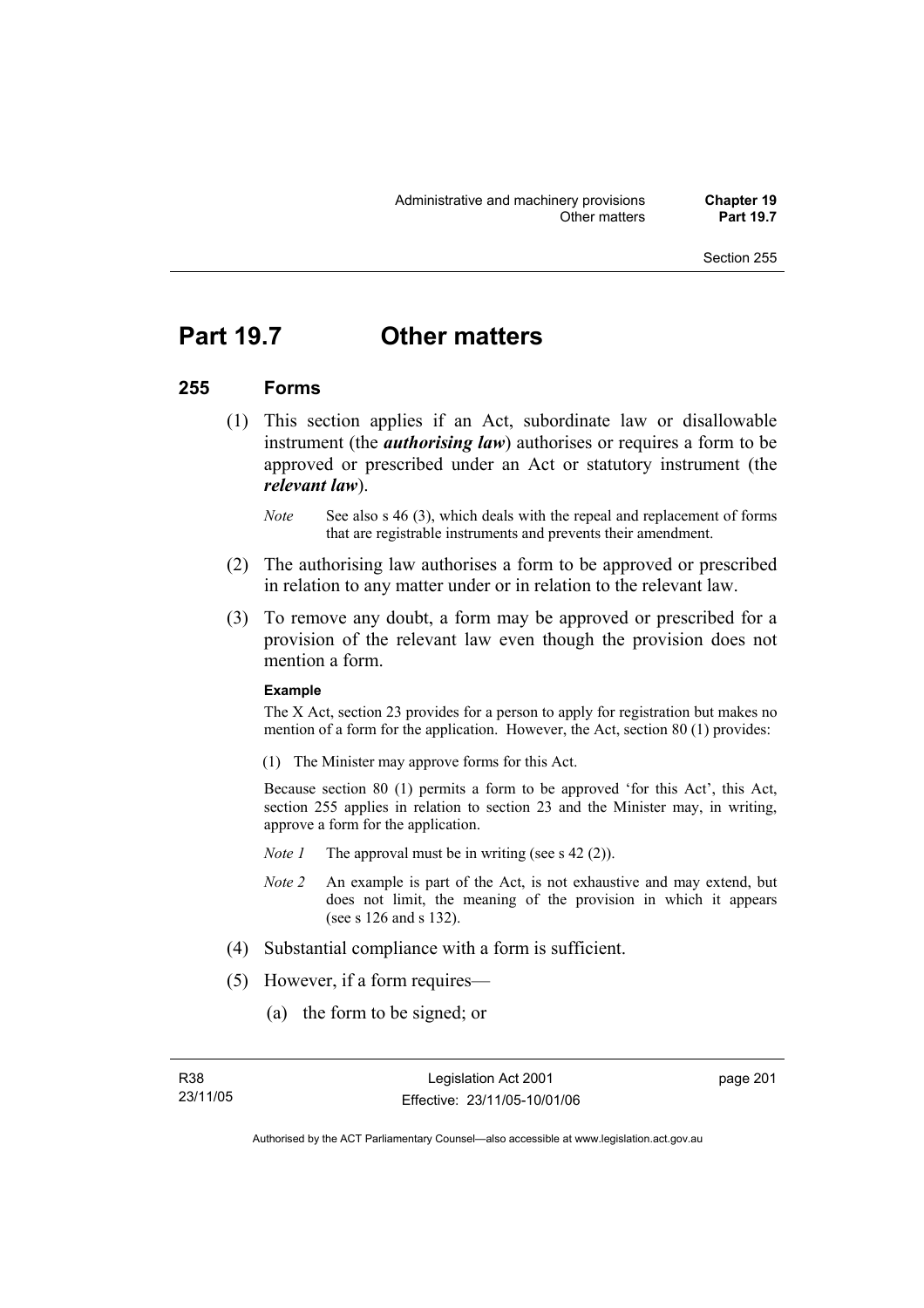Section 255

- (b) the form to be prepared in a particular way (for example, on paper of a particular size or quality or in a particular electronic form); or
- (c) the form to be completed in a particular way; or
- (d) particular information to be included in the form, or a particular document to be attached to or given with the form; or
- (e) the form, information in the form, or a document attached to or given with the form, to be verified in a particular way (for example, by statutory declaration);

the form is properly completed only if the requirement is complied with.

- (6) Despite subsection (5), the person need not comply with the requirement mentioned in subsection (5) (d) (and the form is taken to be properly completed despite the noncompliance) if—
	- (a) the form is approved or prescribed for a purpose; and
	- (b) the information or document is not reasonably necessary for the purpose.

#### **Examples**

- 1 A person need not comply with a requirement of an approved form to include personal information (eg marital status) irrelevant to a purpose for which the form is required.
- 2 A person need not comply with a requirement of an approved form that has some relevance to a purpose for which the form is required, but intrudes to an unreasonable extent on personal privacy.
- $(7)$  If—
	- (a) a form (*form 1*) may be approved or prescribed for a purpose; and
	- (b) another form (*form 2*) may be approved or prescribed for the same or another purpose; and

| page 202 | Legislation Act 2001         | R38      |
|----------|------------------------------|----------|
|          | Effective: 23/11/05-10/01/06 | 23/11/05 |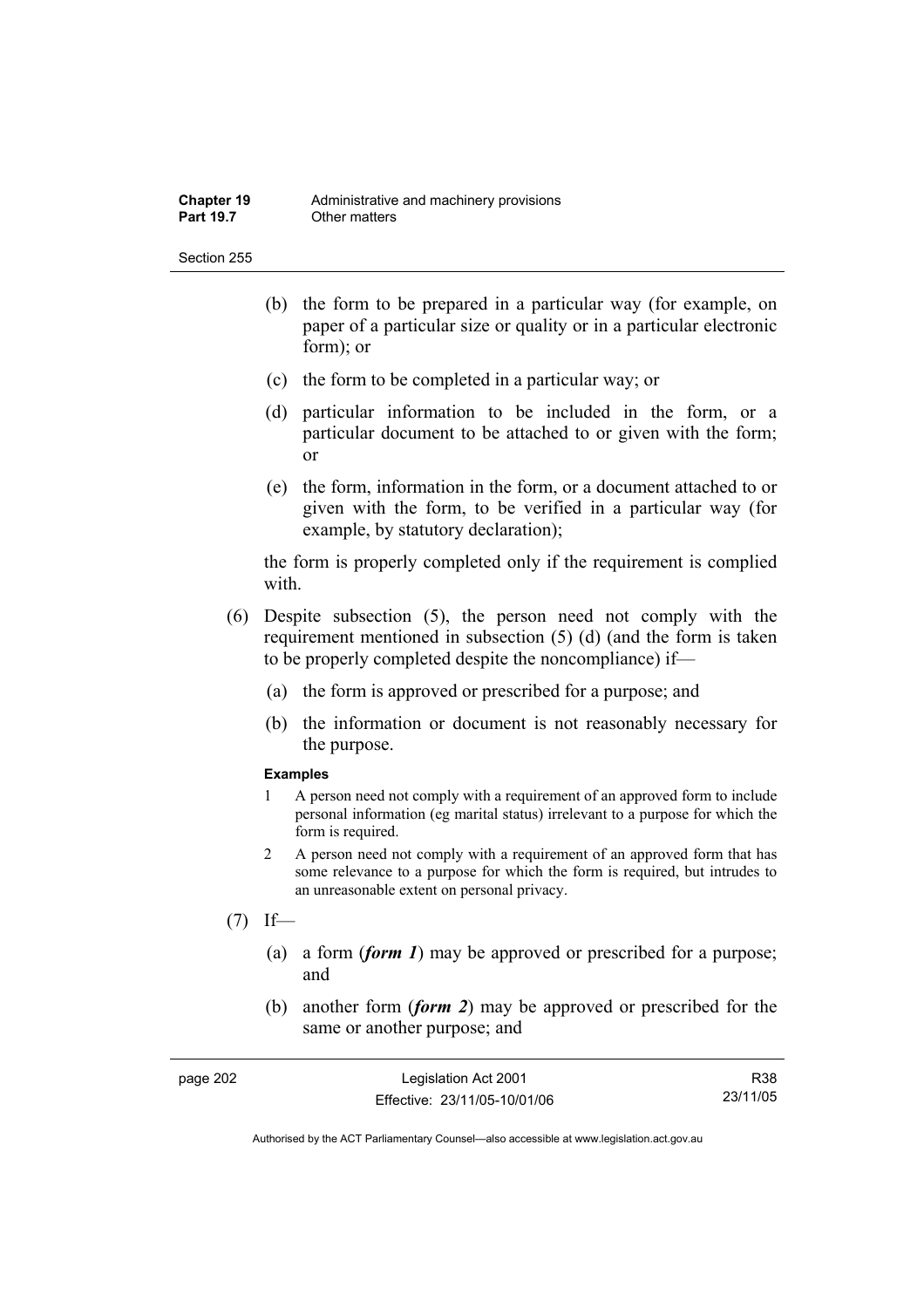(c) separate forms 1 and 2 are approved or prescribed;

a combination form, consisting of forms 1 and 2, may be approved or prescribed and used for the purpose or purposes.

- (8) If, under a law, a form is authorised or required to be filed with (however described), or served on (however described), a person, the form may be filed with, or served on, someone else under arrangements made between them.
- (9) This section is a determinative provision.
	- *Note* See s 5 for the meaning of determinative provisions, and s 6 for their displacement.

### **256 Production of records kept in computers etc**

- (1) This section applies if—
	- (a) a person uses an electronic or other device to keep a record of information; and
	- (b) the person is required under a law (however the law is expressed) to give the information, or a document containing the information, to an authority.
- (2) The requirement obliges the person to give to the authority a document that accurately reproduces or contains the information in a form that can be understood by the authority.
- (3) In this section:

*authority* means a court, tribunal or other entity.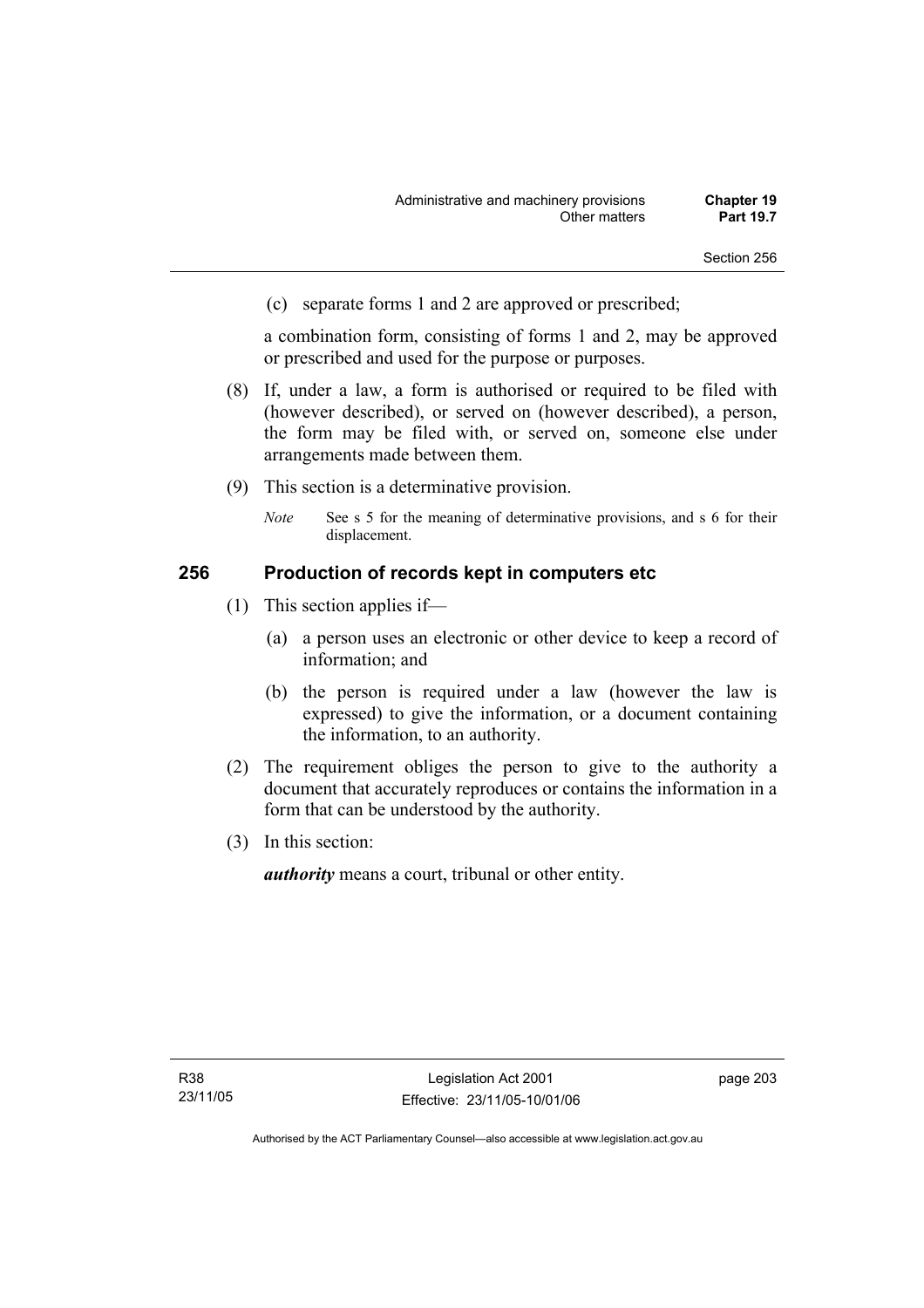#### **Chapter 20** Miscellaneous

Section 300

# **Chapter 20 Miscellaneous**

### **300 Delegation by parliamentary counsel**

 (1) The parliamentary counsel may delegate the parliamentary counsel's functions under this Act or another territory law to a public servant.

- (2) However, the parliamentary counsel may only delegate a function under part 11.3 (Editorial changes) to—
	- (a) a person performing the duties of deputy parliamentary counsel in the public service; or
	- (b) a public servant prescribed by regulation.

### **301 References to Administration Act 1989 etc**

- (1) In any Act, statutory instrument or document, a reference to the *Administration Act 1989*, the *Interpretation Act 1967*, the *Legislation* (*Republication*) *Act 1996* or the *Subordinate Laws Act 1989* is, in relation to anything dealt with in this Act, a reference to this Act.
- (2) In any Act, statutory instrument or document, a reference to a particular provision of the *Administration Act 1989*, the *Interpretation Act 1967*, the *Legislation (Republication) Act 1996* or the *Subordinate Laws Act 1989* is, in relation to anything dealt with in this Act, a reference to the corresponding provision of this Act.

R38 23/11/05

*Note* For the making of delegations and the exercise of delegated functions, see pt 19.4.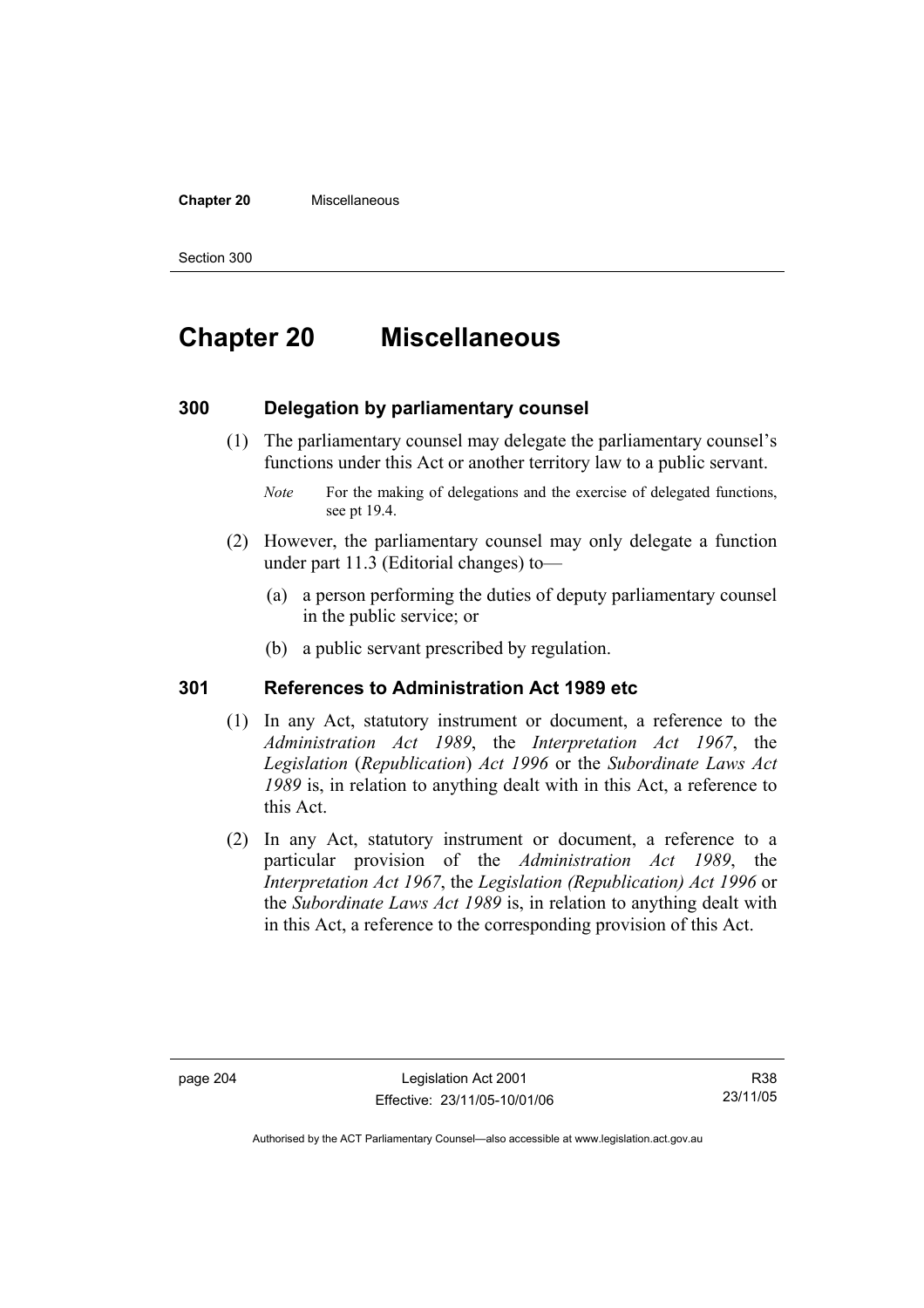## **302 Regulation-making power**

- (1) The Executive may make regulations for this Act.
	- *Note* A regulation must be notified, and presented to the Legislative Assembly, under this Act.
- (2) A regulation may make provision in relation to notification in the gazette under the following sections:
	- (a) section 28 (Notification of Acts);
	- (b) section 61 (Notification of registrable instruments):
	- (c) section 65A (Notification of disallowance by resolution of Assembly);
	- (d) section 69 (Notification of amendments made by resolution of Assembly).
- (3) In particular, a regulation may make provision in relation to the form of the gazette and its publication, including how it may or must be published.

## **303 Transitional—meaning of** *optometrist*

(1) In this Act:

### *optometrist*—

- (a) means a person registered as an optometrist under the *Health Professionals Act 2004*; and
- (b) includes a person registered under the *Optometrists Act 1956* (unless repealed).
- (2) The following provisions expire on the day the *Health Professionals Act 2004*, section 136 (h) commences:
	- this section:
	- dictionary, part 1, definition of *optometrist*, note.

page 205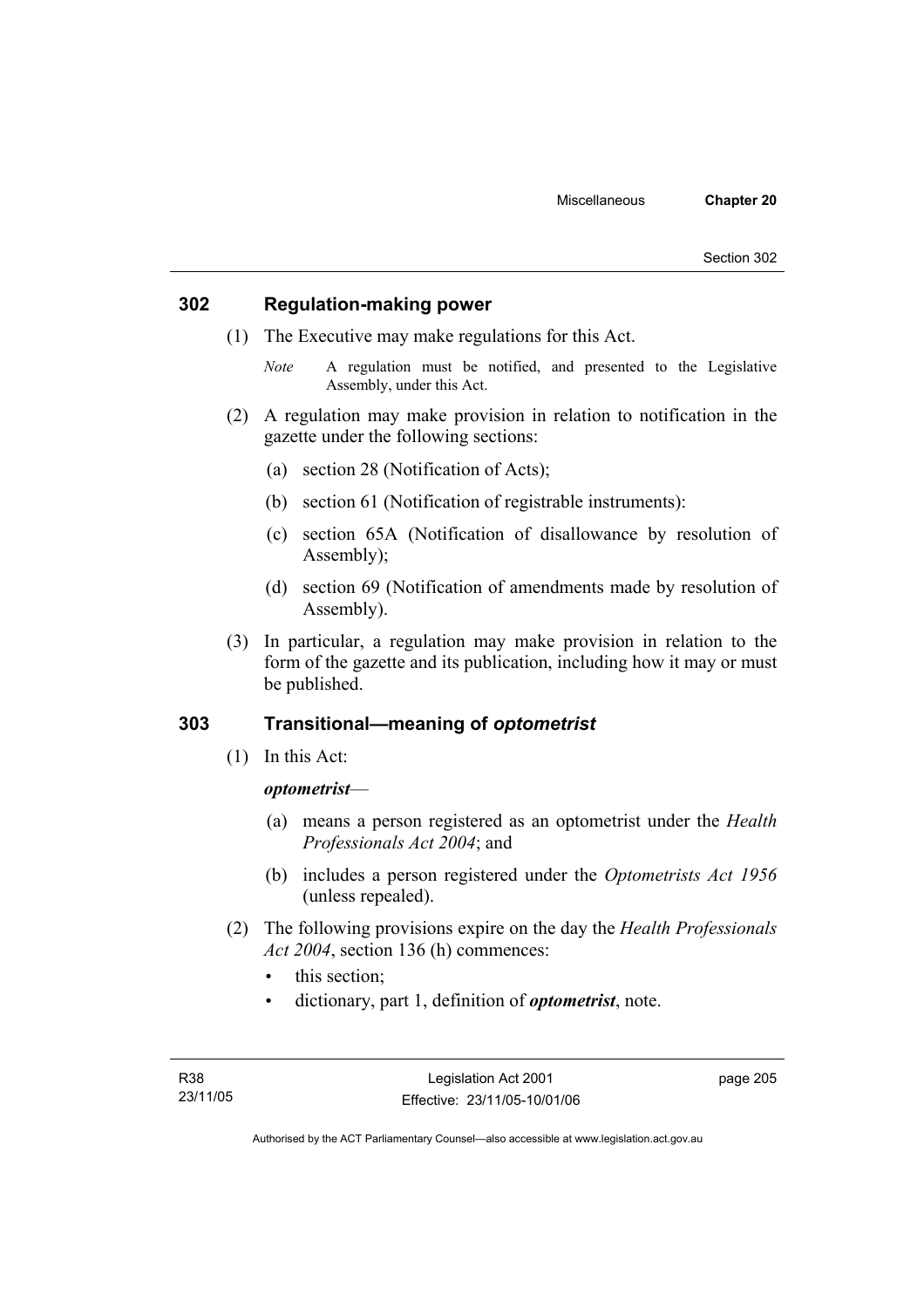**Schedule 1** Acts included in sources of law in the ACT<br>**Part 1.1** Former NSW and UK Acts in force before **Part 1.1** Former NSW and UK Acts in force before establishment of Territory

## **Schedule 1 Acts included in sources of law in the ACT**

(see s 17)

# **Part 1.1 Former NSW and UK Acts in force before establishment of Territory**

| column 1       | column 2                          | column 3               |  |
|----------------|-----------------------------------|------------------------|--|
| item           | name of Act                       | number or date of      |  |
|                |                                   | assent and original    |  |
|                |                                   | jurisdiction           |  |
| 1              | Magna Carta                       | $(1297)$ 25 Edw 1 c 29 |  |
|                |                                   | (UK)                   |  |
| 2              | Criminal and Civil Justice Act    | 25 Edw 3 St 5 c 4 (UK) |  |
|                | 1351                              |                        |  |
| 3              | Due Process of Law Act 1354       | 28 Edw 3 c 3 (UK)      |  |
| $\overline{4}$ | Due Process of Law Act 1368       | 42 Edw 3 c 3 (UK)      |  |
| 5              | Free Access to Courts Act 1400    | 2 Hen 4 c 1 (UK)       |  |
| 6              | Petition of Right 1627            | 3 Chas 1 c 1 (UK)      |  |
|                | Bill of Rights 1688               | 1 Will and Mary sess 2 |  |
|                |                                   | $c 2$ (UK)             |  |
| 8              | Act of Settlement 1700            | 12 and 13 Will 3 c 2   |  |
|                |                                   | (UK)                   |  |
| 9              | Royal Marriages Act 1772          | 12 Geo 3 c 11 (UK)     |  |
| 10             | <b>Contractors Debts Act 1897</b> | 1897 No 29 (NSW)       |  |
| 11             | Conveyancing and Law of           | 1898 No 17 (NSW)       |  |
|                | Property Act 1898                 |                        |  |
| 12             | Landlord and Tenant Act 1899      | 1899 No 18 (NSW)       |  |
| 13             | Crimes Act 1900                   | 1900 No 40 (NSW)       |  |
| 14             | Truck Act 1900                    | 1900 No 55 (NSW)       |  |
|                |                                   |                        |  |

page 206 Legislation Act 2001 Effective: 23/11/05-10/01/06

R38 23/11/05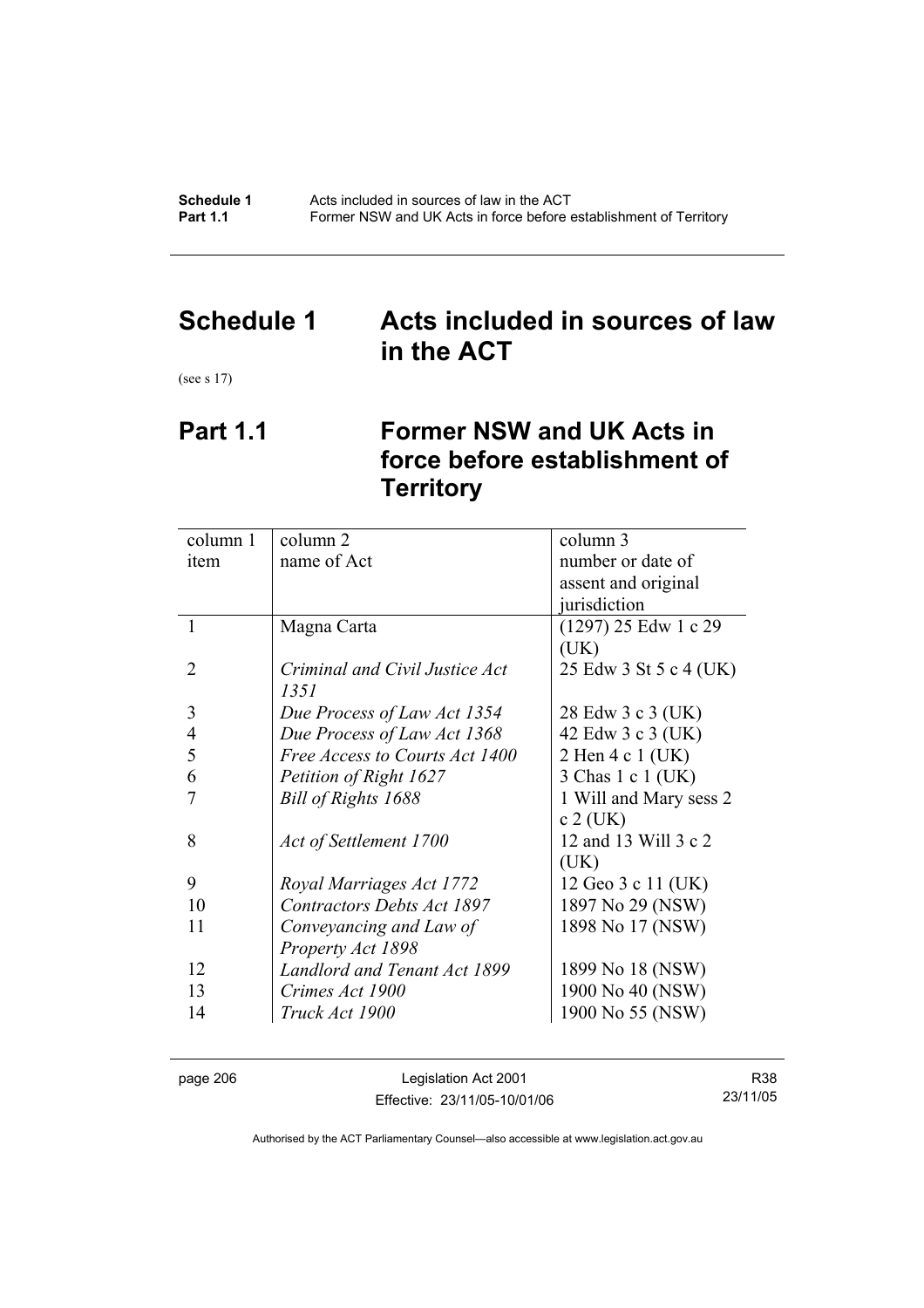| column 2                            | column 3            |  |
|-------------------------------------|---------------------|--|
| name of Act                         | number or date of   |  |
|                                     | assent and original |  |
|                                     | jurisdiction        |  |
| Games, Wagers and Betting           | 1902 No 18 (NSW)    |  |
| Houses Act 1901                     |                     |  |
| Pawnbrokers Act 1902                | 1902 No 66 (NSW)    |  |
| Public Roads Act 1902               | 1902 No 95 (NSW)    |  |
| <b>Anglican Church of Australia</b> | 24 December 1902    |  |
| Constitutions Act 1902              | (NSW)               |  |
| <i>Fertilisers Act 1904</i>         | 1904 No 33 (NSW)    |  |
| Forfeiture and Validation of        | 1905 No 8 (NSW)     |  |
| Leases Act 1905                     |                     |  |
| Gaming and Betting Act 1906         | 1906 No 13 (NSW)    |  |
| Second-hand Dealers Act 1906        | 1906 No 30 (NSW)    |  |
|                                     |                     |  |

R38 23/11/05

Legislation Act 2001 Effective: 23/11/05-10/01/06 page 207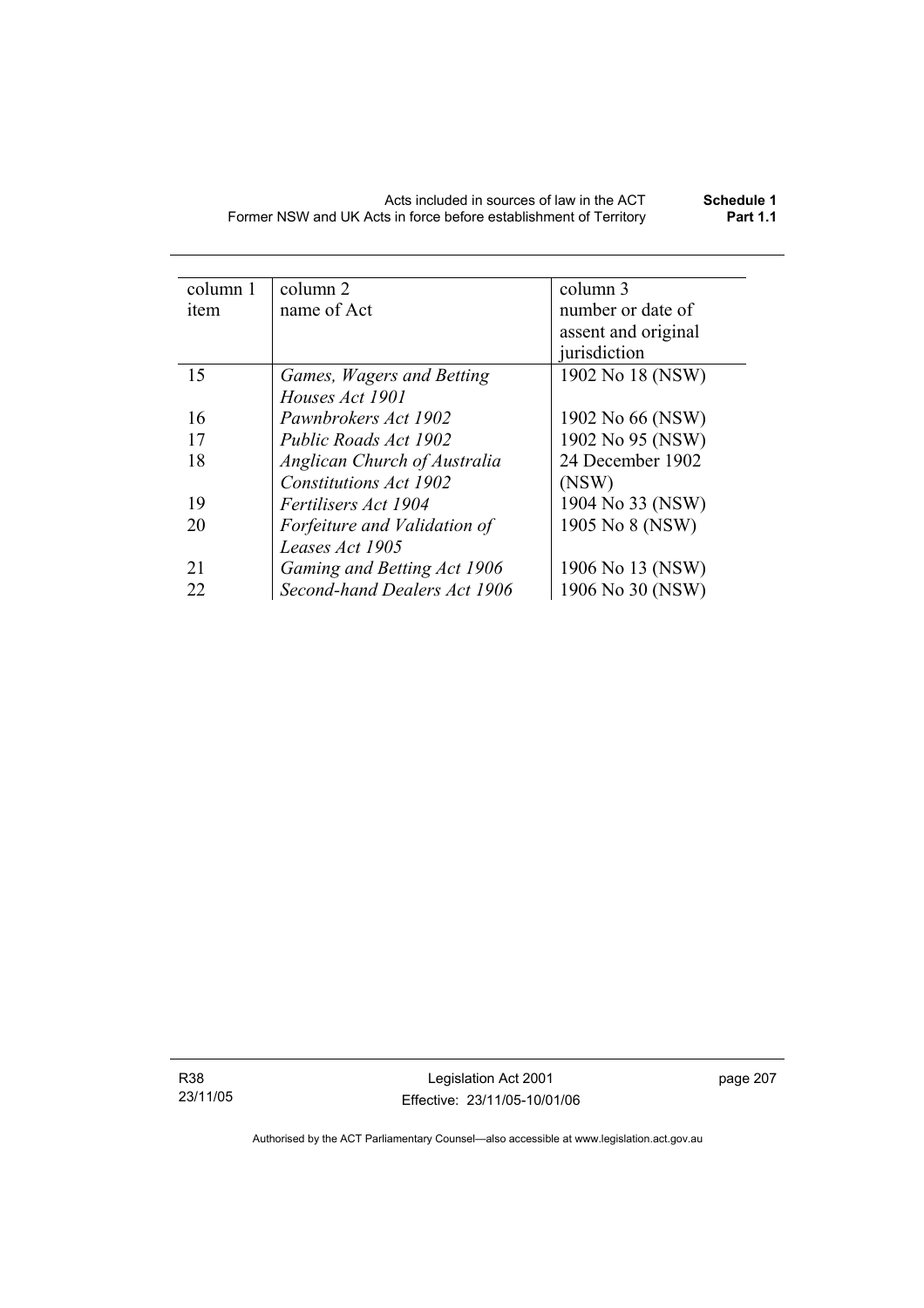# **Part 1.2 Former NSW Acts applied after establishment of Territory**

#### *Note to pt 1.2*

The former NSW Acts mentioned in this part are in force in the ACT as Acts of the Legislative Assembly

| column 1       | column <sub>2</sub>                                            | column 3                                                       |
|----------------|----------------------------------------------------------------|----------------------------------------------------------------|
| item           | name of NSW Act                                                | applying Territory Act                                         |
| 1              | Scaffolding and Lifts Act<br>1912                              | Scaffolding and Lifts Act<br>$1957$ (repealed)                 |
| $\mathfrak{D}$ | Anglican Church of Australia<br><b>Trust Property Act 1917</b> | Anglican Church of Australia<br><b>Trust Property Act 1928</b> |
| 3              | Conveyancing Act 1919                                          | (a) Conveyancing Act 1951<br>(repealed)                        |
|                |                                                                | (b) Law of Property                                            |
|                |                                                                | <i>(Miscellaneous</i>                                          |
|                |                                                                | Provisions) Act 1958<br>(repealed)                             |
|                |                                                                | (c) Trustee Act $1957$<br>(repealed)                           |
| $\overline{4}$ | Trustee Act 1925                                               | <i>Trustee Act 1957</i> (repealed)                             |
| 5              | Anglican Church of Australia                                   | Anglican Church of Australia                                   |
|                | <b>Constitution Act 1961</b>                                   | <b>Trust Property Act 1928</b>                                 |

page 208 Legislation Act 2001 Effective: 23/11/05-10/01/06

R38 23/11/05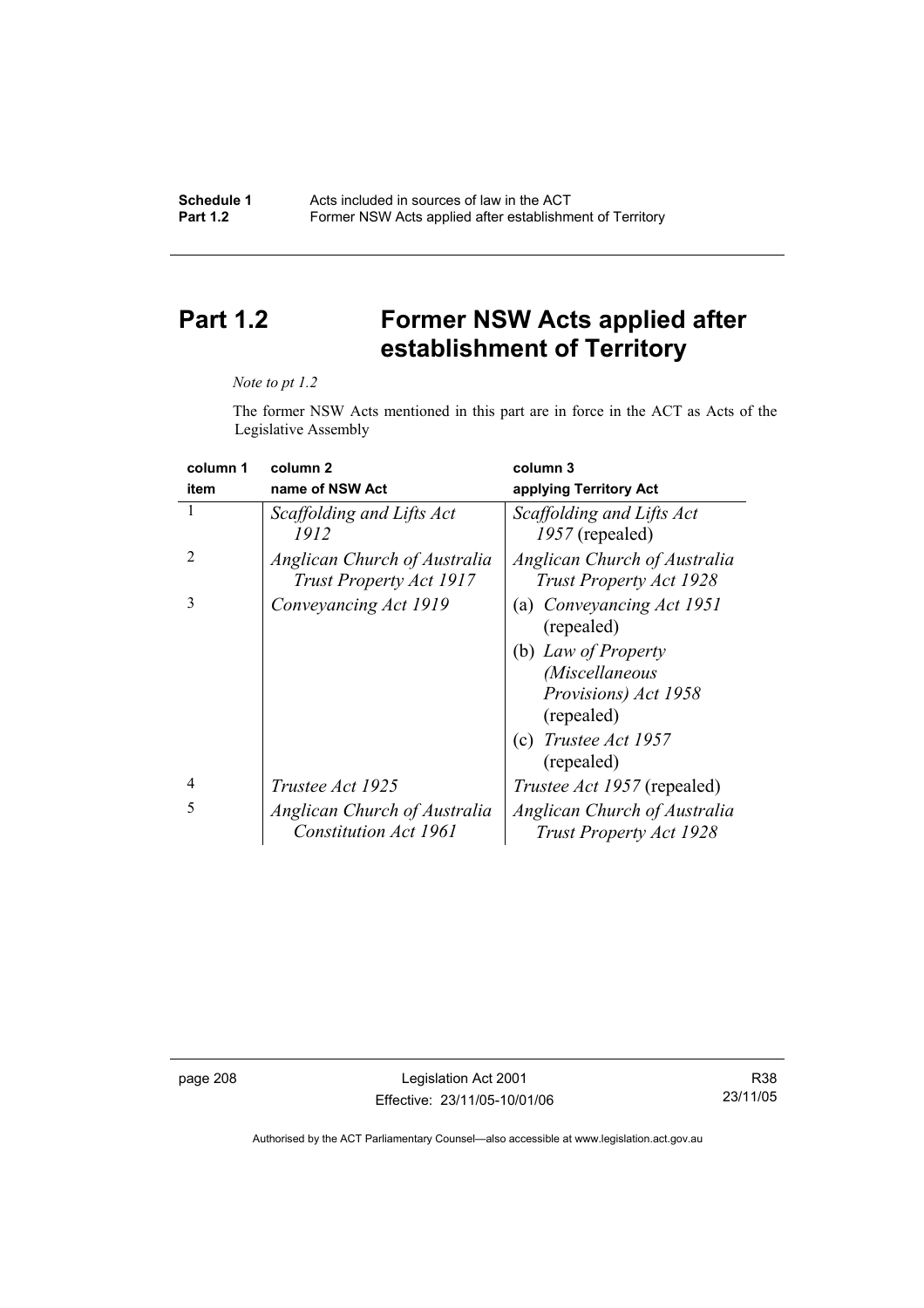*Note* The written law of the ACT also includes the following Acts that may not be amended or repealed by the Assembly (see Self-Government Act, s 34):  *Life, Fire and Marine Insurance Act 1902* (NSW)  *Demise of the Crown Act 1760* (UK)  *Naval Prize Act 1864* (UK)  *Naval Prize (Procedure) Act 1916* (UK)  *Prize Act (1939)* (UK)  *Prize Courts Act 1894* (UK)  *Prize Courts Act 1915* (UK)  *Prize Courts (Procedure) Act 1914* (UK)  *Territorial Waters Jurisdiction Act 1878* (UK).

R38 23/11/05

Legislation Act 2001 Effective: 23/11/05-10/01/06 page 209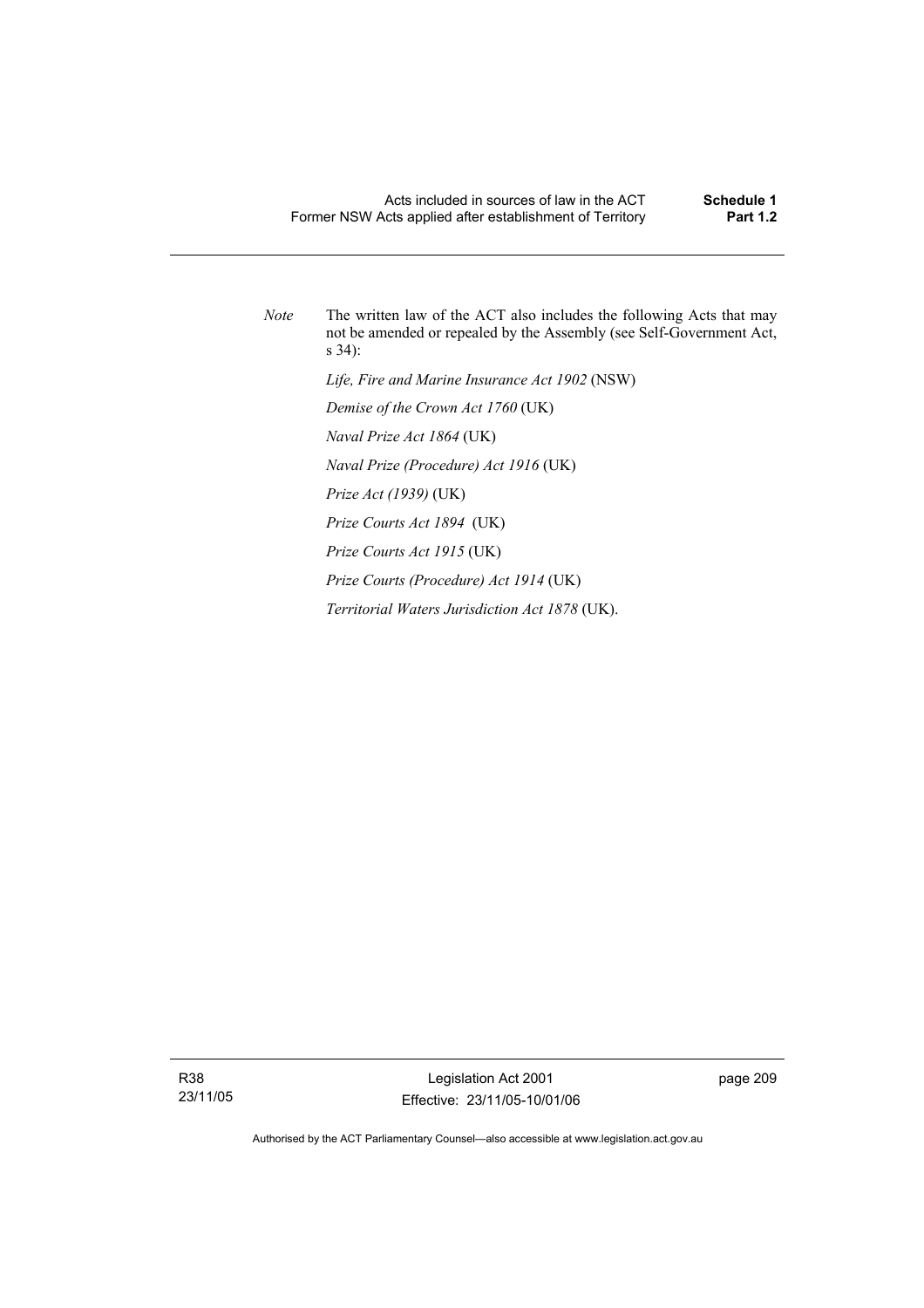**Dictionary** 

# **Dictionary**

(see s 2)

## **U Part 1 Meaning of commonly-used terms**

(see s 144)

*Note for pt 1* 

Terms that are defined only for this Act are set out in pt 2.

*AAT*—see definition of *administrative appeals tribunal*.

*Act*—see the following sections:

- (a) section 7 (Meaning of *Act* generally);
- (b) section 17 (References to Acts include references to former Cwlth enactments etc).
- *Note* See also s 102 (References to laws include references to laws as in force from time to time) and s 104 (References to laws include references to instruments under laws).

*ACT* means the Australian Capital Territory.

*ADI*—see definition of *authorised deposit-taking institution*.

*administrative appeals tribunal* (or *AAT*) means the Administrative Appeals Tribunal established under the *Administrative Appeals Tribunal Act 1989*.

*administrative unit* means an administrative unit for the time being established under the *Public Sector Management Act 1994*, section 13 (1).

*adult* means an individual who is at least 18 years old.

*ambulance service* means the ACT Ambulance Service established under the *Emergencies Act 2004*.

R38 23/11/05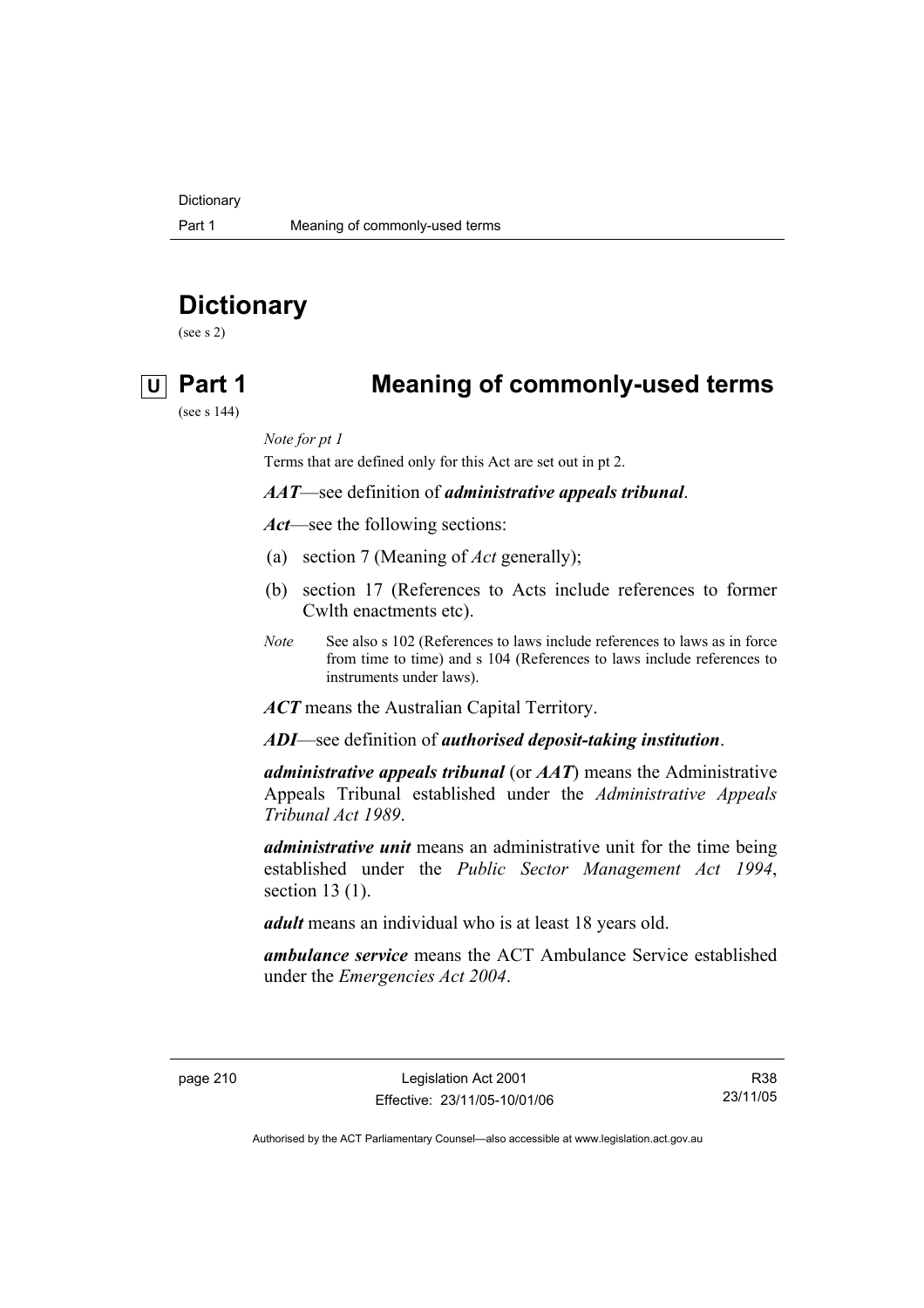*amend* includes—

- (a) for an Act or statutory instrument—omit, insert, substitute, renumber or relocate a provision of the Act or instrument; and
- (b) for an Act or statutory instrument (or a provision of it)—amend by implication; and
- (c) for a provision of an Act or statutory instrument—omit the provision (or a part of it), substitute another provision for the provision (or a part of it), renumber the provision (or a part of it) or relocate the provision (or a part of it); and
- (d) for any other instrument, a provision of an instrument or a decision—change or alter.

*appoint* includes reappoint.

*asset* includes property of any kind.

*Attorney-General* means the Minister designated Attorney-General by the Chief Minister, and includes a Minister authorised by the Chief Minister to act on behalf of the Attorney-General.

*auditor-general* means the Auditor-General for the Territory under the *Auditor-General Act 1996*.

*Australia* means the Commonwealth of Australia and, when used in a geographical sense, does not include an external territory.

*Australian driver licence* means an Australian driver licence under the *Road Transport (Driver Licensing) Act 1999*.

*Note Australian driver licence* is defined in that Act, dictionary to mean a driver licence of any kind issued under the law of the Commonwealth or a State or Territory. It includes a driver licence issued under ACT law (see also def *driver licence*).

*Australian statistician* means the Australian Statistician under the Australian Bureau of Statistics Act 1975 (Cwlth).

*authorised deposit-taking institution* (or *ADI*) means an authorised deposit-taking institution under the *Banking Act 1959* (Cwlth).

R38 23/11/05 page 211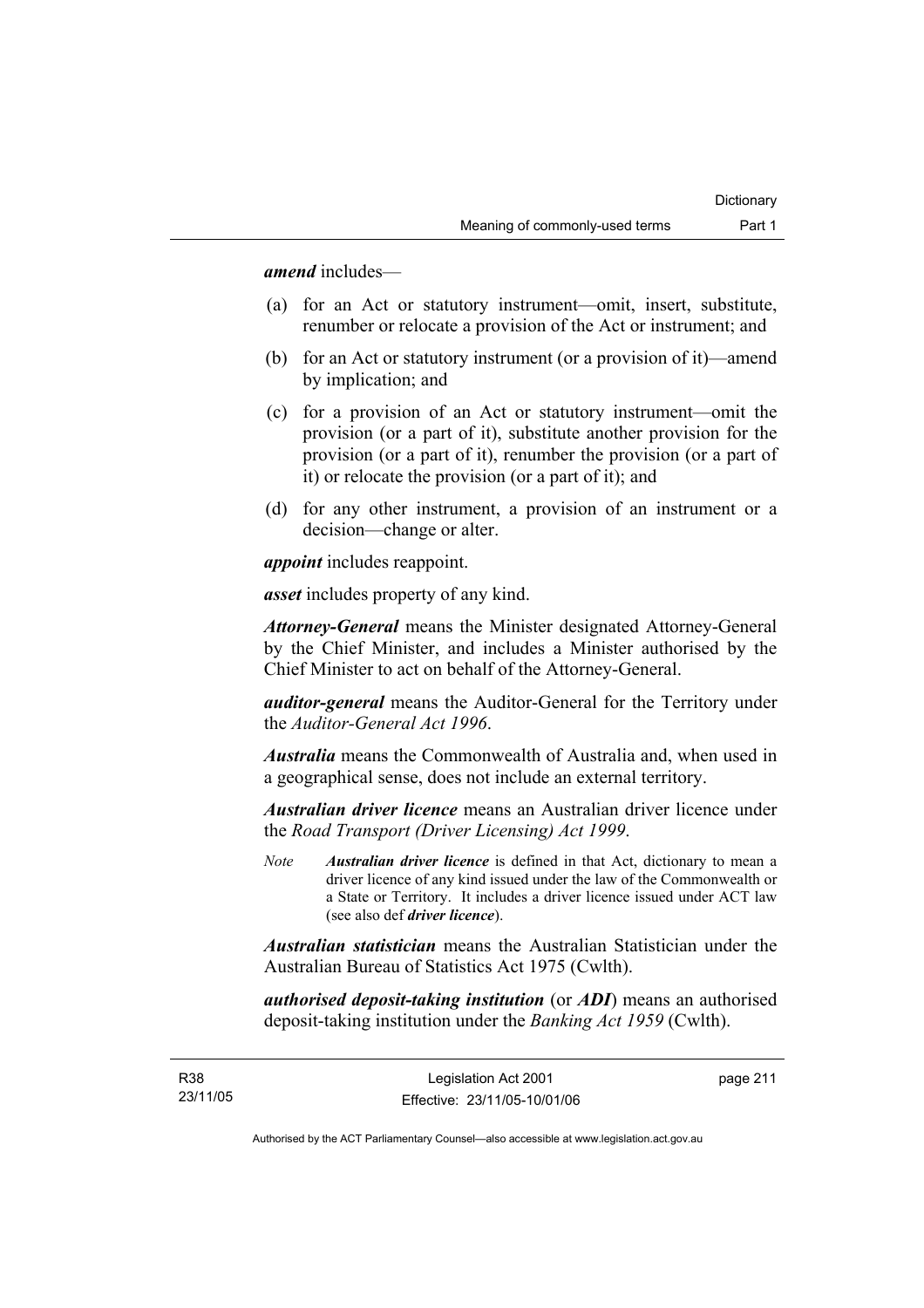*bank* means an authorised deposit-taking institution that is permitted under the *Banking Act 1959* (Cwlth) to assume or use—

- (a) the word 'bank', 'banker' or 'banking'; or
- (b) any other word (whether or not in English) similar in meaning to a word mentioned in paragraph (a).

*barrister* means a lawyer who practises as a barrister.

*body* includes any group of people joined together for a common purpose, whether or not incorporated.

#### **Examples**

- 1 a company
- 2 a statutory corporation, whether or not it has members
- 3 an association, club or society
- 4 a partnership
- 5 a joint venture
- 6 a corporation sole
- *Note* An example is part of the Act, is not exhaustive and may extend, but does not limit, the meaning of the provision in which it appears (see s 126 and s 132).

*breach* includes contravene.

*building code* means the building code under the *Building Act 2004*, section 136.

*Note* The building code is the Building Code of Australia, as amended from time to time by the Australian Building Codes Board and the Australian Capital Territory Appendix to the Building Code of Australia.

*building society* means an authorised deposit-taking institution that is permitted under the *Banking Act 1959* (Cwlth) to assume or use—

- (a) the term 'building society'; or
- (b) any other term (whether or not in English) similar in meaning.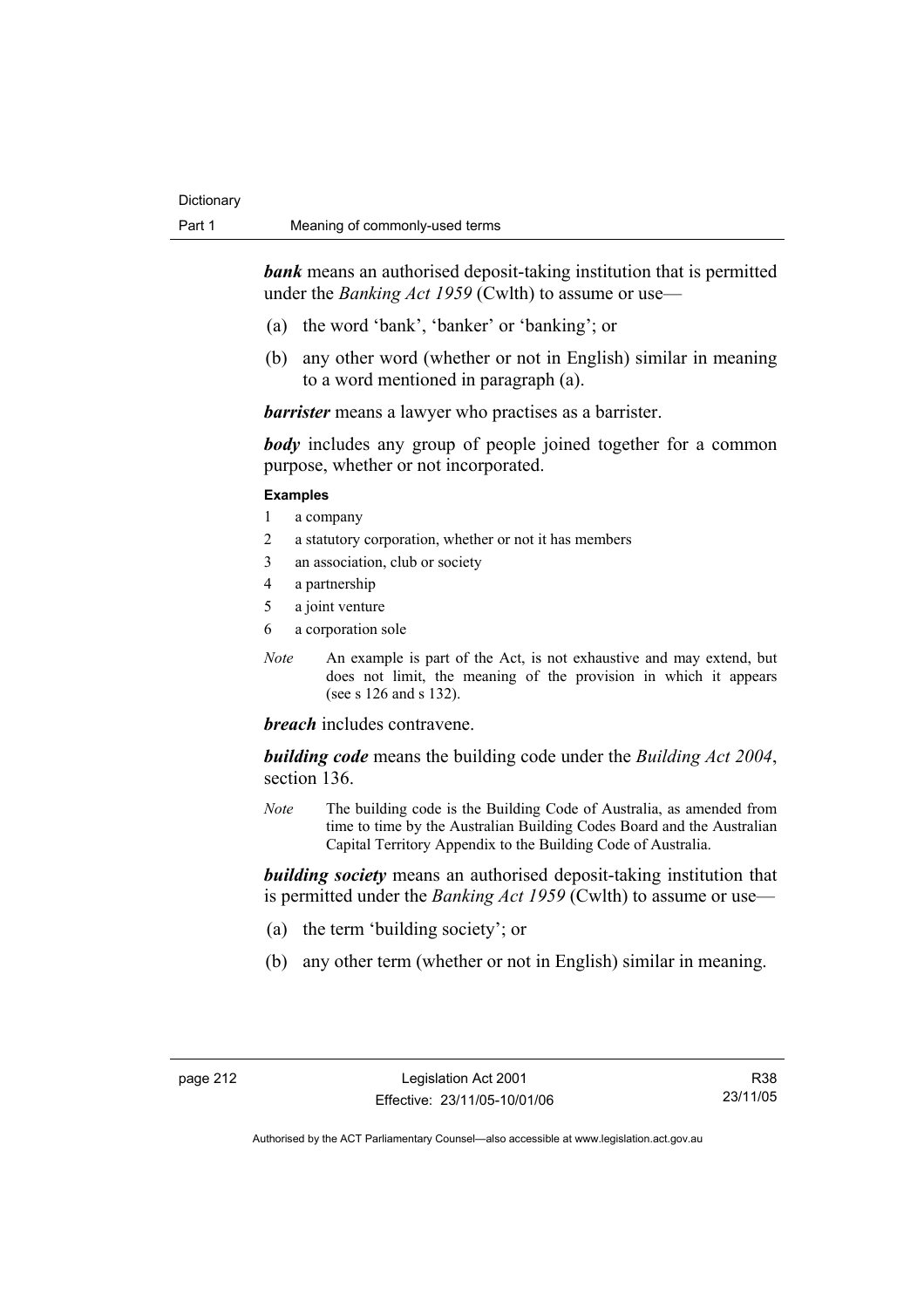*business day* means a day that is not—

- (a) a Saturday or Sunday; or
- (b) a public holiday or bank holiday in the ACT under the *Holidays Act 1958*.

*by* regulation includes under a regulation.

*Note* See also def *under*, in relation to an Act or statutory instrument.

*by-law*, in relation to an Act, means a by-law made or in force under the Act.

*calendar month* means a period beginning at the start of any day of a named month and ending—

- (a) at the end of the day before the corresponding day of the next named month; or
- (b) if there is no such corresponding day—at the end of the last day of the next named month.

#### **Examples**

- 1 The period beginning at the start of 5 July 2000 and ending at midnight on 4 August 2000 is a calendar month.
- 2 The period beginning at the start of 30 January 2001 and ending at midnight on 28 February 2001 is a calendar month. The calendar month ends on the last day of February because in that year February does not have a day corresponding to 29 January (because 2001 is not a leap year). If the period began at the start of 30 January 2004 (ie a leap year), the calendar month would end at midnight on 29 February 2004.
- *Note* An example is part of the Act, is not exhaustive and may extend, but does not limit, the meaning of the provision in which it appears (see s 126 and s 132).

*calendar year* means a period of 12 months beginning on 1 January.

*change* includes change by omission, substitution or addition.

*chief executive*—see section 163.

*chief health officer* means the Chief Health Officer under the *Public Health Act 1997*.

page 213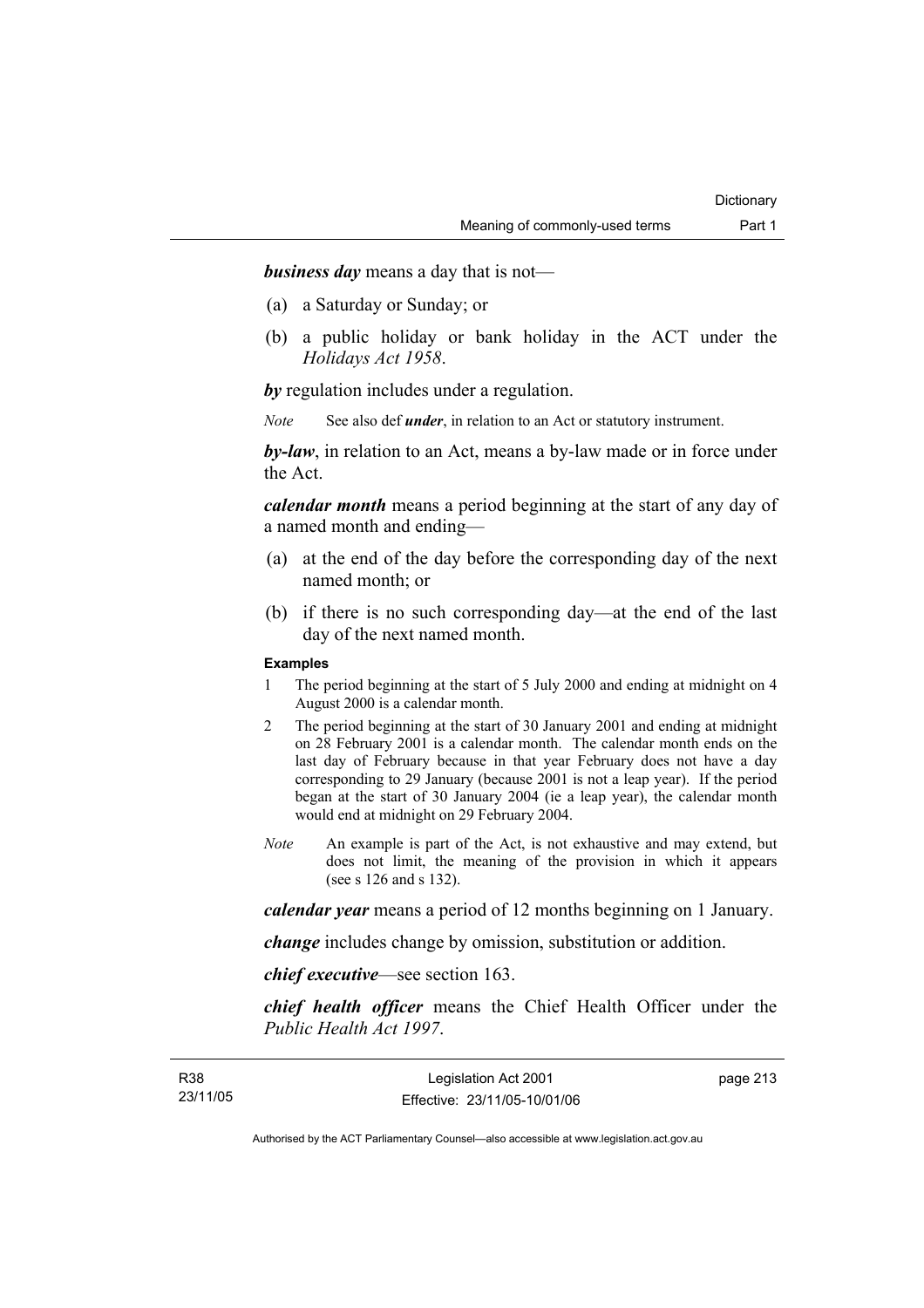*Chief Justice* means the Chief Justice of the Supreme Court.

*Chief Magistrate* means the Chief Magistrate of the Magistrates Court.

*Chief Minister* means the Chief Minister for the Territory.

*Note* The Chief Minister is elected under the Self-Government Act, s 40.

*chief officer (ambulance service)* means the chief officer (ambulance service) under the *Emergencies Act 2004*.

*chief officer (fire brigade)* means the chief officer (fire brigade) under the *Emergencies Act 2004*.

*chief officer (rural fire service)* means the chief officer (rural fire service) under the *Emergencies Act 2004*.

*chief officer (SES)* means the chief officer (SES) under the *Emergencies Act 2004*.

*chief planning executive* means the Chief Planning Executive under the *Planning and Land Act 2002*.

*chief police officer* means the police officer responsible to the commissioner of police for the day-to-day administration and control of police services in the ACT.

*chief solicitor* means the chief solicitor under the *Government Solicitor Act 1989*.

*child*, if age rather than descendancy is relevant, means an individual who is under 18 years old.

*Childrens Court* means the Childrens Court under the *Children and Young People Act 1999*, section 53.

*city area* means the area that was *the City Area* under the *City Area Leases Act 1936* (repealed).

*Note* See s 103 for the meaning of references to repealed laws.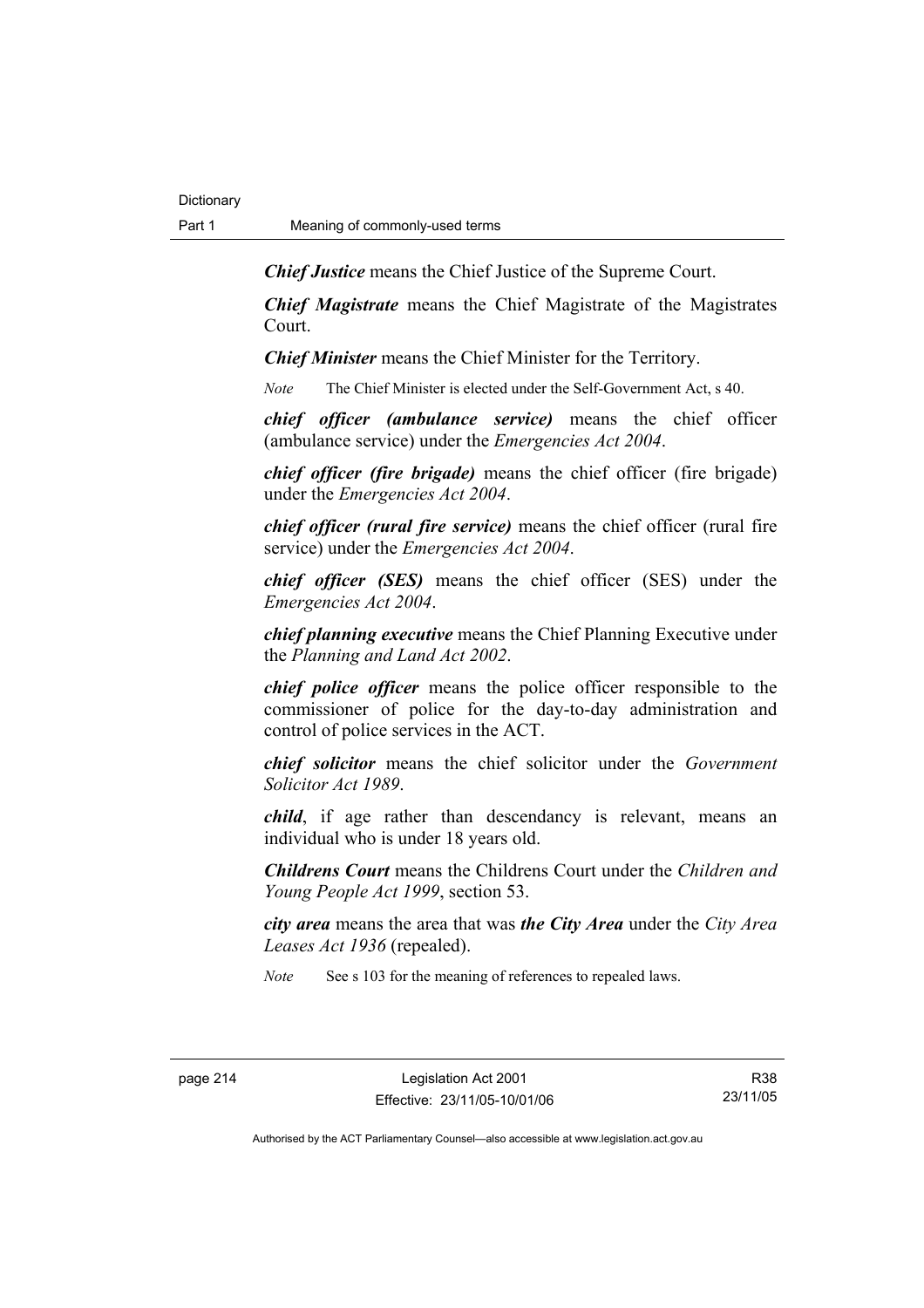*clerk*, in relation to the Legislative Assembly, means the Clerk of the Legislative Assembly.

*Note* The office of Clerk is established under the *Public Sector Management Act 1994*.

*commencement*, of an Act or statutory instrument—see section 80.

*commencement notice*—see section 11.

*commissioner for fair trading* means the Commissioner for Fair Trading of the Australian Capital Territory under the *Fair Trading (Consumer Affairs) Act 1973*.

*commissioner for health complaints* means the Community and Health Services Complaints Commissioner under the *Community and Health Services Complaints Act 1993.* 

*commissioner for housing* means the Commissioner for Housing under the *Housing Assistance Act 1987*.

*commissioner for public administration* means the Commissioner for Public Administration under *the Public Sector Management Act 1994*.

*commissioner for revenue* means the Commissioner for Australian Capital Territory Revenue under the *Taxation Administration Act 1999*.

*commissioner for surveys* means the Commissioner for Surveys under the *Surveyors Act 2001*.

*commissioner for the environment* means the Commissioner for the Environment under the *Commissioner for the Environment Act 1993.* 

*commissioner of police* means the Commissioner of Police of the Australian Federal Police.

*committed for trial*, in relation to a person, means committed to prison or to a remand centre with a view to being tried before a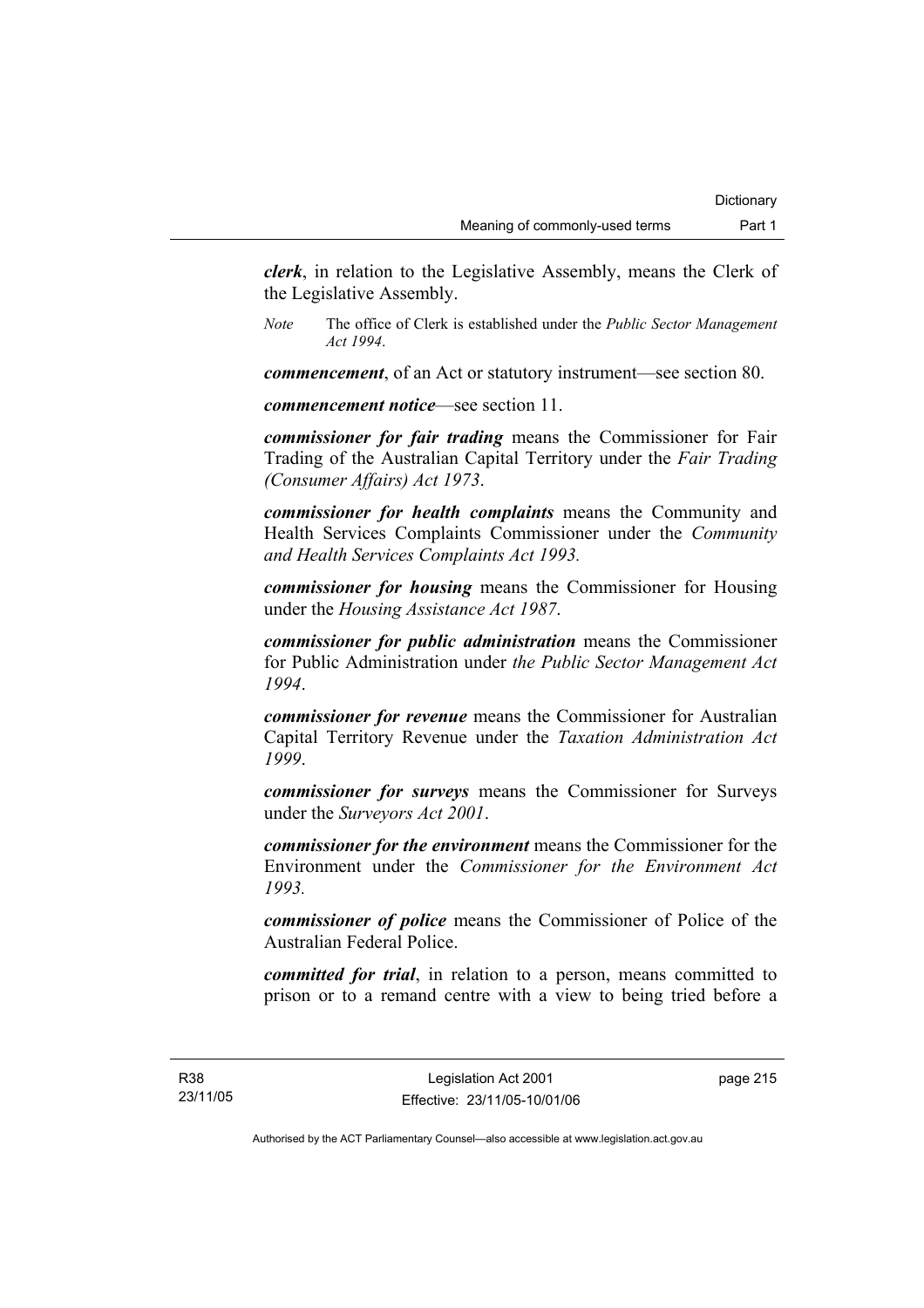judge and jury, or admitted to bail on an undertaking to appear and be tried before a judge and a jury.

*Commonwealth* means the Commonwealth of Australia and, when used in a geographical sense, does not include an external territory.

*Commonwealth country* means a country that forms part of the Commonwealth of Nations, and includes a territory for the international relations of which a Commonwealth country is responsible.

*Commonwealth DPP* means the Director of Public Prosecutions under the *Director of Public Prosecutions Act 1983* (Cwlth).

*Commonwealth gazette* means the *Commonwealth of Australia Gazette* or the *Australian Government Gazette*.

*Note* The *Australian Government Gazette* was published from 1 July 1973 to 30 June 1976.

*community advocate* means the Community Advocate under the *Community Advocate Act 1991*.

*confer*, in relation to a function, includes impose.

*conservator of flora and fauna* means the Conservator of Flora and Fauna under the *Nature Conservation Act 1980*.

*construction occupations registrar* means the Australian Capital Territory Construction Occupations Registrar under the *Construction Occupations (Licensing) Act 2004*.

*consumer and trader tribunal* means the Consumer and Trader Tribunal established under the *Consumer and Trader Tribunal Act 2003*.

*Consumer Credit (Australian Capital Territory) Code* means the provisions applying because of the *Consumer Credit Act 1995*, section 4.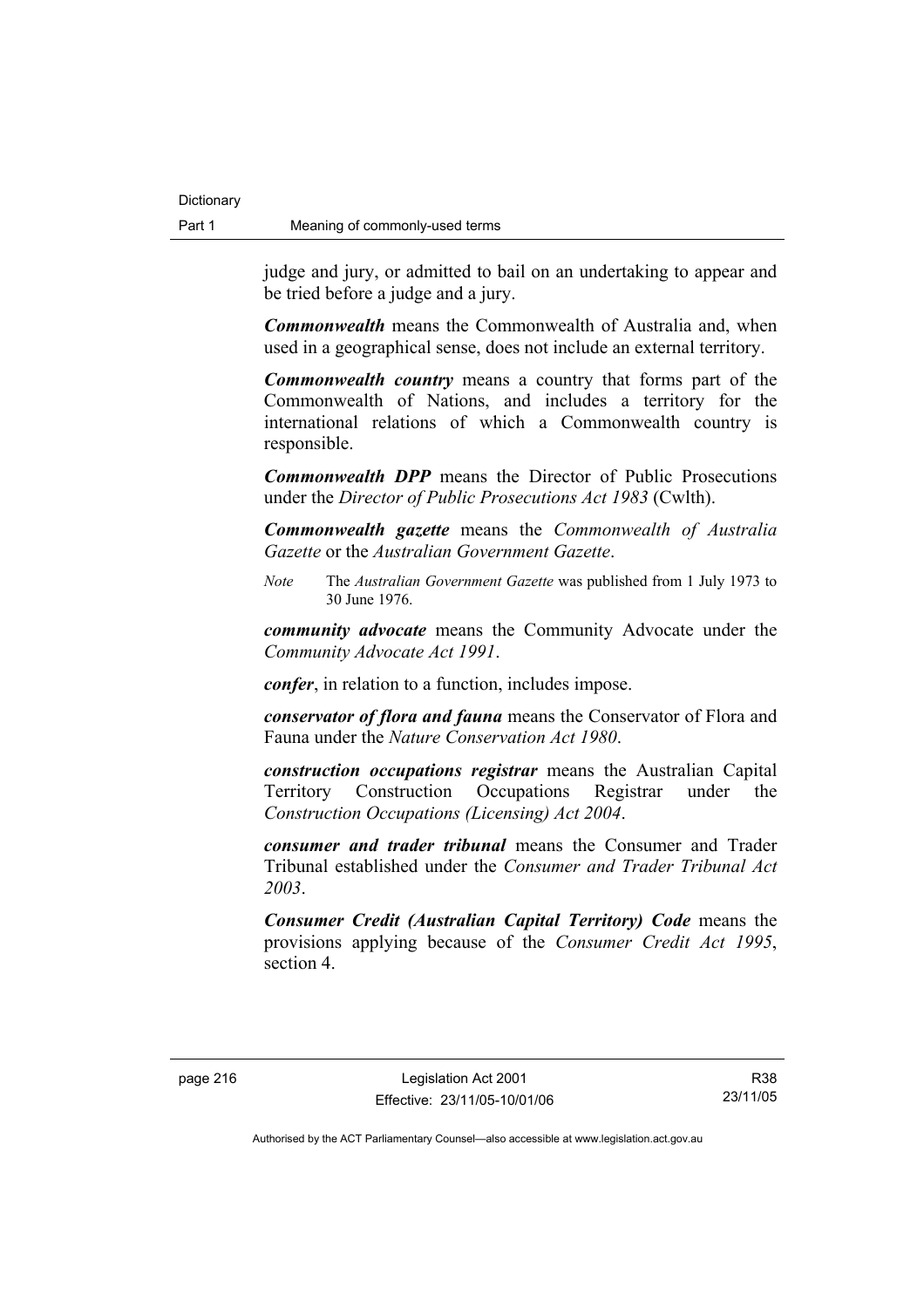*Consumer Credit (Australian Capital Territory) Regulations* means the provisions applying because of the *Consumer Credit Act 1995*, section 5.

*contravene* includes fail to comply with.

*converted ordinance* means an enactment that was an ordinance immediately before self-government day.

*Coroner's Court* means the Coroner's Court under the *Coroners Act 1997*.

*corporation* includes a body politic or corporate.

*Corporations Act* means the *Corporations Act 2001* (Cwlth).

*Court of Appeal* means the Court of Appeal constituted under the *Supreme Court Act 1933*.

*court of summary jurisdiction* means the Magistrates Court.

*credit tribunal* means the Australian Capital Territory Credit Tribunal established under the *Consumer Credit (Administration) Act 1996*.

*credit union* means an authorised deposit-taking institution that is permitted under the *Banking Act 1959* (Cwlth) to assume or use—

- (a) the term 'credit union'; or
- (b) any other term (whether or not in English) similar in meaning.

*Criminal Code* means the *Criminal Code 2002*.

*custodial escort* means an escort under the *Custodial Escorts Act 1998*.

*daylight* means the period in a day from sunrise to sunset.

*definition*—see section 130.

*dental prosthetist* means a registered dental prosthetist under the *Dental Technicians and Dental Prosthestists Registration Act 1988*.

page 217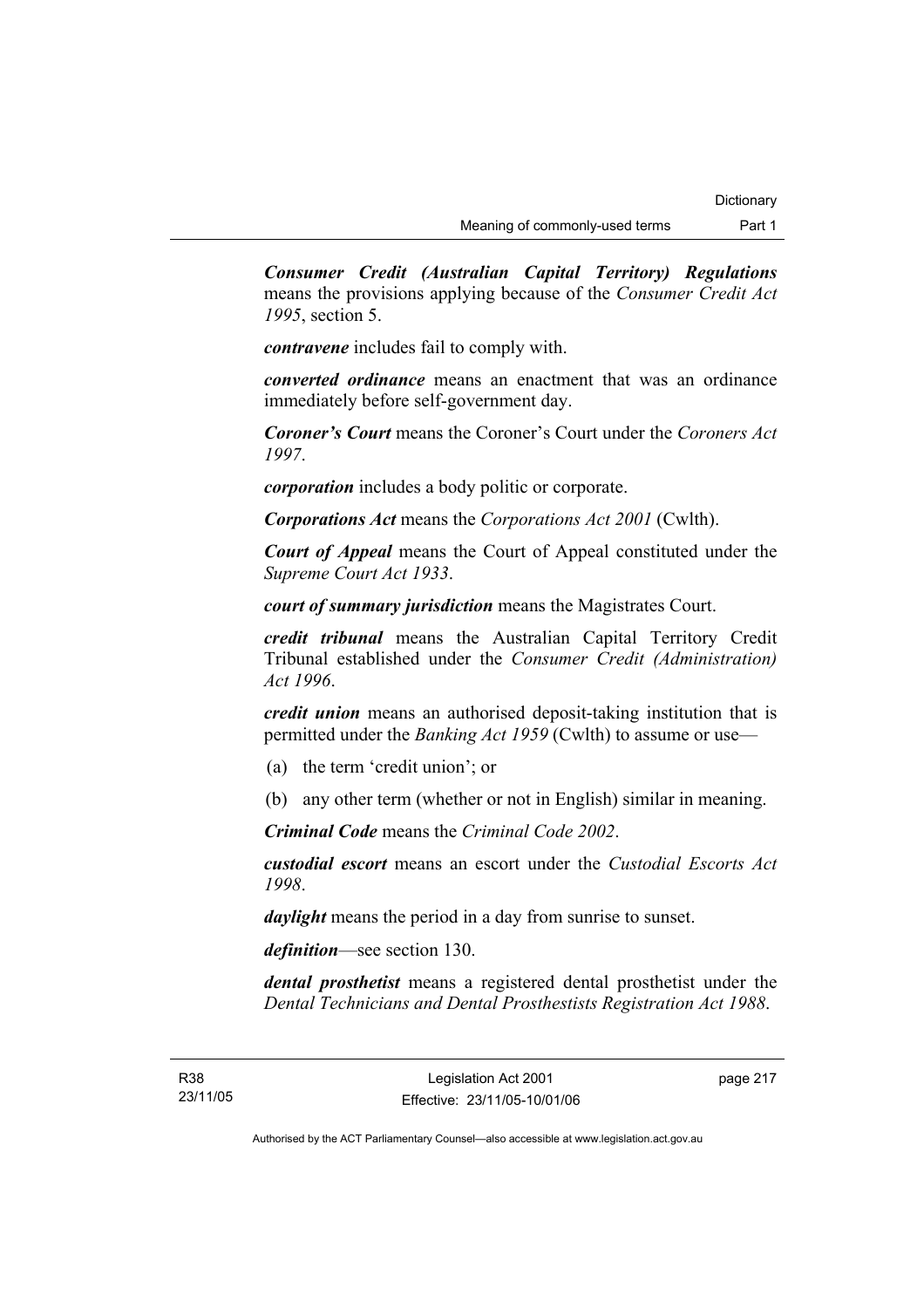*dental technician* means a registered dental technician under the *Dental Technicians and Dental Prosthestists Registration Act 1988*.

*dentist* means a registered dentist under the *Dentists Act 1931*.

*Deputy Speaker* means the Deputy Presiding Officer of the Legislative Assembly.

*Note* The Deputy Presiding Officer is elected under the Self-Government Act, s 21 (2).

*designation*, of a position under the *Public Sector Management Act 1994*, includes a designation given under that Act.

*director of corrective services* means the Director of Corrective Services under the *Periodic Detention Act 1995*.

*director of public prosecutions* **(**or *DPP***)** means the Director of Public Prosecutions under the *Director of Public Prosecutions Act 1990*.

*disallowable instrument*—see section 9.

*discrimination commissioner* means the Discrimination Commissioner under the *Discrimination Act 1991*.

*discrimination tribunal* means the Discrimination Tribunal established under the *Discrimination Act 1991*.

#### *doctor*—

- (a) means a person unconditionally registered as a medical practitioner under the *Health Professionals Act 2004*; and
- (b) for an activity, includes a person conditionally registered as a medical practitioner under the *Health Professionals Act 2004*  to the extent that the person is allowed to do the activity under the person's conditional registration.

*document* means any record of information, and includes—

(a) anything on which there is writing; or

R38 23/11/05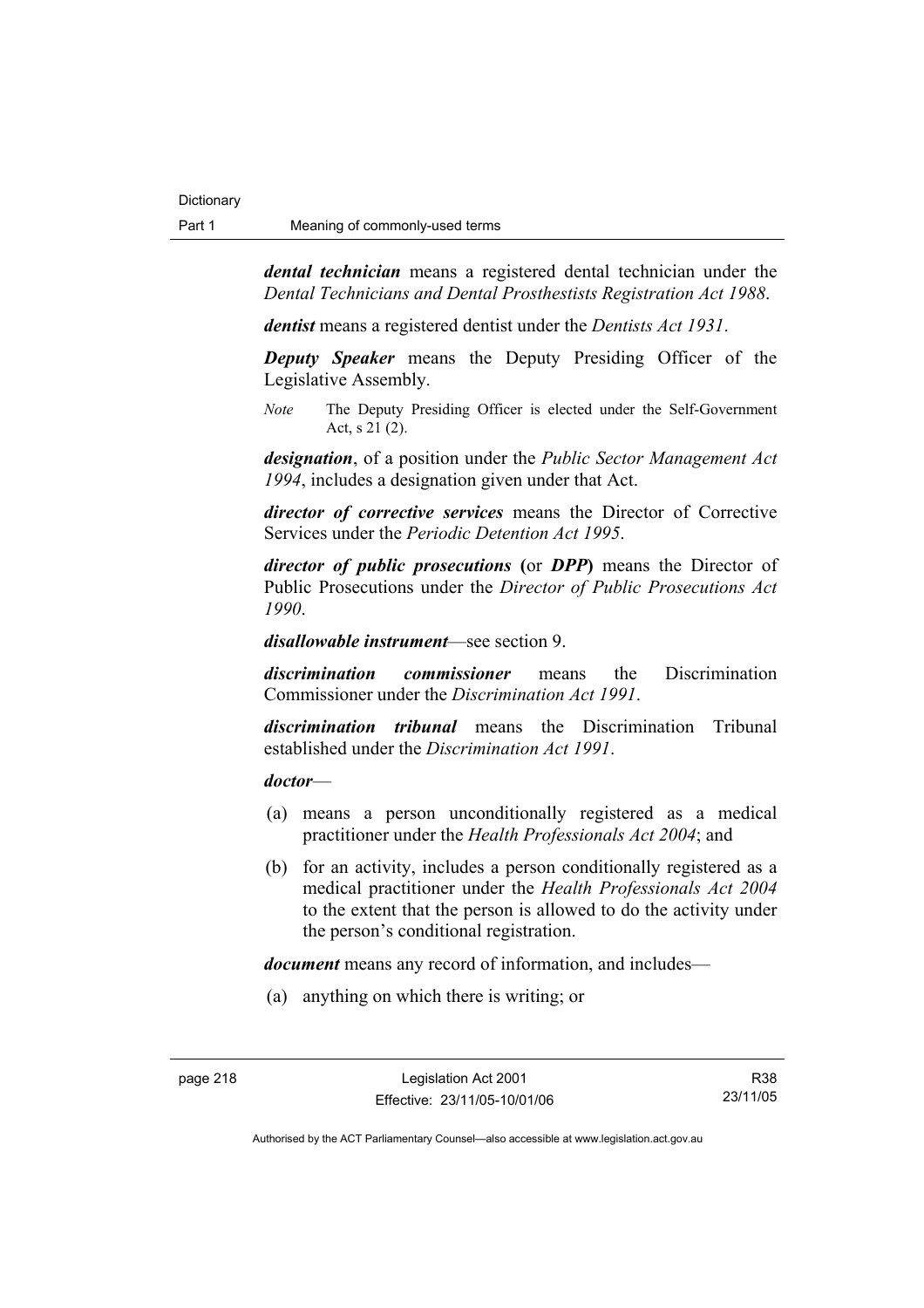- (b) anything on which there are figures, marks, numbers, perforations, symbols or anything else having a meaning for people qualified to interpret them; or
- (c) anything from which images, sounds, messages or writings can be produced or reproduced, whether with or without the aid of anything else; or
- (d) a drawing, map, photograph or plan.

*domestic partner*—see section 169 (1).

*domestic partnership*—see section 169 (2).

*DPP*—see definition of *director of public prosecutions*.

*driver licence* means a driver licence under the *Road Transport (Driver Licensing) Act 1999*.

*Note Driver licence* is defined in that Act, dictionary to mean a driver licence of any kind issued under that Act (see also def *Australian driver licence*).

*electoral commission* means the Australian Capital Territory Electoral Commission established under the *Electoral Act 1992*.

*electoral commissioner* means the Electoral Commissioner under the *Electoral Act 1992*.

*emergency service* means the ambulance service, the fire brigade, the rural fire service or the SES.

*emergency services authority* means the ACT Emergency Services Authority established under the *Emergencies Act 2004*.

*emergency services commissioner* means the ACT Emergency Services Commissioner under the *Emergencies Act 2004*.

*enactment*, of an Act—see section 29 (References to *enactment* or *passing* of Acts).

*entity* includes an unincorporated body and a person (including a person occupying a position).

page 219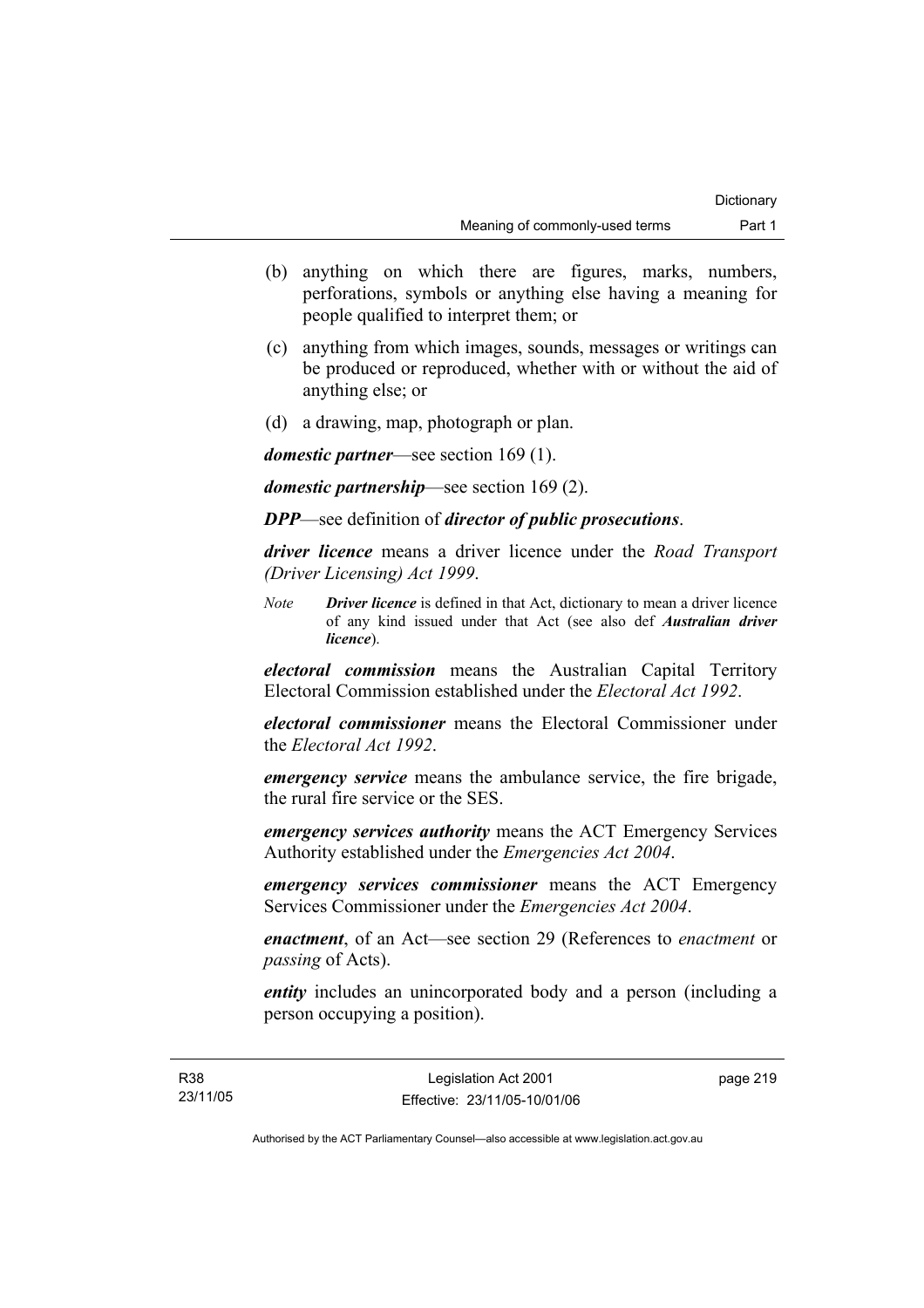*environment protection authority* means the Environment Protection Authority established under the *Environment Protection Act 1997*.

*establish* includes constitute and continue in existence.

*estate* includes any charge, claim, demand, easement, encumbrance, lien, right and title, whether at law or in equity.

*Executive* means the Australian Capital Territory Executive.

*Note* The Executive is established by the Self-Government Act, s 36.

*exercise* a function includes perform the function.

*expire* includes lapse or otherwise cease to have effect.

*external territory* means a Commonwealth territory, other than an internal territory.

*fail* includes refuse.

*Federal Court* means the Federal Court of Australia.

*file* includes lodge.

*financial year* means a period of 12 months beginning on 1 July.

*fire brigade* means the ACT Fire Brigade established under the *Emergencies Act 2004*.

*for*, in relation to an Act or statutory instrument, includes for the purposes of the Act or statutory instrument.

*Note* Under s 7 (3) and s 13 (3) a reference to an Act or statutory instrument includes a reference to a provision of an Act or statutory instrument.

*foreign country* means a country (whether or not an independent sovereign state) outside Australia and the external territories.

R38 23/11/05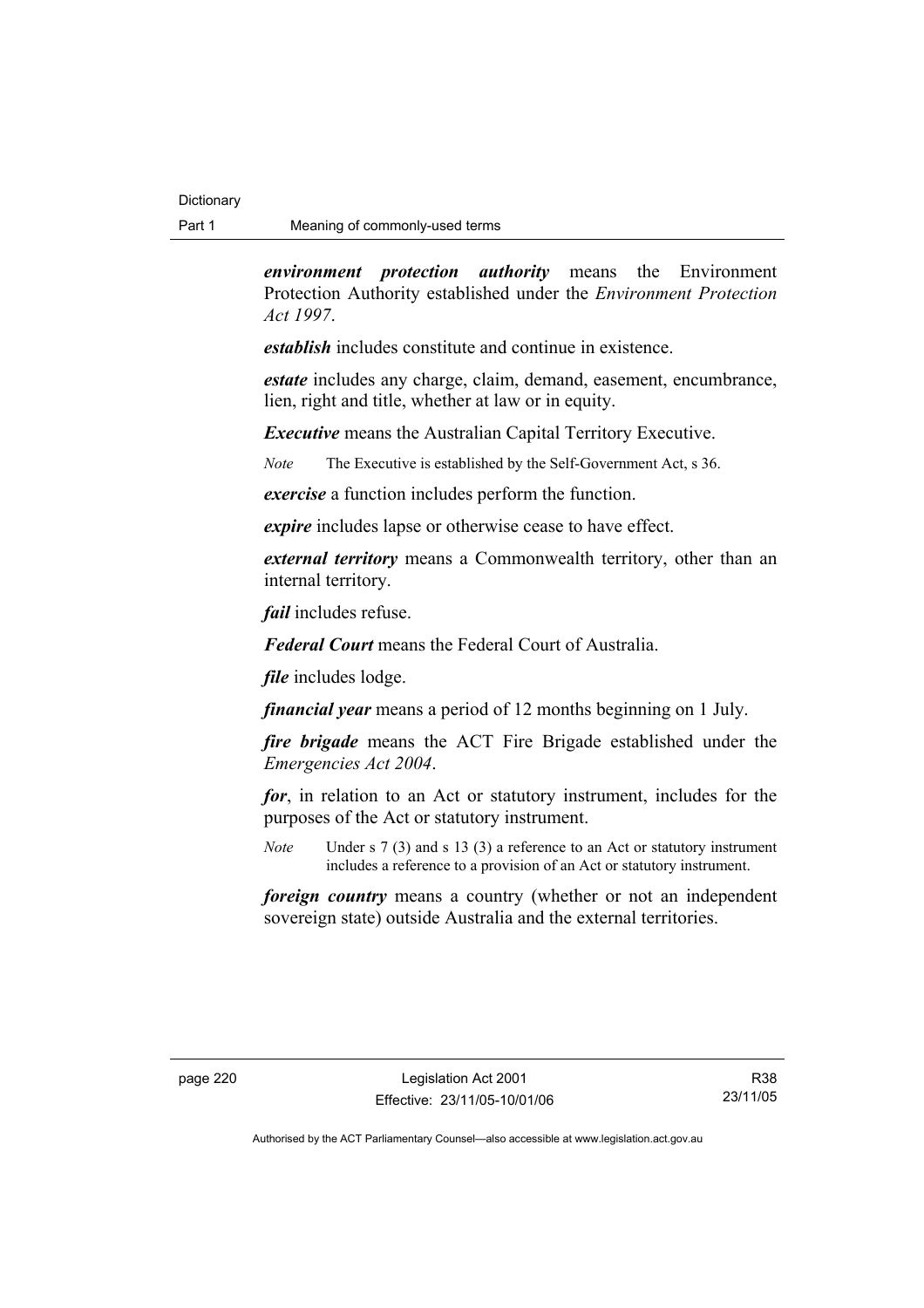*former NSW Act* means an Act corresponding to a NSW Act mentioned in schedule 1.

- *Note 1* The *Crimes Act 1900* is taken to have been enacted by the Legislative Assembly because of the *Crimes Legislation (Status and Citation) Act 1992*. The 1992 Act was repealed by the *Law Reform (Miscellaneous Provisions) Act 1999*, but its previous operation was saved (see s 5 (2)).
- *Note 2* The other former NSW Acts are taken to have been enacted by the Legislative Assembly because of the *Interpretation Act 1967*, s 65. Section 65 has expired, but its previous operation was saved (see s 65 (3)).

*former UK Act* means an Act corresponding to a UK Act mentioned in schedule 1.

*Note* Former UK Acts are also taken to have been enacted by the Legislative Assembly because of the *Interpretation Act 1967*, s 65. Section 65 has expired, but its previous operation was saved (see s 65 (3)).

*found guilty*, of an offence, includes—

- (a) having the offence taken into account under the *Crimes Act 1900*, section 357 (which is about taking outstanding charges into account when passing sentence); and
- (b) having an order made in relation to the offence under the *Crimes Act 1900*, section 402 (Conditional release of offenders without proceeding to conviction) or the *Children and Young People Act 1999*, section 98 (Disposition without proceeding to conviction).

*function* includes authority, duty and power.

*gambling and racing commission* means the Gambling and Racing Commission established under the *Gambling and Racing Control Act 1999*.

*gazette* means the *Australian Capital Territory Gazette*.

*give*, in relation to a function, includes impose.

*government printer* includes anyone printing for or by the authority of the Executive.

page 221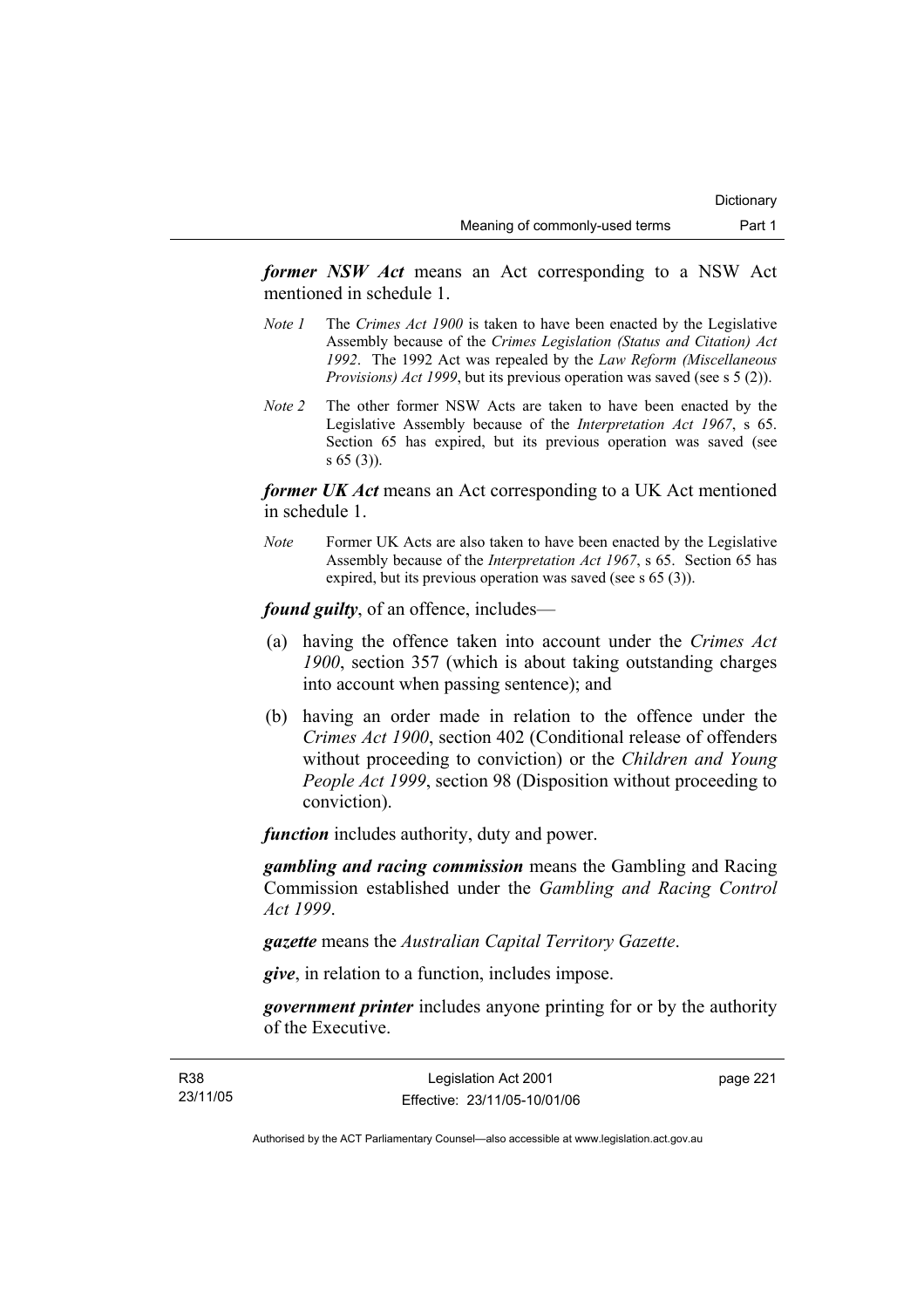*government solicitor* means the Government Solicitor under the *Government Solicitor Act 1989*.

*Governor* means—

- (a) for a State (other than the Northern Territory)—the Governor of the State, and includes a person administering the Government of the State; or
- (b) for the Northern Territory—the Administrator of the Northern Territory, and includes a person administering the Government of the Northern Territory.

*Governor-General* means the Governor-General of the Commonwealth, and includes a person administering the Government of the Commonwealth.

*GST*—see the *A New Tax System (Goods and Services Tax) Act 1999* (Cwlth), dictionary.

*guardianship tribunal* means the Guardianship and Management of Property Tribunal established under the *Guardianship and Management of Property Act 1991*.

*heritage council* means the Australian Capital Territory Heritage Council under the *Heritage Act 2004*.

*heritage register* means the heritage register under the *Heritage Act 2004*.

*High Court* means the High Court of Australia.

*Note* The High Court is established by the Commonwealth Constitution, s 71 and provided for under the *High Court of Australia Act 1979* (Cwlth).

*Imperial Act* means an Act of the United Kingdom Parliament.

*independent competition and regulatory commission* means the Independent Competition and Regulatory Commission for the Australian Capital Territory established under the *Independent Competition and Regulatory Commission Act 1997*.

*indictable offence*—see section 190.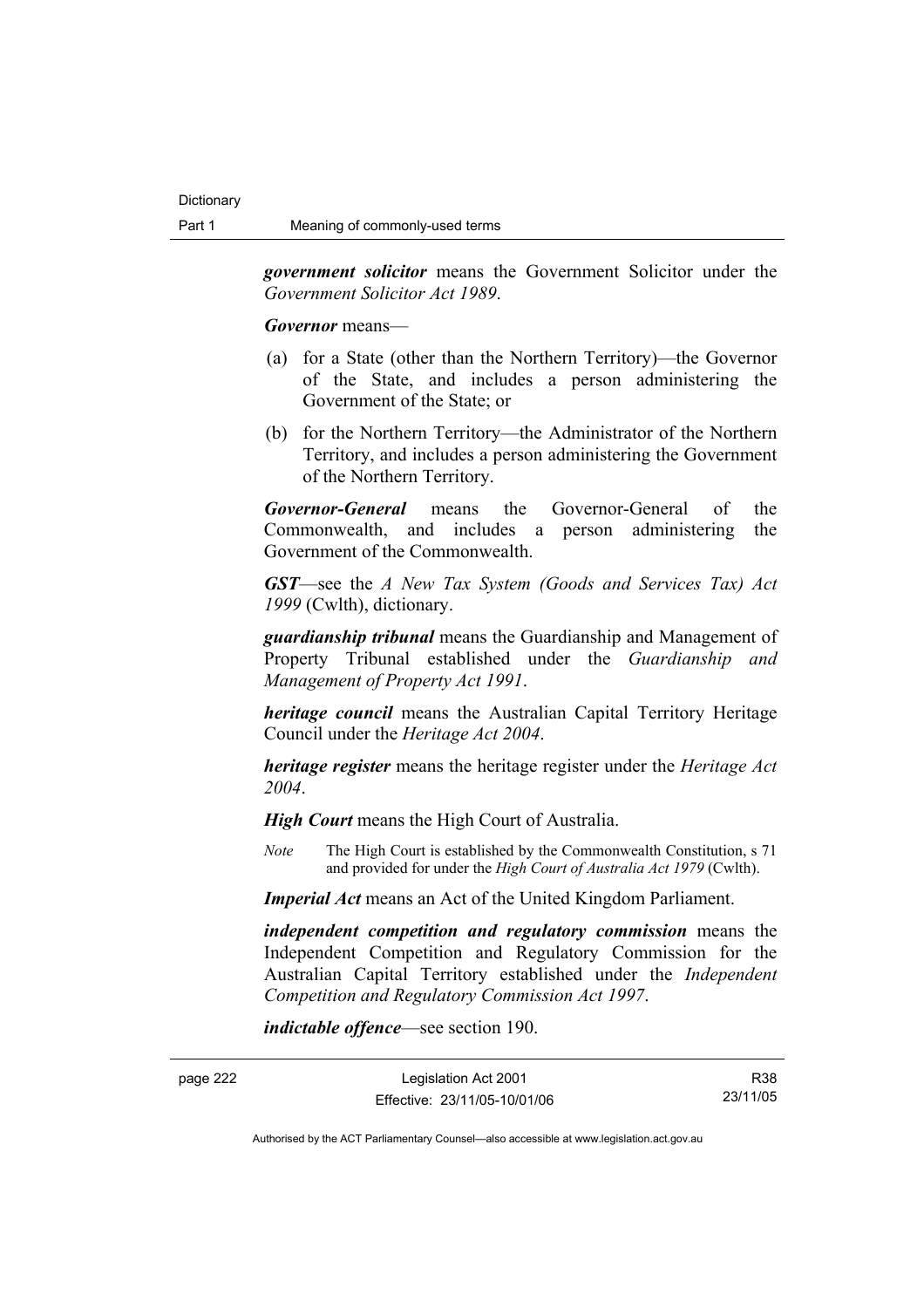*indictment* includes information.

*individual* means a natural person.

*infringement notice* includes an infringement notice under the *Magistrates Court Act 1930* or the *Road Transport (General) Act 1999*.

*in relation to* includes the following:

- (a) in respect of;
- (b) with respect to;
- (c) in connection with;
- (d) in regard to;
- (e) with reference to;
- (f) relating to;
- (g) for or with respect to.

*instrument*—see section 14.

*interest*, in relation to land or other property, means—

- (a) a legal or equitable estate in the land or other property; or
- (b) a right, power or privilege over, or in relation to, the land or other property.

*internal territory* means the Australian Capital Territory, the Jervis Bay Territory or the Northern Territory.

*intersex person*—see section 169B.

*Jervis Bay Territory* means the Territory accepted by the Commonwealth under the *Jervis Bay Territory Acceptance Act 1915* (Cwlth).

*Note* The Jervis Bay Territory is described in the agreement set out in that Act, sch.

page 223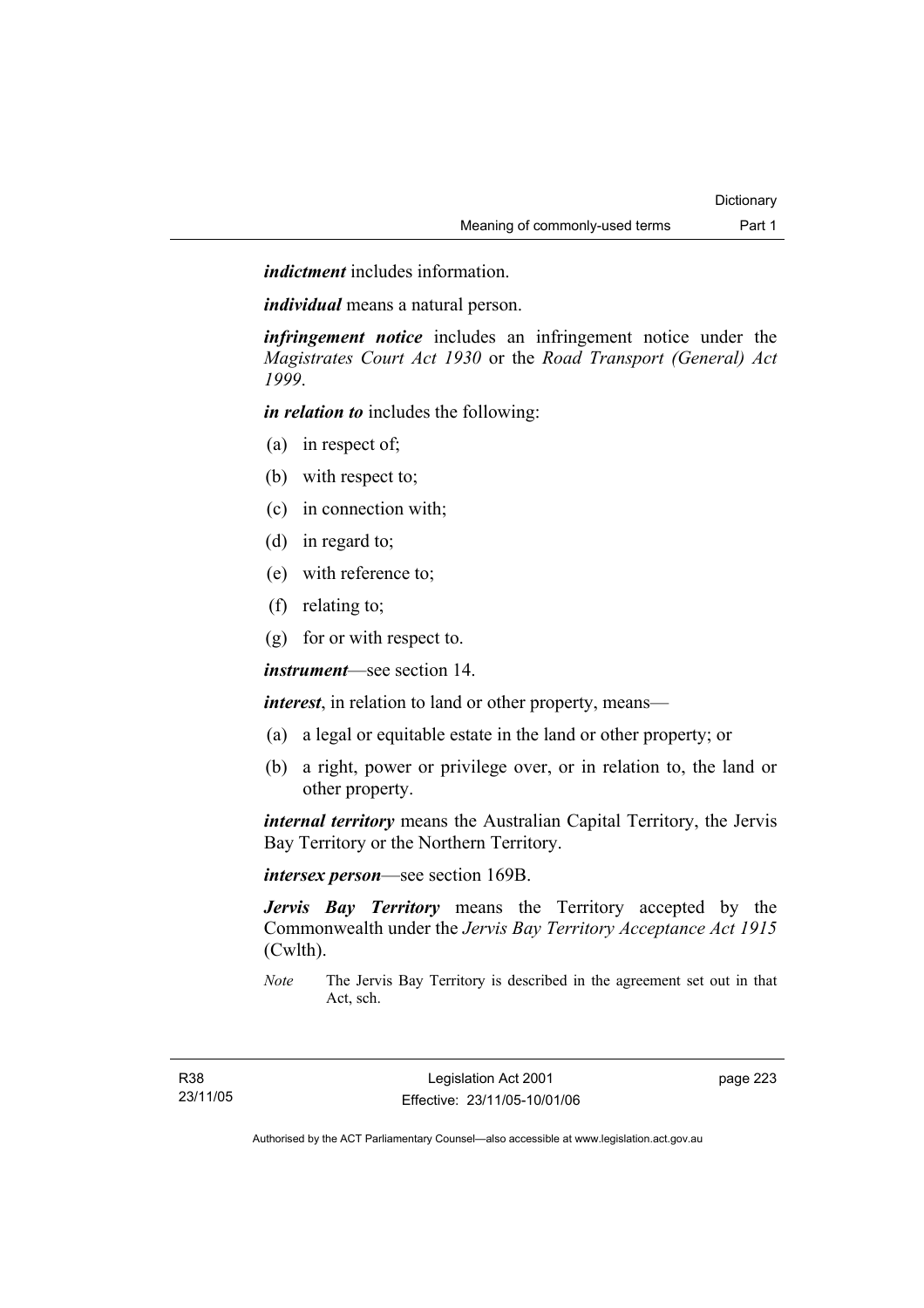*judge* means a resident judge, additional judge or acting judge under the *Supreme Court Act 1933*.

*Lake Burley Griffin* means Lake Burley Griffin as defined in the *Lakes Act 1976*.

*Lake Ginninderra* means Lake Ginninderra as defined in the *Lakes Act 1976*.

*land* includes messuages, tenements and hereditaments, corporeal or incorporeal, of any tenure or description, whatever the interest in the land.

*Note* A number of the terms mentioned in the definition of *land* have a technical meaning at law. A *messuage* is a house together with its gardens, orchards and outbuildings. The term *tenement* signifies land capable of being held in freehold. *Hereditament* refers to real property that can be inherited. Hereditaments may be *corporeal*, that is, tangible things such as lands and buildings, or *incorporeal*, that is, intangible rights attaching to land such as rents, easements, tithes and profits a prendre. (Profits a prendre are the right to take some product of, or part of the soil from, the land of someone else.)

*land development agency* means the Land Development Agency established under the *Planning and Land Act 2002*.

*law*, of the Territory, means—

- (a) an Act; or
- (b) a subordinate law; or
- (c) any other statutory instrument of a legislative nature; or
- (d) the common law.

*lawyer* means a legal practitioner.

*legal aid commission* means the Legal Aid Commission (A.C.T.) established under the *Legal Aid Act 1977*.

*legal practitioner* means a barrister, solicitor, barrister and solicitor or legal practitioner entered onto the High Court Register of

R38 23/11/05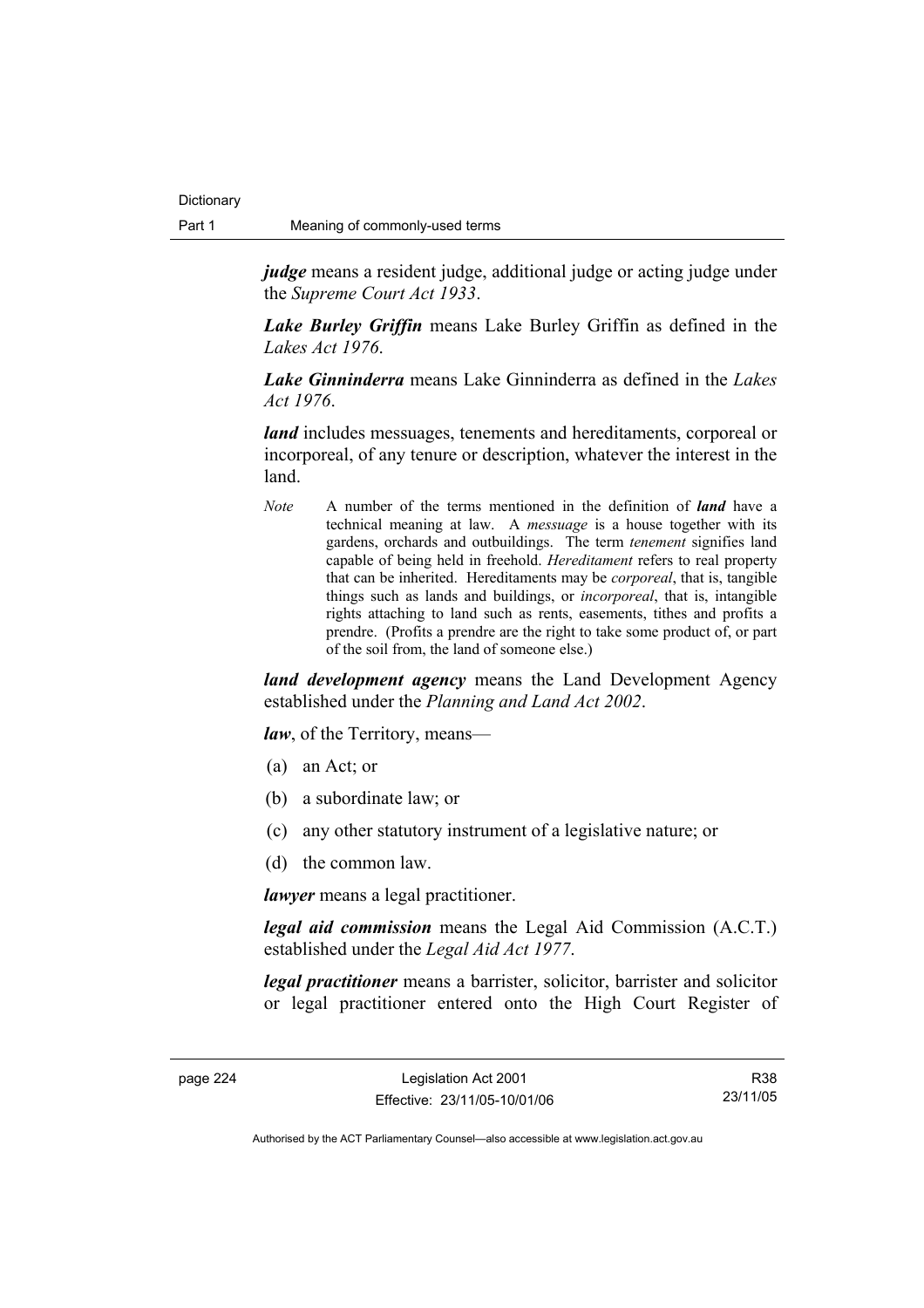Practitioners or on the roll, however described, of the Supreme Court of a State or Territory.

*Legislation Act* means the *Legislation Act 2001*.

*Legislative Assembly* means the Legislative Assembly for the Australian Capital Territory.

*Note* The Assembly is established by the Self-Government Act, s 8 (1).

*liability* means any liability or obligation (whether liquidated or unliquidated, certain or contingent, or accrued or accruing).

*magistrate* means a Magistrate under the *Magistrates Court Act 1930*.

*Magistrates Court* means the Magistrates Court established under the *Magistrates Court Act 1930*.

*make* an instrument includes issue and grant the instrument.

*making*, of a statutory instrument, means the signing, sealing, approval or other endorsement of the instrument by the entity authorised or required to make it.

*master*, in relation to the Supreme Court, means the Master of the Supreme Court.

*Note* The office of master is established under the *Supreme Court Act 1933*.

*may*—see section 146.

*medical practitioner* means a doctor.

*mental health tribunal* means the Mental Health Tribunal established under the *Mental Health (Treatment and Care) Act 1994*.

*midnight*, in relation to a particular day, means the time when the day ends.

*Minister*—see section 162.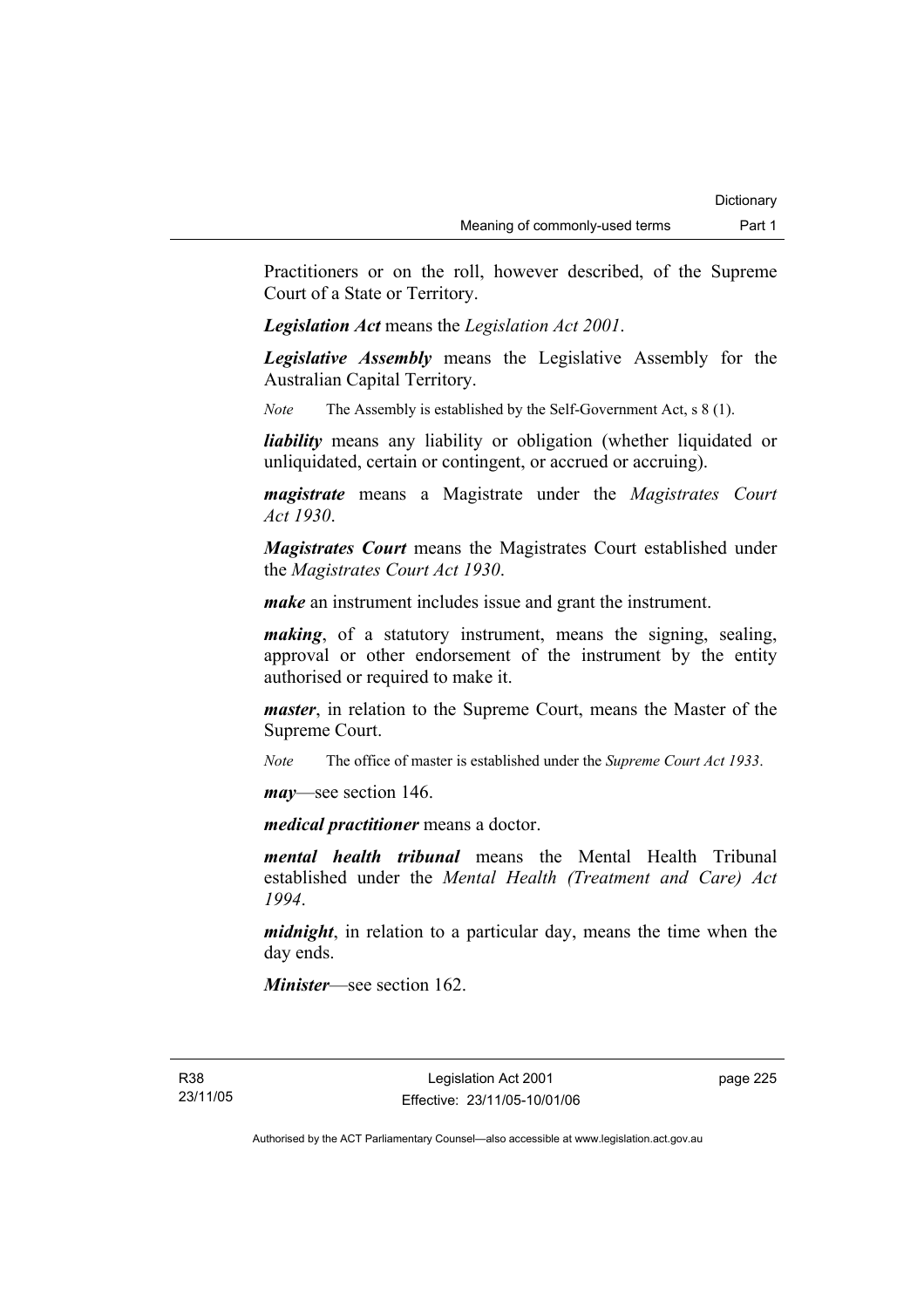*modification* includes modification by addition, omission and substitution.

*month* means calendar month.

*must*—see section 146.

*name* includes—

- (a) for an Act—the Act's short title; and
- (b) for an instrument—the instrument's citation; and
- (c) for a position—the position's title or designation.

*named month* means one of the 12 months of the year.

*national capital authority* means the National Capital Authority established under the *Australian Capital Territory (Planning and Land Management) Act 1988* (Cwlth).

*national capital plan* means the National Capital Plan under the *Australian Capital Territory (Planning and Land Management) Act 1988* (Cwlth).

*national land* means National Land under the *Australian Capital Territory (Planning and Land Management) Act 1988* (Cwlth).

*Note* If an area of land in the ACT is, or is intended to be, used by or on behalf of the Commonwealth, it may be declared National Land under the *Australian Capital Territory (Planning and Land Management) Act 1988* (Cwlth), s 27.

*night* means the period between sunset on one day and sunrise on the next day.

*Northern Territory* means the Northern Territory of Australia.

*notifiable instrument*—see section 10.

#### *notification*—

- (a) of an Act—see section 30; and
- (b) of a registrable instrument—see section 63.

page 226 Legislation Act 2001 Effective: 23/11/05-10/01/06

R38 23/11/05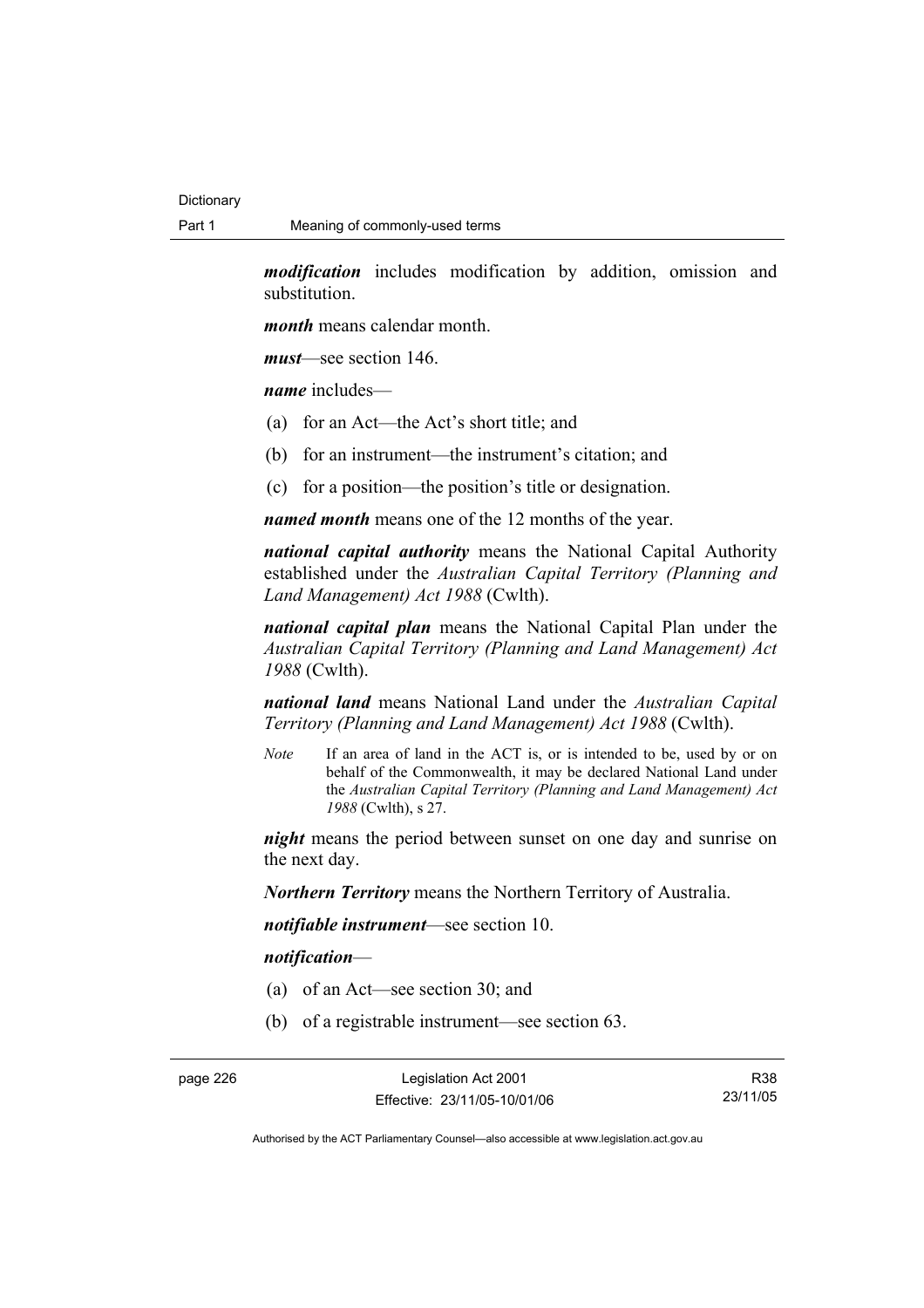*notification day*, for an Act or statutory instrument, means the day the Act or instrument is notified.

*NSW Act* means an Act of the New South Wales Parliament.

*number* means—

- (a) a number expressed in figures or words; or
- (b) a combination of a number expressed in figures or words and of a letter of the alphabet.

*nurse* means a registered nurse under the *Nurses Act 1988*.

*nurse practitioner* means a person who is registered as a nurse practitioner under the *Nurses Act 1988*.

*oath* includes affirmation.

*Note* The *Evidence Act 1995* (Cwlth), ch 2, pt 2.1, div 2 and the *Oaths and Affirmations Act 1984* make provision in relation to oaths and affirmations.

*occupy* a position includes hold the position, act in the position or exercise functions of the position (including under a delegation or subdelegation).

*office* includes position.

*office of fair trading* means the Office of Fair Trading of the Australian Capital Territory established under the *Fair Trading (Consumer Affairs) Act 1973*.

*OH&S commissioner* means the Occupational Health and Safety Commissioner under the *Occupational Health and Safety Act 1989*.

*ombudsman* means the Ombudsman under the *Ombudsman Act 1989*.

*omit*, in relation to a provision of an Act or statutory instrument, includes repeal.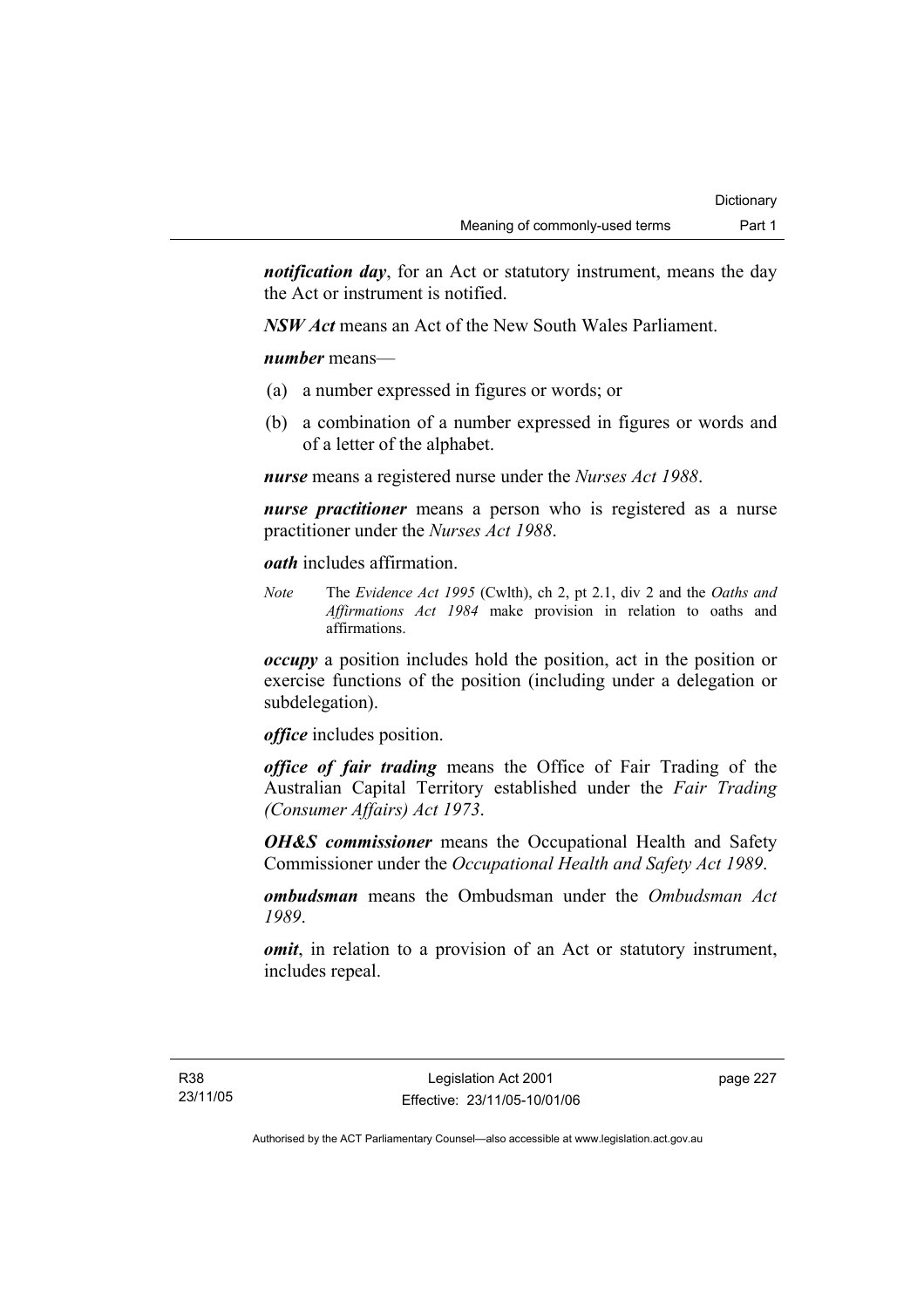*optometrist* means a person registered as an optometrist under the *Health Professionals Act 2004*.

*Note* See also s 303.

*ordinance* means an ordinance made under the *Seat of Government (Administration) Act 1910* (Cwlth), section 12.

*parent*, of a child, means—

- (a) the child's mother; or
- (b) the child's father; or
- (c) someone else who is presumed under the *Parentage Act 2004*, part 2 to be a parent of the child.
- *Note* A child cannot have more than 2 parents at any one time (see *Parentage Act 2004*, s 14).

*parliamentary counsel* means the person performing the duties of Parliamentary Counsel in the public service.

*passing*, of an Act—see section 29.

*penalty unit*—see section 133.

*person* includes an individual and a corporation.

*Note* Section 160 deals with references to a person generally.

*pharmacist* means a registered pharmacist under the *Pharmacy Act 1931*.

*planning and land authority* means the Planning and Land Authority established under the *Planning and Land Act 2002*.

*planning and land council* means the Planning and Land Council established under the *Planning and Land Act 2002*.

*police officer* means a member or special member of the Australian Federal Police.

*position* includes office.

*power* includes authority.

page 228 Legislation Act 2001 Effective: 23/11/05-10/01/06

R38 23/11/05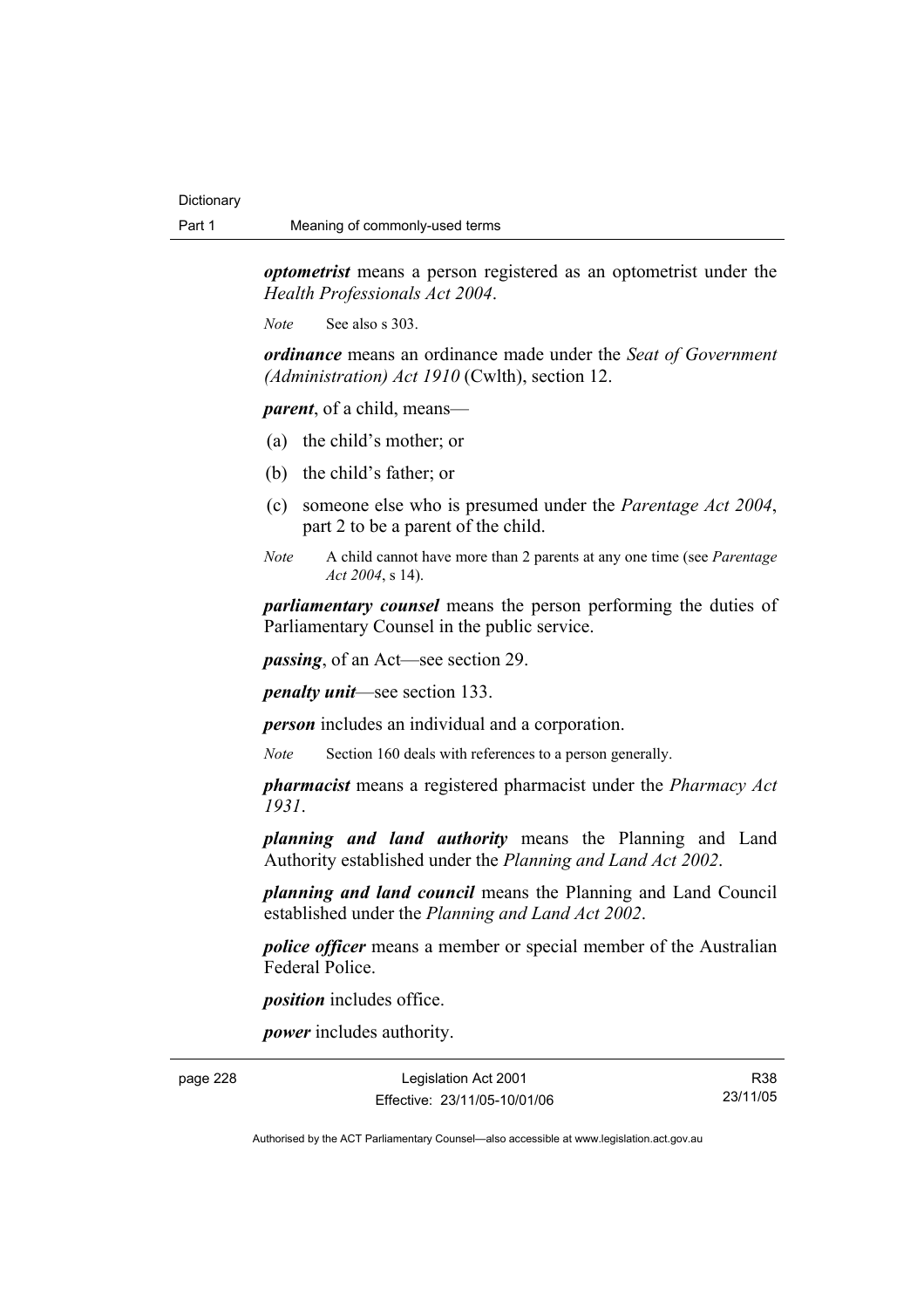*prescribed*, in an Act, means prescribed by the Act or by regulation under the Act.

*present* an indictment includes lay an information.

*privacy commissioner* means the Privacy Commissioner under the *Privacy Act 1998* (Cwlth).

*proceeding* means a legal or other action or proceeding.

*property* means any legal or equitable estate or interest (whether present or future, vested or contingent, or tangible or intangible) in real or personal property of any description (including money), and includes a thing in action.

*Note* A *thing in action* is an intangible personal property right recognised and protected by the law. Examples include debts, money held in a bank, shares, rights under a trust, copyright and right to sue for breach of contract.

*provision*, of an Act or instrument—see section 16.

*public employee* means—

- (a) a public servant; or
- (b) a person employed by a territory instrumentality; or
- (c) a statutory office-holder or a person employed by a statutory office-holder.

*public health officer* means a public health officer under the *Public Health Act 1997.*

*public money*, of the Territory, means revenues, loans and other money received by the Territory.

*public servant* means a person employed in the public service.

*public service* means the Australian Capital Territory Public Service.

*Note* The *Public Sector Management Act 1994*, s 12 deals with the constitution of the public service.

page 229

Authorised by the ACT Parliamentary Counsel—also accessible at www.legislation.act.gov.au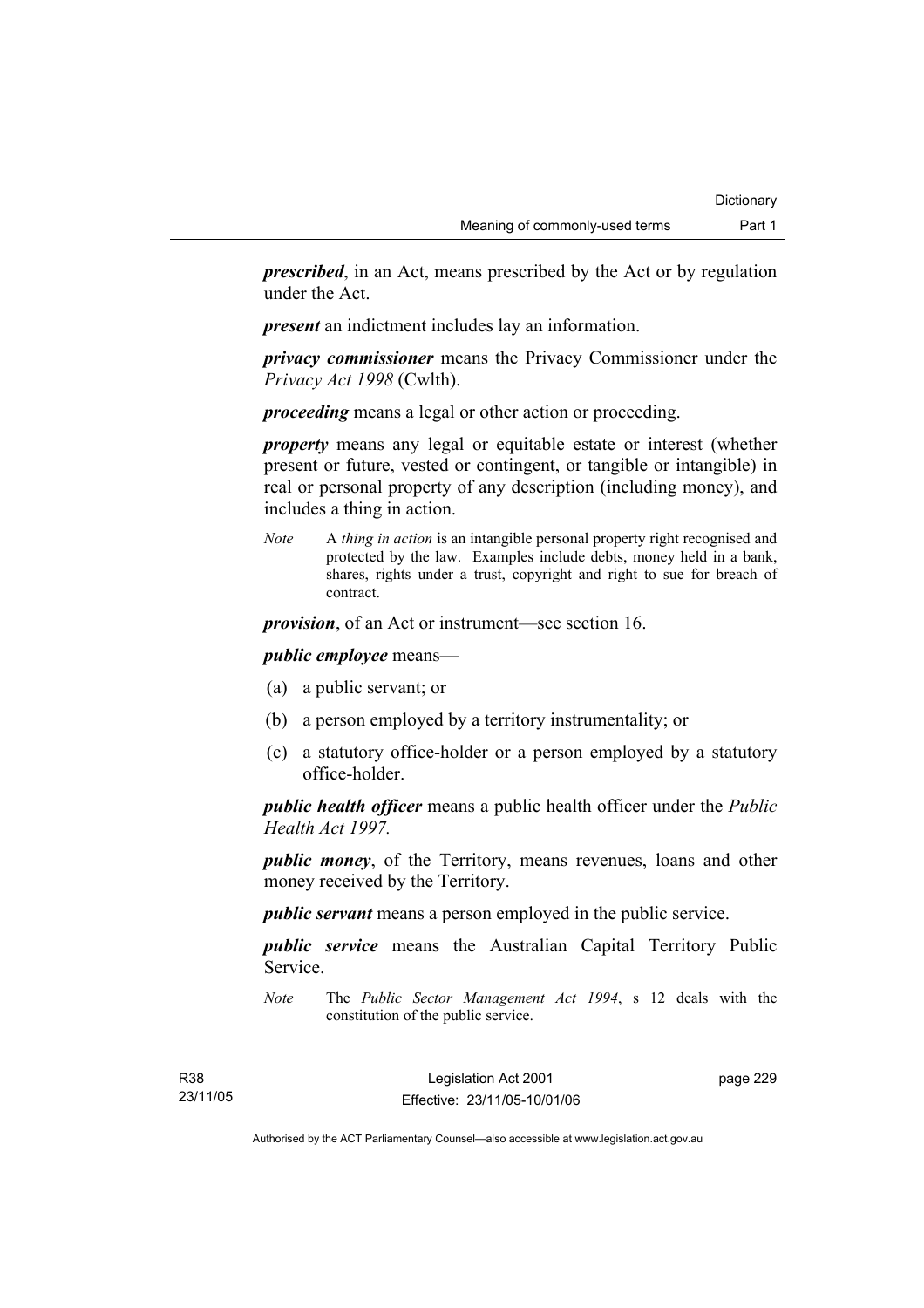*public trustee* means the Public Trustee for the Australian Capital Territory under the *Public Trustee Act 1985*.

*quarter* means a period of 3 months beginning on 1 January, 1 April, 1 July or 1 October in any year.

*recognised transgender person*—see section 169A (3).

*registered surveyor* means a surveyor under the *Surveyors Act 2001*.

*registrable instrument*—see section 12.

*registrar* means—

- (a) in relation to the Supreme Court—the Registrar of the Supreme Court; or
- (b) in relation to the Magistrates Court—the Registrar of the Magistrates Court; or
- (c) in relation to a tribunal—the registrar of the tribunal.

*registrar-general* means the Registrar-General under the *Registrar-General Act 1993*.

*registrar of firearms* means the Registrar of Firearms under the *Firearms Act 1996*.

*registrar of liquor licences* means the Registrar of Liquor Licences under the *Liquor Act 1975*.

*regulation*, in relation to an Act, means a regulation made or in force under the Act.

*remand centre* means an area declared under the *Remand Centres Act 1976* to be a remand centre or a temporary remand centre.

*remand centre administrator* means the Administrator under the *Remand Centres Act 1976*, section 6.

*remuneration tribunal* means the Remuneration Tribunal established under the *Remuneration Tribunal Act 1995*.

R38 23/11/05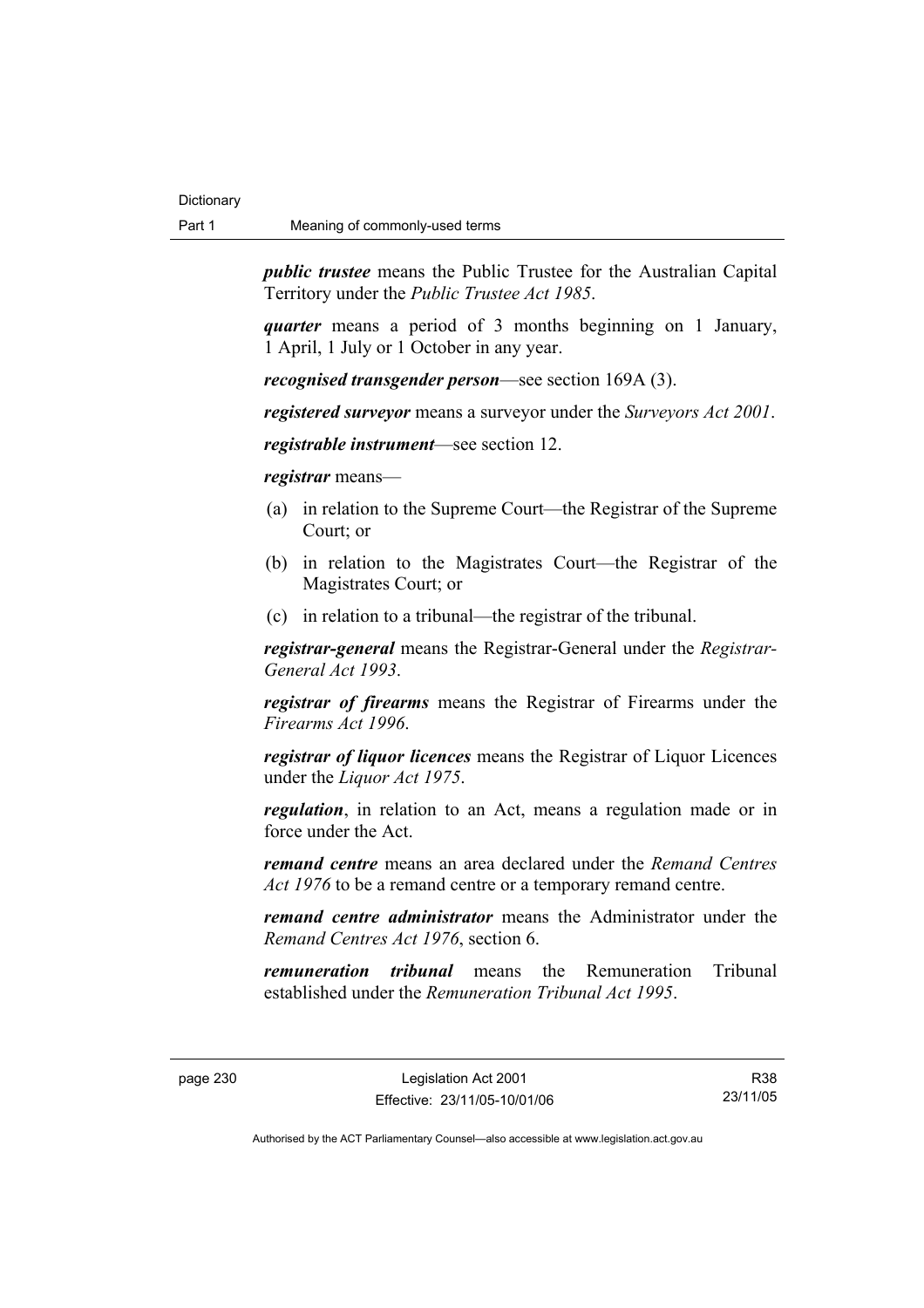*repeal* includes—

- (a) for an Act or statutory instrument—omit a provision of the Act or instrument; and
- (b) for a provision of an Act or statutory instrument—omit the provision (or a part of it); and
- (c) for an Act or statutory instrument (or a provision of it) abrogate or limit its effect, or exclude from its application any circumstance, matter, person, place or purpose; and
- (d) for an Act or statutory instrument (or a provision of it)—any other implied repeal; and
- (e) for a statutory instrument—revoke the instrument (or part of it); and
- (f) for a decision—revoke it or cancel it.

*residential tenancies tribunal* means the Residential Tenancies Tribunal established under the *Residential Tenancies Act 1997*.

*resident judge* means a resident judge under the *Supreme Court Act 1933*.

*retrospectively*, for the commencement of legislation—see section 75A.

*road transport authority* means the Australian Capital Territory Road Transport Authority.

*Note* The chief executive of the department responsible for the *Road Transport (General) Act 1999* is the road transport authority (see *Road Transport (General) Act 1999*, s 16).

*rules* means—

- (a) of a court or tribunal—rules made by the entity having power to make rules (however described) regulating the practice and procedure of the court or tribunal; and
- (b) in relation to an Act—rules made or in force under the Act.

page 231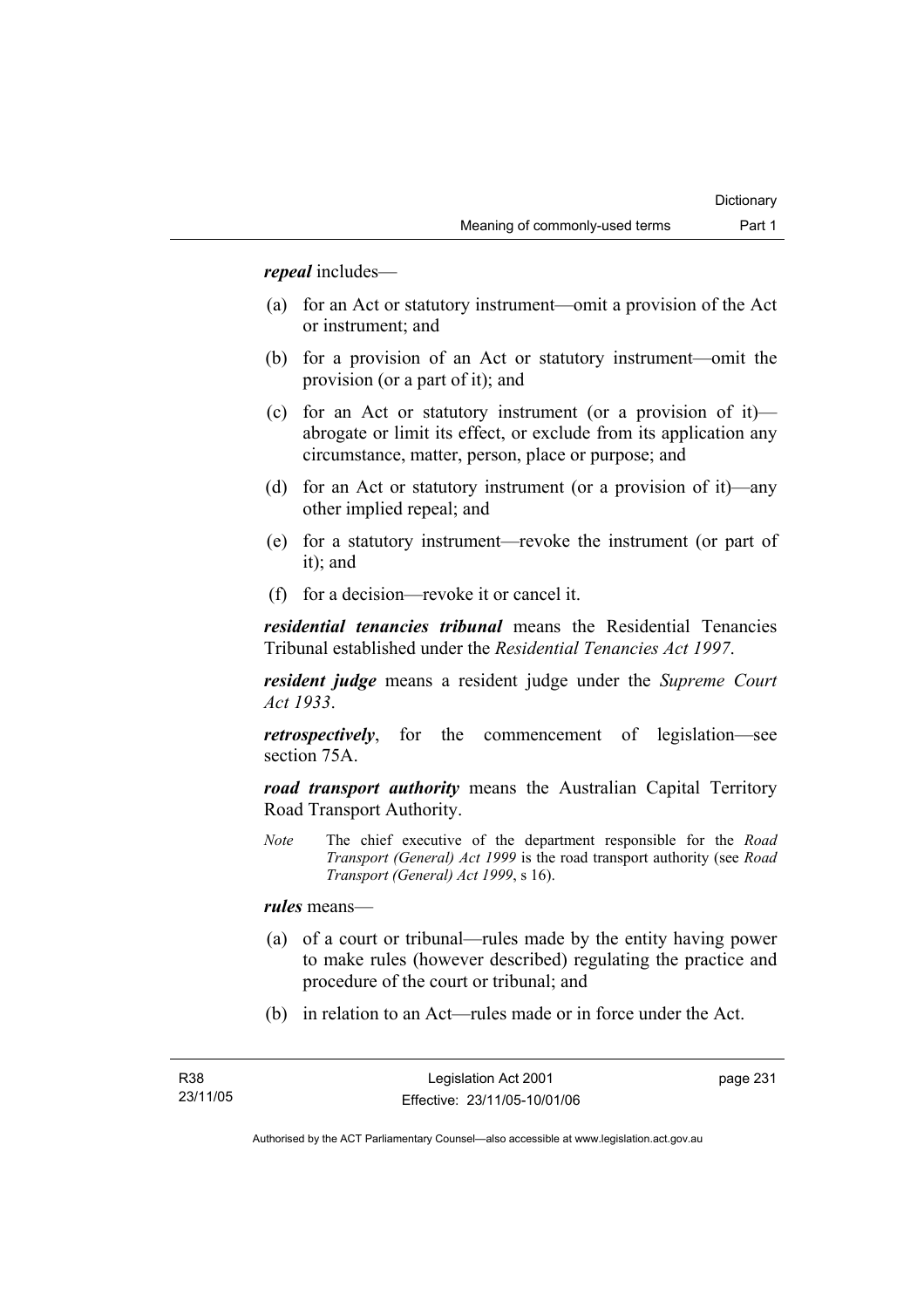*rural fire service* means the ACT Rural Fire Service under the *Emergencies Act 2004*.

*see*, in a definition—see section 131 (Signpost definitions).

*Self-Government Act* means the *Australian Capital Territory (Self-Government) Act 1988* (Cwlth).

*self-government day* means 11 May 1989.

*Note* This is the day when the remaining provisions of the Self-Government Act commenced and, in particular, the Australian Capital Territory was established as a body politic, the Legislative Assembly was empowered to make laws for the ACT and the Executive was established.

*sentence administration board* means the Sentence Administration Board established under the *Rehabilitation of Offenders (Interim) Act 2001*.

*SES* means the ACT State Emergency Service established under the *Emergencies Act 2004*.

*sign* includes attach a seal and make a mark.

*sitting day*, of the Legislative Assembly, means a day when the Assembly meets.

*Small Claims Court* means the Magistrates Court when it is exercising jurisdiction under the *Magistrates Court Act 1930*, part 4.6.

*solicitor* means a lawyer who practises as a solicitor.

*Speaker* means the Presiding Officer of the Legislative Assembly.

*Note* The Presiding Officer is elected under the Self-Government Act, s 11.

*Standards Australia* means the company named Standards Australia International Limited (ACN 087 326 690).

*State* means a State of the Commonwealth, and includes the Northern Territory.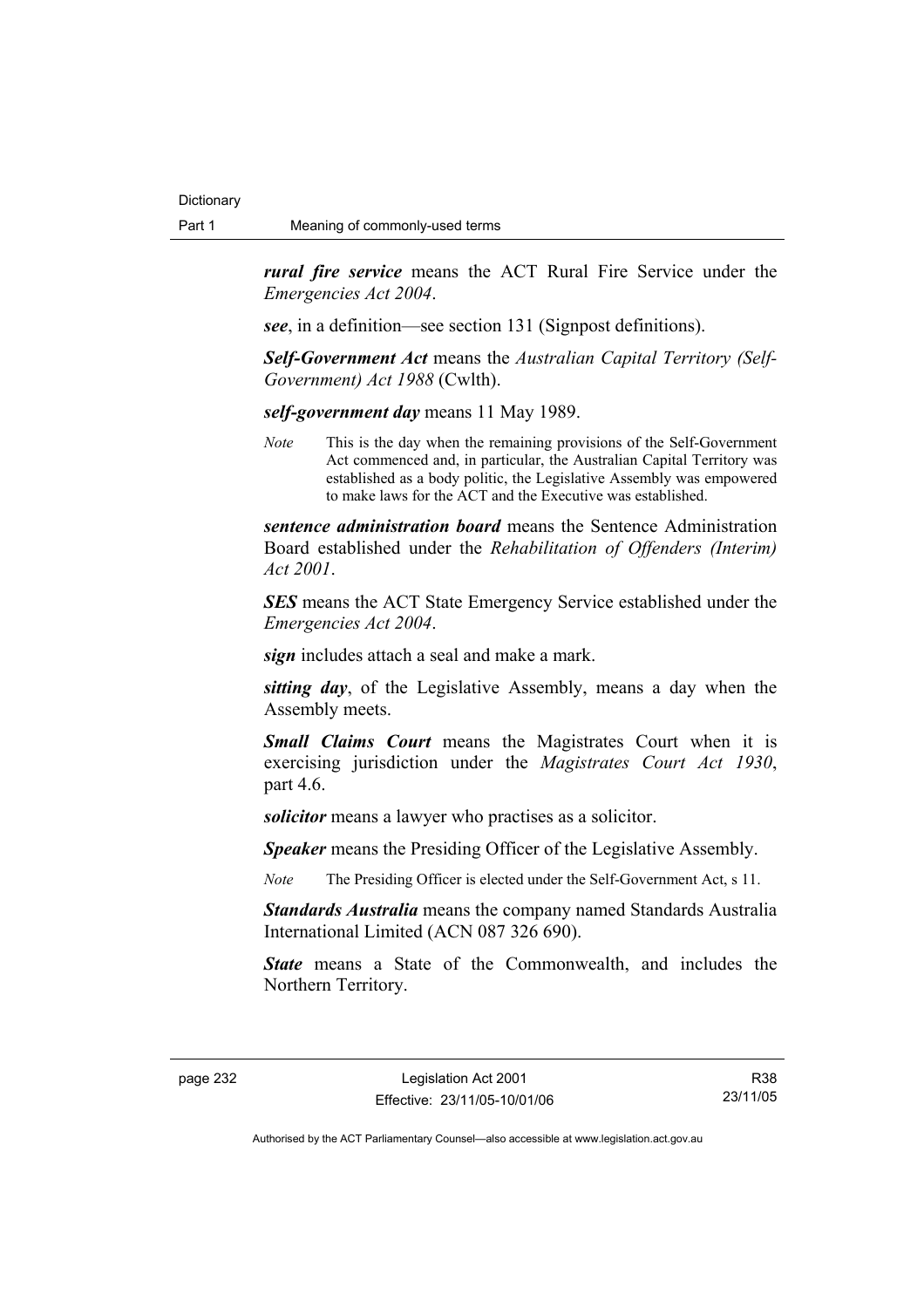*statutory declaration* means a statutory declaration made under the *Statutory Declarations Act 1959* (Cwlth).

*statutory instrument*—see section 13.

*statutory office-holder* means a person occupying a position under an Act or statutory instrument (other than a position in the public service).

*subordinate law*—see section 8.

*summary offence*—see section 190.

*Supreme Court* means the Supreme Court of the Australian Capital Territory.

*Note* The Supreme Court is established by the *Supreme Court Act 1933*, s 3. The Self-Government Act, s 48A deals with the jurisdiction and powers of the court.

*swear* an oath includes make an affirmation.

*take* an oath includes make an affirmation.

*territory authority* means a body established under an Act, but does not include a body declared by regulation not to be a territory authority.

*territory instrumentality* means a corporation that—

- (a) is established under an Act or statutory instrument, or under the Corporations Act; and
- (b) is a territory instrumentality under the *Public Sector Management Act 1994*.
- *Note* Territory instrumentality is defined in the *Public Sector Management Act 1994*, s 3.

*territory land* means Territory Land under the *Australian Capital Territory (Planning and Land Management) Act 1988* (Cwlth).

*Note* The *Australian Capital Territory (Planning and Land Management) Act 1988* (Cwlth), s 28 provides that if land in the ACT is not national land it is territory land.

| <b>R38</b> | Legislation Act 2001         | page 233 |
|------------|------------------------------|----------|
| 23/11/05   | Effective: 23/11/05-10/01/06 |          |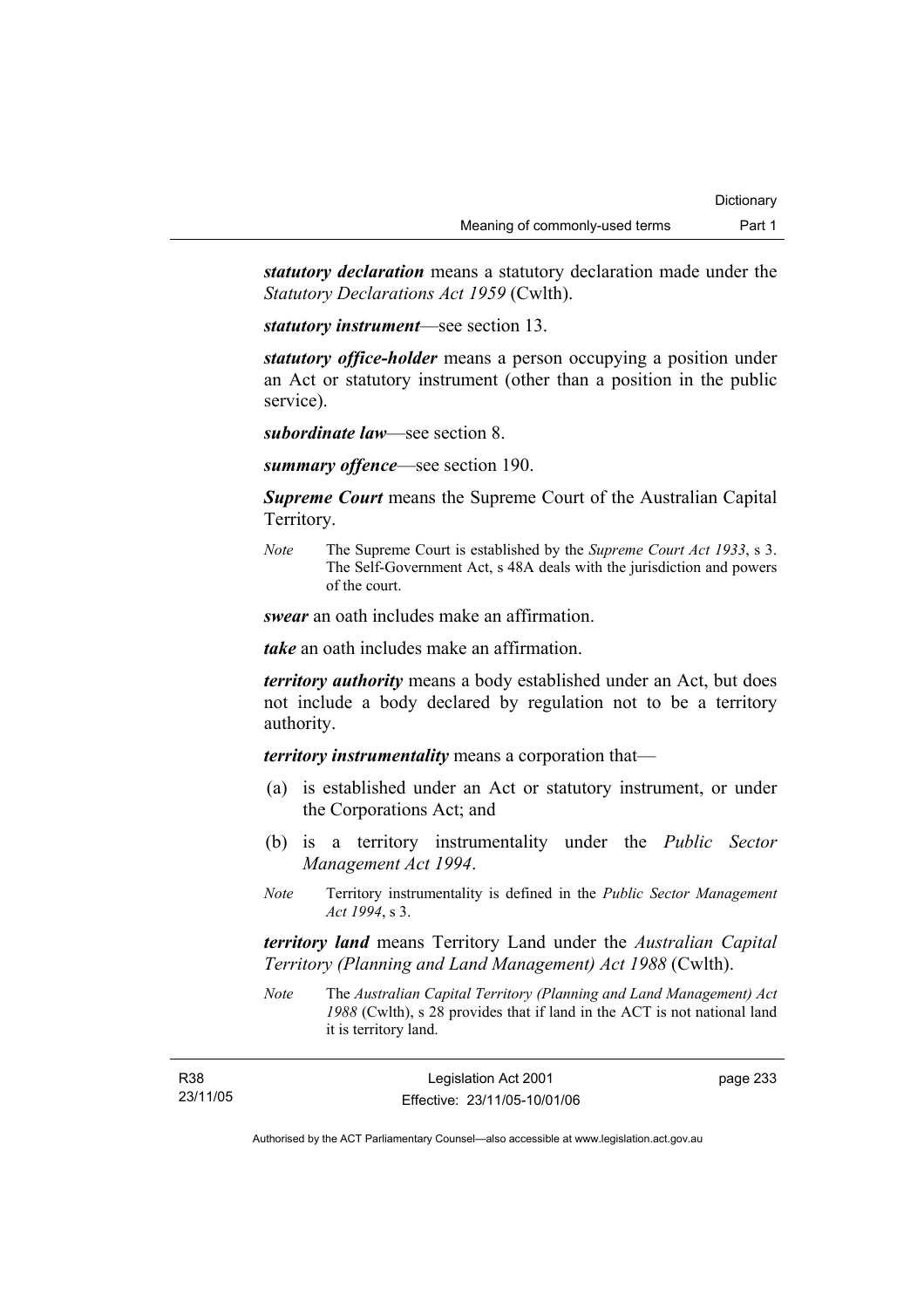*territory-owned corporation* means a Territory owned corporation under the *Territory-owned Corporations Act 1990*.

*territory plan* means the territory plan under the *Land (Planning and Environment) Act 1991*.

*the Territory* means—

- (a) when used in a geographical sense—the Australian Capital Territory; or
- (b) in any other case—the body politic established by the Self-Government Act, section 7.

*transgender person*—see section 169A (1) and (2).

*transitional* includes application and saving.

*Treasurer* means the Minister designated Treasurer by the Chief Minister, and includes a Minister authorised by the Chief Minister to act on behalf of the Treasurer.

*tribunal* includes any entity that is authorised to hear, receive and examine evidence.

*UK Act* means an Act of the United Kingdom Parliament.

*under*, in relation to an Act or statutory instrument, includes the following:

- $(a)$  by;
- (b) by virtue of;
- (c) for or for the purposes of;
- (d) in accordance with;
- (e) in pursuance of;
- (f) pursuant to;

R38 23/11/05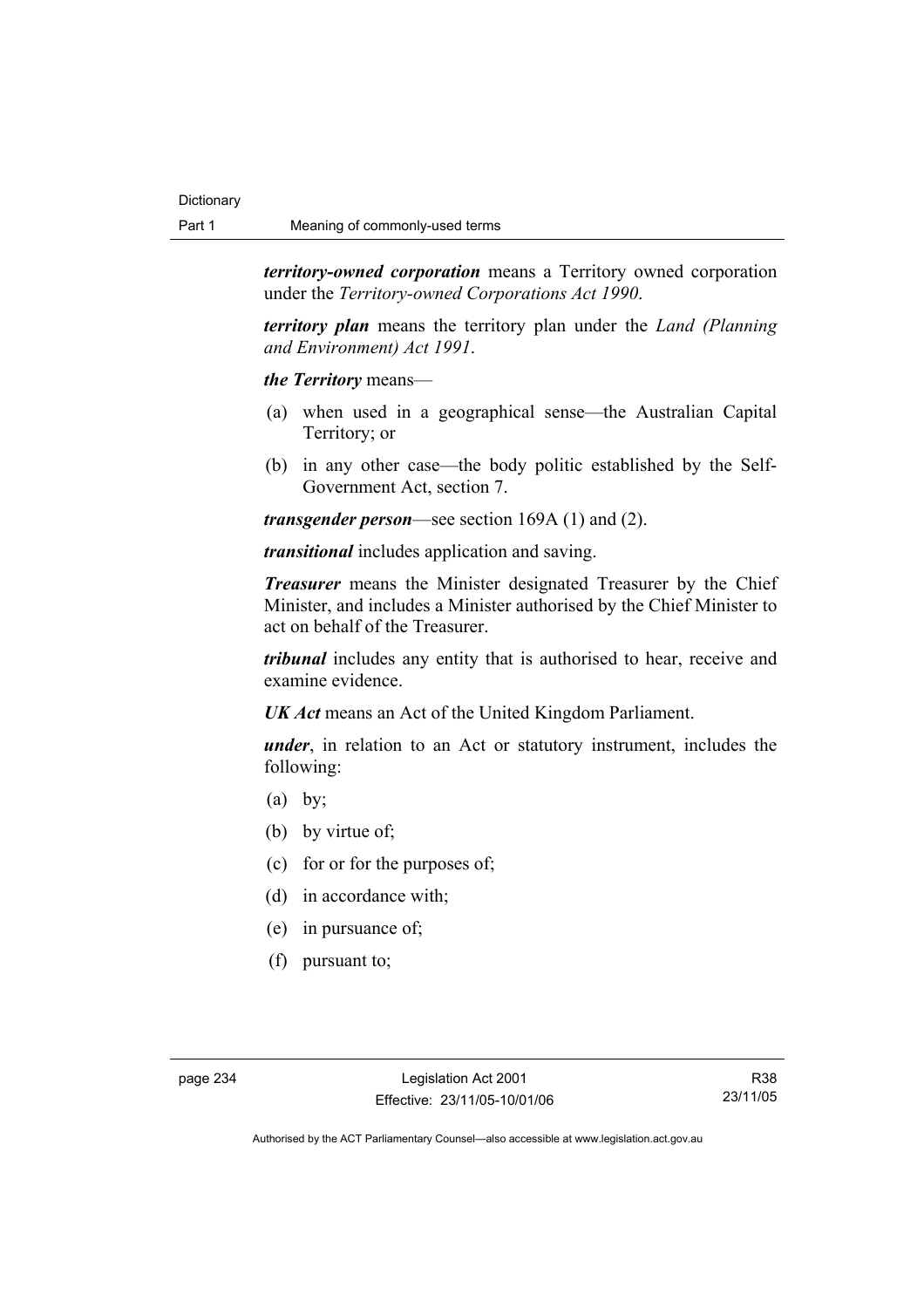- (g) within the meaning of.
- *Note* A reference to an Act or statutory instrument includes a reference to a provision of the Act or instrument (see s 7 and s 13).

*United Kingdom* means the United Kingdom of Great Britain and Northern Ireland.

### *United Kingdom Parliament* means—

- (a) the Parliament of England; or
- (b) the Parliament of Great Britain; or
- (c) the Parliament of the United Kingdom of Great Britain and Ireland; or
- (d) the Parliament of the United Kingdom of Great Britain and Northern Ireland.

*veterinary surgeon* means a registered veterinary surgeon under the *Veterinary Surgeons Act 1965*.

*will* includes a codicil.

*word* includes any drawing, figure, number and symbol.

*working day* means a day that is not—

- (a) a Saturday or Sunday; or
- (b) a public holiday in the ACT under the *Holidays Act 1958*.

*writing* includes any way of representing or reproducing words in visible form.

#### **Examples**

printing, photocopying, photography, typewriting

*Note* An example is part of the Act, is not exhaustive and may extend, but does not limit, the meaning of the provision in which it appears (see s 126 and s 132).

*year*, without specifying the kind of year, means calendar year.

R38 23/11/05 page 235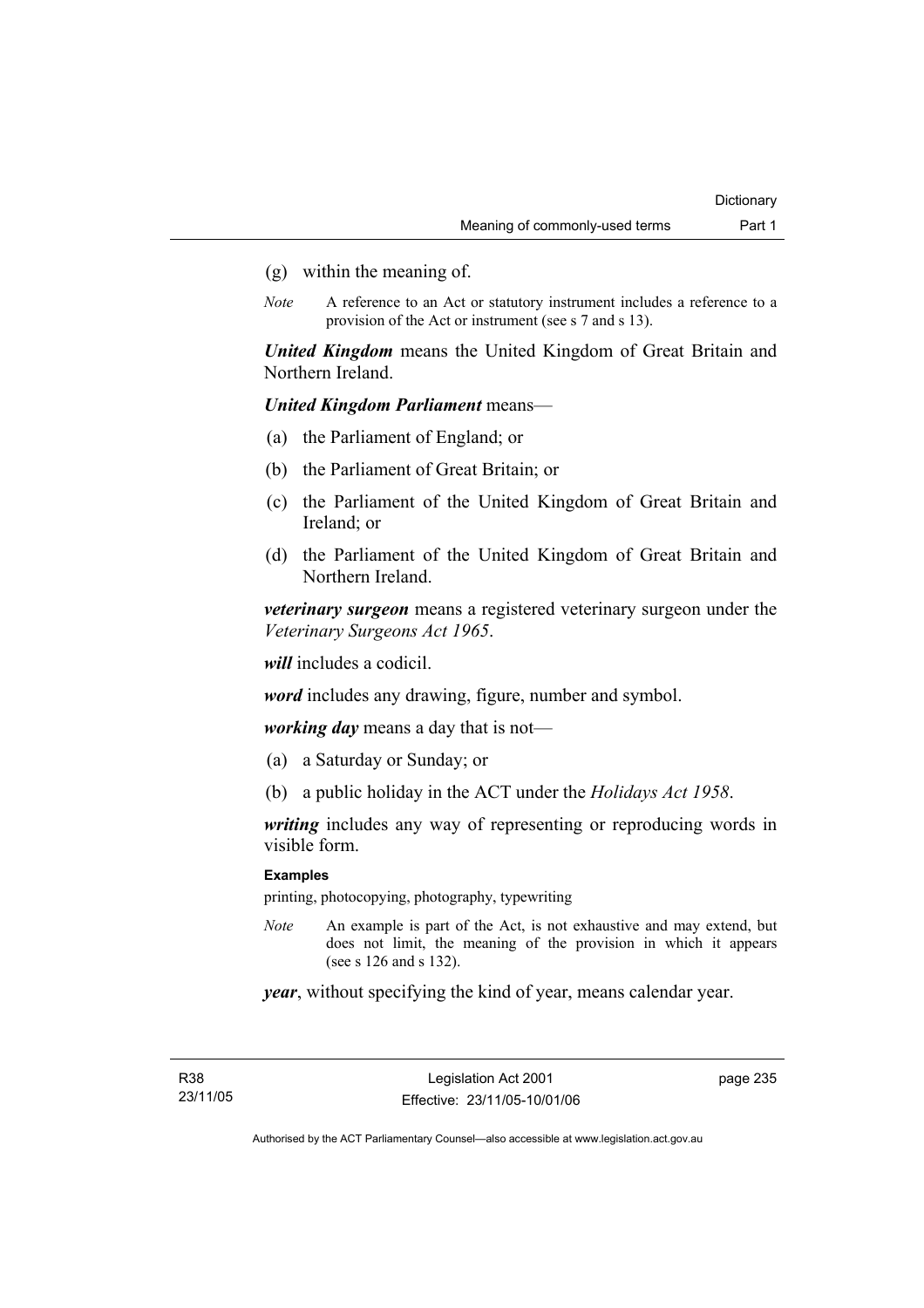## **Part 2 Terms for Legislation Act 2001 only**

*Note for pt 2* 

Terms that apply to all Acts and statutory instruments are set out in pt 1.

*Act*, for chapter 14 (Interpretation of Acts and statutory instruments)—see section 136.

*Note* See also def *Act* in dict, pt 1.

### *ACT law*—

- (a) for chapter 10 (Referring to laws)—see section 97 (1); and
- (b) for chapter 18 (Offences)—see section 188.

*administrator*, for part 19.5 (Service of documents)—see section 246.

*agency*, for part 19.5 (Service of documents)—see section 246.

*amend*, for chapter 9 (Repeal and amendment of laws)—see section 82.

*another jurisdiction* means the Commonwealth, a State, another Territory, the United Kingdom or New Zealand.

#### *appointee*—

- (a) for division 19.3.1 (Appointments—general)—see section 207 (2); and
- (b) for division 19.3.2 (Acting appointments)—see section 217 (2).

### *appointer*—

- (a) for division 19.3.1 (Appointments—general)—see section 205; and
- (b) for division 19.3.2 (Acting appointments)—see section 215; and

R38 23/11/05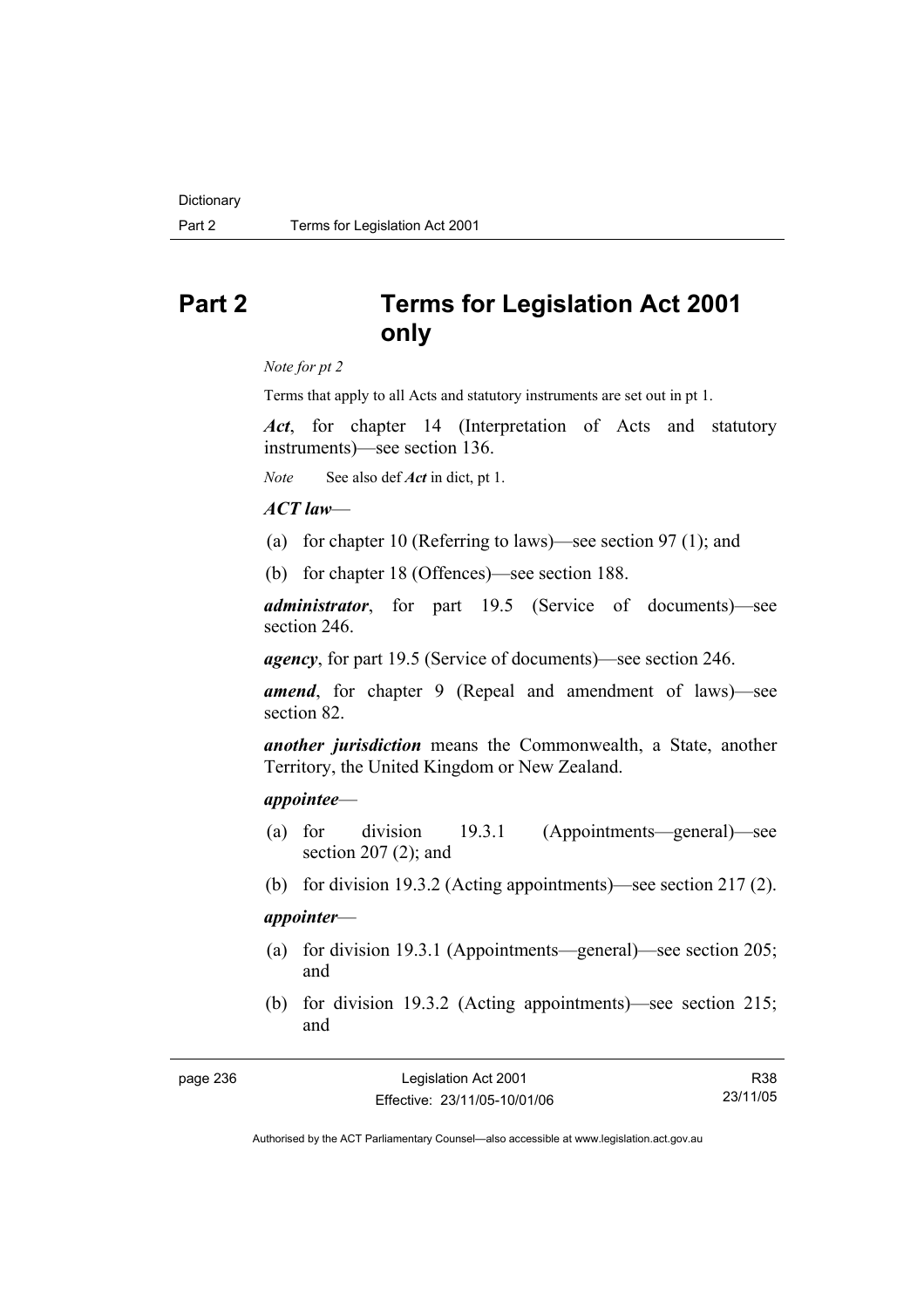(c) for part 19.4 (Delegations)—see section 230 (1).

*approved web site* means an internet site approved under section 21.

*authorised republication*—see section 15.

*authorising law*, for chapter 5 (Regulatory impact statements for subordinate laws and disallowable instruments)—see section 31.

**benefits**, for chapter 5 (Regulatory impact statements for subordinate laws and disallowable instruments)—see section 31.

*business address*, for part 19.5 (Service of documents)—see section 246.

*corporation*, for part 19.5 (Service of documents)—see section 246.

*costs*, for chapter 5 (Regulatory impact statements for subordinate laws and disallowable instruments)—see section 31.

*current legislative drafting practice* means the legislative drafting practices from time to time used in the Parliamentary Counsel's Office.

*delegate*, for part 19.4 (Delegations)—see section 233 (2).

*determinative provision*—see section 5 (2).

*document*, for part 19.5 (Service of documents)—see section 246.

*Note* See also def of *document* in dict, pt 1

*editorial amendment*, of a law—see section 116.

*email address*, for part 19.5 (Service of documents)—see section 246.

*executive officer*, for part 19.5 (Service of documents)—see section 246.

*fax number*, for part 19.5 (Service of documents)—see section 246.

*fee*, for part 6.3 (Making of certain statutory instruments about fees)—see section 55.

page 237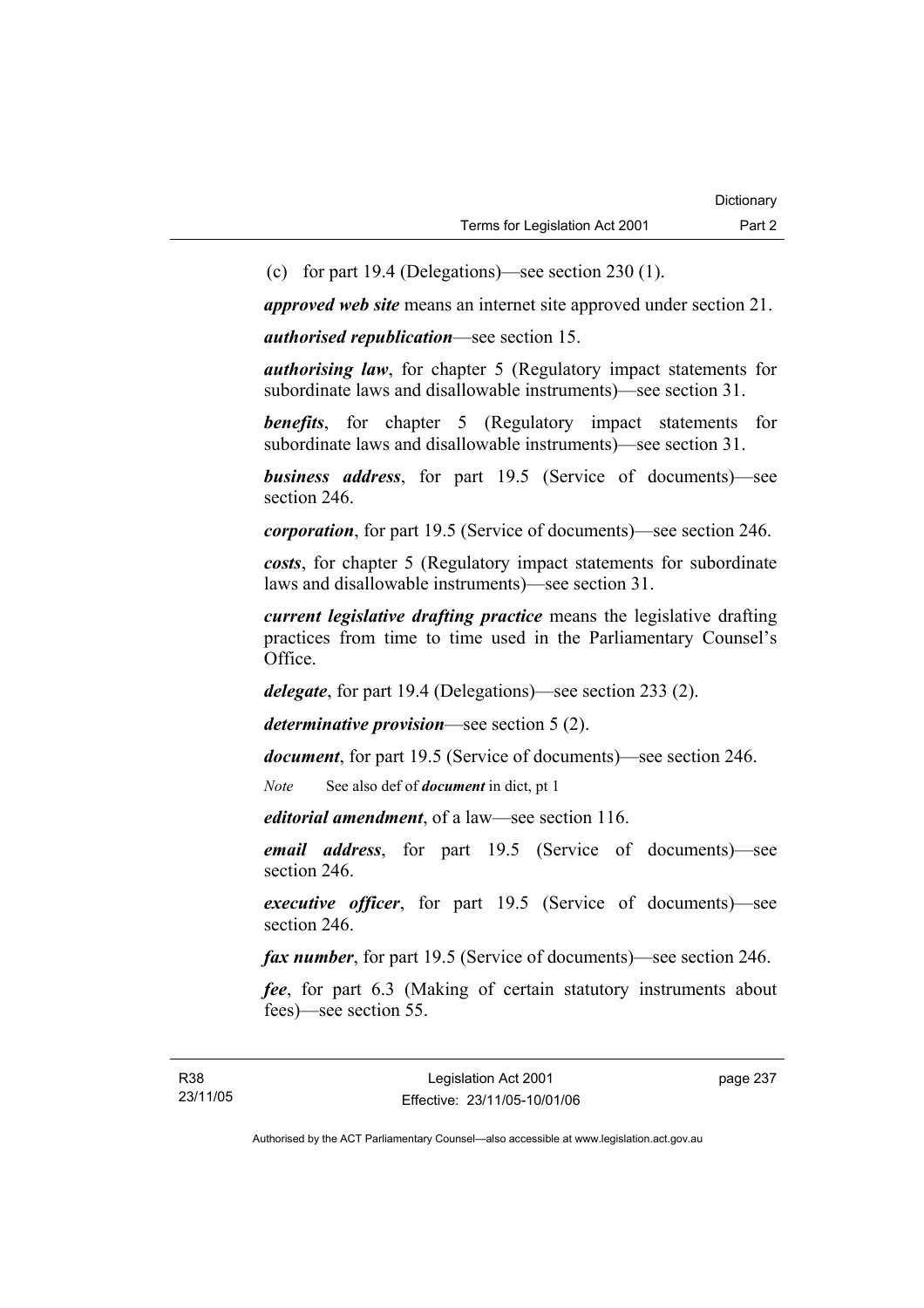*home address*, for part 19.5 (Service of documents)—see section 246.

*law*—

- (a) for chapter 3 (Authorised versions and evidence of laws and legislative material)—see section 22A; and
- (b) for chapter 8 (Commencement and exercise of powers before commencement)—see section 72; and
- (c) for chapter 9 (Repeal and amendment of laws)—see section 82; and
- (d) for chapter 10 (Referring to laws)—see section 97 (1); and
- (e) for chapter 11 (Republication of Acts and statutory instruments)—see section 107; and
- (f) for chapter 13 (Structure of Acts and statutory instruments) see section 125; and
- (g) for chapter 16 (Courts, tribunals and other decision-makers) see section 175; and
- (h) for chapter 17 (Entities and positions)—see section 182; and
- (i) for chapter 19 (Administrative and machinery provisions)—see section 195.

*law of another jurisdiction*, for chapter 10 (Referring to laws)—see section 97 (1).

*legislative material*, for chapter 3 (Authorised versions and evidence of laws and legislative material)—see section 22A.

*non-determinative provision*—see section 5 (3).

*provide* a service, for part 6.3 (Making of certain statutory instruments about fees)—see section 55.

*register* means the ACT legislation register.

Authorised by the ACT Parliamentary Counsel—also accessible at www.legislation.act.gov.au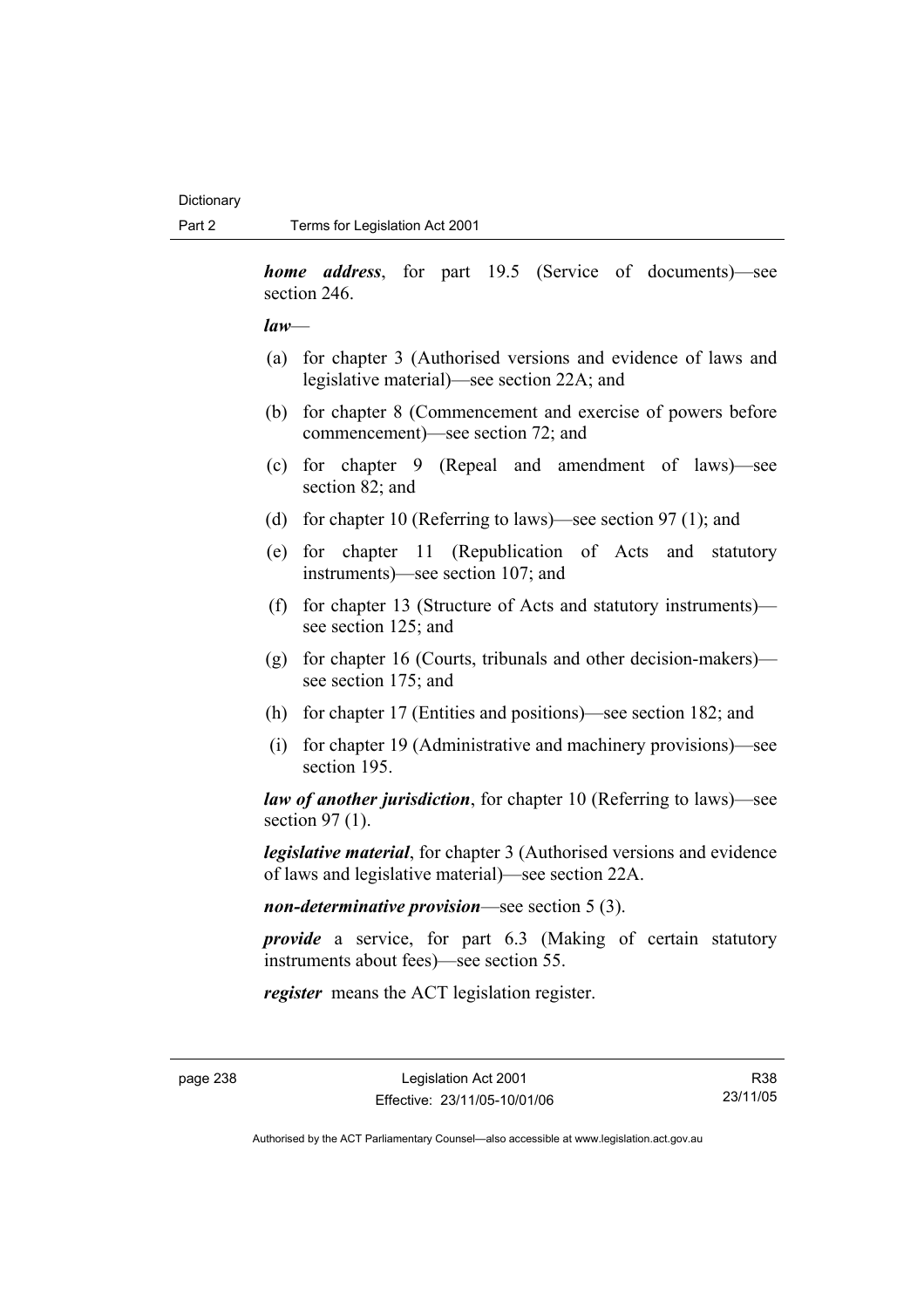*repeal*, for chapter 9 (Repeal and amendment of laws)—see section 82.

# *republication—*

- (a) for chapter 3 (Authorised versions and evidence of laws and legislative material)—see section 22A; and
- (b) for chapter 11 (Republication of Acts and statutory instruments)—see section 107.

*republication date*, for an authorised republication, means the date stated in the republication as the republication date.

*responsible*, for part 19.5 (Service of documents)—see section 246.

*scrutiny committee principles*, for chapter 5 (Regulatory impact statements for subordinate laws and disallowable instruments)—see section 31.

*service*, for part 6.3 (Making of certain statutory instruments about fees)—see section 55.

*working out the meaning of an Act*, for part 14.2 (Key principles of interpretation)—see section 138.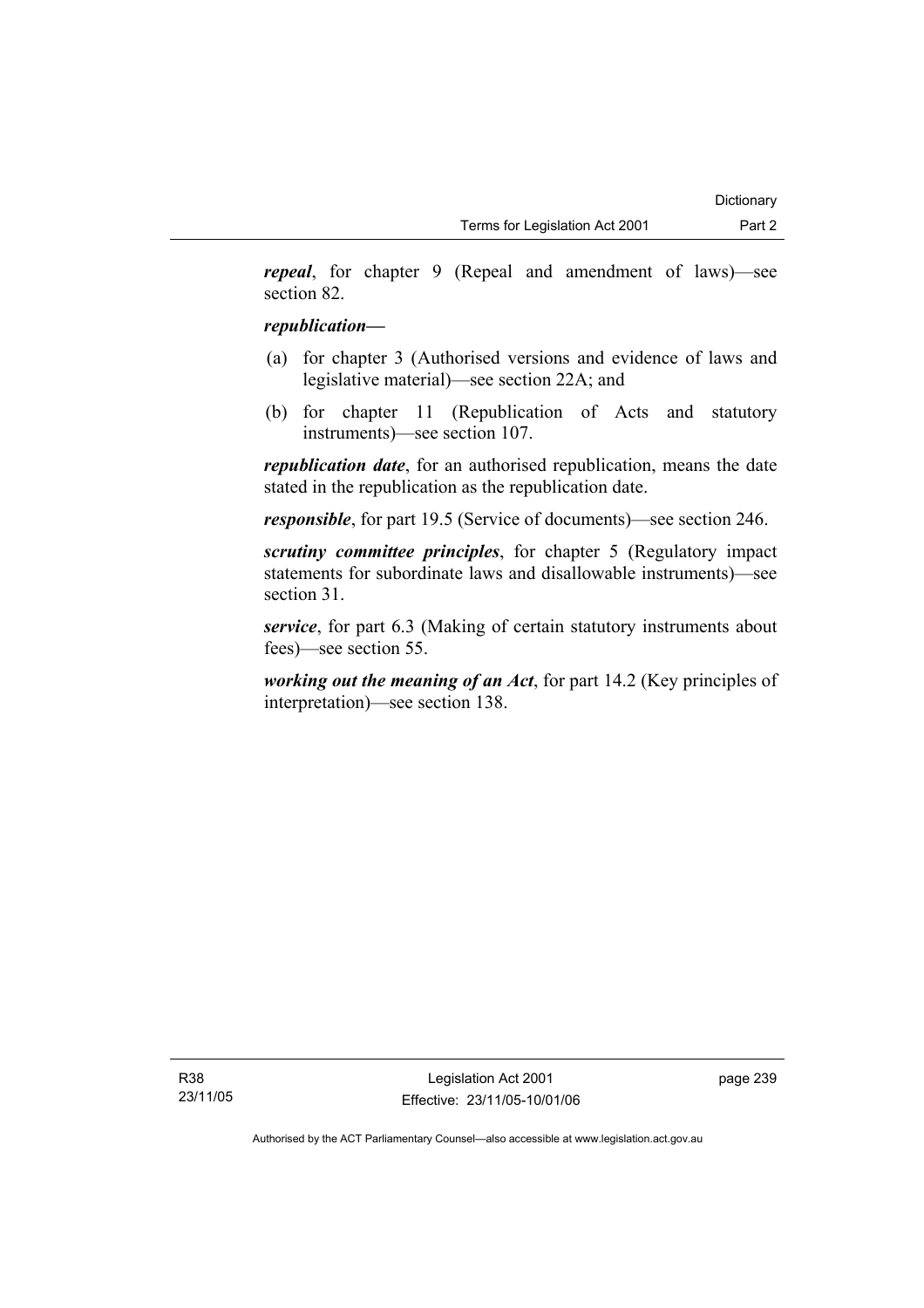1 About the endnotes

# **Endnotes**

# **1 About the endnotes**

Amending and modifying laws are annotated in the legislation history and the amendment history. Current modifications are not included in the republished law but are set out in the endnotes.

Not all editorial amendments made under the *Legislation Act 2001*, part 11.3 are annotated in the amendment history. Full details of any amendments can be obtained from the Parliamentary Counsel's Office.

Uncommenced amending laws and expiries are listed in the legislation history and the amendment history. These details are underlined. Uncommenced provisions and amendments are not included in the republished law but are set out in the last endnote.

If all the provisions of the law have been renumbered, a table of renumbered provisions gives details of previous and current numbering.

The endnotes also include a table of earlier republications.

| $am = amended$                             | $ord = ordinance$                           |
|--------------------------------------------|---------------------------------------------|
| $amdt = amendment$                         | $orig = original$                           |
| $ch = chapter$                             | par = paragraph/subparagraph                |
| $def = definition$                         | pres = present                              |
| $dict = dictionary$                        | prev = previous                             |
| disallowed = disallowed by the Legislative | $(\text{prev}) = \text{previously}$         |
| Assembly                                   | $pt = part$                                 |
| $div = division$                           | $r = rule/subrule$                          |
| $exp = expires/expired$                    | renum = renumbered                          |
| $Gaz = gazette$                            | $reloc = relocated$                         |
| $hdg =$ heading                            | $R[X]$ = Republication No                   |
| IA = Interpretation Act 1967               | $RI =$ reissue                              |
| ins = inserted/added                       | s = section/subsection                      |
| $LA =$ Legislation Act 2001                | $sch = schedule$                            |
| $LR =$ legislation register                | $sdiv = subdivision$                        |
| LRA = Legislation (Republication) Act 1996 | $sub =$ substituted                         |
| $mod = modified/modification$              | SL = Subordinate Law                        |
| $o = order$                                | $underlining = whole or part not commenced$ |
| om = omitted/repealed                      | or to be expired                            |

# **2 Abbreviation key**

page 240 Legislation Act 2001 Effective: 23/11/05-10/01/06

R38 23/11/05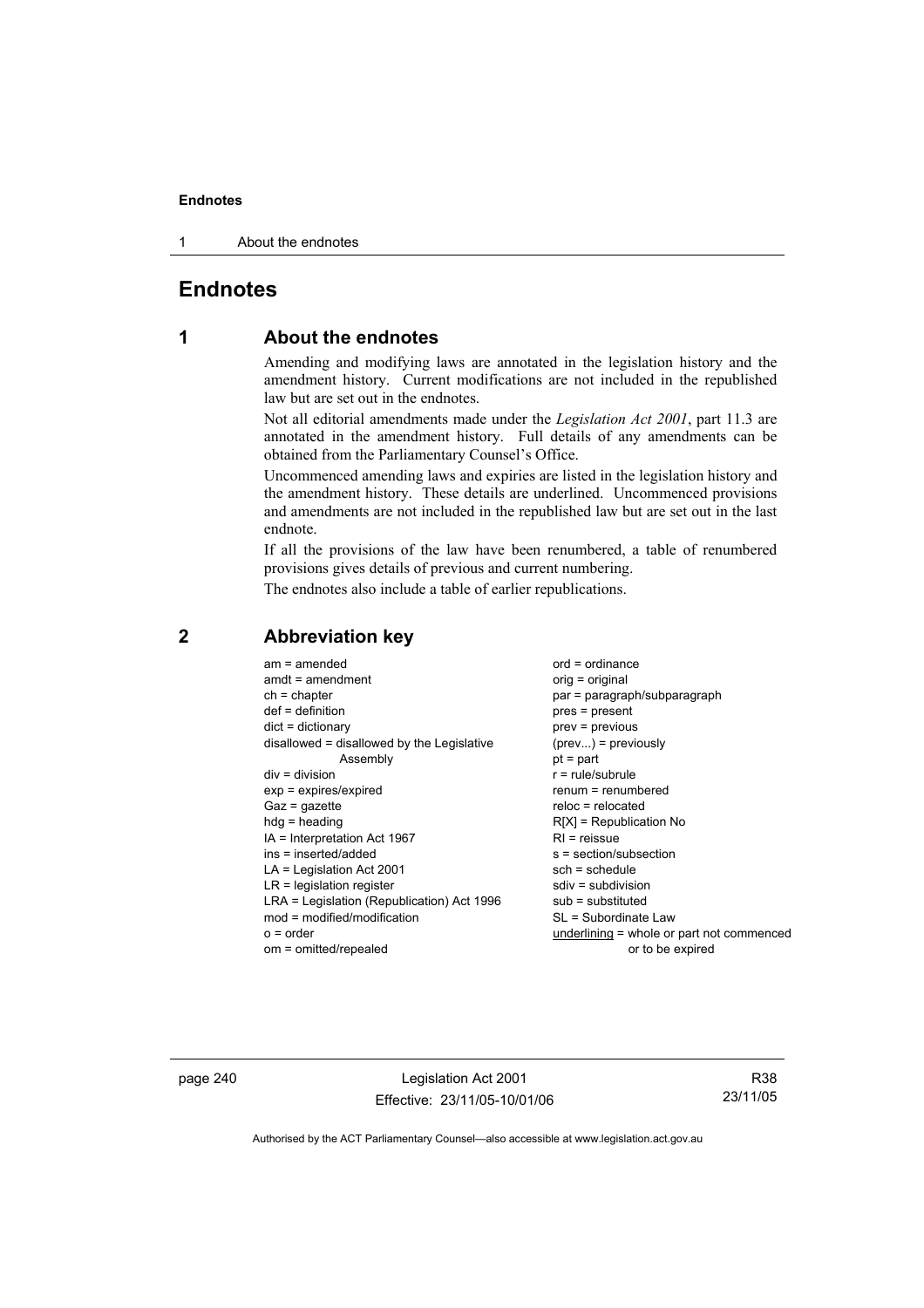# **3 Legislation history**

#### **Legislation Act 2001 No 14**

notified 5 April 2001 (Gaz 2001 No 14) s 1, s 2 commenced 5 April 2001 (IA s 10B) remainder commenced 12 September 2001 (s 2 and Gaz 2001 No S65)

as amended by

# **Legislation (Consequential Amendments) Act 2001 No 44 pt 220**

notified 26 July 2001 (Gaz 2001 No 30) s 1, s 2 commenced 26 July 2001 (IA s 10B)

pt 220 commenced 12 September 2001 (s 2 and see Gaz 2001 No S65)

# **Statute Law Amendment Act 2001 (No 2) 2001 No 56 pt 2.2**

notified 5 September 2001 (Gaz 2001 No S65) s 1, s 2 commenced 5 September 2001 (IA s 10B) amdts 2.67, 2.69, 2.78, 2.81 commenced 12 September 2001 (s 2 (2)) pt 2.2 remainder commenced 5 September 2001 (s 2 (1))

as modified by

# **Legislation Regulations 2001 SL 2001 No 34 reg 6**

notified LR 13 September 2001 commenced 13 September 2001 (reg 2)

as amended by

# **Justice and Community Safety Legislation Amendment Act 2001 No 70 sch 1**

notified LR 14 September 2001 amdt commenced 14 September 2001 (s 2 (5))

#### **Defamation Act 2001 No 88 s 43 (2)**

notified LR 24 September 2001 s 1, s 2 commenced 24 September 2001 (LA s 75)

s 43 (2) commenced 1 July 2002 (s 2)

R38 23/11/05 page 241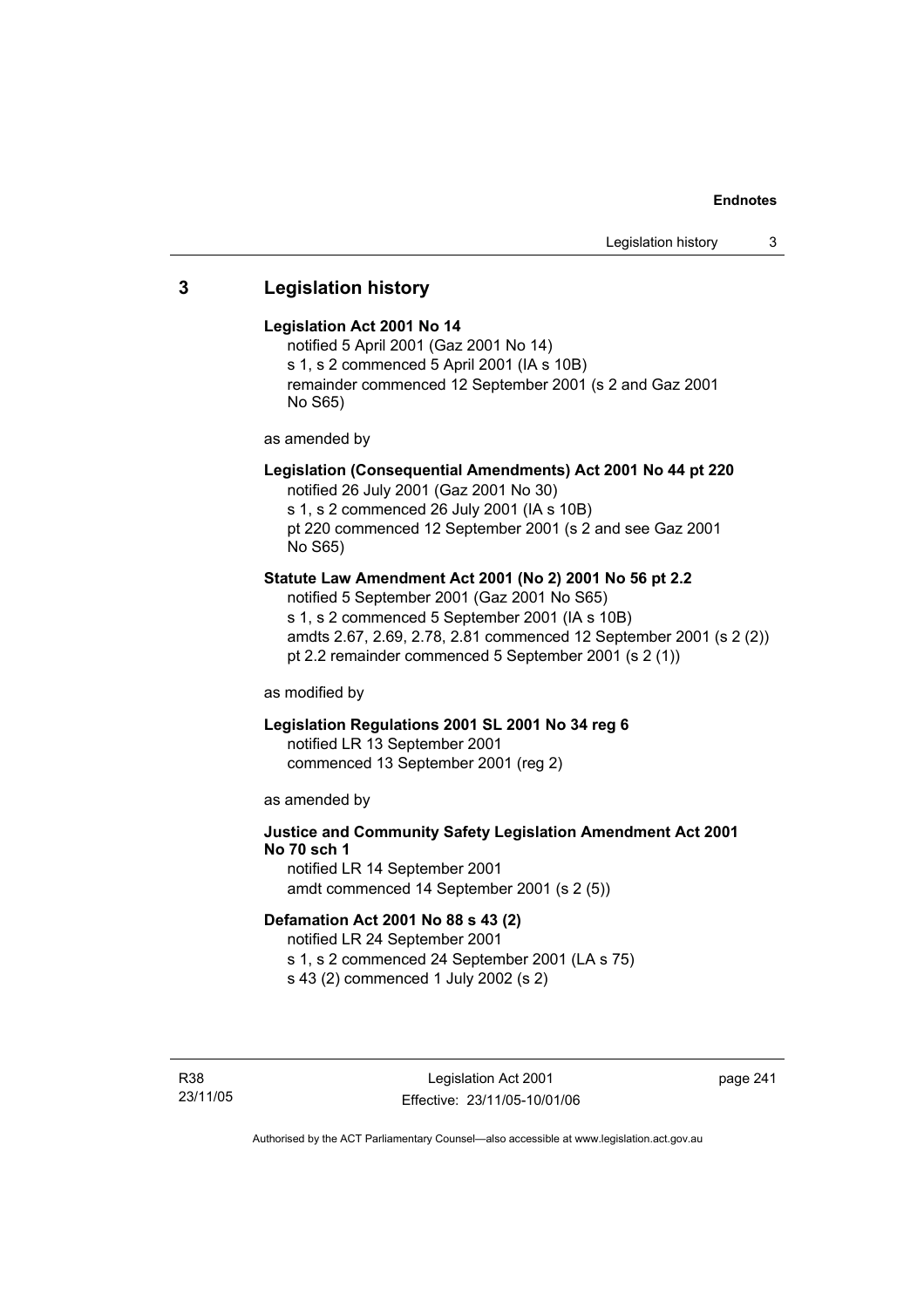3 Legislation history

# **Legislation Amendment Act 2002 No 11 ss 3-29, sch 1, pt 2.29**

notified LR 27 May 2002 s 1, s 2 commenced 27 May 2002 (LA s 75) ss 3-29, sch 1, pt 2.29 commenced 28 May 2002 (s 2 (1))

#### **Justice and Community Safety Legislation Amendment Act 2002 No 27 pt 8**

notified LR 9 September 2002 s 1, s 2 commenced 9 September 2002 (LA s 75) pt 8 commenced 7 October 2002 (s 2 (2))

#### **Statute Law Amendment Act 2002 No 30 pt 2.1**

notified LR 16 September 2002

s 1, s 2 taken to have commenced 19 May 1997 (LA s 75 (2)) amdt 2.3 taken to have commenced 12 September 2001 (s 2 (2)) pt 2.1 remainder commenced 17 September 2002 (s 2 (1))

#### **Civil Law (Wrongs) Act 2002 No 40 div 3.2.8**

notified LR 10 October 2002 s 1, s 2 commenced 10 October 2002 (LA s 75 (1)) div 3.2.8 commenced 1 November 2002 (s 2 (2) and CN2002-13)

#### **Statute Law Amendment Act 2002 (No 2) No 49 pt 2.1**

notified LR 20 December 2002

s 1, s 2 taken to have commenced 7 October 1994 (LA s 75 (2)) pt 2.1 commenced 17 January 2003 (s 2 (1))

#### **Criminal Code 2002 No 51 pt 1.12**

notified LR 20 December 2002

s 1, s 2 commenced 20 December 2002 (LA 75 (1))

pt 1.12 commenced 1 January 2003 (s 2 (1))

#### **Planning and Land (Consequential Amendments) Act 2002 No 56 pt 3.13**

#### notified LR 20 December 2002

s 1, s 2 commenced 20 December 2002 (LA s 75 (1))

sch 3 pt 3.13 commences 1 July 2003 (s 2 and see Planning and Land Act 2002 A2002-55, s 2)

R38 23/11/05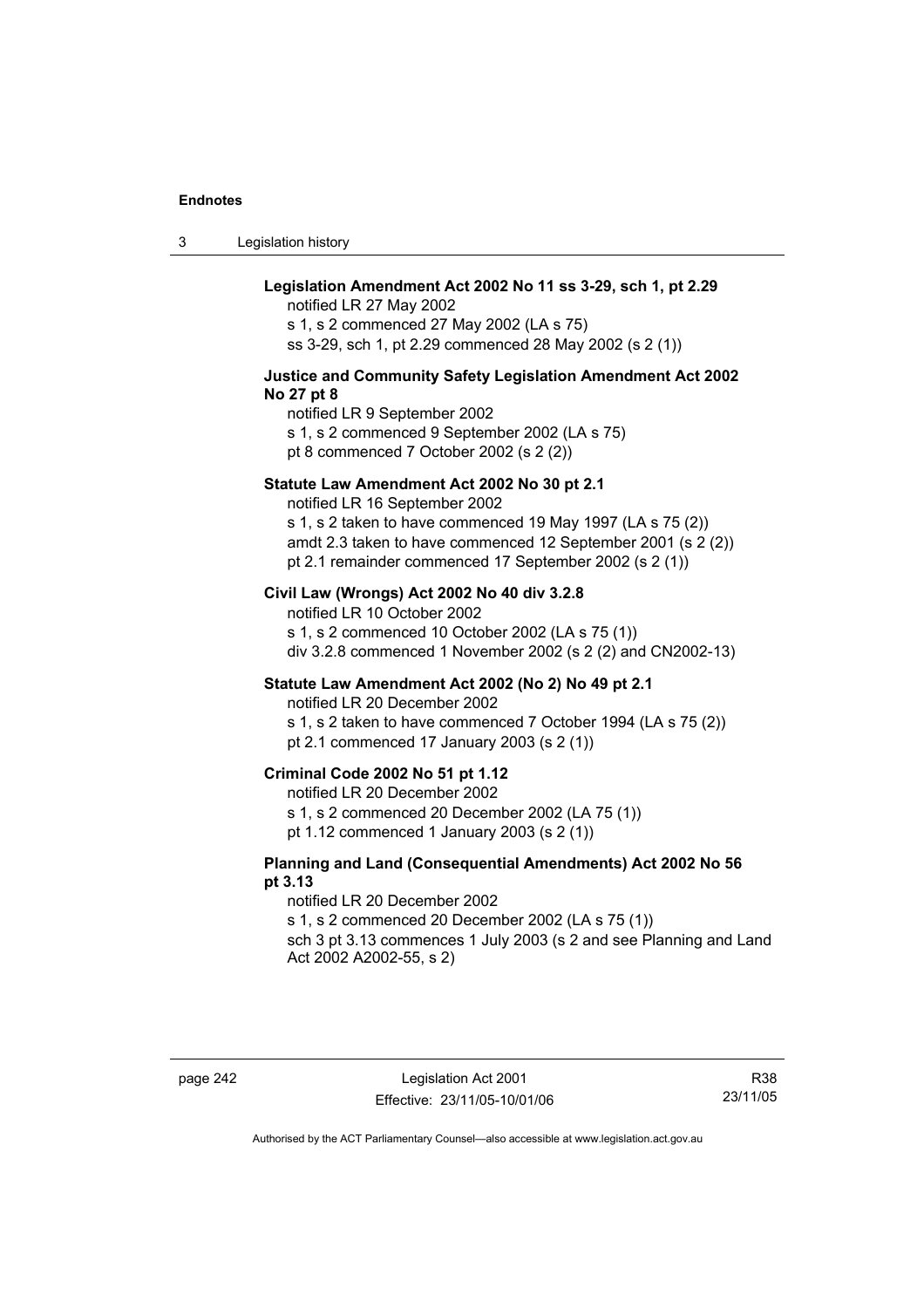# **Legislation (Gay, Lesbian and Transgender) Amendment Act 2003 A2003-14 pt 2**

notified LR 27 March 2003 s 1, s 2 commenced 27 March 2003 (LA s 75 (1)) pt 2 commenced 28 March 2003 (s 2)

#### **Consumer and Trader Tribunal Act 2003 A2003-16 s 70**

notified LR 9 April 2003

s 1, s 2 commenced 9 April 2003 (LA s 75 (1))

s 70 commenced 9 October 2003 (s 2 and LA s 79)

# **Legislation (Statutory Interpretation) Amendment Act 2003 A2003-18**

notified LR 9 April 2003 s 1, s 2 commenced 9 April 2003 (LA s 75 (1)) remainder commenced 10 April 2003 (s 2)

#### **Statute Law Amendment Act 2003 A2003-41 sch 2 pt 2.1**

notified LR 11 September 2003 s 1, s 2 commenced 11 September 2003 (LA s 75 (1)) sch 2 pt 2.1 commenced 9 October 2003 (s 2 (1))

#### **Statute Law Amendment Act 2003 (No 2) A2003-56 sch 2 pt 2.1**

notified LR 5 December 2003 s 1, s 2 commenced 5 December 2003 (LA s 75 (1)) sch 2 pt 2.1 commenced 19 December 2003 (s 2)

#### **Parentage Act 2004 A2004-1 sch 1 pt 1.7**

notified LR 18 February 2004 s 1, s 2 commenced 18 February 2004 (LA s 75 (1)) sch 1 pt 1.7 commenced 22 March 2004 (s 2 and CN2004-3)

#### **Human Rights Act 2004 A2004-5 sch 2 pt 2.3**

notified LR 10 March 2004 s 1, s 2 commenced 10 March 2004 (LA s 75 (1)) sch 2 pt 2.3 commenced 1 July 2004 (s 2)

#### **Dangerous Substances Act 2004 A2004-7 sch 1 pt 1.4**

notified LR 19 March 2004 s 1, s 2 commenced 19 March 2004 (LA s 75 (1)) sch 1 pt 1.4 commenced 5 April 2004 (s 2 and CN2004-6)

R38 23/11/05 page 243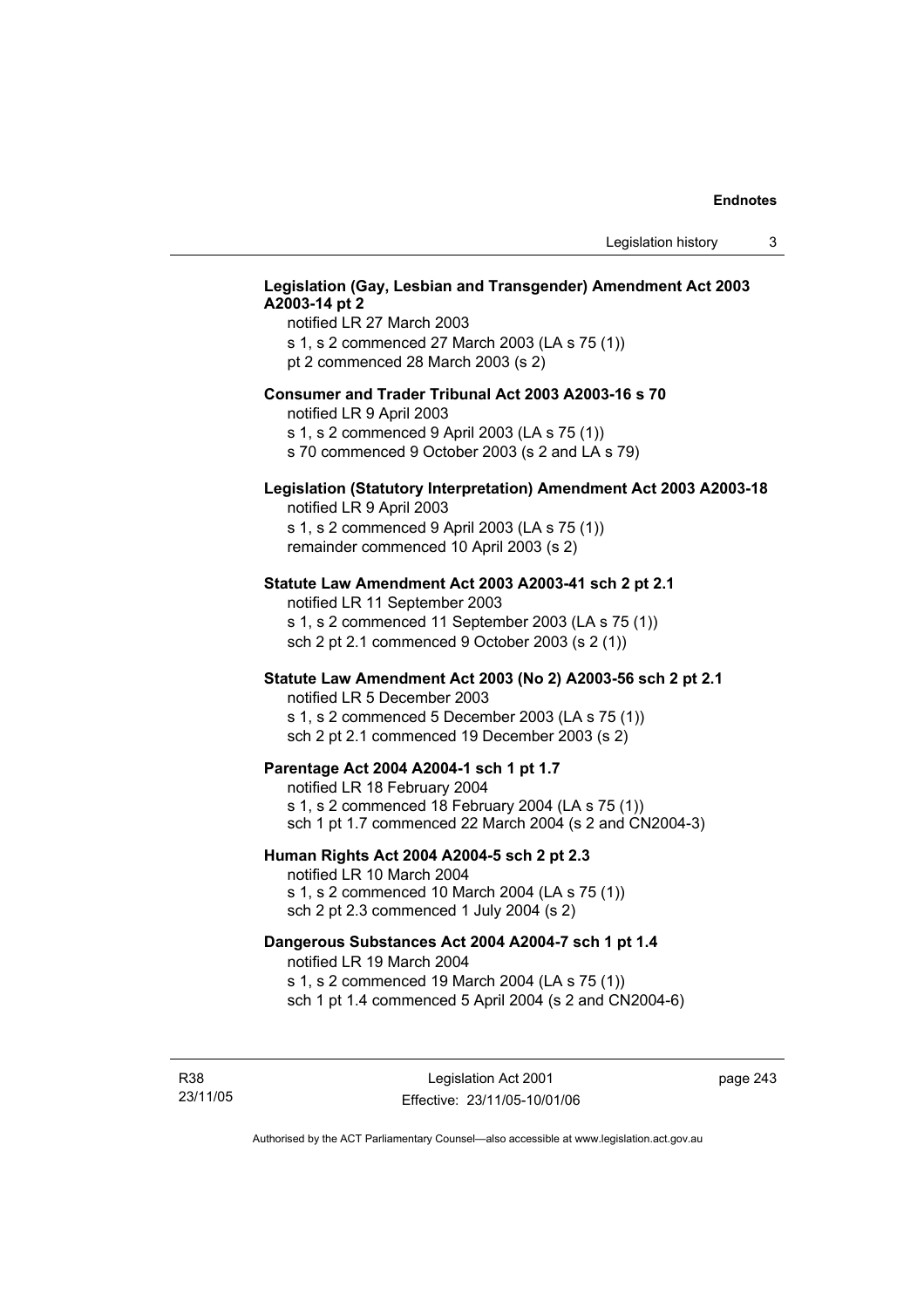3 Legislation history

#### **Nurse Practitioners Legislation Act 2004 A2004-10 pt 3**

notified LR 19 March 2004 s 1, s 2 commenced 19 March 2004 (LA s 75 (1)) pt 3 commenced 27 May 2004 (s 2 and CN2004-9)

#### **Construction Occupations Legislation Amendment Act 2004 A2004-13 sch 2 pt 2.20**

notified LR 26 March 2004 s 1, s 2 commenced 26 March 2004 (LA s 75 (1)) sch 2 pt 2.20 commenced 1 September 2004 (s 2 and see Construction Occupations (Licensing) Act 2004 A2004-12, s 2 and CN2004-8)

#### **Education Act 2004 A2004-17 sch 2 pt 2.5**

notified LR 8 April 2004 s 1, s 2 commenced 8 April 2004 (LA s 75 (1))

sch 2 pt 2.5 commenced 1 January 2005 (s 2)

#### **Emergencies Act 2004 A2004-28 sch 3 pt 3.12**

notified LR 29 June 2004

s 1, s 2 commenced 29 June 2004 (LA s 75 (1)) sch 3 pt 3.12 commenced 1 July 2004 (s 2 (1) and CN2004-11)

#### **Justice and Community Safety Legislation Amendment Act 2004 (No 2) A2004-32 pt 13**

notified LR 29 June 2004 s 1, s 2 commenced 29 June 2004 (LA s 75 (1)) pt 13 commenced 13 July 2004 (s 2 (3))

#### **Health Professionals Legislation Amendment Act 2004 A2004-39 sch 3 pt 3.1, sch 4 pt 4.3, sch 5 pt 5.9, sch 6 pt 6.6, sch 8 pt 8.2, sch 11A pt 11A.1 (as am by A2005-28 amdt 1.61)**

notified LR 8 July 2004 s 1, s 2 commenced 8 July 2004 (LA s 75 (1)) sch 5 pt 5.9 commenced 7 July 2005 (s 2 and see Health Professionals Act 2004 A2004-38, s 2 and CN2005-11) sch 3 pt 3.1, sch 4 pt 4.3, sch 6 pt 6.6, sch 8 pt 8.2, sch 11A pt 11A.1 awaiting commencement (s 2 and see Health Professionals Act 2004 A2004-38, s 2 (as am by A2005-28 amdt 1.1))

*Note* default commencement under s 2: 9 July 2006

page 244 Legislation Act 2001 Effective: 23/11/05-10/01/06

R38 23/11/05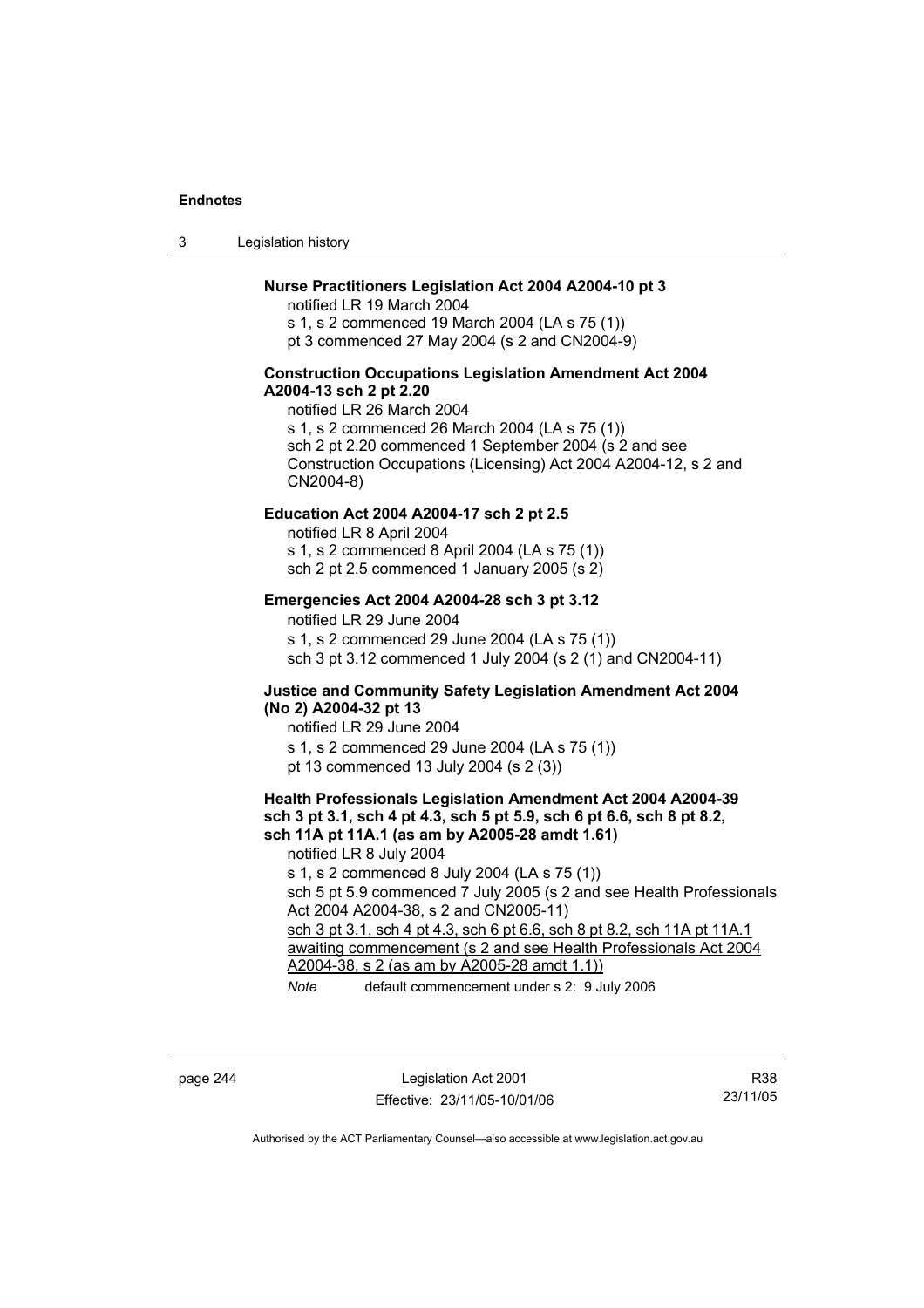#### **Statute Law Amendment Act 2004 A2004-42 sch 2 pt 2.1**

notified LR 11 August 2004 s 1, s 2 commenced 11 August 2004 (LA s 75 (1)) sch 2 pt 2.1 commenced 25 August 2004 (s 2 (1))

#### **Heritage Act 2004 A2004-57 sch 1 pt 1.8**

notified LR 9 September 2004

s 1, s 2 commenced 9 September 2004 (LA s 75 (1))

sch 1 pt 1.8 commenced 9 March 2005 (s 2 and LA s 79)

#### **Court Procedures (Consequential Amendments) Act 2004 A2004-60 sch 1 pt 1.37**

notified LR 2 September 2004 s 1, s 2 commenced 2 September 2004 (LA s 75 (1)) sch 1 pt 1.37 commenced 10 January 2005 (s 2 and see Court Procedures Act 2004 A2004-59, s 2 and CN2004-29)

#### **Justice and Community Safety Legislation Amendment Act 2005 A2005-5 pt 7**

notified LR 23 February 2005

s 1, s 2 commenced 23 February 2005 (LA s 75 (1))

pt 7 commenced 24 February 2005 (s 2 (2))

# **Optometrists Legislation Amendment Act 2005 A2005-9 sch 1 pt 1.1**

notified LR 14 March 2005 s 1, s 2 commenced 14 March 2005 (LA s 75 (1)) sch 1 pt 1.1 commenced 14 September 2005 (s 2 and LA s 79)

#### **Statute Law Amendment Act 2005 A2005-20 sch 2 pt 2.1**

notified LR 12 May 2005 s 1, s 2 taken to have commenced 8 March 2005 (LA s 75 (2)) sch 2 pt 2.1 commenced 2 June 2005 (s 2 (1))

#### **Health Legislation Amendment Act 2005 A2005-28 amdt 1.61**  notified LR 6 July 2005

s 1, s 2 commenced 6 July 2005 (LA s 75 (1))

amdt 1.61 awaiting commencement (LA s 79A)

*Note* This Act only amends the Health Professionals Legislation Amendment Act 2004 A2004-39.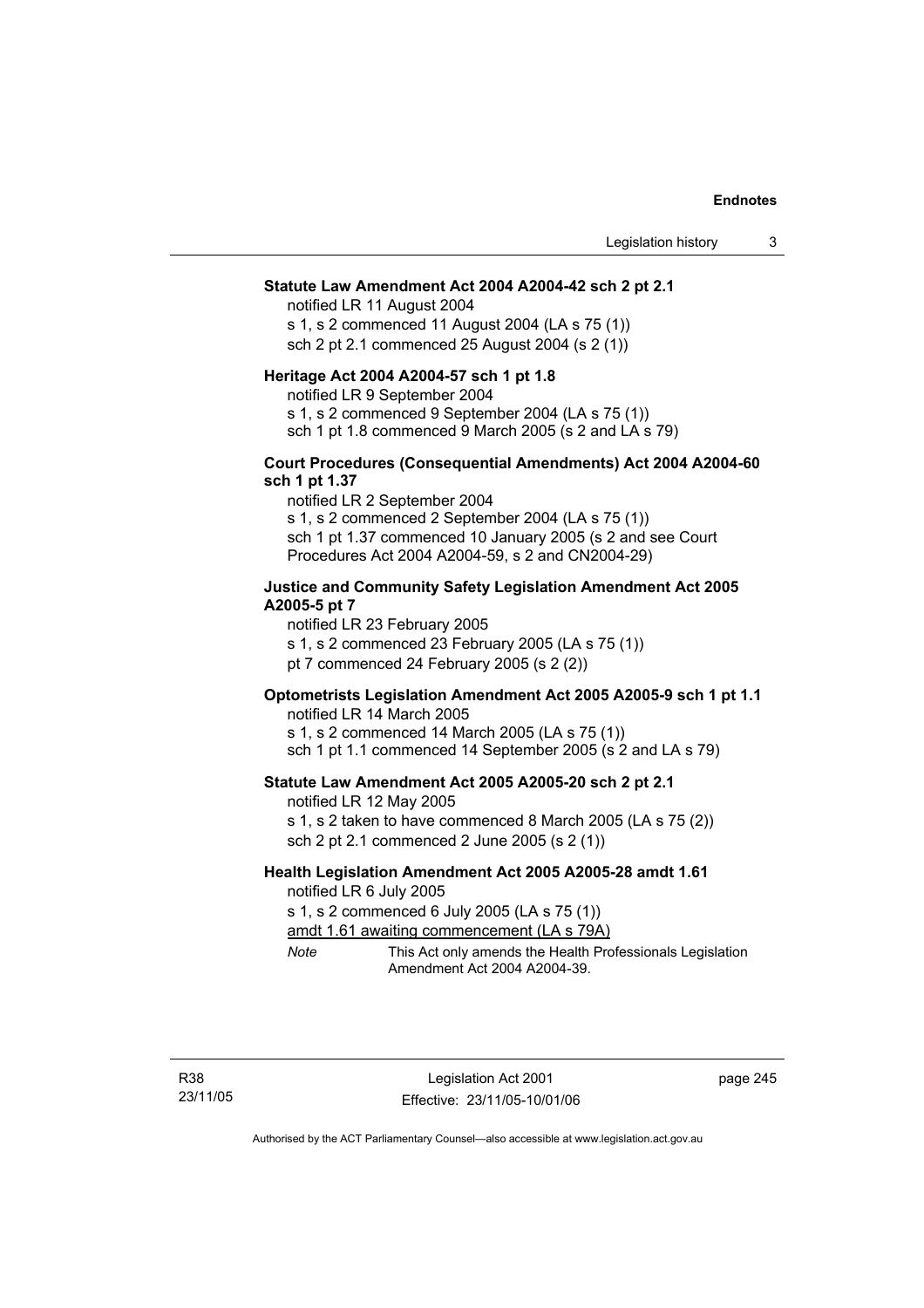4 Amendment history

#### **Human Rights Commission Legislation Amendment Act 2005 A2005-41 sch 1 pt 1.8**

notified LR 1 September 2005

s 1, s 2 commenced 1 September 2005 (LA s 75 (1))

sch 1 pt 1.8 awaiting commencement (s 2 (2) and see Human Rights Commission Act 2005 A2005-40)

#### **Public Sector Management Amendment Act 2005 (No 2) A2005-44 sch 1 pt 1.4**

notified LR 30 August 2005 s 1, s 2 commenced 30 August 2005 (LA s 75 (1)) sch 1 pt 1.4 commenced 8 September 2005 (s 2 and CN2005-19)

# **Human Rights Commission (Children and Young People Commissioner) Amendment Act 2005 A2005-46 sch 1 pt 1.1**

notified LR 2 September 2005 s 1, s 2 commenced 2 September 2005 (LA s 75 (1)) sch 1 pt 1.1 awaiting commencement (s 2)

*Note* default commencement under LA s 79: 2 March 2006

#### **Public Advocate Act 2005 A2005-47 sch 1 pt 1.6**

notified LR 2 September 2005

s 1, s 2 commenced 2 September 2005 (LA s 75 (1))

sch 1 pt 1.6 commences on the commencement of the Human Rights Commission (Children and Young People Commissioner) Amendment Act 2005 A2005-46 (s 2)

#### **Criminal Code (Administration of Justice Offences) Amendment Act 2005 A2005-53 sch 1 pt 1.18**

notified LR 26 October 2005

s 1, s 2 commenced 26 October 2005 (LA s 75 (1)) sch 1 pt 1.18 commenced 23 November 2005 (s 2)

# **4 Amendment history**

**Dictionary** 

s 2 orig s 2 om LA s 89 (4) (prev s 3) am 2001 No 56 amdt 2.18 renum 2002 No 11 s 5 am A2003-56 amdt 2.1

page 246 Legislation Act 2001 Effective: 23/11/05-10/01/06

R38 23/11/05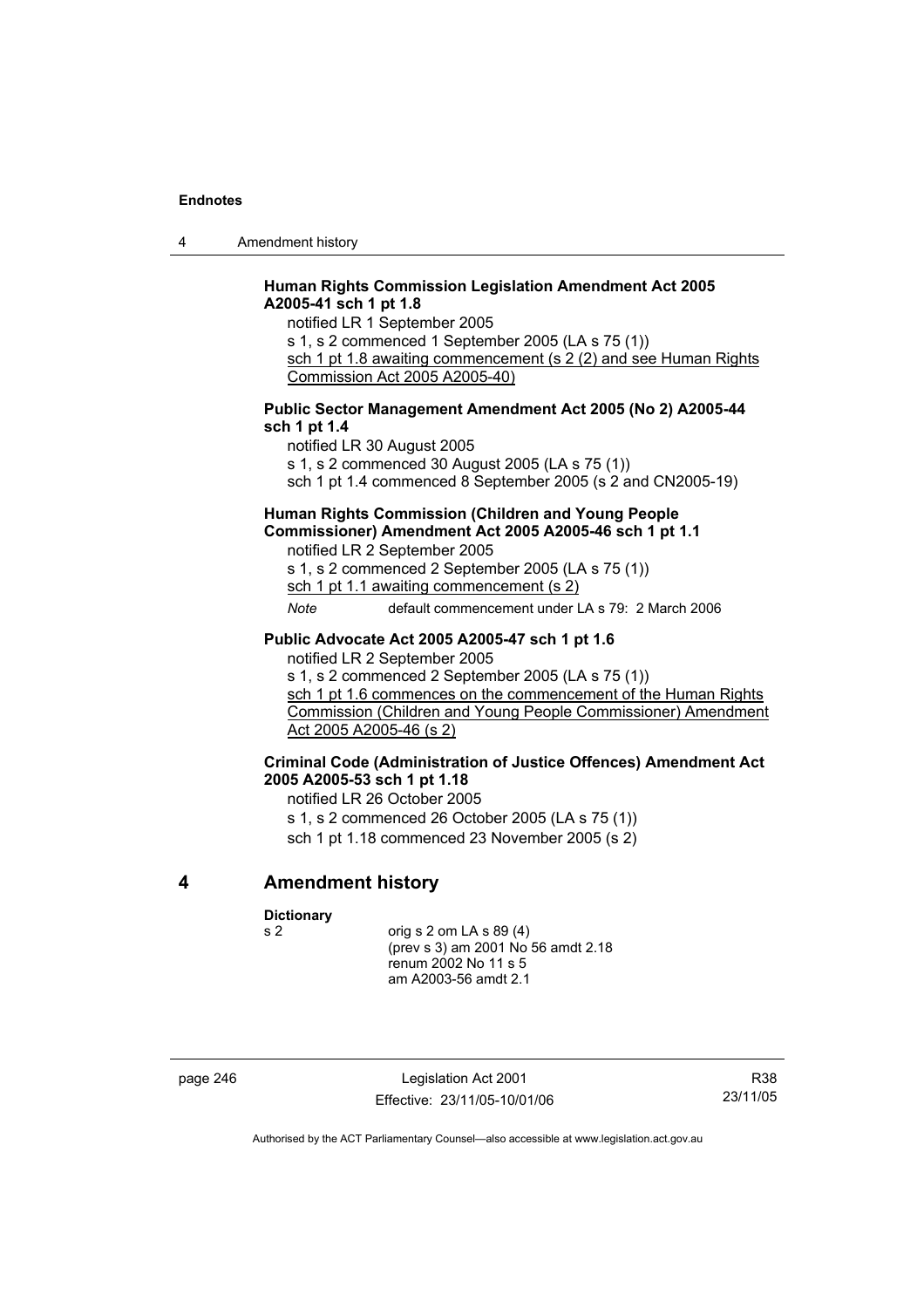| Amendment history |  |
|-------------------|--|
|-------------------|--|

| Definitions for ch 3<br>s 22A                     | ins A2003-41 amdt 2.4<br>def <i>law</i> ins A2003-41 amdt 2.4<br>def legislative material ins A2003-41 amdt 2.4<br>am A2005-20 amdt 2.3                                                                                                                                                   |
|---------------------------------------------------|-------------------------------------------------------------------------------------------------------------------------------------------------------------------------------------------------------------------------------------------------------------------------------------------|
| ch 3 hdg                                          | Authorised versions and evidence of laws and legislative material<br>sub A2003-41 amdt 2.3                                                                                                                                                                                                |
| s 22                                              | Access to registered material at approved web site<br>am 2001 No 56 amdt 2.24                                                                                                                                                                                                             |
| <b>Contents of register</b><br>s 19               | sub 2001 No 56 amdt 2.23<br>am 2002 No 11 s 7; 2002 No 11 amdt 1.2; ss renum R5 LA<br>(see 2002 No 11 amdt 1.3); 2002 No 49 amdt 2.1, amdt 2.1;<br>pars renum R13 LA (see 2002 No 49 amdt 2.3); A2003-41<br>amdt 2.1, amdt 2.2; A2004-5 amdt 2.6; A2004-42 amdt 2.1;<br>A2005-20 amdt 2.2 |
| <b>ACT legislation register</b><br>s 18           | am 2001 No 56 amdt 2.22                                                                                                                                                                                                                                                                   |
| <b>Meaning of provision</b><br>s 16               | am 2001 No 56 amdt 2.21                                                                                                                                                                                                                                                                   |
| <b>Meaning of instrument</b><br>s <sub>14</sub>   | am 2001 No 56 amdt 2.20                                                                                                                                                                                                                                                                   |
| <b>Meaning of Act generally</b><br>s <sub>7</sub> | am A2005-20 amdt 2.1                                                                                                                                                                                                                                                                      |
| s 6                                               | Legislation Act provisions must be applied<br>sub 2002 No 11 s 6                                                                                                                                                                                                                          |
| s 5                                               | Determinative and non-determinative provisions<br>orig s 5 renum as s 3<br>ins 2002 No 11 s 6                                                                                                                                                                                             |
| s 4                                               | orig s 4 renum as s 2A<br>ins 2002 No 11 s 6                                                                                                                                                                                                                                              |
| <b>Application of Act</b>                         |                                                                                                                                                                                                                                                                                           |
| s 3                                               | orig s 3 renum as s 2<br>(prev s 5) am 2002 No 11 s 4<br>renum 2002 No 11 s 5                                                                                                                                                                                                             |
| <b>Objects</b>                                    |                                                                                                                                                                                                                                                                                           |
| s <sub>2A</sub>                                   | (prev s 4) am 2001 No 56 amdt 2.19; 2002 No 11 amdt 1.1<br>renum 2002 No 11 s 5<br>(2), (3) exp 2 September 2003 (s 2A (3))                                                                                                                                                               |
|                                                   |                                                                                                                                                                                                                                                                                           |

R38 23/11/05

Legislation Act 2001 Effective: 23/11/05-10/01/06 page 247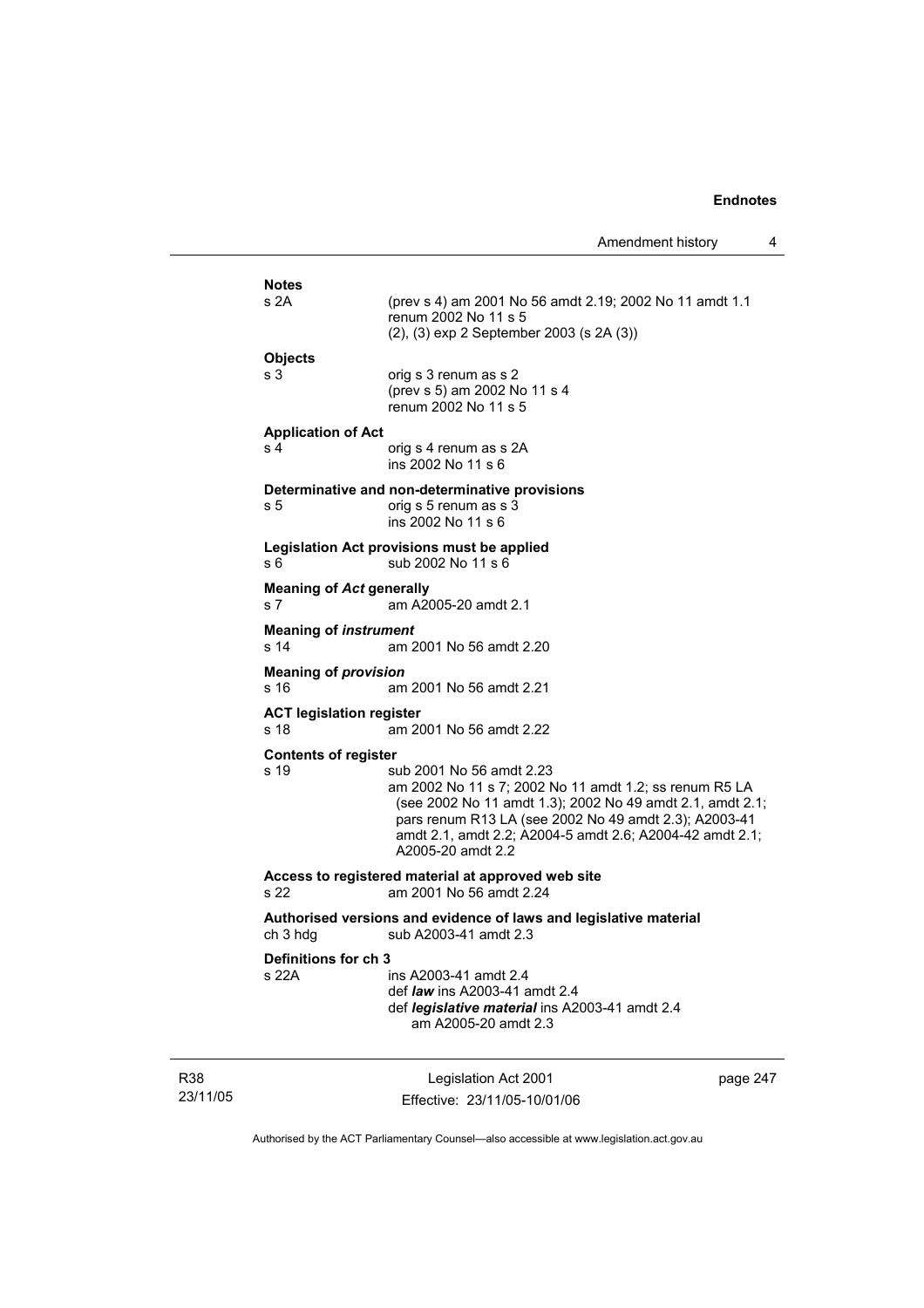4 Amendment history

|          |                                               | def republication ins A2003-41 amdt 2.4                                                                                                 |     |
|----------|-----------------------------------------------|-----------------------------------------------------------------------------------------------------------------------------------------|-----|
|          | s 23                                          | Authorisation of versions by parliamentary counsel<br>sub A2003-41 amdt 2.5                                                             |     |
|          | <b>Authorised electronic versions</b><br>s 24 | am 2001 No 56 amdt 2.25, amdt 2.26; 2002 No 11 amdt 1.4<br>sub A2003-41 amdt 2.6                                                        |     |
|          | <b>Authorised written versions</b><br>s 25    | sub A2003-41 amdt 2.7                                                                                                                   |     |
|          | Judicial notice of certain matters<br>s 26    | am A2003-41 amdt 2.8, amdt 2.9; A2005-20 amdt 2.4                                                                                       |     |
|          | <b>Notification of Acts</b><br>s 28           | am 2001 No 56 amdts 2.27-2.29; 2002 No 11 amdt 1.5;<br>A2003-41 amdt 2.10, amdt 2.11; ss renum R20 LA (see<br>A2003-41 amdt 2.12)       |     |
|          | References to notification of Acts<br>s 30    | am 2001 No 56 amdt 2.30, amdt 2.31                                                                                                      |     |
|          |                                               | Guidelines about costs of proposed subordinate laws and disallowable                                                                    |     |
|          | <b>instruments</b><br>s 33                    | $(3)$ , $(4)$ exp 12 March 2002 (s 33 $(4)$ )<br>am A2005-20 amdt 2.5, amdt 2.6                                                         |     |
|          | s 34                                          | Preparation of regulatory impact statements<br>am A2005-20 amdts 2.7-2.9                                                                |     |
|          | s 36                                          | When is preparation of regulatory impact statement unnecessary?<br>am 2002 No 30 amdt 2.1; A2005-20 amdt 2.10                           |     |
|          | s 37                                          | When must regulatory impact statement be presented?<br>am A2005-20 amdt 2.11                                                            |     |
|          | $s$ 41 hdg<br>s 41                            | Making of certain statutory instruments by Executive<br>sub 2001 No 56 amdt 2.32<br>sub 2002 No 11 s 8<br>am 2001 No 56 amdts 2.33-2.36 |     |
|          |                                               | sub 2002 No 11 s 8                                                                                                                      |     |
|          | s 42                                          | Power to make statutory instruments<br>am 2002 No 11 amdt 1.6; A2005-20 amdt 2.12, amdt 2.13                                            |     |
|          | authorising law                               | Statutory instruments to be interpreted not to exceed powers under                                                                      |     |
|          | s 43                                          | am 2002 No 11 amdt 1.7; A2003-56 amdt 2.2, amdt 2.3                                                                                     |     |
|          | s 44                                          | Power to make statutory instruments for Act etc<br>am 2002 No 11 amdt 1.8, amdt 1.9; 2002 No 49 amdt 2.54;<br>A2005-20 amdt 2.14        |     |
| page 248 |                                               | Legislation Act 2001                                                                                                                    | R38 |

Authorised by the ACT Parliamentary Counsel—also accessible at www.legislation.act.gov.au

23/11/05

Effective: 23/11/05-10/01/06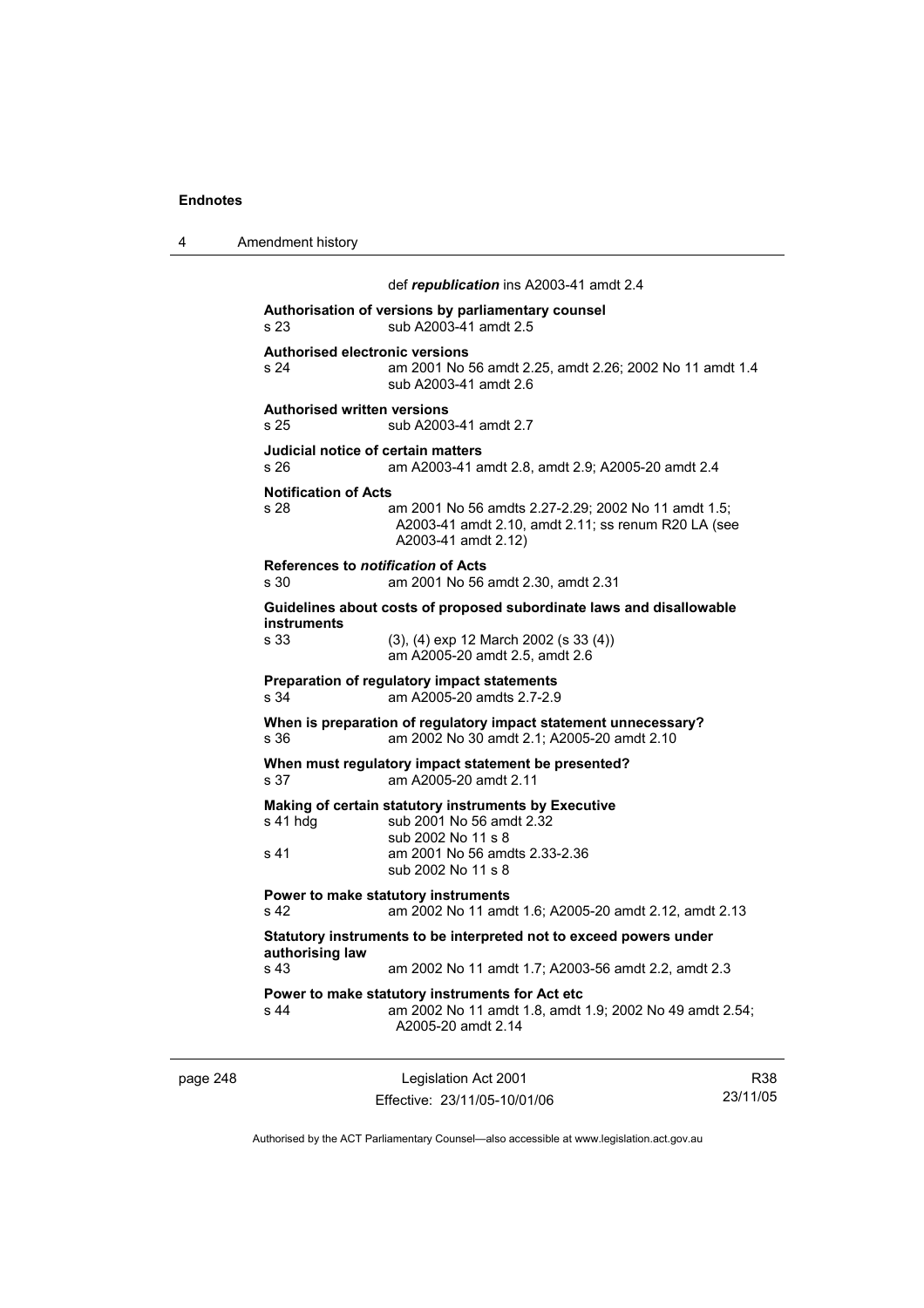|                 | Power to make court rules<br>s 45                                                    | sub 2002 No 11 s 9<br>am 2002 No 49 amdt 2.4, amdt 2.54; A2005-20 amdt 2.15,<br>amdt 2.16                                                                                                                                |          |
|-----------------|--------------------------------------------------------------------------------------|--------------------------------------------------------------------------------------------------------------------------------------------------------------------------------------------------------------------------|----------|
|                 | s 46                                                                                 | Power to make instrument includes power to amend or repeal<br>am 2002 No 11 s 10                                                                                                                                         |          |
|                 | s 47                                                                                 | Statutory instrument may make provision by applying law or instrument<br>sub 2002 No 11 s 11<br>am 2002 No 49 amdt 2.5; A2003-56 amdt 2.4; A2005-20<br>amdts 2.17-2.19                                                   |          |
|                 | different categories etc                                                             | Power to make instrument includes power to make different provision for                                                                                                                                                  |          |
|                 | s 48                                                                                 | am 2002 No 11 amdt 1.10; 2002 No 49 amdt 2.54                                                                                                                                                                            |          |
|                 | requirements                                                                         | Single instrument may exercise several powers or satisfy several                                                                                                                                                         |          |
|                 | s 49                                                                                 | am 2002 No 11 amdt 1.11                                                                                                                                                                                                  |          |
|                 |                                                                                      | Relationship between authorising law and instrument dealing with same                                                                                                                                                    |          |
|                 | matter<br>s 50                                                                       | am 2002 No 11 amdt 1.12, amdt 1.13; 2002 No 49 amdt 2.54                                                                                                                                                                 |          |
|                 | s 51                                                                                 | Instrument may make provision in relation to land by reference to map etc<br>am A2005-20 amdt 2.20                                                                                                                       |          |
|                 | s 52                                                                                 | Instrument may authorise determination of matter etc<br>am 2002 No 11 amdt 1.14; ss renum R5 LA (see 2002 No 11<br>amdt 1.15)                                                                                            |          |
|                 | Instrument may prohibit<br>s <sub>53</sub>                                           | am 2002 No 11 amdt 1.16, amdt 1.17                                                                                                                                                                                       |          |
|                 | s 54                                                                                 | Instrument may require making of statutory declaration<br>am 2002 No 11 amdt 1.18; 2002 No 30 amdt 2.2                                                                                                                   |          |
|                 | s 56                                                                                 | Determination of fees by disallowable instrument<br>am 2001 No 56 amdt 2.37, amdt 2.38; ss renum R1 LA (see<br>2001 No 56 amdt 2.39); 2002 No 11 amdt 1.19, amdt 1.20;<br>2002 No 49 amdt 2.54; A2005-20 amdts 2.21-2.27 |          |
|                 | Fees payable in accordance with determination etc<br>am 2002 No 11 amdt 1.21<br>s 57 |                                                                                                                                                                                                                          |          |
|                 | s 58                                                                                 | Regulations may make provision about fees<br>am 2001 No 56 amdt 2.40; 2002 No 11 amdt 1.22; ss renum<br>R5 LA (see 2002 No 11 amdt 1.23); A2005-20 amdt 2.28                                                             |          |
|                 | <b>Numbering</b><br>s 59                                                             | am 2001 No 56 amdt 2.41; A2003-41 amdt 2.13; A2005-20<br>amdt 2.29                                                                                                                                                       |          |
| R38<br>23/11/05 |                                                                                      | Legislation Act 2001<br>Effective: 23/11/05-10/01/06                                                                                                                                                                     | page 249 |

Authorised by the ACT Parliamentary Counsel—also accessible at www.legislation.act.gov.au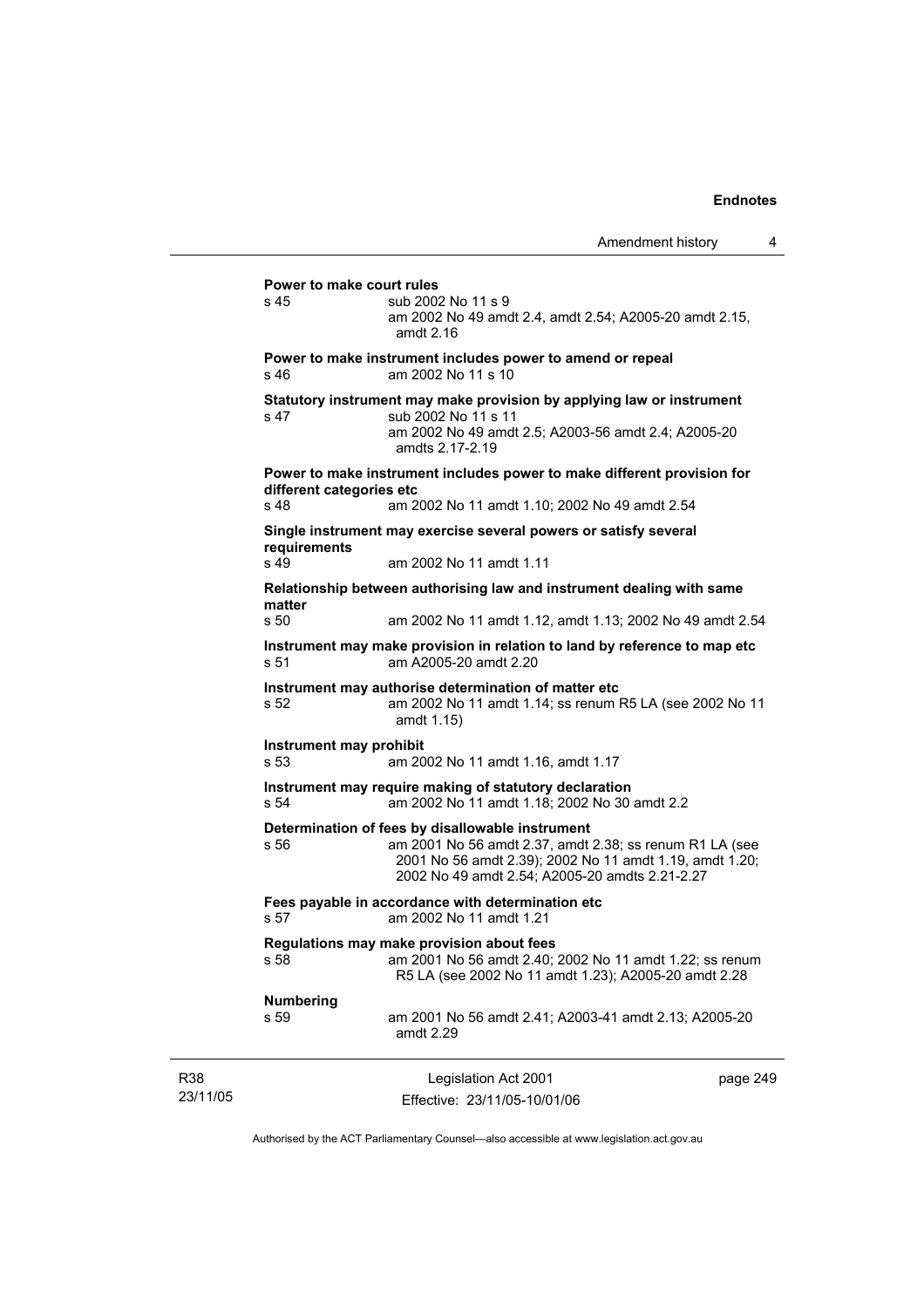|  | Amendment history |
|--|-------------------|
|--|-------------------|

#### **Correction etc of name of registrable instrument**

| s 60 hdg<br>s 60                        | Correction etc of name of registrable instrument<br>sub A2003-41 amdt 2.14<br>am 2001 No 56 amdt 2.42, amdt 2.43; 2001 No 70 amdt 1.8;<br>2002 No 49 amdt 2.6, amdt 2.7; A2003-41 amdt 2.15;<br>A2004-42 amdt 2.2, amdt 2.3                                                    |
|-----------------------------------------|--------------------------------------------------------------------------------------------------------------------------------------------------------------------------------------------------------------------------------------------------------------------------------|
| s 60A                                   | Correction of name of explanatory statement etc<br>ins A2004-42 amdt 2.4                                                                                                                                                                                                       |
| s 61                                    | Notification of registrable instruments<br>sub 2001 No 56 amdt 2.44<br>am 2002 No 11 s 12, amdt 1.24; ss renum R5 LA (see 2002<br>No 11 amdt 1.25); A2003-41 amdts 2.16-2.19; A2004-60<br>amdt 1.173; pars renum R31 LA (see A2004-60 amdt 1.174);<br>A2005-20 amdts 2.30-2.33 |
| s 62                                    | Effect of failure to notify registrable instrument<br>am 2002 No 11 amdt 1.26, amdt 1.27                                                                                                                                                                                       |
| s 63                                    | References to notification of registrable instruments<br>am 2001 No 56 amdt 2.45, amdt 2.46                                                                                                                                                                                    |
| $s$ 64 hdg<br>s 64                      | Presentation of subordinate laws and disallowable instruments<br>sub 2002 No 11 amdt 1.28<br>am 2002 No 11 amdt 1.29; A2005-20 amdt 2.34                                                                                                                                       |
| s 65 hdg<br>s 65                        | <b>Disallowance by resolution of Assembly</b><br>sub 2001 No 56 amdt 2.47<br>am 2001 No 56 amdt 2.48, amdt 2.49; 2002 No 11 amdt 1.30;<br>A2003-56 amdt 2.5; ss renum R21 LA (see A2003-56<br>amdt 2.6); A2004-42 amdt 2.5, amdt 2.6; A2005-20<br>amdt 2.35                    |
| s 65A                                   | Notification of disallowance by resolution of Assembly<br>ins 2001 No 56 amdt 2.50<br>am 2002 No 11 amdt 1.31; A2003-41 amdt 2.20                                                                                                                                              |
| <b>Revival of affected laws</b><br>s 66 | am 2002 No 11 amdt 1.32                                                                                                                                                                                                                                                        |
| s 67                                    | Making of instrument same in substance within 6 months after disallowance<br>am 2002 No 11 amdt 1.33; A2005-20 amdt 2.36                                                                                                                                                       |
| s 68                                    | Amendment by resolution of Assembly<br>am 2001 No 56 amdts 2.51-2.53; ss renum R1 LA (see 2001<br>No 56 amdt 2.54); 2002 No 11 amdt 1.34; A2004-42<br>amdt 2.7, amdt 2.8; A2005-20 amdt 2.37                                                                                   |
| s 69                                    | Notification of amendments made by resolution of Assembly<br>am 2001 No 56 amdt 2.55, amdt 2.56; 2002 No 11 amdt 1.35;<br>2002 No 49 amdt 2.8                                                                                                                                  |
|                                         |                                                                                                                                                                                                                                                                                |

page 250 Legislation Act 2001 Effective: 23/11/05-10/01/06

R38 23/11/05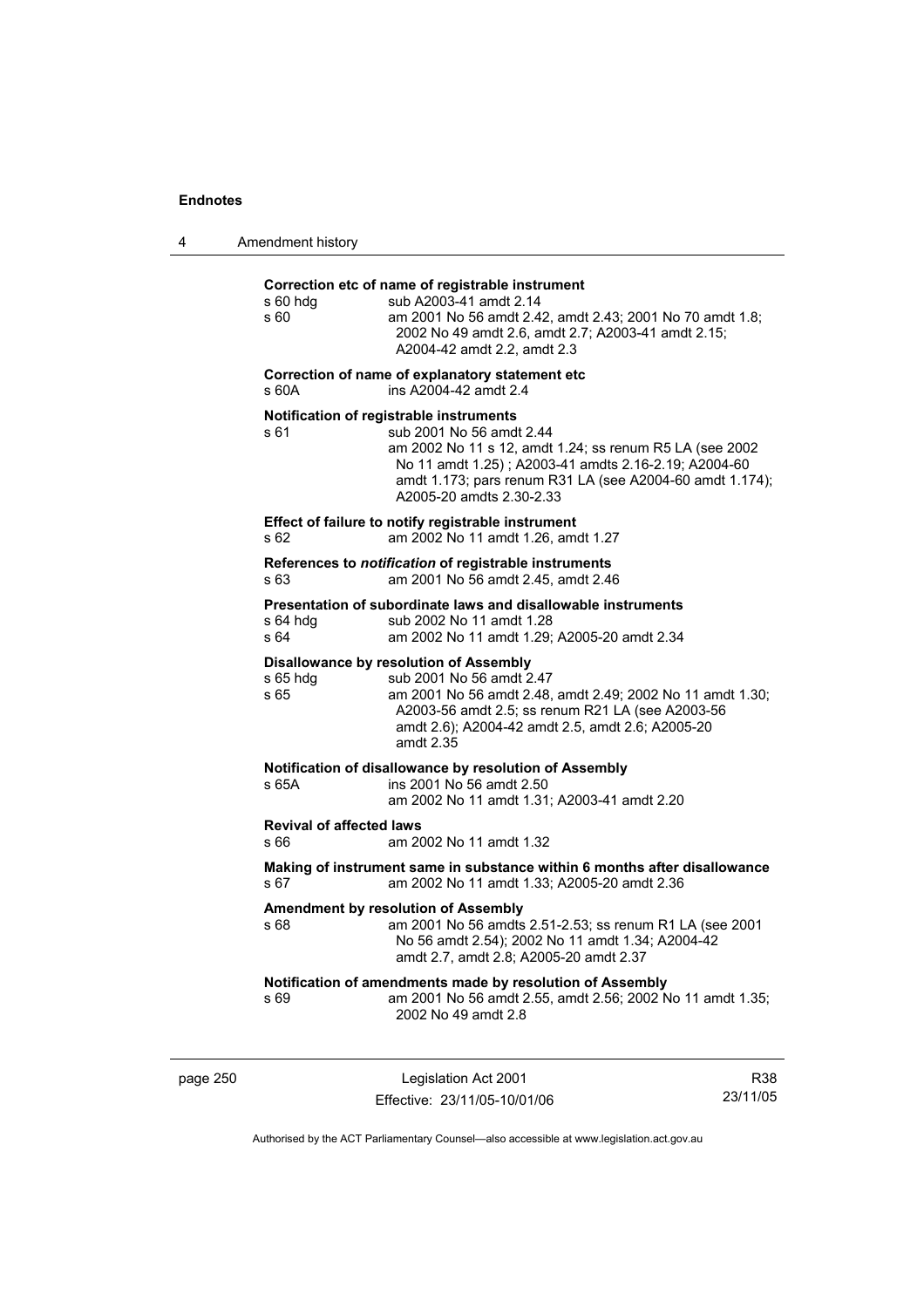|                                           | Amendment history                                                                                                                                                                                                                                 | 4 |
|-------------------------------------------|---------------------------------------------------------------------------------------------------------------------------------------------------------------------------------------------------------------------------------------------------|---|
| amendment                                 | Making of amendment restoring effect of law within 6 months after                                                                                                                                                                                 |   |
| s <sub>70</sub>                           | am 2002 No 11 amdt 1.36; A2005-20 amdt 2.38                                                                                                                                                                                                       |   |
| s 71                                      | Effect of dissolution or expiry of Assembly on notice of motion<br>am 2002 No 11 amdt 1.37; A2005-20 amdt 2.39, amdt 2.40                                                                                                                         |   |
| Meaning of law in ch 8<br>S <sub>72</sub> | am A2004-42 amdt 2.9; A2005-20 amdt 2.41                                                                                                                                                                                                          |   |
| s 73                                      | General rules about commencement<br>am 2002 No 11 s 13, s 14, amdt 1.38, amdt 1.39; A2003-41<br>amdt 2.21; A2003-56 amdts 2.7-2.9; A2004-42 amdt 2.10;<br>A2005-20 amdt 2.42                                                                      |   |
| <b>Time of commencement</b><br>s 74       | sub 2002 No 11 s 15                                                                                                                                                                                                                               |   |
| s 75 hdg<br>s 75                          | Commencement of naming and commencement provisions<br>sub A2004-42 amdt 2.11<br>am 2002 No 11 s 16; 2002 No 49 amdt 2.9, amdt 2.10;<br>A2003-56 amdt 2.10, amdt 2.11; A2004-42 amdt 2.12;<br>ss renum R27 LA (see A2004-42 amdt 2.13)             |   |
| s 75A                                     | <b>Meaning of commences retrospectively</b><br>ins A2003-56 amdt 2.12                                                                                                                                                                             |   |
| s 75B                                     | Retrospective commencement requires clear indication<br>ins A2003-56 amdt 2.12<br>am A2004-42 amdt 2.14; ss renum R27 LA (see A2004-42<br>amdt 2.15)                                                                                              |   |
| s 76                                      | Non-prejudicial provision may commence retrospectively<br>am 2002 No 11 amdt 1.40; ss renum R5 LA (see 2002 No 11<br>amdt 1.41); A2003-56 amdt 2.13, amdt 2.14; A2005-20<br>amdt 2.46                                                             |   |
| s 77                                      | Commencement by commencement notice<br>am 2002 No 11 s 17, amdt 1.42; 2002 No 49 amdt 2.11;<br>A2004-42 amdts 2.16-2.18                                                                                                                           |   |
| s 78                                      | Separate commencement of amendments<br>sub 2002 No 11 amdt 1.43                                                                                                                                                                                   |   |
| s 79                                      | Automatic commencement of postponed law<br>am 2002 No 11 amdt 1.44; 2002 No 49 amdt 2.12; A2003-41<br>amdt 2.22; A2003-56 amdt 2.15, amdt 2.16; ss renum R21<br>LA (see A2003-56 amdt 2.17); A2004-42 amdt 2.19;<br>A2005-20 amdt 2.44, amdt 2.45 |   |
| s 79A                                     | Commencement of amendment of uncommenced law<br>ins A2003-41 amdt 2.23                                                                                                                                                                            |   |
|                                           |                                                                                                                                                                                                                                                   |   |

R38 23/11/05

Legislation Act 2001 Effective: 23/11/05-10/01/06 page 251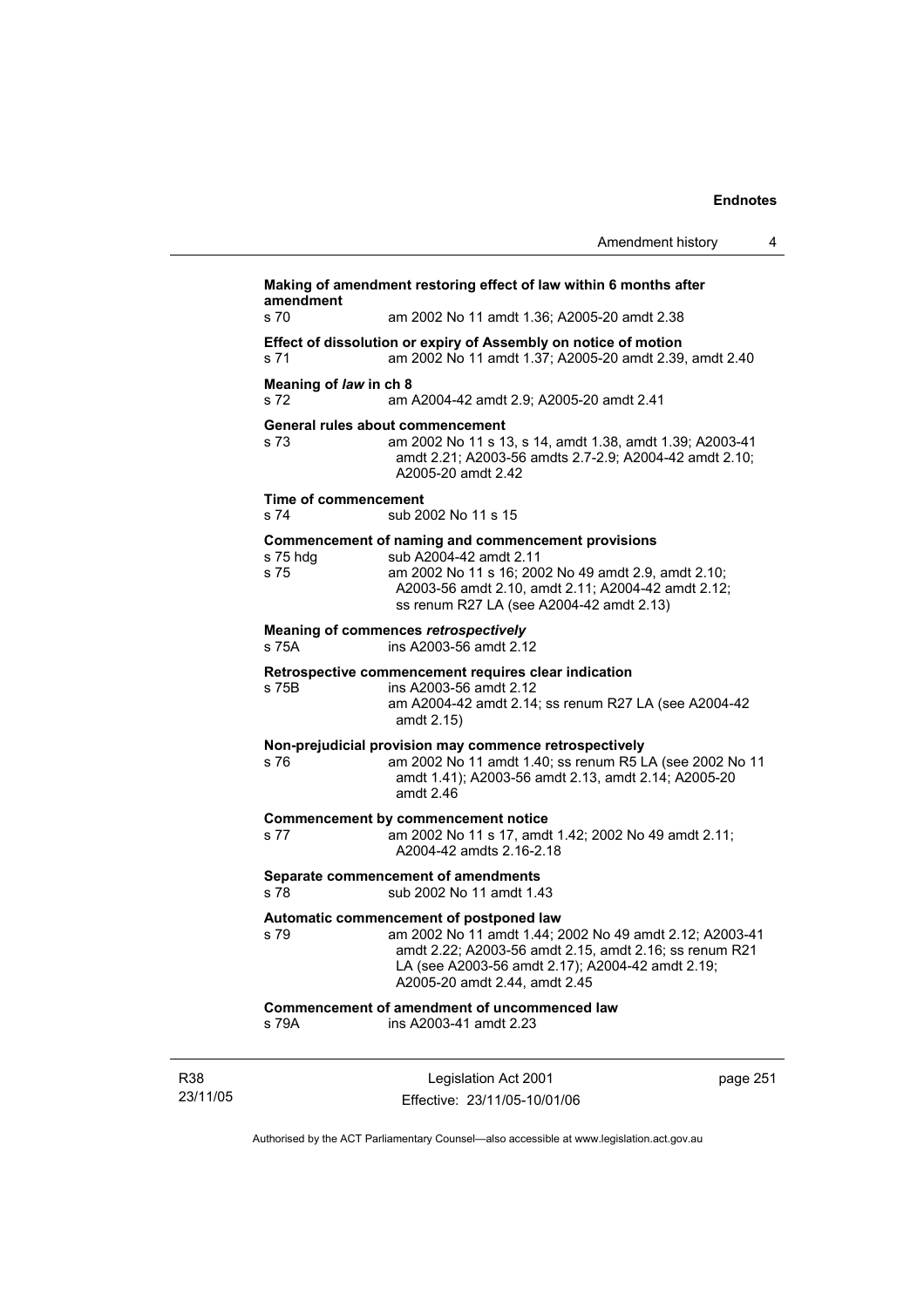| 4        | Amendment history                |                                                                                                                                                                                                                                                                                                                                                                                                                                               |     |
|----------|----------------------------------|-----------------------------------------------------------------------------------------------------------------------------------------------------------------------------------------------------------------------------------------------------------------------------------------------------------------------------------------------------------------------------------------------------------------------------------------------|-----|
|          | s 80                             | References to commencement of law<br>am 2002 No 49 amdt 2.13                                                                                                                                                                                                                                                                                                                                                                                  |     |
|          | s 81                             | Exercise of powers between notification and commencement<br>am 2002 No 11 amdts 1.45-1.47; A2004-42 amdt 2.20,<br>amdt 2.21; ss renum R27 LA (see A2004-42 amdt 2.22);<br>A2005-5 s 25; ss renum R32 LA (see A2005-5 s 26);<br>A2005-20 amdt 2.46                                                                                                                                                                                             |     |
|          | Definitions for ch 9<br>s.82     | def law sub A2004-42 amdt 2.23; A2005-20 amdt 2.47<br>def repeal sub 2002 No 49 amdt 2.14<br>am A2004-42 amdt 2.24                                                                                                                                                                                                                                                                                                                            |     |
|          | s 83                             | Consequences of amendment of statutory instrument by Act<br>am 2002 No 11 amdt 1.48, amdt 1.49                                                                                                                                                                                                                                                                                                                                                |     |
|          | s 84                             | Saving of operation of repealed and amended laws<br>am 2002 No 11 amdt 1.50; ss renum R5 LA (see 2002 No 11<br>amdt 1.51); A2005-20 amdt 2.48                                                                                                                                                                                                                                                                                                 |     |
|          | s 84A                            | Creation of offences and changes in penalties<br>ins 2001 No 56 amdt 2.57<br>am 2002 No 11 amdt 1.52; A2004-42 amdt 2.25; ss renum<br>R27 LA (see A2004-42 amdt 2.26); A2005-20 amdt 2.49                                                                                                                                                                                                                                                     |     |
|          | When repeal takes effect<br>s 85 | sub 2002 No 11 s 18                                                                                                                                                                                                                                                                                                                                                                                                                           |     |
|          | amending laws<br>s 86            | Repealed and amended laws not revived on repeal of repealing and<br>am 2002 No 11 amdt 1.53; ss renum R5 LA (see 2002 No 11<br>amdt 1.54)                                                                                                                                                                                                                                                                                                     |     |
|          | s 87                             | Commencement not undone if repealed<br>am 2002 No 11 amdt 1.55                                                                                                                                                                                                                                                                                                                                                                                |     |
|          | s 88 hdg<br>s 88                 | Repeal does not end effect of transitional laws etc<br>sub 2002 No 49 amdt 2.15<br>am 2002 No 11 amdt 1.56; A2003-56 amdt 2.18; A2005-20<br>amdt 2.50, amdt 2.51; ss renum R34 LA (see A2005-20<br>amdt 2.52)                                                                                                                                                                                                                                 |     |
|          | s 89                             | Automatic repeal of certain laws and provisions<br>am 2002 No 11 amdts 1.57-1.59; ss renum R5 LA (see 2002<br>No 11 amdt 1.60); 2002 No 30 amdt 2.3; 2002 No 49<br>amdts 2.16-2.18, 2.20-2.23; ss renum R13 LA (see 2002<br>No 49 amdt 2.19); A2003-56 amdts 2.19-2.23; ss renum R21<br>LA (see A2003-56 amdt 2.24); A2004-42 amdt 2.27,<br>amdt 2.28, amdts 2.30-2.32; ss renum R27 LA (see<br>A2004-42 amdt 2.29); A2005-20 amdts 2.53-2.56 |     |
| page 252 |                                  | Legislation Act 2001                                                                                                                                                                                                                                                                                                                                                                                                                          | R38 |

Authorised by the ACT Parliamentary Counsel—also accessible at www.legislation.act.gov.au

23/11/05

Effective: 23/11/05-10/01/06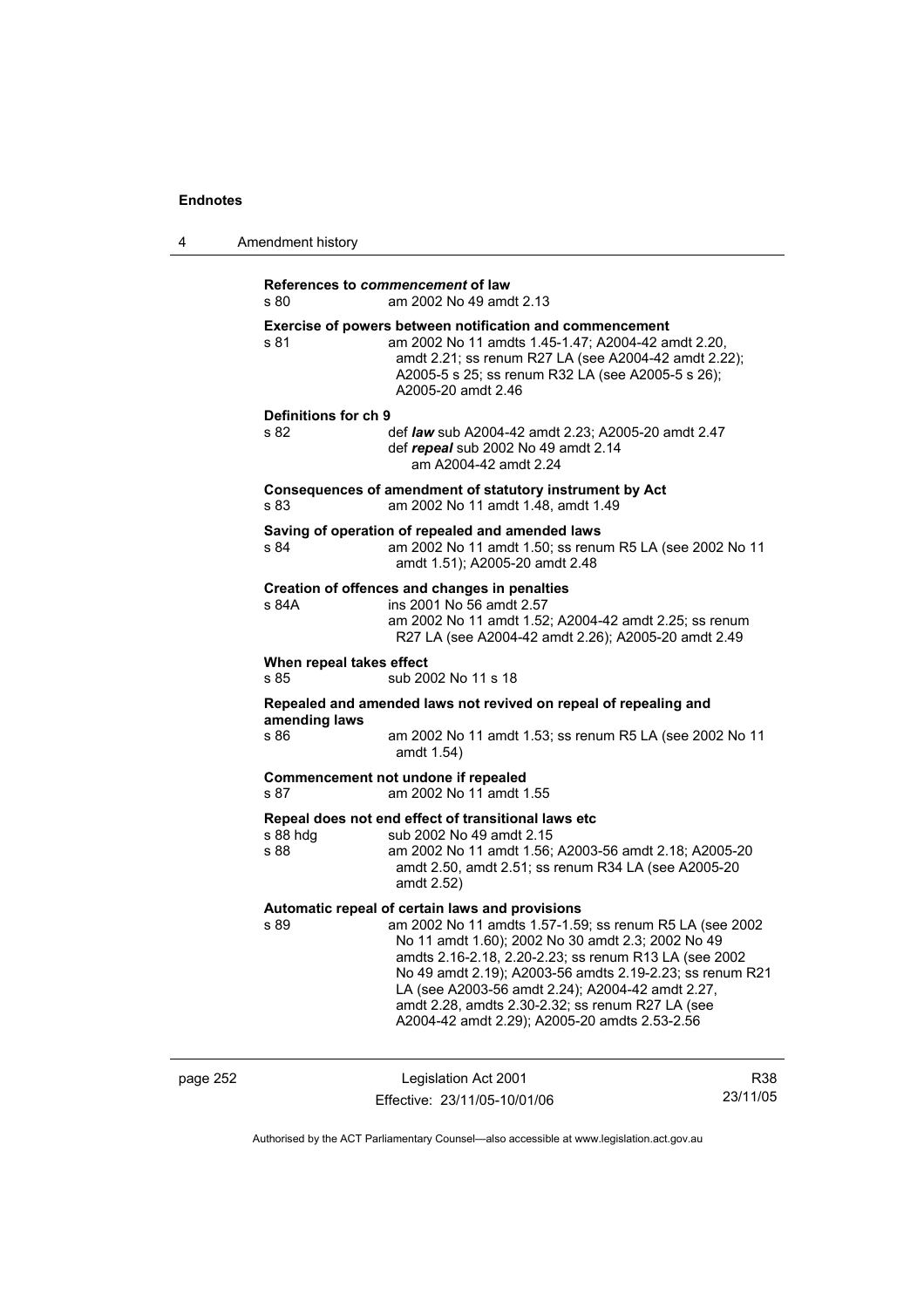| Amendment to be made whenever possible<br>am 2002 No 11 amdts 1.65-1.68; A2005-20 amdt 2.58                                                                                                                     |
|-----------------------------------------------------------------------------------------------------------------------------------------------------------------------------------------------------------------|
| Provisions included in another provision for amendment purposes<br>am 2001 No 56 amdt 2.59, amdt 2.60; 2002 No 11 amdt 1.69;<br>A2004-42 amdt 2.35, amdt 2.36; A2005-20 amdt 2.59                               |
| Continuance of appointments etc made under amended provisions<br>am 2002 No 11 amdt 1.70; ss renum R5 LA (see 2002 No 11<br>amdt 1.71); 2002 No 49 amdt 2.24; A2003-41 amdt 2.25                                |
| am 2002 No 11 amdt 1.72, amdt 1.73                                                                                                                                                                              |
| am 2002 No 11 amdt 1.74; A2005-20 amdt 2.60                                                                                                                                                                     |
| sub A2005-20 amdt 2.61                                                                                                                                                                                          |
| sub 2001 No 56 amdt 2.61<br>am 2001 No 56 amdt 2.62<br>sub A2005-20 amdt 2.61<br>def ACT law ins A2005-20 amdt 2.61<br>def law ins A2005-20 amdt 2.61<br>def law of another jurisdiction ins A2005-20 amdt 2.61 |
| References to ACT law include law containing reference<br>am 2002 No 11 amdt 1.75<br>sub A2005-20 amdt 2.61                                                                                                     |
| References in ACT statutory instruments to the Act<br>am A2003-56 amdt 2.25<br>sub A2005-20 amdt 2.61                                                                                                           |
| <b>Referring to particular ACT laws</b><br>am A2003-56 amdt 2.26<br>sub A2005-20 amdt 2.61                                                                                                                      |
| Referring to particular laws of other jurisdictions etc<br>am 2002 No 49 amdt 2.25<br>sub A2005-20 amdt 2.61                                                                                                    |
|                                                                                                                                                                                                                 |

R38 23/11/05

Legislation Act 2001 Effective: 23/11/05-10/01/06 page 253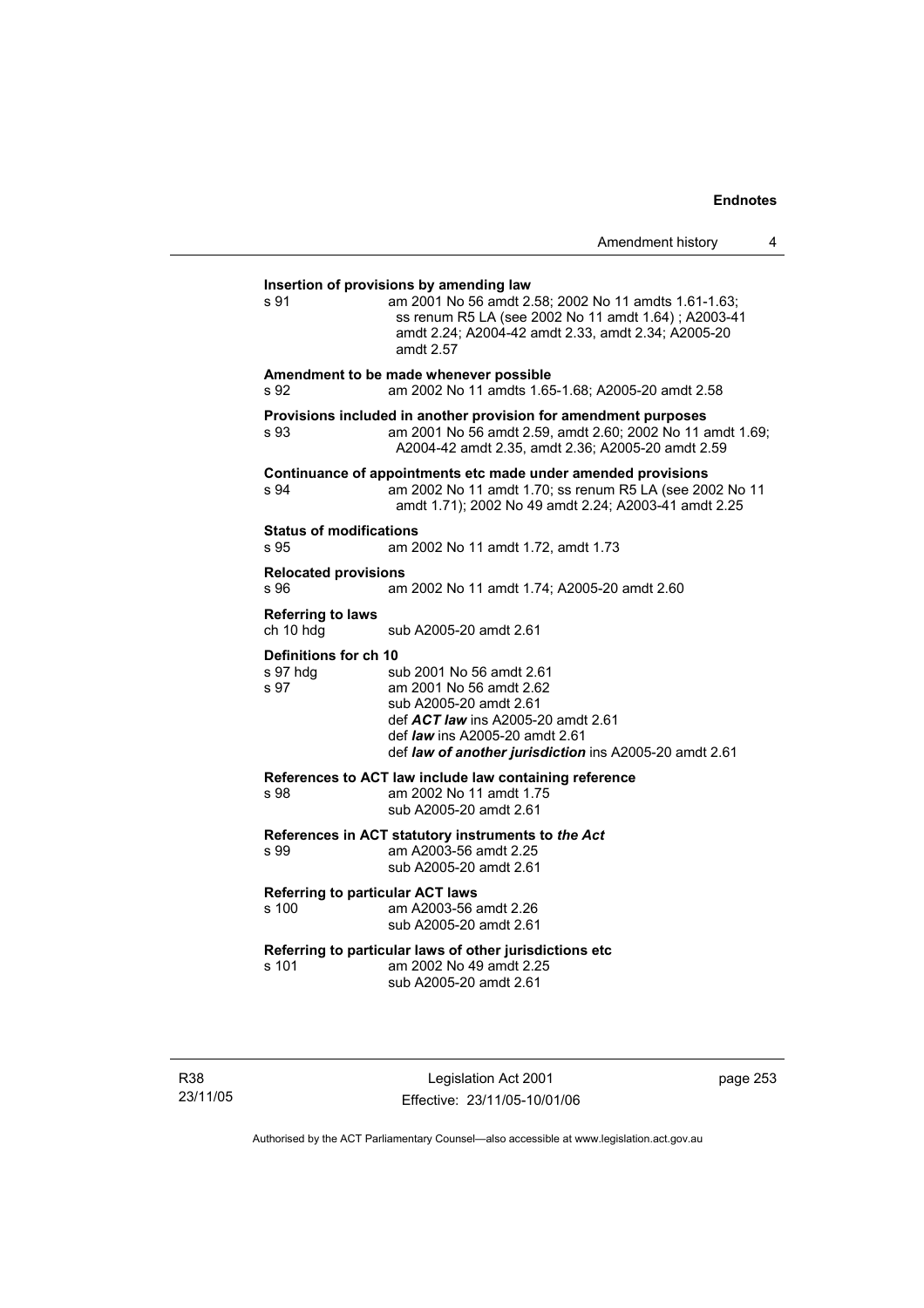4 Amendment history

| s 101A                                        | Reference to provisions of law or instrument is inclusive<br>ins 2001 No 56 amdt 2.63<br>om A2005-20 amdt 2.61                                                                                               |
|-----------------------------------------------|--------------------------------------------------------------------------------------------------------------------------------------------------------------------------------------------------------------|
| s 101B                                        | References to paragraphs etc<br>ins 2001 No 56 amdt 2.63<br>om A2005-20 amdt 2.61                                                                                                                            |
| s 102                                         | References to laws include references to laws as in force from time to time<br>am 2002 No 11 amdt 1.76, amdt 1.77; A2003-56 amdt 2.27;<br>ss renum R21 LA (see A2003-56 amdt 2.28)<br>sub A2005-20 amdt 2.61 |
| <b>References to repealed laws</b><br>s 103   | sub A2005-20 amdt 2.61                                                                                                                                                                                       |
| s 104                                         | References to laws include references to instruments under laws<br>am 2001 No 56 amdt 2.64<br>sub A2005-20 amdt 2.61                                                                                         |
| s 105                                         | Referring to provisions of laws<br>am 2002 No 11 amdt 1.78, amdt 1.79<br>sub A2005-20 amdt 2.61                                                                                                              |
| s 106                                         | References to provisions of laws are inclusive<br>am 2002 No 30 amdt 2.4<br>sub A2005-20 amdt 2.61                                                                                                           |
| s 106A                                        | References to paragraphs etc of laws<br>ins A2005-20 amdt 2.61                                                                                                                                               |
| Meaning of law in ch 11<br>s 107 hdg<br>s 107 | sub A2004-42 amdt 2.37<br>def law am A2003-41 amdt 2.26; A2005-20 amdt 2.62<br>def republication ins A2004-42 amdt 2.38                                                                                      |
| <b>Republication in register</b><br>s 108     | am 2001 No 56 amdt 2.65                                                                                                                                                                                      |
| s 109                                         | Republications may be published with other information<br>am A2003-41 amdt 2.27                                                                                                                              |
| s 111                                         | <b>Incorporation of amendments</b><br>am A2005-20 amdt 2.63, amdt 2.64                                                                                                                                       |
| s 114                                         | Authorisation for parliamentary counsel<br>am 2001 No 70 amdt 1.8                                                                                                                                            |
| s 116                                         | Ambit of editorial amendments<br>am A2003-56 amdt 2.29; A2005-20 amdts 2.65-2.68,<br>amdt 2.146                                                                                                              |

page 254 Legislation Act 2001 Effective: 23/11/05-10/01/06

R38 23/11/05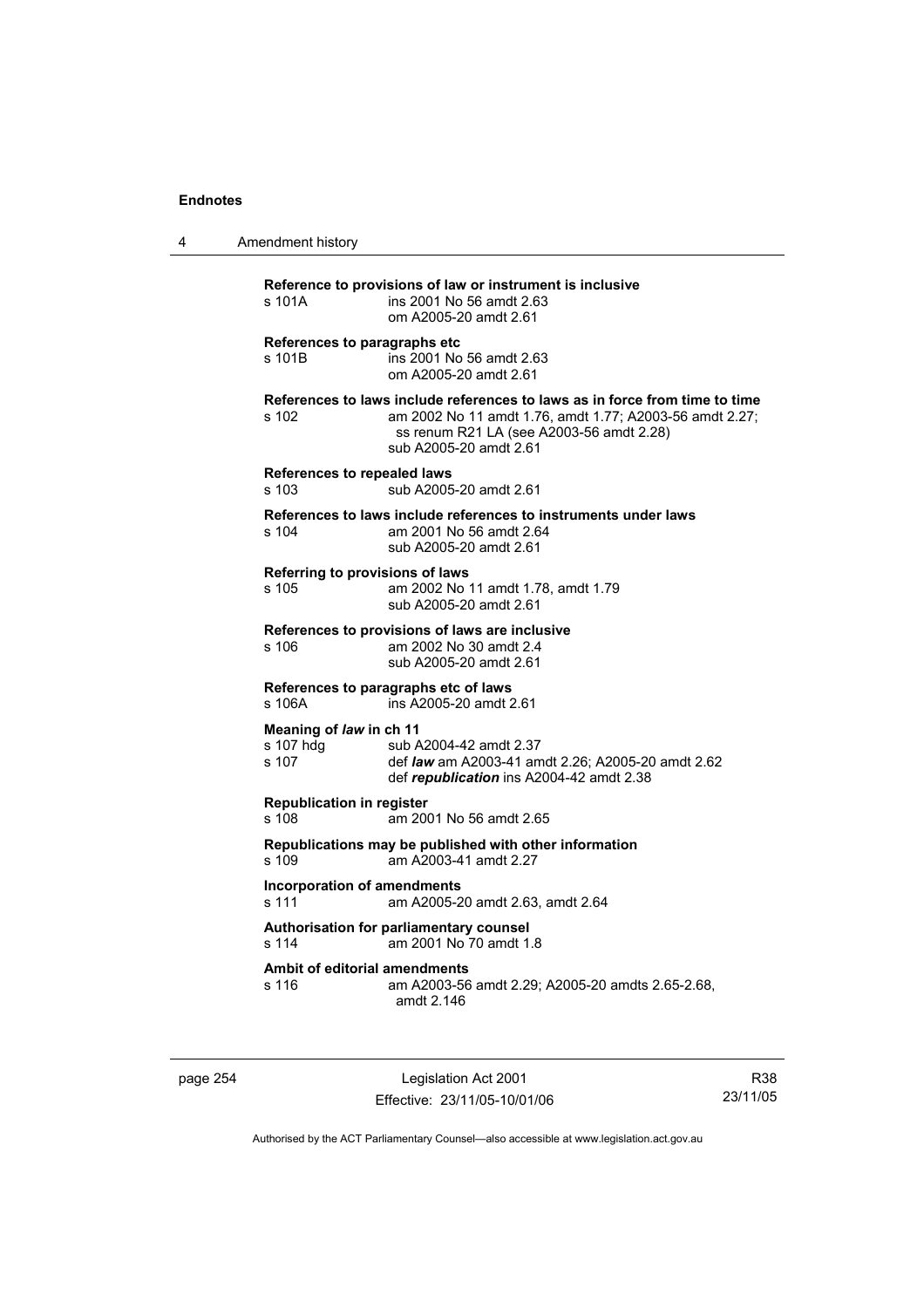# **Delegation by parliamentary counsel**<br>s 119 renum as s 260  $renum$  as s 260 **Scope of Acts and statutory instruments**<br>
ch 12 hdg renum as orig ch 12 hdg renum as ch 19 hdg and then ch 20 hdg ins 2001 No 56 amdt 2.68 **Act to be interpreted not to exceed legislative powers of Assembly**  s 120 orig s 120 renum as s 261 ins 2001 No 56 amdt 2.68 am 2002 No 11 amdt 1.80 **Binding effect of Acts**  s 121 orig s 121 renum as s 262 and then s 302 ins 2002 No 11 s 19 **Application to Territory**  s 122 orig s 122 renum as s 263 ins 2001 No 56 amdt 2.68 am 2002 No 11 amdt 1.81 **Application of s 47 (2) and (3)**  s 122A renum as s 264 and then s 304 **Application of s 61 and s 62**  s 123 renum as s 265 and then s 305 **Application of s 69**  s 124 renum as s 266 **Structure of Acts and statutory instruments**  ch 13 hdg orig ch 13 hdg renum as ch 20 hdg and then ch 21 hdg ins 2001 No 56 amdt 2.68 **General**  pt 13.1 hdg ins 2001 No 56 amdt 2.68 **Meaning of** *law* **in ch 13**  s 125 orig s 125 renum as s 267 and then s 306 ins 2001 No 56 amdt 2.68 am A2005-20 amdt 2.69 **Material that is part of Act or statutory instrument**  s 126 orig s 126 renum as s 268 and then s 307 ins 2001 No 56 amdt 2.68 am 2002 No 11 amdt 1.82; 2002 No 30 amdt 2.5; A2003-56 amdt 2.30; ss renum R21 LA (see A2003-56 amdt 2.31); A2005-20 amdt 2.70

page 255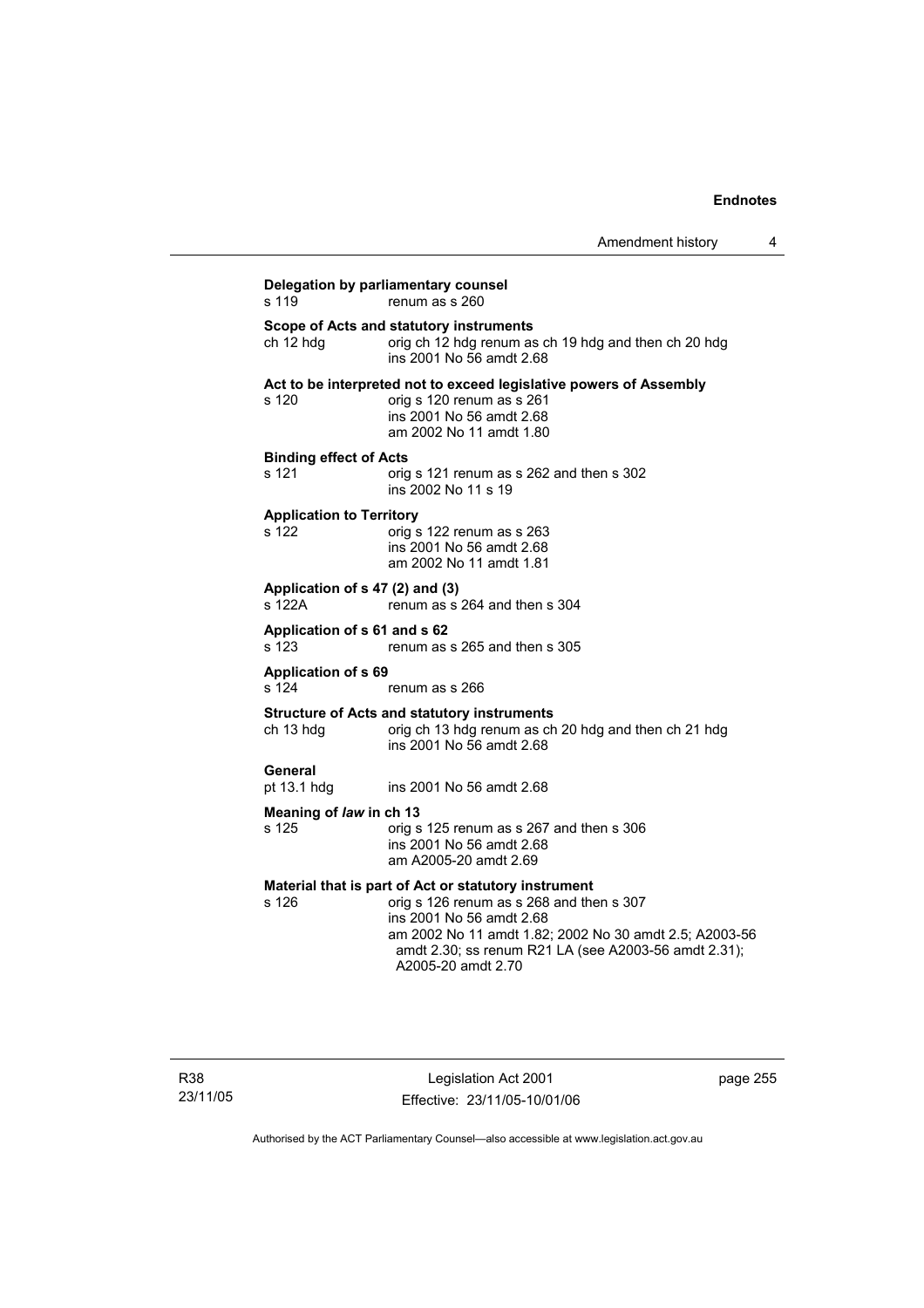| 4 | Amendment history                                    |                                                                                                                                                                                 |
|---|------------------------------------------------------|---------------------------------------------------------------------------------------------------------------------------------------------------------------------------------|
|   | s 127                                                | Material that is not part of Act or statutory instrument<br>orig s 127 renum as s 269 and then s 308<br>ins 2001 No 56 amdt 2.68<br>am 2002 No 11 amdt 1.83; A2005-20 amdt 2.71 |
|   | s 128                                                | Status of certain instruments as notifiable instruments<br>renum as s 270 and then s 309                                                                                        |
|   | gazette<br>s 129                                     | Compliance with authorisation or requirement to do something by notice in<br>renum as s 271 and then s 310                                                                      |
|   | <b>Particular kinds of provisions</b><br>pt 13.2 hdg | ins 2001 No 56 amdt 2.68                                                                                                                                                        |
|   | What is a definition?<br>s 130                       | orig s 130 renum as s 272 and then s 313<br>ins 2001 No 56 amdt 2.68<br>am A2003-56 amdts 2.32-2.34                                                                             |
|   | <b>Signpost definitions</b>                          |                                                                                                                                                                                 |
|   | s 131                                                | ins 2001 No 56 amdt 2.68<br>am 2002 No 49 amdt 2.26, amdt 2.27; A2003-56 amdt 2.35,<br>amdt 2.36; ss renum R21 LA (see A2003-56 amdt 2.37)                                      |
|   | <b>Examples</b><br>s 132                             | ins 2001 No 56 amdt 2.68<br>am 2002 No 11 amdt 1.84                                                                                                                             |
|   | <b>Penalty units</b><br>s 133                        | ins 2001 No 56 amdt 2.68<br>am 2002 No 11 amdt 1.85                                                                                                                             |
|   | s 134                                                | Penalties at end of sections and subsections<br>ins 2001 No 56 amdt 2.68<br>am 2002 No 11 amdt 1.86; 2002 No 49 amdt 2.28; A2005-20<br>amdt 2.72; amdt 2.73                     |
|   | s 135                                                | Penalties not at end of sections and subsections<br>ins 2001 No 56 amdt 2.68<br>am 2002 No 11 amdt 1.87; 2002 No 49 amdt 2.29; A2005-20<br>amdt 2.74, amdt 2.75                 |
|   | ch 14 hdg                                            | Interpretation of Acts and statutory instruments<br>ins 2002 No 11 s 20<br>sub A2003-18 s 4                                                                                     |
|   | <b>Purpose and scope</b><br>pt 14.1 hdg              | ins A2003-18 s 4                                                                                                                                                                |
|   |                                                      |                                                                                                                                                                                 |

page 256 Legislation Act 2001 Effective: 23/11/05-10/01/06

R38 23/11/05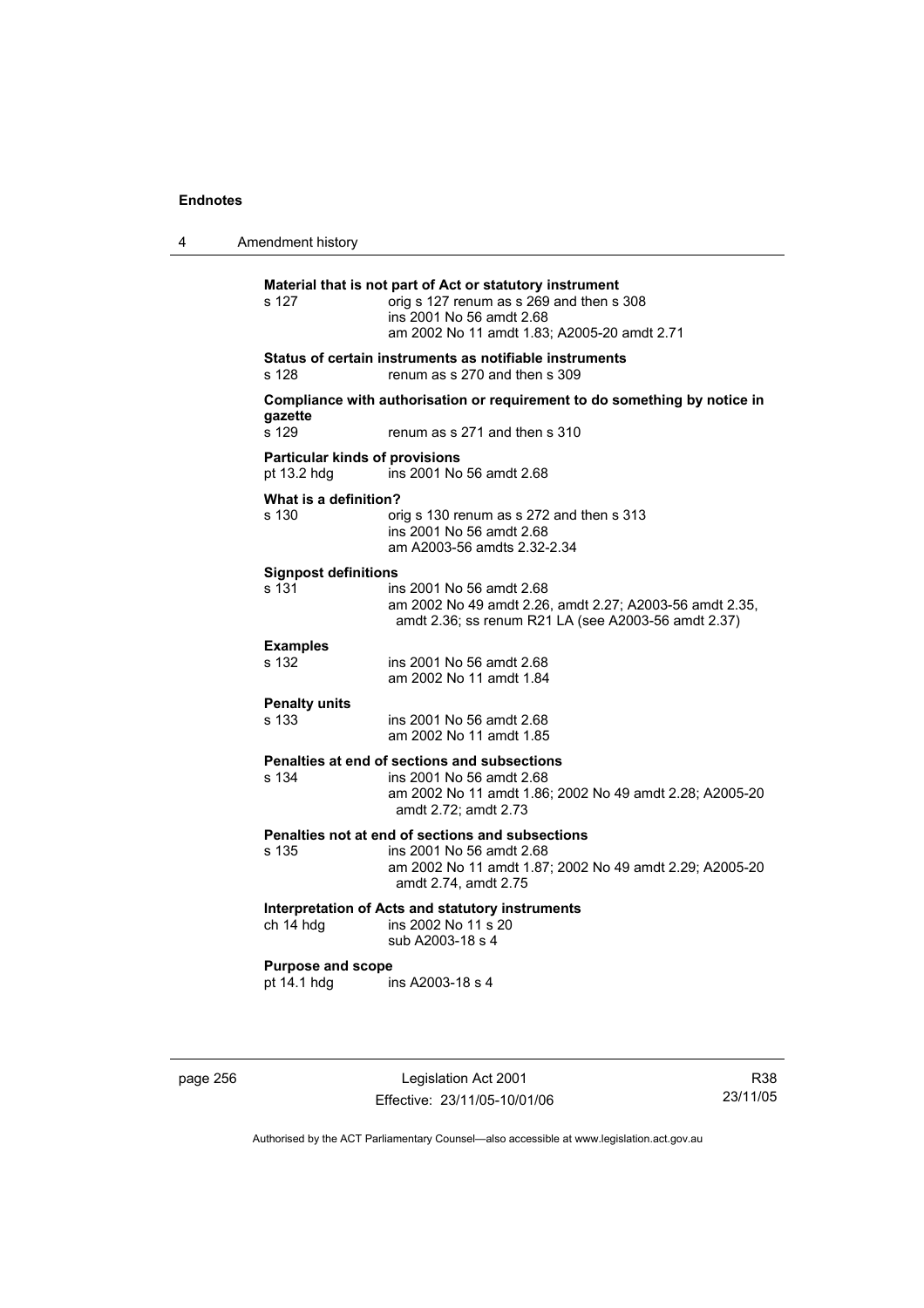| Meaning of Act in ch 14                                     |                                                                                                                                                                             |  |  |
|-------------------------------------------------------------|-----------------------------------------------------------------------------------------------------------------------------------------------------------------------------|--|--|
| s 136                                                       | ins 2001 No 56 amdt 2.68<br>om 2002 No 11 amdt 1.88<br>ins A2003-18 s 4                                                                                                     |  |  |
| Purpose and scope of ch 14<br>s 137                         | ins 2002 No 11 s 20<br>sub A2003-18 s 4                                                                                                                                     |  |  |
| Key principles of interpretation<br>pt 14.2 hdg             | ins A2003-18 s 4                                                                                                                                                            |  |  |
| s 138                                                       | Meaning of working out the meaning of an Act<br>reloc from IA 2002 No 11 amdt 2.63<br>sub A2003-18 s 4                                                                      |  |  |
| s 139                                                       | Interpretation best achieving Act's purpose<br>reloc from IA 2002 No 11 amdt 2.63<br>pars renum R5 LA<br>am 2002 No 49 amdt 2.30<br>sub A2003-18 s 4<br>am A2004-5 amdt 2.7 |  |  |
| Legislative context<br>s 140                                | ins A2003-18 s 4                                                                                                                                                            |  |  |
| Non-legislative context generally<br>s 141                  | ins A2003-18 s 4<br>am A2003-41 amdt 2.28                                                                                                                                   |  |  |
| s 142                                                       | Non-legislative context-material that may be considered<br>ins A2003-18 s 4<br>am A2003-41 amdt 2.29; table renum R22 LA; A2005-20<br>amdt 2.76                             |  |  |
| s 143                                                       | Law stating material for consideration in working out meaning<br>ins A2003-18 s 4                                                                                           |  |  |
| Aids to interpretation<br>ch 15 hdg                         | ins 2001 No 56 amdt 2.68<br>ch 15 hdg note om 2002 No 11 amdt 1.89                                                                                                          |  |  |
| General<br>pt 15.1 hdg                                      | ins 2001 No 56 amdt 2.68                                                                                                                                                    |  |  |
| <b>Meaning of commonly-used terms</b><br>s 144 hdg<br>s 144 | sub A2003-56 amdt 2.38<br>ins 2001 No 56 amdt 2.68                                                                                                                          |  |  |
| <b>Gender and number</b><br>s 145                           | ins 2001 No 56 amdt 2.68<br>am 2002 No 11 amdt 1.90                                                                                                                         |  |  |
|                                                             |                                                                                                                                                                             |  |  |

R38 23/11/05

Legislation Act 2001 Effective: 23/11/05-10/01/06 page 257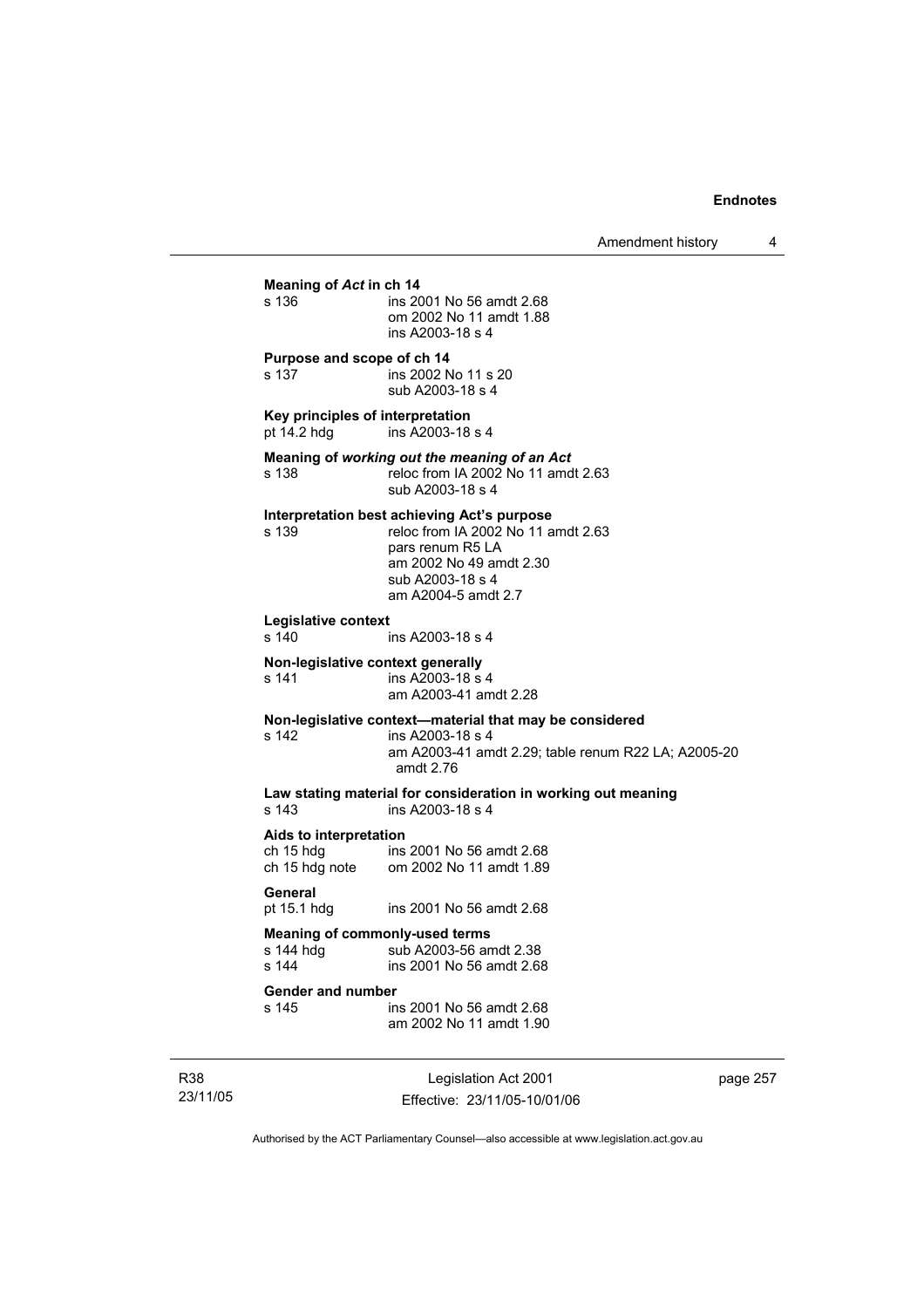| Amendment history                                |                                                                                                                                                |
|--------------------------------------------------|------------------------------------------------------------------------------------------------------------------------------------------------|
| Meaning of may and must<br>s 146                 | ins 2001 No 56 amdt 2.68<br>am 2002 No 11 amdt 1.91, amdt 1.92; 2002 No 30 amdt 2.6;<br>A2003-56 amdt 2.39; A2005-20 amdt 2.77                 |
| s 147                                            | Changes of drafting practice not to affect meaning<br>ins 2001 No 56 amdt 2.68<br>am 2002 No 11 amdt 1.93                                      |
| s 148                                            | Terms used in instruments have same meanings as in authorising laws<br>ins 2001 No 56 amdt 2.68<br>am 2002 No 11 amdt 1.94; A2003-56 amdt 2.40 |
| Age in years<br>s 149                            | ins 2001 No 56 amdt 2.68<br>am 2002 No 11 amdt 1.95                                                                                            |
| <b>Measurement of distance</b><br>s 150          | ins 2001 No 56 amdt 2.68<br>am 2002 No 11 amdt 1.96                                                                                            |
| <b>Reckoning of time</b><br>s 151                | ins 2002 No 11 s 21<br>am 2002 No 49 amdt 2.31; A2003-56 amdt 2.41                                                                             |
| <b>Continuing effect of obligations</b><br>s 152 | ins 2002 No 11 s 21<br>sub 2002 No 49 amdt 2.32                                                                                                |
| <b>Definitions</b><br>pt 15.2 hdg                | ins 2001 No 56 amdt 2.68                                                                                                                       |
| s 155                                            | Definitions apply subject to contrary intention<br>ins 2001 No 56 amdt 2.68<br>am 2002 No 11 amdt 1.97, amdt 1.98                              |
| s 156                                            | Application of definitions in dictionaries and sections<br>ins 2001 No 56 amdt 2.68<br>am A2003-56 amdt 2.42; A2005-20 amdts 2.78-2.80         |
| s 157                                            | Defined terms-other parts of speech and grammatical forms<br>ins 2001 No 56 amdt 2.68<br>sub 2002 No 11 amdt 1.99<br>am A2003-56 amdt 2.43     |
| pt 15.3 hdg                                      | References to various entities and things<br>ins 2001 No 56 amdt 2.68                                                                          |
| References to people generally<br>s 160          | ins 2001 No 56 amdt 2.68<br>am 2002 No 11 amdt 1.100, amdt 1.101                                                                               |
|                                                  |                                                                                                                                                |

page 258 Legislation Act 2001 Effective: 23/11/05-10/01/06

R38 23/11/05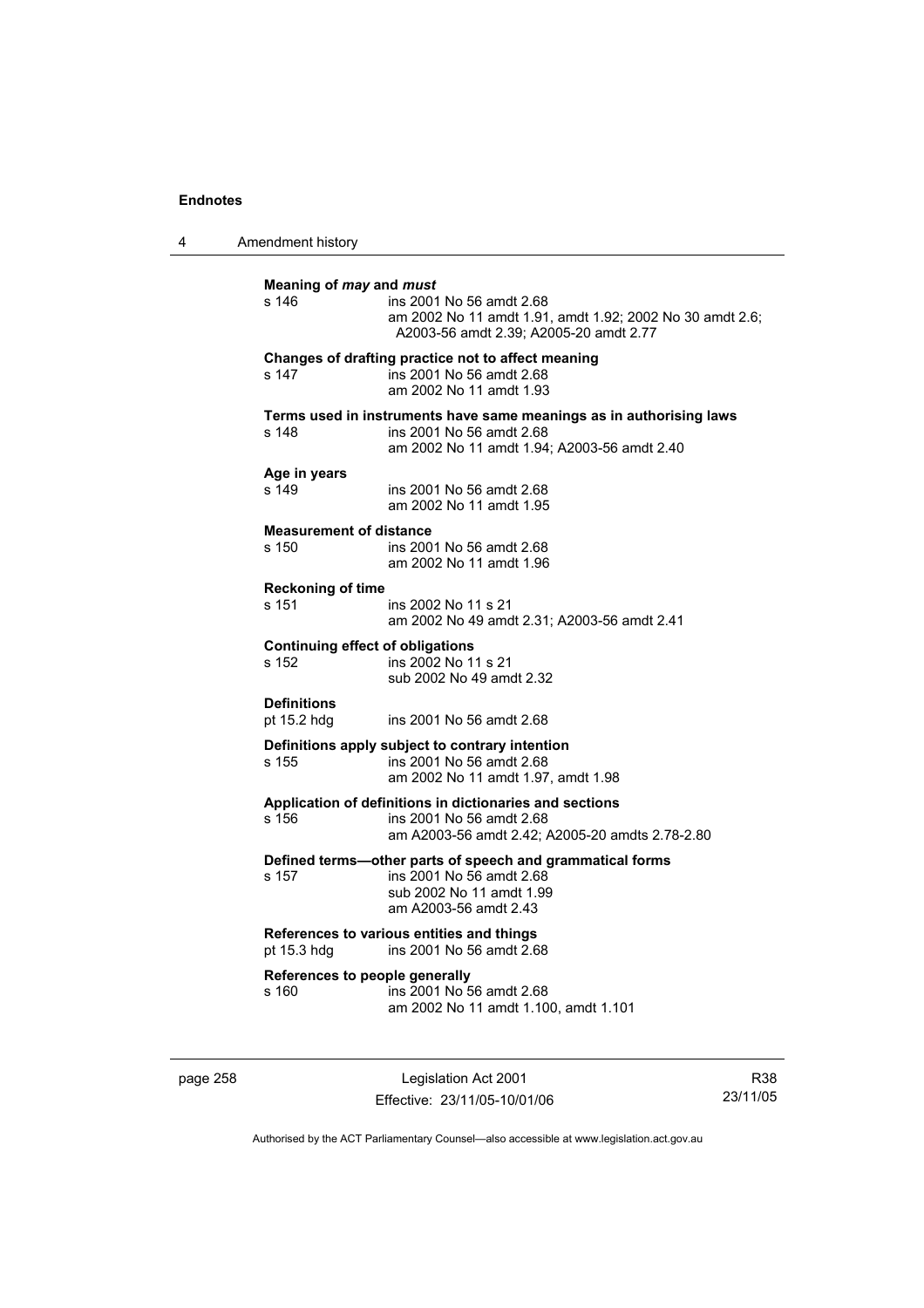| Amendment history |  |
|-------------------|--|
|-------------------|--|

**Corporations liable to offences**  s 161 ins 2001 No 56 amdt 2.68 am 2002 No 11 amdt 1.102; 2002 No 51 amdt 1.23; 2002 No 49 amdt 2.33 **References to** *a Minister* **or** *the Minister* s 162 ins 2001 No 56 amdt 2.68 **References to** *a chief executive* **or** *the chief executive* s 163 ins 2001 No 56 amdt 2.68 am A2005-44 amdt 1.5 **References to Australian Standards etc**  s 164 ins 2001 No 56 amdt 2.68 sub A2003-56 amdt 2.44 **References to Assembly committees that no longer exist**  s 165 ins 2001 No 56 amdt 2.68 **References to person with interest in land include personal representative etc**  ins 2001 No 56 amdt 2.68 am 2002 No 11 amdt 1.103 **References to** *domestic partner* **and** *domestic partnership*  s 169 ins A2003-14 s 4 **References to** *transgender people*  s 169A ins A2003-14 s 4 **References to** *intersex people*  s 169B ins A2003-14 s 4 **Preservation of certain common law privileges**  pt 15.4 hdg ins 2002 No 11 s 22 **Privileges against selfincrimination and exposure to civil penalty**  s 170 ins 2002 No 11 s 22 **Client legal privilege**  s 171 ins 2002 No 11 s 22 **Courts, tribunals and other decision-makers**  ch 16 hdg ins 2001 No 56 amdt 2.68 **Meaning of** *law* **in ch 16**  s 175 ins 2001 No 56 amdt 2.68 am A2005-20 amdt 2.81 **Jurisdiction of courts and tribunals**  s 176 ins 2001 No 56 amdt 2.68 am 2002 No 11 amdt 1.104

R38 23/11/05

Legislation Act 2001 Effective: 23/11/05-10/01/06 page 259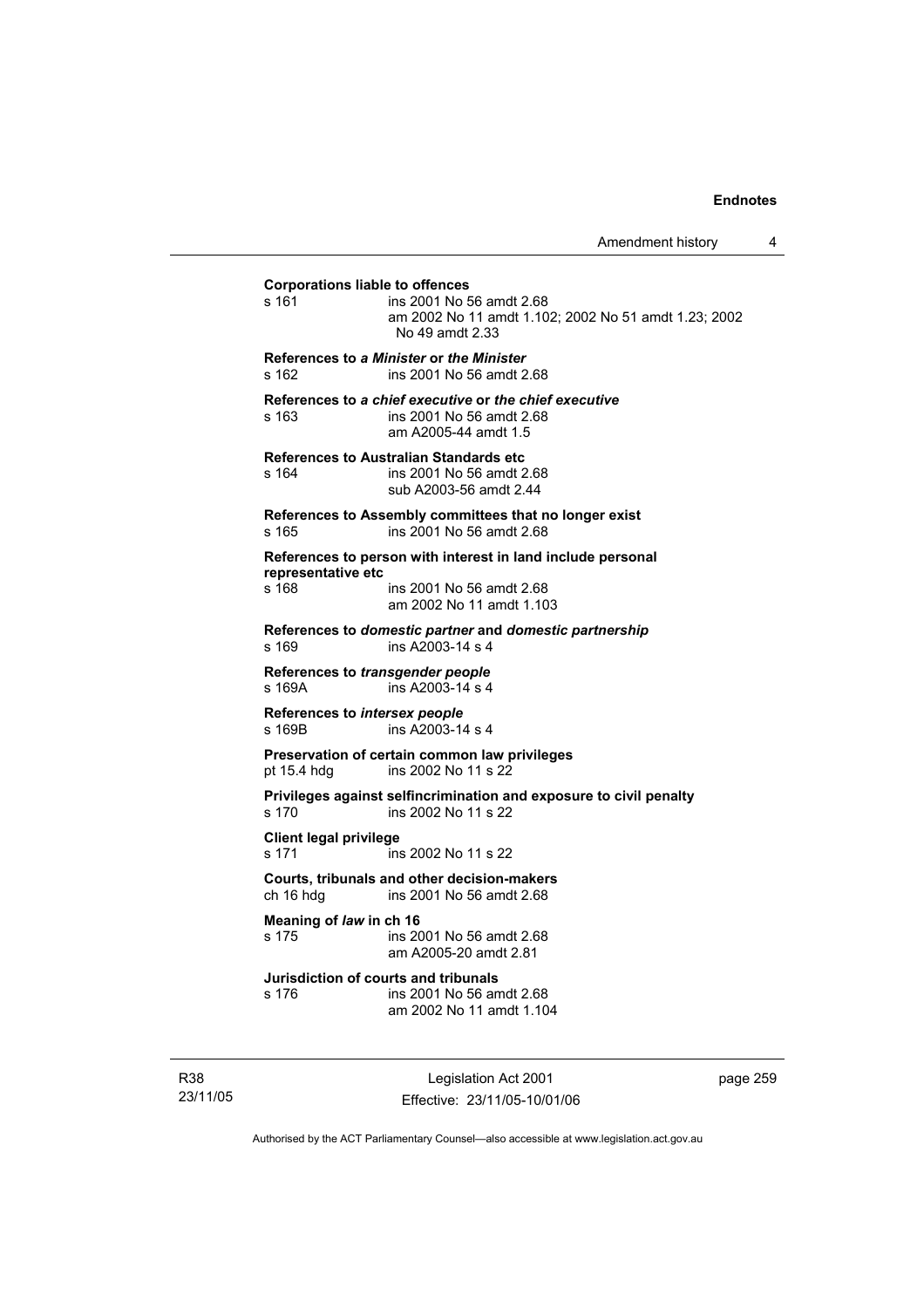4 Amendment history

| s 177                                                           | Recovery of amounts owing under laws<br>ins 2001 No 56 amdt 2.68<br>am 2002 No 11 amdt 1.105                                                                                                   |
|-----------------------------------------------------------------|------------------------------------------------------------------------------------------------------------------------------------------------------------------------------------------------|
| s 178 hdg<br>s 178                                              | Power to decide includes power to take evidence etc<br>am A2003-41 amdt 2.30<br>ins 2001 No 56 amdt 2.68<br>am 2002 No 11 amdt 1.106, amdt 1.107; A2003-41 amdt 2.31<br>sub A2005-53 amdt 1.92 |
| s 179                                                           | Content of statements of reasons for decisions<br>ins 2001 No 56 amdt 2.68<br>am 2002 No 11 amdt 1.108; A2003-56 amdt 2.45                                                                     |
| s 180                                                           | Power to make decision includes power to reverse or change<br>ins 2001 No 56 amdt 2.68<br>am 2002 No 11 amdt 1.109                                                                             |
| <b>Entities and positions</b><br>ch 17 hdg                      | ins 2001 No 56 amdt 2.68                                                                                                                                                                       |
| Meaning of law in ch 17<br>s 182                                | (prev s 185) ins 2001 No 56 amdt 2.68<br>renum 2002 No 11 amdt 1.110<br>sub A2003-56 amdt 2.46<br>am A2005-20 amdt 2.81                                                                        |
| Change of name of entity<br>s 183                               | (prev s 187) ins 2001 No 56 amdt 2.68<br>renum 2002 No 11 amdt 1.112<br>am A2003-56 amdt 2.47<br>sub A2005-20 amdt 2.83                                                                        |
| Change in constitution of entity<br>s 184                       | (prev s 188) ins 2001 No 56 amdt 2.68<br>renum 2002 No 11 amdt 1.112                                                                                                                           |
| <b>References to entity</b><br>s 184A<br>ins A2005-20 amdt 2.84 |                                                                                                                                                                                                |
| References to occupant of position<br>s 185                     | orig s 185 renum as s 182<br>(prev s 189) ins 2001 No 56 amdt 2.68<br>renum 2002 No 11 amdt 1.112<br>am A2003-56 amdt 2.48; A2005-20 amdt 2.85, amdt 2.86                                      |

page 260 Legislation Act 2001 Effective: 23/11/05-10/01/06

R38 23/11/05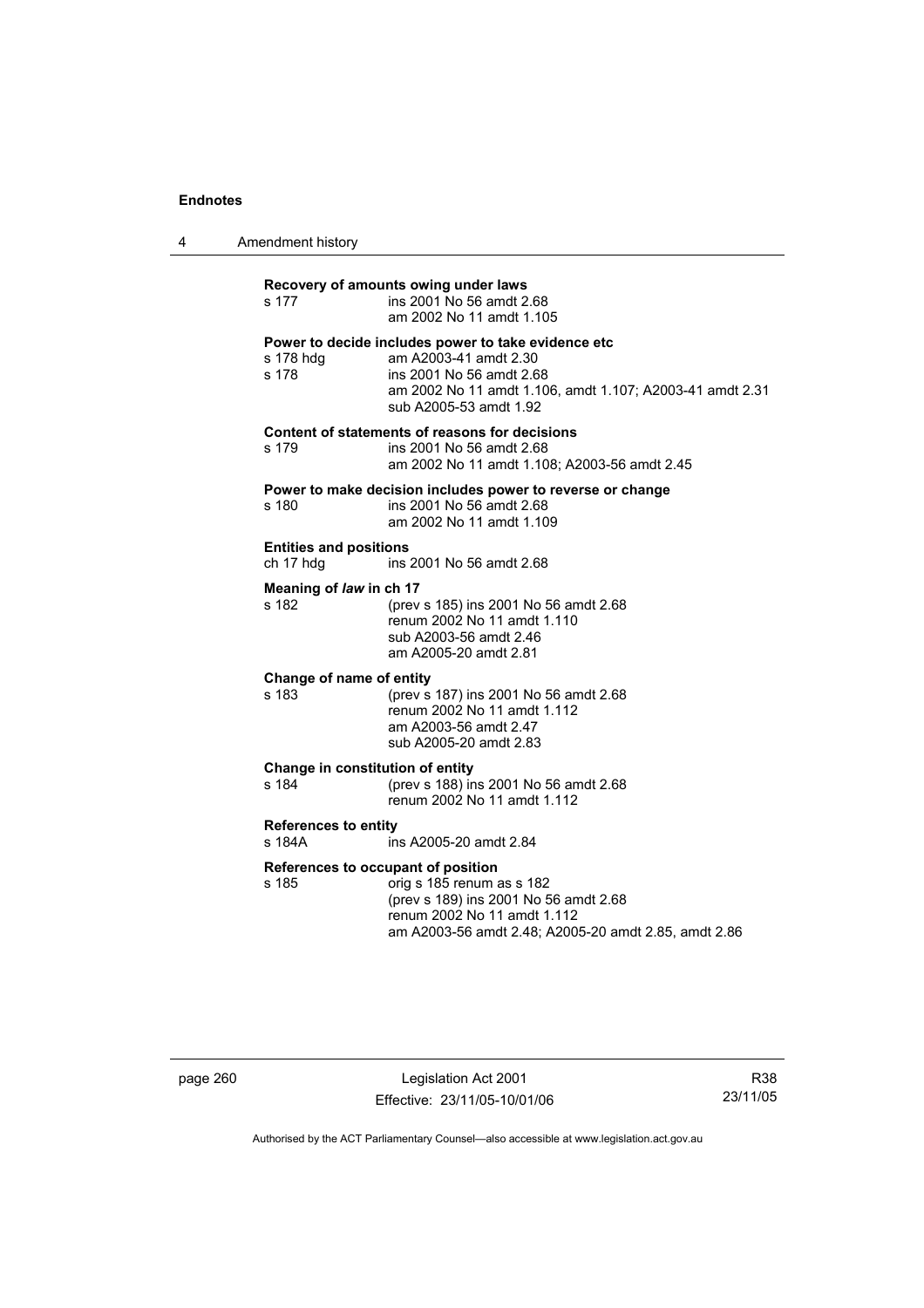**Contract Contract Contract Contract** 

| Change of name of position                   |                                                                                                                                                                                                                       |          |
|----------------------------------------------|-----------------------------------------------------------------------------------------------------------------------------------------------------------------------------------------------------------------------|----------|
| s 186                                        | (orig s 186) ins 2001 No 56 amdt 2.68<br>om 2002 No 11 amdt 1.111<br>(prev s 190) ins 2001 No 56 amdt 2.68<br>renum 2002 No 11 amdt 1.112<br>am A2003-56 amdt 2.49<br>sub A2005-20 amdt 2.87                          |          |
| Chair and deputy chair etc<br>s 187          | orig s 187 renum as s 183<br>(prev s 191) ins 2001 No 56 amdt 2.68<br>renum 2002 No 11 amdt 1.112<br>sub A2005-20 amdt 2.88                                                                                           |          |
| <b>Offences</b><br>ch 18 hdg                 | orig ch 18 hdg renum as ch 19 hdg<br>ins 2002 No 11 s 23                                                                                                                                                              |          |
| <b>Introductory</b><br>pt 18.1 hdg           | renum as pt 19.1 hdg                                                                                                                                                                                                  |          |
| <b>Functions</b><br>pt 18.2 hdg              | renum as pt 19.2 hdg                                                                                                                                                                                                  |          |
| <b>Appointments</b><br>pt 18.3 hdg           | renum as pt 19.3 hdg                                                                                                                                                                                                  |          |
| div 18.3.1 hdg                               | Appointments-other than acting appointments<br>renum as div 19.3.1.hdg                                                                                                                                                |          |
| <b>Acting appointments</b><br>div 18.3.2 hdg | renum as div 19.3.2 hdg                                                                                                                                                                                               |          |
| <b>Delegations</b><br>pt 18.4 hdg            | renum as pt 19.4 hdg                                                                                                                                                                                                  |          |
| <b>Service of documents</b><br>pt 18.5 hdg   | renum as pt 19.5 hdg                                                                                                                                                                                                  |          |
| <b>Other matters</b><br>pt 18.6 hdg          | renum as pt 19.7 hdg                                                                                                                                                                                                  |          |
| Meaning of ACT law in ch 18<br>s 188         | orig s 188 renum as s 184<br>ins 2002 No 11 s 23<br>sub A2005-20 amdt 2.89                                                                                                                                            |          |
| s 189                                        | Reference to offence includes reference to related ancillary offences<br>orig s 189 renum as s 185<br>ins 2002 No 11 s 23<br>am 2002 No 51 amdt 1.24, amdt 1.25; A2005-20 amdt 2.90,<br>amdt 2.91; A2005-53 amdt 1.93 |          |
|                                              | Legislation Act 2001<br>Effective: 23/11/05-10/01/06                                                                                                                                                                  | page 261 |

Authorised by the ACT Parliamentary Counsel—also accessible at www.legislation.act.gov.au

R38 23/11/05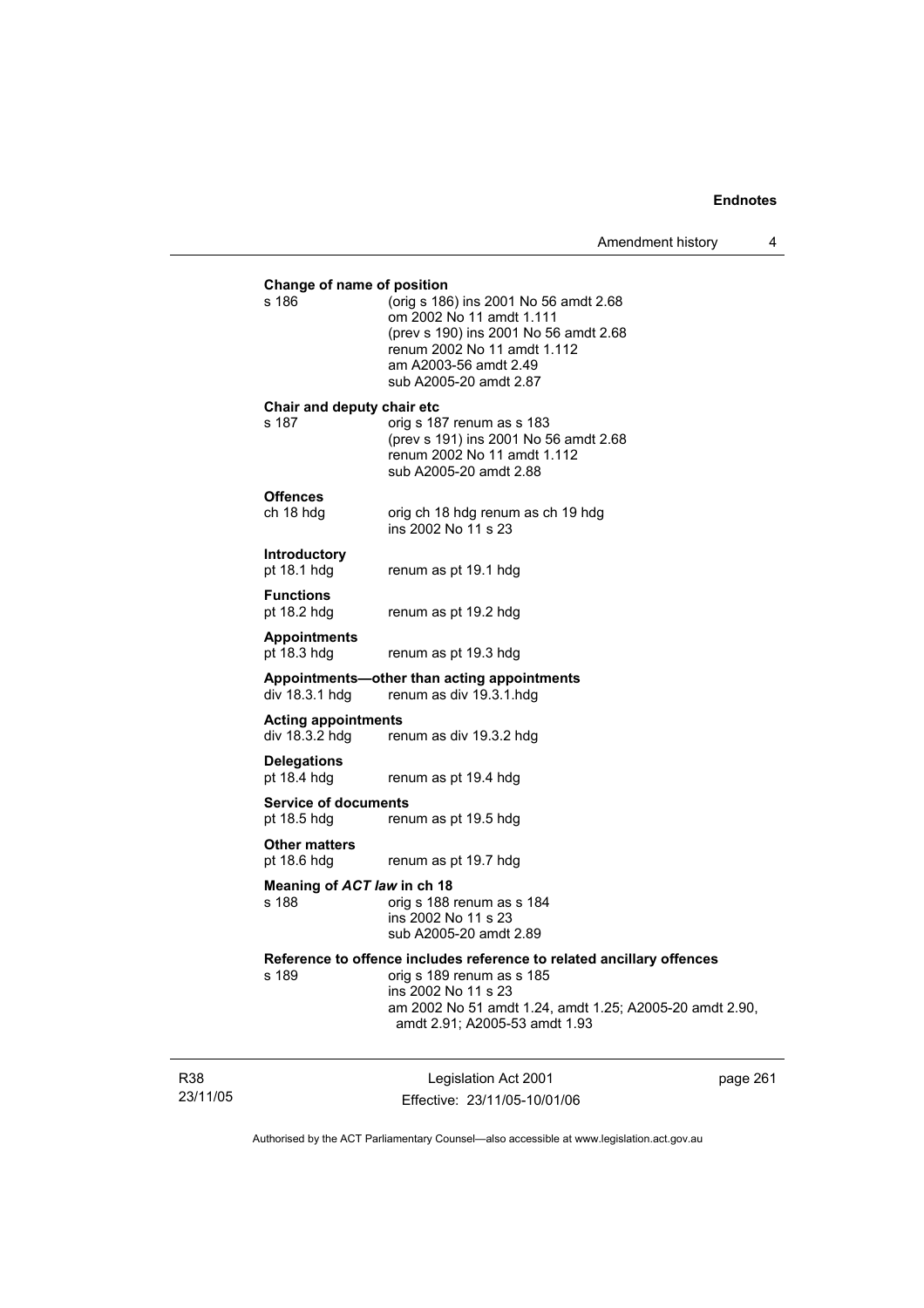4 Amendment history **Indictable and summary offences**   $\overline{\text{oria}}$  s 190 renum as s 186 ins 2002 No 11 s 23 am A2003-56 amdt 2.50; ss renum R21 LA (see A2003-56 amdt 2.51); A2005-20 amdt 2.92 **Offences against 2 or more laws**  s 191 orig s 191 renum as s 187 ins 2002 No 11 s 23 am A2005-20 amdts 2.93-2.96 **When must prosecutions begin?**  s 192 ins 2002 No 11 s 23 am 2002 No 51 amdt 1.26; A2004-32 s 90; A2005-5 s 27; A2005-20 amdt 2.97; A2005-53 amdt 1.94 **Continuing offences**  s 193 ins 2002 No 11 s 23 am A2005-20 amdt 2.98 **Administrative and machinery provisions**  ch 19 hdg (prev ch 12 hdg) renum as ch 19 hdg and then ch 20 hdg (prev ch 18 hdg) ins 2001 No 56 amdt 2.68 renum as ch 19 hdg 2002 No 11 s 24 **Introductory**  pt 19.1 hdg (prev pt 18.1 hdg) ins 2001 No 56 amdt 2.68 renum 2002 No 11 s 24 **Meaning of** *law* **in ch 19**  s 195 ins 2001 No 56 amdt 2.68 am A2005-20 amdt 2.99 **Functions**  pt 19.2 hdg (prev pt 18.2 hdg) ins 2001 No 56 amdt 2.68 renum 2002 No 11 s 24 **Provision giving function gives power to exercise function**  ins 2001 No 56 amdt 2.68 **Statutory functions may be exercised from time to time**  s 197 ins 2001 No 56 amdt 2.68 am 2002 No 11 amdt 1.113, amdt 1.114; A2005-20 amdt 2.100 **Functions of bodies**  s 199 ins 2001 No 56 amdt 2.68 am 2002 No 11 amdt 1.115, amdt 1.116; ss renum R5 LA (see 2002 No 11 amdt 1.117); A2003-41 amdt 2.32, amdt 2.33; ss renum R20 LA (see A2003-41 amdt 2.34)

page 262 Legislation Act 2001 Effective: 23/11/05-10/01/06

R38 23/11/05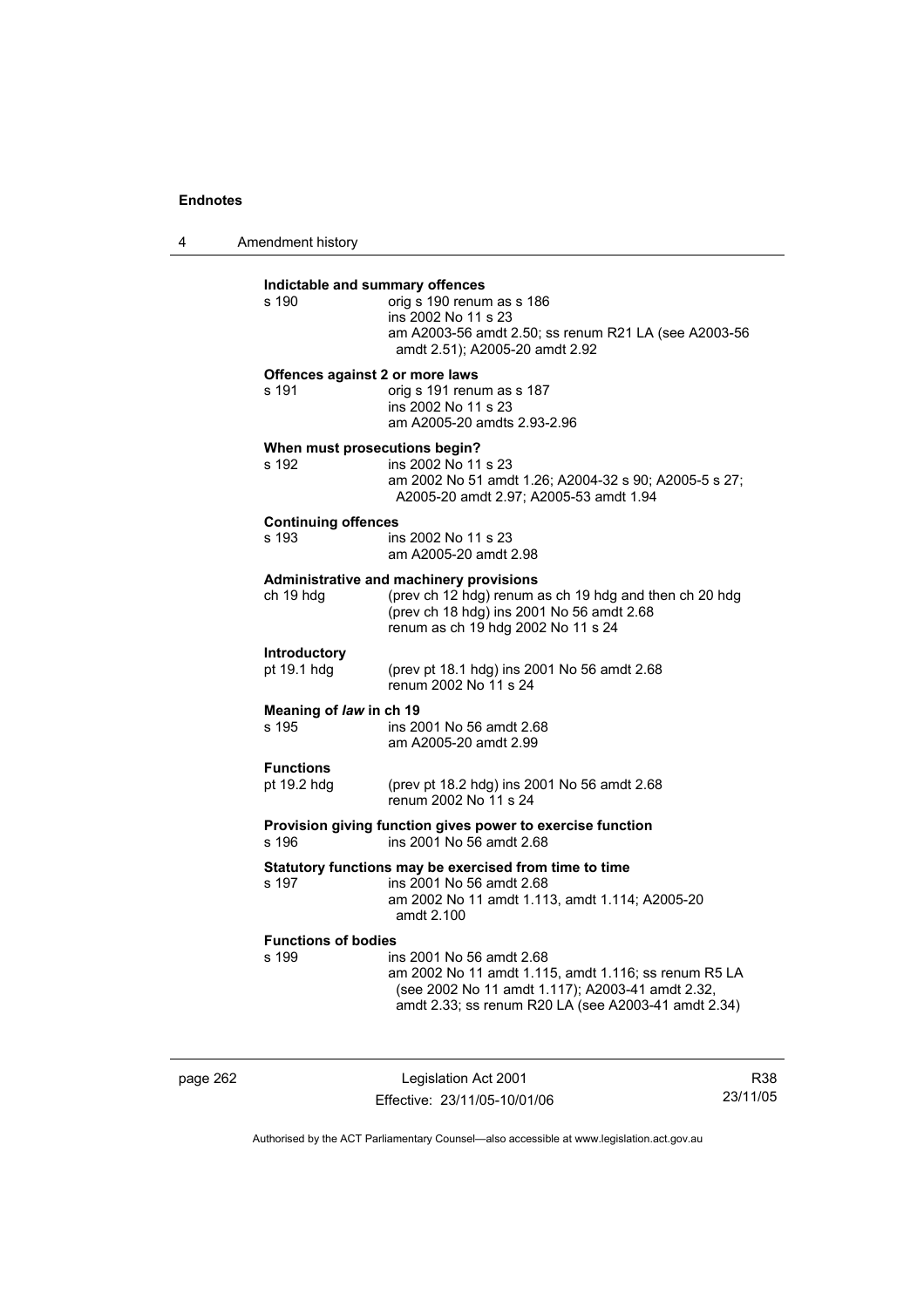| Amendment history |  |
|-------------------|--|
|-------------------|--|

| s 200                                        | ins 2001 No 56 amdt 2.68                                                                                 |
|----------------------------------------------|----------------------------------------------------------------------------------------------------------|
| <b>Appointments</b><br>pt 19.3 hdg           | (prev pt 18.3 hdg) ins 2001 No 56 amdt 2.68<br>renum 2002 No 11 s 24                                     |
| Appointments-general<br>div 19.3.1 hdg       | (prev div 18.3.1 hdg) ins 2001 No 56 amdt 2.68<br>renum 2002 No 11 s 24<br>sub A2003-56 amdt 2.52        |
| div 19.3.1 note                              | ins 2002 No 11 amdt 1.118                                                                                |
| Application of div 19.3.1<br>s 205           | ins 2001 No 56 amdt 2.68<br>am 2002 No 11 amdt 1.119, amdt 1.120                                         |
| s 206                                        | Appointments must be in writing etc<br>ins 2001 No 56 amdt 2.68<br>sub 2002 No 11 s 25                   |
| s 207                                        | Appointment may be by name or position<br>ins 2001 No 56 amdt 2.68                                       |
| s 208                                        | Power of appointment includes power to suspend etc<br>ins 2001 No 56 amdt 2.68<br>am A2005-20 amdt 2.101 |
| s 209                                        | Power of appointment includes power to make acting appointment<br>ins 2001 No 56 amdt 2.68               |
| <b>Resignation of appointment</b><br>s210    | ins 2001 No 56 amdt 2.68                                                                                 |
| s 211                                        | Appointment not affected by appointer changes<br>ins 2001 No 56 amdt 2.68                                |
| s 212                                        | Appointment not affected by defect etc<br>ins 2001 No 56 amdt 2.68                                       |
| <b>Acting appointments</b><br>div 19.3.2 hdg | (prev div 18.3.2 hdg) ins 2001 No 56 amdt 2.68<br>renum 2002 No 11 s 24                                  |
| Application of div 19.3.2<br>s 215           | ins 2001 No 56 amdt 2.68<br>am 2002 No 11 amdt 1.121, amdt 1.122                                         |
| s 216                                        | Acting appointments must be in writing etc<br>ins 2001 No 56 amdt 2.68<br>sub 2002 No 11 s 26            |

R38 23/11/05

Legislation Act 2001 Effective: 23/11/05-10/01/06 page 263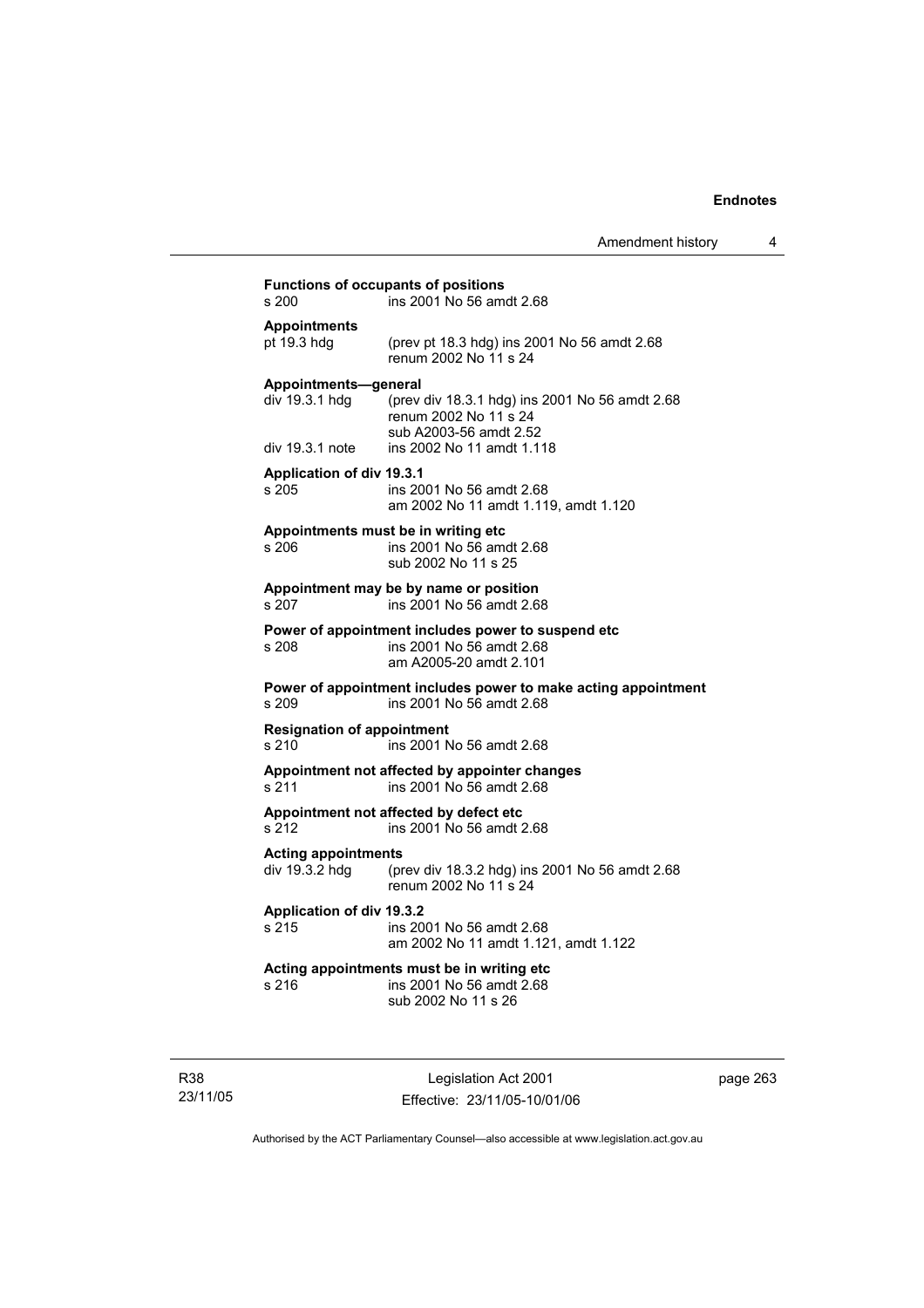4 Amendment history

| s 217                                                  | Acting appointment may be made by name or position<br>ins 2001 No 56 amdt 2.68                                                                                |
|--------------------------------------------------------|---------------------------------------------------------------------------------------------------------------------------------------------------------------|
| s 218                                                  | Instrument may provide when acting appointment has effect etc<br>ins 2001 No 56 amdt 2.68                                                                     |
| s 219                                                  | Appointer may decide terms of acting appointment etc<br>ins 2001 No 56 amdt 2.68<br>am 2002 No 11 amdt 1.123                                                  |
| s 220                                                  | Appointee may exercise functions under acting appointment etc<br>ins 2001 No 56 amdt 2.68                                                                     |
| s 221                                                  | How long does an acting appointment operate?<br>ins 2001 No 56 amdt 2.68<br>am 2002 No 11 amdt 1.124                                                          |
| <b>Resignation of acting appointment</b><br>s 222      | ins 2001 No 56 amdt 2.68                                                                                                                                      |
| s 223                                                  | Effect of acting appointment on substantive appointment etc<br>ins 2001 No 56 amdt 2.68                                                                       |
| s 224                                                  | Acting appointment not affected by appointer changes<br>ins 2001 No 56 amdt 2.68                                                                              |
| s 225                                                  | Acting appointment not affected by defect etc<br>ins 2001 No 56 amdt 2.68                                                                                     |
| <b>Standing acting arrangements</b><br>div 19.3.2A hdg | ins A2003-41 amdt 2.35                                                                                                                                        |
| Application of div 19.3.2A<br>s 225A                   | ins A2003-41 amdt 2.35                                                                                                                                        |
|                                                        | Person acting under standing acting arrangement may exercise functions                                                                                        |
| etc<br>s 225B hdg<br>s 225B                            | sub A2005-20 amdt 2.102<br>ins A2003-41 amdt 2.35                                                                                                             |
| div 19.3.3 hdg                                         | Appointments—Assembly consultation<br>ins 2002 No 11 s 27                                                                                                     |
| s 226                                                  | Meaning of statutory position in div 19.3.3<br>ins 2002 No 11 s 27                                                                                            |
| <b>Application of div 19.3.3</b><br>s 227              | ins 2002 No 11 s 27<br>am 2002 No 49 amdt 2.34; A2004-28 amdt 3.32<br>(3), (4) exp 22 December 2004 (s 227 (4) and see A2004-28,<br>s 211 (1) and NI2004-486) |
| s 228                                                  | <b>Consultation with appropriate Assembly committee</b><br>ins 2002 No 11 s 27                                                                                |

page 264 Legislation Act 2001 Effective: 23/11/05-10/01/06

R38 23/11/05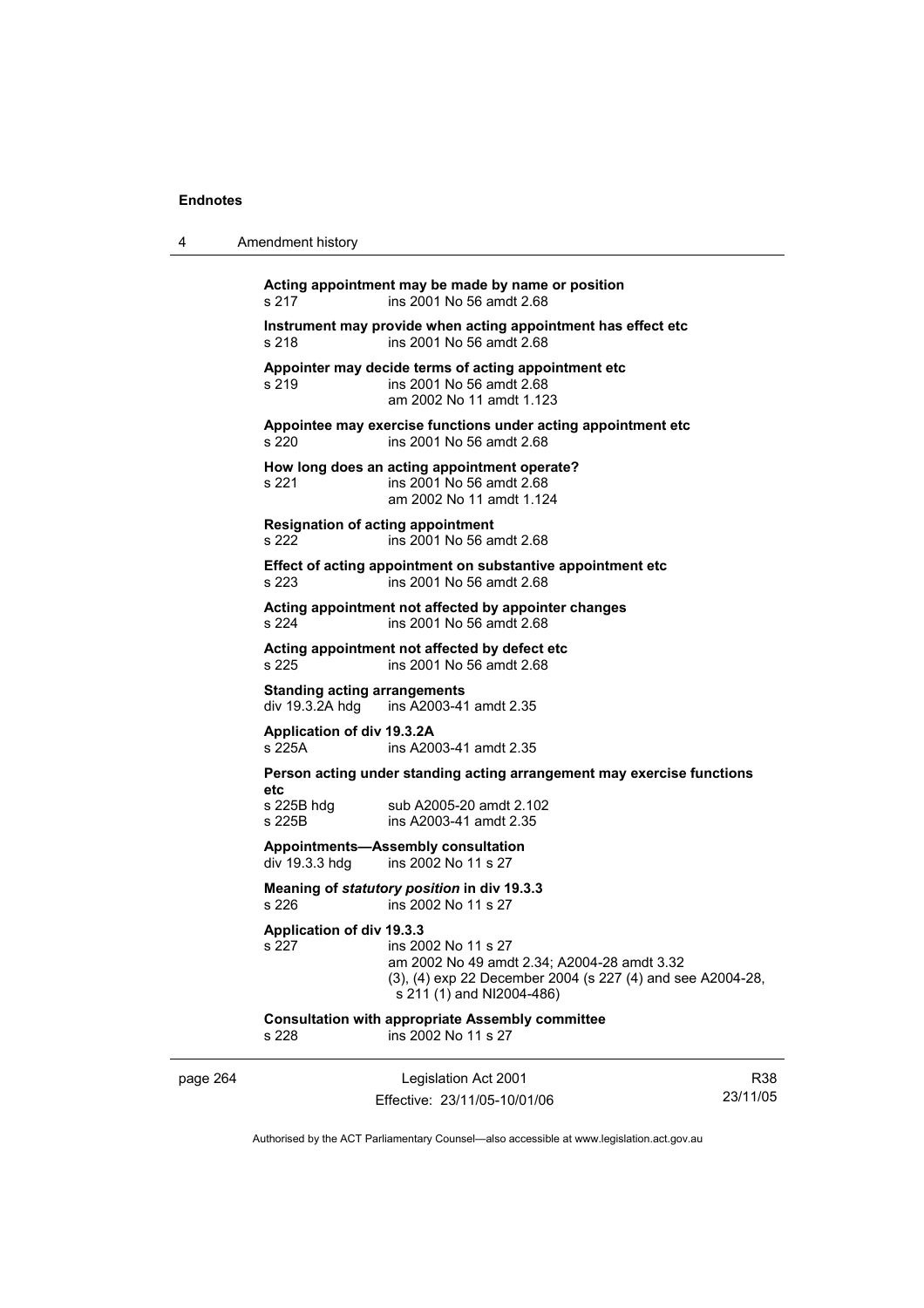| s 229 hdg<br>s 229                          | Appointment is disallowable instrument<br>sub 2002 No 49 amdt 2.35<br>ins 2002 No 11 s 27                                       |
|---------------------------------------------|---------------------------------------------------------------------------------------------------------------------------------|
| <b>Delegations</b><br>pt 19.4 hdg           | (prev pt 18.4 hdg) ins 2001 No 56 amdt 2.68<br>renum 2002 No 11 s 24                                                            |
| Application of pt 19.4 generally<br>s 230   | ins 2001 No 56 amdt 2.68<br>am 2002 No 11 amdt 1.125; A2005-20 amdt 2.103,<br>amdt 2.104                                        |
| s 231                                       | Application of pt 19.4 to subdelegations<br>ins 2001 No 56 amdt 2.68<br>am 2002 No 11 amdt 1.126; A2003-56 amdt 2.53, amdt 2.54 |
| Delegation must be in writing etc<br>s 232  | ins 2001 No 56 amdt 2.68                                                                                                        |
| s 233                                       | Delegation may be made by name or position<br>ins 2001 No 56 amdt 2.68                                                          |
| s 234                                       | Instrument may provide when delegation has effect etc<br>ins 2001 No 56 amdt 2.68<br>am A2003-41 amdt 2.36                      |
| s 235                                       | Delegation may be made to 2 or more delegates<br>ins 2001 No 56 amdt 2.68                                                       |
| s 236                                       | Power to delegate may not be delegated<br>ins 2001 No 56 amdt 2.68<br>am 2002 No 11 amdt 1.127<br>sub A2003-56 amdt 2.55        |
| s 237                                       | Delegation may be amended or revoked<br>ins 2001 No 56 amdt 2.68<br>am A2005-20 amdt 2.105                                      |
| s 238                                       | Appointer responsible for delegated function<br>ins 2001 No 56 amdt 2.68                                                        |
| Exercise of delegation by delegate<br>s 239 | ins 2001 No 56 amdt 2.68<br>am 2002 No 49 amdt 2.36, amdt 2.37; A2003-56 amdt 2.56                                              |
| s 240                                       | Appointer may exercise delegated function<br>ins 2001 No 56 amdt 2.68                                                           |
|                                             |                                                                                                                                 |

R38 23/11/05

Legislation Act 2001 Effective: 23/11/05-10/01/06 page 265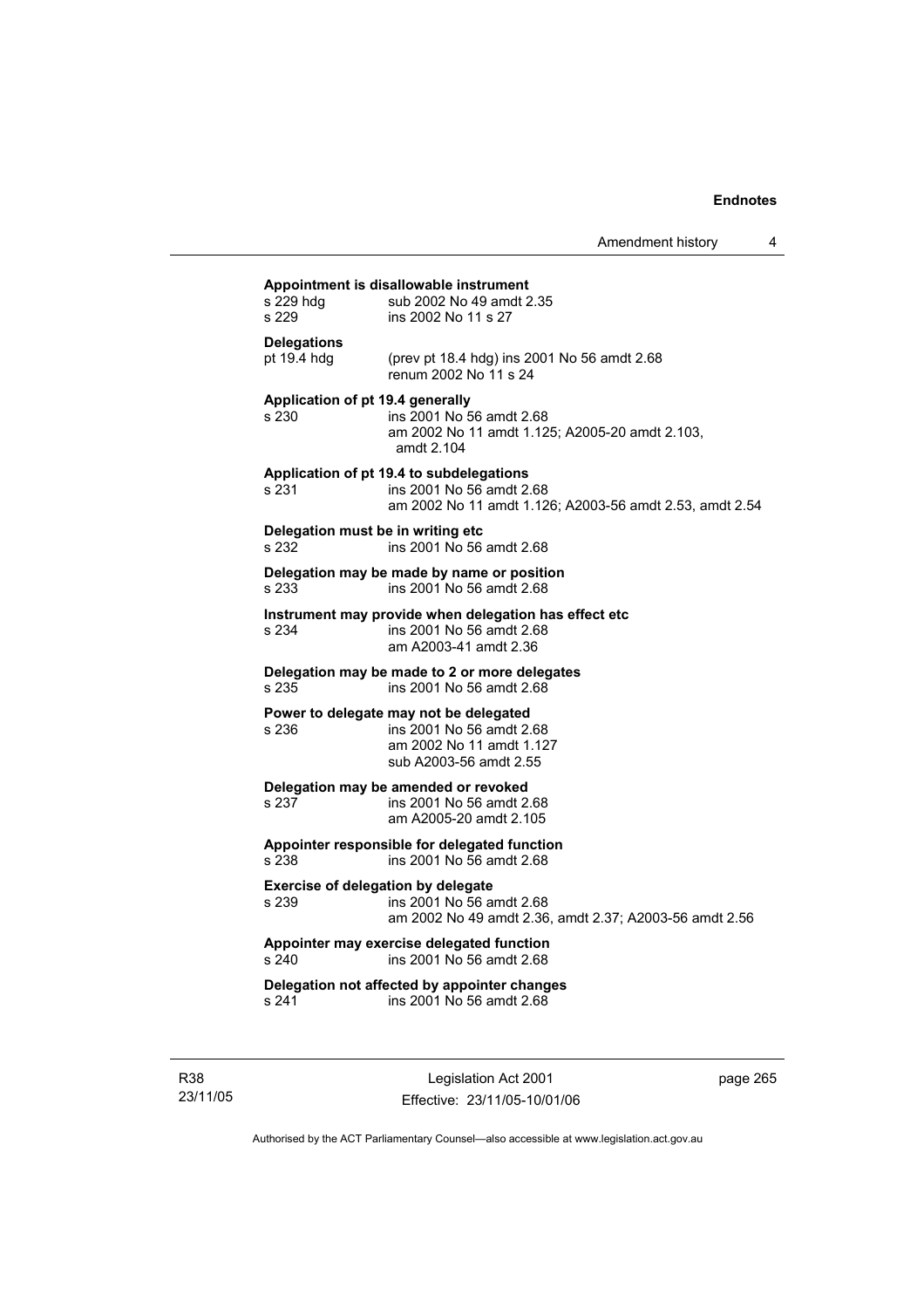4 Amendment history

| Delegation not affected by defect etc<br>s 242             | ins 2001 No 56 amdt 2.68                                                |
|------------------------------------------------------------|-------------------------------------------------------------------------|
| <b>Service of documents</b>                                | (prev pt 18.5 hdg) ins 2001 No 56 amdt 2.68                             |
| pt 19.5 hdg                                                | renum 2002 No 11 s 24                                                   |
| <b>Application of pt 19.5</b><br>s 245                     | ins 2001 No 56 amdt 2.68                                                |
| Definitions for pt 19.5                                    | ins 2001 No 56 amdt 2.68                                                |
| s 246                                                      | def <i>home address</i> am 2002 No 30 amdt 2.7                          |
| Service of documents on individuals                        | ins 2001 No 56 amdt 2.68                                                |
| s 247                                                      | am 2002 No 49 amdt 2.38, amdt 2.39                                      |
| Service of documents on corporations                       | ins 2001 No 56 amdt 2.68                                                |
| s 248                                                      | am 2002 No 49 amdt 2.40, amdt 2.41                                      |
| Service of documents on agencies<br>s 249                  | ins 2001 No 56 amdt 2.68                                                |
| When document taken to be served                           | sub A2005-20 amdt 2.106                                                 |
| s 250 hda                                                  | ins 2001 No 56 amdt 2.68                                                |
| s 250                                                      | am 2002 No 11 amdt 1.128                                                |
| Other laws not affected etc                                | ins 2001 No 56 amdt 2.68                                                |
| s 251                                                      | am 2002 No 11 amdt 1.129                                                |
| s 252                                                      | Powers of courts and tribunals not affected<br>ins 2001 No 56 amdt 2.68 |
| <b>Functions of Executive and Ministers</b><br>pt 19.6 hdg | ins 2002 No 11 s 29                                                     |
| <b>Exercise of functions of Executive</b>                  | ins 2002 No 11 s 29                                                     |
| s 253                                                      | am A2003-41 amdt 2.37                                                   |
| s 254                                                      | Administration of matters not allocated<br>ins 2002 No 11 s 29          |
| <b>Delegation by Minister</b><br>s 254A                    | ins 2002 No 11 s 29                                                     |
| <b>Other matters</b>                                       | (prev pt 18.6 hdg) ins 2001 No 56 amdt 2.68                             |
| pt 19.7 hdg                                                | sub 2002 No 11 s 28                                                     |

page 266 Legislation Act 2001 Effective: 23/11/05-10/01/06

R38 23/11/05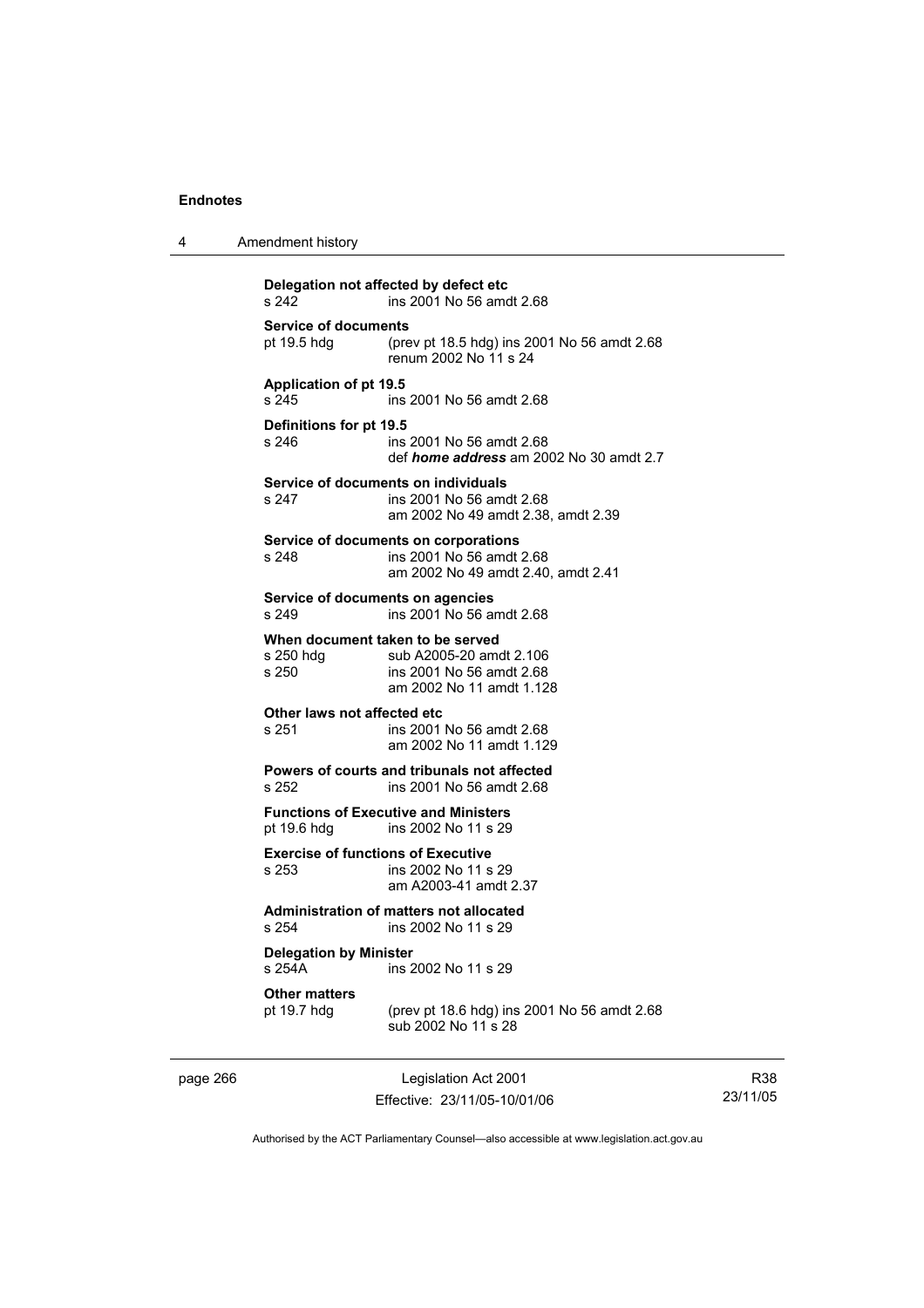| s 255                                      | ins 2001 No 56 amdt 2.68<br>am 2002 No 11 amdt 1.130, amdt 1.131; 2002 No 49<br>amdt 2.42; A2003-41 amdt 2.38; A2005-20 amdt 2.107,<br>amdt 2.108 |
|--------------------------------------------|---------------------------------------------------------------------------------------------------------------------------------------------------|
| s 256                                      | Production of records kept in computers etc<br>ins 2001 No 56 amdt 2.68<br>am A2005-20 amdt 2.109                                                 |
| s 260                                      | Delegation by parliamentary counsel<br>(prev s 119) renum 2001 No 56 amdt 2.67<br>om 2002 No 11 amdt 1.132                                        |
| s 261                                      | <b>References to Administration Act 1989 etc</b><br>(prev s 120) renum 2001 No 56 amdt 2.67<br>om 2002 No 11 amdt 1.132                           |
| <b>Regulation-making power</b><br>s 262    | (prev s 121) renum as s 262 and then s 302                                                                                                        |
| <b>Application of s 28</b><br>s 263        | (prev s 122) renum 2001 No 56 amdt 2.67<br>exp 12 March 2002 (s 263 (2))                                                                          |
| Application of s 47 (2) to (6)<br>s264     | (prev s 122A) renum as s 264 and then s 304                                                                                                       |
| Application of s 61 and s 62<br>s 265      | (prev s $123$ ) renum as s $265$ and then s $305$                                                                                                 |
| <b>Application of s 69</b><br>s 266        | (prev s 124) renum 2001 No 56 amdt 2.67<br>exp 12 March 2002 (s 266 (2))                                                                          |
| <b>Transitional regulations</b><br>s 267   | (prev s $125$ ) renum as s $267$ and then s $306$                                                                                                 |
| Modification of ch 20's operation<br>s 268 | (prev s 126) renum as s 268 and then s 307                                                                                                        |
| s 269                                      | Status of certain instruments as disallowable instruments<br>(prev s 127) renum as s 269 and then s 308                                           |
| s 270                                      | Status of certain instruments as notifiable instruments<br>(prev s 128) renum as s 270 and then s 309                                             |
|                                            | Compliance with authorisation or requirement to do something by notice in                                                                         |
| gazette<br>s 271                           | (prev s 129) renum as s 271 and then s 310                                                                                                        |

R38 23/11/05

Legislation Act 2001 Effective: 23/11/05-10/01/06 page 267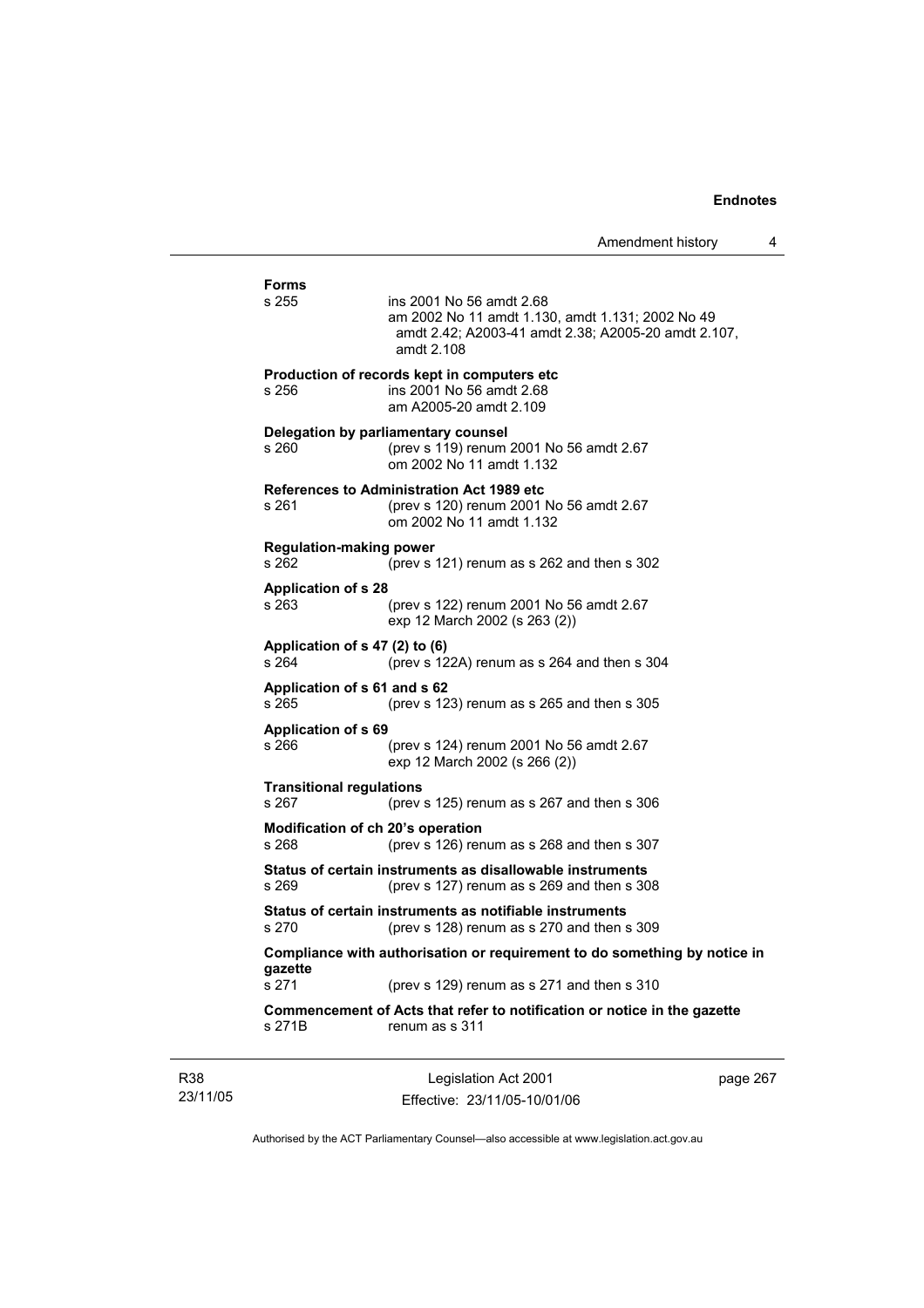| 4 | Amendment history                                |                                                                                                                                                                                                      |
|---|--------------------------------------------------|------------------------------------------------------------------------------------------------------------------------------------------------------------------------------------------------------|
|   | in the gazette<br>s 271C                         | Commencement of registrable instruments that refer to notification or notice<br>renum as s 312                                                                                                       |
|   | s 272                                            | Status of republications under Legislation (Republication) Act 1996<br>(prev s 130) renum as s 272 and then s 313                                                                                    |
|   | s 273                                            | <b>Transitional provisions about penalties</b><br>renum as s 314                                                                                                                                     |
|   | <b>Status of certain determinations</b><br>s 274 | renum as s 315                                                                                                                                                                                       |
|   | <b>Miscellaneous</b><br>ch 20 hdg                | (prev ch 13 hdg) renum as ch 20 hdg and then ch 21 hdg<br>(prev ch 12 hdg) renum as ch 19 hdg 2001 No 56 amdt 2.66<br>renum as ch 20 hdg 2002 No 11 s 24                                             |
|   | Delegation by parliamentary counsel<br>s 300     | ins 2002 No 11 amdt 1.132<br>am A2004-60 amdt 1.175                                                                                                                                                  |
|   | s 301                                            | <b>References to Administration Act 1989 etc.</b><br>ins 2002 No 11 amdt 1.132                                                                                                                       |
|   | <b>Regulation-making power</b><br>s 302          | (prev s 121) renum as s 262 2001 No 56 amdt 2.67<br>renum as s 302 R5 LA (see 2002 No 11 amdt 1.133)<br>sub A2003-41 amdt 2.39                                                                       |
|   | <b>Transitional</b><br>ch 21 hdg                 | (prev ch 13 hdg) renum as ch 20 hdg 2001 No 56 amdt 2.66<br>renum as ch 21 hdg 2002 No 11 s 24<br>om R29 LA                                                                                          |
|   | Transitional-meaning of optometrist<br>s 303     | ins A2005-9 amdt 1.1<br>exp on the day the Health Professionals Act 2004 s 136 (h)<br>commences (s 303 (2))                                                                                          |
|   | Application of s 47 (2) to (6)                   |                                                                                                                                                                                                      |
|   | s 304 hdg                                        | (prev s 122A hdg) renum as s 264 hdg and then s 304 hdg<br>sub 2002 No 11 amdt 1.134                                                                                                                 |
|   | s 304                                            | (prev s 122A) ins 2001 No 44 amdt 1.2623<br>renum as s 264 2001 No 56 amdt 2.67<br>am 2002 No 11 amdt 1.135<br>renum as s 304 R5 LA (see 2002 No 11 amdt 1.136)<br>exp 12 September 2004 (s 304 (4)) |
|   |                                                  |                                                                                                                                                                                                      |

page 268 Legislation Act 2001 Effective: 23/11/05-10/01/06

R38 23/11/05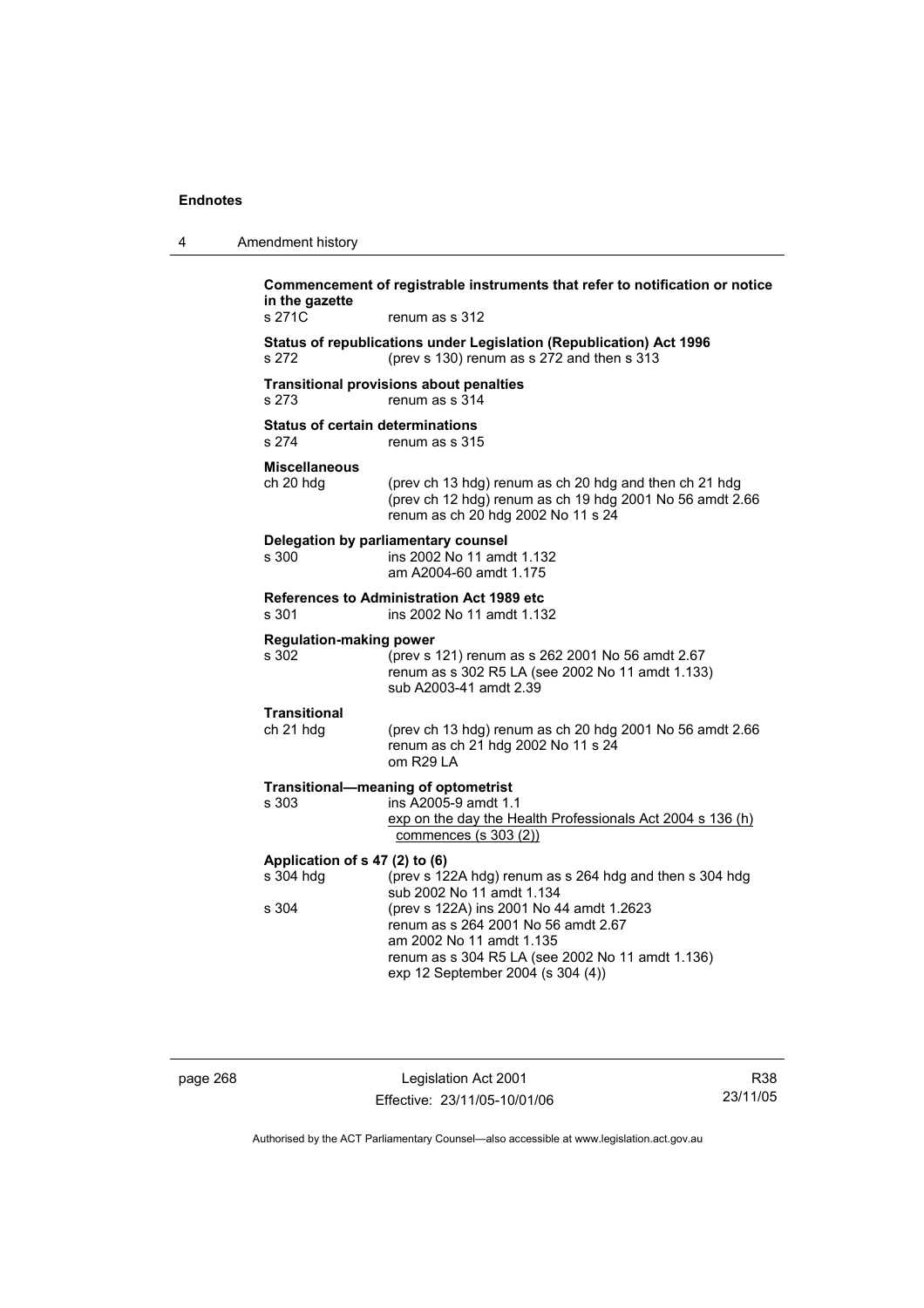# **Application of s 61 and s 62**

(prev s 123) renum as s 265 2001 No 56 amdt 2.67 renum as s 305 R5 LA (see 2002 No 11 amdt 1.136) exp 12 September 2002 (s 305 (3))

#### **Transitional regulations**

s 306 (prev s 125) am 2001 No 44 amdt 1.2624 renum as s 267 2001 No 56 amdt 2.67 am 2001 No 56 amdts 2.69-2.71; 2002 No 11 amdts 1.137-1.140 renum as s 306 R5 LA (see 2002 No 11 amdt 1.136) exp 28 May 2003 (s 306 (5))

#### **Modification of ch 20's operation**

| (prev s 268 hdg) sub 2001 No 56 amdt 2.72        |
|--------------------------------------------------|
| (prev s 126) renum as s 268 2001 No 56 amdt 2.67 |
| am 2002 No 11 amdt 1.141                         |
| renum as s 307 R5 LA (see 2002 No 11 amdt 1.13)  |
| am 2002 No 49 amdt 2.54                          |
| exp 28 May 2003 (s 307 (2))                      |
|                                                  |

#### **Status of certain instruments as disallowable instruments**

s 308 (prev s 127) renum as s 269 2001 No 56 amdt 2.67 renum as s 308 R5 LA (see 2002 No 11 amdt 1.136) exp 12 September 2004 (s 308 (4))

# **Status of certain instruments as notifiable instruments**

s 309 (prev s 128) renum as s 270 2001 No 56 amdt 2.67 renum as s 309 R5 LA (see 2002 No 11 amdt 1.136) exp 12 September 2004 (s 309 (7))

#### **Compliance with authorisation or requirement to do something by notice in gazette**

| s 310 | (prev s 129) renum as s 271 2001 No 56 amdt 2.67<br>am 2001 No 56 amdt 2.73           |
|-------|---------------------------------------------------------------------------------------|
|       | renum as s 310 R5 LA (see 2002 No 11 amdt 1.136)<br>exp 12 September 2004 (s 310 (5)) |

#### **Application of s 89 to registrable instrument**

s 310A ins A2003-56 amdt 2.57 exp 12 September 2004 (s 310A (2))

# **Commencement of Acts that refer to notification or notice in the gazette**<br>s 311 (prev s 271B) ins as mod SL 2001 No 34 reg 6

(prev s 271B) ins as mod SL 2001 No 34 reg  $6$  renum R5 LA (see 2002 No 11 amdt 1.136) exp 13 September 2002 (s 311 (5))

R38 23/11/05

Legislation Act 2001 Effective: 23/11/05-10/01/06 page 269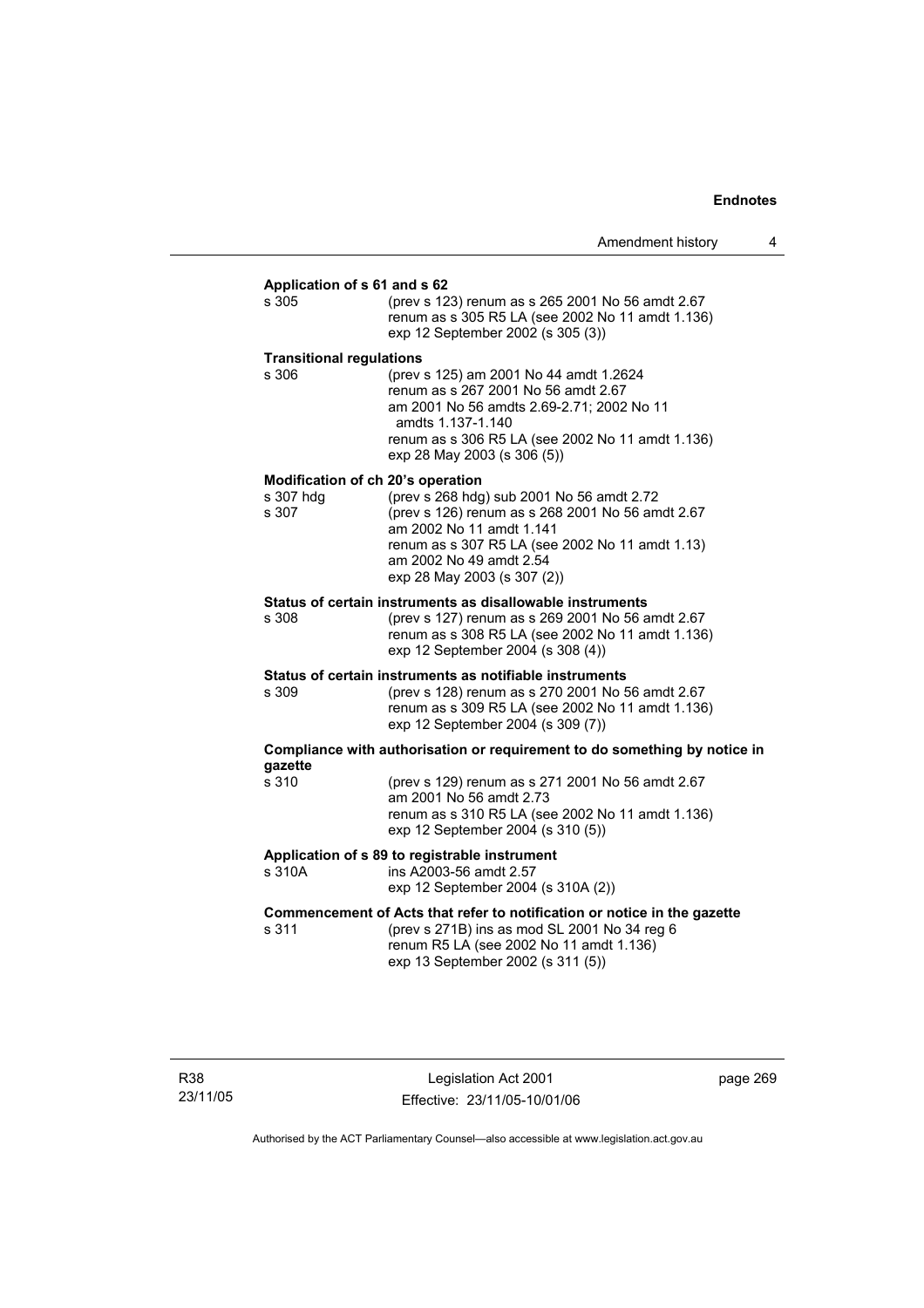| 4 | Amendment history |
|---|-------------------|
|---|-------------------|

| in the gazette                                                                        | Commencement of registrable instruments that refer to notification or notice                                                                                                                                                                                                                                                                                                                                                                                                                                                          |
|---------------------------------------------------------------------------------------|---------------------------------------------------------------------------------------------------------------------------------------------------------------------------------------------------------------------------------------------------------------------------------------------------------------------------------------------------------------------------------------------------------------------------------------------------------------------------------------------------------------------------------------|
| s 312                                                                                 | (prev s 271C) ins as mod SL 2001 No 34 reg 6<br>renum R5 LA (see 2002 No 11 amdt 1.136)<br>exp 13 September 2002 (s 312 (5))                                                                                                                                                                                                                                                                                                                                                                                                          |
| s 313                                                                                 | Status of republications under Legislation (Republication) Act 1996<br>(prev s 130) renum as s 272 2001 No 56 amdt 2.67<br>renum as s 313 R5 LA (see 2002 No 11 amdt 1.136)<br>exp 12 September 2004 (s 313 (3))                                                                                                                                                                                                                                                                                                                      |
| s 314                                                                                 | <b>Transitional provisions about penalties</b><br>(prev s 273) ins 2001 No 56 amdt 2.74<br>renum R5 LA (see 2002 No 11 amdt 1.136)<br>exp 12 September 2003 (s 314 (5))                                                                                                                                                                                                                                                                                                                                                               |
| <b>Status of certain determinations</b><br>s 315                                      | (prev s 274) ins 2001 No 56 amdt 2.74<br>renum R5 LA (see 2002 No 11 amdt 1.136)<br>exp 12 September 2003 (s 315 (6))                                                                                                                                                                                                                                                                                                                                                                                                                 |
| s 316                                                                                 | <b>Delegations under Administration Act 1989</b><br>ins A2003-56 amdt 2.58<br>exp 12 September 2004 (s 316 (3))                                                                                                                                                                                                                                                                                                                                                                                                                       |
| sch 1 pt 1.1 hdg<br>sch 1 pt 1.1                                                      | Former NSW and UK Acts in force before establishment of Territory<br>(prev sch 1 pt 1 hdg) sub and renum 2001 No 56 amdt 2.75<br>am 2001 No 44 amdt 1.2625; 2001 No 56 amdts 2.76-2.79;<br>2001 No 88 s 43 (2); 2002 No 40 amdt 3.28; items renum<br>R11 LA (see 2002 No 40 amdt 3.29)<br>sub 2002 No 49 amdt 2.43<br>am A2003-56 amdt 2.59; items renum R21 LA (see A2003-56<br>amdt 2.60); A2004-17 amdt 2.10; items renum R30 LA (see<br>A2004-17 amdt 2.11); A2004-60 amdt 1.176; items renum<br>R31 LA (see A2004-60 amdt 1.177) |
| sch 1 pt 1.2 hdg<br>sch 1 pt 1.2                                                      | Former NSW Acts applied after establishment of Territory<br>(prev sch 1 pt 2 hdg) sub and renum 2001 No 56 amdt 2.80<br>am 2001 No 44 amdt 1.2626, amdt 1.2627; 2001 No 56<br>amdt 2.81; A2004-7 amdt 1.5                                                                                                                                                                                                                                                                                                                             |
| <b>Meaning of commonly-used terms</b><br>dict pt 1 hdg<br>dict pt 1 note<br>dict pt 1 | sub A2003-56 amdt 2.61<br>sub A2003-56 amdt 2.61<br>def $AAT$ ins 2002 No 49 amdt 2.44<br>def Act sub 2001 No 56 amdt 2.82<br>am A2005-20 amdt 2.110<br>def ACT reloc from IA 2001 No 56 amdt 2.16<br>def <b>ADI</b> reloc from IA 2001 No 56 amdt 2.16                                                                                                                                                                                                                                                                               |

page 270 Legislation Act 2001 Effective: 23/11/05-10/01/06

R38 23/11/05

Authorised by the ACT Parliamentary Counsel—also accessible at www.legislation.act.gov.au

sub 2002 No 49 amdt 2.45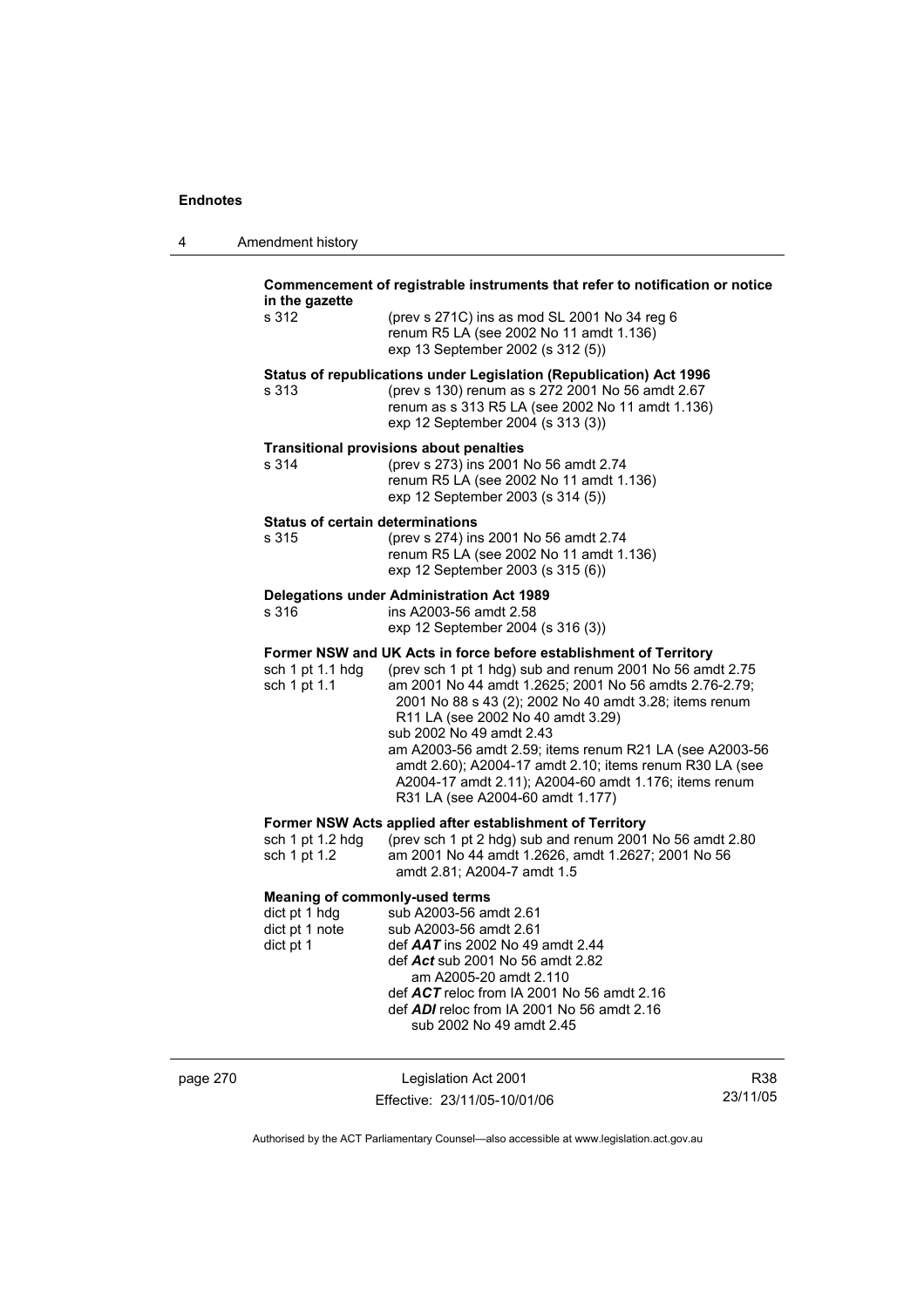def *administrative appeals tribunal* reloc from IA 2001 No 56 amdt 2.16 def *administrative unit* reloc from IA 2001 No 56 amdt 2.16 def *adult* reloc from IA 2001 No 56 amdt 2.16 def *affidavit* reloc from IA 2001 No 56 amdt 2.16 om A2005-53 amdt 1.95 def *ambulance service* reloc from IA 2001 No 56 amdt 2.16 sub A2004-28 amdt 3.33 def *amend* sub 2001 No 56 amdt 2.82 am A2005-20 amdt 2.111, amdt 2.112 def *appoint* reloc from IA 2001 No 56 amdt 2.16 def *asset* reloc from IA 2001 No 56 amdt 2.16 def *Attorney-General* ins 2001 No 56 amdt 2.82 def *auditor-general* reloc from IA 2001 No 56 amdt 2.16 sub A2005-20 amdt 2.113 def *Australia* reloc from IA 2001 No 56 amdt 2.16 def *Australian driver licence* reloc from IA 2001 No 56 amdt 2.16 def *Australian Statistician* ins A2005-20 amdt 2.114 def *authorised deposit-taking institution* reloc from IA 2001 No 56 amdt 2.16 sub 2002 No 49 amdt 2.46 def *bank* reloc from IA 2001 No 56 amdt 2.16 def *barrister* reloc from IA 2001 No 56 amdt 2.16 def *body* reloc from IA 2001 No 56 amdt 2.16 def *breach* reloc from IA 2001 No 56 amdt 2.16 def *building code* ins A2004-13 amdt 2.79 def *building society* reloc from IA 2001 No 56 amdt 2.16 sub A2003-56 amdt 2.62 def *business day* reloc from IA 2001 No 56 amdt 2.16 def *by* ins A2005-20 amdt 2.115 def *by-laws* ins 2002 No 11 amdt 1.142 om A2005-20 amdt 2.116 def *by-law* ins A2005-20 amdt 2.116 def *calendar month* reloc from IA 2001 No 56 amdt 2.16 def *calendar year* reloc from IA 2001 No 56 amdt 2.16 def *change* reloc from IA 2001 No 56 amdt 2.16 def *chief executive* ins 2001 No 56 amdt 2.82 def *chief fire control officer* ins 2001 No 56 amdt 2.82 om A2004-28 amdt 3.34 def *chief health officer* reloc from IA 2001 No 56 amdt 2.16 def *Chief Justice* reloc from IA 2001 No 56 amdt 2.16 def *Chief Magistrate* reloc from IA 2001 No 56 amdt 2.16 def *Chief Minister* reloc from IA 2001 No 56 amdt 2.16 def *chief officer (ambulance service)* ins A2004-28 amdt 3.35 def *chief officer (fire brigade)* ins A2004-28 amdt 3.35

R38 23/11/05

Legislation Act 2001 Effective: 23/11/05-10/01/06 page 271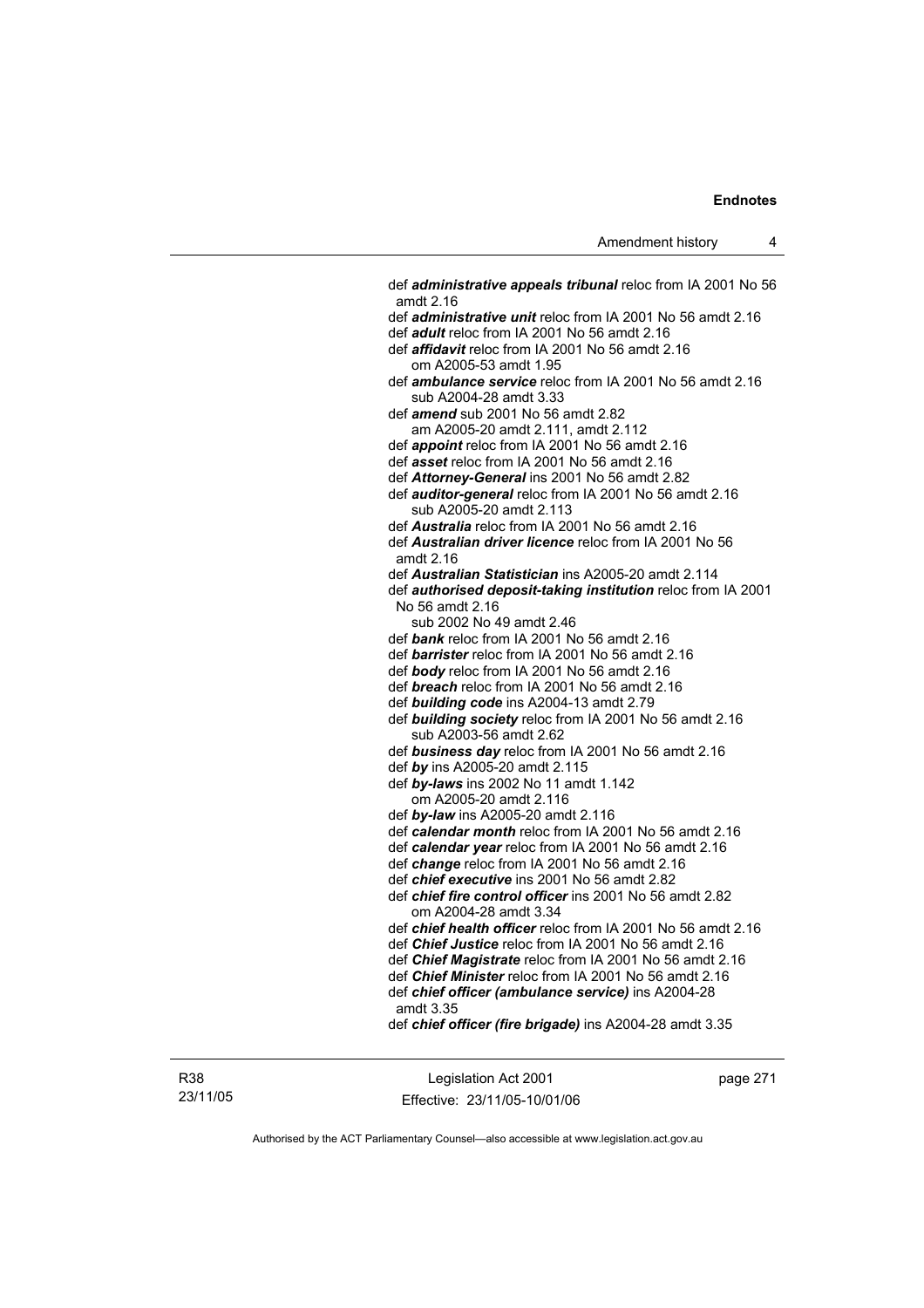4 Amendment history

 def *chief officer (rural fire service)* ins A2004-28 amdt 3.35 def *chief officer (SES)* ins A2004-28 amdt 3.35 def *chief planning executive* ins 2002 No 56 amdt 3.43 sub A2005-20 amdt 2.117 def *chief police officer* reloc from IA 2001 No 56 amdt 2.16 def *chief solicitor* ins A2004-42 amdt 2.39 def *child* reloc from IA 2001 No 56 amdt 2.16 def *children and young people commissioner* ins A2005-46 amdt 1.1 def *Childrens Court* reloc from IA 2001 No 56 amdt 2.16 def *city area* reloc from IA 2001 No 56 amdt 2.16 am A2005-20 amdt 2.118 def *clerk* reloc from IA 2001 No 56 amdt 2.16 def *commencement* sub 2001 No 56 amdt 2.82 def *commencement notice* sub 2001 No 56 amdt 2.82 def *commissioner for fair trading* reloc from IA 2001 No 56 amdt 2.16 sub A2005-20 amdt 2.119 def *commissioner for health complaints* ins 2001 No 56 amdt 2.82 om A2005-41 amdt 1.110 def *commissioner for housing* reloc from IA 2001 No 56 amdt 2.16 def *commissioner for land and planning* reloc from IA 2001 No 56 amdt 2.16 om 2002 No 56 amdt 3.44 def *commissioner for public administration* reloc from IA 2001 No 56 amdt 2.16 def *commissioner for revenue* reloc from IA 2001 No 56 amdt 2.16 def *commissioner for surveys* reloc from IA 2001 No 56 amdt 2.16 def *commissioner for the environment* ins 2001 No 56 amdt 2.82 def *commissioner of police* reloc from IA 2001 No 56 amdt 2.16 def *committed for trial* reloc from IA 2001 No 56 amdt 2.16 def *Commonwealth* reloc from IA 2001 No 56 amdt 2.16 def *Commonwealth country* reloc from IA 2001 No 56 amdt 2.16 def *Commonwealth DPP* ins A2005-20 amdt 2.120 def *Commonwealth gazette* reloc from IA 2001 No 56 amdt 2.16 def *community advocate* reloc from IA 2001 No 56 amdt 2.16 om A2005-47 amdt 1.12

def *confer* reloc from IA 2001 No 56 amdt 2.16

page 272 Legislation Act 2001 Effective: 23/11/05-10/01/06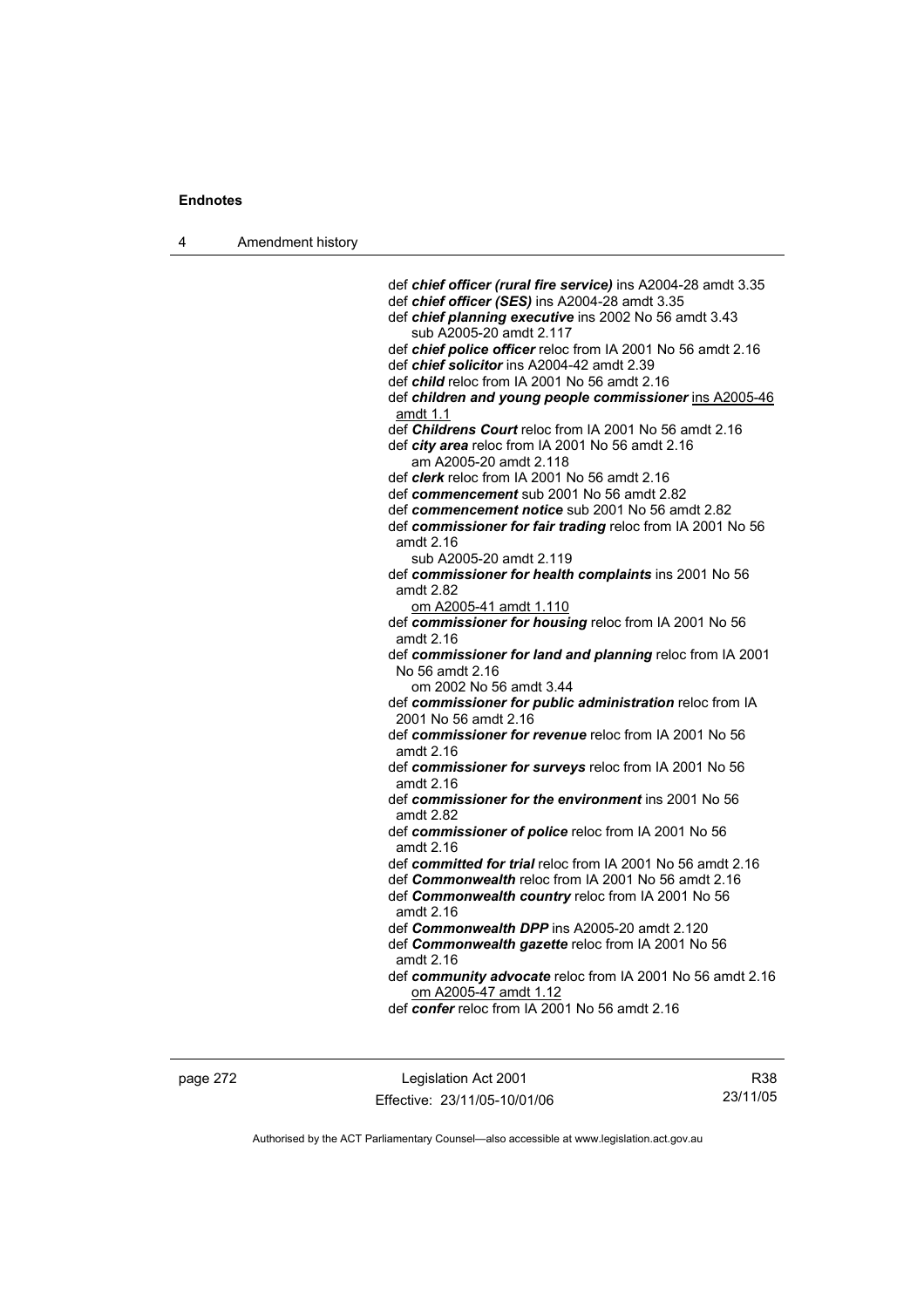def *conservator of flora and fauna* reloc from IA 2001 No 56 amdt 2.16 def *construction occupations registrar* ins A2004-13 amdt 2.80 sub A2005-20 amdt 2.121 def *consumer and trader tribunal* ins A2003-16 s 70 def *Consumer Credit (Australian Capital Territory) Code* reloc from IA 2001 No 56 amdt 2.16 def *Consumer Credit (Australian Capital Territory) Regulations* reloc from IA 2001 No 56 amdt 2.16 def *contravene* reloc from IA 2001 No 56 amdt 2.16 def *converted ordinance* reloc from IA 2001 No 56 amdt 2.16 def *Coroner's Court* reloc from IA 2001 No 56 amdt 2.16 def *corporation* reloc from IA 2001 No 56 amdt 2.16 def *Corporations Act* ins in IA 2001No 56 amdt 2.14 reloc from IA 2001 No 56 amdt 2.16 def *Court of Appeal* ins A2004-42 amdt 2.39 def *court of summary jurisdiction* reloc from IA 2001 No 56 amdt 2.16 def *credit tribunal* reloc from IA 2001 No 56 amdt 2.16 sub A2005-20 amdt 2.122 def *credit union* reloc from IA 2001 No 56 amdt 2.16 sub A2003-56 amdt 2.63 def *Criminal Code* ins 2002 No 51 amdt 1.27 def *custodial escort* ins 2002 No 30 amdt 2.8 def *daylight* reloc from IA 2001 No 56 amdt 2.16 def *definition* ins 2001 No 56 amdt 2.82 def *dentist* reloc from IA 2001 No 56 amdt 2.16 sub A2004-39 amdt 4.3 def *dental prosthetist* reloc from IA 2001 No 56 amdt 2.16 sub A2004-39 amdt 3.1 def *dental technician* reloc from IA 2001 No 56 amdt 2.16 sub A2004-39 amdt 3.2 def *Deputy Speaker* ins A2005-20 amdt 2.123 def *designation* reloc from IA 2001 No 56 amdt 2.16 def *director of corrective services* ins 2002 No 30 amdt 2.8 def *director of public prosecutions* (or *DPP*) reloc from IA 2001 No 56 amdt 2.16 def *disability and community services commissioner* ins A2005-41 amdt 1.111 def *disallowable instrument* sub 2001 No 56 amdt 2.82 def *discrimination commissioner* reloc from IA 2001 No 56 amdt 2.16 sub A2005-41 amdt 1.112

Legislation Act 2001 Effective: 23/11/05-10/01/06 page 273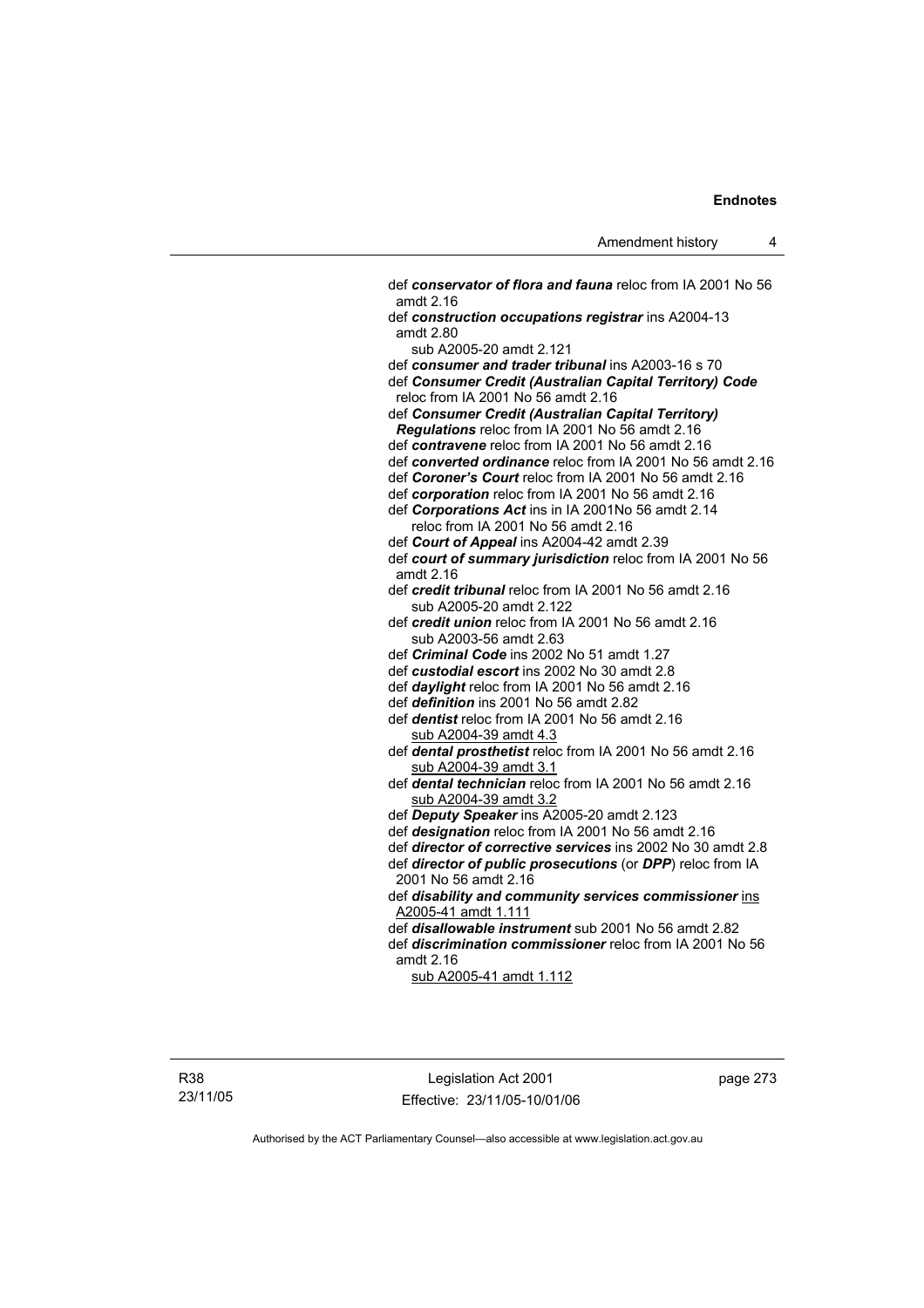| Amendment history<br>л |  |
|------------------------|--|
|------------------------|--|

 def *discrimination tribunal* reloc from IA 2001 No 56 amdt 2.16 def *doctor* reloc from IA 2001 No 56 amdt 2.16 sub A2004-39 amdt 5.13 def *document* reloc from IA 2001 No 56 amdt 2.16 am A2003-56 amdt 2.64 def *domestic partner* ins A2003-14 s 5 def *domestic partnership* ins A2003-14 s 5 def *DPP* ins 2002 No 49 amdt 2.47 def *driver licence* reloc from IA 2001 No 56 amdt 2.16 def *electoral commission* reloc from IA 2001 No 56 amdt 2.16 def *electoral commissioner* reloc from IA 2001 No 56 amdt 2.16 def *emergency service* ins A2004-28 amdt 3.35 def *emergency services authority* ins A2004-28 amdt 3.35 def *emergency services commissioner* ins A2004-28 amdt 3.35 def *enactment* sub 2001 No 56 amdt 2.82 def *entity* ins 2001 No 56 amdt 2.82 def *environment protection authority* ins 2002 No 11 amdt 1.142 def *establish* reloc from IA 2001 No 56 amdt 2.16 def *estate* reloc from IA 2001 No 56 amdt 2.16 def *Executive* reloc from IA 2001 No 56 amdt 2.16 def *exercise* reloc from IA 2001 No 56 amdt 2.16 def *expire* reloc from IA 2001 No 56 amdt 2.16 def *external territory* reloc from IA 2001 No56 amdt 2.16 def *fail* reloc from IA 2001 No 56 amdt 2.16 def *Federal Court* reloc from IA 2001 No 56 amdt 2.16 def *file* reloc from IA 2001 No 56 amdt 2.16 def *financial year* reloc from IA 2001 No 56 amdt 2.16 def *fire brigade* reloc from IA 2001 No 56 amdt 2.16 sub A2004-28 amdt 3.36 def *fire commissioner* reloc from IA 2001 No 56 amdt 2.16 om A2004-28 amdt 3.37 def *for* ins 2002 No 11 amdt 1.142 def *foreign country* reloc from IA 2001 No 56 amdt 2.16 def *former NSW Act* sub 2001 No 56 amdt 2.82; 2002 No 11 amdt 1.143 def *former UK Act* sub 2001 No 56 amdt 2.82; 2002 No 11 amdt 1.143 def *found guilty* reloc from IA 2001 No 56 amdt 2.16 sub 2002 No 49 amdt 2.48 def *function* reloc from IA 2001 No 56 amdt 2.16 def *gambling and racing commission* reloc from IA 2001 No 56 amdt 2.16

page 274 Legislation Act 2001 Effective: 23/11/05-10/01/06

R38 23/11/05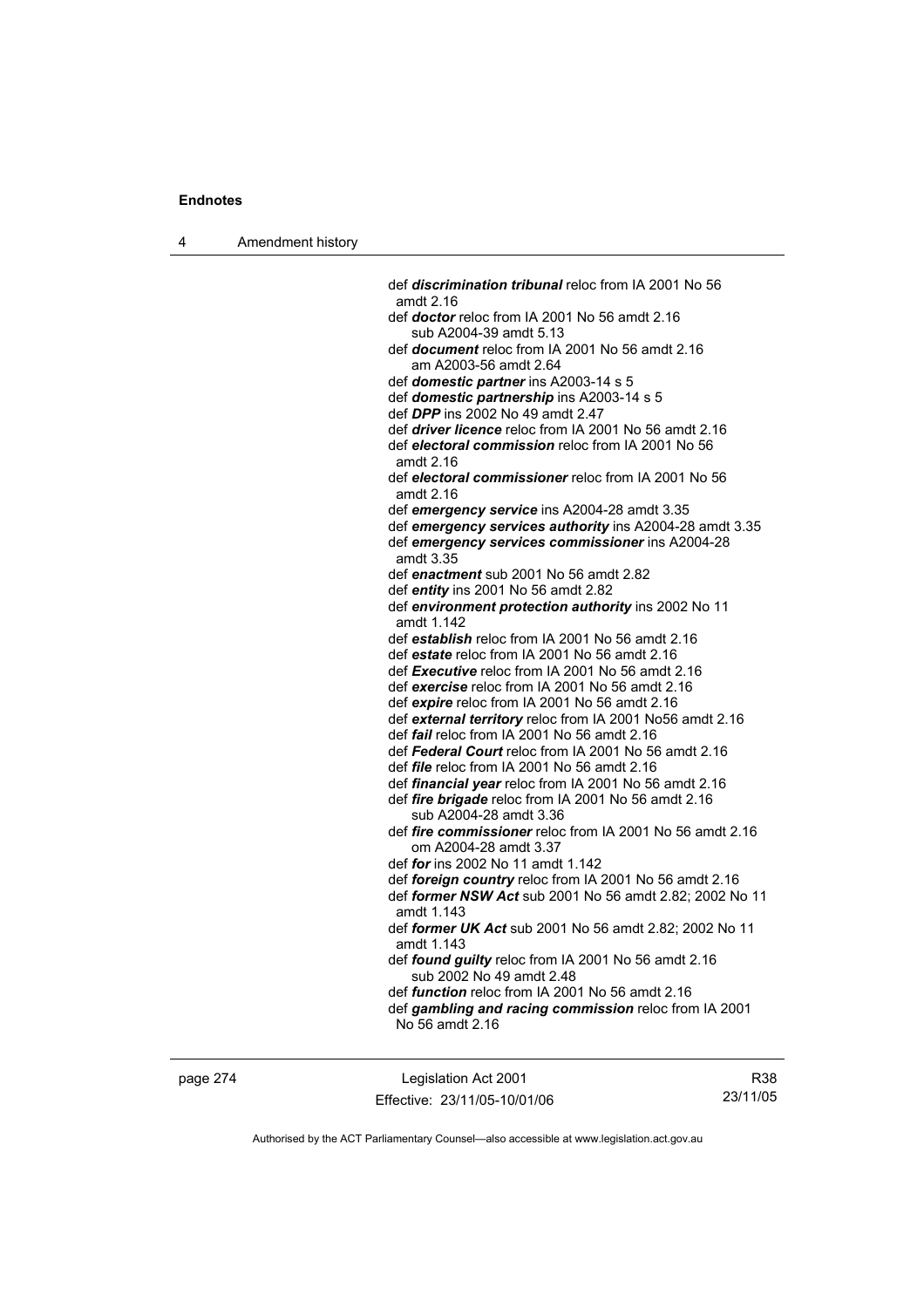def *gazette* reloc from IA 2001 No 56 amdt 2.16 def *give* reloc from IA 2001 No 56 amdt 2.16 def *government printer* reloc from IA 2001 No 56 amdt 2.16 def *government solicitor* reloc from IA 2001 No 56 amdt 2.16 def *Governor* ins 2001 No 56 amdt 2.82 def *Governor-General* ins 2001 No 56 amdt 2.82 def *GST* ins 2002 No 27 s 27 def *guardianship tribunal* reloc from IA 2001 No 56 amdt 2.16 def *health services commissioner* ins A2005-41 amdt 1.113 def *heritage council* ins A2004-57 amdt 1.53 def *heritage register* ins A2004-57 amdt 1.53 def *High Court* reloc from IA 2001 No 56 amdt 2.16 def *human rights commission* ins A2005-41 amdt 1.113 def *human rights commissioner* ins A2005-41 amdt 1.113 def *Imperial Act* reloc from IA 2001 No 56 amdt 2.16 def *independent competition and regulatory commission*  ins A2004-42 amdt 2.39 def *indictable offence* ins 2001 No 56 amdt 2.82 sub 2002 No 11 amdt 1.144; A2003-56 amdt 2.65 def *indictment* reloc from IA 2001 No 56 amdt 2.16 def *individual* reloc from IA 2001 No 56 amdt 2.16 def *infringement notice* ins A2004-42 amdt 2.39 def *in relation to* ins 2002 No 49 amdt 2.49 def *insolvent under administration* ins A2003-56 amdt 2.66 om A2005-20 amdt 2.124 def *instrument* sub 2001 No 56 amdt 2.82 def *interest* reloc from IA 2001 No 56 amdt 2.16 def *internal territory* reloc from IA 2001 No 56 amdt 2.16 def *intersex person* ins A2003-14 s 5 def *Jervis Bay Territory* reloc from IA 2001 No 56 amdt 2.16 def *judge* reloc from IA 2001 No 56 amdt 2.16 am 2002 No 11 amdt 1.145 def *Lake Burley Griffin* reloc from IA 2001 No 56 amdt 2.16 def *Lake Ginninderra* reloc from IA 2001 No 56 amdt 2.16 def *land* reloc from IA 2001 No 56 amdt 2.16 def *land development agency* ins 2002 No 56 amdt 3.45 sub A2005-20 amdt 2.125 def *law* reloc from IA 2001 No 56 amdt 2.16 def *lawyer* reloc from IA 2001 No 56 amdt 2.16 def *legal aid commission* ins 2001 No 56 amdt 2.82 def *legal practitioner* reloc from IA 2001 No 56 amdt 2.16 def *Legislation Act* ins 2002 No 49 amdt 2.50 def *Legislative Assembly* reloc from IA 2001 No 56 amdt 2.16 def *liability* reloc from IA 2001 No 56 amdt 2.16 def *magistrate* reloc from IA 2001 No 56 amdt 2.16

R38 23/11/05

Legislation Act 2001 Effective: 23/11/05-10/01/06 page 275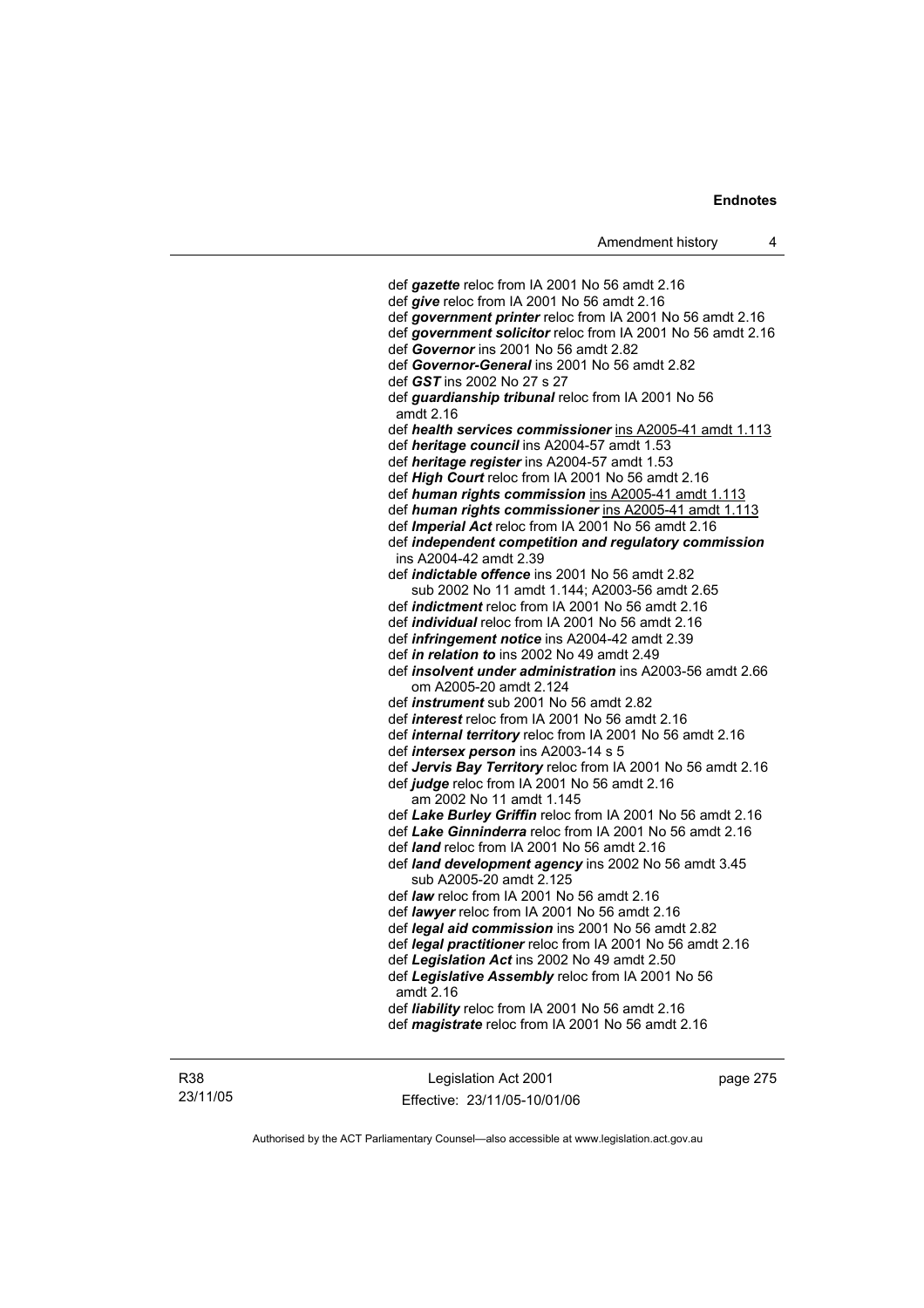4 Amendment history

 def *Magistrates Court* reloc from IA 2001 No 56 amdt 2.16 def *make* reloc from IA 2001 No 56 amdt 2.16 def *making* sub 2001 No 56 amdt 2.82 def *master* reloc from IA 2001 No 56 amdt 2.16 def *may* ins 2001 No 56 amdt 2.82 def *medical practitioner* ins 2001 No 56 amdt 2.82 def *mental health tribunal* reloc from IA 2001 No 56 amdt 2.16 def *midnight* reloc from IA 2001 No 56 amdt 2.16 def *Minister* ins 2001 No 56 amdt 2.82 def *modification* reloc from IA 2001 No 56 amdt 2.16 def *month* reloc from IA 2001 No 56 amdt 2.16 def *must* ins 2001 No 56 amdt 2.82 def *name* reloc from IA 2001 No 56 amdt 2.16 def *named month* reloc from IA 2001 No 56 amdt 2.16 def *national capital authority* ins 2002 No 11 amdt 1.146 def *national capital plan* ins A2004-42 amdt 2.39 def *national land* reloc from IA 2001 No 56 amdt 2.16 def *night* reloc from IA 2001 No 56 amdt 2.16 def *Northern Territory* reloc from IA 2001 No 56 amdt 2.16 def *notifiable instrument* sub 2001 No 56 amdt 2.82 def *notification* sub 2001 No 56 amdt 2.82 am A2004-42 amdt 2.40 def *notification day* sub 2001 No 56 amdt 2.82 def *NSW Act* reloc from IA 2001 No 56 amdt 2.16 def *number* reloc from IA 2001 No 56 amdt 2.16 def *nurse* reloc from IA 2001 No 56 amdt 2.16 sub A2004-39 amdt 6.7 def *nurse practitioner* ins A2004-10 s 6 sub A2004-39 amdt 6.8 def *oath* reloc from IA 2001 No 56 amdt 2.16 sub A2005-53 amdt 1.96 def *occupy* ins 2001 No 56 amdt 2.82 sub A2005-20 amdt 2.126 def *office* reloc from IA 2001 No 56 amdt 2.16 def *office of fair trading* reloc from IA 2001 No 56 amdt 2.16 sub A2005-20 amdt 2.127 def *OH&S commissioner* ins A2003-41 amdt 2.40 def *ombudsman* reloc from IA 2001 No 56 amdt 2.16 def *omit* ins 2001 No 56 amdt 2.82 def *optometrist* ins A2005-9 amdt 1.2 note exp on the day the Health Professionals Act 2004 s 136 (h) commences (s 303 (2)) def *ordinance* reloc from IA 2001 No 56 amdt 2.16 def *parent* ins A2004-1 amdt 1.22

page 276 Legislation Act 2001 Effective: 23/11/05-10/01/06

R38 23/11/05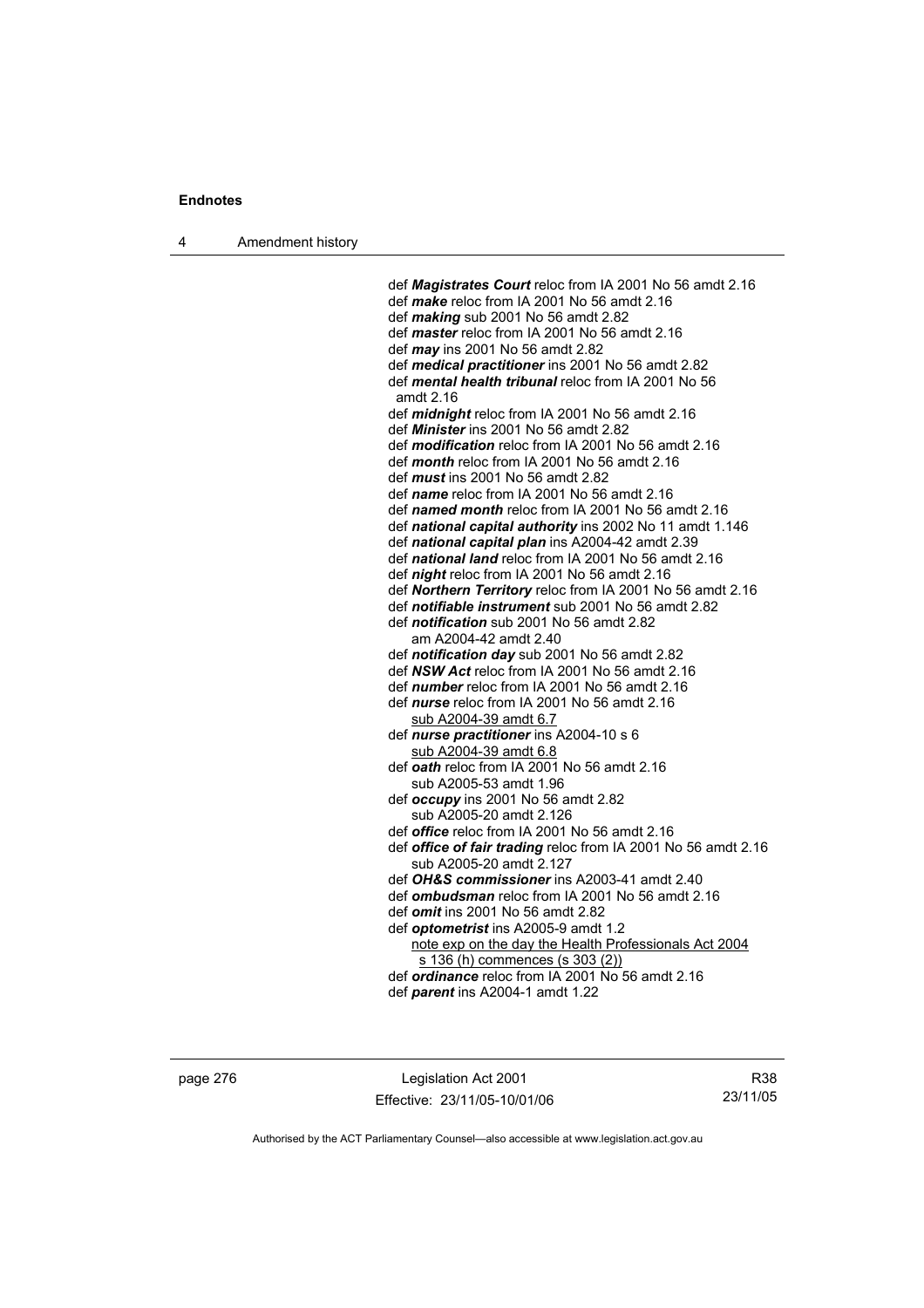| def parliamentary counsel sub 2001 No 56 amdt 2.82                  |
|---------------------------------------------------------------------|
| def passing sub 2001 No 56 amdt 2.82                                |
| def penalty unit ins 2001 No 56 amdt 2.82                           |
| def person ins 2001 No 56 amdt 2.82                                 |
| def <i>pharmacist</i> reloc from IA 2001 No 56 amdt 2.16            |
| sub A2004-39 amdt 8.2                                               |
| def planning and land authority ins 2002 No 56 amdt 3.47            |
| sub A2005-20 amdt 2.128                                             |
| def planning and land council ins 2002 No 56 amdt 3.46              |
| sub A2005-20 amdt 2.129                                             |
| def planning authority reloc from IA 2001 No 56 amdt 2.16           |
| om 2002 No 56 amdt 3.47                                             |
| def police officer reloc from IA 2001 No 56 amdt 2.16               |
| def position reloc from IA 2001 No 56 amdt 2.16                     |
| def power reloc from IA 2001 No 56 amdt 2.16                        |
| def prescribed reloc from IA 2001 No 56 amdt 2.16                   |
| am 2002 No 49 amdt 2.51; A2005-20 amdt 2.130                        |
| def <i>present</i> ins A2005-5 s 28                                 |
| def privacy commissioner reloc from IA 2001 No 56                   |
| amdt 2.16                                                           |
| def proceeding reloc from IA 2001 No 56 amdt 2.16                   |
| def property reloc from IA 2001 No 56 amdt 2.16                     |
| def <i>provision</i> sub 2001 No 56 amdt 2.82                       |
| def public advocate ins A2005-47 amdt 1.13                          |
| def public employee reloc from IA 2001 No 56 amdt 2.16              |
| def <i>public health officer</i> reloc from IA 2001 No 56 amdt 2.16 |
| sub A2005-20 amdt 2.131                                             |
| def <i>public money</i> reloc from IA 2001 No 56 amdt 2.16          |
| def <i>public servant</i> reloc from IA 2001 No 56 amdt 2.16        |
| def <i>public</i> service reloc from IA 2001 No 56 amdt 2.16        |
| def <i>public trustee</i> reloc from IA 2001 No 56 amdt 2.16        |
| def quarter ins 2002 No 30 amdt 2.8                                 |
| def recognised transgender person ins A2003-14 s 5                  |
| def registered surveyor reloc from IA 2001 No 56 amdt 2.16          |
| def registrable instrument sub 2001 No 56 amdt 2.82                 |
| def registrar reloc from IA 2001 No 56 amdt 2.16                    |
| def registrar-general reloc from IA 2001 No 56 amdt 2.16            |
| def registrar of firearms reloc from IA 2001 No 56 amdt 2.16        |
| def registrar of liquor licences reloc from IA 2001 No 56           |
| amdt 2.16                                                           |
| def regulations reloc from IA 2001 No 56 amdt 2.16                  |
| om A2005-20 amdt 2.132                                              |
| def regulation ins A2005-20 amdt 2.132                              |
| def remand centre ins 2002 No 30 amdt 2.8                           |
| def remand centre administrator ins 2002 No 30 amdt 2.8             |
| def remuneration tribunal reloc from IA 2001 No 56                  |
| amdt 2.16                                                           |
|                                                                     |

Legislation Act 2001 Effective: 23/11/05-10/01/06 page 277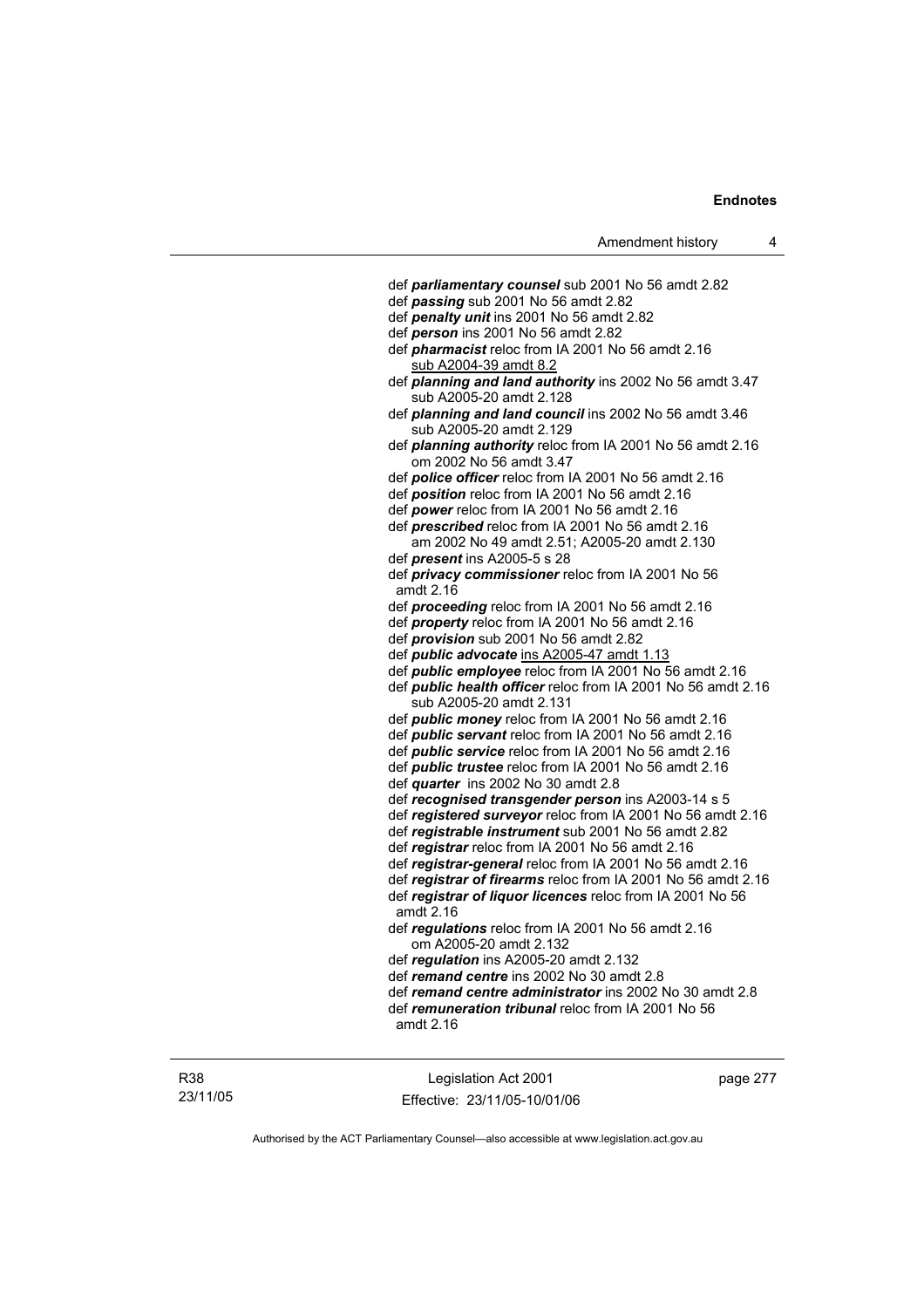4 Amendment history

 def *repeal* sub 2001 No 56 amdt 2.82 pars renum 2002 No 11 amdt 1.147 am 2002 No 11 amdt 1.148; A2004-42 amdts 2.41-2.43; pars renum R27 LA (see A2004-42 amdt 2.44); A2005-20 amdt 2.133, amdt 2.134 def *residential tenancies tribunal* reloc from IA 2001 No 56 amdt 2.16 def *resident judge* ins A2004-42 amdt 2.45 def *retrospectively* reloc from dict, pt 2 A2005-20 amdt 2.148 def *road transport authority* reloc from IA 2001 No 56 amdt 2.16 def *rules* reloc from IA 2001 No 56 amdt 2.16 sub 2002 No 11 amdt 1.149 am A2005-20 amdt 2.135 def *rural firefighting service* reloc from IA 2001 No 56 amdt 2.16 om A2004-28 amdt 3.38 def *rural fire service* ins A2004-28 amdt 3.38 def *see* ins 2001 No 56 amdt 2.82 def *Self-Government Act* reloc from IA 2001 No 56 amdt 2.16 def *self-government day* reloc from IA 2001 No 56 amdt 2.16 def *sentence administration board* ins 2002 No 30 amdt 2.8 def *SES* ins A2004-28 amdt 3.39 def *sign* reloc from IA 2001 No 56 amdt 2.16 def *sitting day* reloc from IA 2001 No 56 amdt 2.16 def *Small Claims Court* reloc from IA 2001 No 56 amdt 2.16 sub A2004-60 amdt 1.178 def *solicitor* reloc from IA 2001 No 56 amdt 2.16 def *Speaker* reloc from IA 2001 No 56 amdt 2.16 def *Standards Australia* reloc from IA 2001 No 56 amdt 2.16 def *State* reloc from IA 2001 No 56 amdt 2.16 def *statutory declaration* reloc from IA 2001 No 56 amdt 2.16 def *statutory instrument* sub 2001 No 56 amdt 2.82 def *statutory office-holder* ins 2001 No 56 amdt 2.82 sub 2002 No 11 amdt 1.150 def *subordinate law* sub 2001 No 56 amdt 2.82 def *summary offence* ins 2001 No 56 amdt 2.82 sub 2002 No 11 amdt 1.151; A2003-56 amdt 2.67 def *Supreme Court* reloc from IA 2001 No 56 amdt 2.16 def *swear* reloc from IA 2001 No 56 amdt 2.16 sub A2005-53 amdt 1.97 def *take* ins A2005-53 amdt 1.98 def *tenancy tribunal* reloc from IA 2001 No 56 amdt 2.16 om 2002 No 49 amdt 2.52 def *the Territory* ins 2001 No 56 amdt 2.82 def *territory authority* reloc from IA 2001 No 56 amdt 2.16 sub A2003-41 amdt 2.41

page 278 Legislation Act 2001 Effective: 23/11/05-10/01/06

R38 23/11/05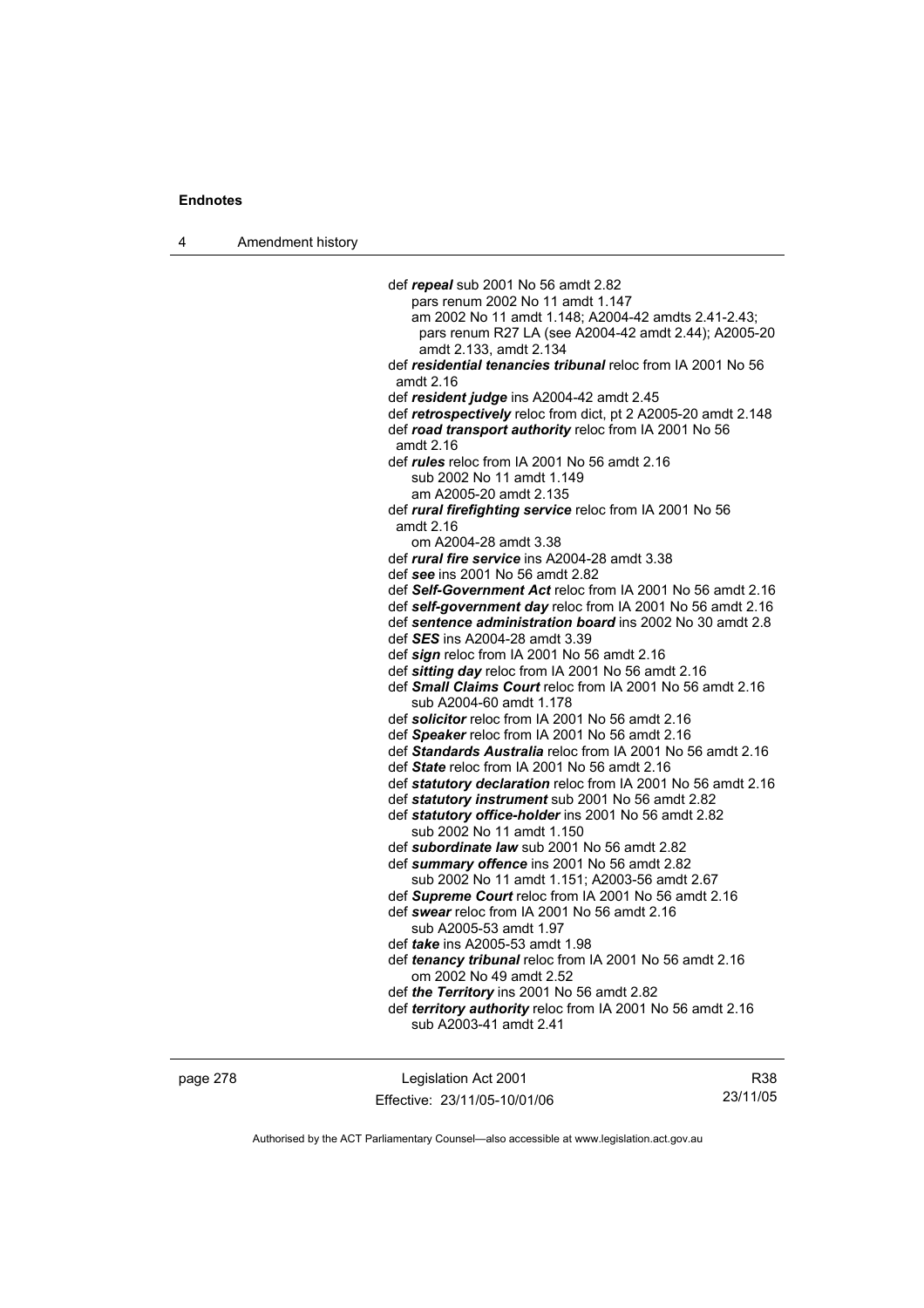def *territory instrumentality* ins 2001 No 56 amdt 2.82 def *territory land* reloc from IA 2001 No 56 amdt 2.16 def *territory-owned corporation* reloc from IA 2001 No 56 amdt 2.16 def *territory plan* reloc from IA 2001 No 56 amdt 2.16 am 2002 No 49 amdt 2.53 def *transgender person* ins A2003-14 s 5 def *transitional* reloc from IA 2001 No 56 amdt 2.16 sub A2005-20 amdt 2.136 def *Treasurer* ins 2001 No 56 amdt 2.82 def *tribunal* sub 2001 No 56 amdt 2.82 def *UK Act* reloc from IA 2001 No 56 amdt 2.16 def *under* ins 2001 No 52 amdt 2.82 sub 2002 No 30 amdt 2.9 am A2005-20 amdt 2.137, amdt 2.138 def *United Kingdom* reloc from IA 2001 No 56 amdt 2.16 def *United Kingdom Parliament* reloc from IA 2001 No 56 amdt 2.16 def *veterinary surgeon* reloc from IA 2001 No 56 amdt 2.16 sub A2004-39 amdt 11A.1 (as am by A2005-28 amdt 1.61) def *will* ins 2001 No 56 amdt 2.82 def *word* reloc from IA 2001 No 56 amdt 2.16 def *working day* ins 2002 No 11 amdt 1.152 sub A2003-56 amdt 2.68 def *writing* reloc from IA 2001 No 56 amdt 2.16 def *year* reloc from IA 2001 No 56 amdt 2.16 **Terms for Legislation Act 2001 only**   $dict$  pt 2 hdg sub A2003-56 amdt 2.69 dict pt 2 note sub A2003-56 amdt 2.69 dict pt 2 def *Act* ins A2003-41 amdt 2.42 def *ACT law* ins A2005-20 amdt 2.139 def *administrator* ins 2001 No 56 amdt 2.82 def *agency* ins 2001 No 56 amdt 2.82 def *amend* ins A2005-20 amdt 2.140 def *another jurisdiction* ins A2005-20 amdt 2.141 def *appointee* ins 2001 No 56 amdt 2.82 am A2003-56 amdt 2.70 def *appointer* ins 2001 No 56 amdt 2.82 am A2003-56 amdt 2.71 def *approved web site* sub 2001 No 56 amdt 2.82 def *authorised republication* sub 2001 No 56 amdt 2.82 def *authorising law* sub 2001 No 56 amdt 2.82 def *benefits* sub 2001 No 56 amdt 2.82 def *business address* ins 2001 No 56 amdt 2.82 def *corporation* ins 2001 No 56 amdt 2.82 def *costs* sub 2001 No 56 amdt 2.82

Legislation Act 2001 Effective: 23/11/05-10/01/06 page 279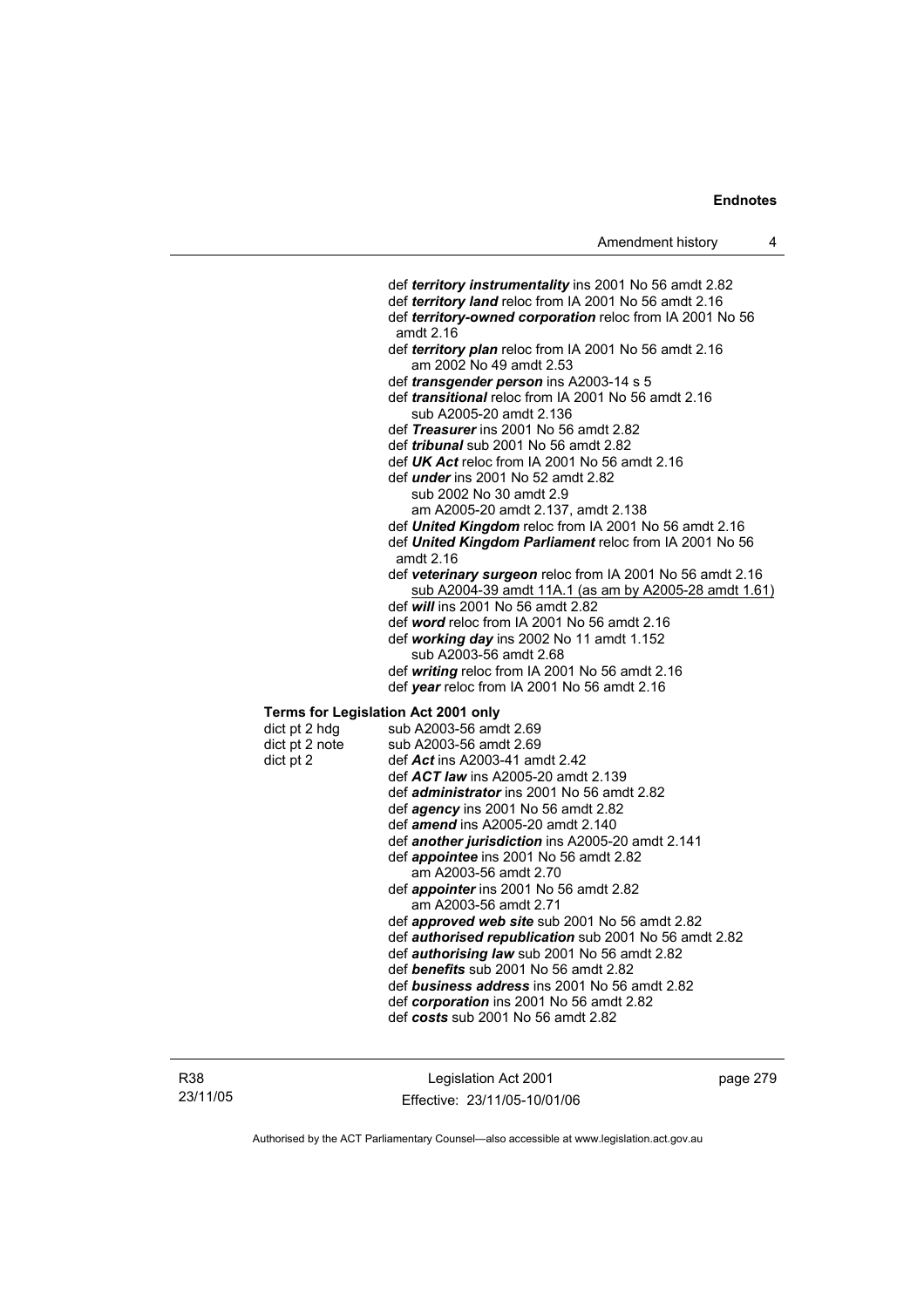4 Amendment history

 def *current legislative drafting practice* sub 2001 No 56 amdt 2.82 def *delegate* ins 2001 No 56 amdt 2.82 def *determinative provision* ins 2002 No 11 amdt 1.153 def *document* ins 2001 No 56 amdt 2.82 def *editorial amendment* sub 2001 No 56 amdt 2.82 def *email address* ins 2001 No 56 amdt 2.82 def *executive officer* ins 2001 No 56 amdt 2.82 def *fax number* ins 2001 No 56 amdt 2.82 def *fee* sub 2001 No 56 amdt 2.82 def *home address* ins 2001 No 56 amdt 2.82 def *law* sub 2001 No 56 amdt 2.82 am 2002 No 11 amdt 1.154; pars renum 2002 No 11 amdt 1.155; A2003-41 amdt 2.43; pars renum R20 LA (see A2003-41 amdt 2.44); A2005-20 amdt 2.142, amdt 2.143; pars renum R34 LA (see A2005-20 amdt 2.144) def *law of another jurisdiction* ins A2005-20 amdt 2.145 def *legislative material* ins A2003-41 amdt 2.45 def *non-determinative provision* ins 2002 No 11 amdt 1.156 def *provide* sub 2001 No 56 amdt 2.82 def *referential term* ins A2003-56 amdt 2.72 reloc to s 116 (2) A2005-20 amdt 2.146 def *referential words* sub 2001 No 56 amdt 2.82 om A2003-56 amdt 2.72 def *register* sub 2001 No 56 amdt 2.82 def *repeal* ins A2005-20 amdt 2.147 def *republication* sub 2001 No 56 amdt 2.82; A2003-41 amdt 2.46 def *republication date* sub 2001 No 56 amdt 2.82 def *responsible* ins 2001 No 56 amdt 2.82 def *retrospectively* ins A2003-56 amdt 2.73 reloc to dict, pt 1 A2005-20 amdt 2.148 def *scrutiny committee principles* sub 2001 No 56 amdt 2.82 def *service* sub 2001 No 56 amdt 2.82 def *working out the meaning of an Act* ins A2003-41 amdt 2.47

page 280 Legislation Act 2001 Effective: 23/11/05-10/01/06

R38 23/11/05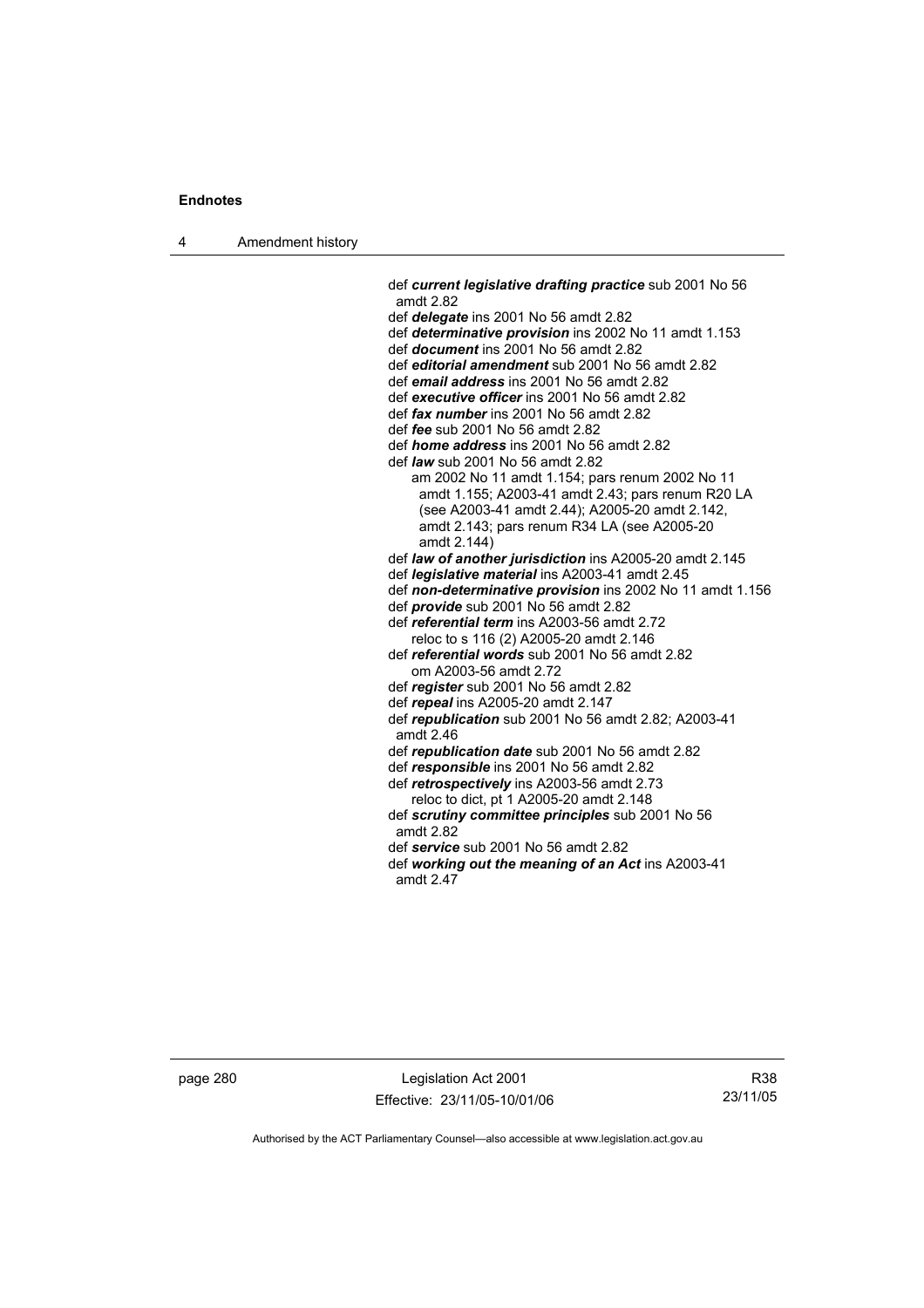# **5 Earlier republications**

Some earlier republications were not numbered. The number in column 1 refers to the publication order.

Since 12 September 2001 every authorised republication has been published in electronic pdf format on the ACT legislation register. A selection of authorised republications have also been published in printed format. These republications are marked with an asterisk (\*) in column 1. Electronic and printed versions of an authorised republication are identical.

| <b>Republication</b><br>No and date | <b>Effective</b>              | Last<br>amendment<br>made by | <b>Republication for</b>                                                              |
|-------------------------------------|-------------------------------|------------------------------|---------------------------------------------------------------------------------------|
| R <sub>0</sub> A<br>17 Sept 2002    | 12 Sept 2001–<br>12 Sept 2001 | A2001-56                     | amendments by<br>A2001-44, A2001-56<br>and retrospective<br>amendments by<br>A2002-30 |
| R <sub>1</sub><br>13 Sept 2001      | 13 Sept 2001-<br>13 Sept 2001 | SL2001-34                    | modification by<br>SL2001-34                                                          |
| R <sub>1</sub> (RI)<br>17 Sept 2001 | 13 Sept 2001-<br>13 Sept 2001 | SL2001-34                    | reissue for<br>retrospective<br>amendments by<br>A2002-30                             |
| R <sub>2</sub><br>14 Sept 2001      | 14 Sept 2001-<br>20 Feb 2002  | A2001-70                     | amendments by<br>A2001-70                                                             |
| R <sub>2</sub> (RI)<br>17 Sept 2002 | 14 Sept 2001-<br>20 Feb 2002  | A2001-70                     | reissue for<br>retrospective<br>amendments by<br>A2002-30                             |
| R <sub>3</sub><br>21 Feb 2002       | 21 Feb 2002-<br>12 Mar 2002   | A2001-88                     | changed endnotes<br>and editorial<br>changes                                          |
| R3 (RI)<br>17 Sept 2002             | 21 Feb 2002-<br>12 Mar 2002   | A2001-88                     | reissue for<br>retrospective<br>amendments by<br>A2002-30                             |

Legislation Act 2001 Effective: 23/11/05-10/01/06 page 281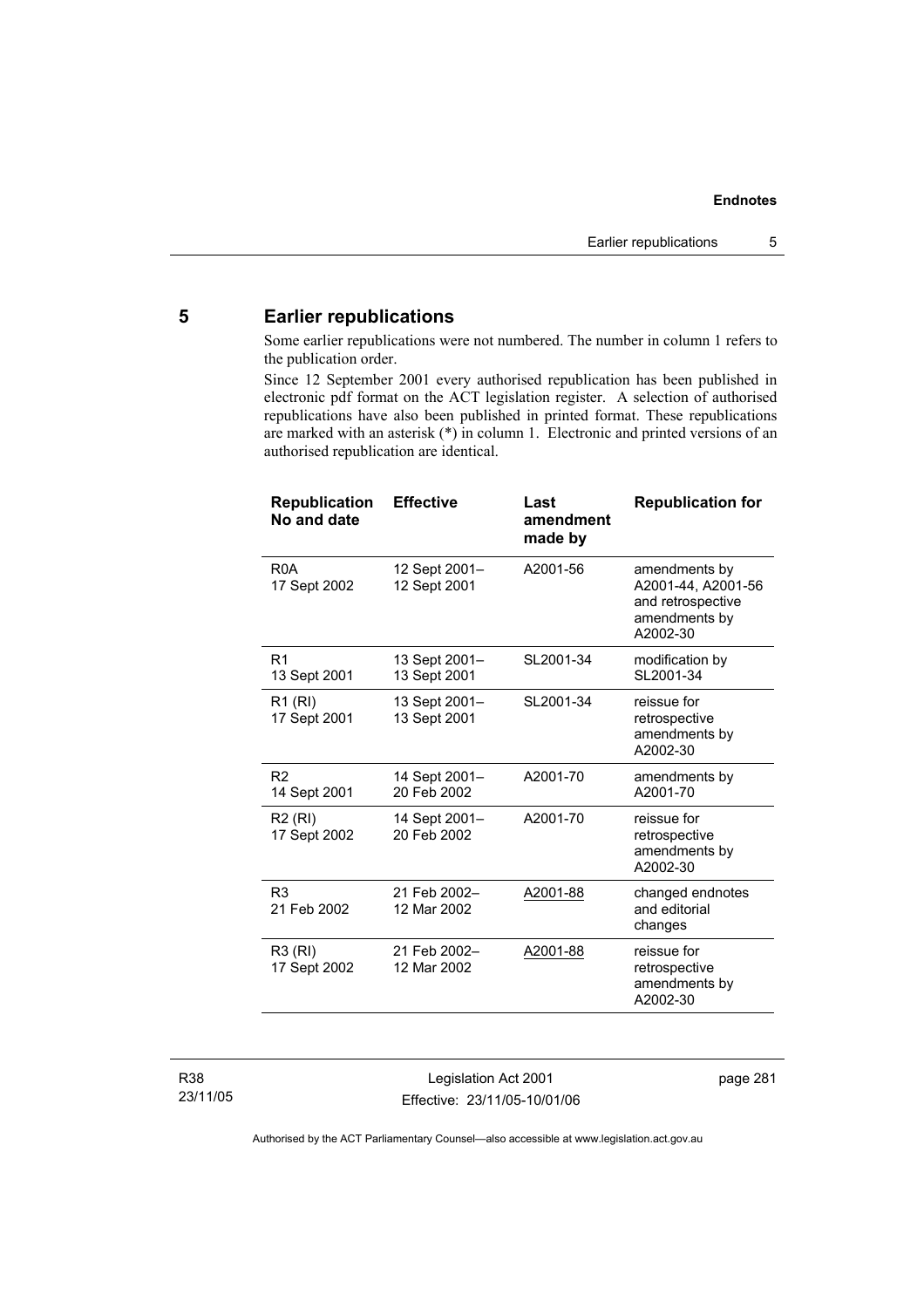| <b>Republication</b><br>No and date | <b>Effective</b>              | Last<br>amendment<br>made by | <b>Republication for</b>                                  |
|-------------------------------------|-------------------------------|------------------------------|-----------------------------------------------------------|
| R4<br>13 Mar 2002                   | 13 Mar 2002-<br>27 May 2002   | A2001-88                     | commenced expiry                                          |
| R4 (RI)<br>17 Sept 2002             | 13 Mar 2002-<br>27 May 2002   | A2001-88                     | reissue for<br>retrospective<br>amendments by<br>A2002-30 |
| $R5*$<br>28 May 2002                | 28 May 2002-<br>30 June 2002  | A2002-11                     | amendments by<br>A2002-11                                 |
| <b>R5 (RI)</b><br>17 Sept 2002      | 28 May 2002-<br>30 June 2002  | A2002-11                     | reissue for<br>retrospective<br>amendments by<br>A2002-30 |
| R <sub>6</sub><br>1 July 2002       | 1 July 2002-<br>12 Sept 2002  | A2002-11                     | amendments by<br>A2001-88                                 |
| <b>R6 (RI)</b><br>17 Sept 2002      | 1 July 2002-<br>12 Sept 2002  | A2002-11                     | reissue for<br>retrospective<br>amendments by<br>A2002-30 |
| R7<br>13 Sept 2002                  | 13 Sept 2002-<br>13 Sept 2002 | A2002-27                     | commenced expiry                                          |
| R7(RI)<br>17 Sept 2002              | 13 Sept 2002-<br>13 Sept 2002 | A2002-27                     | reissue for<br>retrospective<br>amendments by<br>A2002-30 |
| R8<br>14 Sept 2002                  | 14 Sept 2002-<br>16 Sept 2002 | A2002-27                     | commenced expiry                                          |
| R8 (RI)<br>17 Sept 2002             | 14 Sept 2002-<br>16 Sept 2002 | A2002-27                     | reissue for<br>retrospective<br>amendments by<br>A2002-30 |
| R9<br>17 Sept 2002                  | 17 Sept 2002-<br>6 Oct 2002   | A2002-30                     | amendments by<br>A2002-30                                 |
| R <sub>10</sub><br>7 Oct 2002       | 7 Oct 2002-<br>31 Oct 2002    | A2002-30                     | amendments by<br>A2002-27                                 |

## 5 Earlier republications

page 282 Legislation Act 2001 Effective: 23/11/05-10/01/06

R38 23/11/05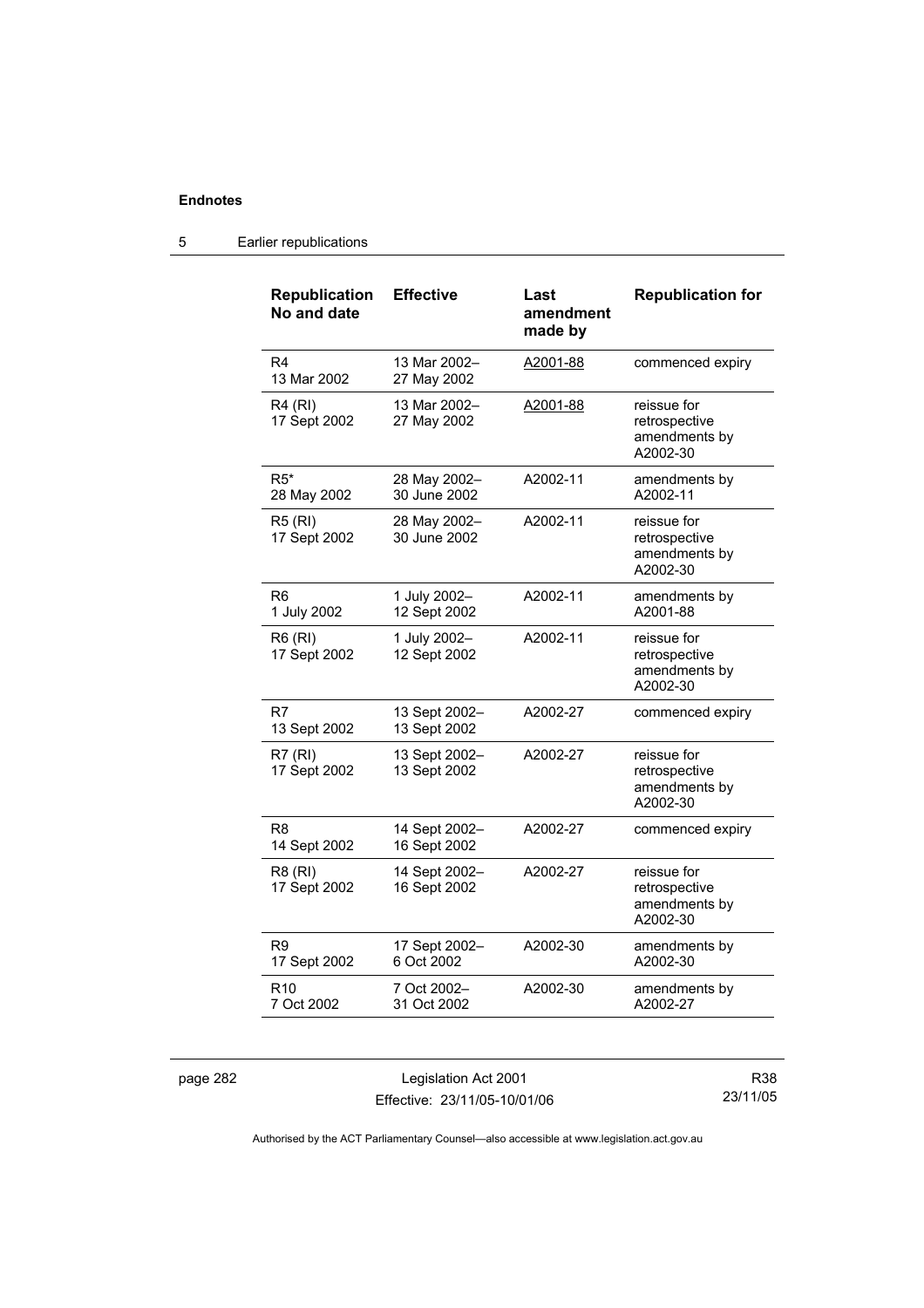Earlier republications 5

| <b>Republication</b><br>No and date        | <b>Effective</b>             | Last<br>amendment<br>made by | <b>Republication for</b>                  |
|--------------------------------------------|------------------------------|------------------------------|-------------------------------------------|
| R <sub>11</sub>                            | 1 Nov 2002-                  | A2002-40                     | amendments by                             |
| 1 Nov 2002                                 | 31 Dec 2002                  |                              | A2002-40                                  |
| R <sub>12</sub>                            | 1 Jan 2003-                  | A2002-56                     | amendments by                             |
| 1 Jan 2003                                 | 16 Jan 2003                  |                              | A2002-51                                  |
| R <sub>13</sub>                            | 17 Jan 2003-                 | A2002-56                     | amendments by                             |
| 17 Jan 2003                                | 27 Mar 2003                  |                              | A2002-49                                  |
| R <sub>14</sub>                            | 28 Mar 2003-                 | A2003-14                     | amendments by                             |
| 28 Mar 2003                                | 9 Apr 2003                   |                              | A2003-14                                  |
| R <sub>15</sub>                            | 10 Apr 2003-                 | A2003-18                     | amendments by                             |
| 10 Apr 2003                                | 28 May 2003                  |                              | A2003-18                                  |
| R <sub>16</sub><br>29 May 2003             | 29 May 2003-<br>30 June 2003 | A2003-18                     | commenced expiry                          |
| R <sub>17</sub>                            | 1 July 2003-                 | A2003-18                     | amendments by                             |
| 1 July 2003                                | 2 Sept 2003                  |                              | A2002-56                                  |
| R <sub>18</sub><br>3 Sept 2003             | 3 Sept 2003-<br>12 Sept 2003 | A2003-18                     | commenced expiry                          |
| R <sub>19</sub><br>13 Sept 2003            | 13 Sept 2003-<br>8 Oct 2003  | A2003-41                     | commenced expiry                          |
| R <sub>20</sub> <sup>*</sup><br>9 Oct 2003 | 9 Oct 2003-<br>18 Dec 2003   | A2003-41                     | amendments by<br>A2003-16 and<br>A2003-41 |
| R <sub>21</sub>                            | 19 Dec 2003-                 | A2003-56                     | amendments by                             |
| 19 Dec 2003                                | 21 Mar 2004                  |                              | A2003-56                                  |
| R <sub>22</sub>                            | 22 Mar 2004-                 | A2004-10                     | amendments by                             |
| 22 Mar 2004                                | 4 Apr 2004                   |                              | A2004-1                                   |
| R <sub>23</sub>                            | 5 Apr 2004-                  | A2004-10                     | amendments by                             |
| 5 Apr 2004                                 | 26 May 2004                  |                              | A2004-7                                   |
| R <sub>24</sub>                            | 27 May 2004-                 | A2004-17                     | amendments by                             |
| 27 May 2004                                | 30 June 2004                 |                              | A2004-10                                  |
| R <sub>25</sub><br>1 July 2004             | 1 July 2004-<br>12 July 2004 | A2004-28                     | amendments by<br>A2004-5 and<br>A2004-28  |

R38 23/11/05

Legislation Act 2001 Effective: 23/11/05-10/01/06 page 283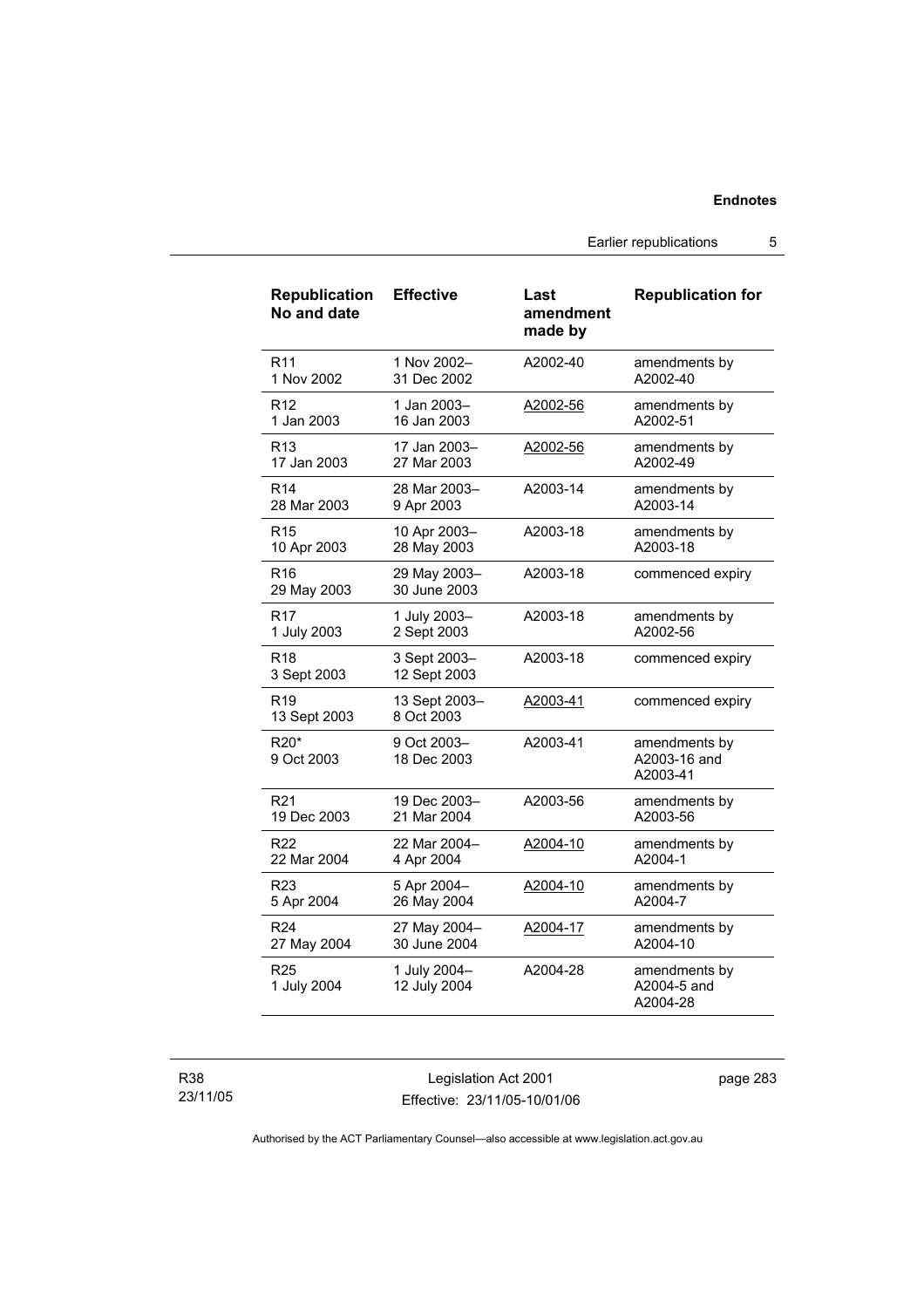| <b>Republication</b><br>No and date | <b>Effective</b>             | Last<br>amendment<br>made by | <b>Republication for</b>                                     |
|-------------------------------------|------------------------------|------------------------------|--------------------------------------------------------------|
| R26                                 | 13 July 2004-                | A2004-32                     | amendments by                                                |
| 13 July 2004                        | 24 Aug 2004                  |                              | A2004-32                                                     |
| R <sub>27</sub>                     | 25 Aug 2004-                 | A2004-42                     | amendments by                                                |
| 25 Aug 2004                         | 31 Aug 2004                  |                              | A2004-42                                                     |
| R <sub>28</sub>                     | 1 Sept 2004-                 | A2004-42                     | amendments by                                                |
| 1 Sept 2004                         | 12 Sept 2004                 |                              | A2004-13                                                     |
| R <sub>29</sub><br>13 Sept 2004     | 13 Sept 2004-<br>22 Dec 2004 | A2004-42                     | commenced expiry                                             |
| <b>R29A</b><br>23 Dec 2004          | 23 Dec 2004-<br>31 Dec 2004  | A2004-42                     | commenced expiry                                             |
| R30 (RI)<br>5 Jan 2005              | 1 Jan 2005-<br>9 Jan 2005    | A2004-60                     | amendments by<br>A2004-17<br>reissue for<br>commenced expiry |
| R31                                 | 10 Jan 2005-                 | A2004-60                     | amendments by                                                |
| 10 Jan 2005                         | 23 Feb 2005                  |                              | A2004-60                                                     |
| R32                                 | 24 Feb 2005-                 | A2005-5                      | amendments by                                                |
| 24 Feb 2005                         | 8 Mar 2005                   |                              | A2005-5                                                      |
| R33                                 | 9 Mar 2005-                  | A2005-5                      | amendments by                                                |
| 9 Mar 2005                          | 1 June 2005                  |                              | A2004-57                                                     |
| R34*                                | 2 June 2005-                 | A2005-20                     | amendments by                                                |
| 2 June 2005                         | 6 July 2005                  |                              | A2005-20                                                     |
| <b>R35</b><br>7 July 2005           | 7 July 2005-<br>7 Sept 2005  | A2005-20                     | amendments by<br>A2004-39 as am by<br>A2005-28               |
| R36                                 | 8 Sept 2005-                 | A2005-47                     | amendments by                                                |
| 8 Sept 2005                         | 13 Sept 2005                 |                              | A2005-44                                                     |
| R37                                 | 13 Sept 2005-                | A2005-47                     | amendments by                                                |
| 14 Sept 2005                        | 22 Nov 2005                  |                              | A2005-9                                                      |

## 5 Earlier republications

page 284 Legislation Act 2001 Effective: 23/11/05-10/01/06

R38 23/11/05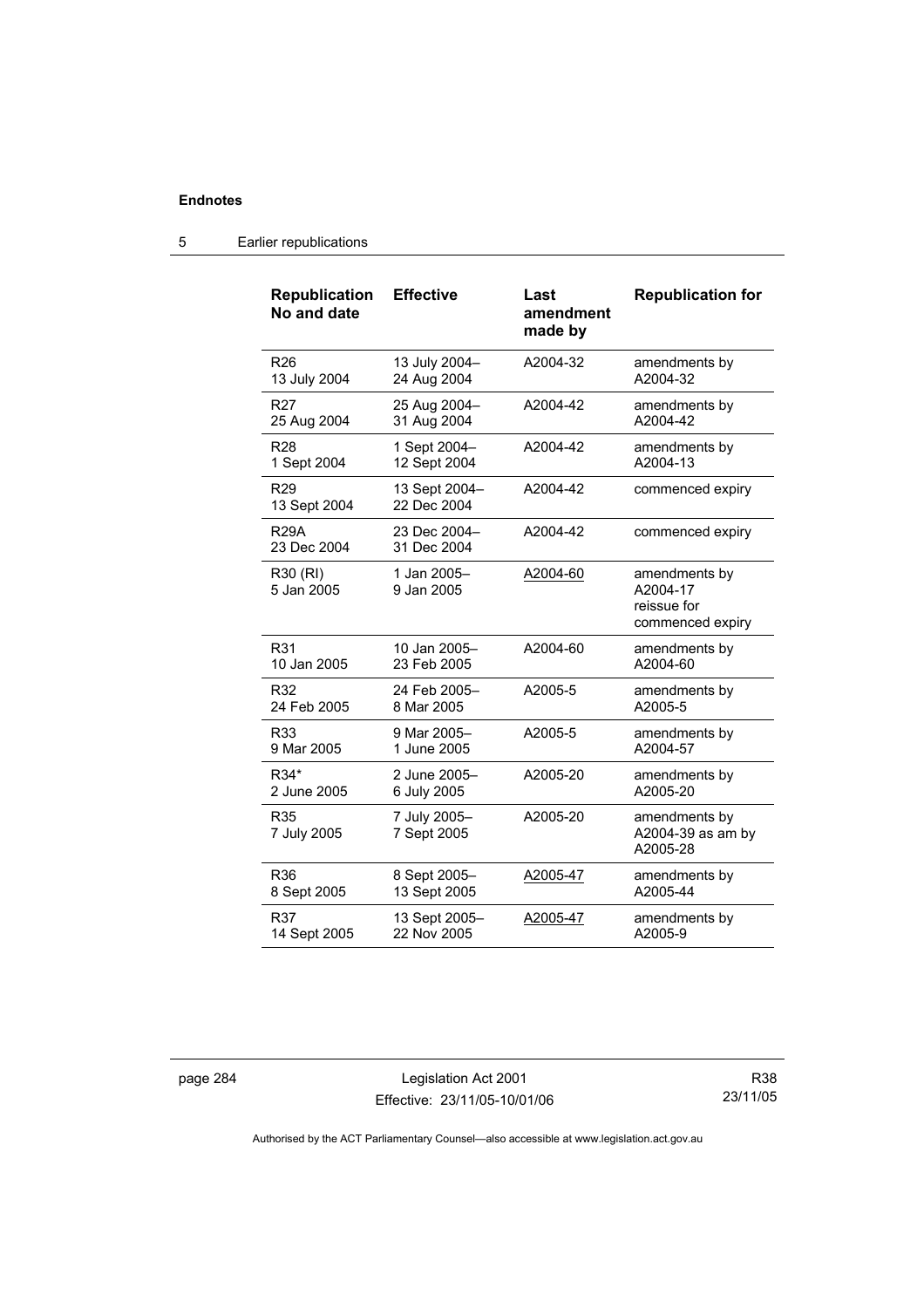## **6 Uncommenced amendments**

The following amendments have not been included in this republication because they were uncommenced at the republication date:

 **Health Professionals Legislation Amendment Act 2004 A2004-39 sch 3 pt 3.1, sch 4 pt 4.3, sch 6 pt 6.6, sch 8 pt 8.2, sch 11A pt 11A.1 (as am by A2005-28 amdt 1.61)** 

# **Part 3.1 Legislation Act 2001**

## **[3.1] Dictionary, part 1, definition of** *dental prosthetist*

*substitute* 

*dental prosthetist* means a person registered as a dental prosthetist under the *Health Professionals Act 2004*.

## **[3.2] Dictionary, part 1, definition of dental technician**

### *substitute*

*dental technician* means a person registered as a dental technician under the *Health Professionals Act 2004*.

# **Part 4.3 Legislation Act 2001**

## **[4.3] Dictionary, part 1, definition of dentist**

*substitute* 

# *dentist***—**

- (a) means a person unconditionally registered as a dentist under the *Health Professionals Act 2004*; and
- (b) for an activity, includes a person conditionally registered as a dentist under the *Health Professionals Act 2004* to the extent that the person is allowed to do the activity under the person's conditional registration.

| R38      | Legislation Act 2001         | page 285 |
|----------|------------------------------|----------|
| 23/11/05 | Effective: 23/11/05-10/01/06 |          |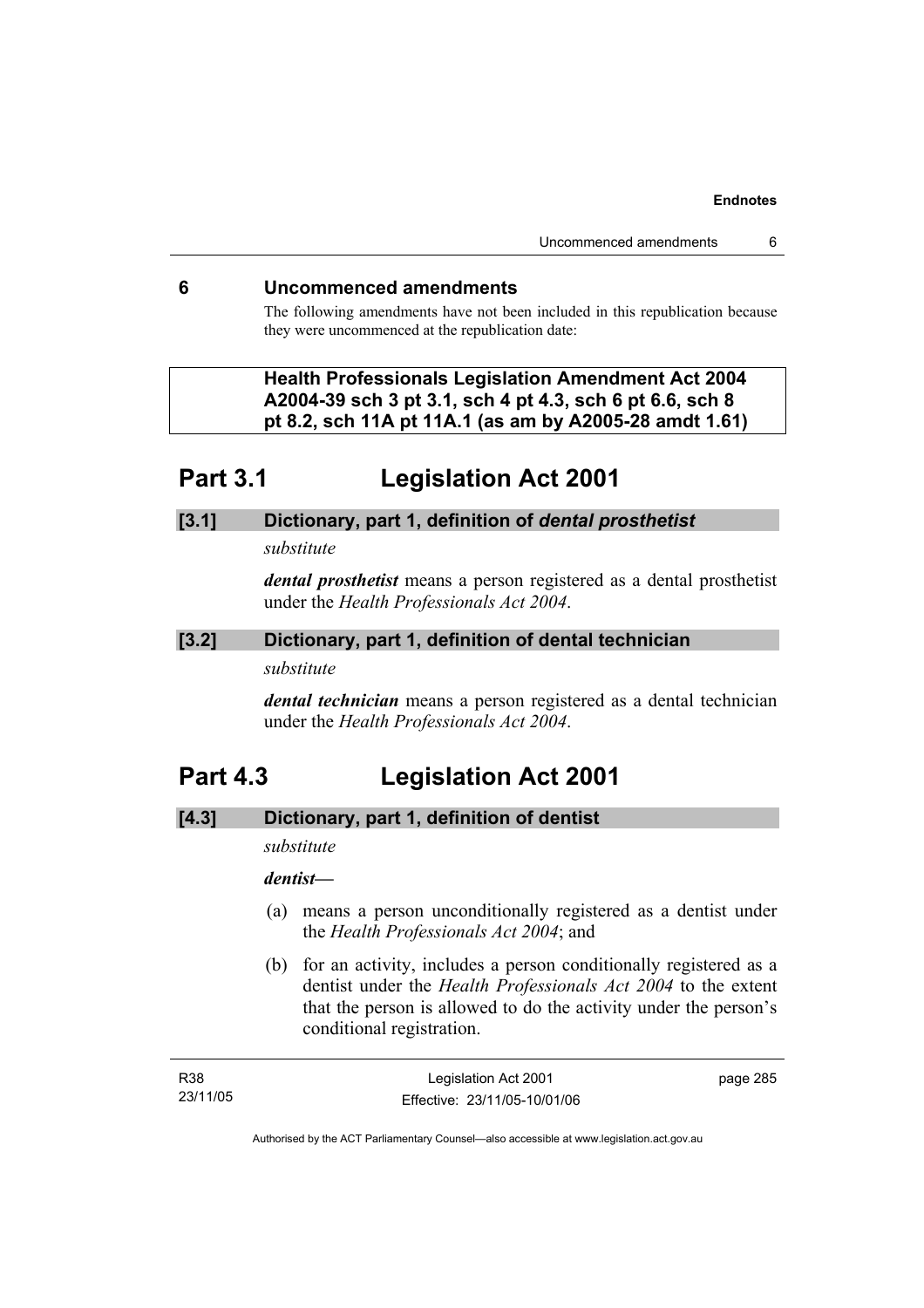6 Uncommenced amendments

# **Part 6.6 Legislation Act 2001**

## **[6.7] Dictionary, part 1, definition of nurse**

*substitute* 

*nurse***—**

- (a) means a person unconditionally registered as a nurse under the *Health Professionals Act 2004*; and
- (b) for an activity, includes a person conditionally registered as a nurse under the *Health Professionals Act 2004* to the extent that the person is allowed to do the activity under the person's conditional registration; but
- (c) does not include an enrolled nurse.
- *Note* Under the *Mutual Recognition Act 1992* (Cwlth), s 25 people registered as nurses in a State may be deemed to be registered in the ACT.

### **[6.8] Dictionary, part 1, definition of nurse practitioner**

*substitute* 

*nurse practitioner* means a person registered as a nurse under the *Health Professionals Act 2004* in the specialist area of nurse practitioner.

*Note* Under the *Mutual Recognition Act 1992* (Cwlth), s 25 people registered as nurses in a specialty in a State may be deemed to be registered in the specialty in the ACT.

page 286 **Legislation Act 2001** Effective: 23/11/05-10/01/06

R38 23/11/05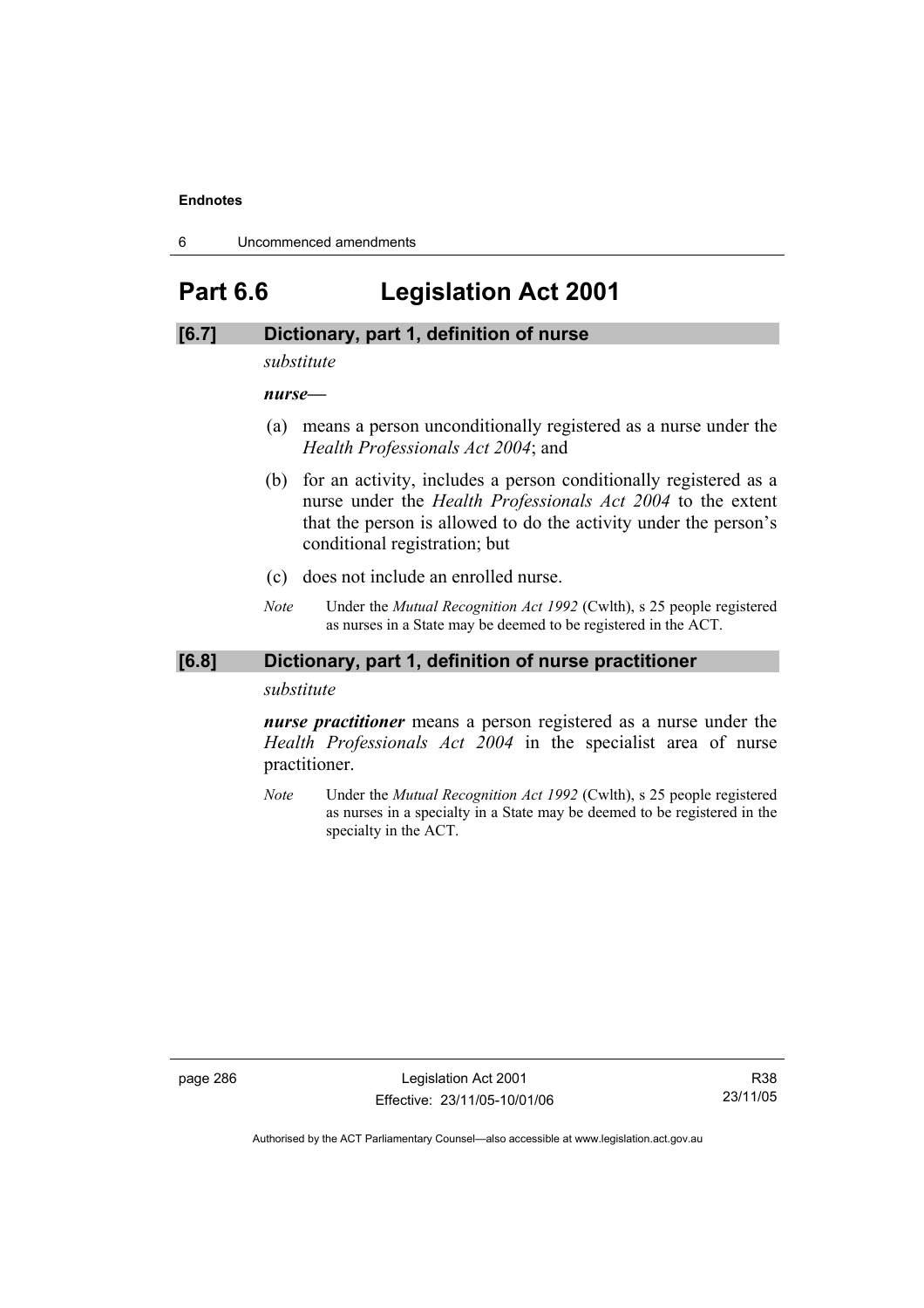# **Part 8.2 Legislation Act 2001**

## **[8.2] Dictionary, pt 1, definition of pharmacist**

### *substitute*

*pharmacist***—**

- (a) means a person unconditionally registered as a pharmacist under the *Health Professionals Act 2004*; and
- (b) for an activity, includes a person conditionally registered as a pharmacist under the *Health Professionals Act 2004* to the extent that the person is allowed to do the activity under the person's conditional registration.

# **Part 11A.1 Legislation Act 2001**

### **[11A.1] Dictionary, part 1, definition of** *veterinary surgeon*

### *substitute*

### *veterinary surgeon*—

- (a) means a person unconditionally registered as a veterinary surgeon under the *Health Professionals Act 2004*; and
- (b) for an activity, includes a person conditionally registered as a veterinary surgeon under the *Health Professionals Act 2004* to the extent that the person is allowed to do the activity under the person's conditional registration.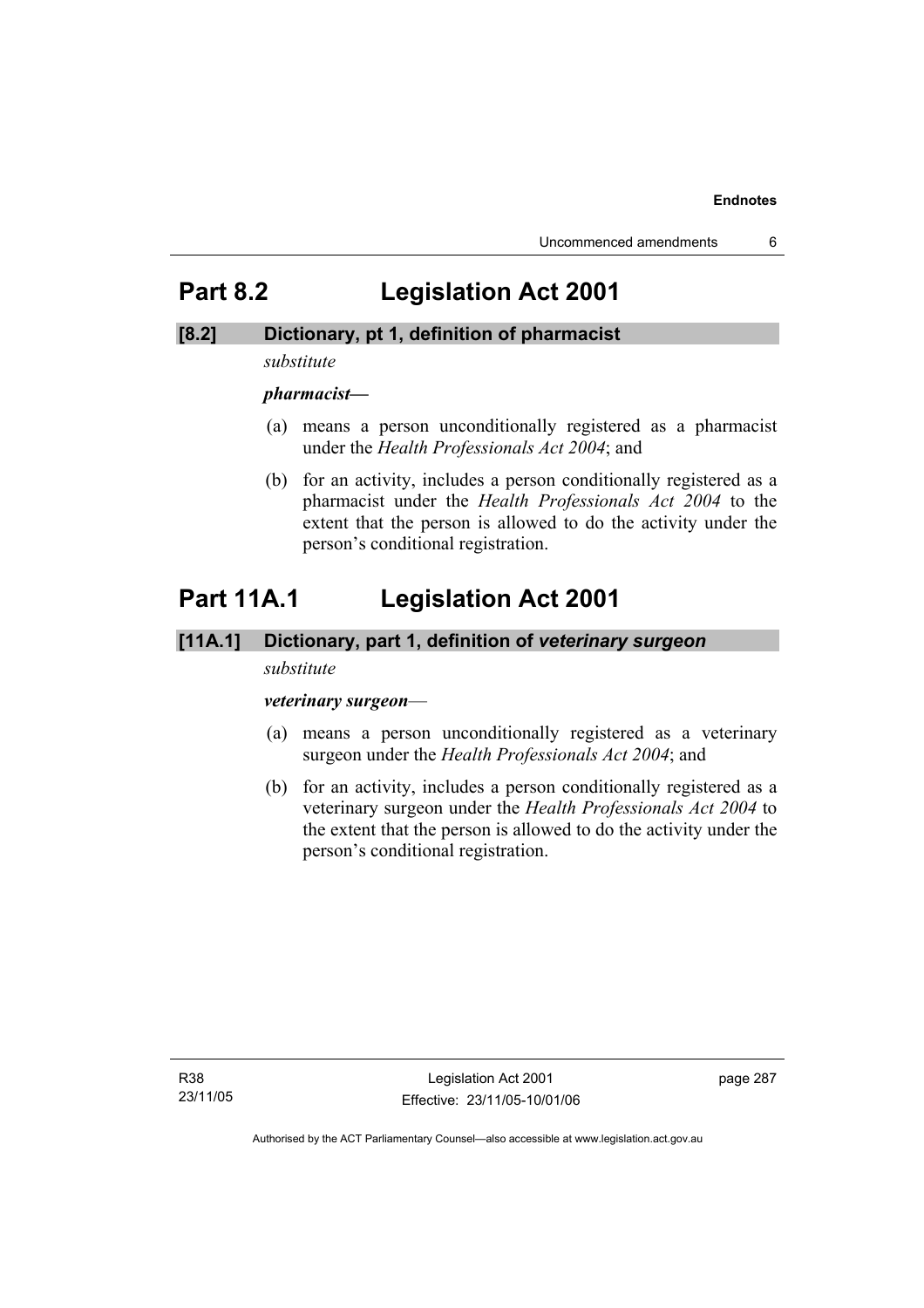6 Uncommenced amendments

## **Human Rights Commission Legislation Amendment Act 2005 A2005-41 sch 1 pt 1.8**

# **Part 1.8 Legislation Act 2001**

# **[1.110] Dictionary, part 1, definition of** *commissioner for health complaints*

*omit* 

## **[1.111] Dictionary, part 1, new definition of disability and community services commissioner**

*insert* 

*disability and community services commissioner* means the Disability and Community Services Commissioner under the *Human Rights Commission Act 2005*.

## **[1.112] Dictionary, part 1, definition of discrimination commissioner**

*substitute* 

*discrimination commissioner* means the Discrimination Commissioner under the *Human Rights Commission Act 2005*.

## **[1.113] Dictionary, part 1, new definitions of health services commissioner, human rights commission and human rights commissioner**

*insert* 

*health services commissioner* means the Health Services Commissioner under the *Human Rights Commission Act 2005*.

*human rights commission* means the Human Rights Commission established under the *Human Rights Commission Act 2005*.

R38 23/11/05